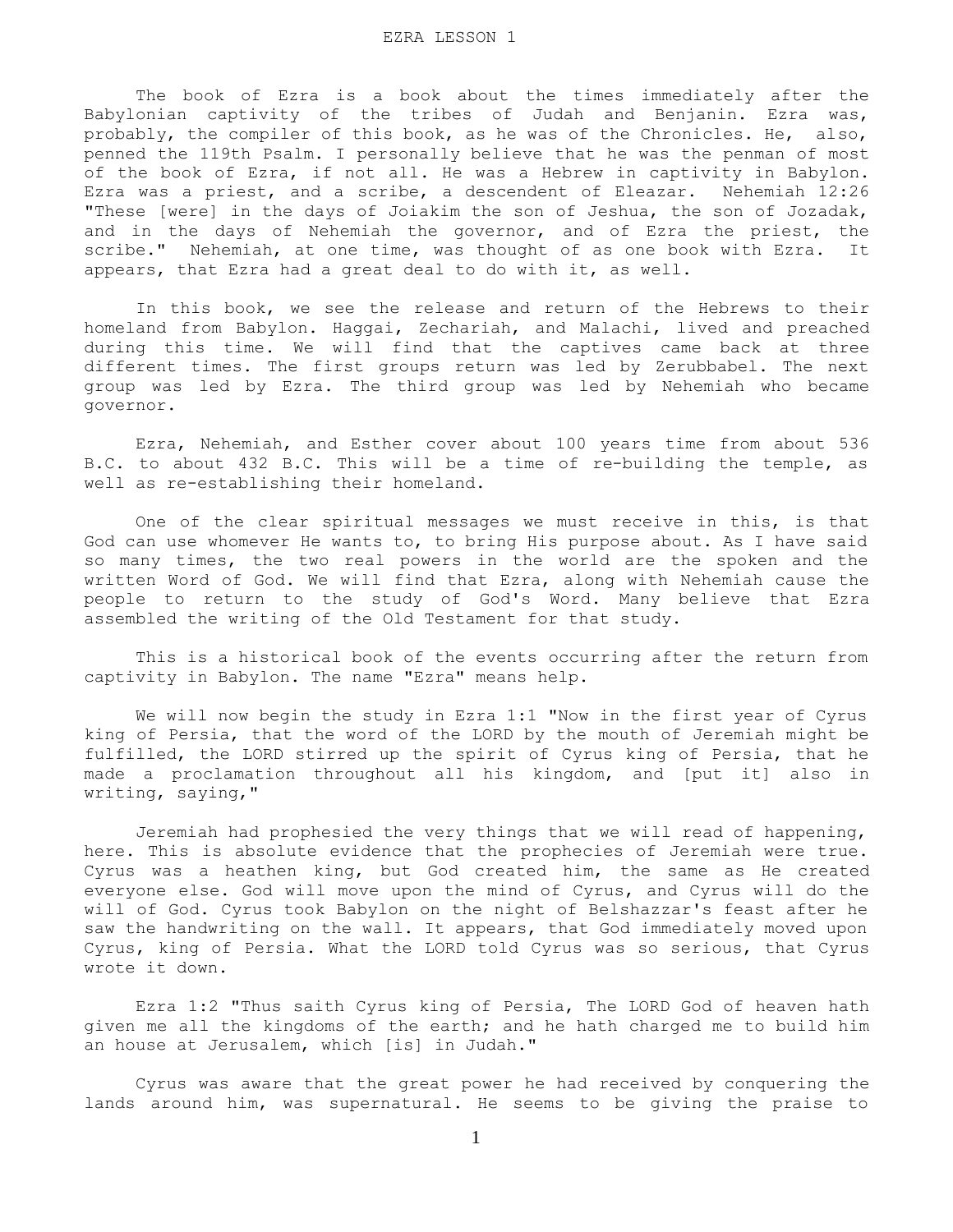Jehovah for putting the kingdoms of the earth in his hands. The house that was to be built in Jerusalem would certainly be for the One True God. The Persians were practicing worship of false gods at this time, but Cyrus seems to have broken from that.

 Ezra 1:3 "Who [is there] among you of all his people? his God be with him, and let him go up to Jerusalem, which [is] in Judah, and build the house of the LORD God of Israel, (he [is] the God,) which [is] in Jerusalem."

 This leaves absolutely no doubt at all who Cyrus was speaking of. He calls Him the LORD God of Israel. We see, also, that Cyrus is offering freedom to all who would return to Judah and build the temple. The temple is to be built in Jerusalem, but any of the captives of any of the twelve tribes, could return and work on the temple.

 Ezra 1:4 "And whosoever remaineth in any place where he sojourneth, let the men of his place help him with silver, and with gold, and with goods, and with beasts, beside the freewill offering for the house of God that [is] in Jerusalem."

We see that Cyrus was insisting on the heathen, as well as the Hebrews, giving silver, gold, and goods to rebuild the temple. Cyrus was going to send from his own freewill offering, many of the temple treasures that had been taken and brought to Babylon. He asked the people of the land to do the same.

 Ezra 1:5 "Then rose up the chief of the fathers of Judah and Benjamin, and the priests, and the Levites, with all [them] whose spirit God had raised, to go up to build the house of the LORD which [is] in Jerusalem."

 Primarily, those who rose up to go back to Jerusalem, were those of the tribes of Benjamin and of Judah. The Levites were those who had been chosen of God for His service. The priests were, also, Levites who served in the temple worship. The leaders of the various families went, also. Notice, the Spirit of God had entered them, and filled them with the desire to go and build the temple. The house of the LORD is the temple.

 Ezra 1:6 "And all they that [were] about them strengthened their hands with vessels of silver, with gold, with goods, and with beasts, and with precious things, beside all [that] was willingly offered."

 Those that were about them were their neighbors, whether Babylonian or Hebrew. It appears, they did exactly as Cyrus had asked them to do. Cyrus gave willingly, here, and the others added to it as they were able.

 Ezra 1:7 "Also Cyrus the king brought forth the vessels of the house of the LORD, which Nebuchadnezzar had brought forth out of Jerusalem, and had put them in the house of his gods;"

 Cyrus did not recognize the false gods of the Babylonians. He took the items from the temple in Jerusalem that had been placed in these temples of false gods, and sent them back to Judah. There were many golden cups and dishes even being used in the palace of the king. Cyrus seemed to gather up all he could find, and sent it back for the temple in Jerusalem.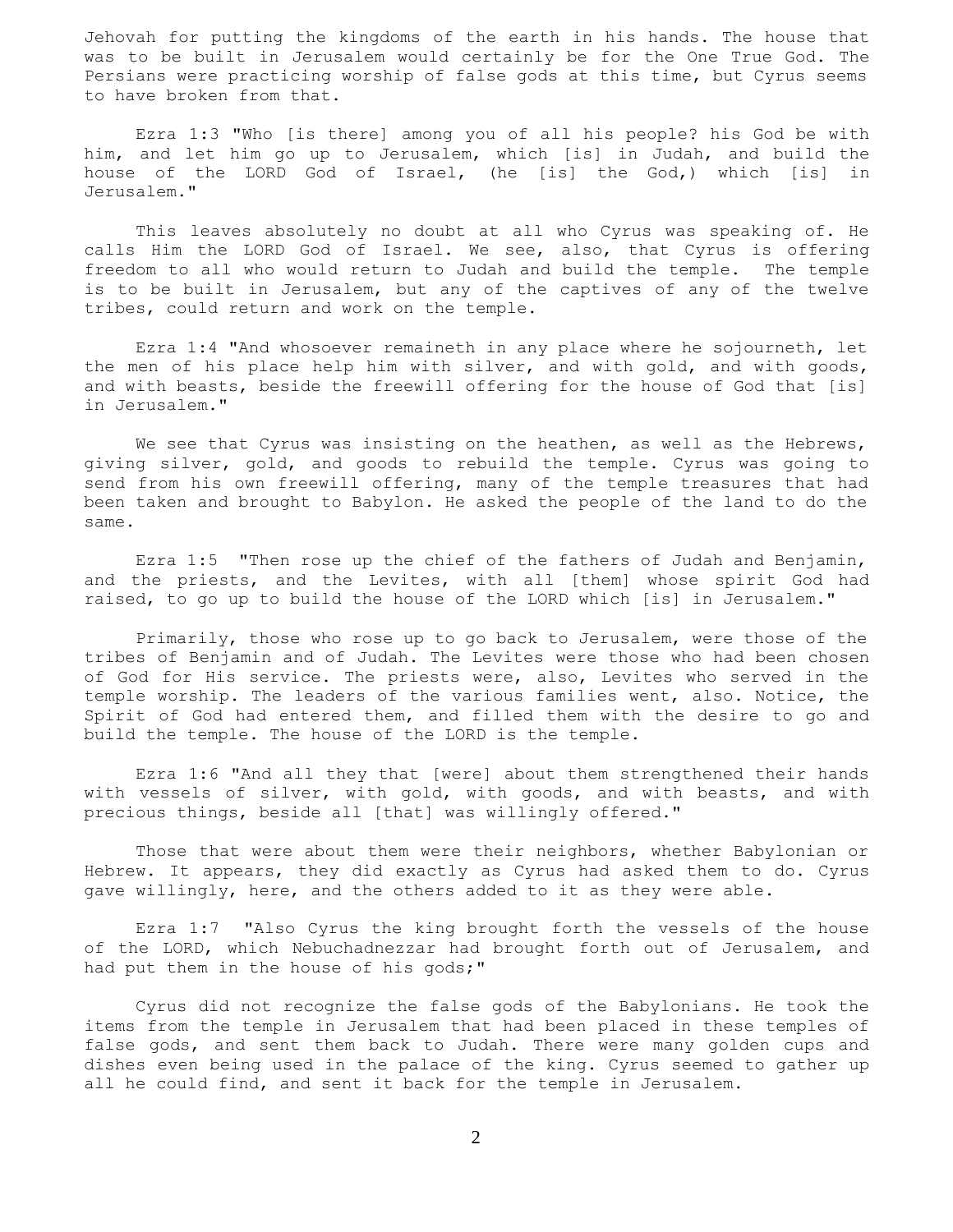Ezra 1:8 "Even those did Cyrus king of Persia bring forth by the hand of Mithredath the treasurer, and numbered them unto Sheshbazzar, the prince of Judah."

 Mithredath was a name which meant given by Mithre. The name was Persian. These were things in the treasury, then. There was a close accounting kept of what had been removed and sent to Jerusalem.

 Ezra 1:9 "And this [is] the number of them: thirty chargers of gold, a thousand chargers of silver, nine and twenty knives,"

The chargers were called wine-coolers, but had, probably, been used in the drink offerings in the temple services. It could have even been speaking of basins, or bowls. They were very expensive, since they had been made of gold and silver. The knives, mentioned here, are thought by some to be the censers. It is not clear exactly what they were.

 Ezra 1:10 "Thirty basins of gold, silver basins of a second [sort] four hundred and ten, [and] other vessels a thousand." Ezra 1:11 "All the vessels of gold and of silver [were] five thousand and four hundred. All [these] did Sheshbazzar bring up with [them of] the captivity that were brought up from Babylon unto Jerusalem."

 From the number of vessels sent to Jerusalem by Cyrus, we can see that he sincerely wanted to rebuild the temple in Jerusalem, and he wanted everything that belonged in it returned. Sheshbazzar was apparently the name Zerubbabel was called by in Babylon. This would be the first group of people leaving captivity to return to Jerusalem to build the temple. It is interesting that all through history, the Jews have come back from time to time into the their land. They never were out from under Gentile rule for very long at a time, until in 1948 when they received their independence. This, I believe, to be the end of the Gentile rule.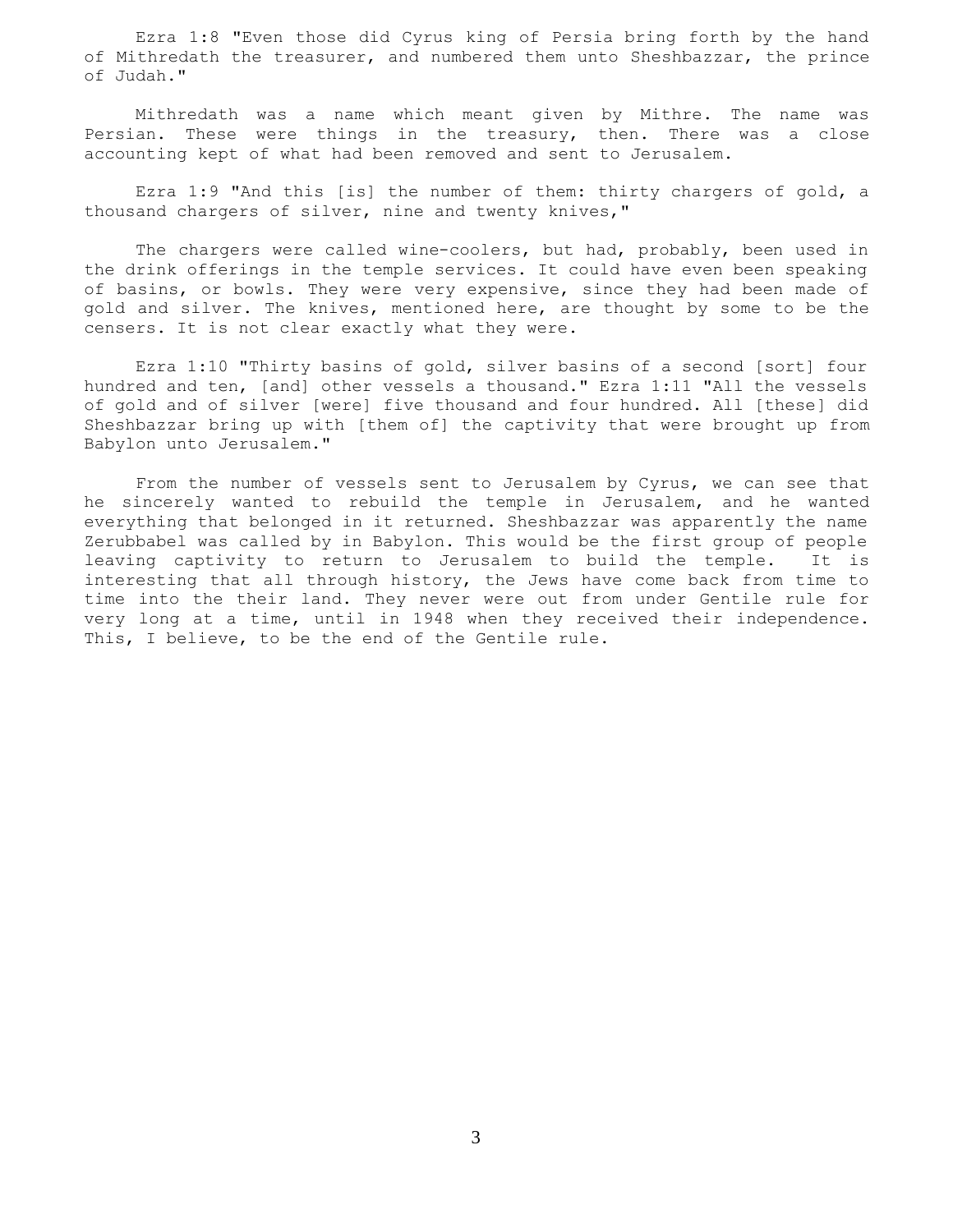# Ezra 1 Questions

| 1.       | The book of Ezra is telling about what?                                                                                         |
|----------|---------------------------------------------------------------------------------------------------------------------------------|
| 2.<br>3. | What books did Ezra, probably, have something to do with compiling.<br>Ezra was a ________, and a _____, descended from ______. |
| 4.       | What other book was one time thought of as part of Ezra?                                                                        |
| 5.       | We see the ________ and the _______ of the Hebrews to their                                                                     |
|          | homeland in Ezra.                                                                                                               |
| 6.       | What prophets were active at this time?                                                                                         |
| 7.       | The first group of those returning were led by __________.                                                                      |
| 8.       | The next group was led by ___________.                                                                                          |
| 9.       | Who became governor?                                                                                                            |
|          | 10. Ezra, Nehemiah, and Esther cover approximately years.                                                                       |
|          | 11. What will those who return be doing?                                                                                        |
|          | 12. What does the author believe is a clear spiritual message in this book?                                                     |
|          | 13. What are the two real powers in the world?                                                                                  |
|          | 14. Ezra and Nehemia tried to cause the people to return to the                                                                 |
|          | 15. $\frac{\text{of}}{\text{Ezra is a}}$ $\frac{\text{of}}{\text{f} + \text{fao}}$ book.                                        |
|          |                                                                                                                                 |
|          | 16. "Ezra" means $\frac{1}{2}$ .                                                                                                |
|          | 17. When did Cyrus decide to re-build the temple?                                                                               |
|          | 18. Whose prophecy will this fulfill?                                                                                           |
|          | 19. What was unusual about Cyrus, king of Persia, wanting to do this?                                                           |
|          | 20. When did Cyrus take Babylon?                                                                                                |
|          | 21. Quote Ezra chapter 1 verse 2.                                                                                               |
|          | 22. Who did Cyrus credit with his success?                                                                                      |
|          | 23. Who does Cyrus release to go to build the temple?                                                                           |
|          | 24. Where would the goods, silver, and gold come from?                                                                          |
|          | 25. Who does Cyrus insist should give to the temple?                                                                            |
|          | 26. Who did the Spirit of God raise up to go?                                                                                   |
|          | 27. Who was Cyrus' treasurer?                                                                                                   |
|          | 28. What did Cyrus have him do?                                                                                                 |
|          | 29. What was a charger?                                                                                                         |
|          | 30. How many were sent to Jerusalem?                                                                                            |
|          | 31. What is another name for Zerrubbabel?                                                                                       |
|          |                                                                                                                                 |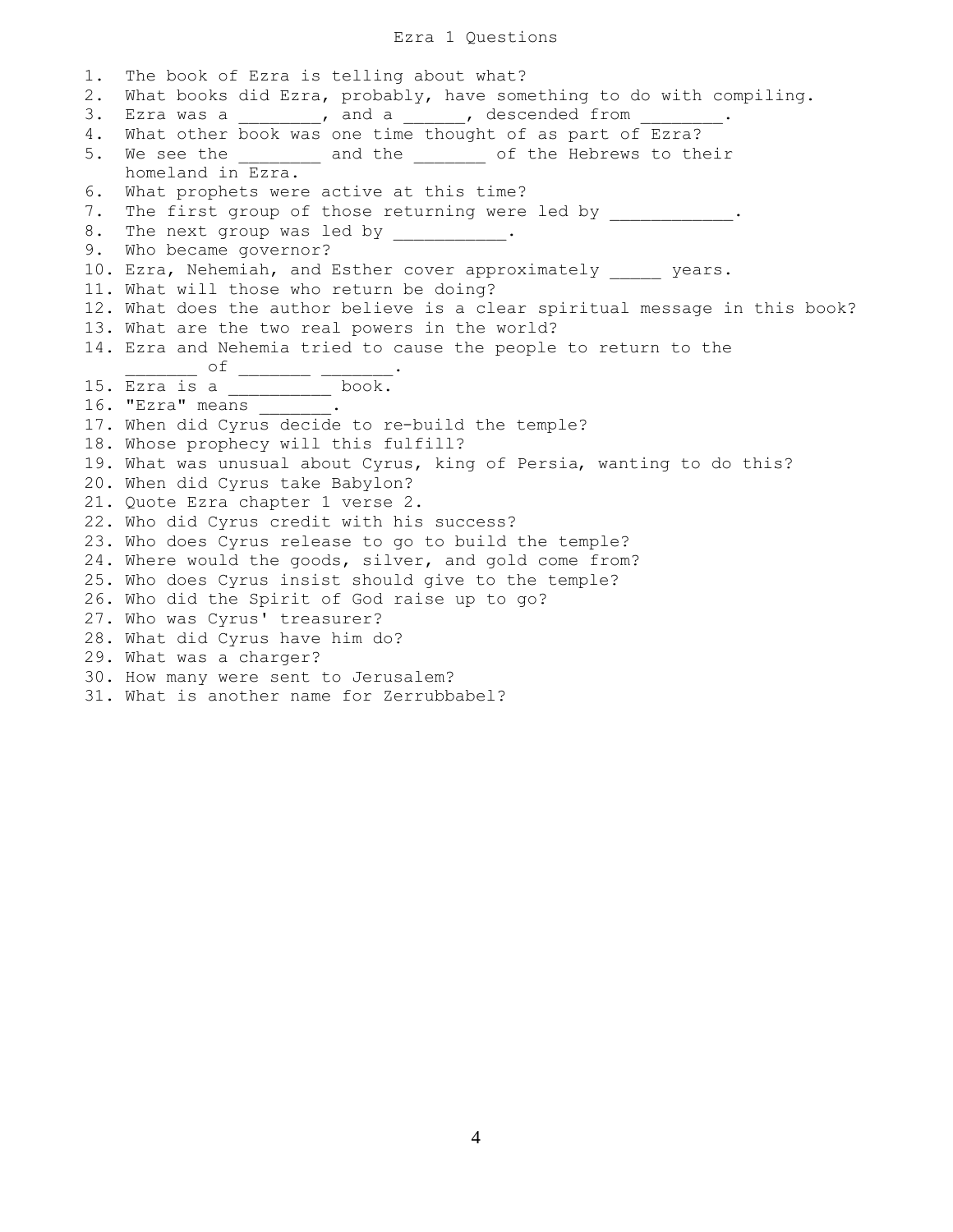We will begin this lesson in Ezra 2:1 "Now these [are] the children of the province that went up out of the captivity, of those which had been carried away, whom Nebuchadnezzar the king of Babylon had carried away unto Babylon, and came again unto Jerusalem and Judah, every one unto his city;"

 The Babylonian captivity lasted 70 years. This does not mean that every person was in captivity for the entire 70 years. Just as the captivity took place in stages, the release took place in stages, too. It appears, that God did not want them to lose contact with their heritage. Each person went back to his city. The Hebrews put much importance on the genealogy of their families.

 Ezra 2:2 "Which came with Zerubbabel: Jeshua, Nehemiah, Seraiah, Reelaiah, Mordecai, Bilshan, Mizpar, Bigvai, Rehum, Baanah. The number of the men of the people of Israel:"

 This is a listing of the leaders of the families. Even though we see the names Nehemiah and Mordecai, this does not mean that they are the same as the prominent men with that name. The names given above are just a listing of the chief, or prince, of each family.

 Ezra 2:3 "The children of Parosh, two thousand an hundred seventy and two." Ezra 2:4 "The children of Shephatiah, three hundred seventy and two." Ezra 2:5 "The children of Arah, seven hundred seventy and five." Ezra 2:6 "The children of Pahath-moab, of the children of Jeshua [and] Joab, two thousand eight hundred and twelve." Ezra 2:7 "The children of Elam, a thousand two hundred fifty and four." Ezra 2:8 "The children of Zattu, nine hundred forty and five." Ezra 2:9 "The children of Zaccai, seven hundred and threescore." Ezra 2:10 "The children of Bani, six hundred forty and two." Ezra 2:11 "The children of Bebai, six hundred twenty and three." Ezra 2:12 "The children of Azgad, a thousand two hundred twenty and two." Ezra 2:13 "The children of Adonikam, six hundred sixty and six."

 The number of descendents of Adonikam that go back into the land were 666. My eye immediately caught on this number, which is, also, the number of the mark of the beast. There are only two other Scriptures in the Bible on Adonikam. Ezra 8:13 "And of the last sons of Adonikam, whose names [are] these, Eliphelet, Jeiel, and Shemaiah, and with them threescore males." Putting these two Scriptures together, there is a message in it for the believers in the Lord. The latter sons, in a spiritual sense, are speaking of the believers in Christ. The two Scriptures combined seem to be a message for the believers about the mark of the beast. "Adonikam" means my Lord has arisen. "Eliphelet" means God is deliverance. "Jeiel" means carried away of God. "Shemaiah" means Jehovah hath heard. It appears from the combination of these names, that those who believe in the resurrection of the Lord will be carried away, because God has heard and He is our Deliverance. To me, this is saying believers will be saved from the mark of the beast by their catching away to God.

 Ezra 2:14 "The children of Bigvai, two thousand fifty and six." Ezra 2:15 "The children of Adin, four hundred fifty and four." Ezra 2:16 "The children of Ater of Hezekiah, ninety and eight." Ezra 2:17 "The children of Bezai, three hundred twenty and three." Ezra 2:18 "The children of Jorah, an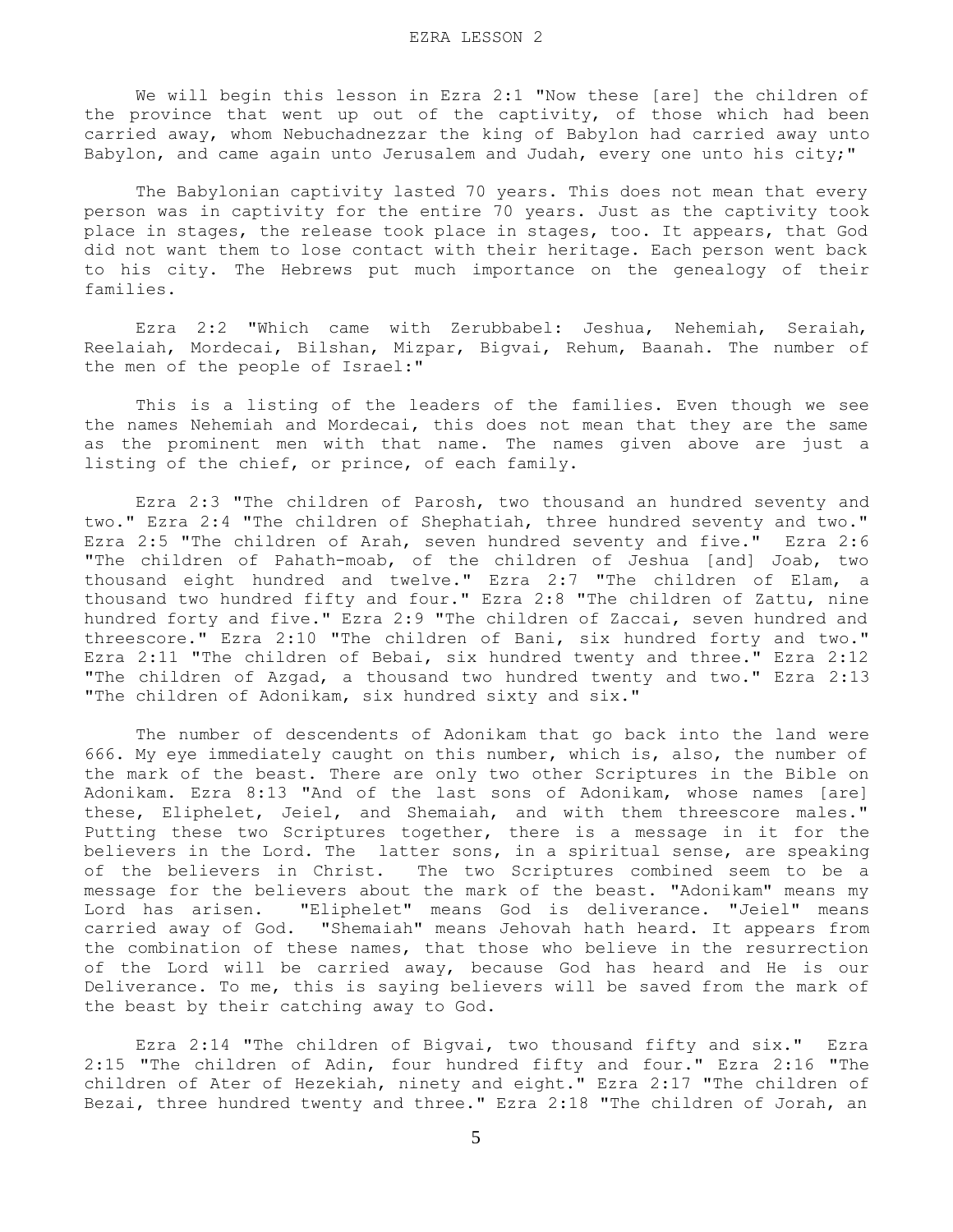hundred and twelve." Ezra 2:19 "The children of Hashum, two hundred twenty and three."

 Verses 3 through 19, above, are listing the families, and how many of each of them came back into the land.

 Ezra 2:20 "The children of Gibbar, ninety and five." Ezra 2:21 "The children of Beth-lehem, an hundred twenty and three." Ezra 2:22 "The men of Netophah, fifty and six." Ezra 2:23 "The men of Anathoth, an hundred twenty and eight." Ezra 2:24 "The children of Azmaveth, forty and two." Ezra 2:25 "The children of Kirjath-arim, Chephirah, and Beeroth, seven hundred and forty and three." Ezra 2:26 "The children of Ramah and Gaba, six hundred twenty and one." Ezra 2:27 " The men of Michmas, an hundred twenty and two." Ezra 2:28 "The men of Beth-el and Ai, two hundred twenty and three." Ezra 2:29 "The children of Nebo, fifty and two." Ezra 2:30 "The children of Magbish, an hundred fifty and six." Ezra 2:31 "The children of the other Elam, a thousand two hundred fifty and four." Ezra 2:32 "The children of Harim, three hundred and twenty." Ezra 2:33 "The children of Lod, Hadid, and Ono, seven hundred twenty and five." Ezra 2:34 "The children of Jericho, three hundred forty and five." Ezra 2:35 "The children of Senaah, three thousand and six hundred and thirty."

 This was a listing of the number of people who settled in each town. Gibbar, in verse 20 above, was speaking of Gibeon. Beth-lehem is a city that is just 4 or 5 miles out of Jerusalem. Anathoth was the birthplace of Jeremiah. It had been a city of refuge. Azmaveth was on the northern outskirts of Jerusalem. Kirjath-arim was in a very wooded area. At one time or the other, it had belonged to Judah and Benjamin. It appears, that the fathers, or grand-fathers, had told the younger generation where they were to return to after the captivity. Chephirah was about 8 miles from the outskirts of Jerusalem and was occupied by Benjamin's tribe. Beeroth was a city of Benjamin, as well. Ramah and Gaba were, also, Benjamite cities. Michmas was a town between Bethel and Jerusalem. It was of the Benjamites. Ai and Beth-el are joining cities about 12 miles from Jerusalem. All of these towns are near Jerusalem and seem to be surrounding her. We will not go into anymore of them, as we have received the picture.

 Ezra 2:36 "The priests: the children of Jedaiah, of the house of Jeshua, nine hundred seventy and three." Ezra 2:37 "The children of Immer, a thousand fifty and two." Ezra 2:38 "The children of Pashur, a thousand two hundred forty and seven." Ezra 2:39 "The children of Harim, a thousand and seventeen."

This, above, is a listing of the priests according to their families. The high priest was from the house of Jeshua. These are all in the service of the LORD in the temple worship.

 Ezra 2:40 "The Levites: the children of Jeshua and Kadmiel, of the children of Hodaviah, seventy and four." Ezra 2:41 "The singers: the children of Asaph, an hundred twenty and eight." Ezra 2:42 "The children of the porters: the children of Shallum, the children of Ater, the children of Talmon, the children of Akkub, the children of Hatita, the children of Shobai, [in] all an hundred thirty and nine."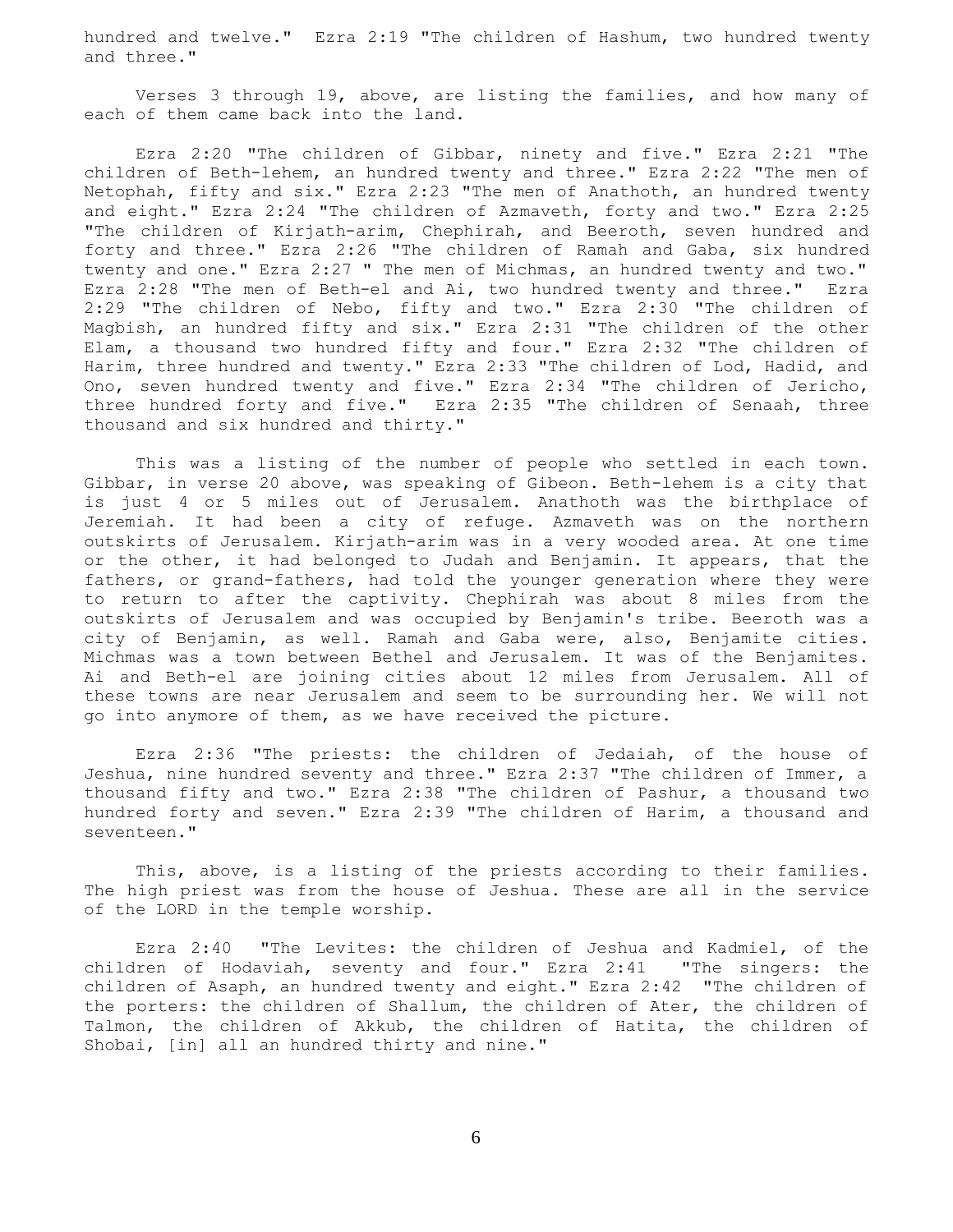These were Levites in the service of the LORD, who functioned in other areas than the priests. We see a distinction of Asaph's family as singers. The porters were keepers of the gates and doors.

 Ezra 2:43 "The Nethinims: the children of Ziha, the children of Hasupha, the children of Tabbaoth,"

 "Nethinims" were those who were set aside to do menial work in the sanctuary.

 Ezra 2:44 "The children of Keros, the children of Siaha, the children of Padon," Ezra 2:45 "The children of Lebanah, the children of Hagabah, the children of Akkub," Ezra 2:46 "The children of Hagab, the children of Shalmai, the children of Hanan," Ezra 2:47 "The children of Giddel, the children of Gahar, the children of Reaiah," Ezra 2:48 "The children of Rezin, the children of Nekoda, the children of Gazzam," Ezra 2:49 "The children of Uzza, the children of Paseah, the children of Besai," Ezra 2:50 "The children of Asnah, the children of Mehunim, the children of Nephusim," Ezra 2:51 "The children of Bakbuk, the children of Hakupha, the children of Harhur," Ezra 2:52 "The children of Bazluth, the children of Mehida, the children of Harsha," Ezra 2:53 "The children of Barkos, the children of Sisera, the children of Thamah," Ezra 2:54 "The children of Neziah, the children of Hatipha."

 All of these served in the menial work connected with the temple service. This was an extremely important task.

 Ezra 2:55 "The children of Solomon's servants: the children of Sotai, the children of Sophereth, the children of Peruda," Ezra 2:56 "The children of Jaalah, the children of Darkon, the children of Giddel," Ezra 2:57 "The children of Shephatiah, the children of Hattil, the children of Pochereth of Zebaim, the children of Ami."

 This is so strange that this group of people would have remained in a class of servants even during their captivity in Babylon. They had been the forced laborers in the time of Solomon.

 Ezra 2:58 "All the Nethinims, and the children of Solomon's servants, [were] three hundred ninety and two."

The Nethinims and the servants were, probably, grouped together, because in a sense, they were all servants. The Hebrews were very class conscious.

 Ezra 2:59 "And these [were] they which went up from Tel-melah, Telharsa, Cherub, Addan, [and] Immer: but they could not shew their father's house, and their seed, whether they [were] of Israel:" Ezra 2:60 "The children of Delaiah, the children of Tobiah, the children of Nekoda, six hundred fifty and two." Ezra 2:61 "And of the children of the priests: the children of Habaiah, the children of Koz, the children of Barzillai; which took a wife of the daughters of Barzillai the Gileadite, and was called after their name:" Ezra 2:62 "These sought their register [among] those that were reckoned by genealogy, but they were not found: therefore were they, as polluted, put from the priesthood." Ezra 2:63 "And the Tirshatha said unto them, that they should not eat of the most holy things, till there stood up a priest with Urim and with Thummim."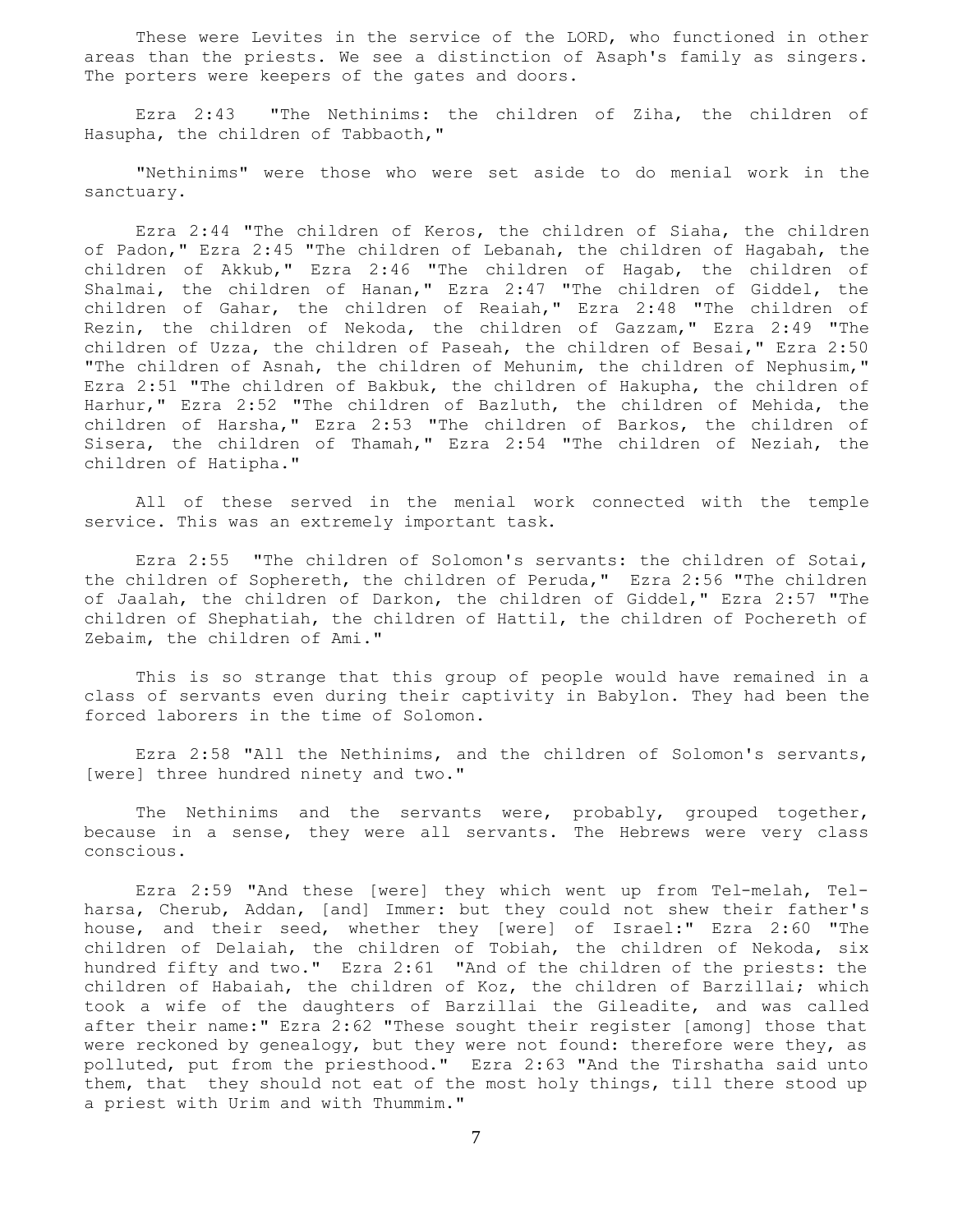These were people who could not trace their ancestry back to the Hebrews. They were, possibly, of mixed blood. We see in one instance where some children of the priests were grouped along with these because of mixed marriages that keep them from having distinct genealogies. This 70 year captivity had caused some of them to lose track of their family heritage. The priest who wore the Urim and the Thummim spoke as an oracle of God. God spoke to the people through the Urim and Thummim worn by the high priest.

 Ezra 2:64 The whole congregation together [was] forty and two thousand three hundred [and] threescore,

 This number is more than the numbers added together here, but this is just a listing of specific people, and there were many more who went.

 Ezra 2:65 "Beside their servants and their maids, of whom [there were] seven thousand three hundred thirty and seven: and [there were] among them two hundred singing men and singing women."

 These singers were not of the Levites. They were servants. Just because a person is a servant, does not mean that he cannot sing.

 Ezra 2:66 "Their horses [were] seven hundred thirty and six; their mules, two hundred forty and five;" Ezra 2:67 "Their camels, four hundred thirty and five; [their] asses, six thousand seven hundred and twenty."

 This was the number of animals they took with them. This would be a tremendous help on this journey of approximately 1,000 miles. This trip would take several months at the very best. The animals would have helped in carrying their belongings. In case someone could not walk for some reason, they would ride. They were mostly used as beasts of burden, however.

 Ezra 2:68 "And [some] of the chief of the fathers, when they came to the house of the LORD which [is] at Jerusalem, offered freely for the house of God to set it up in his place:"

 This was like a thank offering to God for their safe return to their homeland. Each family had a leader, or a chief. He represented his entire family, when he gave.

 Ezra 2:69 "They gave after their ability unto the treasure of the work threescore and one thousand drams of gold, and five thousand pound of silver, and one hundred priests' garments."

 Being in captivity for so many years, they would not have great wealth to give. They gave as they were able. The dram was, possibly, a Persian gold coin. A dram was, probably, about 1/3 the weight of a shekel. That would be 1/6 of an ounce. This meant that altogether they brought approximately 160 ounces of gold. At \$400.00 per ounce, that would be approximately \$64,000.00 worth of gold. The silver would be 60,000 ounces. At \$5.00 per ounce, there was \$300,000.00 worth. This seems like a large amount to an individual, but we must take into consideration that there were thousands of people who offered this. The priests garments were made of linen.

 Ezra 2:70 "So the priests, and the Levites, and [some] of the people, and the singers, and the porters, and the Nethinims, dwelt in their cities, and all Israel in their cities."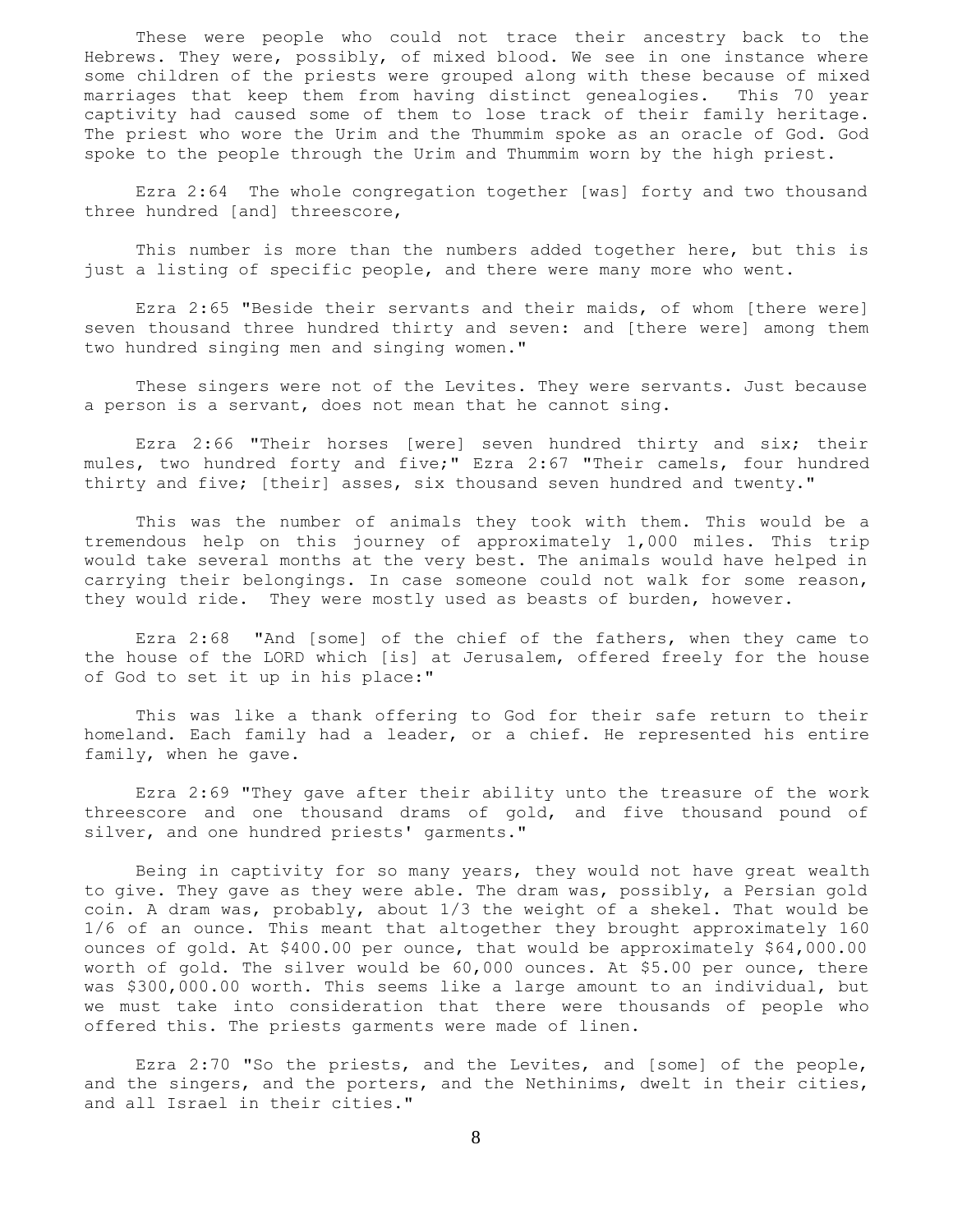They were back to re-establish their homeland, and to build the temple in Jerusalem.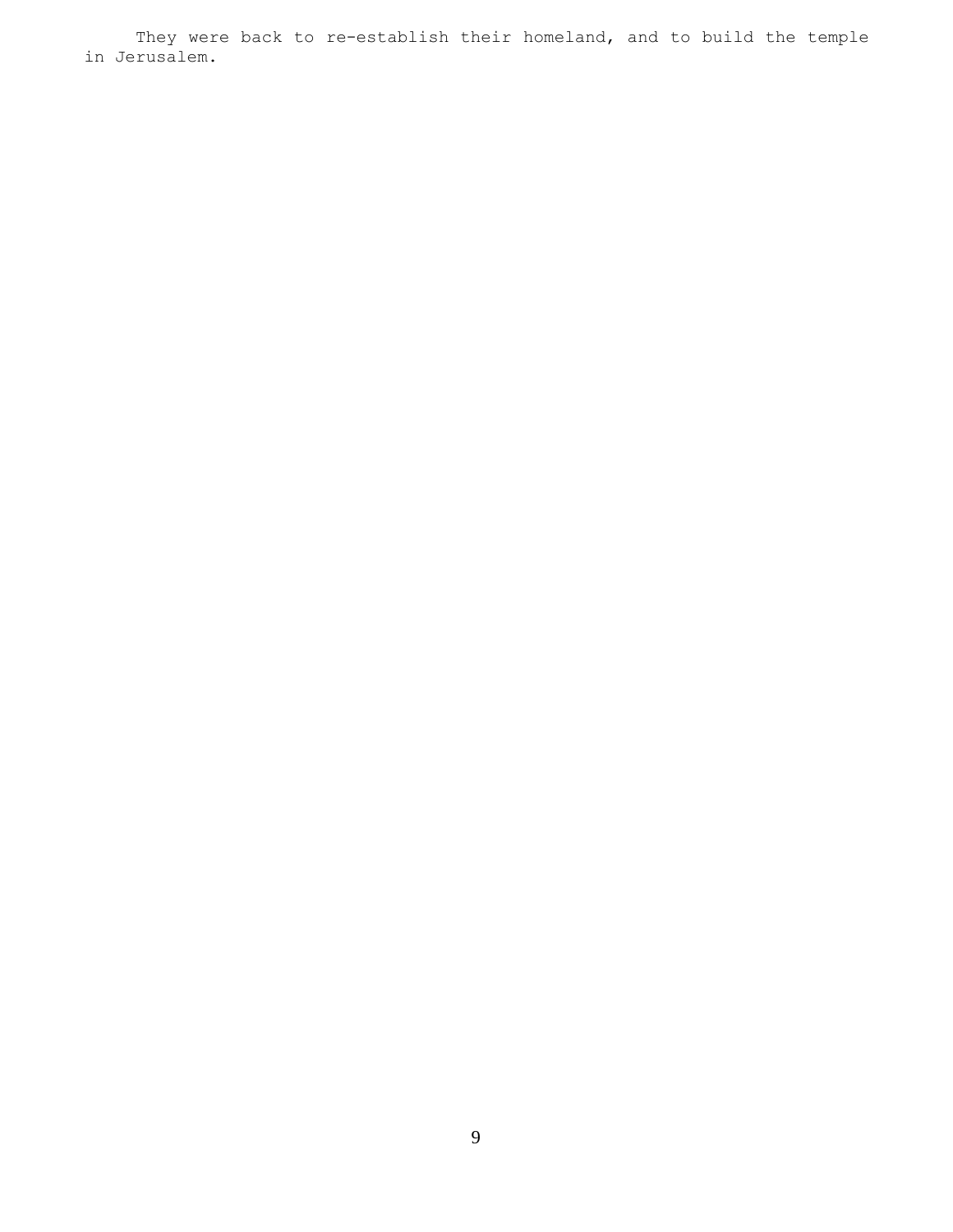## Ezra 2 Questions

1. How long did the Babylonian captivity last? 2. The release was done in 3. Who had carried them into Babylon? 4. How did they know where to return? 5. Verse 2 is a listing of what? 6. How many were the descendents of Adonikam that went back into the land? 7. What is unusual about that number? 8. What were the names of Adonikam's sons? 9. Who are the latter sons speaking of, spiritually? 10. What does "Adonikam" mean? 11. What does "Eliphelet" mean? 12. What does "Jeiel" mean? 13. What does "Shemaiah" mean? 14. What does the author believe is the message in their names collectively? 15. What are the lists of verses 3 through 19 showing? 16. What are verses 20 through 35 showing about those who return? 17. What do these towns have in common? 18. Verses 36 through 39 list whom? 19. What is different about the Levites in verses 40 through 42, from those in the previous verses? 20. "Nethinims" are who? 21. Verses 44 through 54 list who? 22. What is strange about those listed in verses 55 through 57? 23. Why were the Nethinims and Solomon's servants counted together? 24. What was different about those listed in verse 59 through 63? 25. Who were the singers in verse 65? 26. How many animals did they take with them? 27. How long would the journey be? 28. Who were the chief of the fathers? 29. How much gold did they give in thanks? 30. How much silver did they give? 31. How many priestly garments did they give?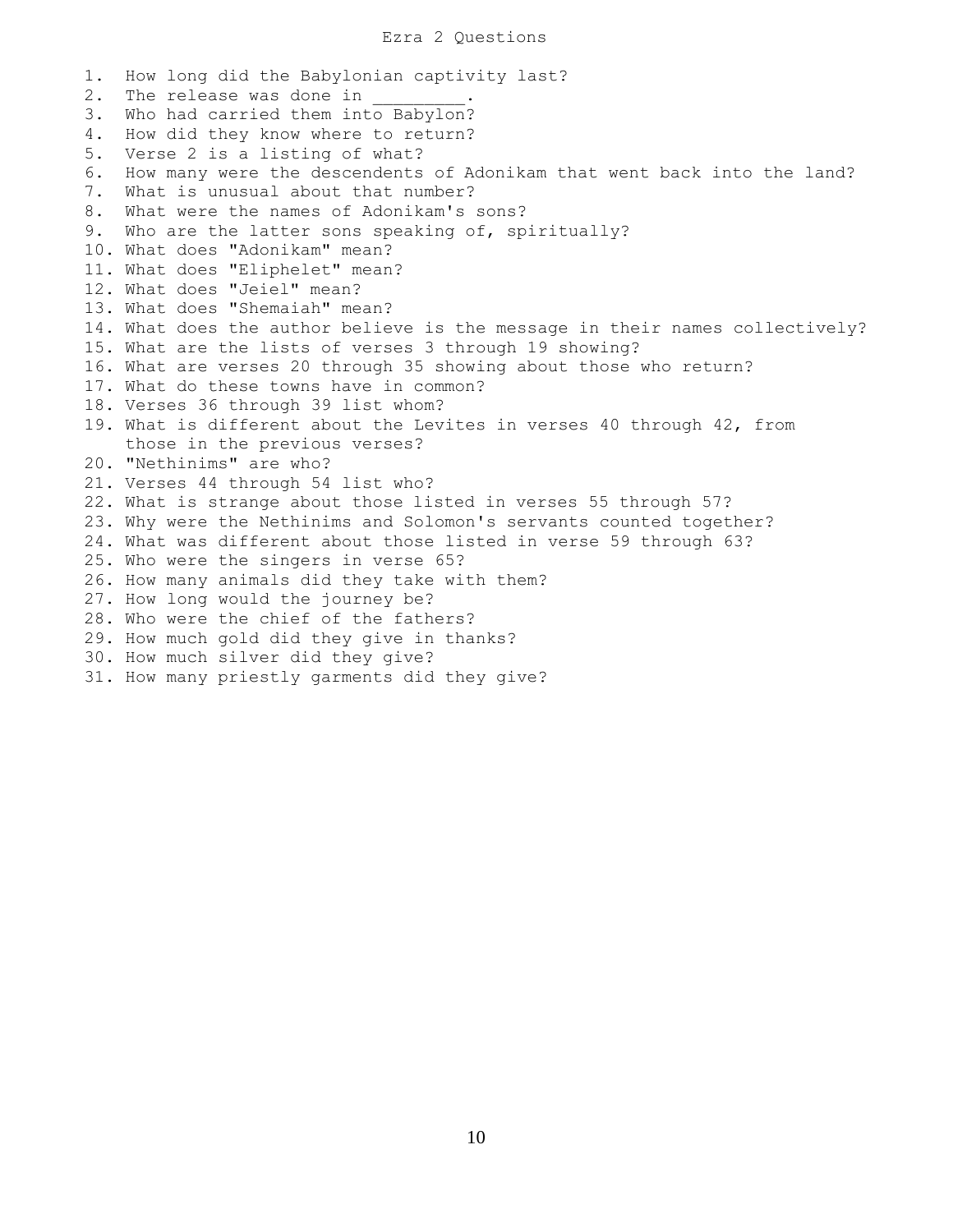We will begin this lesson in Ezra 3:1 "And when the seventh month was come, and the children of Israel [were] in the cities, the people gathered themselves together as one man to Jerusalem."

 It appears, from this, that the people first went and reclaimed their inheritance. The seventh month was Tisri on their calendar. On our calendar, it is approximately October. This was speaking of them coming to Jerusalem right after their harvest time. This month had always been special to the Hebrews. This was a time of the blowing of the trumpets. Day of atonement occurred on the tenth day of this month. This would be a time they would have their minds on their LORD. The Feast of Tabernacles occurred in this month, as well. This was a special month for all Hebrews.

 Ezra 3:2 "Then stood up Jeshua the son of Jozadak, and his brethren the priests, and Zerubbabel the son of Shealtiel, and his brethren, and builded the altar of the God of Israel, to offer burnt offerings thereon, as [it is] written in the law of Moses the man of God."

 Jeshua was acting high priest. His grandfather, Seraiah, was high priest at the time of the destruction of the temple before the Babylonian captivity. Zerubbabel had led this group of captives back from Babylon. Those priests and people in high authority had built the altar where they could offer burnt offerings. God had instructed them in the law of Moses how to go about offering. God had shown David that this was the only acceptable place for burnt offerings to be made.

 Ezra 3:3 "And they set the altar upon his bases; for fear [was] upon them because of the people of those countries: and they offered burnt offerings thereon unto the LORD, [even] burnt offerings morning and evening."

 We see, from this, that, perhaps, the bases had not been destroyed. The new altar was made to the size of the base. The altar sat upon this base. These nations, they seemed to be afraid of, were the nations around them that worshipped false gods. They would not have feared the Persians, because Cyrus had sent them to construct the temple. The following are the instructions they were keeping. Exodus 29:38 "Now this [is that] which thou shalt offer upon the altar; two lambs of the first year day by day continually." Exodus 29:39 "The one lamb thou shalt offer in the morning; and the other lamb thou shalt offer at even:"

 Ezra 3:4 "They kept also the feast of tabernacles, as [it is] written, and [offered] the daily burnt offerings by number, according to the custom, as the duty of every day required;"

 This was a time of year that was required by the Levitical law for all males to worship. This would not be a true Feast of Tabernacles or Feast of Ingathering, but would be recognizing the days as such. The temple is not re-built at this time. This is the beginning of re-establishing worship in Jerusalem.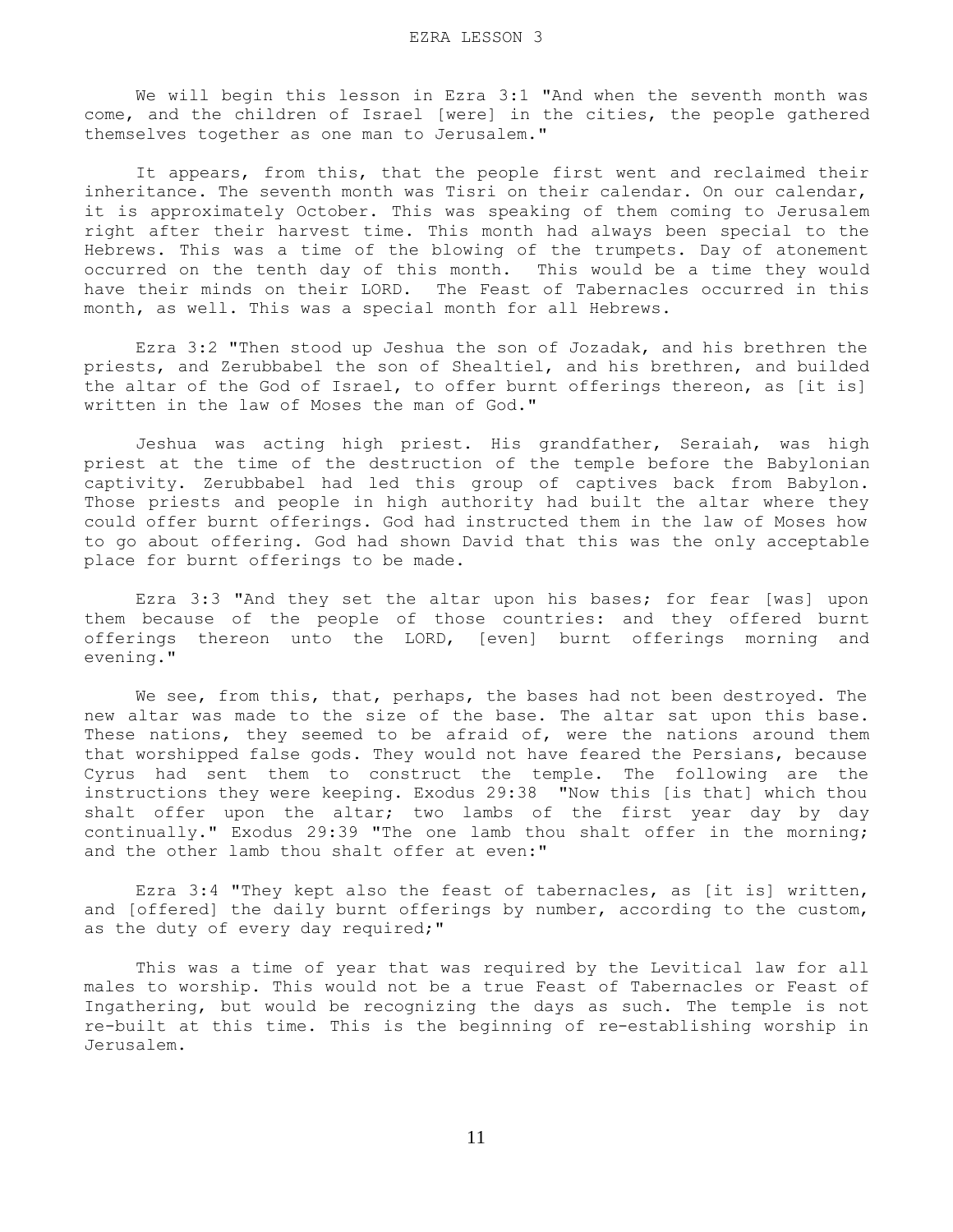Ezra 3:5 "And afterward [offered] the continual burnt offering, both of the new moons, and of all the set feasts of the LORD that were consecrated, and of every one that willingly offered a freewill offering unto the LORD."

 The "continual burnt offering" is speaking of the regular morning and evening sacrifices. We see, that the returned Hebrews kept the morning and evening sacrifices, and kept the new moons which was the beginning of a new month. They would, from this time on, keep all of the Feasts, including Passover and Pentecost. A freewill offering might be made at any time. It was not of obligation, but of their free will.

 Ezra 3:6 "From the first day of the seventh month began they to offer burnt offerings unto the LORD. But the foundation of the temple of the LORD was not [yet] laid."

 It appears, the worship began in earnest on this first day of the seventh month, and continued as if the temple was there. They had not even begun the work on the temple at this time. They had taken care of their own affairs first. They re-established their homes, and then thought of sacrificing.

 Ezra 3:7 "They gave money also unto the masons, and to the carpenters; and meat, and drink, and oil, unto them of Zidon, and to them of Tyre, to bring cedar trees from Lebanon to the sea of Joppa, according to the grant that they had of Cyrus king of Persia."

 We can assume from this, that the masons, carpenters, and workers received money to live on in coins while they were working on the temple. Tyre and Zidon did not have enough foodstuff, so they were paid for the cedar trees, they brought for building, in grain and other foodstuff, that was plentiful in Judah. The king of Persia had helped to finance the rebuilding of the temple out of his own funds.

 Ezra 3:8 "Now in the second year of their coming unto the house of God at Jerusalem, in the second month, began Zerubbabel the son of Shealtiel, and Jeshua the son of Jozadak, and the remnant of their brethren the priests and the Levites, and all they that were come out of the captivity unto Jerusalem; and appointed the Levites, from twenty years old and upward, to set forward the work of the house of the LORD."

This seems to be saying, that about May of the second year since they had returned, they set forward the work on the house of the LORD. Zif was their second month, which is comparable to our May. This is the same month that Solomon had laid the foundation for the temple he built. Zerubbabel seemed to be in charge of this whole operation. All young men 20 years, or older, were to come to work on the temple.

 Ezra 3:9 "Then stood Jeshua [with] his sons and his brethren, Kadmiel and his sons, the sons of Judah, together, to set forward the workmen in the house of God: the sons of Henadad, [with] their sons and their brethren the Levites."

We see, from this, that the high priest would make sure that all was done according to the building of the first temple. Jeshua was that high priest. Kadmiel was of the tribe of Judah, but he was not priest. He was descended from Hodaviah. Henadad was a Levite, but not a priest.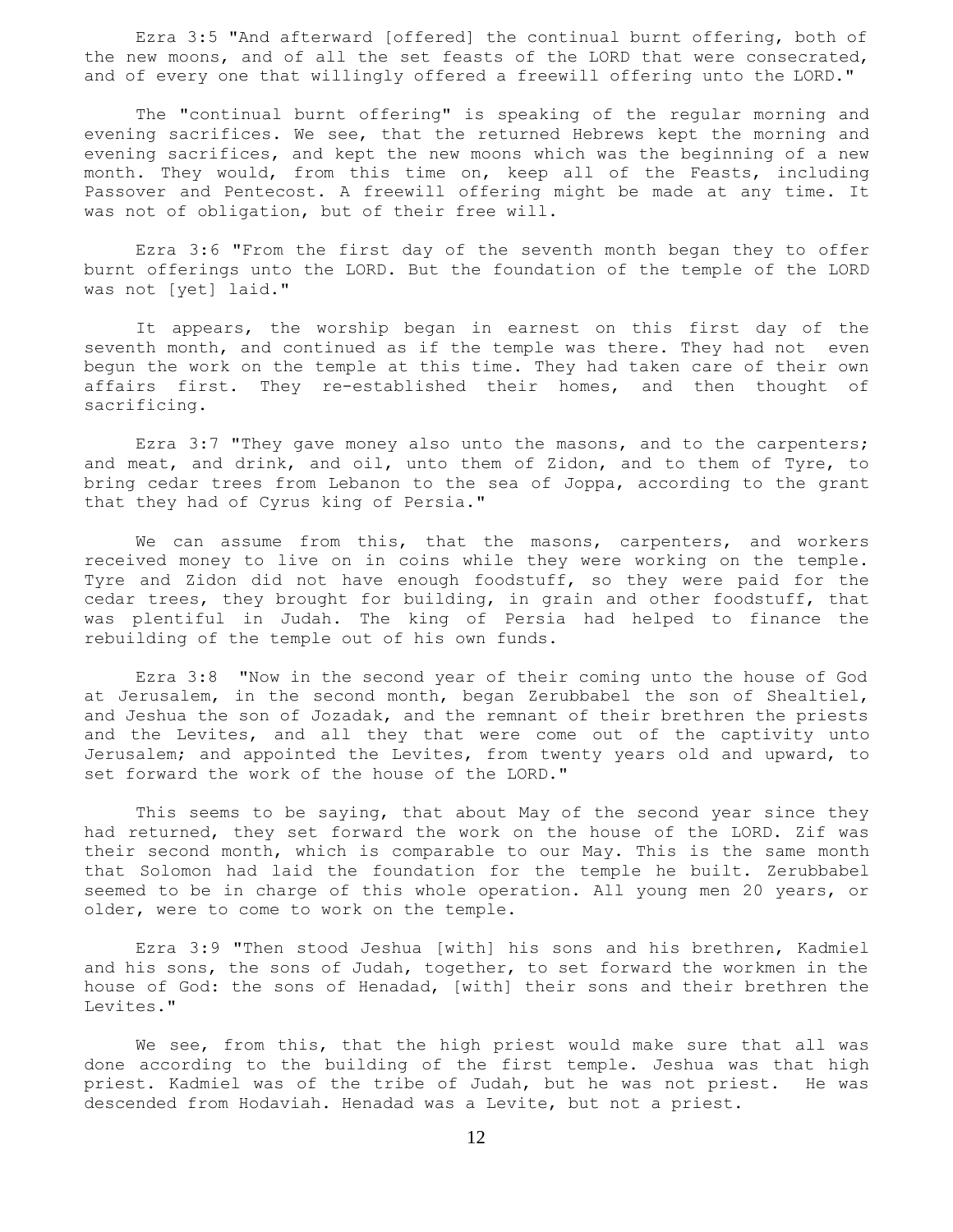Ezra 3:10 "And when the builders laid the foundation of the temple of the LORD, they set the priests in their apparel with trumpets, and the Levites the sons of Asaph with cymbals, to praise the LORD, after the ordinance of David king of Israel."

 The trumpets, blown by the priests in their priestly robes, proclaimed the victory of the building of the foundation of the temple. The cymbals were struck to show that the building had begun. We remember, the family of Asaph was in charge of the praise and worship through singing and music.

 Ezra 3:11 "And they sang together by course in praising and giving thanks unto the LORD; because [he is] good, for his mercy [endureth] for ever toward Israel. And all the people shouted with a great shout, when they praised the LORD, because the foundation of the house of the LORD was laid."

 This was a time of great celebration, because the re-establishing of the temple in Jerusalem had begun. God was, and is, good. His mercy does endure forever. This was especially so for these Hebrews. God kept a remnant for them to begin again. The praising and shouting was a way of saying thank you to God. We need to do a little shouting and praising today for the goodness God has bestowed upon us all.

 Ezra 3:12 "But many of the priests and Levites and chief of the fathers, [who were] ancient men, that had seen the first house, when the foundation of this house was laid before their eyes, wept with a loud voice; and many shouted aloud for joy:"

 The weeping from those whom remembered the greatness of the temple, before it was destroyed, was in joy. They were overwhelmed in their hearts with the prospect of it being built again.

 Ezra 3:13 "So that the people could not discern the noise of the shout of joy from the noise of the weeping of the people: for the people shouted with a loud shout, and the noise was heard afar off."

 The crying, and shouting with it, was just as loud as the shouting and praising. This had to be a spectacular sound with the cymbals clanging, the trumpets blowing, the weeping loudly, and the shouts of praise. Everyone had to know what was happening by the loud sounds. Wouldn't it be interesting to see a church in our day rejoicing so loudly that it would stir up the entire neighborhood? Where has our enthusiasm in the LORD gone?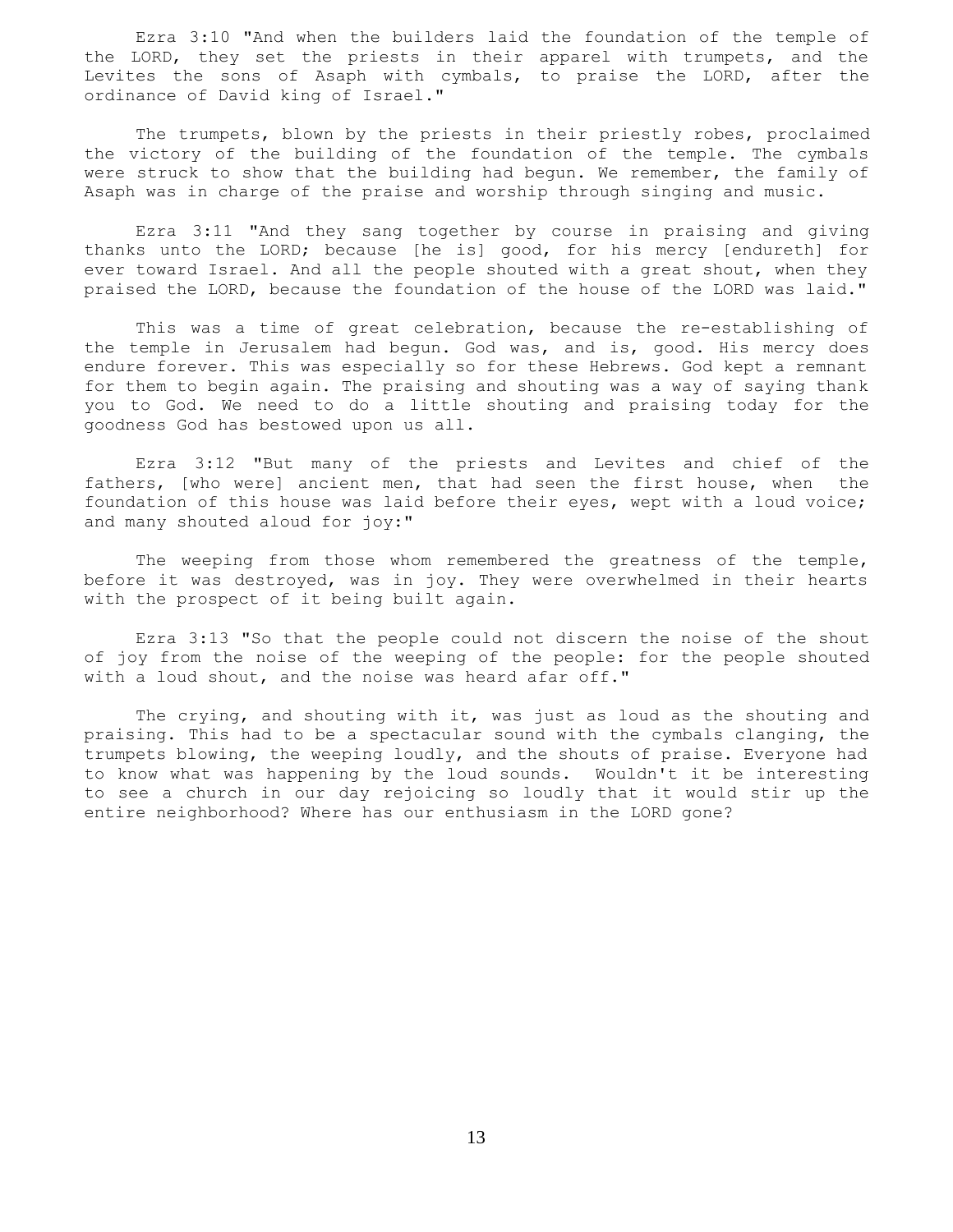## Ezra 3 Questions

1. When did the children of Israel come to gather in Jerusalem? 2. What was the 7th month on their calendar? 3. What month is that on our calendar? 4. What special event had gone on during this month in times past? 5. **WAS acting high priest.** 6. Who was high priest, when the temple had been destroyed? 7. Who had led the people home from Babylon? 8. Who built the altar? 9. It was built for what? 10. What was the altar set upon? 11. The nations around them worshipped 12. Quote Exodus chapter 29 verses 38 and 39. 13. What Feast did they keep? 14. What is this re-establishing? 15. The "continual burnt offering" is speaking of what? 16. What other thing did they observe, mentioned in verse 5? 17. How did the freewill offering differ from the other offerings? 18. When did the worship begin in earnest? 19. Who did they give money to for their work? 20. What did they give for the cedar trees? 21. When did they begin work on the temple? 22. Who was overseeing this whole thing? 23. What did the priests do? 24. Who was called into service to work on the temple? 25. Zif on their calendar is compared to our . 26. Who was Kadmiel? 27. Who blew the trumpets in celebration of the foundation being laid? 28. Who struck the cymbals? 29. Asaph's family was in charge of what? 30. Quote Ezra chapter 3 verse 11. 31. Who cried over the foundation being laid?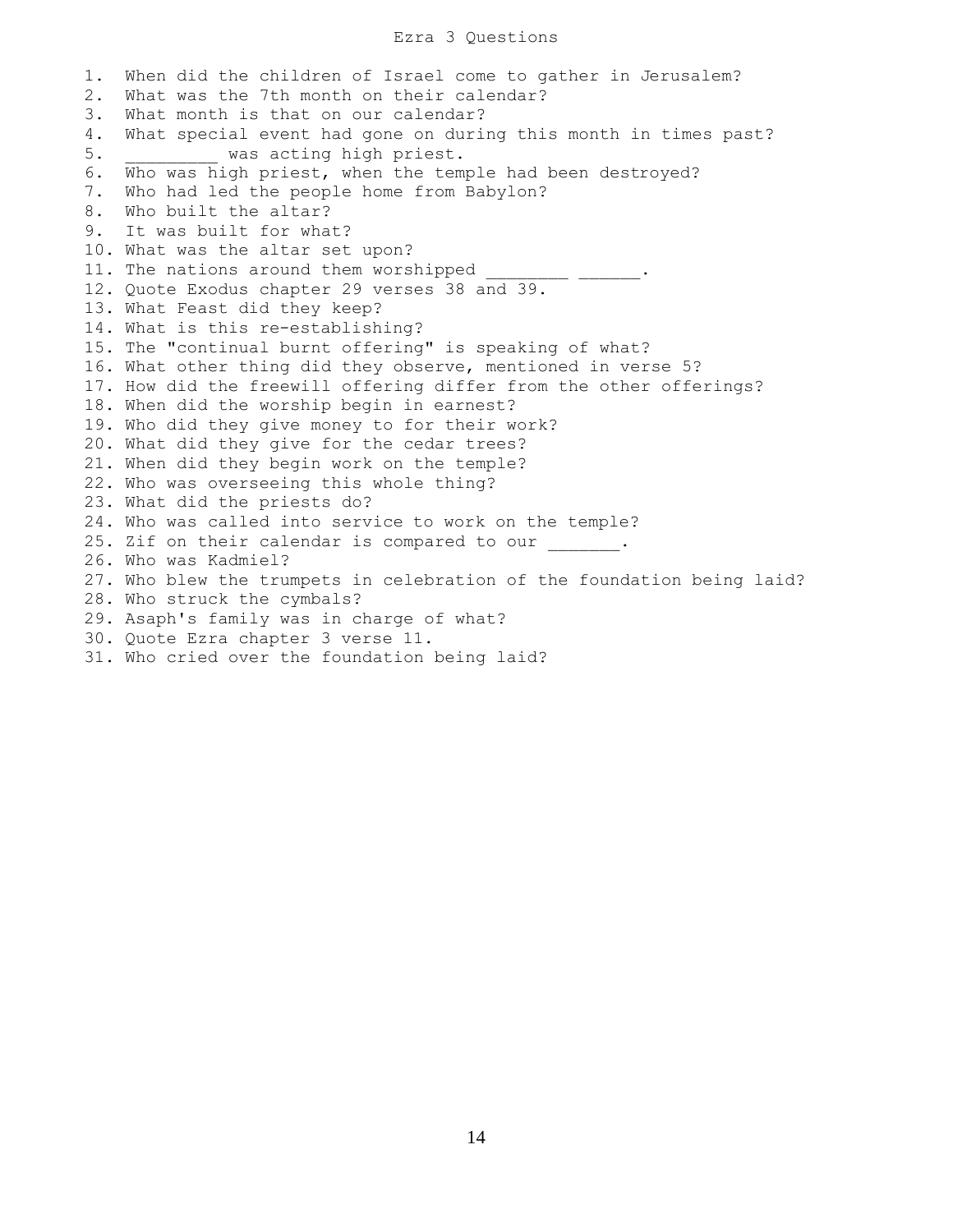We will begin this lesson in Ezra 4:1 "Now when the adversaries of Judah and Benjamin heard that the children of the captivity builded the temple unto the LORD God of Israel;"

 The enemy of God's people would try to stop the building of the temple. Noah had the same problem from the world around him, when he was building the ark. Any person, or group of people, who decide to do something for God will face opposition from the devil. In this particular instance, the devil was using the adversaries of Judah and Benjamin.

 Ezra 4:2 "Then they came to Zerubbabel, and to the chief of the fathers, and said unto them, Let us build with you: for we seek your God, as ye [do]; and we do sacrifice unto him since the days of Esar-haddon king of Assur, which brought us up hither."

 This has been another weapon the enemy used from the beginning. The serpent was in the garden with Adam and Eve. The enemy will infiltrate the church any chance he can get. This was no different. He tried to join in the building to sabatoge the work.

 Ezra 4:3 "But Zerubbabel, and Jeshua, and the rest of the chief of the fathers of Israel, said unto them, Ye have nothing to do with us to build an house unto our God; but we ourselves together will build unto the LORD God of Israel, as king Cyrus the king of Persia hath commanded us."

 The Bible is very plain in warning believers not to be un-equally yoked with unbelievers. It was good that Zerubbabel and Jeshua saw through their offer to help, and refused to let them help. Cyrus had not insisted on them helping, and they knew better than to include those of the world in building the temple to the LORD.

 Ezra 4:4 "Then the people of the land weakened the hands of the people of Judah, and troubled them in building,"

The people of the land, here, are speaking of Samaritans. They were a constant hindrance to the building of the temple by Judah and Benjamin.

 Ezra 4:5 "And hired counsellors against them, to frustrate their purpose, all the days of Cyrus king of Persia, even until the reign of Darius king of Persia."

 These counsellors were bought to side in against Judah and Benjamin. In our day, this hindrance would be things like not being able to get building permits, or something of that order. They were trying to make it as difficult as possible to keep the temple from being built. The temple would bring a unity of the people. This is one of the things their adversaries did not want to happen.

 Ezra 4:6 "And in the reign of Ahasuerus, in the beginning of his reign, wrote they [unto him] an accusation against the inhabitants of Judah and Jerusalem."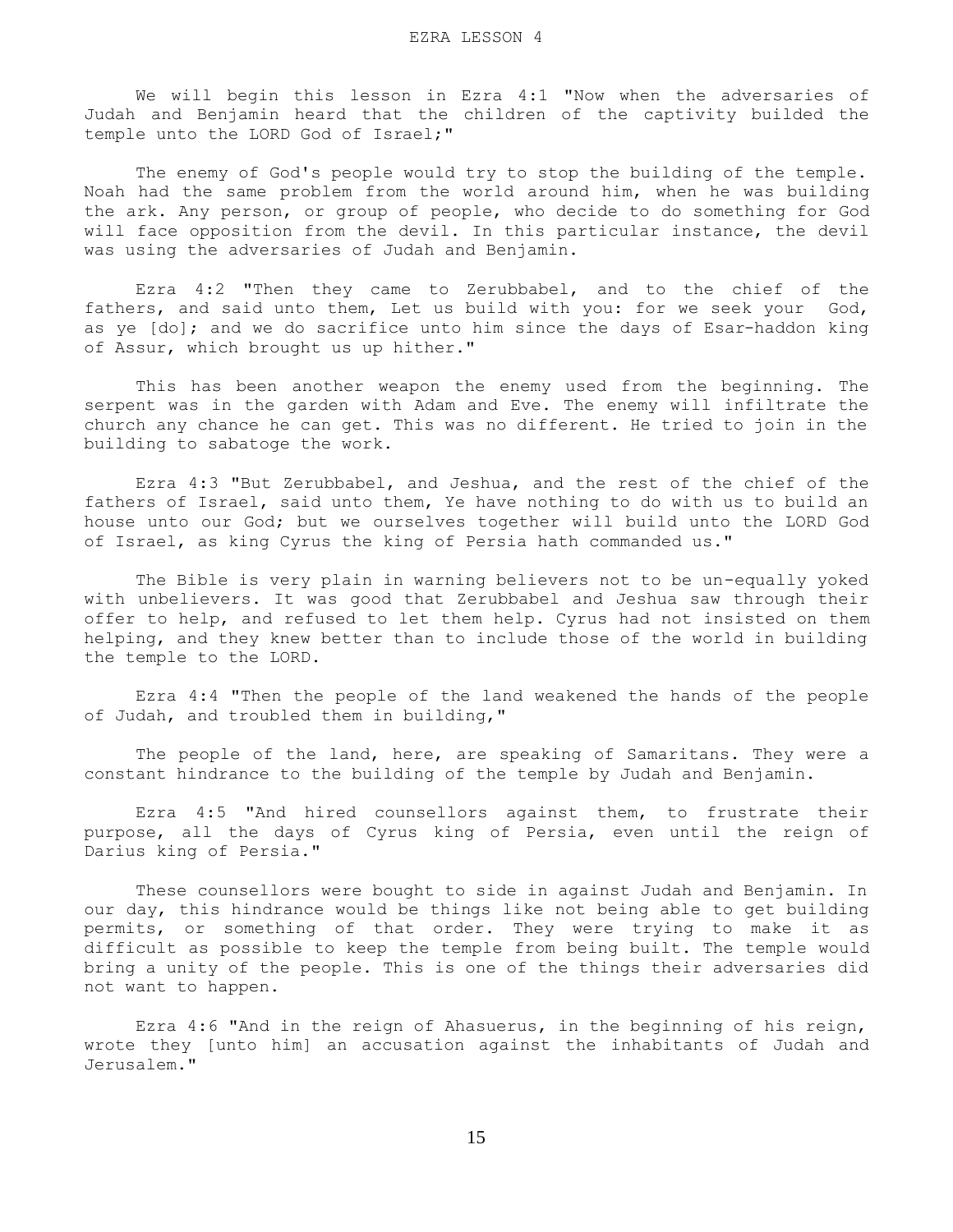Many believe this Ahasuerus to be the same as Xerxes mentioned in the book of Esther. They were trying to turn him against the people that had been allowed to return to Judah.

 Ezra 4:7 "And in the days of Artaxerxes wrote Bishlam, Mithredath, Tabeel, and the rest of their companions, unto Artaxerxes king of Persia; and the writing of the letter [was] written in the Syrian tongue, and interpreted in the Syrian tongue."

 This is speaking of them having an interpreter write this letter in the Syrian language to prove to the Syrians they were part of them. Part of the reason the building had slowed down, was because of the change of kings. The people of Judah would not know whether the new king still would help with the building of the temple, or not. He would not remain king very long.

 Ezra 4:8 "Rehum the chancellor and Shimshai the scribe wrote a letter against Jerusalem to Artaxerxes the king in this sort:"

 Rehum and Shimshai were not Hebrews. They were not for the building of the temple. This Artaxerxes was easily swayed against Jerusalem.

 Ezra 4:9 "Then [wrote] Rehum the chancellor, and Shimshai the scribe, and the rest of their companions; the Dinaites, the Apharsathchites, the Tarpelites, the Apharsites, the Archevites, the Babylonians, the Susanchites, the Dehavites, [and] the Elamites," Ezra 4:10 "And the rest of the nations whom the great and noble Asnapper brought over, and set in the cities of Samaria, and the rest [that are] on this side the river, and at such a time."

There is not much known about Asnapper. These are speaking of people, who were not of Judah and Benjamin. They would like very much to run them off, if they could and take this area for themselves. They were afraid of the temple being built, because it would give a permanence to the re-taking of the land by Judah.

 Ezra 4:11 "This [is] the copy of the letter that they sent unto him, [even] unto Artaxerxes the king; Thy servants the men on this side the river, and at such a time."

 These letters were for no other purpose but to stir up trouble between Artaxerxes and Judah.

 Ezra 4:12 "Be it known unto the king, that the Jews which came up from thee to us are come unto Jerusalem, building the rebellious and the bad city, and have set up the walls [thereof], and joined the foundations."

 It was not actually this king who had sent them. Cyrus was the king of Persia at the time they were sent to Jerusalem. The Jews had rebelled against Nebuchadnezzar, and that is what they were reminding this evil king of here. They were not rebelling now, but doing what Cyrus sent them to Jerusalem to do.

 Ezra 4:13 "Be it known now unto the king, that, if this city be builded, and the walls set up [again, then] will they not pay toll, tribute, and custom, and [so] thou shalt endamage the revenue of the kings."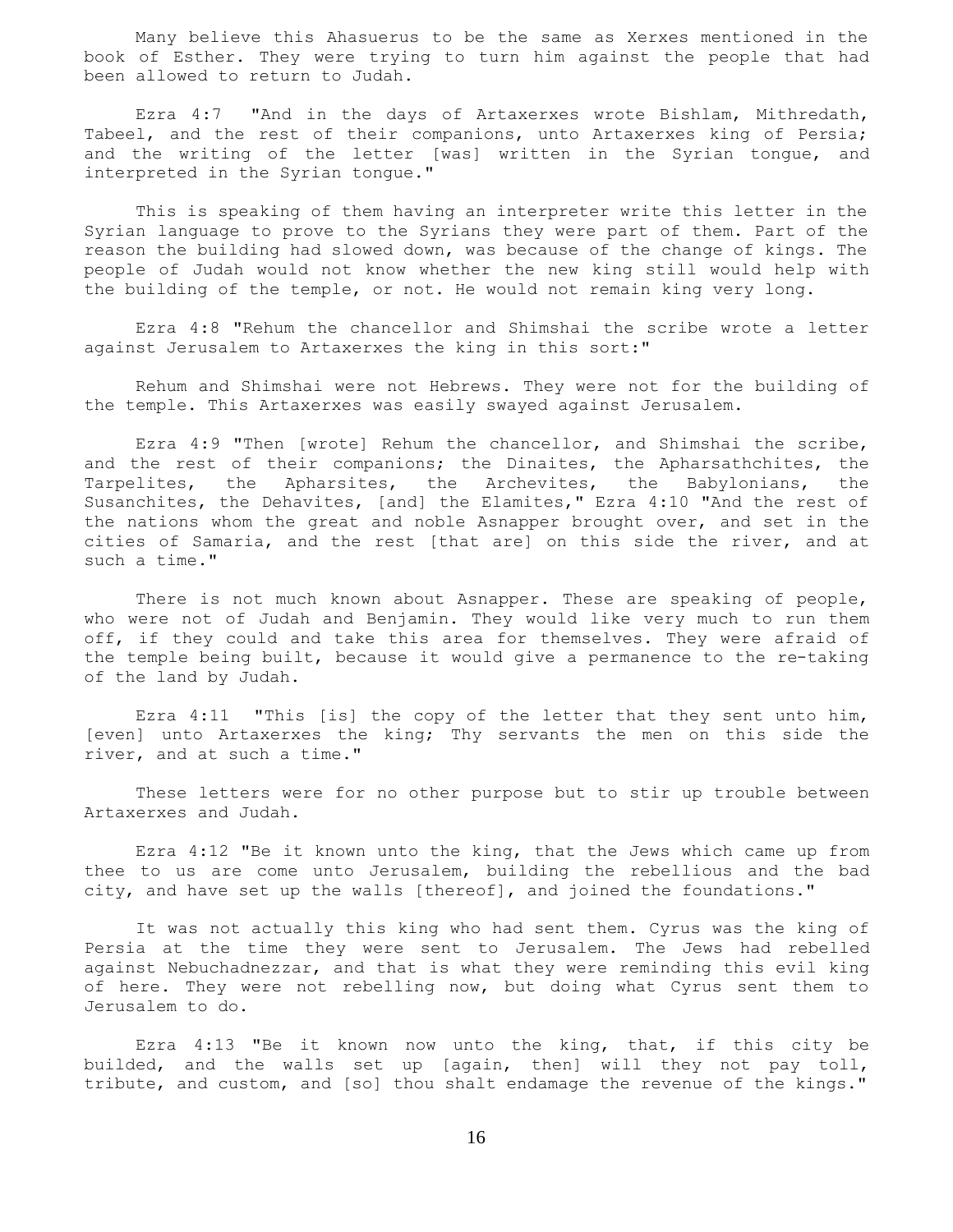They were trying to get this new king to stop Jerusalem from building a wall of protection around it. The easiest way to get the attention of this new king was to appeal to the loss of money from taxation of this province. Of course, there had been no rebellion, but they were not bothered with facts. They were trying to help themselves and not the king of Persia.

 Ezra 4:14 "Now because we have maintenance from [the king's] palace, and it was not meet for us to see the king's dishonour, therefore have we sent and certified the king;"

 They are pretending to look after the interest of the king of Persia. They eat salt that he had provided, is perhaps what is meant by maintenance. They are pretending to be protecting the king's interest.

 Ezra 4:15 "That search may be made in the book of the records of thy fathers: so shalt thou find in the book of the records, and know that this city [is] a rebellious city, and hurtful unto kings and provinces, and that they have moved sedition within the same of old time: for which cause was this city destroyed."

 Nebuchadnezzar had come against Jerusalem, because the LORD had turned him against His people. Their being unfaithful to God was what caused their destruction. The records would, possibly, show a rebellion against Nebuchadnezzar, however.

 Ezra 4:16 "We certify the king that, if this city be builded [again], and the walls thereof set up, by this means thou shalt have no portion on this side the river."

 These evil men were trying to convince the king that he would lose all control over Judah, if he allowed them to continue this building program. These evil men were not really trying to help anyone, but themselves. They believed, if the king destroyed Judah, they would be able to receive this land.

 Ezra 4:17 "[Then] sent the king an answer unto Rehum the chancellor, and [to] Shimshai the scribe, and [to] the rest of their companions that dwell in Samaria, and [unto] the rest beyond the river, Peace, and at such a time." Ezra 4:18 "The letter which ye sent unto us hath been plainly read before me." Ezra 4:19 "And I commanded, and search hath been made, and it is found that this city of old time hath made insurrection against kings, and [that] rebellion and sedition have been made therein."

 This evil king had received their letters, and believed what they had said. He looked in the records, and saw where Jerusalem had rebelled against them. He had believed a lie.

 Ezra 4:20 "There have been mighty kings also over Jerusalem, which have ruled over all [countries] beyond the river; and toll, tribute, and custom, was paid unto them."

 The mighty kings, spoken of here, could be David, Solomon, or Josiah. This was a true statement, that they did collect tribute. The remnant of the people in Jerusalem now, was not large enough to be a threat to anyone, however.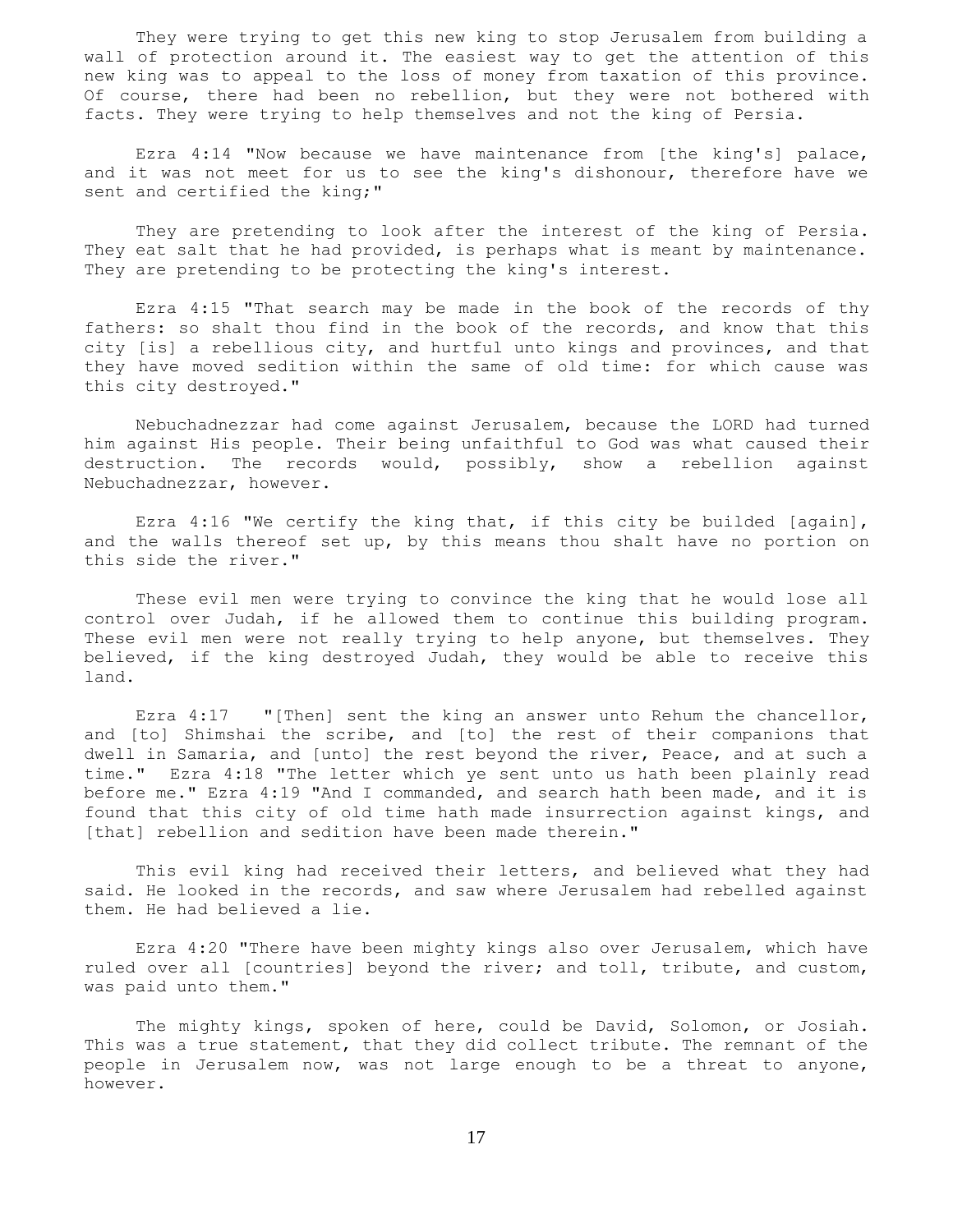Ezra 4:21 "Give ye now commandment to cause these men to cease, and that this city be not builded, until [another] commandment shall be given from me."

He, now, gave orders that the building was to cease.

 Ezra 4:22 "Take heed now that ye fail not to do this: why should damage grow to the hurt of the kings?"

 They were to act immediately upon this, so the king would suffer no loss.

 Ezra 4:23 Now when the copy of king Artaxerxes' letter [was] read before Rehum, and Shimshai the scribe, and their companions, they went up in haste to Jerusalem unto the Jews, and made them to cease by force and power.

 It appears, that these two men were the representatives of the king in this land. Even though the Jews had been freed and returned home, they were still under the rule of Persia. These men were speaking for the king of Persia, and forced the building to stop.

 Ezra 4:24 "Then ceased the work of the house of God which [is] at Jerusalem. So it ceased unto the second year of the reign of Darius King of Persia."

 Artaxarxes reigned for less than a year. He was replaced by king Darius. Darius would allow the work to continue on as originally planned. This speaks of a period of less than 2 years interval, before the work on the temple would be legal to start again.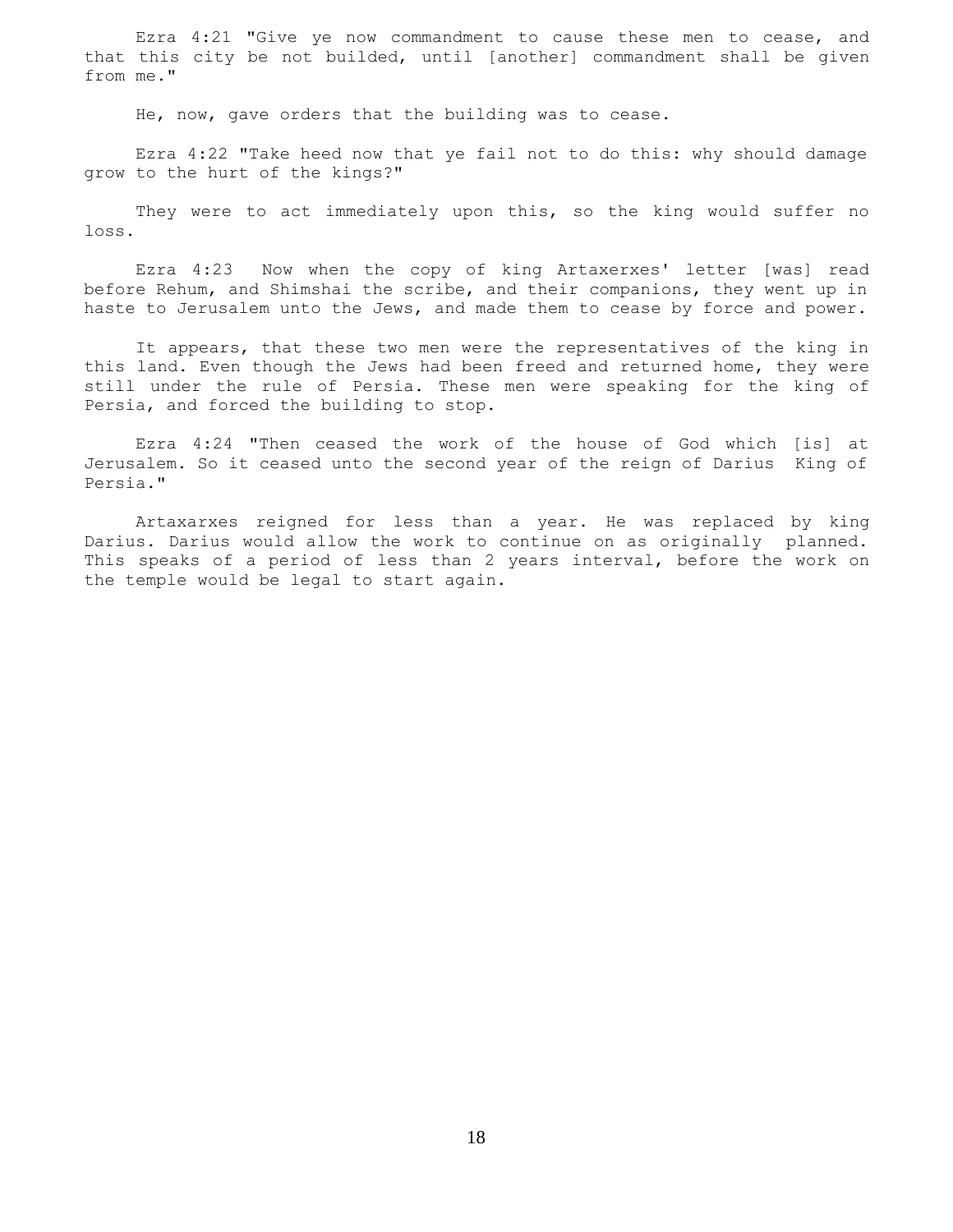# Ezra 4 Questions

|             | 1. The enemy of God's people will try to stop the _________ of the                                                                                      |
|-------------|---------------------------------------------------------------------------------------------------------------------------------------------------------|
| $2$ .<br>3. | Who did Noah have difficulty with, when he was building the ark?<br>Any person, who decides to do something for the LORD, will have<br>trouble from the |
| 4.          | In this particular situation, the devil was using the adversaries<br>of _________ and ________.                                                         |
| 5.          | What did these adversaries ask Jerubbabel?                                                                                                              |
| 6.          | Why did they want to join the building force?                                                                                                           |
| 7.          | Who answered their request?                                                                                                                             |
| 8.          | What was the answer?                                                                                                                                    |
| 9.          | Who had commanded the building of the temple?                                                                                                           |
|             | 10. The Bible is very plain about believers not being __________ yoked                                                                                  |
|             | with those of unbelief.                                                                                                                                 |
|             | 11. Who weakened the hands of the people of Judah?                                                                                                      |
|             | 12. Who are the people of the land in verse 4?                                                                                                          |
|             | 13. Why were the counsellors hired?                                                                                                                     |
|             | 14. Why did they not want the temple built?                                                                                                             |
|             | 15. In the reign of __________, they wrote accusations against Judah.                                                                                   |
|             | 16. Who wrote the letter to Artaxerxes?                                                                                                                 |
|             | 17. Who were the chancellor and the scribe that wrote a letter?                                                                                         |
|             | 18. Why were all of these people so opposed to Judah and Benjamin?                                                                                      |
|             | 19. What was the purpose of the letters?                                                                                                                |
|             | 20. Who had the Jews rebelled against in the past?                                                                                                      |
|             | 21. What reason do they give this evil king for stopping them from                                                                                      |
|             | building?                                                                                                                                               |
|             | 22. How did the king answer Rehum and Shimshai?                                                                                                         |
|             | 23. Who were the mighty kings mentioned in verse 20?                                                                                                    |
|             | 24. What did the king tell them to do?                                                                                                                  |
|             | 25. How long did the work on the house of God cease?                                                                                                    |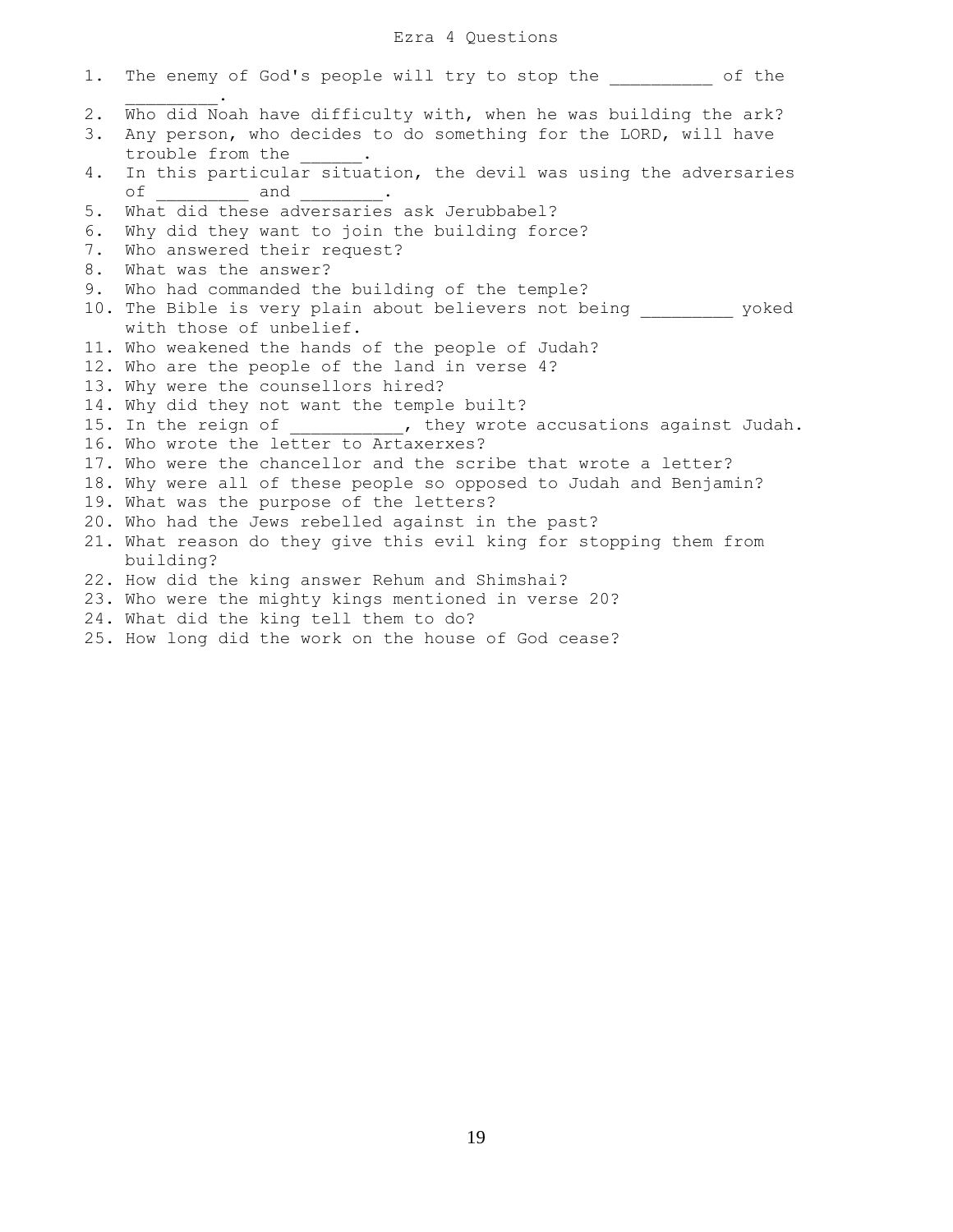We will begin this lesson in Ezra 5:1 "Then the prophets, Haggai the prophet, and Zechariah the son of Iddo, prophesied unto the Jews that [were] in Judah and Jerusalem in the name of the God of Israel, [even] unto them."

 There had been a time of absolute complacency, since the foundation of the building of the temple until now. The people had decided not to do anymore work on the temple, and to spend their time building their own houses. Zechariah was actually the grand-son of Iddo. These prophets were sent of God to shake the people of Judah out of complacency. We might even say, they preached to the people.

 Ezra 5:2 "Then rose up Zerubbabel the son of Shealtiel, and Jeshua the son of Jozadak, and began to build the house of God which [is] at Jerusalem: and with them [were] the prophets of God helping them."

 The messages, these two prophets of God brought to the people from God, showed Zerubbabel and Jeshua the error of stopping the work on the temple. Zerubbabel represented the civil law, and Jeshua was over the spiritual. The people were commanded to go up the mountain and bring wood for the building. There is a great deal more on this in our lessons on the book of Haggai.

 Ezra 5:3 "At the same time came to them Tatnai, governor on this side the river, and Shethar-boznai, and their companions, and said thus unto them, Who hath commanded you to build this house, and to make up this wall?"

 The minute the building started up again, so did the opposition. Tatnai was governor on the other side of the river. Whether this is the Euphrates or not, I cannot say. Shethar-boznai was a Persian officer under Tatnai. Tatnai seemed to have the same rank as Zerubbabel, so it was alright to ask, but not to command the stoppage of the work.

 Ezra 5:4 "Then said we unto them after this manner, What are the names of the men that make this building?"

 This had to be a statement made by Tatnai and the men with him. His inquiry was to set blame on the one who started the work.

 Ezra 5:5 "But the eye of their God was upon the elders of the Jews, that they could not cause them to cease, till the matter came to Darius: and then they returned answer by letter concerning this [matter]."

 The workers continued the work on the temple, even after the complaint by Tatnai. The LORD was watching over them, and they were not about to stop the work, unless Darius commanded it.

 Ezra 5:6 "The copy of the letter that Tatnai, governor on this side the river, and Shethar-boznai, and his companions the Apharsachites, which [were] on this side the river, sent unto Darius the king:"

 The problem was the same as before. Those opposed to God did not want the temple to be built. They wrote a letter of complaint to Darius.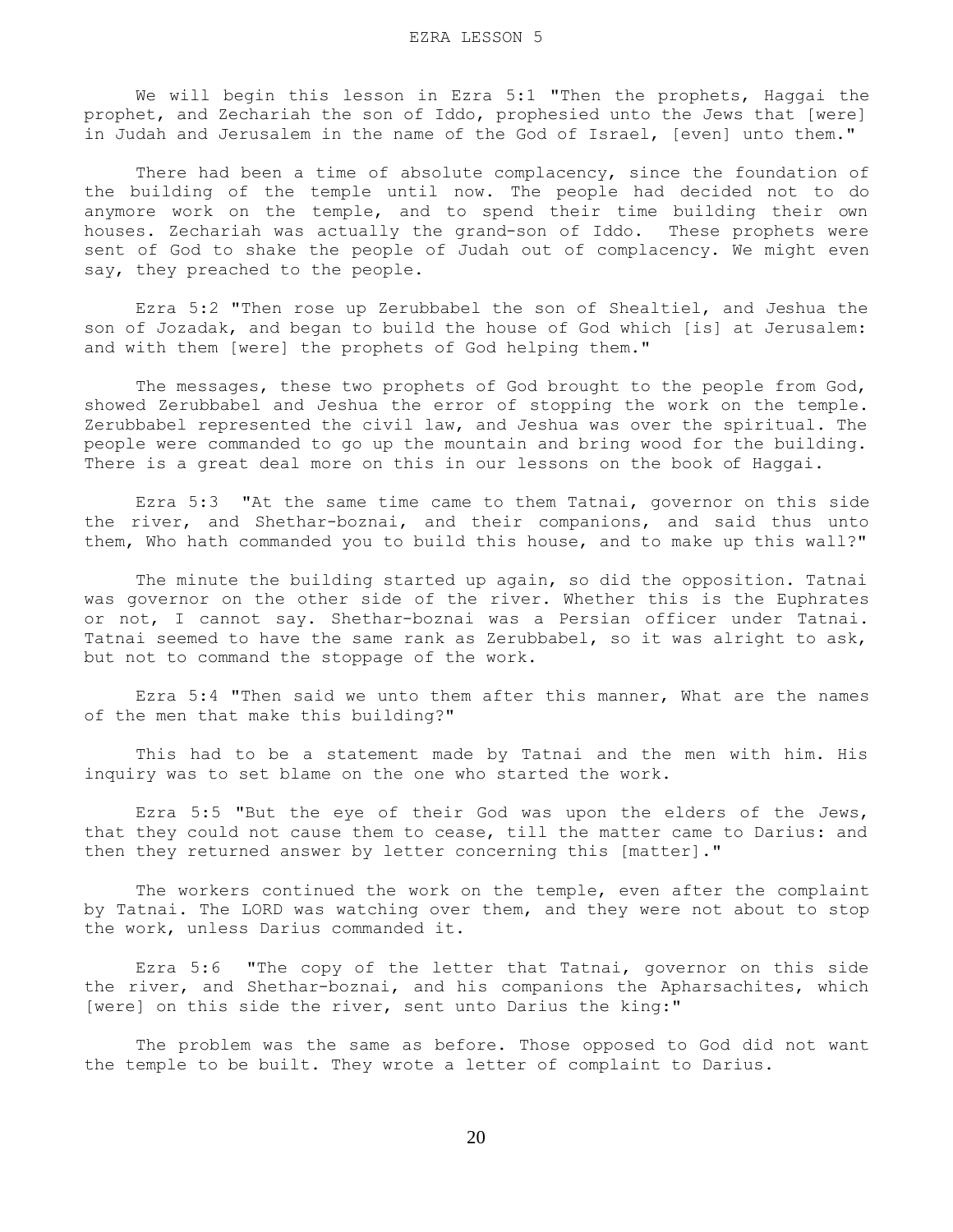Ezra 5:7 "They sent a letter unto him, wherein was written thus; Unto Darius the king, all peace." Ezra 5:8 "Be it known unto the king, that we went into the province of Judea, to the house of the great God, which is builded with great stones, and timber is laid in the walls, and this work goeth fast on, and prospereth in their hands."

 They first spoke peace to the king. They continued by saying that they had gone to Judea and found a house being built to the great God. He was explaining that the temple was being built solid with stones and timber. He could easily see that for some reason, unknown to him, the work was prospering.

 Ezra 5:9 "Then asked we those elders, [and] said unto them thus, Who commanded you to build this house, and to make up these walls?" Ezra 5:10 "We asked their names also, to certify thee, that we might write the names of the men that [were] the chief of them."

 This was a true statement, but actually this was out of his jurisdiction. Cyrus had put Zerubbabel in charge of this area.

 Ezra 5:11 "And thus they returned us answer, saying, We are the servants of the God of heaven and earth, and build the house that was builded these many years ago, which a great king of Israel builded and set up."

 Of course, they were speaking of the temple that Solomon had built so many years before. They did not answer as individuals, but called themselves the servants of the most high God.

 Ezra 5:12 "But after that our fathers had provoked the God of heaven unto wrath, he gave them into the hand of Nebuchadnezzar the king of Babylon, the Chaldean, who destroyed this house, and carried the people away into Babylon."

 Darius would have been very familiar with this. They had been unfaithful to God by worshipping false gods, and God destroyed them by the hands of Nebuchadnezzar.

 Ezra 5:13 "But in the first year of Cyrus the king of Babylon [the same] king Cyrus made a decree to build this house of God."

 Cyrus had preceded Darius by a few years. Cyrus had become the king of Babylon at the defeat of Babylon. Actually Cyrus, was king of Persia. He had commanded the building of the temple in Jerusalem, so these servants of God were not breaking any Persian laws.

 Ezra 5:14 "And the vessels also of gold and silver of the house of God, which Nebuchadnezzar took out of the temple that [was] in Jerusalem, and brought them into the temple of Babylon, those did Cyrus the king take out of the temple of Babylon, and they were delivered unto [one], whose name [was] Sheshbazzar, whom he had made governor;" Ezra 5:15 "And said unto him, Take these vessels, go, carry them into the temple that [is] in Jerusalem, and let the house of God be builded in his place."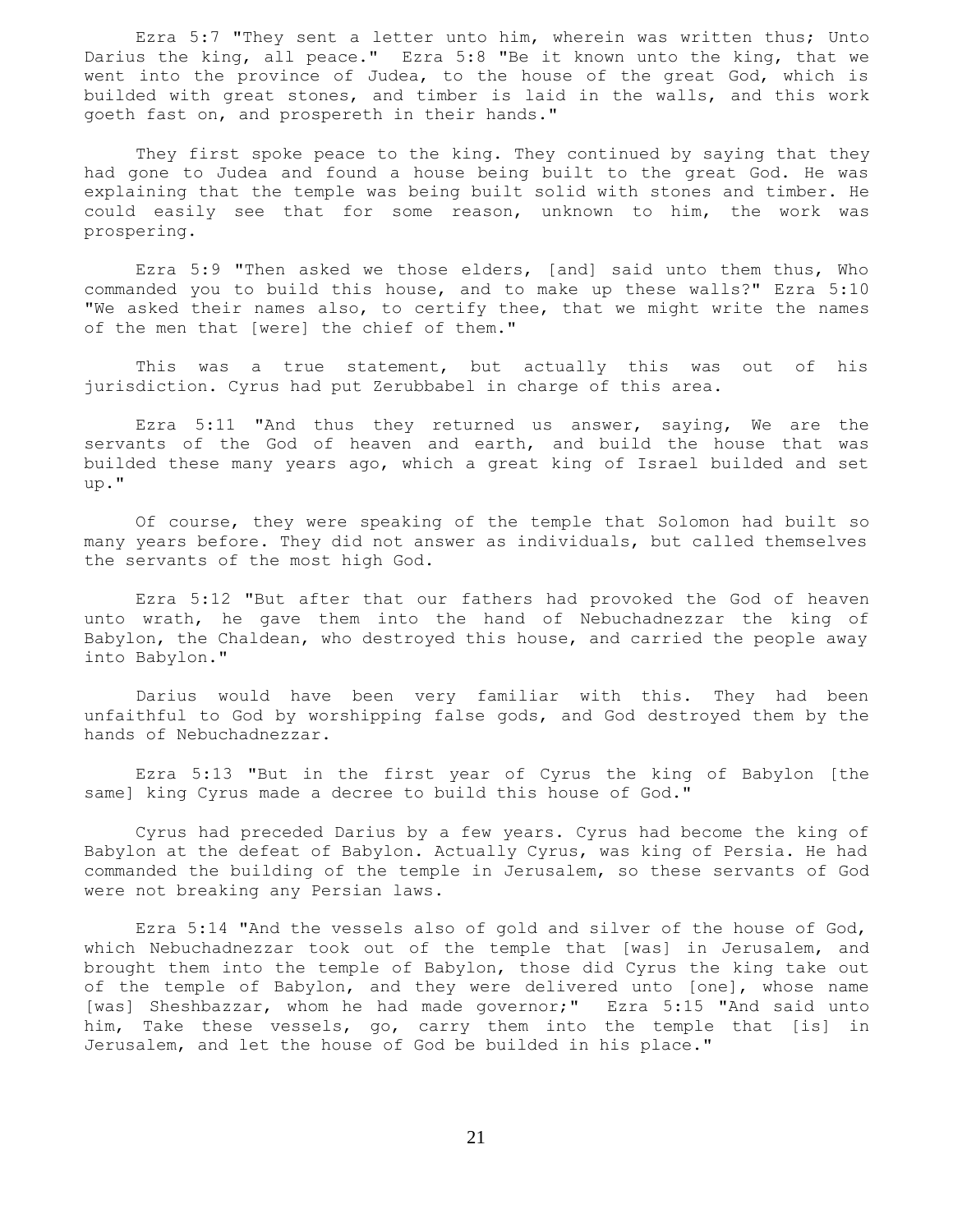This would be something that would convince Darius that this was true. He knew that no Persian king would allow the Jews to run off with all of this gold and silver, unless he sent them with it.

 Ezra 5:16 "Then came the same Sheshbazzar, [and] laid the foundation of the house of God which [is] in Jerusalem: and since that time even until now hath it been in building, and [yet] it is not finished."

 This was an accurate statemnent of exactly what happened. If Tatnai sent these words of the Hebrews to king Darius, he was trying to get at the truth.

 Ezra 5:17 "Now therefore, if [it seem] good to the king, let there be search made in the king's treasure house, which [is] there at Babylon, whether it be [so], that a decree was made of Cyrus the king to build this house of God at Jerusalem, and let the king send his pleasure to us concerning this matter."

 The Persians kept accurate records of various decrees their kings had made. If Cyrus had made this decree, they could not change it. This captain of Persia wanted to know for sure what was to be done about all of this. Darius would search out the truth, and get back to him.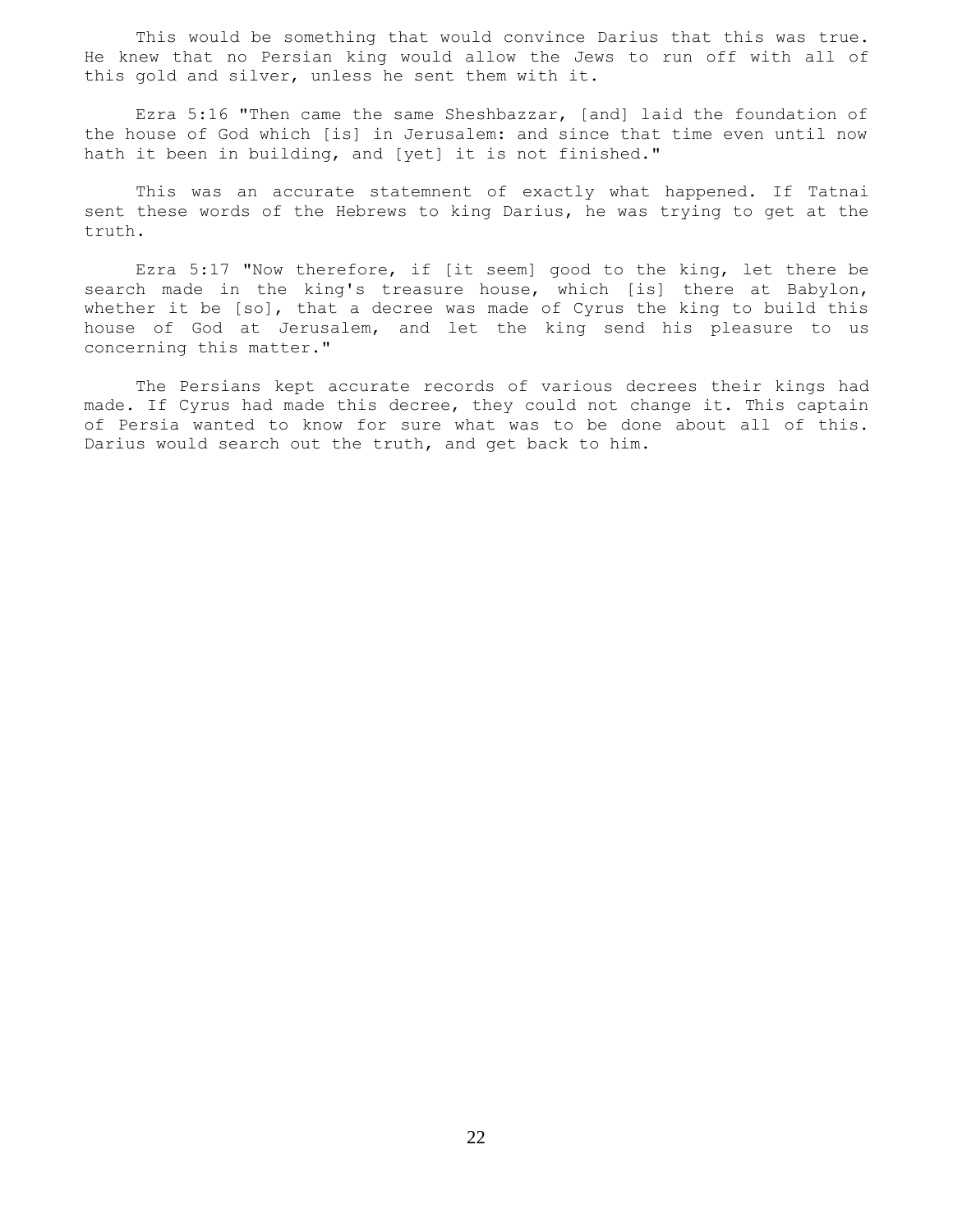# Ezra 5 Questions

|    | 1. Who were the two prophets who brought messages to the Jews from<br>God? |
|----|----------------------------------------------------------------------------|
| 2. | There had been a time of absolute __________ about the temple.             |
| 3. | Zechariah was actually the ___________ of Iddo.                            |
| 4. | Who began to build the house of God, again, immediately?                   |
| 5. | Who represented the civil law?                                             |
| 6. | Who represented the spiritual?                                             |
| 7. | Where can we read more about this renewing of the building of the          |
|    | temple?                                                                    |
| 8. | Who was governor on this side of the river?                                |
| 9. | Who was the officer under him?                                             |
|    | 10. What question did he ask about the work?                               |
|    | 11. Whose names did he try to get?                                         |
|    | 12. Why did the elders not cease work on the temple?                       |
|    | 13. Who did Tatnai send a letter to about this situation?                  |
|    | 14. What province was Jerusalem in?                                        |
|    | 15. How did he explain the building of the temple?                         |
|    | 16. What did he call God?                                                  |
|    | 17. Who had Cyrus put in charge of this?                                   |
|    | 18. What were they speaking of in verse 11?                                |
|    | 19. Why did God destroy the temple before?                                 |
|    | 20. When did Cyrus decide to build the temple?                             |
|    | 21. Why would a Persian king allow these Jews to carry off the vessels     |
|    | of gold from Babylon?                                                      |
|    | 22. Who had Cyrus sent of the Persians to oversee the building of the      |
|    | temple?                                                                    |
|    | 23. What were they to search for?                                          |
|    | 24. If the decree was made by Cyrus, they could not _______ it.            |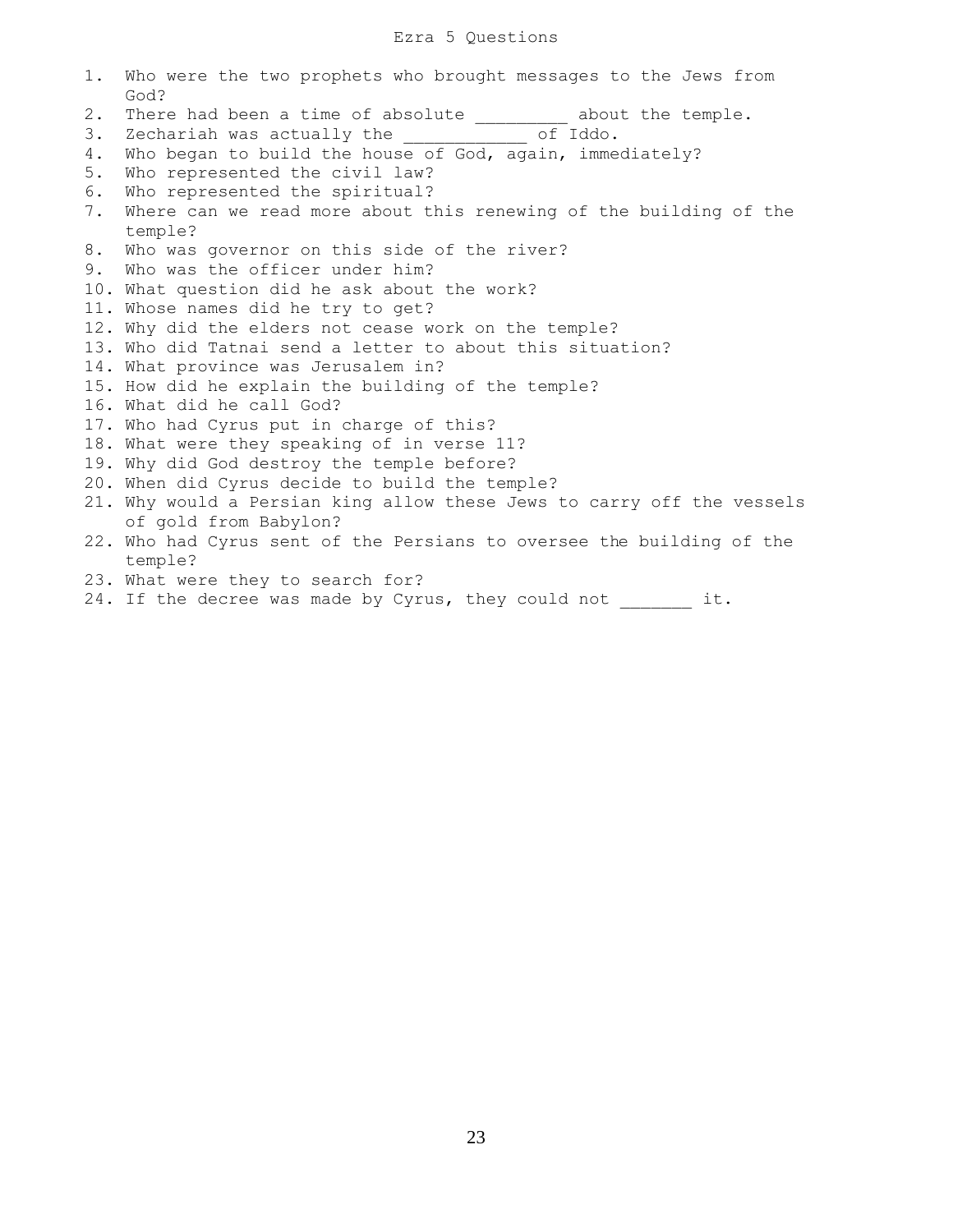We will begin this lesson in Ezra 6:1 Then Darius the king made a decree, and search was made in the house of the rolls, where the treasures were laid up in Babylon.

 This is saying, that Darius sent orders for the records to be searched to see if such a decree had been made by Cyrus. They searched first in Babylon, but there was more than one place for the records to kept. The record, in Babylon, was destroyed, if there was one.

 Ezra 6:2 "And there was found at Achmetha, in the palace that [is] in the province of the Medes, a roll, and therein [was] a record thus written:"

This was a place in the province of the Medes. It was, possibly, an extra copy of the decree that Cyrus had made. He was aware that one might be destroyed, probably. Achmetha was the capital of northern Media. Cyrus the 2nd held his court here.

 Ezra 6:3 "In the first year of Cyrus the king [the same] Cyrus the king made a decree [concerning] the house of God at Jerusalem, Let the house be builded, the place where they offered sacrifices, and let the foundations thereof be strongly laid; the height thereof threescore cubits, [and] the breadth thereof threescore cubits;"

 In this decree, we see more details than we had in the first chapter, where we read of Cyrus wanting to re-build the temple. They not only found the decree, but it spelled out exactly what was to be done.

 Ezra 6:4 "[With] three rows of great stones, and a row of new timber: and let the expenses be given out of the king's house:"

 Cyrus had given from his own treasury toward this building. The Jews had put money in on this themselves, as well. It appears, from this, however, that all expenses were to be paid for by Persia.

 Ezra 6:5 "And also let the golden and silver vessels of the house of God, which Nebuchadnezzar took forth out of the temple which [is] at Jerusalem, and brought unto Babylon, be restored, and brought again unto the temple which [is] at Jerusalem, [every one] to his place, and place [them] in the house of God."

 This, also, had been done with all of the vessels found that had been taken from the temple in Jerusalem, when Zerubbabel led the first group back to Judah.

 Ezra 6:6 "Now [therefore], Tatnai, governor beyond the river, Shetharboznai, and your companions the Apharsachites, which [are] beyond the river, be ye far from thence:"

 Tatnai was not to have anything to do with stopping the work. Darius sent him word to leave them alone. The message, in short was, "leave them alone".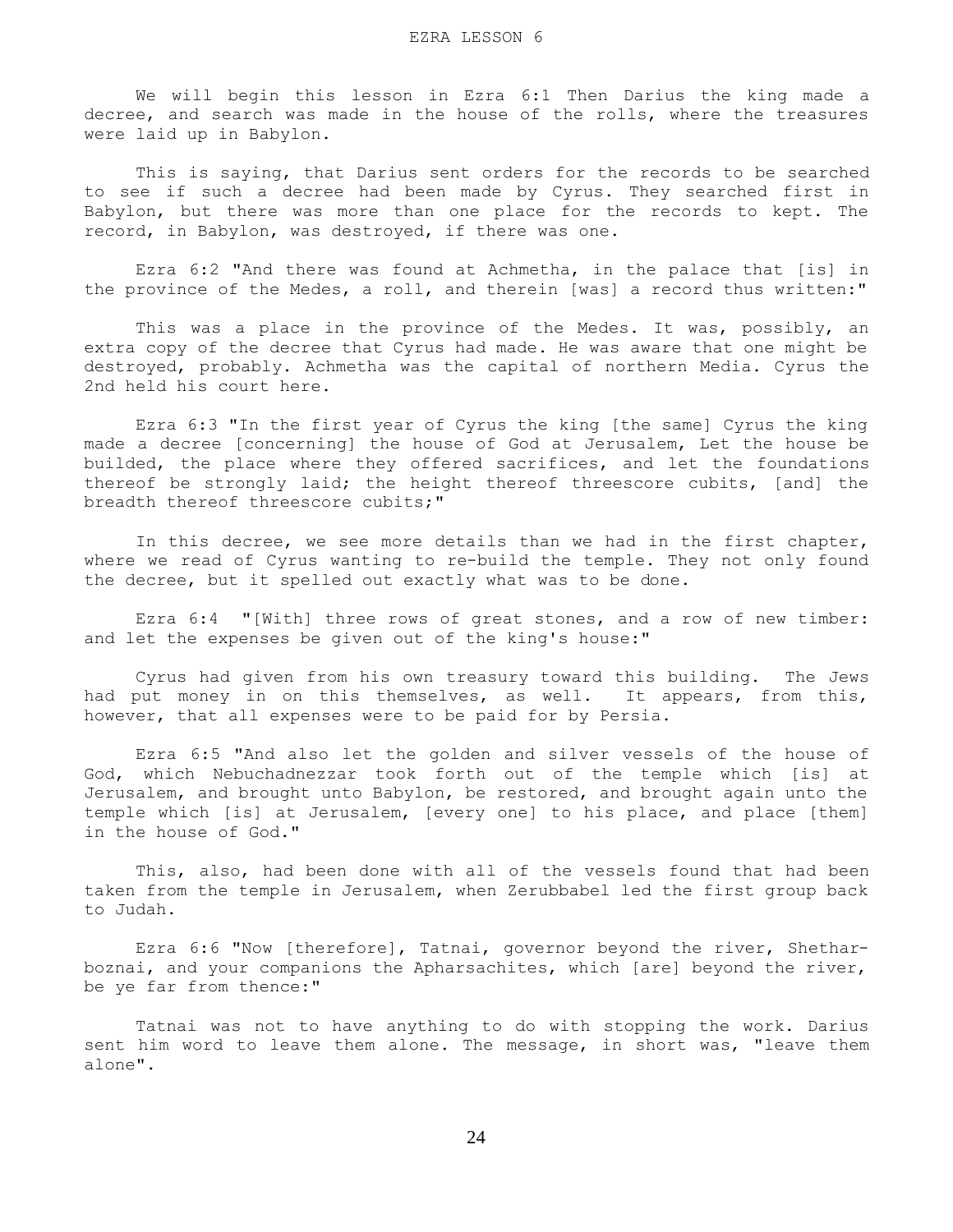Ezra 6:7 "Let the work of this house of God alone; let the governor of the Jews and the elders of the Jews build this house of God in his place."

 Darius warned Tatnai not to interfere in any way with the building of this temple. They were to be left alone to build the temple to God.

 Ezra 6:8 "Moreover I make a decree what ye shall do to the elders of these Jews for the building of this house of God: that of the king's goods, [even] of the tribute beyond the river, forthwith expenses be given unto these men, that they be not hindered."

 Darius commanded Tatnai to give the tribute money to them to pay their men for the work on the temple. They must not be hindered in this work. Darius would make sure they did everything that Cyrus promised to do.

 Ezra 6:9 "And that which they have need of, both young bullocks, and rams, and lambs, for the burnt offerings of the God of heaven, wheat, salt, wine, and oil, according to the appointment of the priests which [are] at Jerusalem, let it be given them day by day without fail:"

 Somehow, he had to know which animals they used in sacrifice. These were to be given to them in abundance, so they would have enough for their sacrifices. They were to be fed of the king's supplies. This was to be seen after every single day.

 Ezra 6:10 "That they may offer sacrifices of sweet savours unto the God of heaven, and pray for the life of the king, and of his sons."

 Darius wanted them to pray for him and his sons. He believed the power of their God was the true power.

 Ezra 6:11 "Also I have made a decree, that whosoever shall alter this word, let timber be pulled down from his house, and being set up, let him be hanged thereon; and let his house be made a dunghill for this."

 There would be no more opposition, because of the punishment to be inflicted on those who opposed the building of the temple.

 Ezra 6:12 "And the God that hath caused his name to dwell there destroy all kings and people, that shall put to their hand to alter [and] to destroy this house of God which [is] at Jerusalem. I Darius have made a decree; let it be done with speed."

 The decree of Darius went even further than the decree of Cyrus. He was speaking of the One True God here. He called for God to destroy any king, or people, who came against the building of the temple.

 Ezra 6:13 "Then Tatnai, governor on this side the river, Shetharboznai, and their companions, according to that which Darius the king had sent, so they did speedily."

Tatnai did exactly as the king had commanded him to do.

 Ezra 6:14 "And the elders of the Jews builded, and they prospered through the prophesying of Haggai the prophet and Zechariah the son of Iddo. And they builded, and finished [it], according to the commandment of the God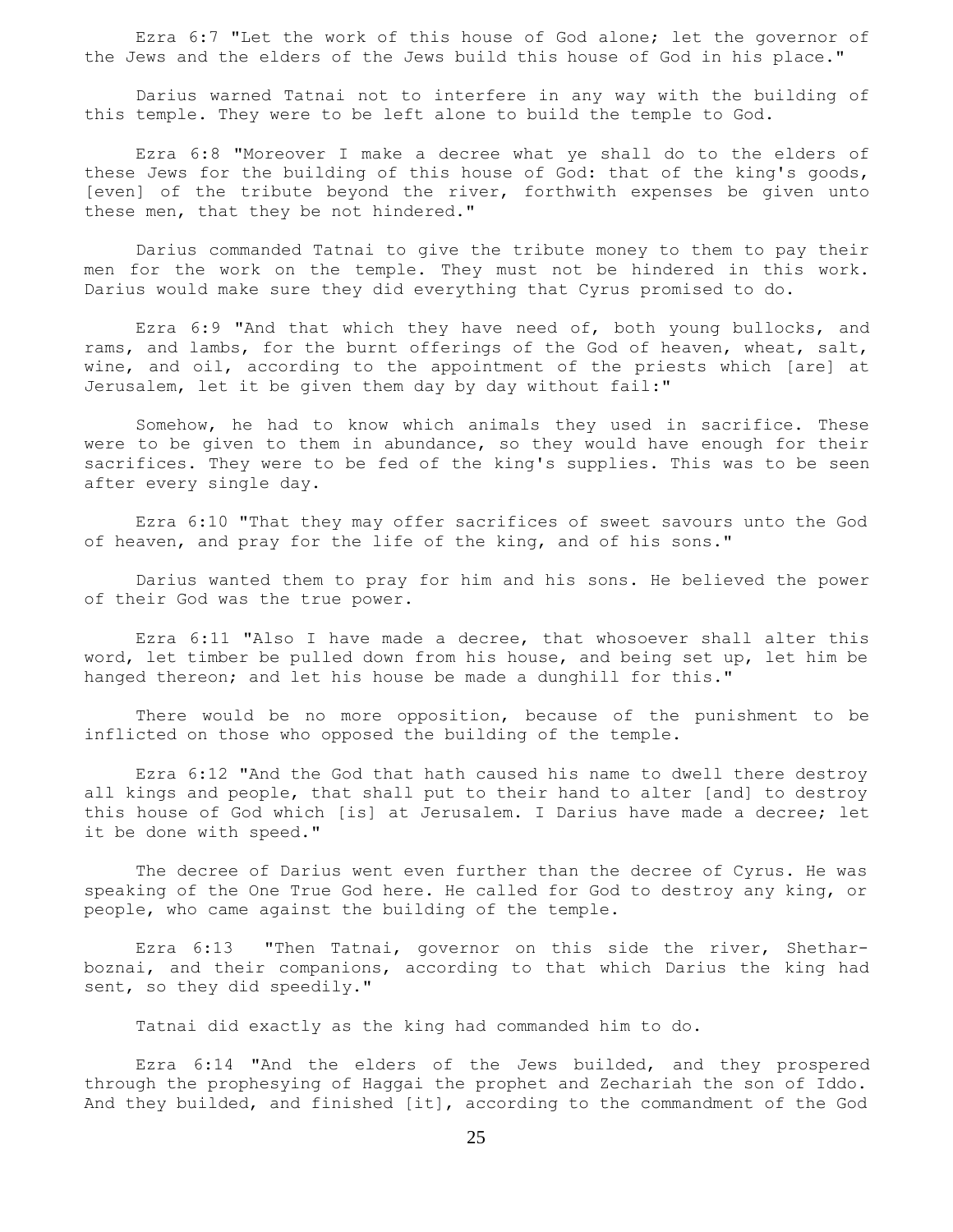of Israel, and according to the commandment of Cyrus, and Darius, and Artaxerxes king of Persia."

 Haggai prophesied of a day when the house of the Lord would be far greater than anything in the past. His prophecies encouraged the people so greatly, that they worked diligently on the temple to complete it. There was no shortage of funds, because Darius had agreed to pay for the services of the people in this work. The chiefs of the fathers, and the priests, and high priests, and even Zerubbabel, were to oversee the work. All the young men 20 years old, and older, did the actual labor. Haggai and Zechariah preached and kept them with the desire to do this according to the will of God. Cyrus had written instructions that the LORD had given him, and Darius and Artaxerxes gave orders of how it was to be finished, too.

 Ezra 6:15 "And this house was finished on the third day of the month Adar, which was in the sixth year of the reign of Darius the king."

 We find that from the time the foundation was laid, until its completion, the temple was 21 years in the building. After God sent Haggai and Zechariah to them, it took 4 years and 5 months. Many of the 21 years there was nothing done on it all. Adar was the twelfth month on their calendar. It would be equivalent to our March.

 Ezra 6:16 "And the children of Israel, the priests, and the Levites, and the rest of the children of the captivity, kept the dedication of this house of God with joy,"

 This dedication was on the order of the dedication that Solomon did, when he and the people dedicated the temple the first time. This was a time of great joy, because they were re-united in fellowship with their God. They suddenly had a place of worship. At this point, the people were really home.

 Ezra 6:17 "And offered at the dedication of this house of God an hundred bullocks, two hundred rams, four hundred lambs; and for a sin offering for all Israel, twelve he goats, according to the number of the tribes of Israel".

 This number of animals offered were many less than was offered by Solomon at his dedication, and fewer even than those offered by Hezekiah. We must remember, however, that there were not nearly as many people living in Judah now as there were then. In Solomon's time, all 12 tribes were included.

 Ezra 6:18 "And they set the priests in their divisions, and the Levites in their courses, for the service of God, which [is] at Jerusalem; as it is written in the book of Moses."

 Everything was done as it was prescribed in the book of Moses. We remember, that the priests were Levites, too. Not all Levites were priests, however. Some were keepers of the doors. Some were singers and musicians. All Levites were set aside for the service of the Lord. Just a few were priests.

 Ezra 6:19 "And the children of the captivity kept the Passover upon the fourteenth [day] of the first month."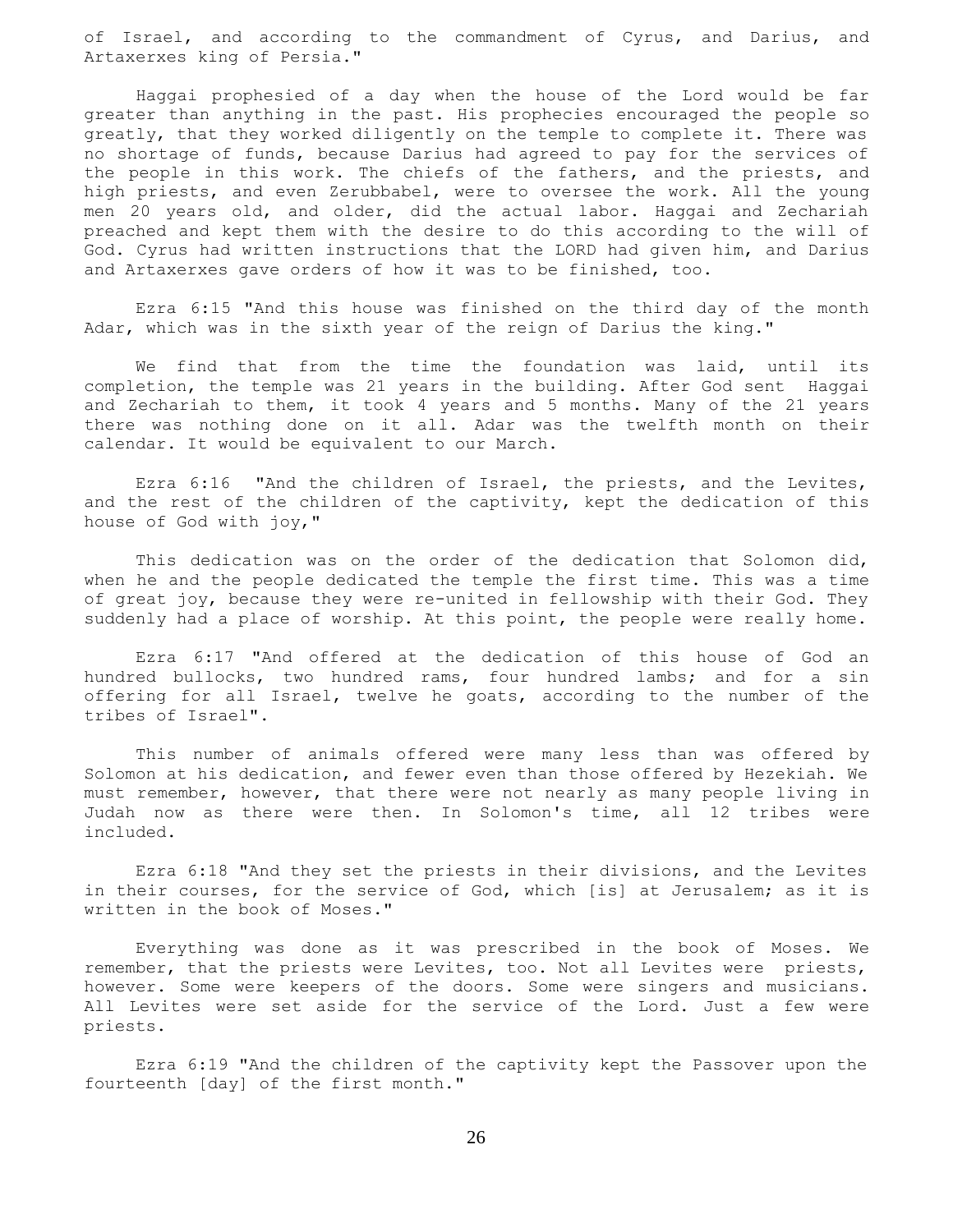The returned exiles were spoken of as Israel. Not all who returned were of the tribes of Judah and Benjamin. Some were from the other 10 tribes, and all of the people of the various tribes, who came back into the land, kept the Passover. This day is approximately the 14th day of April by our calendar. Passover was a remembrance of the night in Egypt, when death passed over the Hebrew houses that had the blood of the lamb over and around their doors. This was the  $10^{th}$  plague God sent on Egypt to free the children of Israel.

 Ezra 6:20 "For the priests and the Levites were purified together, all of them [were] pure, and killed the passover for all the children of the captivity, and for their brethren the priests, and for themselves."

The priests were anointed to the LORD, while they were in the temple for service. In this case, it seems that all of the Levites, for all of the various services were anointed with the anointing oil for service.

 Ezra 6:21 "And the children of Israel, which were come again out of captivity, and all such as had separated themselves unto them from the filthiness of the heathen of the land, to seek the LORD God of Israel, did eat,"

 The passover lamb was eaten by all of the people sacrificing. Each family had a lamb the size their family could eat in one night. This Passover is very similar to communion that the Christians partake of. The lamb the Hebrews ate was symbolic of the body of the Lord Jesus Christ, who is the Lamb. The unleavened bread that we take at communion, also, symbolizes the body of our Lord Jesus.

 Ezra 6:22 "And kept the feast of unleavened bread seven days with joy: for the LORD had made them joyful, and turned the heart of the king of Assyria unto them, to strengthen their hands in the work of the house of God, the God of Israel."

 The celebration of Unleavened Bread overlaps Passover. We mentioned that the unleavened bread symbolizes the LORD Jesus Christ who is the Bread of life. It must be unleavened, because He was without sin. We partake of His righteousness. "Seven" means spiritually complete. The king of Assyria recognizes the Lord as God.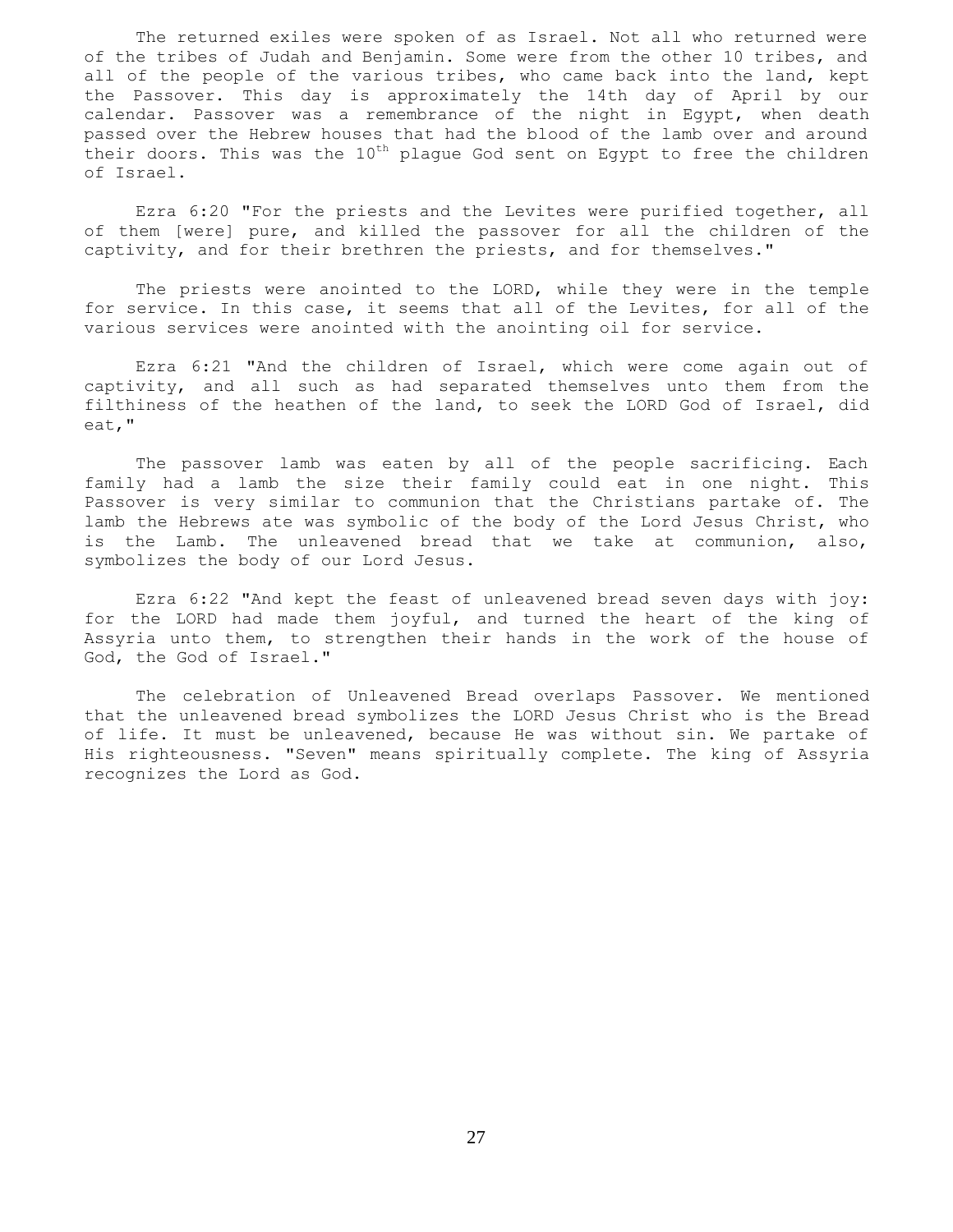1. What did Darius do to find Cyrus' decree? 2. Where did they search first? 3. Where were they found? 4. What was on the roll? 5. What were the dimensions of the temple to be built? 6. Quote Ezra chapter 6 verse 4? 7. What was to be done with the gold and silver vessels, that Nebuchadnezzar had taken from the temple? 8. Who had led the first group back to Judah from captivity? 9. What message did Tatnai receive from Darius? 10. The funds to build the temple would come from where? 11. In verse 9, we read of what being given to the Hebrews? 12. Why did Darius want to be sure they sacrificed to their God? 13. What decree did Darius make about anyone who changed the word? 14. What did he decree that would happen to anyone who tried to destroy the temple? 15. How did Tatnai take the orders from Darius? 16. Who supervised the building? 17. What three kings were in on the building of the temple? 18. How did Haggai encourage them? 19. What other prophet was helpful to the building of the temple. 20. Who did the actual work on the temple? 21. How long did it take to build the temple from the time the foundation was laid? 22. How many of those years were after the prophets came? 23. What was the example for the dedication. 24. Why were there fewer animals sacrificed here, than in Solomon's dedication? 25. When was the house finished? 26. Who kept the dedication? 27. When did they keep the Pasover? 28. Who were purified for service for the Passover? 29. Who ate the passover lamb? 30. What did the passover lamb symbolize? 31. What does Passover celebrate? 32. When is Unleavened Bread celebrated? 33. Who is the Unleavened Bread?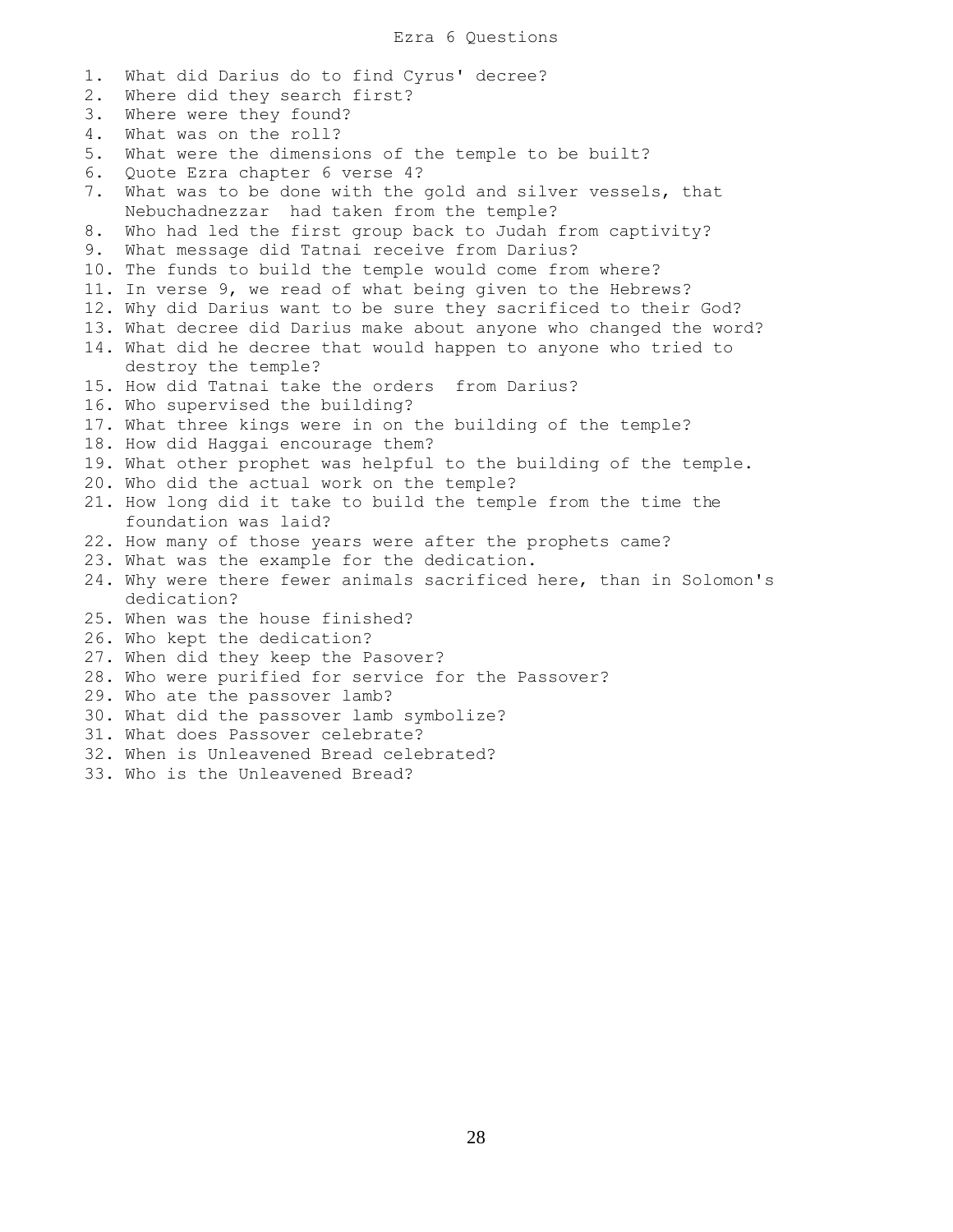We will begin this lesson in Ezra 7:1 "Now after these things, in the reign of Artaxerxes king of Persia, Ezra the son of Seraiah, the son of Azariah, the son of Hilkiah,"

 This chapter is all about the second return of the people, who had been in captivity in Babylon, to their homeland. This return was led by Ezra.

Ezra 7:2 "The son of Shallum, the son of Zadok, the son of Ahitub," Ezra 7:3 "The son of Amariah, the son of Azariah, the son of Meraioth," Ezra 7:4 "The son of Zerahiah, the son of Uzzi, the son of Bukki," Ezra 7:5 "The son of Abishua, the son of Phinehas, the son of Eleazar, the son of Aaron the chief priest:"

 This is showing the Ezra's right to be priest in the land. His direct lineage goes back to Phinehas, one of my favorite priests, and then on back to Aaron, who was the first high priest.

 Ezra 7:6 "This Ezra went up from Babylon; and he [was] a ready scribe in the law of Moses, which the LORD God of Israel had given: and the king granted him all his request, according to the hand of the LORD his God upon him."

 We mentioned before that the return of the people from Babylon was gradual, over a few years. Zerubbabel led the first group, and now, Ezra wasleading the second group back. Ezra had never gotten away from the Law of Moses. He had remained faithful to it through all of the hardships.

 Ezra 7:7 "And there went up [some] of the children of Israel, and of the priests, and the Levites, and the singers, and the porters, and the Nethinims, unto Jerusalem, in the seventh year of Artaxerxes the king."

 This Artaxerxes was the grandson of Darius, and the son of Xerxes. The children of Israel, priests, Levites, singers, porters, and Nethanims were more of the same class of people, who went up in the first exodus following Zerubbabel.

 Ezra 7:8 "And he came to Jerusalem in the fifth month, which [was] in the seventh year of the king." Ezra 7:9 For upon the first [day] of the first month began he to go up from Babylon, and on the first [day] of the fifth month came he to Jerusalem, according to the good hand of his God upon him.

We can see from these two Scriptures, that this journey took about 4 months. They left Babylon about April first on our calendar, and arrived in August. We mentioned earlier that this trip was approximately 1,000 miles.

 Ezra 7:10 "For Ezra had prepared his heart to seek the law of the LORD, and to do [it], and to teach in Israel statutes and judgments."

 Ezra was determined to make this trip, so he could teach the law to the people, again. He wanted Israel to return to God's laws and ordinances.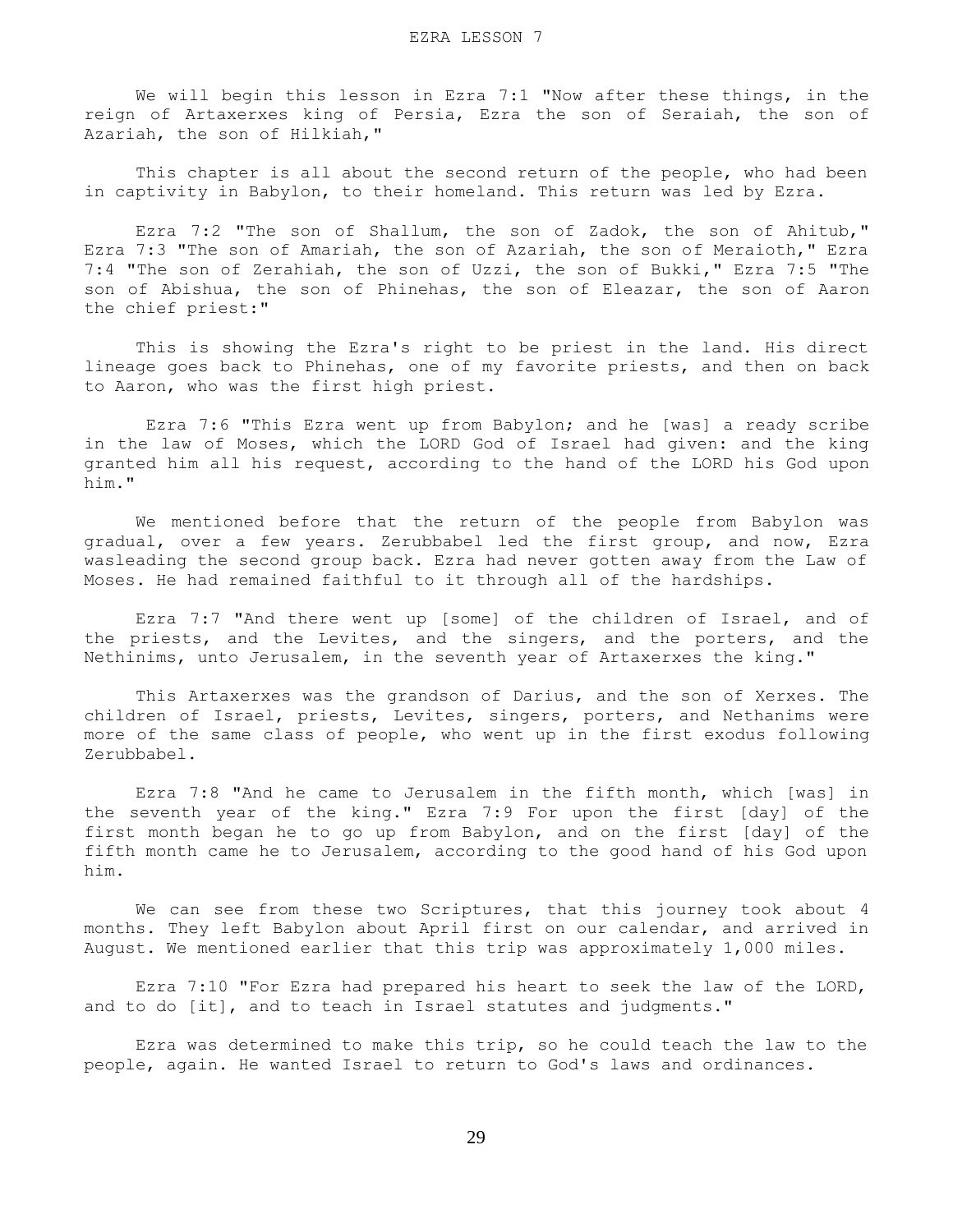Ezra 7:11 "Now this [is] the copy of the letter that the king Artaxerxes gave unto Ezra the priest, the scribe, [even] a scribe of the words of the commandments of the LORD, and of his statutes to Israel."

 We know, that without permission from the Persian king, they could not have gone back to their homeland. This decree, from the king, first, gave them permission to leave Babylon and go back to Judah. The letter that the king sent to Ezra, gave him special privileges by authority of the king. It was a letter of authority, wherever he went. Ezra was a man who had gained respect from the king as a man who kept the law and commandments of God.

 Ezra 7:12 "Artaxerxes, king of kings, unto Ezra the priest, a scribe of the law of the God of heaven, perfect [peace], and at such a time."

 This is the beginning of the words of the decree. The king of Persia was called king of kings, because at this time the Persians were very powerful in the known world. It is interesting, to me, that these Persian rulers recognized God. In essence, the decree is saying that the king has no argument with Ezra. He will allow Ezra to do what he desires to do.

 Ezra 7:13 "I make a decree, that all they of the people of Israel, and [of] his priests and Levites, in my realm, which are minded of their own freewill to go up to Jerusalem, go with thee."

We see, from this, that all who had been captives were now free to go. Ezra must not force them to go, but if they desired to go they could. This would stop any of the people, they had been working for, keeping them from going. They had permission of the king, which overrules anything individuals might do to stop them.

 Ezra 7:14 "Forasmuch as thou art sent of the king, and of his seven counsellors, to inquire concerning Judah and Jerusalem, according to the law of thy God which [is] in thine hand;"

 These seven counsellors are, probably, the seven princes of Persia and Media. Ezra's purpose, as far as the king was concerned, was to check on what was happening in Judah and Jerusalem. The king had made everything available for Ezra to carry the mission out. Ezra wanted to check on the people, and make sure they had not fallen back into idolatry.

 Ezra 7:15 "And to carry the silver and gold, which the king and his counsellors have freely offered unto the God of Israel, whose habitation [is] in Jerusalem, "

 This would be a large sum of money in the silver and gold. The large number of Hebrews, who would be with Ezra, would be protection against highway robbery. Ezra was in charge of the silver and gold, as he was over all the people. The king of Persia had given considerably large amounts to the Hebrews for carrying on the services in their temple.

 Ezra 7:16 "And all the silver and gold that thou canst find in all the province of Babylon, with the freewill offering of the people, and of the priests, offering willingly for the house of their God which [is] in Jerusalem:"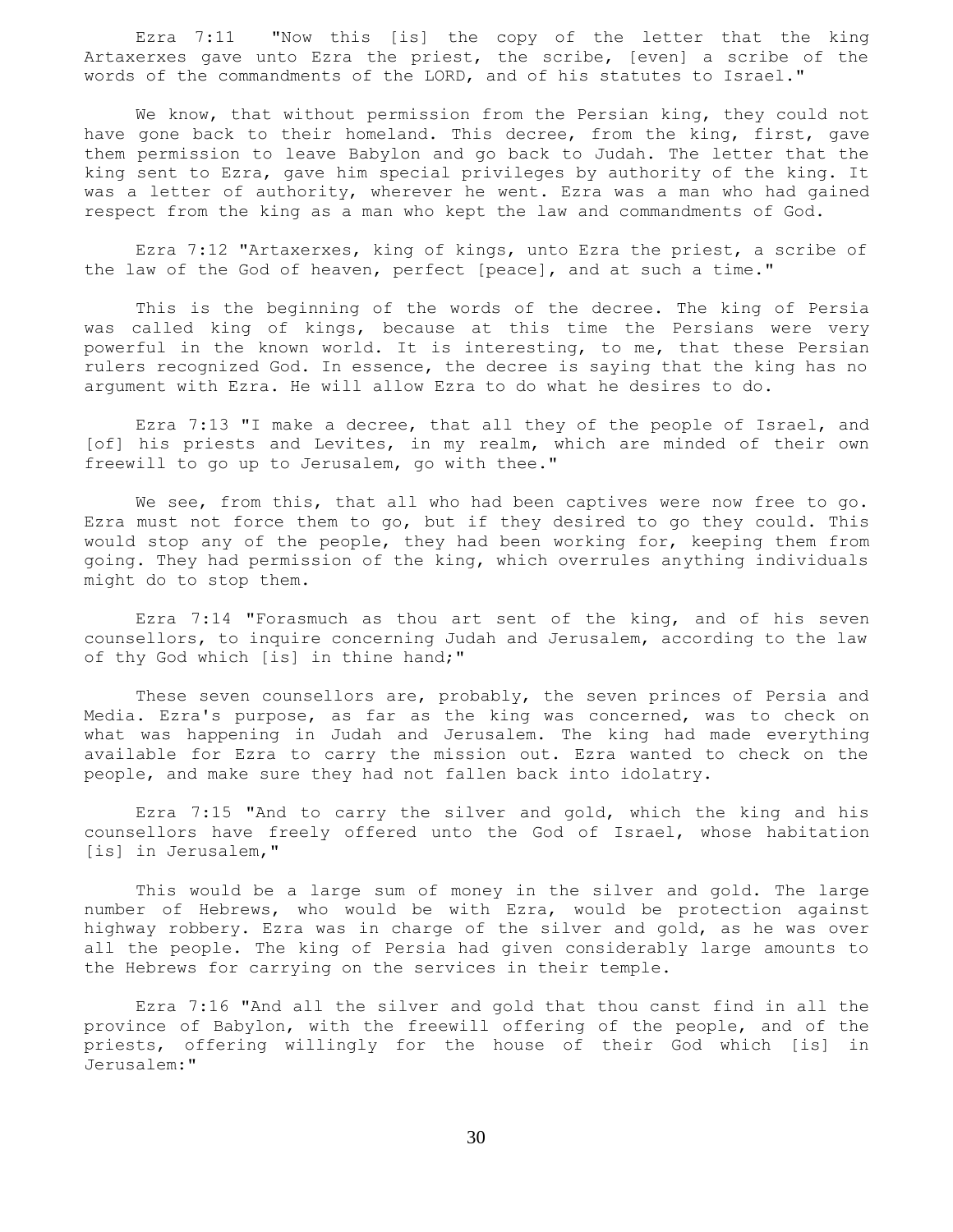Now, we see that even the Hebrews, who remained in Babylon, would give silver and gold to be carried back into the homeland for use in the services in the temple. Ezra would be the guardian of that, as well.

 Ezra 7:17 "That thou mayest buy speedily with this money bullocks, rams, lambs, with their meat offerings and their drink offerings, and offer them upon the altar of the house of your God which [is] in Jerusalem."

 The money was to be used to purchase the animals for sacrifice. These were to be sacrificed immediately. This would maintain the daily sacrifices, and the sacrifices for the various feasts, and new moon celebrations.

 Ezra 7:18 "And whatsoever shall seem good to thee, and to thy brethren, to do with the rest of the silver and the gold, that do after the will of your God."

 The king completely trusted Ezra. He knew that Ezra would do exactly what the LORD wanted him to do. The extra silver and gold could be used to beautify the temple, or to employ people to do repairs, or whatever the LORD led Ezra to do with it.

 Ezra 7:19 "The vessels also that are given thee for the service of the house of thy God, [those] deliver thou before the God of Jerusalem."

 It appears, they were still finding vessels that belonged in the temple in Jerusalem. They were not to be used for anything else. They were to be carried directly to the temple.

 Ezra 7:20 "And whatsoever more shall be needful for the house of thy God, which thou shalt have occasion to bestow, bestow [it] out of the king's treasure house."

 This is speaking of the local treasure house. This was funds that had been gathered in Judah. Ezra was such an honorable man, the king knew he would not use more of the treasury than was necessary. He certainly would not use from the treasure for anything but for the temple. The wide authority given Ezra was, because the king trusted him.

 Ezra 7:21 "And I, [even] I Artaxerxes the king, do make a decree to all the treasurers which [are] beyond the river, that whatsoever Ezra the priest, the scribe of the law of the God of heaven, shall require of you, it be done speedily," Ezra 7:22 "Unto an hundred talents of silver, and to an hundred measures of wheat, and to an hundred baths of wine, and to an hundred baths of oil, and salt without prescribing [how much]."

We see from these two verses, that those in charge of the treasuries were not to argue with Ezra about this. They were to do exactly as Ezra requested them to do. There was a limitation, however to the top amount he could receive. Anything up to that amount they were to do quickly.

 Ezra 7:23 "Whatsoever is commanded by the God of heaven, let it be diligently done for the house of the God of heaven: for why should there be wrath against the realm of the king and his sons?"

 The king knew that Ezra spoke as an oracle of God. The requests he made would be made by God, Himself, through Ezra. It appears, this particular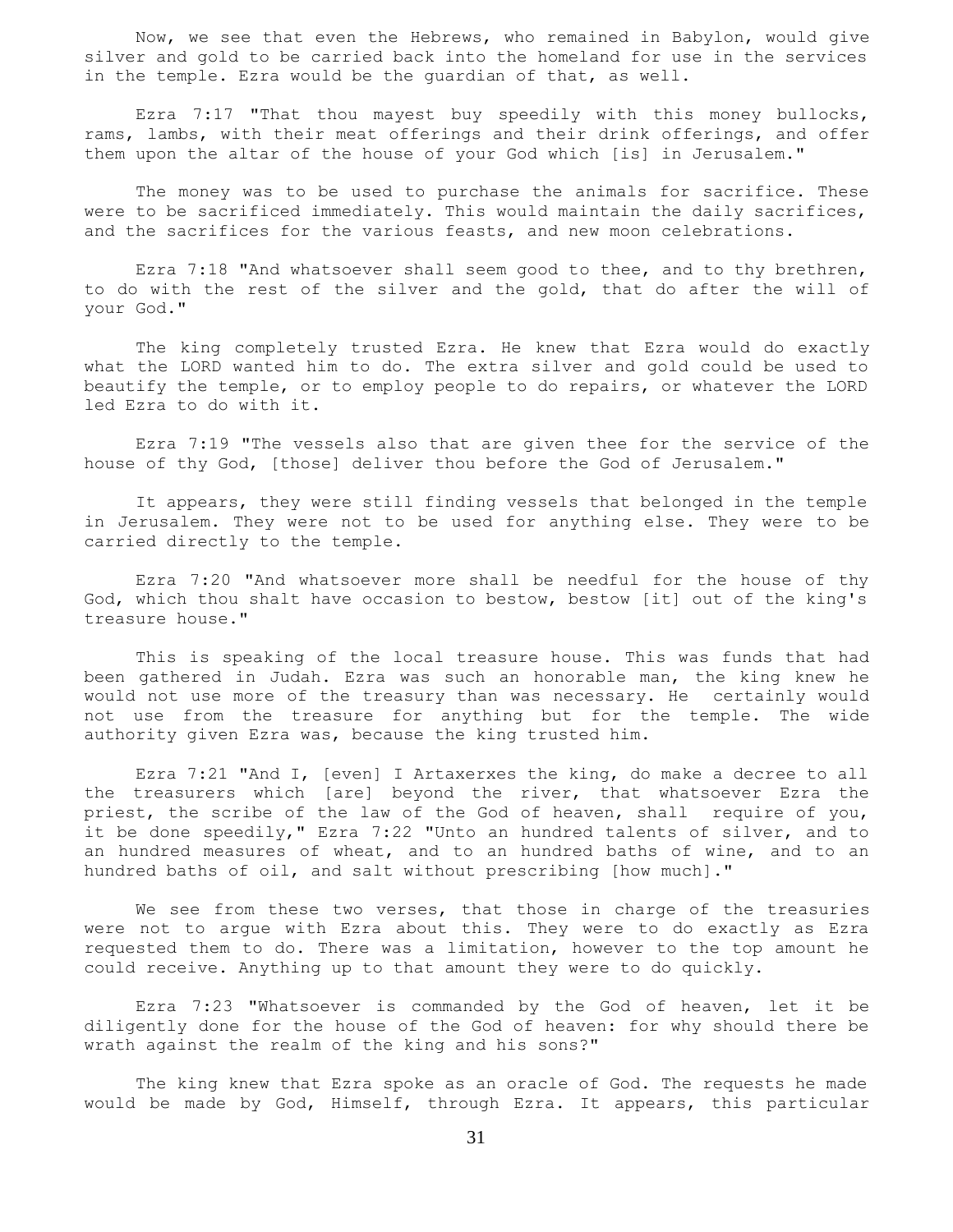king of Persia wanted to stay in the good graces of God. There had been some threat of war, and they wanted the LORD on their side. The historians say that this king had eighteen sons.

 Ezra 7:24 "Also we certify you, that touching any of the priests and Levites, singers, porters, Nethinims, or ministers of this house of God, it shall not be lawful to impose toll, tribute, or custom, upon them."

 All who are in the service of the LORD, live of the offerings of the altar. They do not have private incomes, and should not be compelled to pay taxes. This is still true today. Many do pay taxes, but the pastors of churches are not required to pay taxes on the money they receive from the church.

 Ezra 7:25 "And thou, Ezra, after the wisdom of thy God, that [is] in thine hand, set magistrates and judges, which may judge all the people that [are] beyond the river, all such as know the laws of thy God; and teach ye them that know [them] not."

 Ezra is not just priest and scribe, here. The king wanted him to appoint Godly men to run the government, as well. It is interesting to me, to note that those who were familiar with the law of God and keep it were to be the rulers in civil affairs. Ezra was even instructed to teach the ways of the LORD to those who did not know it.

 Ezra 7:26 "And whosoever will not do the law of thy God, and the law of the king, let judgment be executed speedily upon him, whether [it be] unto death, or to banishment, or to confiscation of goods, or to imprisonment."

 It appears, that the punishment that was inflicted on those who did not conform to the decree the king had sent, would be decided by Ezra. He would be the last word on about everything. It would be up to him to decide whether they deserved to die for their sin, or whether there would be a lesser punishment. I am sure the king feels that Ezra would be guided by the LORD in even these decisions. This was the end of the decree.

 Ezra 7:27 "Blessed [be] the LORD God of our fathers, which hath put [such a thing] as this in the king's heart, to beautify the house of the LORD which [is] in Jerusalem:"

 This had jumped back to the words of Ezra. He was totally aware that it was God that placed these things in the heart of the Persian king. We see, from this, that Ezra would use the gold and silver that was extra over the purchase of the sacrificial animals, to beautify the temple.

 Ezra 7:28 "And hath extended mercy unto me before the king, and his counsellors, and before all the king's mighty princes. And I was strengthened as the hand of the LORD my God [was] upon me, and I gathered together out of Israel chief men to go up with me."

 Ezra thanked God for making the heart of the king of Persia tender toward him. Ezra was very well aware that his strength and his ability was a gift from God to him. It was a miracle that the king would allow him to go to Jerusalem. It was an even greater miracle, that he would allow more of the captive Hebrews to go with him. The greatest miracle in this is the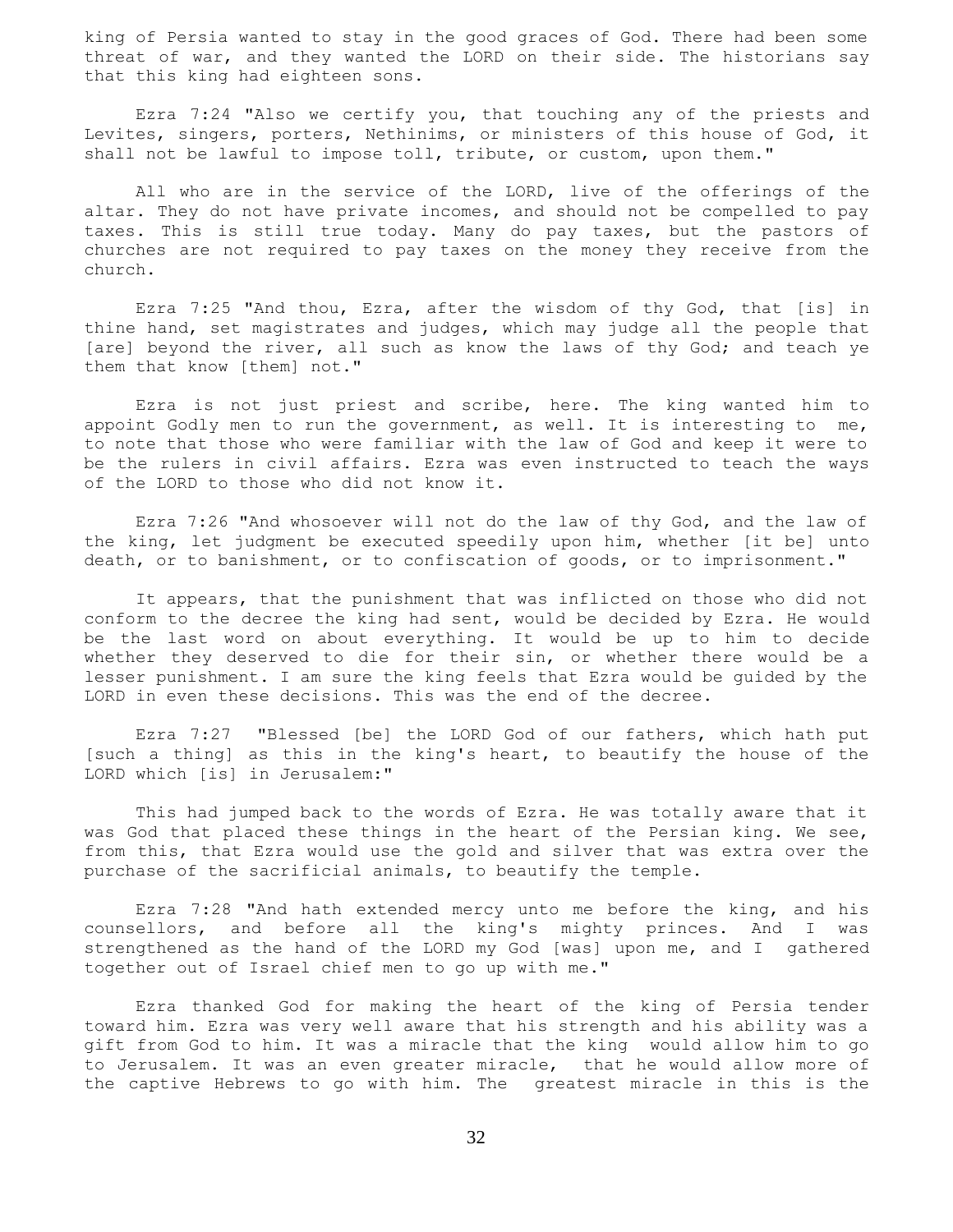fact that the king trusted Ezra with his money. I believe this Persian king believed in God.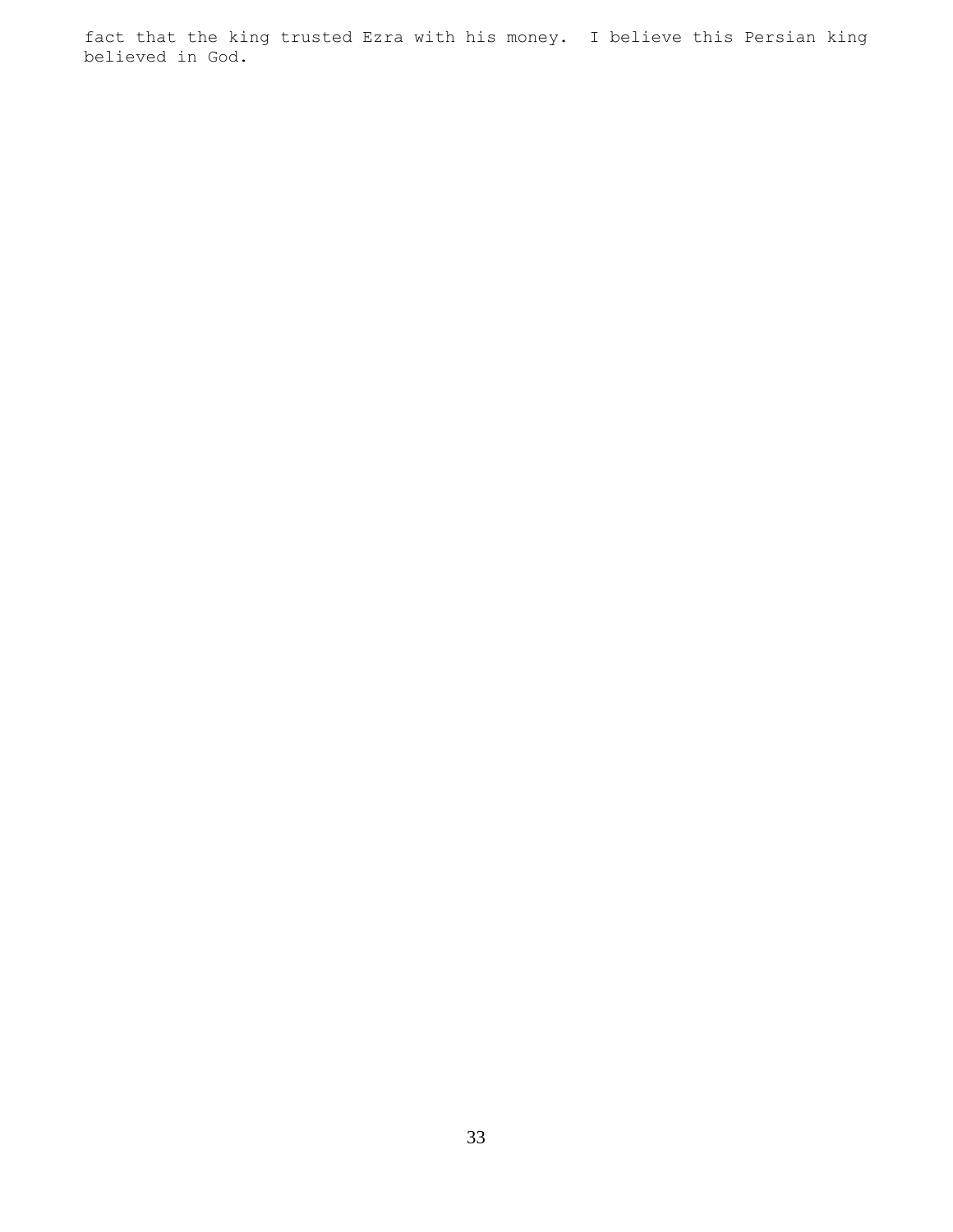1. What is chapter 7 all about? 2. Who was king of Persia at this time? 3. Who was the father of Ezra? 4. Who would lead this return to their homeland? 5. The lineage, in verses 2 and 3, shows what? 6. Who is one of the author's favorite priests? 7. Who was the first high priest? 8. What was Ezra called in verse 6? 9. The return of the people from Babylon to their homeland was? 10. Who had led the first return to Jerusalem? 11. Who went with Ezra? 12. Who was the grandson of Artaxerxes? 13. When did they leave on the trip? 14. How long did the trip take? 15. How long was the trip? 16. Ezra had prepared his heart to do what? 17. What was Artaxerxes called in verse 12? 18. What did the decree, the king sent with Ezra, allow him to do? 19. Who could go with Ezra? 20. Who agreed with the king in sending the decree? 21. What was the king's purpose in Ezra going? 22. In verse 15, we read that the \_\_\_\_\_\_\_\_ sent silver and gold. 23. The silver and the gold the king gave wasto be used for what? 24. Anything that was left of the silver and gold, was to be used for what? 25. If they were still in need for the temple, what was Ezra authorized to do? 26. What were the limits set on this? 27. The king knew that Ezra spoke as an  $\qquad \qquad$  of God. 28. In verse 25, what is Ezra, besides a priest and a scribe? 29. What were some of the punishments that Ezra could pronounce on those who would not do the law of God? 30. Who did Ezra bless in verse 27? 31. What strength did Ezra have?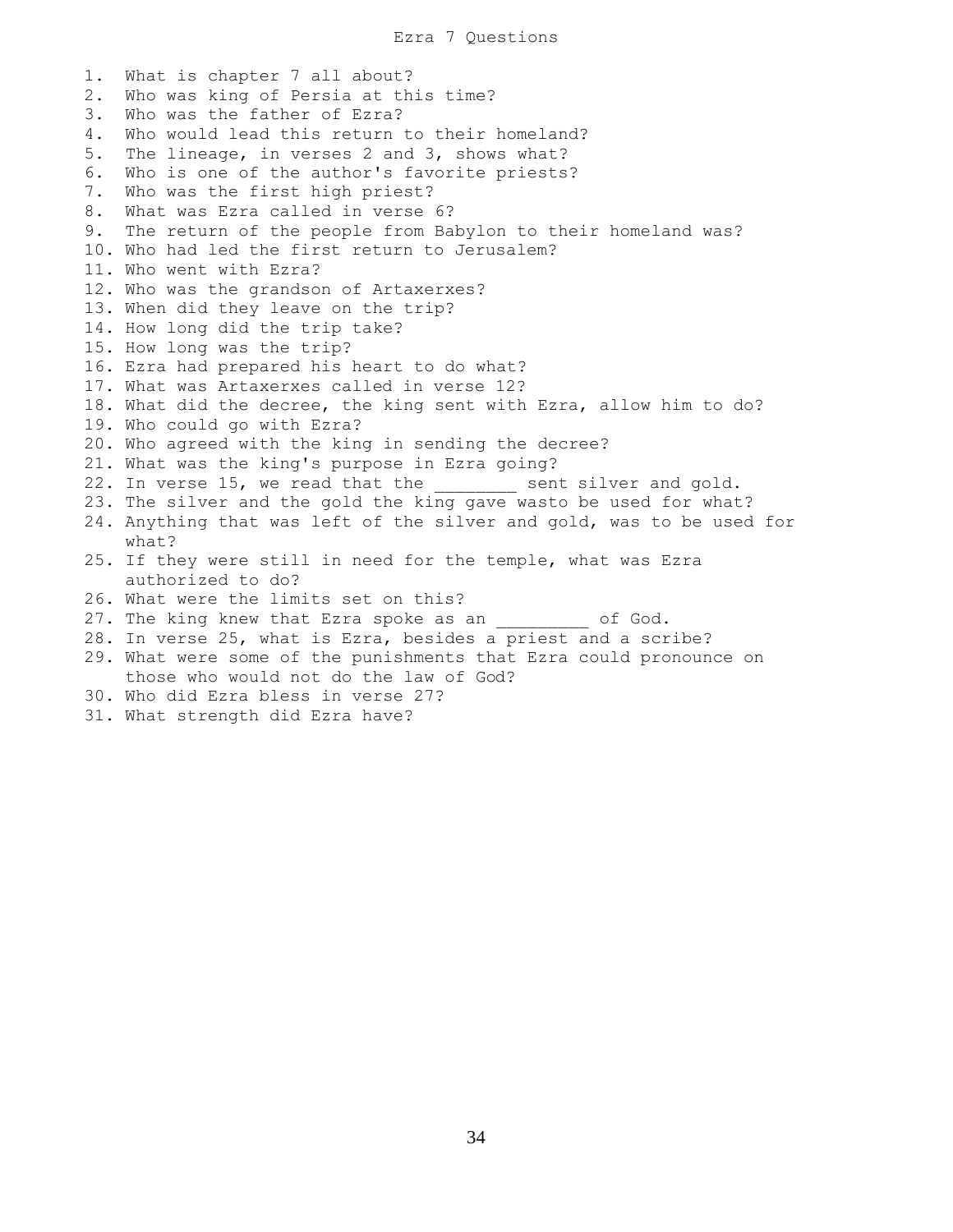We will begin this lesson in Ezra 8:1 "These [are] now the chief of their fathers, and [this is] the genealogy of them that went up with me from Babylon, in the reign of Artaxerxes the king."

 This is a listing of those who went with Ezra out of Babylonian captivity back to their homeland. The genealogy could have partially been to make sure these were Hebrews leaving Babylon, but it could, also, be just because the Hebrews kept good records. Artaxerxes had given Ezra permission to take all, who wanted to go, home. He was king of Persia. There is a spiritual lesson in this for the believers. We must be willing to be redeemed, before we can actually head for our promised land, heaven. The release of the world is as important as the accepting the Lord as Redeemer.

 Ezra 8:2 "Of the sons of Phinehas; Gershom: of the sons of Ithamar; Daniel: of the sons of David; Hattush." Ezra 8:3 "Of the sons of Shechaniah, of the sons of Pharosh; Zechariah: and with him were reckoned by genealogy of the males an hundred and fifty."

 The different groups of people were actually different classes of families.

 Ezra 8:4 "Of the sons of Pahath-moab; Elihoenai the son of Zerahiah, and with him two hundred males." Ezra 8:5 "Of the sons of Shechaniah; the son of Jahaziel, and with him three hundred males." Ezra 8:6 "Of the sons also of Adin; Ebed the son of Jonathan, and with him fifty males." Ezra 8:7 "And of the sons of Elam; Jeshaiah the son of Athaliah, and with him seventy males." Ezra 8:8 "And of the sons of Shephatiah; Zebadiah the son of Michael, and with him fourscore males." Ezra 8:9 "Of the sons of Joab; Obadiah the son of Jehiel, and with him two hundred and eighteen males." Ezra 8:10 "And of the sons of Shelomith; the son of Josiphiah, and with him an hundred and threescore males." Ezra 8:11 "And of the sons of Bebai; Zechariah the son of Bebai, and with him twenty and eight males." Ezra 8:12 "And of the sons of Azgad; Johanan the son of Hakkatan, and with him an hundred and ten males." Ezra 8:13 "And of the last sons of Adonikam, whose names [are] these, Eliphelet, Jeiel, and Shemaiah, and with them threescore males." Ezra 8:14 "Of the sons also of Bigvai; Uthai, and Zabbud, and with them seventy males."

 We dealt more fully with the family of Adonikam in the first exodus. The difference in the number of people returning on this second trip and the first was evident in the family of Adonikam. On the first trip his family had 666 going back. In this trip, there were 60. Of course, the numbers were just for the males and there were approximately 3 times that many, who would actually return, counting the women and children.

 Ezra 8:15 "And I gathered them together to the river that runneth to Ahava; and there abode we in tents three days: and I viewed the people, and the priests, and found there none of the sons of Levi."

 The river, spoken of here, is a small stream that flows into the Euphrates. It was about 8 days journey from Babylon. It appears, they stopped to rest the people. They abode in tents, because there were so any of them. This trip would take months, and this was the only way to house the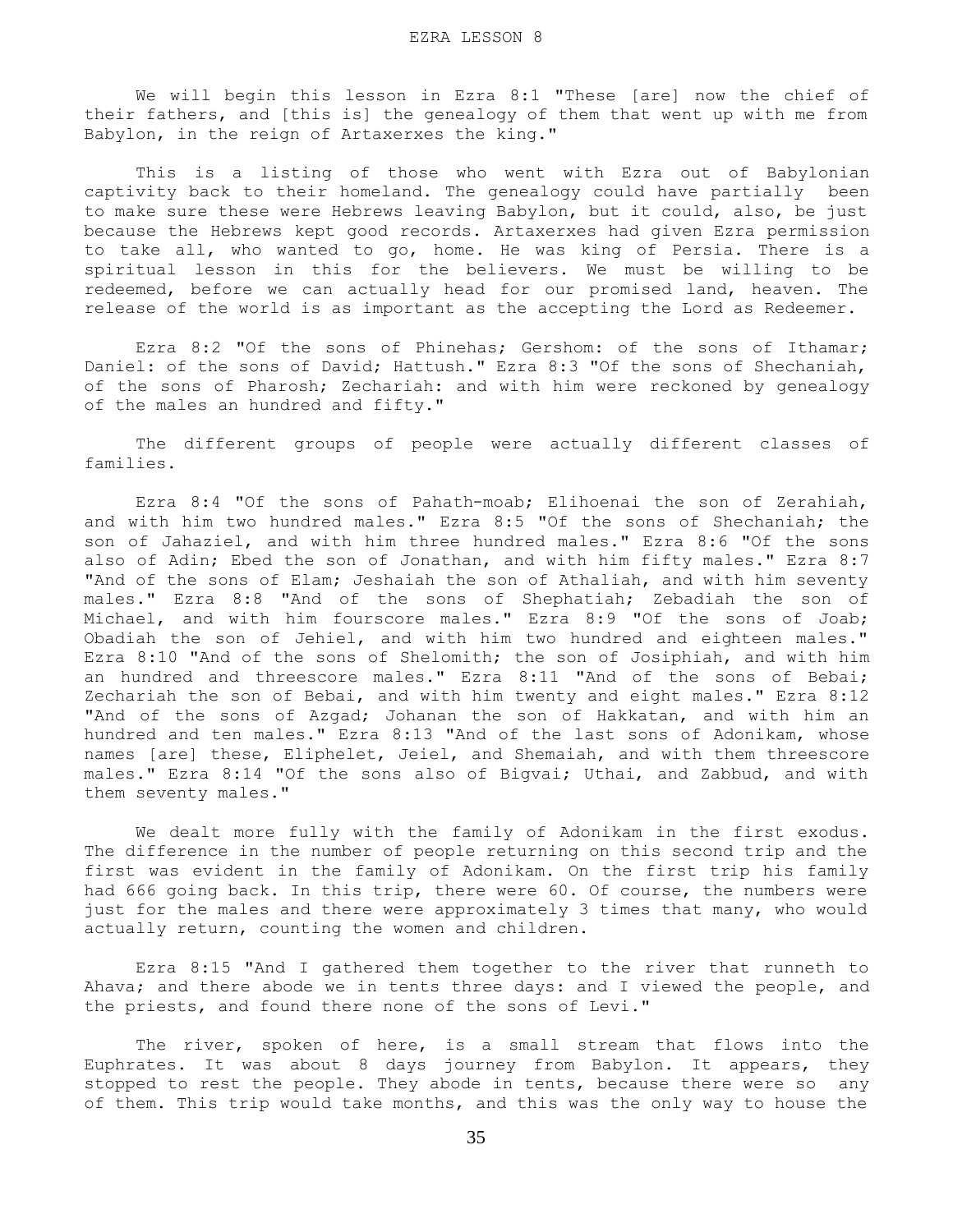people on the trip. There were no Levites with them. This was very strange. 74 Levites had gone up with Zerubbabel, and this trip Ezra found none. This does not mean there were none at all, but that he saw none.

 Ezra 8:16 "Then sent I for Eliezer, for Ariel, for Shemaiah, and for Elnathan, and for Jarib, and for Elnathan, and for Nathan, and for Zechariah, and for Meshullam, chief men; also for Joiarib, and for Elnathan, men of understanding." Ezra 8:17 "And I sent them with commandment unto Iddo the chief at the place Casiphia, and I told them what they should say unto Iddo, [and] to his brethren the Nethinims, at the place Casiphia, that they should bring unto us ministers for the house of our God."

 The chief men, mentioned in verse 16, were men who had enough authority that they would be accepted by Iddo as messengers from Ezra. They were men who would be respected enough that Iddo would listen carefully to what they had to say. Iddo was the chief of the Nethenims. He was, also, the head of the Jews at Casiphai. It appears, that even though the Jews were in exile, their families were ruled over by the head of the family, as if they were a separate country. The Nethinims had been set aside to do the menial work in the temple. Ezra requested them to come, and help him by being ministers in the house of the LORD.

 Ezra 8:18 "And by the good hand of our God upon us they brought us a man of understanding, of the sons of Mahli, the son of Levi, the son of Israel; and Sherebiah, with his sons and his brethren, eighteen;"

 Ezra was thanking God for the good fortune of the Levites that came back to Ezra. Ezra knew this was a blessing from God. Sherebiah and Mahli may be the same person. There were eighteen that came.

 Ezra 8:19 "And Hashabiah, and with him Jeshaiah of the sons of Merari, his brethren and their sons, twenty;"

These were, also, Levites from the division of Merari.

 Ezra 8:20 "Also of the Nethinims, whom David and the princes had appointed for the service of the Levites, two hundred and twenty Nethinims: all of them were expressed by name."

We remember, the Nethinims were in the service of doing the menial jobs in the temple. They were not spoken of as Nethinims, until after the captivity.

 Ezra 8:21 "Then I proclaimed a fast there, at the river of Ahava, that we might afflict ourselves before our God, to seek of him a right way for us, and for our little ones, and for all our substance."

 Ezra called the fast to prepare for the rest of the journey. He wanted the assistance of the LORD as he carried these people on this several month journey to Jerusalem. The fast was to receive instructions from God on exactly how they should proceed. They wanted no harm coming to the women and children, or to the precious cargo. Ezra knew his help was in the LORD.

 Ezra 8:22 "For I was ashamed to require of the king a band of soldiers and horsemen to help us against the enemy in the way: because we had spoken unto the king, saying, The hand of our God [is] upon all them for good that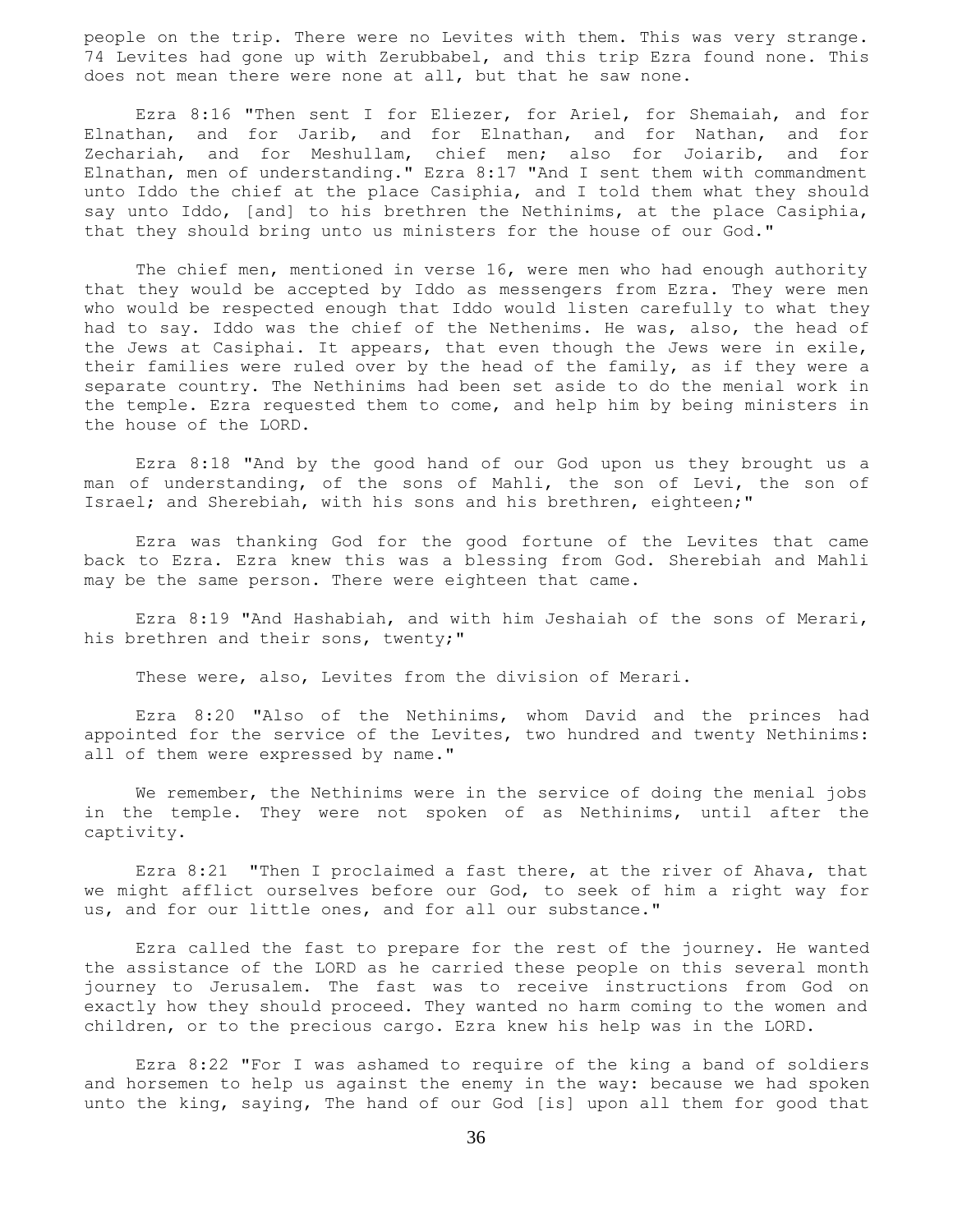seek him; but his power and his wrath [is] against all them that forsake him."

 Ezra knew there were robbers along the way in the land they must pass through. He had not asked for help from the Persians, because if they were really of God, as they had told the Persian king they were, the LORD would take care of them.

 Ezra 8:23 "So we fasted and besought our God for this: and he was entreated of us."

 This is saying, when they fasted and prayed, the LORD heard their prayer, and put into their hearts exactly what they were to do.

 Ezra 8:24 "Then I separated twelve of the chief of the priests, Sherebiah, Hashabiah, and ten of their brethren with them," Ezra 8:25 And weighed unto them the silver, and the gold, and the vessels, [even] the offering of the house of our God, which the king, and his counsellors, and his lords, and all Israel [there] present, had offered:"

 This was dividing all of the silver and gold into the hands of 12 trustworthy priests, so the valuables would be scattered out and not so easily found in one place. There was a fairly large amount, since this was what the king had sent, as well as the offerings the people themselves had gathered up and sent.

 Ezra 8:26 "I even weighed unto their hand six hundred and fifty talents of silver, and silver vessels an hundred talents, [and] of gold an hundred talents;"

 If a talent weighs 125 pounds, this is speaking of 81,250 pounds of silver. The silver vessels weighed 12,500 pounds in silver. The gold, also, weighed 12,500 pounds. The gold, alone weighed 150,000 ounces. At \$400.00 per ounce, this would figure \$600,000,000.00. You can see why Ezra was concerned.

 Ezra 8:27 "Also twenty basins of gold, of a thousand drams; and two vessels of fine copper, precious as gold." Ezra 8:28 "And I said unto them, Ye [are] holy unto the LORD; the vessels [are] holy also; and the silver and the gold [are] a freewill offering unto the LORD God of your fathers."

 Ezra was stressing to them the necessity of getting all of these precious items for the temple through. The value in dollars and cents were important, but the idea these treasures belonged to God made this much more important. They were to guard this with their lives.

 Ezra 8:29 "Watch ye, and keep [them], until ye weigh [them] before the chief of the priests and the Levites, and chief of the fathers of Israel, at Jerusalem, in the chambers of the house of the LORD."

 Ezra weighed, and made a record of exactly what he had entrusted to each priest. They would weigh them in, when they arrived at the temple in Jerusalem. This was good record keeping. They would not be careless with the things of the LORD. Those in authority in the temple in Jerusalem would receive them, and weigh them in. There would be a record kept of that, as well.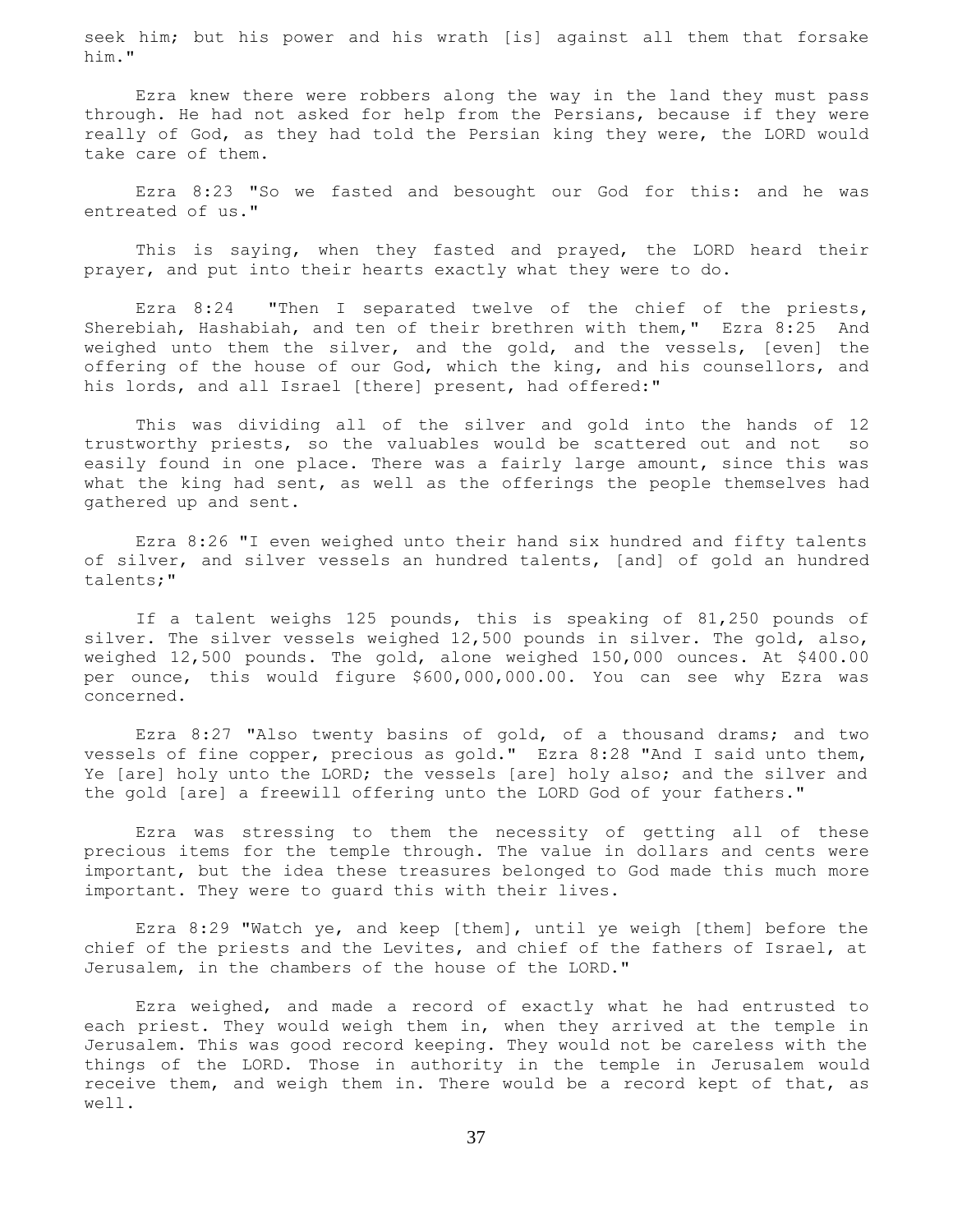Ezra 8:30 "So took the priests and the Levites the weight of the silver, and the gold, and the vessels, to bring [them] to Jerusalem unto the house of our God."

 They did as Ezra had asked them. Each priest and Levite would be responsible for the portion of the treasure, that had been entrusted to him.

 Ezra 8:31 "Then we departed from the river of Ahava on the twelfth [day] of the first month, to go unto Jerusalem: and the hand of our God was upon us, and he delivered us from the hand of the enemy, and of such as lay in wait by the way."

 God had protected them from all harm, as they journeyed back to their home in Judah. Ezra's fears never happened. They did not even encounter the thieves. Ezra's faith in God brought them through safely.

Ezra 8:32 "And we came to Jerusalem, and abode there three days."

 This was speaking of a rest they took from their long journey. They were safe to rest, now.

 Ezra 8:33 "Now on the fourth day was the silver and the gold and the vessels weighed in the house of our God by the hand of Meremoth the son of Uriah the priest; and with him [was] Eleazar the son of Phinehas; and with them [was] Jozabad the son of Jeshua, and Noadiah the son of Binnui, Levites;"

 Each one of the 12, that the treasures had been entrusted to weighed them to the son of the high priest in Jerusalem. The men, mentioned in the verse above, were priests and Levites. They would put the treasures in safe keeping in the temple.

 Ezra 8:34 "By number [and] by weight of every one: and all the weight was written at that time."

 The weights were recorded in a record book kept at the temple. The twelve, who were responsible for the safe journey, had now shifted their responsibility to those in charge of the treasures in the temple.

 Ezra 8:35 "[Also] the children of those that had been carried away, which were come out of the captivity, offered burnt offerings unto the God of Israel, twelve bullocks for all Israel, ninety and six rams, seventy and seven lambs, twelve he goats [for] a sin offering: all [this was] a burnt offering unto the LORD."

 Their offering was for themselves, but for all Israel, as well. This offering was very similar to the offering the people gave when Zerubbabel returned. The number of animals are smaller, because those who came out of Babylon this trip were much fewer in number.

 Ezra 8:36 "And they delivered the king's commissions unto the king's lieutenants, and to the governors on this side the river: and they furthered the people, and the house of God."

 This was speaking of the documents that Ezra brought from the king giving him authority to draw from the treasury. The lieutenants, under the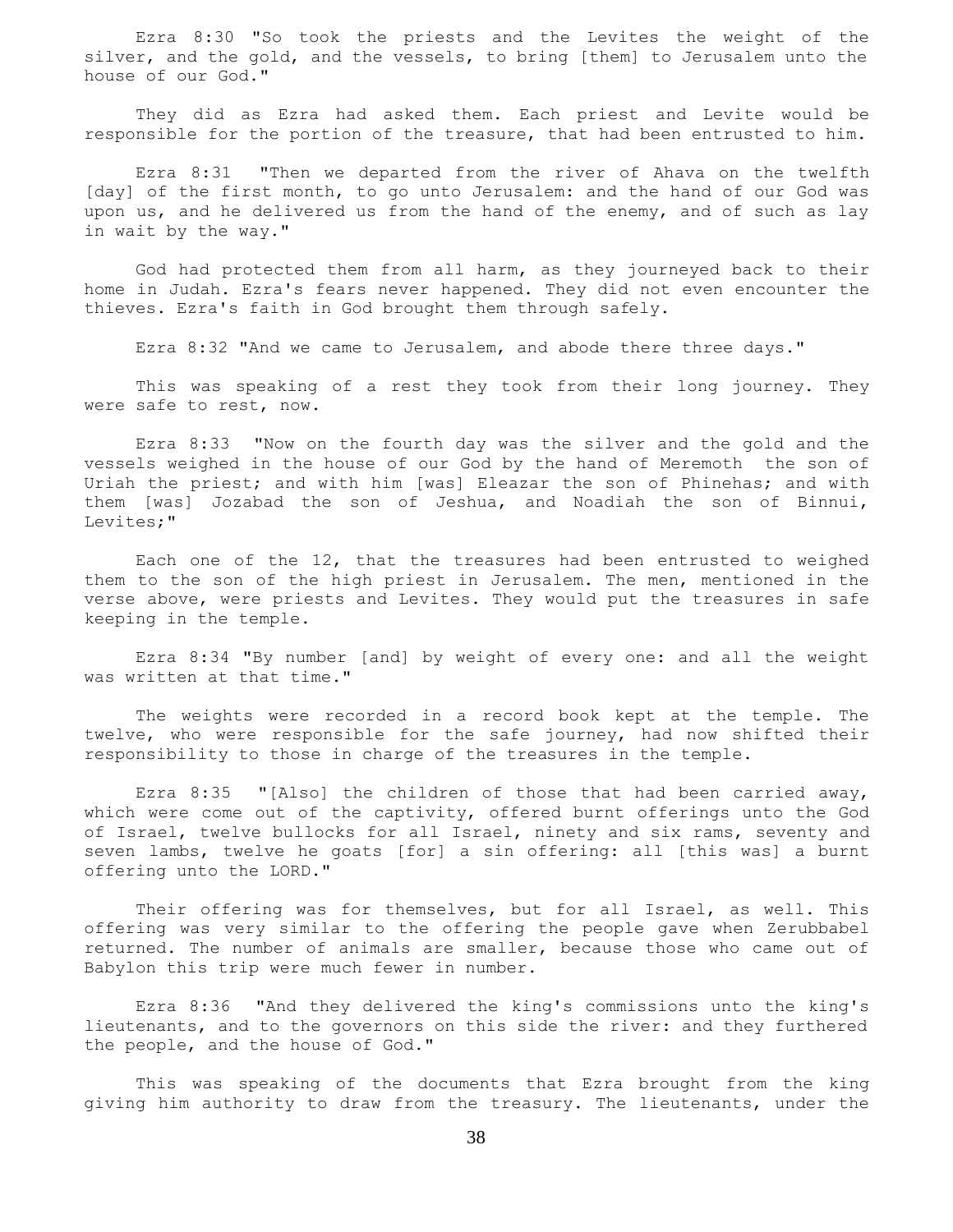governors, were in charge of it. It appears, that they did just as the documents had requested them to do, immediately.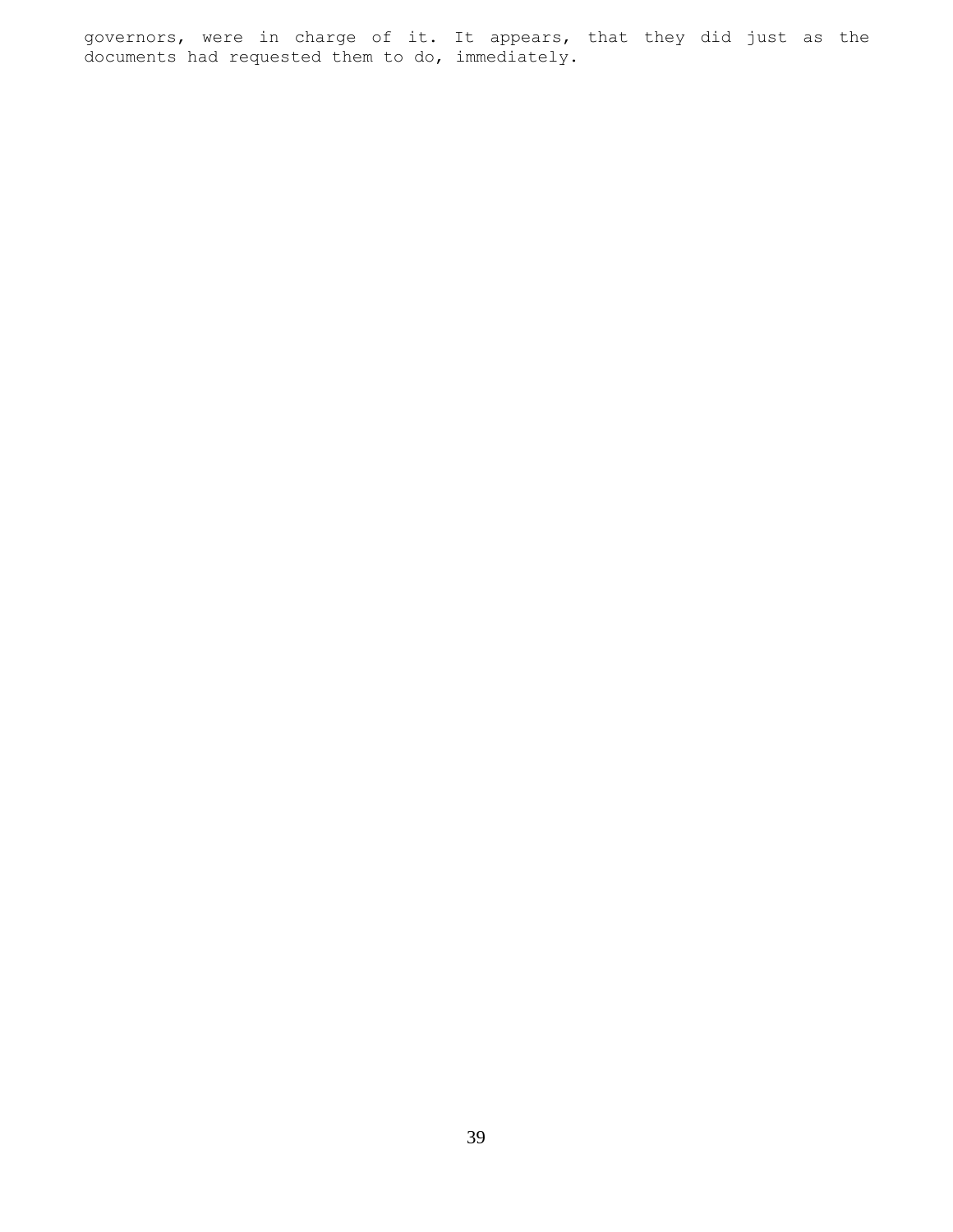# Ezra 8 Questions

1. Who was king when Ezra went to Jerusalem? 2. Who had permission from the king to go to Jerusalem? 3. The release of the \_\_\_\_\_\_\_\_\_ is as important as the accepting the Lord as \_\_\_\_\_\_\_\_\_\_\_. 4. What does the small number of the family of Adonikam in this journey reveal to us? 5. Where did they gather, and set up their tents for three days? 6. When Ezra viewed the people, he discovered there were no \_\_\_\_\_\_\_. 7. The river, in verse 15, flowed into what large river? 8. How far was this first stop from Babylon? 9. How many Levites had gone with Zerubbabel? 10. Who did Ezra send to Iddo to get Levites and Nethinims? 11. Why did Ezra want them? 12. How many came, mentioned in verse 18? 13. How many Nethinims came? 14. What was their job in the temple? 15. Why did Ezra proclaim a fast? 16. Why had he not asked for a Persian escort? 17. What did Ezra do for safety of the valuables they were carrying? 18. What was the value of the gold alone, not including the vessels? 19. The silver and gold were a contering unto the LORD. 20. What would they do with the treasures, when they made it to Jerusalem? 21. How long did they rest in Jerusalem? 22. Who took care of the gold and silver in the temple? 23. Those who made the second trip made \_\_\_\_\_\_\_\_\_\_\_\_ offerings. 24. Who did they make the offerings for? 25. What happened when Ezra showed the documents from the king to the lieutenants?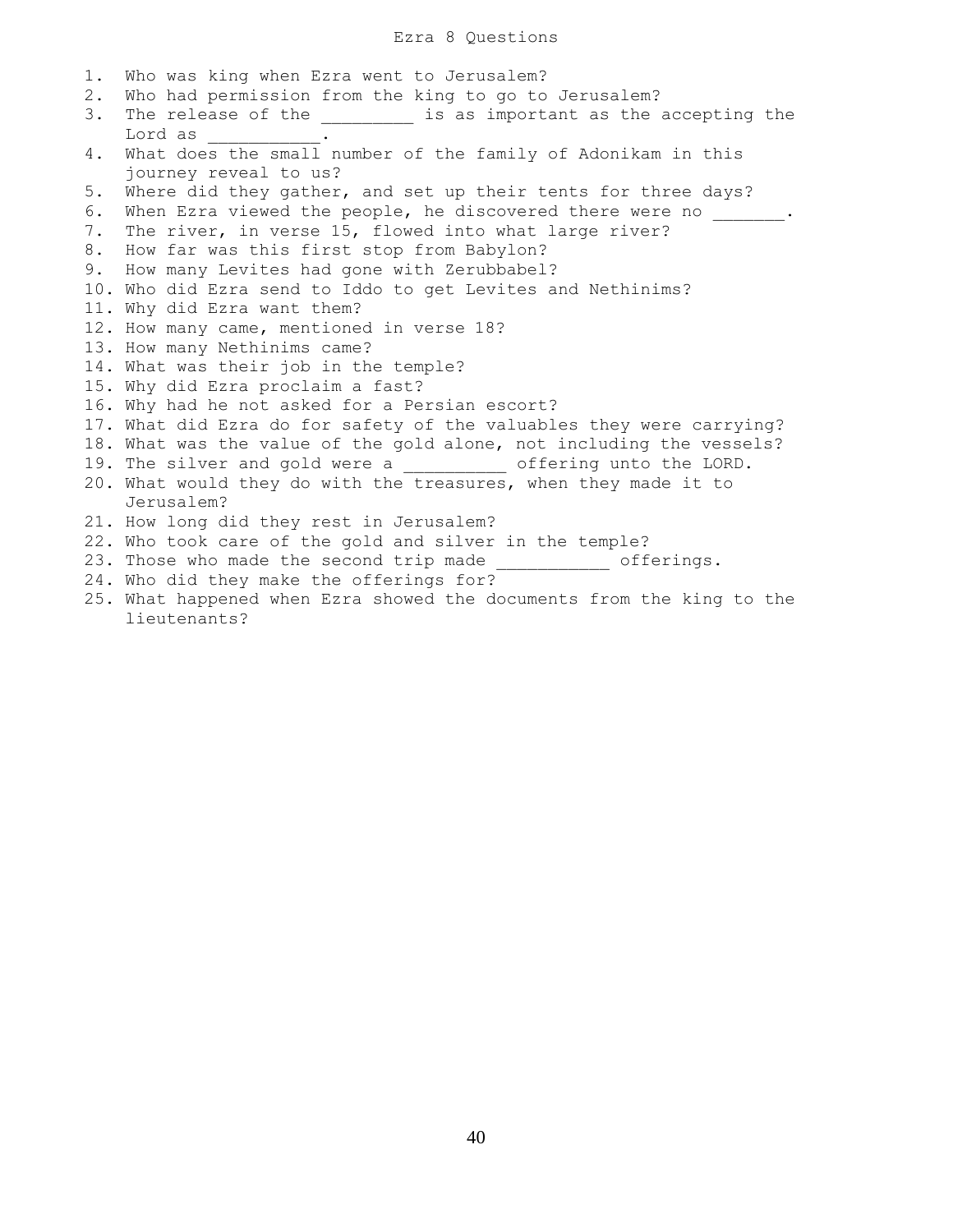We will begin this lesson in Ezra 9:1 "Now when these things were done, the princes came to me, saying, The people of Israel, and the priests, and the Levites, have not separated themselves from the people of the lands, [doing] according to their abominations, [even] of the Canaanites, the Hittites, the Perizzites, the Jebusites, the Ammonites, the Moabites, the Egyptians, and the Amorites."

 It appears, that the time between when Zerubbabel had brought the people to Jerusalem in the first return to their homeland, and until this return led by Ezra, there had been very little government. It was bad enough for the people of Israel to break God's law and marry the heathens around them, but it was even worse that the priests and leaders were involved in this, as well. All of those listed, above, were people forbidden for the Hebrews to marry. These were the very people that God had removed out of the land when He gave it to Israel.

 Ezra 9:2 "For they have taken of their daughters for themselves, and for their sons: so that the holy seed have mingled themselves with the people of [those] lands: yea, the hand of the princes and rulers hath been chief in this trespass."

 They were doing what was right in their own sight, and forgetting the teachings of the law of God. The sad thing was they were about to commit the very same sins, that caused them to be driven out by God before. These strange wives, or husbands, would bring in their abominations to worship in Judah.

 Ezra 9:3 "And when I heard this thing, I rent my garment and my mantle, and plucked off the hair of my head and of my beard, and sat down astonied."

 Ezra was overwhelmed with grief, when he saw the extent of the sins they had committed. The renting of the clothes, show a deep mourning. Plucking out the hairs on his head and beard was an extreme show of shame and mourning for what the people had done. Sometimes, the head was shaved in grief, but this was so evil an act upon their part, that he actually tore out his hair by the roots.

 Ezra 9:4 "Then were assembled unto me every one that trembled at the words of the God of Israel, because of the transgression of those that had been carried away; and I sat astonied until the evening sacrifice."

 It appears, that they did not know of this being a sin, or else thought the law did not apply to them. Now that Ezra had shown such terrible grief in this matter, it had frightened those who understand the magnitude of what they had done. Ezra was in a state of shock all day long.

Ezra 9:5 "And at the evening sacrifice I arose up from my heaviness; and having rent my garment and my mantle, I fell upon my knees, and spread out my hands unto the LORD my God,"

 When Ezra stopped to pray at the evening sacrifice, he fell to his knees before the LORD with both hands extended to Him.

41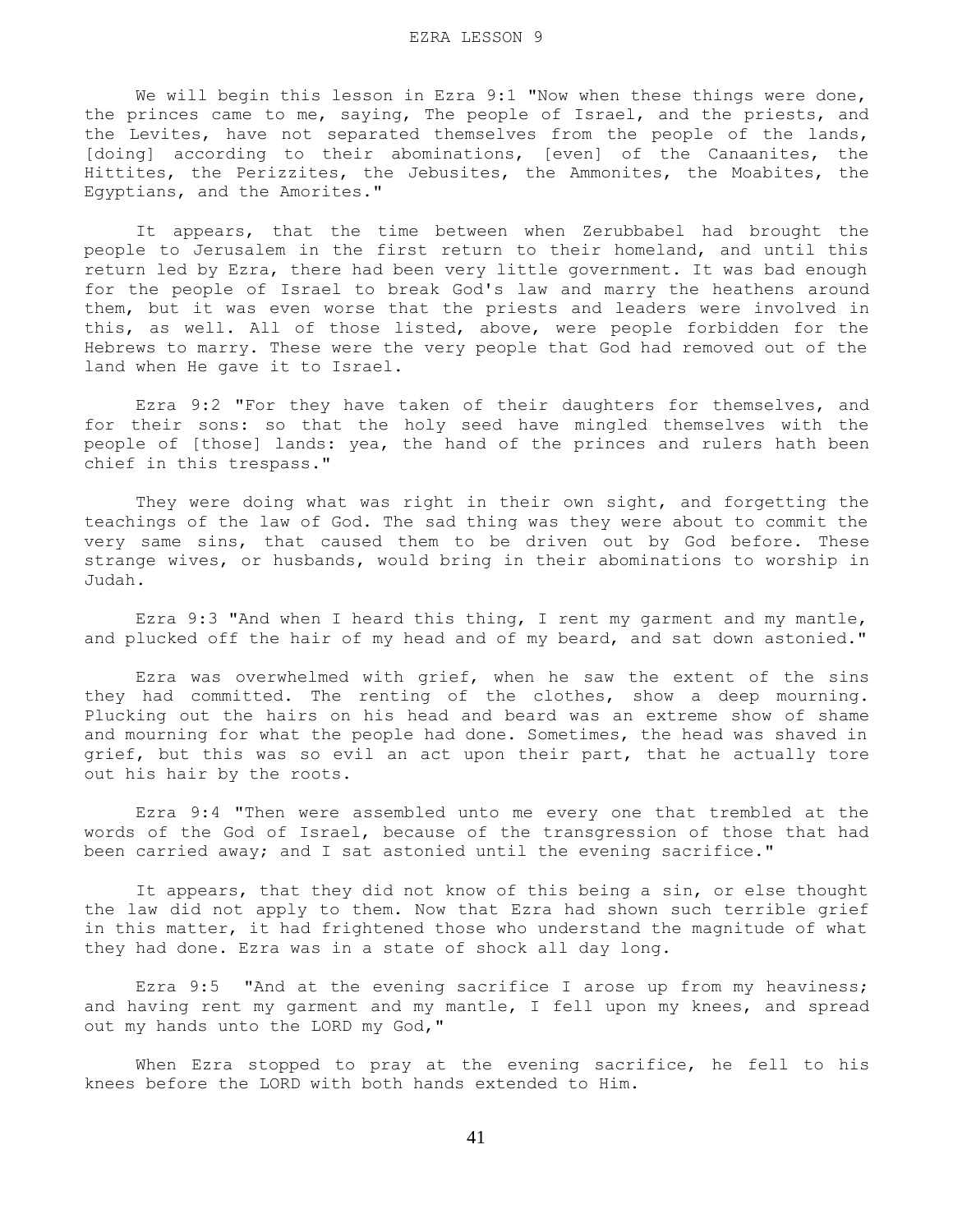Ezra 9:6 "And said, O my God, I am ashamed and blush to lift up my face to thee, my God: for our iniquities are increased over [our] head, and our trespass is grown up unto the heavens."

 Ezra was being ashamed for all of the people. They were so deep in sin themselves, they were not even ashamed. Ezra remembered why Israel and Judah went into captivity. He knew these people had done enough to deserve to die. This was the beginning of a prayer for them.

 Ezra 9:7 "Since the days of our fathers [have] we [been] in a great trespass unto this day; and for our iniquities have we, our kings, [and] our priests, been delivered into the hand of the kings of the lands, to the sword, to captivity, and to a spoil, and to confusion of face, as [it is] this day."

 Ezra knew that the captivity of Israel and Judah had been a punishment from God for their sinful ways. God had turned them over to the various kings. The sins of their fathers and grandfathers were the same sins they were involved in now. They did not learn a thing from the captivity in Babylon. He was explaining that they deserved all of their difficulties for their sins.

 Ezra 9:8 "And now for a little space grace hath been [shewed] from the LORD our God, to leave us a remnant to escape, and to give us a nail in his holy place, that our God may lighten our eyes, and give us a little reviving in our bondage."

 God always left a remnant, because they were His people, and He loved them. They had come back into the land, just a small portion of the great company of people who had originally come from Egypt. God had, once again, granted them grace to begin again, and now, they were sinning again, as they had before.

 Ezra 9:9 "For we [were] bondmen; yet our God hath not forsaken us in our bondage, but hath extended mercy unto us in the sight of the kings of Persia, to give us a reviving, to set up the house of our God, and to repair the desolations thereof, and to give us a wall in Judah and in Jerusalem."

 This was an amazing thing how God had extended mercy to them again. It was almost unexplainable why the Persian kings had suddenly decided to let them return to their homeland. It was even more unexplainable, why they would give all the gold and silver to rebuild the temple. The only answer was that God put this in their hearts to do. Ezra is in essence saying, God has done all of this for us to give us a new start, how can we fail him by sinning again?

 Ezra 9:10 "And now, O our God, what shall we say after this? For we have forsaken thy commandments,"

 There was nothing left for Ezra to say, except to repent for all of the people. He admitted guilt for all the people.

 Ezra 9:11 "Which thou hast commanded by thy servants the prophets, saying, The land, unto which ye go to possess it, is an unclean land with the filthiness of the people of the lands, with their abominations, which have filled it from one end to another with their uncleanness."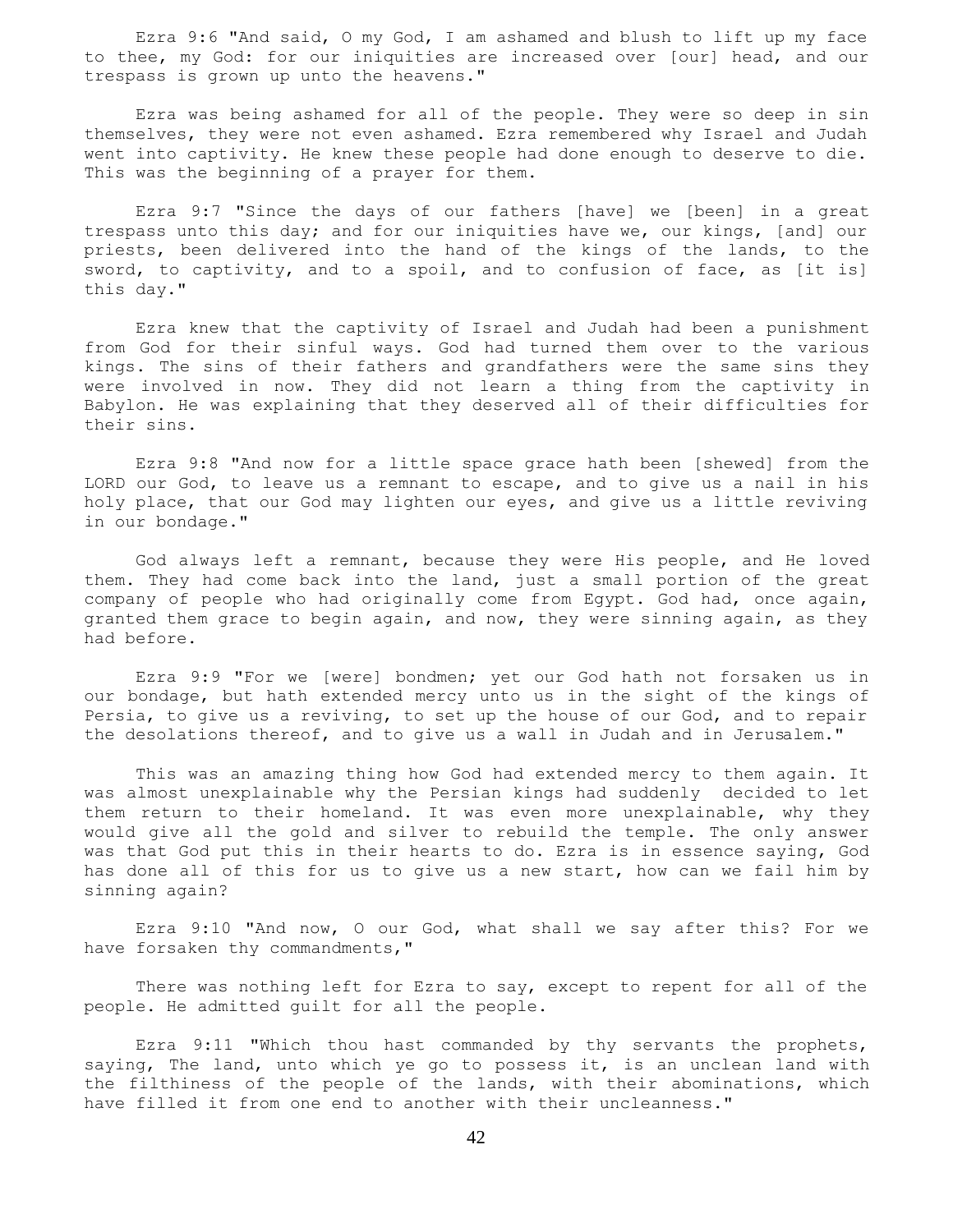God had warned them of the sinfulness of the people. He had run out to give the land to the Hebrews. The corruption of the nations around them and of Canaan, which they had overthrown, had been common knowledge to them from the beginning. They seemed to never learn. The abominations of the heathens were their downfall.

 Ezra 9:12 "Now therefore give not your daughters unto their sons, neither take their daughters unto your sons, nor seek their peace or their wealth for ever: that ye may be strong, and eat the good of the land, and leave [it] for an inheritance to your children for ever."

 God had forbidden intermarriage with these people. God's law had not changed. They were still obligated to keep God's commandments not to intermarry. They had done exactly what God had forbidden them to do.

 Ezra 9:13 "And after all that is come upon us for our evil deeds, and for our great trespass, seeing that thou our God hast punished us less than our iniquities [deserve], and hast given us [such] deliverance as this;"

 Ezra realized as bad as the punishment had been, when they had lost their homeland and gone into captivity, it was not as bad as what they deserved. They all deserved to die.

 Ezra 9:14 "Should we again break thy commandments, and join in affinity with the people of these abominations? wouldest not thou be angry with us till thou hadst consumed [us], so that [there should be] no remnant nor escaping?"

 Ezra was aware that God is a loving God. He was, also, aware that He was just in His judgements. He feared that the punishment this time would be death for everyone. Ezra felt they should expect death for these terrible sins they had committed.

 Ezra 9:15 "O LORD God of Israel, thou [art] righteous: for we remain yet escaped, as [it is] this day: behold, we [are] before thee in our trespasses: for we cannot stand before thee because of this."

 God is full of mercy. His righteousness was from generation to generation, but so was His mercy. There was no way they could stand and face God with these sins not atoned for.

This will continue in the next chapter.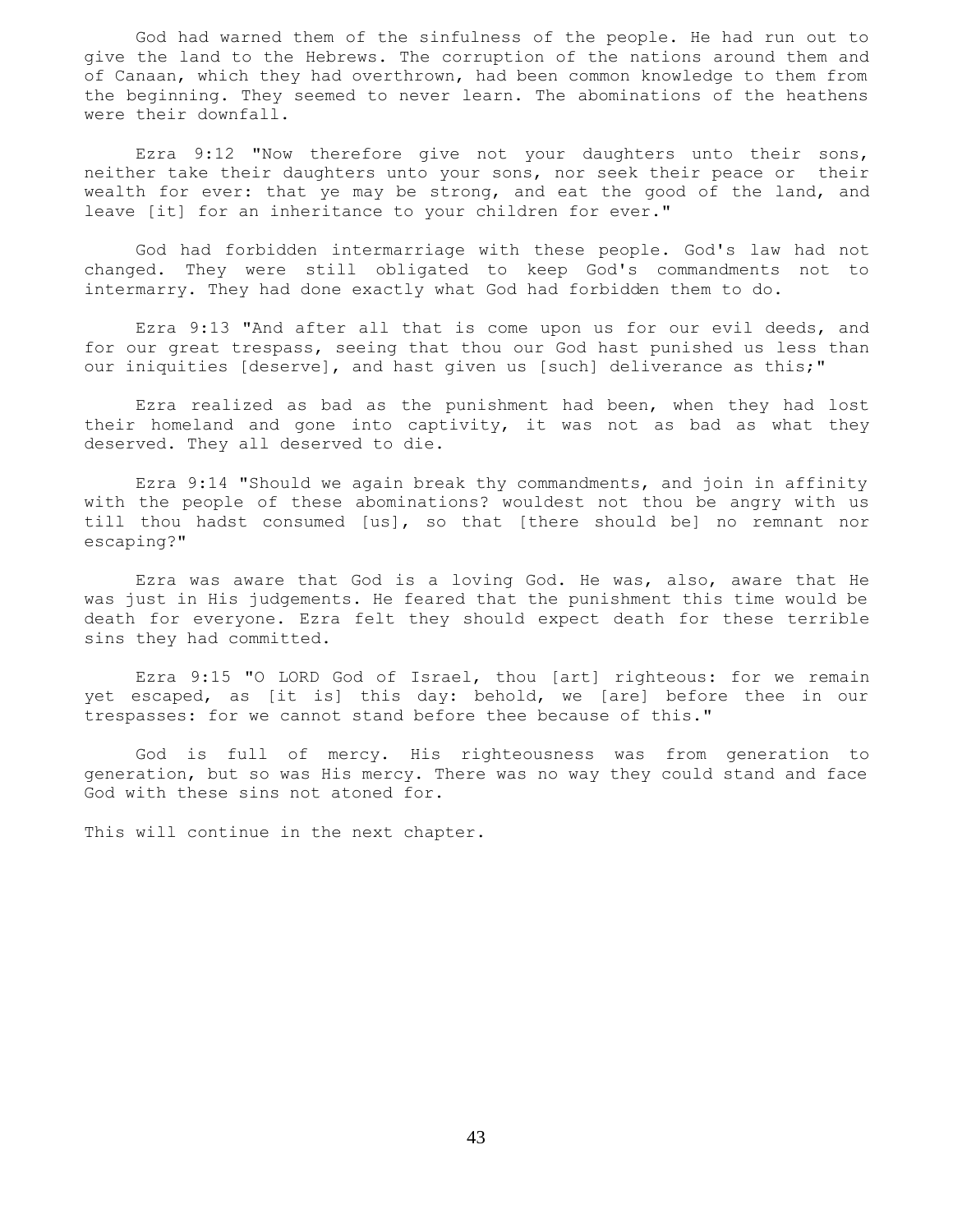## Ezra 9 Questions

1. What terrible report came to Ezra in verse 1? 2. When had they begun committing this sin? 3. What was worse than the people committing this sin? 4. What were the Hebrews called in verse 2? 5. They were doing what was right in 6. What was so bad about the heathen marriages? 7. What did Ezra do, when he heard the news? 8. What did Ezra do, that showed the extreme sin they had committed? 9. Who assembled to Ezra? 10. When did Ezra begin to pray? 11. Did he stand and pray? Explain. 12. Who was Ezra ashamed for? 13. They had done enough to deserve to 14. The captivity of Judah and Israel had been what? 15. God always left a 16. Who had released them to return to their homes? 17. What was even more unexplainable than their release? 18. Why had this happened? 19. What was Ezra doing in verse 10? 20. What had the land been called, before they received it from God? 21. In verse 12, what had been forbidden? 22. God had punished them \_\_\_\_\_\_\_\_ than their iniquities deserved. 23. What question does Ezra ask the people in verse 14? 24. Quote Ezra chapter 9 verse 15. 25. God is full of \_\_\_\_\_\_\_\_\_.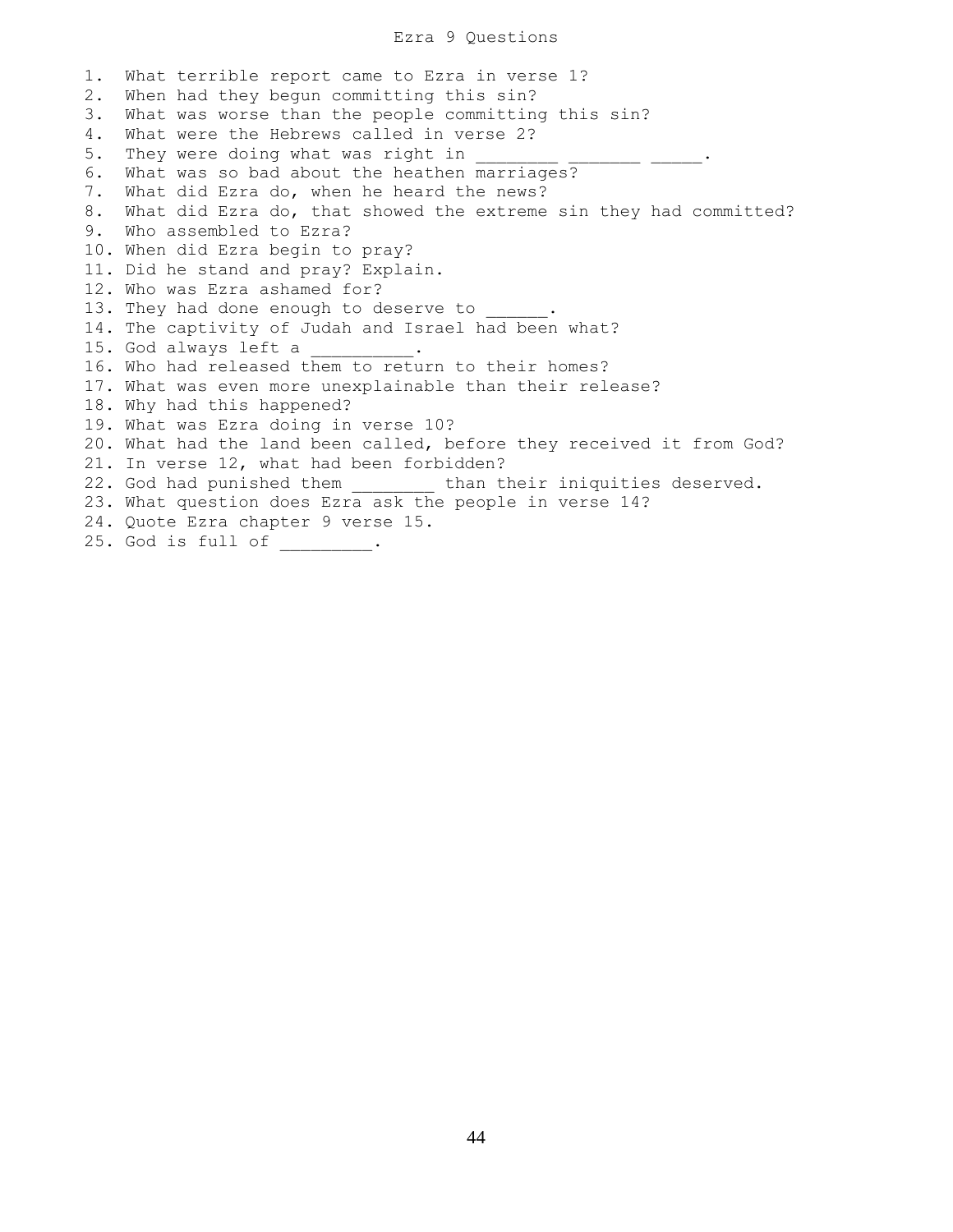We will begin this lesson in Ezra 10:1 "Now when Ezra had prayed, and when he had confessed, weeping and casting himself down before the house of God, there assembled unto him out of Israel a very great congregation of men and women and children: for the people wept very sore."

 The people saw the grief of Ezra, and heard his prayer to God to forgive them. Now, many of the people had realized the seriousness of what they had done, and they, too, began to weep. It seemed this was not just the men who were disturbed by this, but all of the people.

 Ezra 10:2 "And Shechaniah the son of Jehiel, [one] of the sons of Elam, answered and said unto Ezra, We have trespassed against our God, and have taken strange wives of the people of the land: yet now there is hope in Israel concerning this thing."

 It appears, that Shechaniah believed there was hope for the LORD to forgive them, because they had repentant hearts.

 Ezra 10:3 "Now therefore let us make a covenant with our God to put away all the wives, and such as are born of them, according to the counsel of my lord, and of those that tremble at the commandment of our God; and let it be done according to the law."

This would be a drastic move on their part, since some of these people had children by the heathen wives, or husbands, they had. They were willing to make a covenant with God, that they would divorce the wives that were not Hebrews, and even give up their children that were born of them.

 Ezra 10:4 "Arise; for [this] matter [belongeth] unto thee: we also [will be] with thee: be of good courage, and do [it]."

 Ezra had already said to let judgement come upon those who would not obey God's law. This would be an effort to make things right. Ezra believed this might be enough repentance of what they had done, to keep the LORD from killing them.

 Ezra 10:5 "Then arose Ezra, and made the chief priests, the Levites, and all Israel, to swear that they should do according to this word. And they sware."

 The only way this would work, would be if everyone participated. Everyone, including the priests, Levites, and the people had to swear they would all do this, to get back in right standing with God.

 Ezra 10:6 "Then Ezra rose up from before the house of God, and went into the chamber of Johanan the son of Eliashib: and [when] he came thither, he did eat no bread, nor drink water: for he mourned because of the transgression of them that had been carried away."

This fast was of a personal nature. He was not eating, because he was still grieving. Johanan was grandson of the high priest and would assign a chamber to Ezra. This was a total fast.

45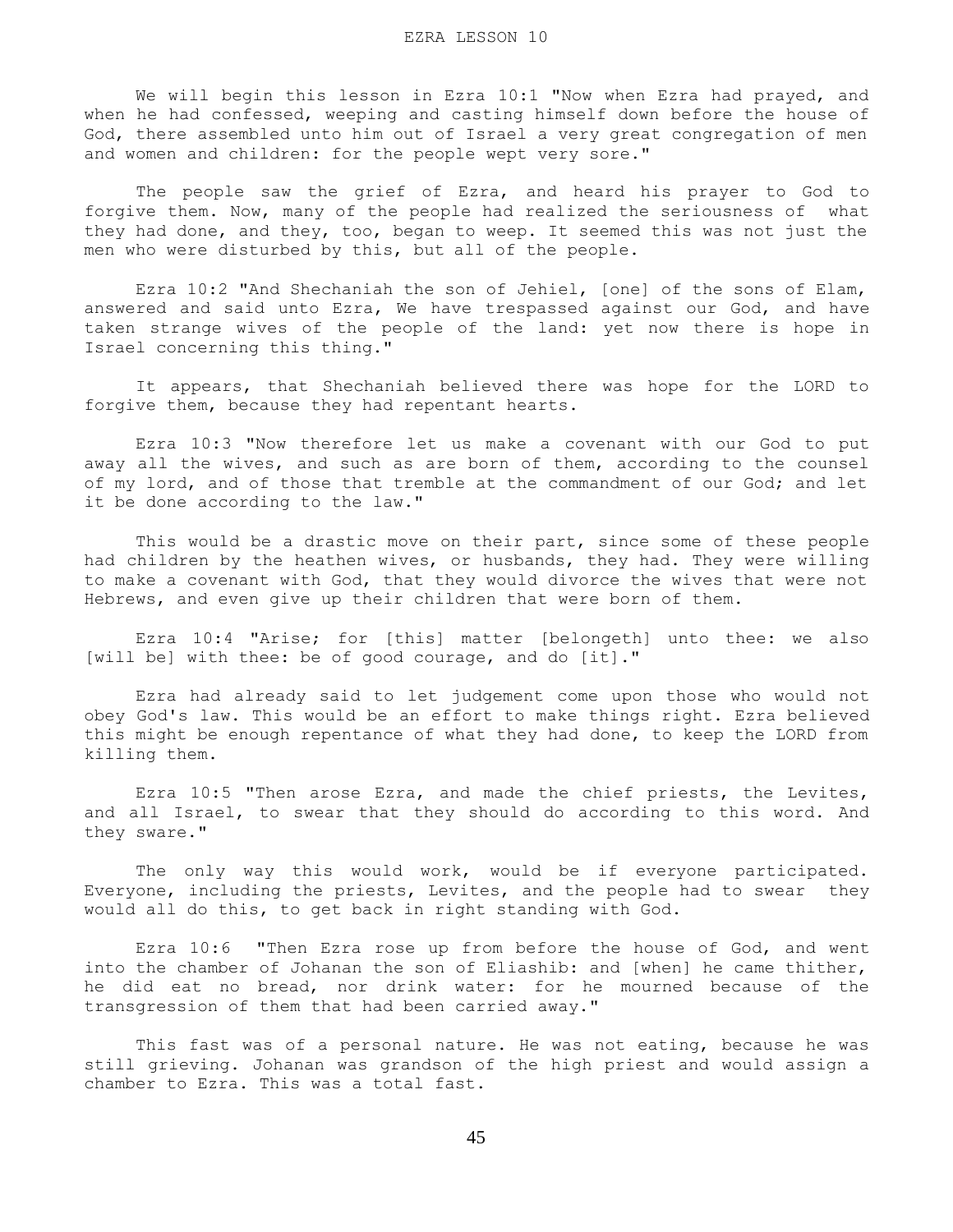Ezra 10:7 "And they made proclamation throughout Judah and Jerusalem unto all the children of the captivity, that they should gather themselves together unto Jerusalem;"

 The divorcement of the heathen wives, husbands, and children had to be done throughout the land, so proclamation was sent for the people to gather in Jerusalem.

 Ezra 10:8 "And that whosoever would not come within three days, according to the counsel of the princes and the elders, all his substance should be forfeited, and himself separated from the congregation of those that had been carried away."

 This left them no choice, but to come. The furthest settlements from Jerusalem were no more than 40 miles, so it would be fairly easy for them to come within the three days allowed. The consequences were so great if they did not come, that all came.

 Ezra 10:9 "Then all the men of Judah and Benjamin gathered themselves together unto Jerusalem within three days. It [was] the ninth month, on the twentieth [day] of the month; and all the people sat in the street of the house of God, trembling because of [this] matter, and for the great rain."

 This would have been about December the 12th on our calendar. The month would have been Chisleu on their calendar. This is the rainy season in Judah. Perhaps, that is what is meant by the great rain.

 Ezra 10:10 "And Ezra the priest stood up, and said unto them, Ye have transgressed, and have taken strange wives, to increase the trespass of Israel."

 Ezra had been put in a place of great authority by the Persian king. He, now, used that authority to speak to the people about what they must do. He was speaking to them as a spiritual leader, when he informed them of their transgressions.

 Ezra 10:11 "Now therefore make confession unto the LORD God of your fathers, and do his pleasure: and separate yourselves from the people of the land, and from the strange wives."

 It would be of no use to rid themselves of their heathen wives, if they did not realize in their hearts that they must do this, because they had sinned. The first step to being forgiven is to confess the sin.

 Ezra 10:12 "Then all the congregation answered and said with a loud voice, As thou hast said, so must we do."

 Once they were made aware of their sins, they agreed to make it right. They would be divorced from the heathen.

 Ezra 10:13 "But the people [are] many, and [it is] a time of much rain, and we are not able to stand without, neither [is this] a work of one day or two: for we are many that have transgressed in this thing."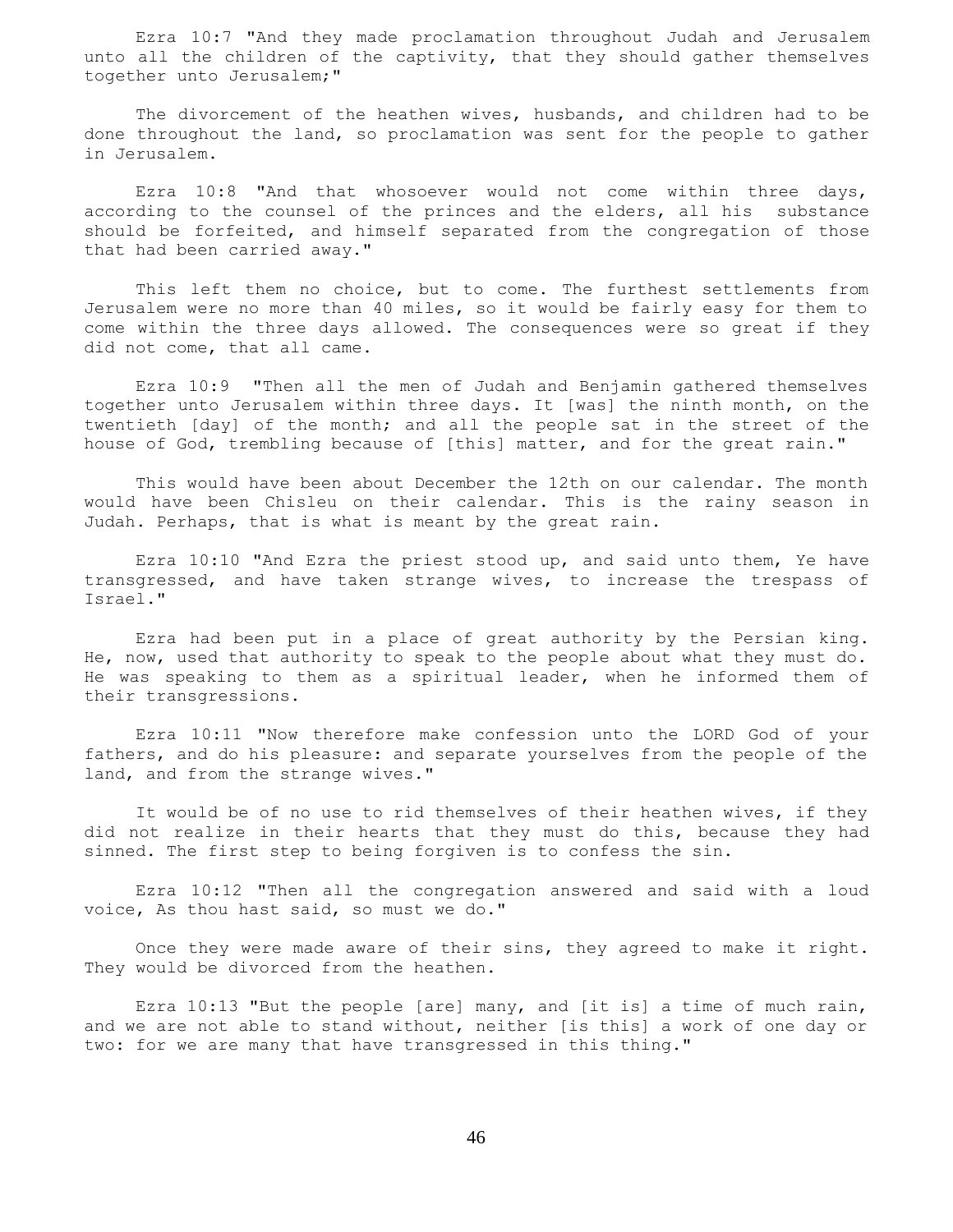It appears, that a large percentage of the population had committed this sin. It was the rainy season, and hard to move this many people. They were explaining it would take some time to implement this.

 Ezra 10:14 "Let now our rulers of all the congregation stand, and let all them which have taken strange wives in our cities come at appointed times, and with them the elders of every city, and the judges thereof, until the fierce wrath of our God for this matter be turned from us."

 It appears, there was some sort of ceremony that took place to release the people from this marriage. It was a reverse wedding, I suppose.

 Ezra 10:15 "Only Jonathan the son of Asahel and Jahaziah the son of Tikvah were employed about this [matter]: and Meshullam and Shabbethai the Levite helped them."

 The dissolving of the marriages was handled by Jonathan and Jahaziah. Meshullam and Shabbethai were their helpers. This could mean they issued them bills of divorcements.

 Ezra 10:16 "And the children of the captivity did so. And Ezra the priest, [with] certain chief of the fathers, after the house of their fathers, and all of them by [their] names, were separated, and sat down in the first day of the tenth month to examine the matter."

 This took until January on our calendar, there were so many of them. On the twelfth of January, Ezra and the chiefs of the fathers checked to make sure they had completed the work.

 Ezra 10:17 "And they made an end with all the men that had taken strange wives by the first day of the first month."

 We see that it was not until April 1st on our calendar, that they finally had finished issuing the divorces.

 Ezra 10:18 "And among the sons of the priests there were found that had taken strange wives: [namely], of the sons of Jeshua the son of Jozadak, and his brethren; Maaseiah, and Eliezer, and Jarib, and Gedaliah." Ezra 10:19 "And they gave their hands that they would put away their wives; and [being] guilty, [they offered] a ram of the flock for their trespass."

 It appears, that 4 of the high priest's sons had taken these heathen wives. The "giving of their hands" meant they made solemn pledges accompanied by handshakes. This meant they agreed they would do this, and gave their word on it. The sacrifices were for them, and for others, who had committed this same sin.

 Ezra 10:20 "And of the sons of Immer; Hanani, and Zebadiah." Ezra 10:21 "And of the sons of Harim; Maaseiah, and Elijah, and Shemaiah, and Jehiel, and Uzziah." Ezra 10:22 "And of the sons of Pashur; Elioenai, Maaseiah, Ishmael, Nethaneel, Jozabad, and Elasah."

 The above names are lists of the families of the priests who took the strange women to wife.

47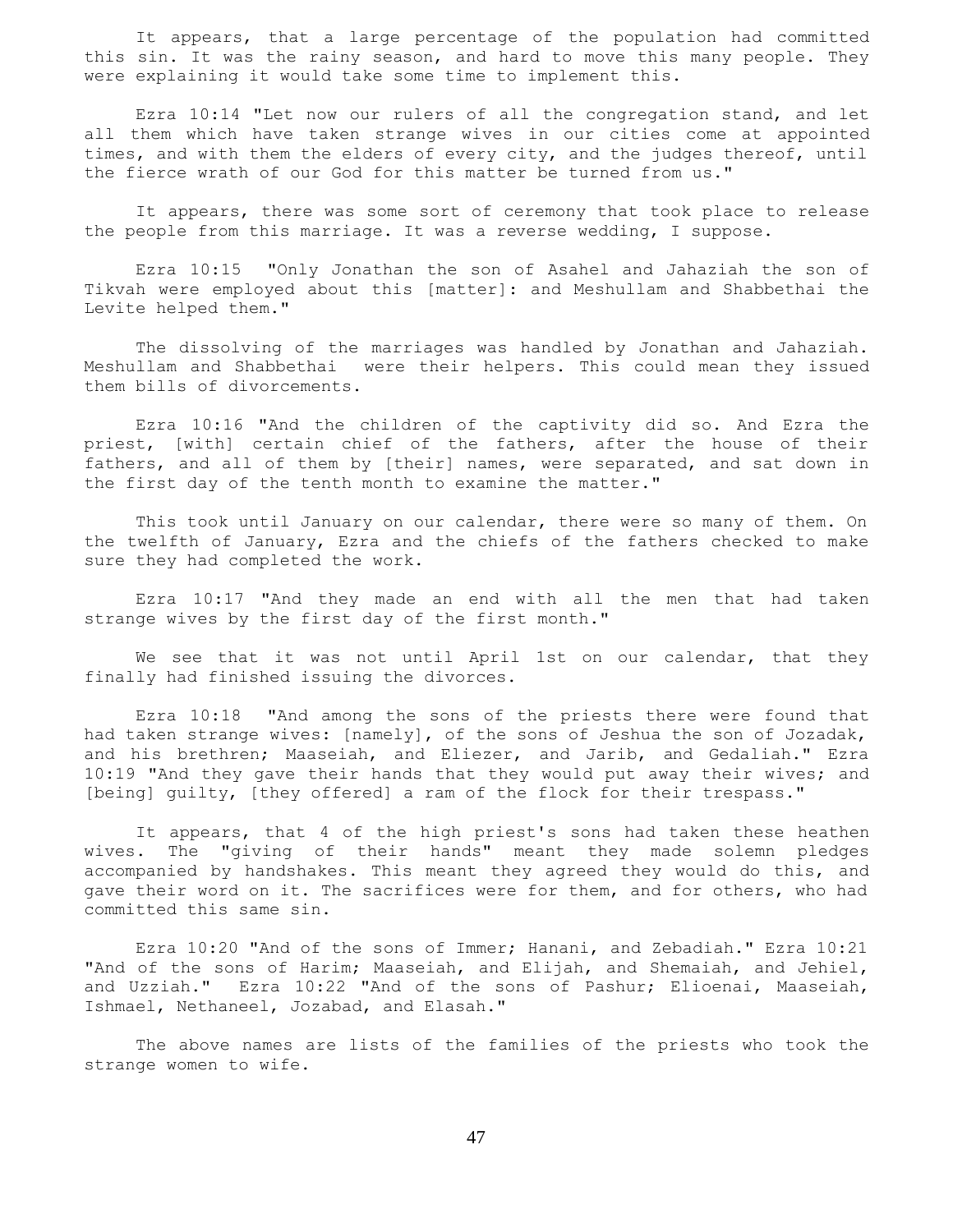Ezra 10:23 "Also of the Levites; Jozabad, and Shimei, and Kelaiah, (the same [is] Kelita,) Pethahiah, Judah, and Eliezer."

These are Levites, who were not priests.

 Ezra 10:24 "Of the singers also; Eliashib: and of the porters; Shallum, and Telem, and Uri."

 These were, also, in the service of the LORD in the temple, but were singers and porters. They were Levites with specified service.

 Ezra 10:25 "Moreover of Israel: of the sons of Parosh; Ramiah, and Jeziah, and Malchiah, and Miamin, and Eleazar, and Malchijah, and Benaiah." Ezra 10:26 "And of the sons of Elam; Mattaniah, Zechariah, and Jehiel, and Abdi, and Jeremoth, and Eliah." Ezra 10:27 "And of the sons of Zattu; Elioenai, Eliashib, Mattaniah, and Jeremoth, and Zabad, and Aziza." Ezra 10:28 "Of the sons also of Bebai; Jehohanan, Hananiah, Zabbai, [and] Athlai." Ezra 10:29 "And of the sons of Bani; Meshullam, Malluch, and Adaiah, Jashub, and Sheal, and Ramoth." Ezra 10:30 "And of the sons of Pahath-moab; Adna, and Chelal, Benaiah, Maaseiah, Mattaniah, Bezaleel, and Binnui, and Manasseh." Ezra 10:31 "And [of] the sons of Harim; Eliezer, Ishijah, Malchiah, Shemaiah, Shimeon," Ezra 10:32 "Benjamin, Malluch, [and] Shemariah." Ezra 10:33 "Of the sons of Hashum; Mattenai, Mattathah, Zabad, Eliphelet, Jeremai, Manasseh, [and] Shimei." Ezra 10:34 "Of the sons of Bani; Maadai, Amram, and Uel," Ezra 10:35 "Benaiah, Bedeiah, Chelluh," Ezra 10:36 "Vaniah, Meremoth, Eliashib," Ezra 10:37 "Mattaniah, Mattenai, and Jaasau," Ezra 10:38 "And Bani, and Binnui, Shimei," Ezra 10:39 " And Shelemiah, and Nathan, and Adaiah," Ezra 10:40 "Machnadebai, Shashai, Sharai," Ezra 10:41 "Azareel, and Shelemiah, Shemariah," Ezra 10:42 "Shallum, Amariah, [and] Joseph." Ezra 10:43 "Of the sons of Nebo; Jeiel, Mattithiah, Zabad, Zebina, Jadau, and Joel, Benaiah."

 This was a very long list of just ordinary people, who had taken heathen wives. We can see the widespread sin that was in the land.

 Ezra 10:44 "All these had taken strange wives: and [some] of them had wives by whom they had children."

 This would make the divorces more difficult, when there were children born to them, by their heathen wives.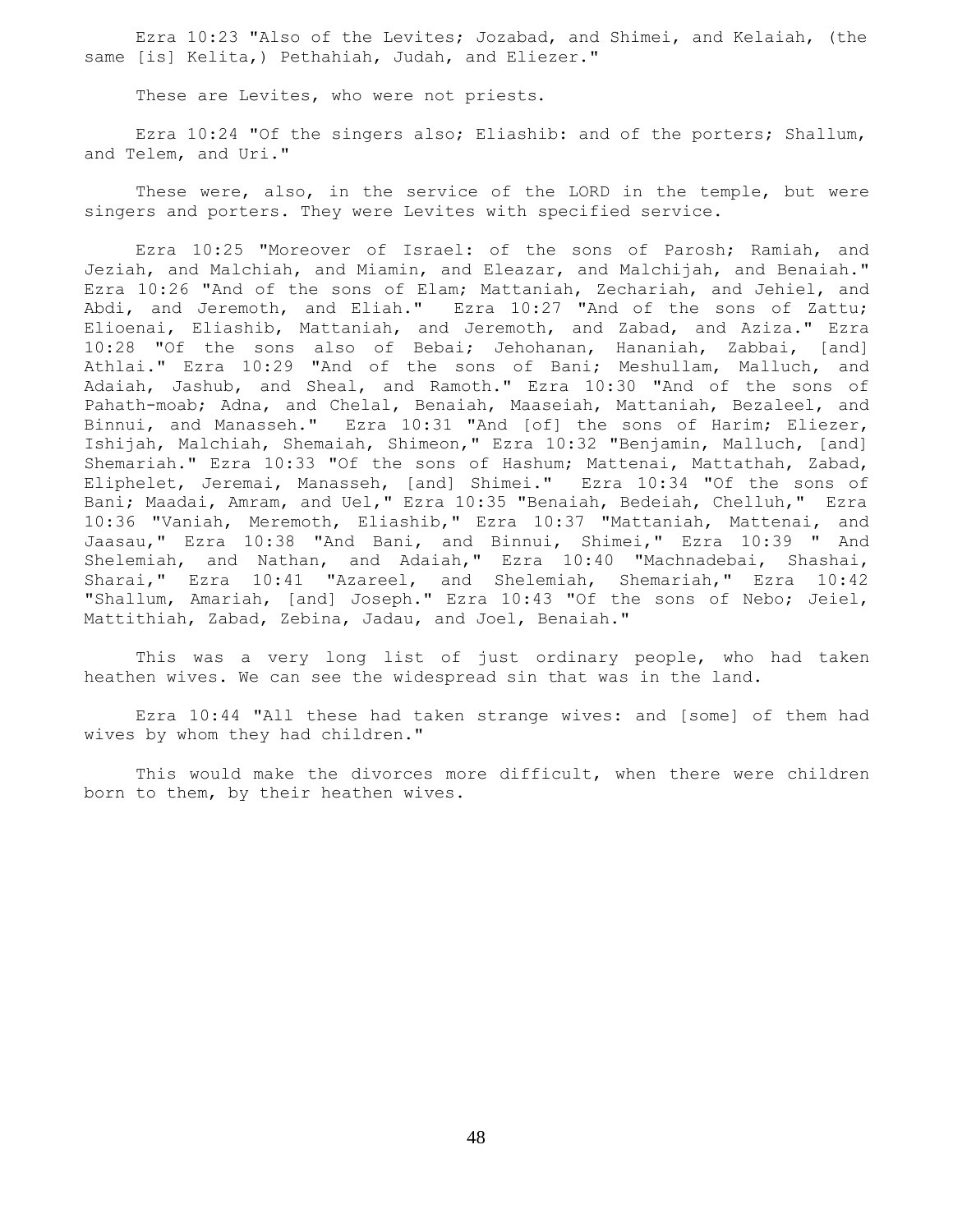## Ezra 10 Questions

1. What had Ezra done to show his shame for their sins? 2. Who joined him in the grief? 3. Who is the father of Shechaniah? 4. What hope did he express? 5. What did he suggest that they do? 6. What was the covenant they would make with God? 7. What would they do with their children by their heathen wives? 8. How did Ezra feel about this suggestion? 9. Who did Ezra make swear to the covenant agreement? 10. How was the only way this could work? 11. Who did Ezra go to see at the temple? 12. What did Ezra do at the temple? 13. Was this just a problem in Jerusalem? 14. How did they get word to those in Judah? 15. How long did they have to comply? 16. What time of year did this notice go out? 17. This was the season. 18. Who had given Ezra great authority? 19. What must they do, besides get rid of their heathen wives? 20. Why would it take some time to implement this? 21. Who was issuing the divorces? 22. Who examined to see, if they were carrying this out? 23. When were all of the divorces finished? 24. What were some of the classes of people, who had committed this sin? 25. What made the divorces more difficult?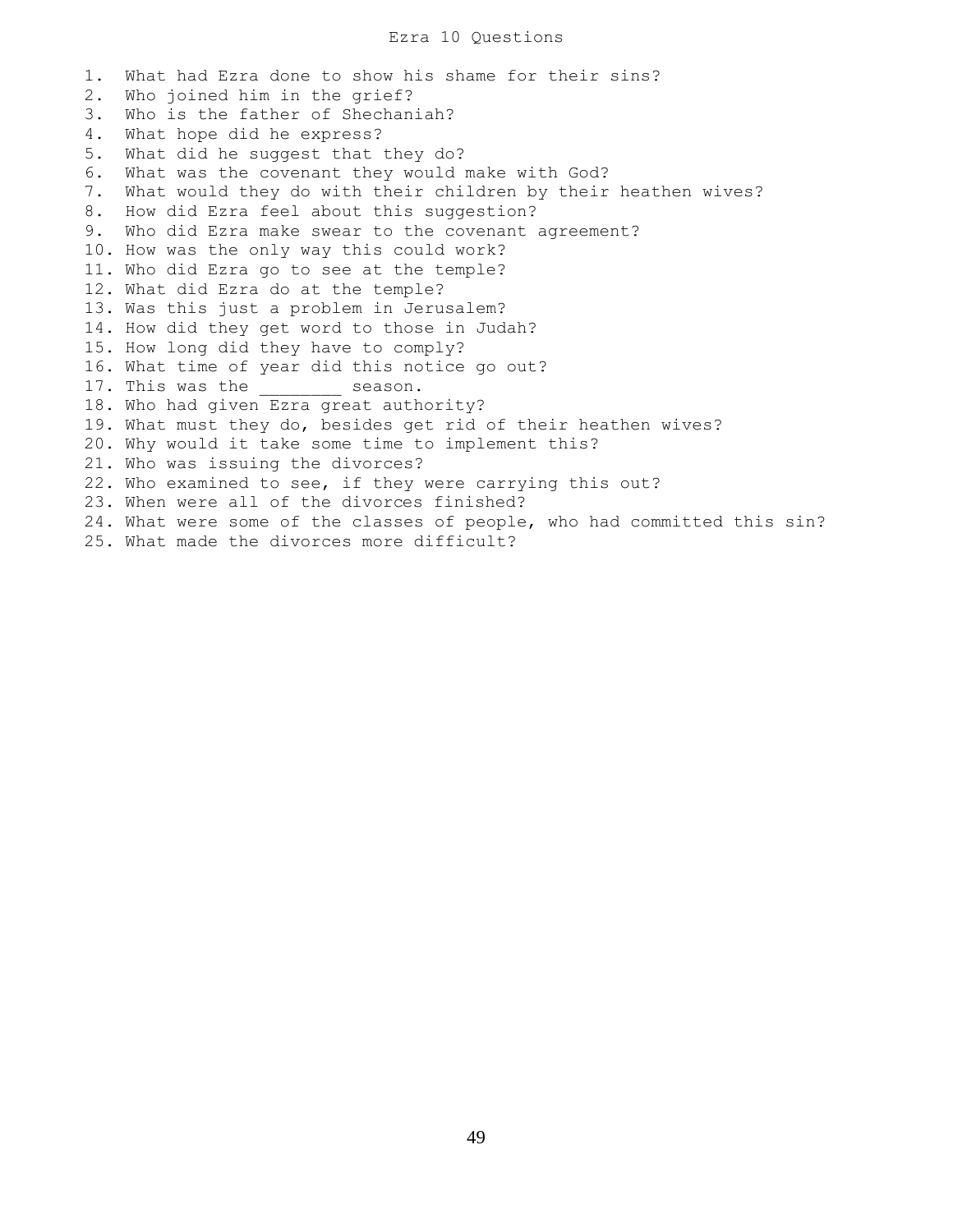Nehemiah was at one time part of the book of Ezra. This book covers the rebuilding of the walls of Jerusalem. It is, also, a time of return to the laws of God. Some believe that most of it is an autobiography of Nehemiah's life. It is not certain, however, who penned it.

 We will now begin the verse by verse study in Nehemiah 1:1 "The words of Nehemiah the son of Hachaliah. And it came to pass in the month Chisleu, in the twentieth year, as I was in Shushan the palace," Nehemiah 1:2 "That Hanani, one of my brethren, came, he and [certain] men of Judah; and I asked them concerning the Jews that had escaped, which were left of the captivity, and concerning Jerusalem."

 Nehemiah was living at the Persian court. Chisleu is the month of December on our calendar. This 20th year is speaking of the 20th year of the reign of Artaxerxes. It appears that Hanani was the brother of Nehemiah. He came to Nehemiah to tell him of his homeland. Israel was a nation of people, but it was, also, God's family. Nehemiah wanted to know how the people who had gone back to Jerusalem from captivity were doing.

 Nehemiah 1:3 "And they said unto me, The remnant that are left of the captivity there in the province [are] in great affliction and reproach: the wall of Jerusalem also [is] broken down, and the gates thereof are burned with fire."

 The gates had been burned with fire before the captivity. The walls were broken down at that time, as well. These were things that had been left undone, since their return to Jerusalem. It seems, they had never reestablished themselves in their land.

 Nehemiah 1:4 "And it came to pass, when I heard these words, that I sat down and wept, and mourned [certain] days, and fasted, and prayed before the God of heaven,"

 Nehemiah had assumed, incorrectly, that everything in Jerusalem had been totally repaired. He was not aware that there was still much to be done. Nehemiah was brokenhearted at hearing this. He fasted and prayed to find the will of God in this for himself.

 Nehemiah 1:5 "And said, I beseech thee, O LORD God of heaven, the great and terrible God, that keepeth covenant and mercy for them that love him and observe his commandments:"

 This was almost identical to what Daniel had to say. Nehemiah was a believer in God. He called Him LORD. "Beseech" means pray, in this instance. He realized the omnipotence of God. God is all powerful. God keeps covenant with mankind, when they obey His commandments.

 Nehemiah 1:6 "Let thine ear now be attentive, and thine eyes open, that thou mayest hear the prayer of thy servant, which I pray before thee now, day and night, for the children of Israel thy servants, and confess the sins of the children of Israel, which we have sinned against thee: both I and my father's house have sinned."

50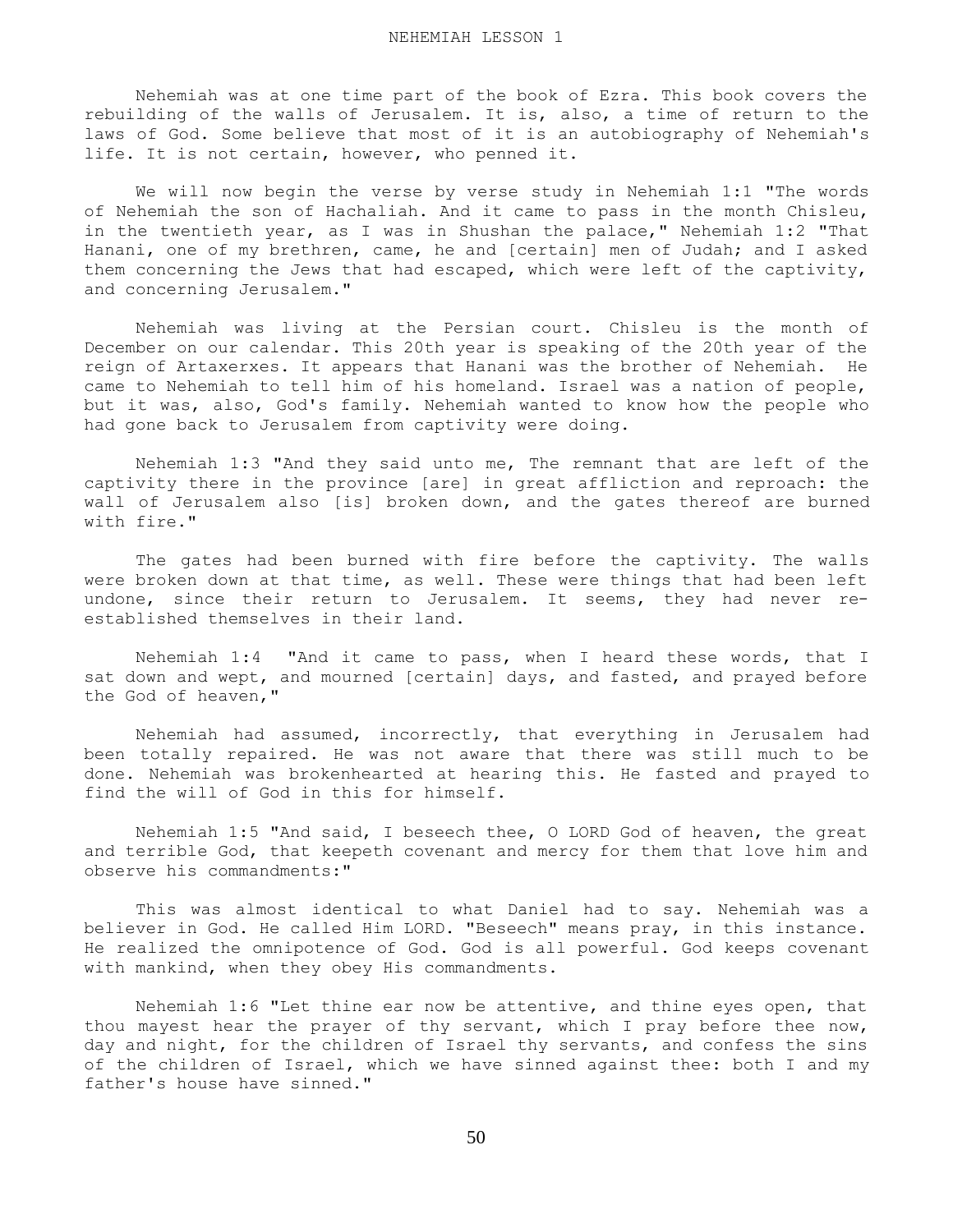We see an humble man confessing to the LORD that he had sinned. The weight of the sins of his father, and of the Hebrews, seemed to weigh as heavy on his conscience as did his own sins. He confesses for them all. His plea to God was that He had not turned completely away from His people. He was saying, Please hear my prayer.

 Nehemiah 1:7 "We have dealt very corruptly against thee, and have not kept the commandments, nor the statutes, nor the judgments, which thou commandedst thy servant Moses."

 This was speaking of the wide range of sins they committed. They mainly had totally disregarded the wishes of God for their lives, and were living to please themselves. He was aware that the condition attached to being blessed of God, included keeping God's statutes and His commandments.

 Nehemiah 1:8 "Remember, I beseech thee, the word that thou commandedst thy servant Moses, saying, [If] ye transgress, I will scatter you abroad among the nations:"

 God had warned them in advance through Moses, that to disobey God brought curses, one of which was scattering into foreign countries as captives. They had disregarded the Word of God, and He had done just as He had promised. Their captivity was brought on them by their own transgressions.

 Nehemiah 1:9 "But [if] ye turn unto me, and keep my commandments, and do them; though there were of you cast out unto the uttermost part of the heaven, [yet] will I gather them from thence, and will bring them unto the place that I have chosen to set my name there."

 The best explanation of this Scripture is another Scripture. II Chronicles 7:14 "If my people, which are called by my name, shall humble themselves, and pray, and seek my face, and turn from their wicked ways; then will I hear from heaven, and will forgive their sin, and will heal their land." God would forgive them, if they were truly seeking forgiveness for their sins. God had saved this remnant of His people to start with again. God would gather them like a hen gathers her chicks. God loved them.

 Nehemiah 1:10 "Now these [are] thy servants and thy people, whom thou hast redeemed by thy great power, and by thy strong hand."

 It is as if Nehemiah was reminding God that these are the same people He had promised to forgive. II Chronicles 7:15 "Now mine eyes shall be open, and mine ears attent unto the prayer [that is made] in this place." God promised Solomon that anyone looking toward the temple and praying would be heard of Him. God had redeeemed them from captivity, now He must help them even more keep their relationship with Him. They were back in their land, but not in fellowship with the LORD as they needed to be. God would bless them, but they needed someone to help them stay in fellowship with God. It seems, they were quick to drift away, if there was not someone with a strong hand to keep them from it.

 Nehemiah 1:11 "O Lord, I beseech thee, let now thine ear be attentive to the prayer of thy servant, and to the prayer of thy servants, who desire to fear thy name: and prosper, I pray thee, thy servant this day, and grant him mercy in the sight of this man. For I was the king's cupbearer."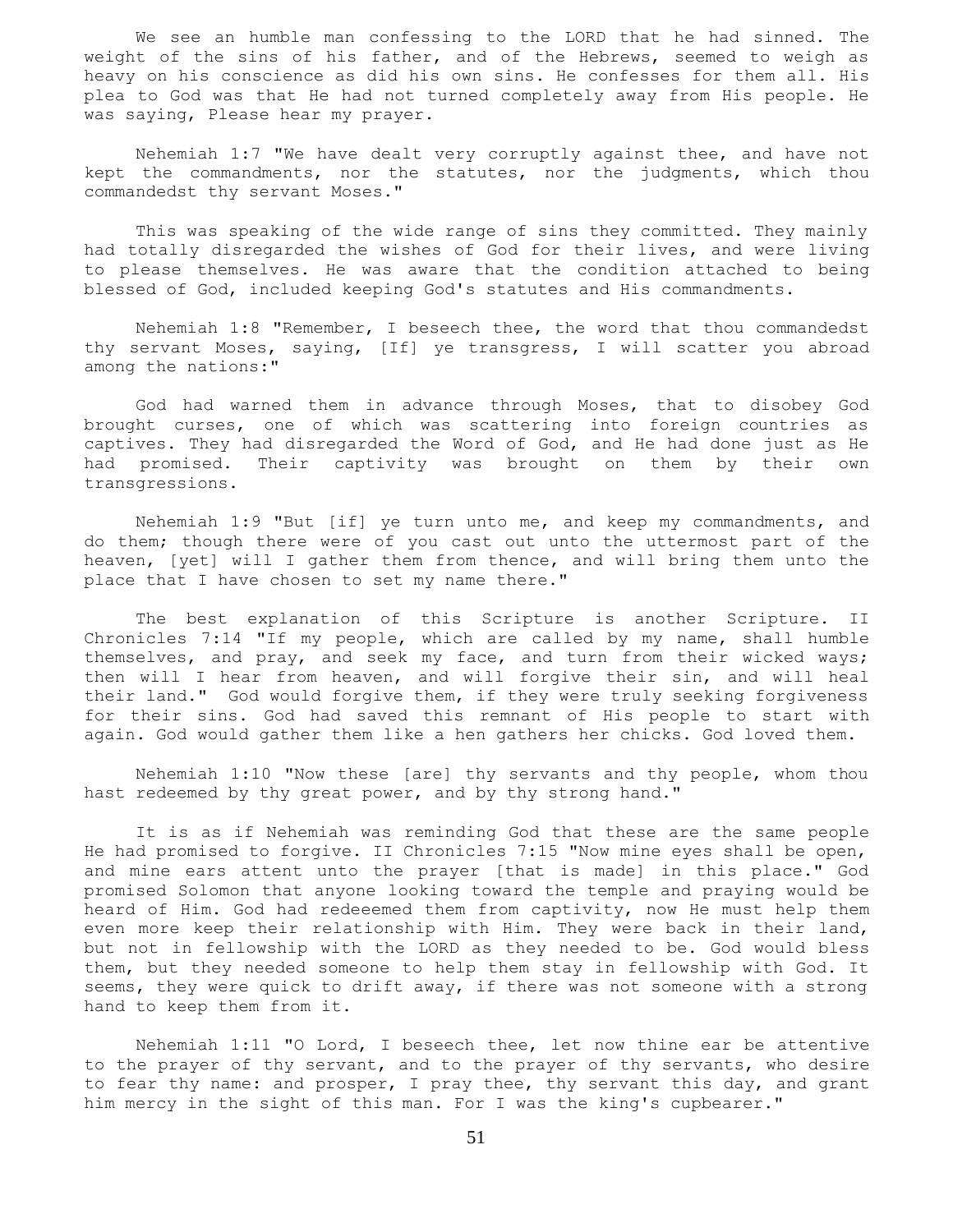It appears, that Nehemiah had made himself useful to the king and had acquired the distinction of the king's cupbearer. It would be easy for him to be satisfied with what he had, and forget about Judah and Jerusalem. If Nehemiah was to go to Jerusalem, God would have to make it alright with Artaxerxes. Nehemiah had it in his heart to go to Jerusalem, and help with the work in rebuilding the walls and the gates. He felt he could be an asset in leading them back into good relations with God.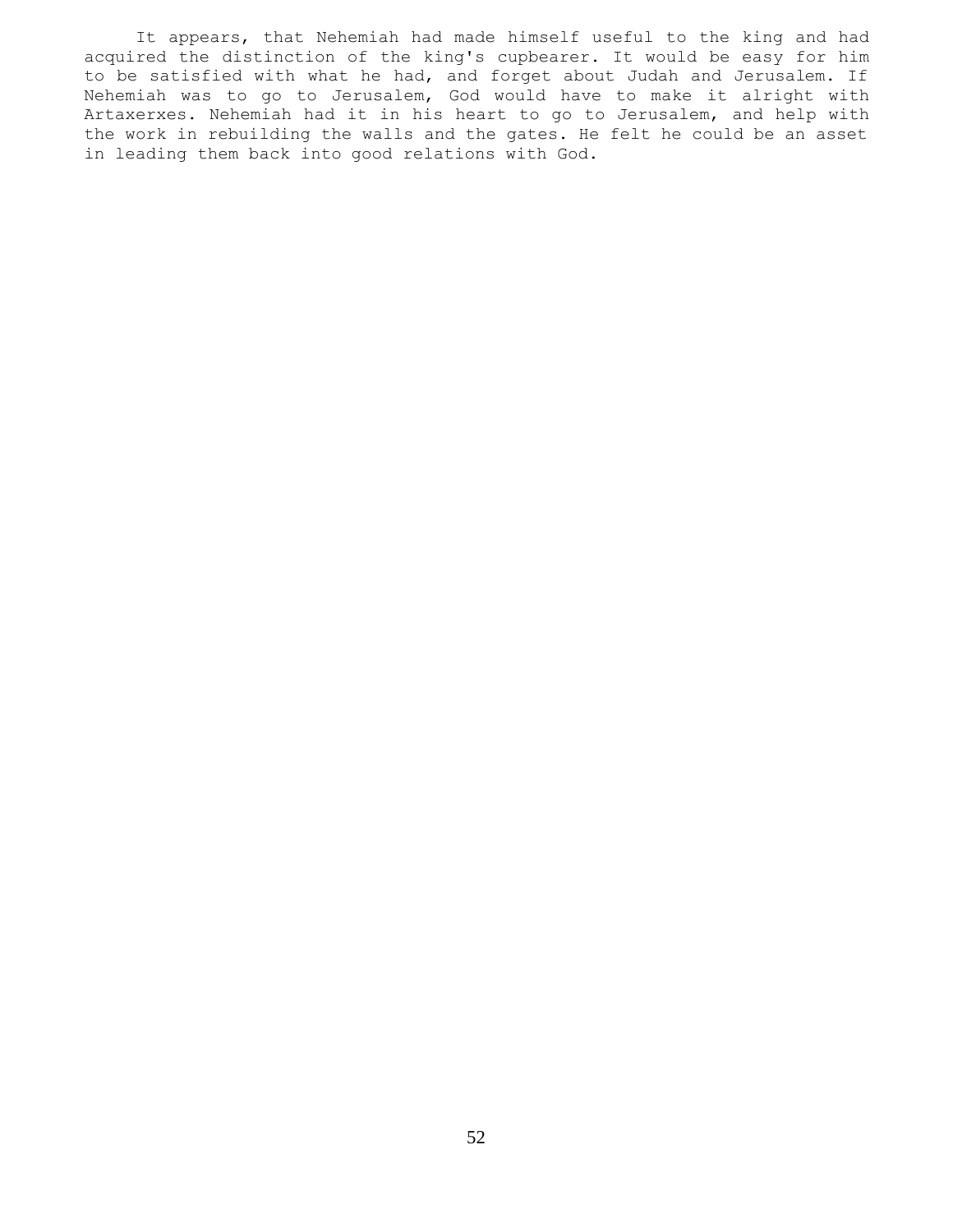1. What does the book of Nehemiah cover? 2. It is, also, a time of returning to the \_\_\_\_\_\_\_ of God. 3. Some believe it to be an \_\_\_\_\_\_\_\_\_\_\_\_\_\_\_\_\_\_\_\_\_\_\_of Nehemiah's life. 4. Who was the father of Nehemiah? 5. The month of Chisleu is similar to what month on our calendar? 6. The twentieth year of the reign of which we are is mentioned here. 7. Who was Hanani? 8. What did Nehemiah inquire of him about? 9. Where was Nehemiah living at the time? 10. Israel was a nation of people, but it was also \_\_\_\_\_\_\_\_\_ \_\_\_\_\_\_\_\_. 11. What report did Hanani give Nehemiah? 12. What effect did this have on Nehemiah? 13. What did he do about this, besides pray? 14. What did Nehemiah call God in verse 5? 15. What does "beseech" mean? 16. When does God keep covenant with mankind? 17. In verse 6, we see an 17. man confessing. 18. What was the confession? 19. Who was he confessing for? 20. What had God said He would do to them, if they transgressed His law? 21. What was the fulfillment of that? 22. What would God do, if they repented? 23. Quote 2 Chronicles chapter 7 verse 14. 24. Why had God saved this remnant of His people? 25. What was Nehemiah reminding God of in verse 10? 26. What was missing, since they had gone back to their homeland? 27. Whose prayers was Nehemiah asking God to be attentive to?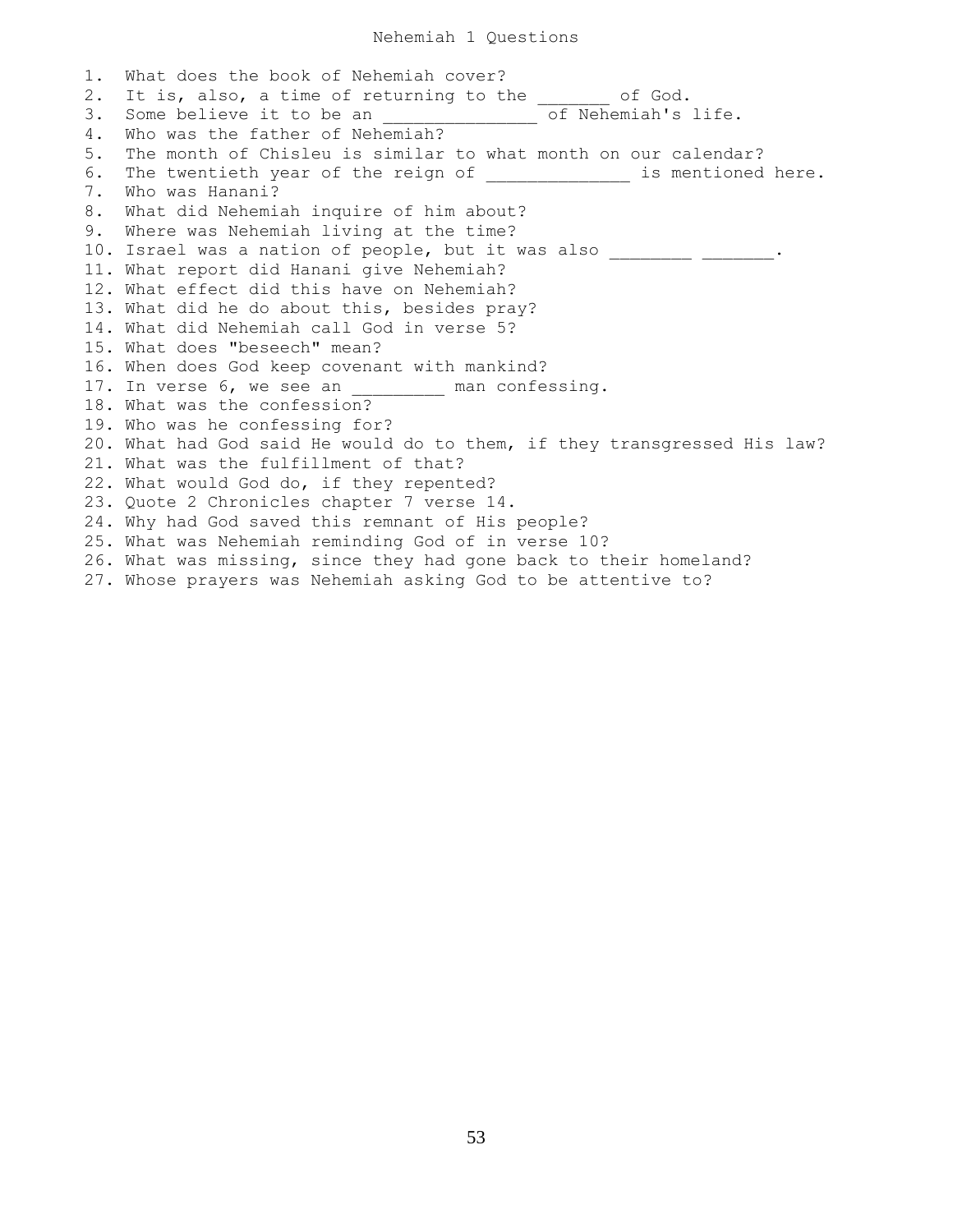We will begin this lesson in Nehemiah 2:1 "And it came to pass in the month Nisan, in the twentieth year of Artaxerxes the king, [that] wine [was] before him: and I took up the wine, and gave [it] unto the king. Now I had not been [beforetime] sad in his presence."

 The month of Nisan is their first month, similar to our month of April. We learned, from the last lesson, that Nehemiah was the cupbearer for the king. He had always been pleasant in the company of the king in the past. At this time, he was not able to keep from showing his sadness about Jerusalem. He was in the very presence of the king, serving him, so the king noticed the sadness in Nehemiah.

 Nehemiah 2:2 "Wherefore the king said unto me, Why [is] thy countenance sad, seeing thou [art] not sick? this [is] nothing [else] but sorrow of heart. Then I was very sore afraid,"

 This king seemed to care for the feelings of those around him. He knew Nehemiah was not sick, and he was, probably, very good to Nehemiah, so this question is understandable. He is very aware, because he realized this sickness was of Nehemiah's heart. Nehemiah was afraid, thinking he might have displeased his king.

 Nehemiah 2:3 "And said unto the king, Let the king live for ever: why should not my countenance be sad, when the city, the place of my fathers' sepulchres, [lieth] waste, and the gates thereof are consumed with fire?"

 Nehemiah began with a compliment to the king. His fear of displeasing the king was not as strong as his desire to change things in Jerusalem. Nehemiah told of the things troubling him about his homeland to the king.

 Nehemiah 2:4 "Then the king said unto me, For what dost thou make request? So I prayed to the God of heaven."

 Artaxerxes was a kind king. He did not like to see his faithful servant so unhappy. The question the king asked Nehemiah was sincere. He was saying, Nehemiah, what would it take to make you happy? It appears that Nehemiah prayed, before he answered the question. He did not want to request something of the king that was not the will of God for his life. His prayer was to God alone. He prayed in his heart, before he answered the king.

 Nehemiah 2:5 "And I said unto the king, If it please the king, and if thy servant have found favour in thy sight, that thou wouldest send me unto Judah, unto the city of my fathers' sepulchres, that I may build it."

 This was the first mention that Nehemiah even wanted to go to Jerusalem. He was not asking the king to release him, but just to reassign him to Jerusalem. He wanted to rebuild the wall, gates, and now we read, sepulchres of his ancestors.

 Nehemiah 2:6 "And the king said unto me, (the queen also sitting by him,) For how long shall thy journey be? and when wilt thou return? So it pleased the king to send me; and I set him a time."

54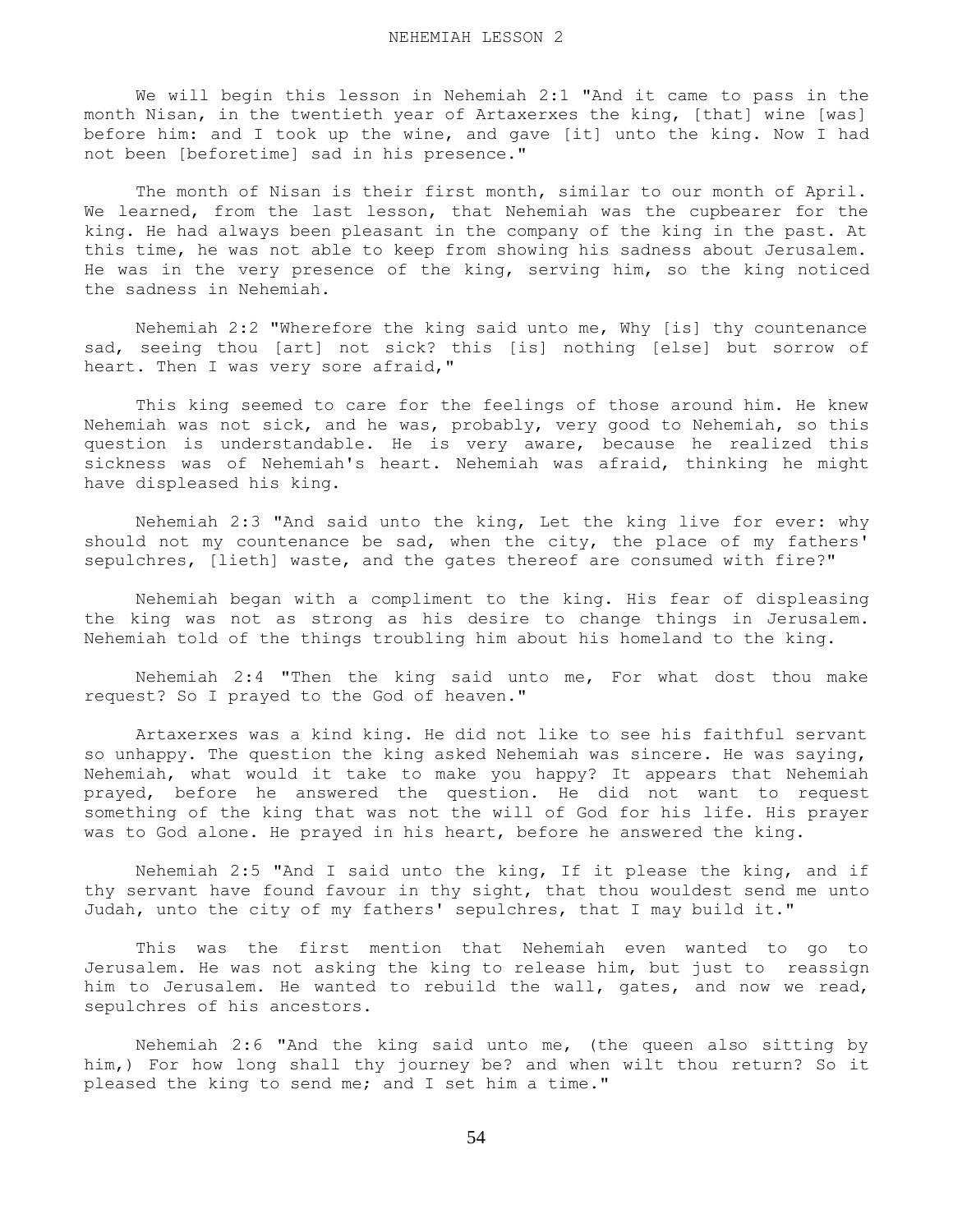The queen was named Damaspia. Since she was in the room, this was, possibly, a time of relaxing and putting away the government issues. He would be in a good mood at that time, with his wife there. He did not want to give Nehemiah up completely, but would listen to any reasonable time he might want to be away. Nehemiah explained to him the length of time it would take, and the king approved, and let him go. Nehemiah actually stayed away 12 years.

 Nehemiah 2:7 "Moreover I said unto the king, If it please the king, let letters be given me to the governors beyond the river, that they may convey me over till I come into Judah;"

 The letters would declare that Nehemiah had not run away, but had been sent by the king. This would give him safe passage.

 Nehemiah 2:8 "And a letter unto Asaph the keeper of the king's forest, that he may give me timber to make beams for the gates of the palace which [appertained] to the house, and for the wall of the city, and for the house that I shall enter into. And the king granted me, according to the good hand of my God upon me."

The timbers that Nehemiah was asking for were, possibly, from trees growing in an area near Jerusalem, so they would not have to be carried far. This was a generous king, and he granted the request of Nehemiah. He realized these were not for Nehemiah's own use, but for the wall and gates that he went to repair. It would be of no use to go, if there were no materials to do the work with.

 Nehemiah 2:9 "Then I came to the governors beyond the river, and gave them the king's letters. Now the king had sent captains of the army and horsemen with me."

 Not only did the king allow Nehemiah to go to Jerusalem, but he sent captains of the army and horsemen with him to give him a safe journey. The governors received Nehemiah with his proof of the blessings of the king written in the letters he had sent.

 Nehemiah 2:10 "When Sanballat the Horonite, and Tobiah the servant, the Ammonite, heard [of it], it grieved them exceedingly that there was come a man to seek the welfare of the children of Israel."

It appears, that not all of the governors were pleased. He was, probably, of Samaria. They were jealous of those of Judah. Sanballat and Tobiah were not eager to help Judah. Tobiah was an Ammonite, and especially did not like Judah. They would both rather see them destroyed, than the king sending Nehemiah to help them.

 Nehemiah 2:11 "So I came to Jerusalem, and was there three days." We see that Nehemiah still made it to Jerusalem, in spite of the opposition. After this long journey, it appears he rested three days.

 Nehemiah 2:12 "And I arose in the night, I and some few men with me; neither told I [any] man what my God had put in my heart to do at Jerusalem: neither [was there any] beast with me, save the beast that I rode upon."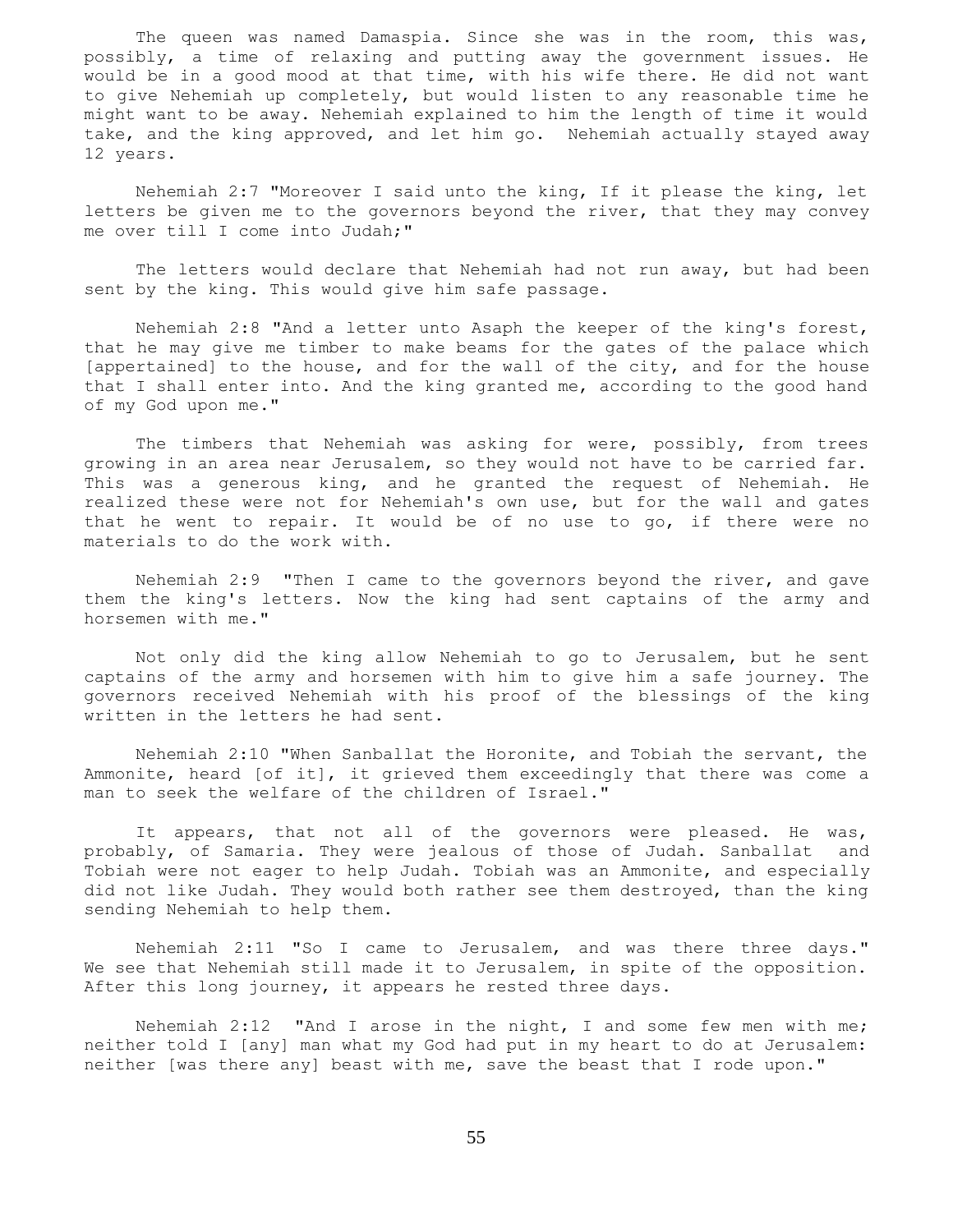Nehemiah was not ready, at this point, to make everyone aware of his mission. He was not part of the system in Jerusalem. It would be a shock, when he explained why he was there. He kept it very quiet, and went out to survey the damage during the night, so no one would know what he was doing.

 Nehemiah 2:13 "And I went out by night by the gate of the valley, even before the dragon well, and to the dung port, and viewed the walls of Jerusalem, which were broken down, and the gates thereof were consumed with fire."

 This lets us know that the damage to the wall was extensive. He went to several areas of damage, to figure out how many trees he would need to repair the wall.

 Nehemiah 2:14 "Then I went on to the gate of the fountain, and to the king's pool: but [there was] no place for the beast [that was] under me to pass."

 This just means that all of the gates were torn down. This was, possibly, speaking of an area between two walls that was torn down.

 Nehemiah 2:15 "Then went I up in the night by the brook, and viewed the wall, and turned back, and entered by the gate of the valley, and [so] returned."

 It appears, that he rode this animal completely around the wall. He, probably, stayed out all night looking at the damage. He came in before, or at daybreak, to keep the inhabitants from realizing what he had in mind to do.

 Nehemiah 2:16 "And the rulers knew not whither I went, or what I did; neither had I as yet told [it] to the Jews, nor to the priests, nor to the nobles, nor to the rulers, nor to the rest that did the work."

 It appears, that Nehemiah wanted to keep all of this quiet, even from the rulers, until he had his plan ready. He had not even asked for workers yet. The first thing to do was to find out what would be needed to complete the work, and then he could tell.

 Nehemiah 2:17 "Then said I unto them, Ye see the distress that we [are] in, how Jerusalem [lieth] waste, and the gates thereof are burned with fire: come, and let us build up the wall of Jerusalem, that we be no more a reproach."

 After he had all of his plans ready, he told them of what he wanted to do. I am sure he, also, told them of the trees available to them to do the work. He would need their laborers to help him in the work. He explains that this would be a benefit to all of them.

 Nehemiah 2:18 "Then I told them of the hand of my God which was good upon me; as also the king's words that he had spoken unto me. And they said, Let us rise up and build. So they strengthened their hands for [this] good [work]."

 At first, it was difficult for them to understand why a total stranger would want to come and do such a difficult task with nothing to gain for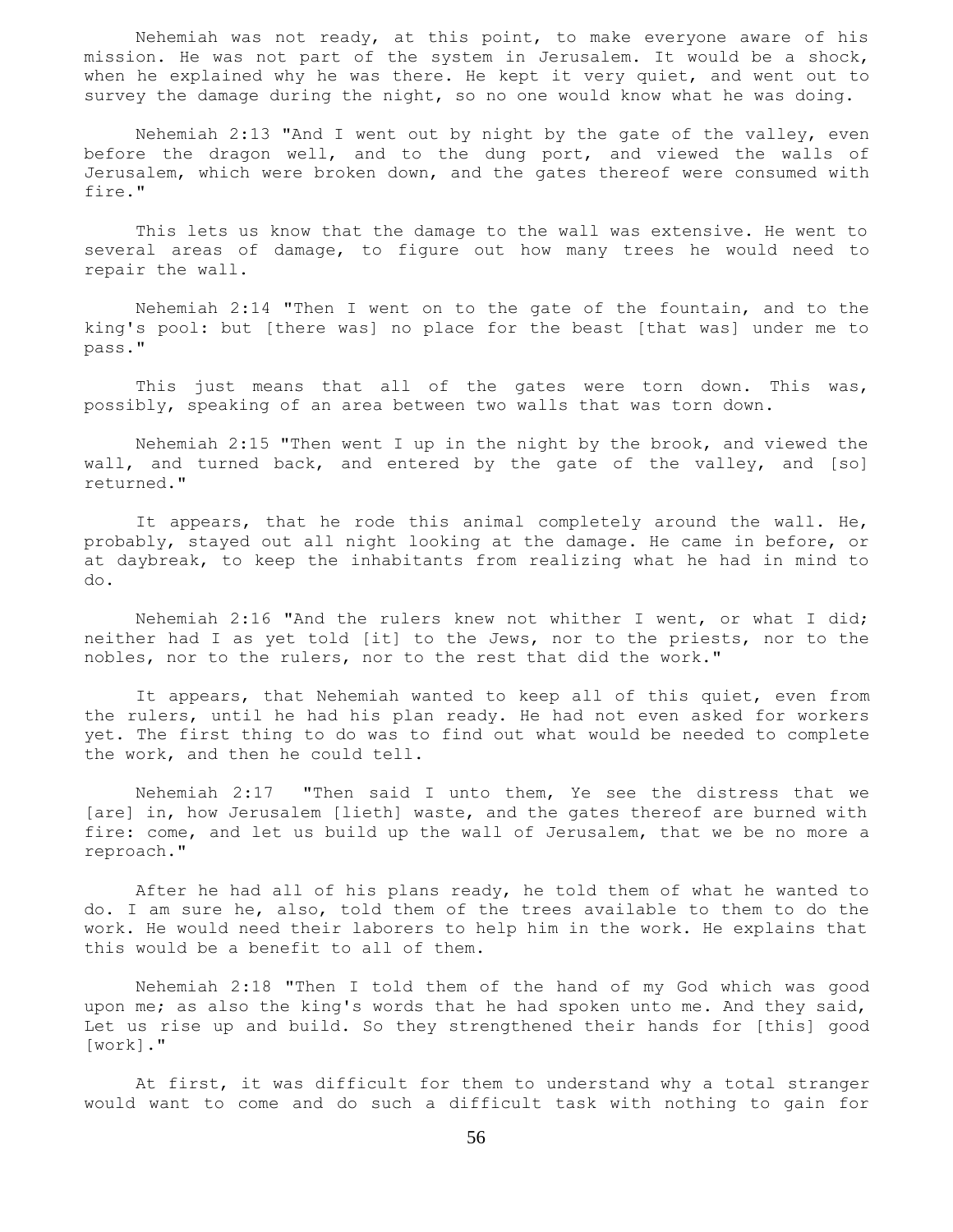himself. When he explained that God sent him to do this, they understood. He got all of the help he needed when he told them that God wanted him to do this, and the king allowed him to come and provided the timber.

 Nehemiah 2:19 "But when Sanballat the Horonite, and Tobiah the servant, the Ammonite, and Geshem the Arabian, heard [it], they laughed us to scorn, and despised us, and said, What [is] this thing that ye do? will ye rebel against the king?"

 These three Arabs were from three different directions, but none of them wanted a wall to be built around Jerusalem. They laughed and made light of the idea of Nehemiah attempting to do this. They had forgotten the power of God. They were trying to say that Nehemiah wanted to build the wall, so he might rebel against his king. Of course, this was not true, because the king was in favor of him building the wall.

 Nehemiah 2:20 "Then answered I them, and said unto them, The God of heaven, he will prosper us; therefore we his servants will arise and build: but ye have no portion, nor right, nor memorial, in Jerusalem."

 Nehemiah realized that God sent him on this mission. He told these Arab leaders, opposed to the building of the wall, that they would have no portion in it. God would see that the walls were re-built. Nehemiah put his trust in God.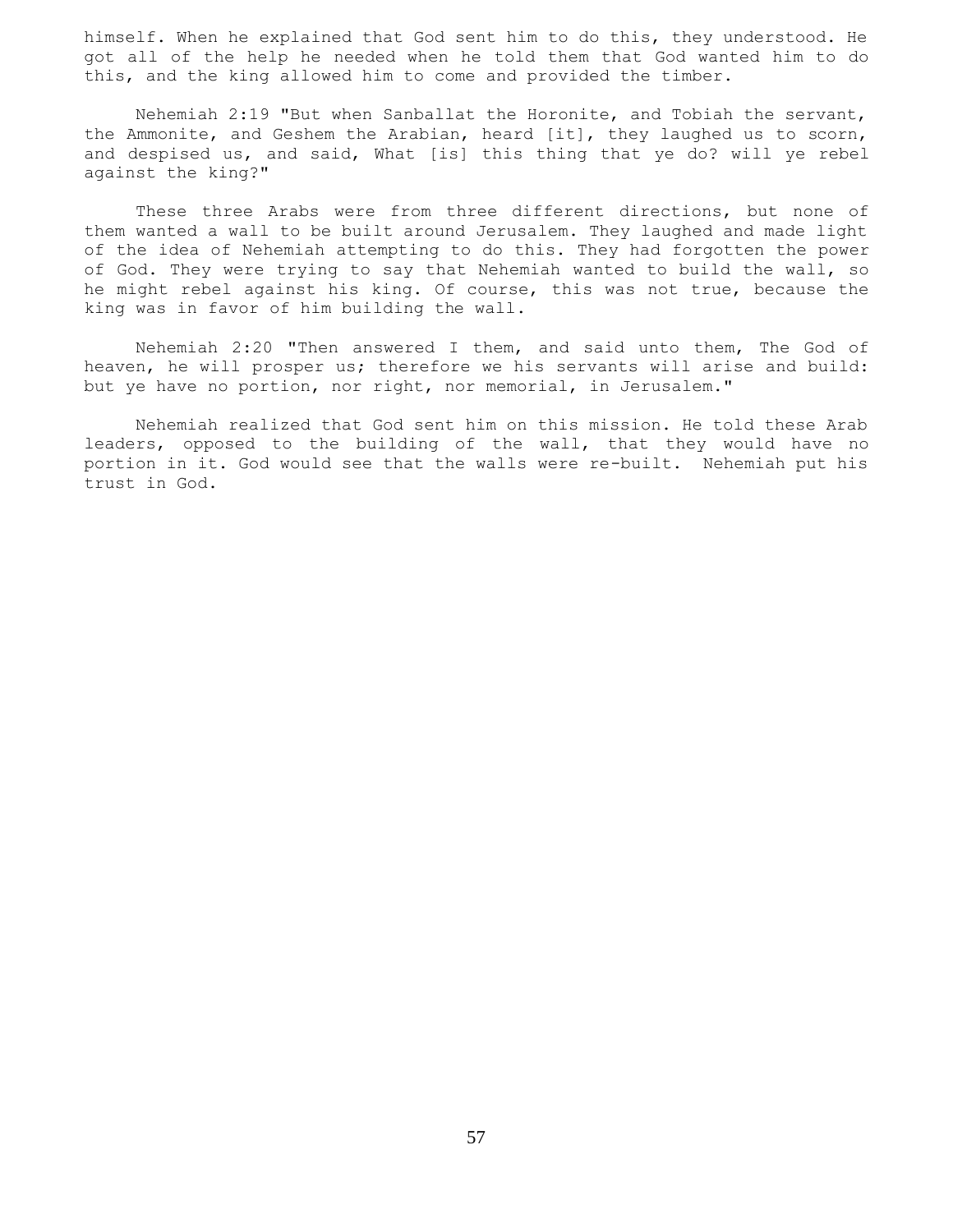## Nehemiah 2 Questions

1. What is the month Nisan on our calendar? 2. Nehemiah was the the for the king. 3. What was unusual about Nehemiah serving the king in verse 1? 4. What did the king ask Nehemiah? 5. The king discerned that Nehemiah was of 6. What compliment did Nehemiah answer the king with? 7. Why was Nehemiah sad? 8. What did Nehemiah do, when the king asked him what his request was? 9. What was the request? 10. Who was with the king, when he was talking to Nehemiah? 11. How long would Nehemiah be gone? 12. What did Nehemiah ask the king to give him, so he could travel with no problem? 13. Where would Nehemiah get the material to build with? 14. Who went with Nehemiah? 15. Who did Nehemiah show the papers to? 16. Who opposed Nehemiah? 17. Why did they oppose? 18. How long did Nehemiah rest, when he arrived in Jerusalem? 19. When did Nehemiah go to examine the walls? 20. Why did he not tell anyone? 21. What did he find? 22. How did he travel around the wall? 23. When did Nehemiah tell them what he wanted to do? 24. When did they believe Nehemiah, and offer to help? 25. Why did the opponents of Nehemiah not want a wall built? 26. What had they forgotten? 27. Nehemiah put his trust in  $\cdot$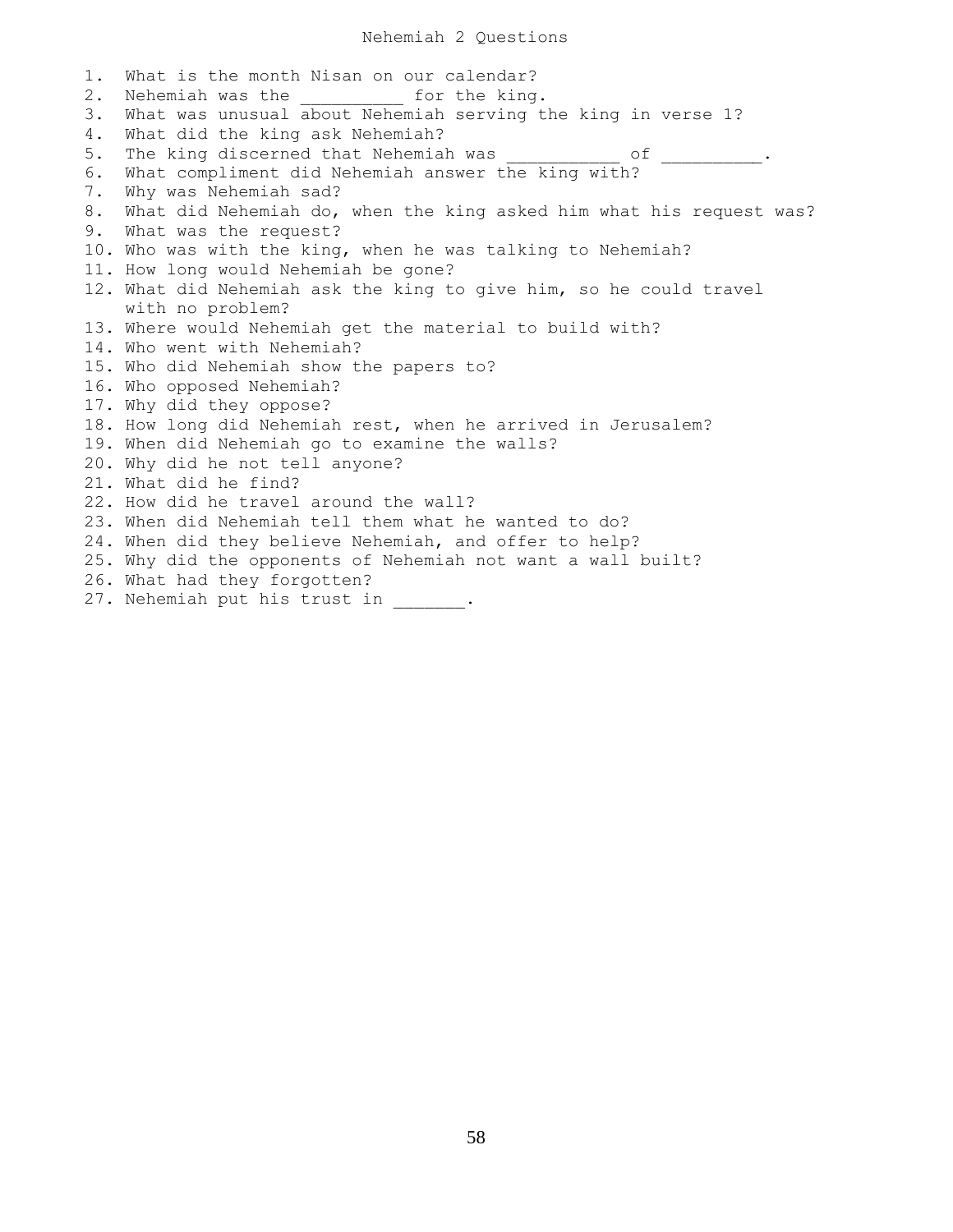We will begin this lesson in Nehemiah 3:1 "Then Eliashib the high priest rose up with his brethren the priests, and they builded the sheep gate; they sanctified it, and set up the doors of it; even unto the tower of Meah they sanctified it, unto the tower of Hananeel."

 The sheep gate seemed to be a gate in the eastern wall. It would have been appropriate for the high priest and priests to work on this wall. Not everyone wanted the wall built. Nehemiah would give credit to those who did help with the re-building. Probably, the high priest was an over-seer of the work, rather than doing the actual work. It is interesting, that as soon as the gate was finished, they sanctified it. They worked on the gate and the wall on the eastern side. This gate was called the sheep gate, because it was the gate the sheep were brought through, before sacrificing them at the temple.

 Nehemiah 3:2 "And next unto him builded the men of Jericho. And next to them builded Zaccur the son of Imri."

These were men assigned to the northeast corner of the wall. Very little else is known of Zaccur, or Imri.

 Nehemiah 3:3 "But the fish gate did the sons of Hassenaah build, who [also] laid the beams thereof, and set up the doors thereof, the locks thereof, and the bars thereof."

 The fish gate was in the northern wall. It was very near the gate that is called today, the Damascus gate. The fish were brought in this gate into Jerusalem from the Sea of Galilee and the Jordan River. They not only made the gate, but hung it for use, as well. The bars were an extra precaution of locking the gates to keep the enemy out.

 Nehemiah 3:4 "And next unto them repaired Meremoth the son of Urijah, the son of Koz. And next unto them repaired Meshullam the son of Berechiah, the son of Meshezabeel. And next unto them repaired Zadok the son of Baana."

 This appears, that these were working on the wall next to the fish gate.

 Nehemiah 3:5 "And next unto them the Tekoites repaired; but their nobles put not their necks to the work of their Lord."

 These were the people, and not their leaders, working on the wall and gates. The working people helped with the building. It seemed, the upper class did not try to stop the others from helping. They just did not work themselves.

 Nehemiah 3:6 "Moreover the old gate repaired Jehoiada the son of Paseah, and Meshullam the son of Besodeiah; they laid the beams thereof, and set up the doors thereof, and the locks thereof, and the bars thereof."

 This is, possibly, speaking of the Damascus gate. This gate appeared to be still standing and was repaired to fit in with the wall. Again, they

59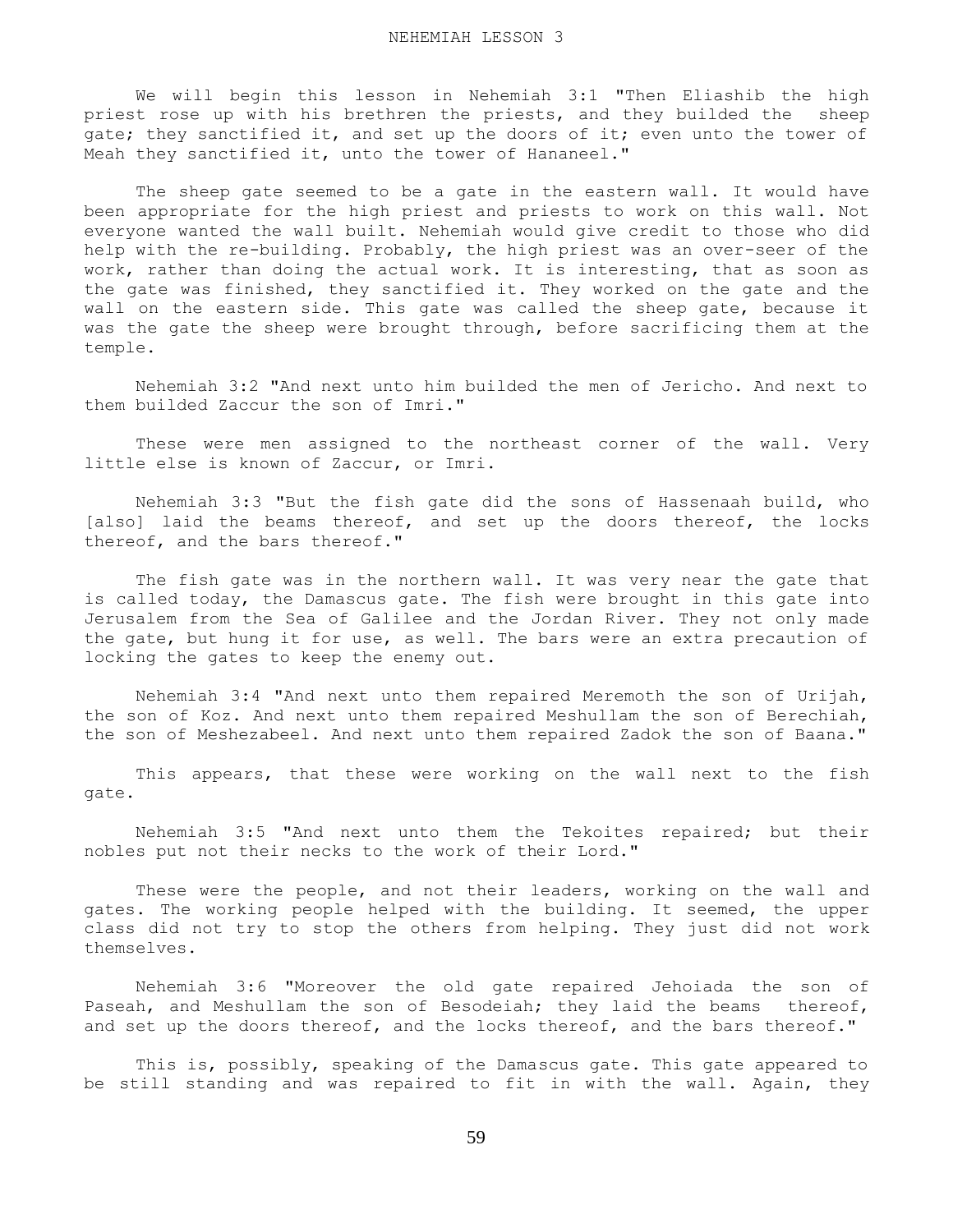fixed it where it could be barred and locked in the event they were attacked.

 Nehemiah 3:7 "And next unto them repaired Melatiah the Gibeonite, and Jadon the Meronothite, the men of Gibeon, and of Mizpah, unto the throne of the governor on this side the river."

 It appears, that each group of people repaired the wall and gate that led to the town they lived in. Gibeon and Mizpay were north of the city of Jerusalem, so their people repaired the north wall and gate.

 Nehemiah 3:8 "Next unto him repaired Uzziel the son of Harhaiah, of the goldsmiths. Next unto him also repaired Hananiah the son of [one of] the apothecaries, and they fortified Jerusalem unto the broad wall."

 Apothecaries made perfume and ointment. The repairs did not seem to be as extensive on this side of the wall. To fortify is to strengthen something that is already there. This, possibly, means the wall was not as destroyed here, and they just worked on it and made it stronger.

 Nehemiah 3:9 "And next unto them repaired Rephaiah the son of Hur, the ruler of the half part of Jerusalem."

 These were people who actually lived within the city limits of Jerusalem. It would be of great advantage to them personally to have the wall and gates repaired.

 Nehemiah 3:10 "And next unto them repaired Jedaiah the son of Harumaph, even over against his house. And next unto him repaired Hattush the son of Hashabniah."

 Again, it appears this repair was done near their home. They were wanting to help build the wall to help everyone, but would be personally benefited by protecting their own homes.

 Nehemiah 3:11 "Malchijah the son of Harim, and Hashub the son of Pahath-moab, repaired the other piece, and the tower of the furnaces."

 This seems to be the piece of the wall that was not repaired by those mentioned in verses 10 and 11.

 Nehemiah 3:12 "And next unto him repaired Shallum the son of Halohesh, the ruler of the half part of Jerusalem, he and his daughters."

 It appears, that Rephaiah and Shallum each ruled half of Jerusalem. He, possibly, had no sons, so his daughters worked with him on the repair.

 Nehemiah 3:13 "The valley gate repaired Hanun, and the inhabitants of Zanoah; they built it, and set up the doors thereof, the locks thereof, and the bars thereof, and a thousand cubits on the wall unto the dung gate."

The 1,000 cubits means 1,500 feet. This would be a very large area for repair. They, also, repaired the valley gate. In this instance it appears, the inhabitants of Zanoah did the work. They were located on the west side of Jerusalem. There were, probably, a large number of people working on the gate and wall, making it possible for them to repair such a long span.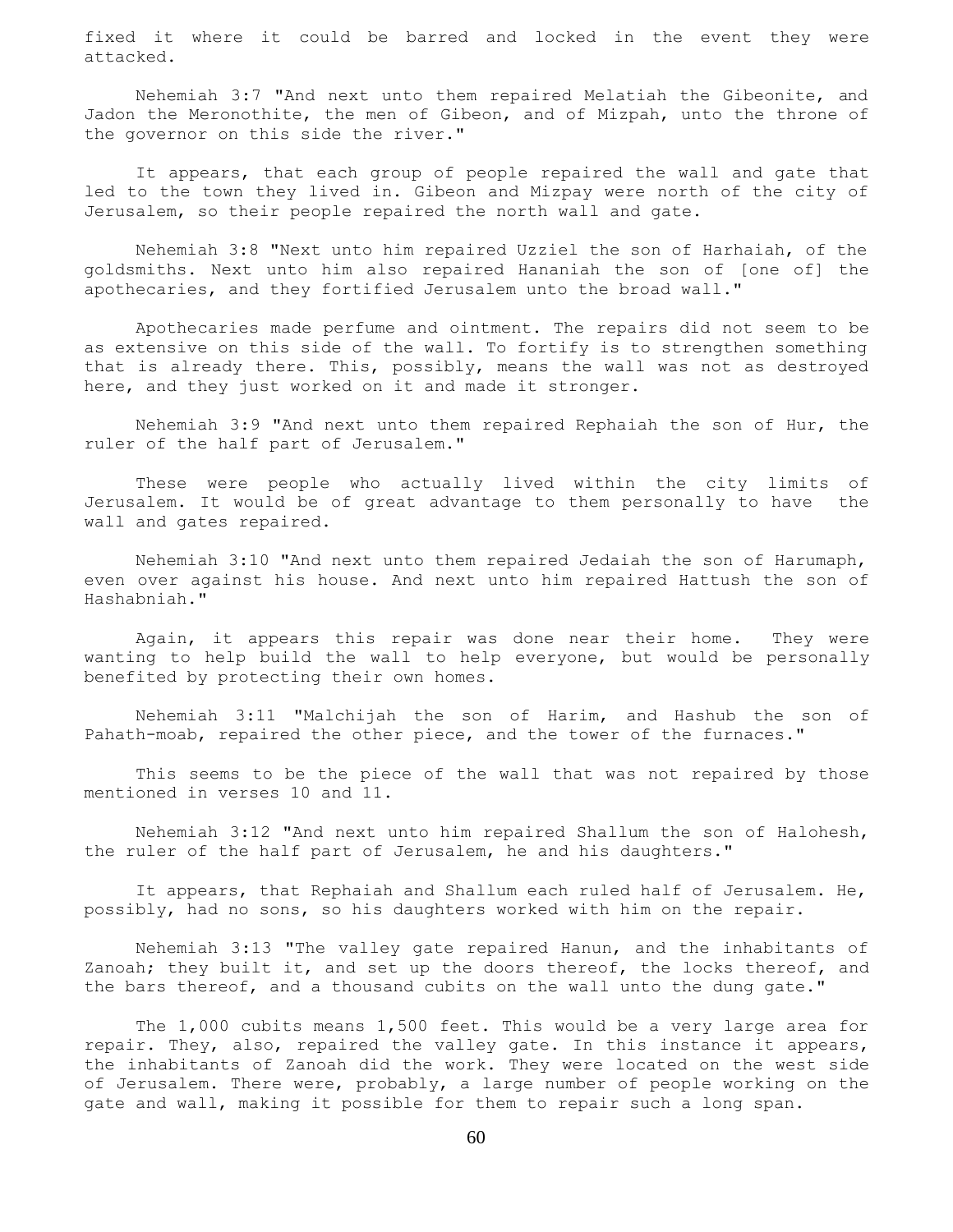Nehemiah 3:14 "But the dung gate repaired Malchiah the son of Rechab, the ruler of part of Beth-haccerem; he built it, and set up the doors thereof, the locks thereof, and the bars thereof."

This was a district located close to Tekoah. Again, they built the gate and fixed it to be locked in case of war.

 Nehemiah 3:15 "But the gate of the fountain repaired Shallun the son of Col-hozeh, the ruler of part of Mizpah; he built it, and covered it, and set up the doors thereof, the locks thereof, and the bars thereof, and the wall of the pool of Siloah by the king's garden, and unto the stairs that go down from the city of David."

 Shallum actually ruled the district around Mizpah. Again, each of them chose a portion of the wall and a gate that was on the side their area was located on. Perhaps, it took less trouble to get to the work, since it was nearby. This fountain furnished water for the city in case of a siege. The king's garden had been watered by this fountain. The stairs could be speaking of those that had led to the temple at one time.

 Nehemiah 3:16 "After him repaired Nehemiah the son of Azbuk, the ruler of the half part of Beth-zur, unto [the place] over against the sepulchres of David, and to the pool that was made, and unto the house of the mighty."

 This is another Nehemiah. "Beth-zur" means house of the rock. It is located between Hebron and Jerusalem. This is one specific area that Nehemiah had wanted to repair, because of the sepulchres.

 Nehemiah 3:17 "After him repaired the Levites, Rehum the son of Bani. Next unto him repaired Hashabiah, the ruler of the half part of Keilah, in his part."

 We see, from this, that nearly every class of people had a few who helped with the repairs. We can, also, see that not everyone helped. Again, Keilah, here, is not speaking of a city, but of a region.

 Nehemiah 3:18 "After him repaired their brethren, Bavai the son of Henadad, the ruler of the half part of Keilah."

 Verses 17 and 18 are companions. Bavai ruled one half of the region and Hashabiah the other half.

 Nehemiah 3:19 "And next to him repaired Ezer the son of Jeshua, the ruler of Mizpah, another piece over against the going up to the armoury at the turning [of the wall]."

We read earlier of the two who ruled one half each of Mizpah. Perhaps, this is speaking of the town, here, and not the region. The portion of the wall that he repaired was the northwestern angle. It appears in each of these corners, there was a place to easily get fighting gear. This is, possibly, what this is speaking of as the armory.

 Nehemiah 3:20 "After him Baruch the son of Zabbai earnestly repaired the other piece, from the turning [of the wall] unto the door of the house of Eliashib the high priest."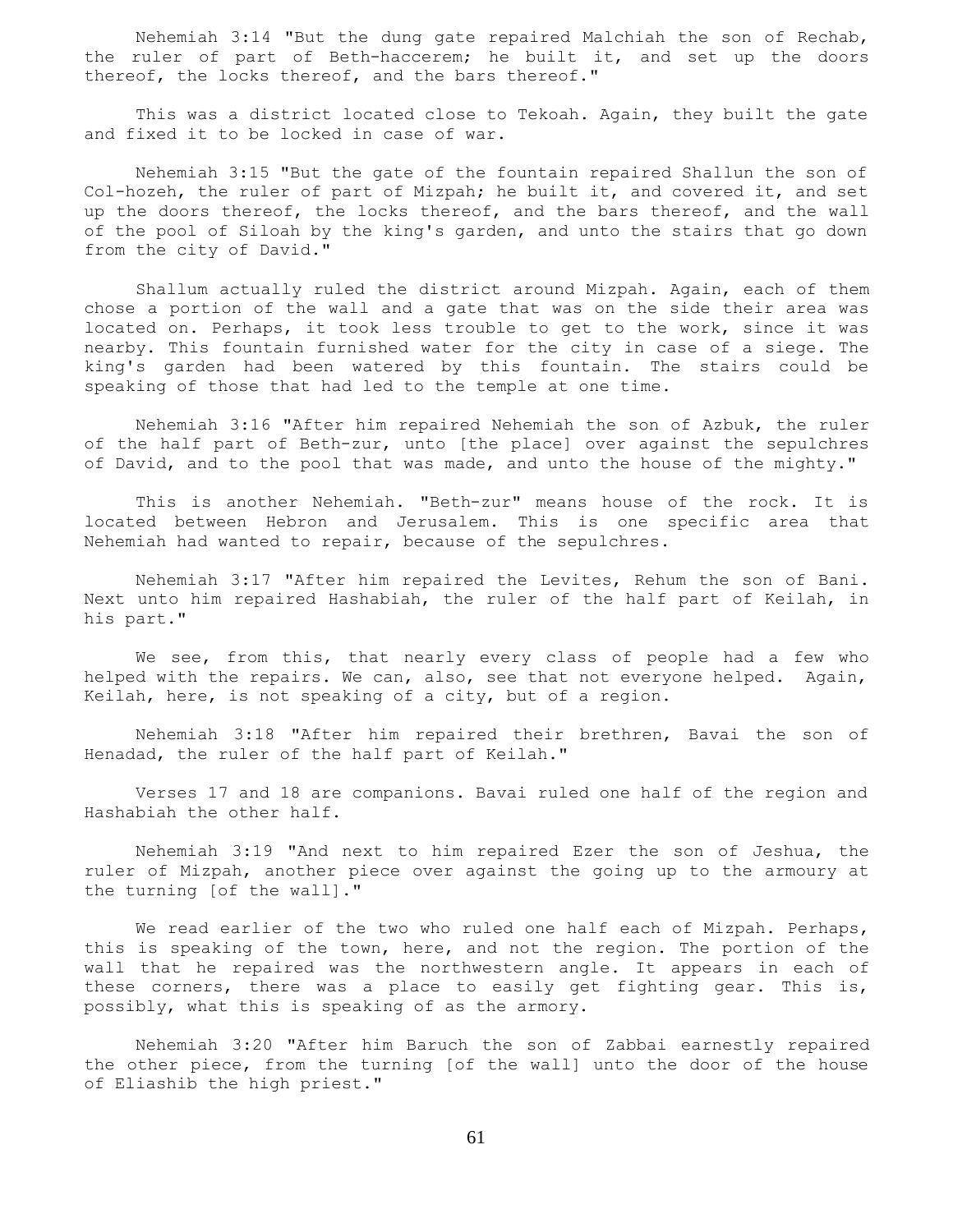It appears, that Baruch was set aside as having a burning desire to finish the wall, as Nehemiah wanted to finish it. The word "earnestly" is the key to this. This is the second section that he had worked on. The house of the high priest had to be near the wall. The high priest and the priests had worked on the eastern wall. The house of the high priest was, probably, on the eastern wall somewhere. "Eliashib" means God will restore.

 Nehemiah 3:21 "After him repaired Meremoth the son of Urijah the son of Koz another piece, from the door of the house of Eliashib even to the end of the house of Eliashib."

 Meremoth was a priest of a family of priests. He worked on the wall that was adjacent to the house of the high priest.

 Nehemiah 3:22 "And after him repaired the priests, the men of the plain."

This is speaking of the priests who settled in the Jordan valley.

 Nehemiah 3:23 "After him repaired Benjamin and Hashub over against their house. After him repaired Azariah the son of Maaseiah the son of Ananiah by his house."

 This Azariah was the same one who helped Ezra teach the law. He was a Levite, as were all of the others mentioned in this verse. They had houses near the house of the high priest, and they repaired the portion of the wall near their houses.

 Nehemiah 3:24 "After him repaired Binnui the son of Henadad another piece, from the house of Azariah unto the turning [of the wall], even unto the corner."

 This is speaking of an area of the wall from the house of Azariah to the corner of the wall. Binnui is believed by some to be the Levite Bavai.

 Nehemiah 3:25 "Palal the son of Uzai, over against the turning [of the wall], and the tower which lieth out from the king's high house, that [was] by the court of the prison. After him Pedaiah the son of Parosh."

 The king's house, here, is speaking of the old palace of David. Each palace had its own prison. This would have been in the court of the palace.

 Nehemiah 3:26 "Moreover the Nethinims dwelt in Ophel, unto [the place] over against the water gate toward the east, and the tower that lieth out."

 We remember, that the Nethinims did servile work in the temple. They would have lived close to the wall, as well as the priests. Ophel was a ridge in the city of Jerusalem. It actually was located toward the Kidron valley on the edge of town. The water gate was speaking of the gate the water drained away from the temple area. There was a tower on each corner of the wall to help see intruders from a distance before they got to the wall.

 Nehemiah 3:27 "After them the Tekoites repaired another piece, over against the great tower that lieth out, even unto the wall of Ophel."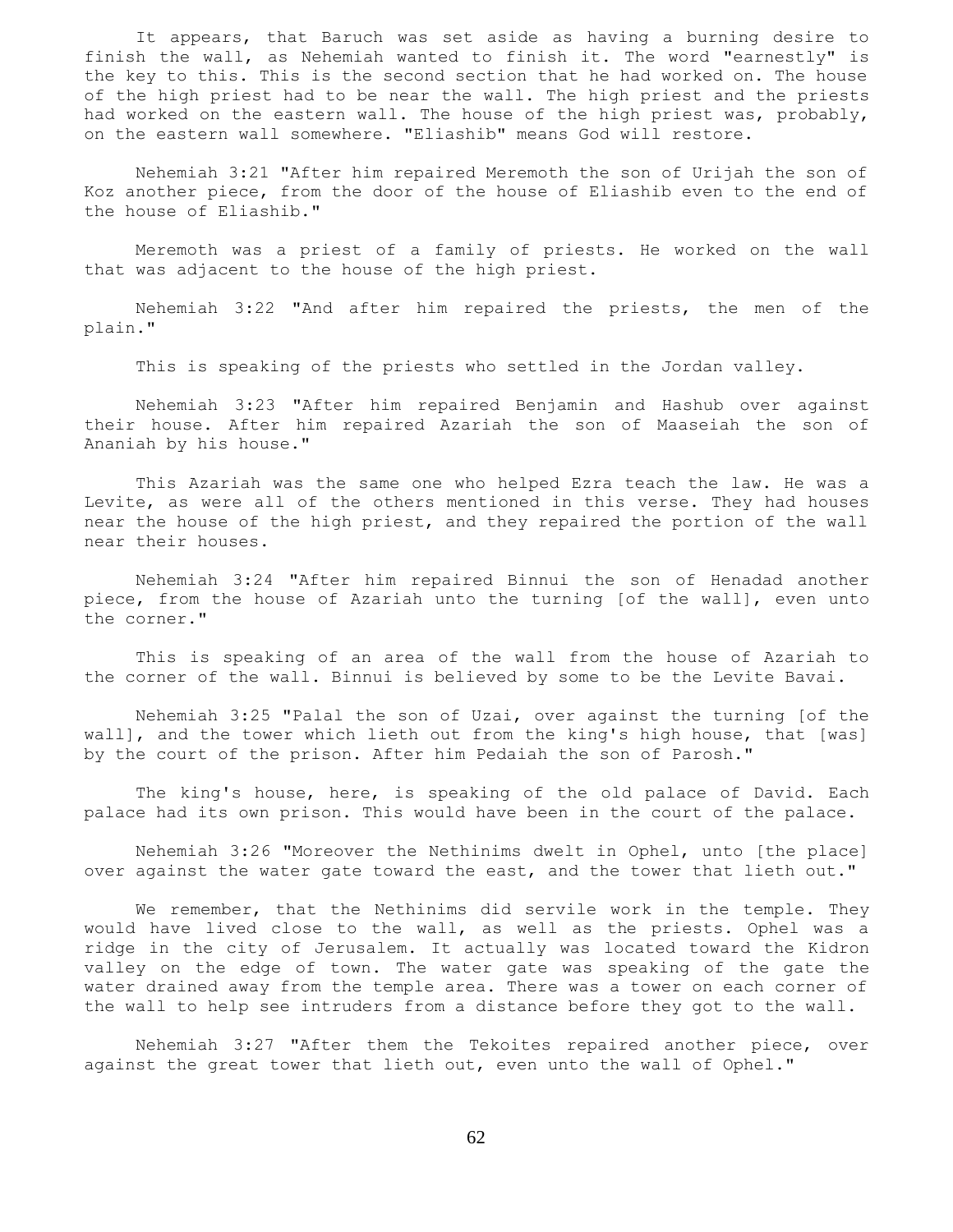The Tekoites started their repairs at the spot where the Nethinims had stopped. It seemed, all of these were spoken of as they took up the repairs, where the other stopped. This was going all around the city wall explaining, as they came to them.

 Nehemiah 3:28 "From above the horse gate repaired the priests, every one over against his house."

 This gate was in the eastern wall, where horses could enter the city. This would have been near the palace for the convenience of seeing David. It appears, that each priest repaired the portion nearest his own house.

 Nehemiah 3:29 "After them repaired Zadok the son of Immer over against his house. After him repaired also Shemaiah the son of Shechaniah, the keeper of the east gate."

 Zadok was a priest. Shemaiah was a priest, also. His distinction was that he was a keeper of the east gate. They repaired the wall at the location of their own houses.

 Nehemiah 3:30 "After him repaired Hananiah the son of Shelemiah, and Hanun the sixth son of Zalaph, another piece. After him repaired Meshullam the son of Berechiah over against his chamber."

 These were, possibly, chief men who worked on the wall. These were not the same as the verses we just read, who repaired the wall near their own houses. These seemed not to have a house near the wall.

 Nehemiah 3:31 "After him repaired Malchiah the goldsmith's son unto the place of the Nethinims, and of the merchants, over against the gate Miphkad, and to the going up of the corner."

 The goldsmith would be a very respected man in the community. He worked on the eastern wall near the corner.

 Nehemiah 3:32 "And between the going up of the corner unto the sheep gate repaired the goldsmiths and the merchants."

 These were not priests, or high government officials. They were just average citizens who were respected, because of their businesses.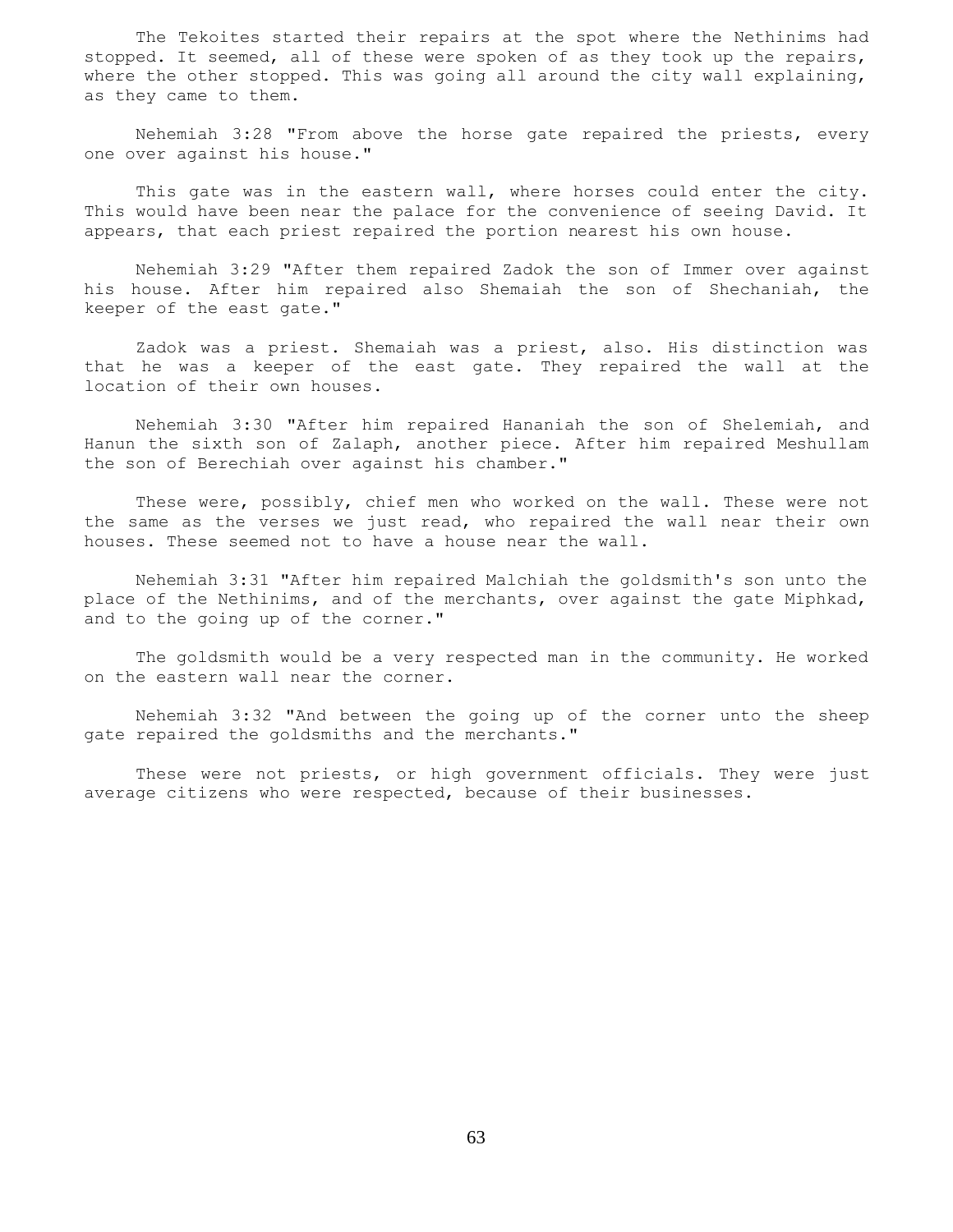1. Who builded the sheep gate. 2. What portion of the building did the high priest, probably, do? 3. Why was the gate called the sheep gate? 4. The men, in verse 2, worked on the  $\frac{1}{2}$   $\frac{1}{2}$   $\frac{1}{2}$   $\frac{1}{2}$   $\frac{1}{2}$ . 5. Who built the fish gate? 6. Why was it called the fish gate? 7. What were the bars on the gate for? 8. Who, of the Tekoites, did not work on their portion of the gate? 9. Verse 6 is, possibly, speaking of the \_\_\_\_\_\_\_\_\_\_\_\_\_\_\_\_ gate. 10. Each group of people repaired the part of the gate that was nearest their 11. Apothecaries made and 12. What is different about verse 8? 13. Rephaiah ruled the half part of 14. How would some of the people be personally benefited by the repair of the wall? 15. Who ruled the other half of Jeruslaem? 16. 1,000 cubits is \_\_\_\_\_\_\_\_\_\_ feet. 17. Who repaired the dung gate? 18. What does "Beth-zur" mean? 19. Who had a burning desire to finish the wall, as Nehemiah had? 20. Who was Meremoth? 21. Who helped Ezra teach the law? 22. Where were the priests' houses located? 23. The king's house, in verse 25, is speaking of what? 24. The Nethinims did \_\_\_\_\_\_\_\_\_\_\_\_ work in the temple. 25. The water gate is speaking of what? 26. Who was keeper of the east gate? 27. Who was the goldsmith's son?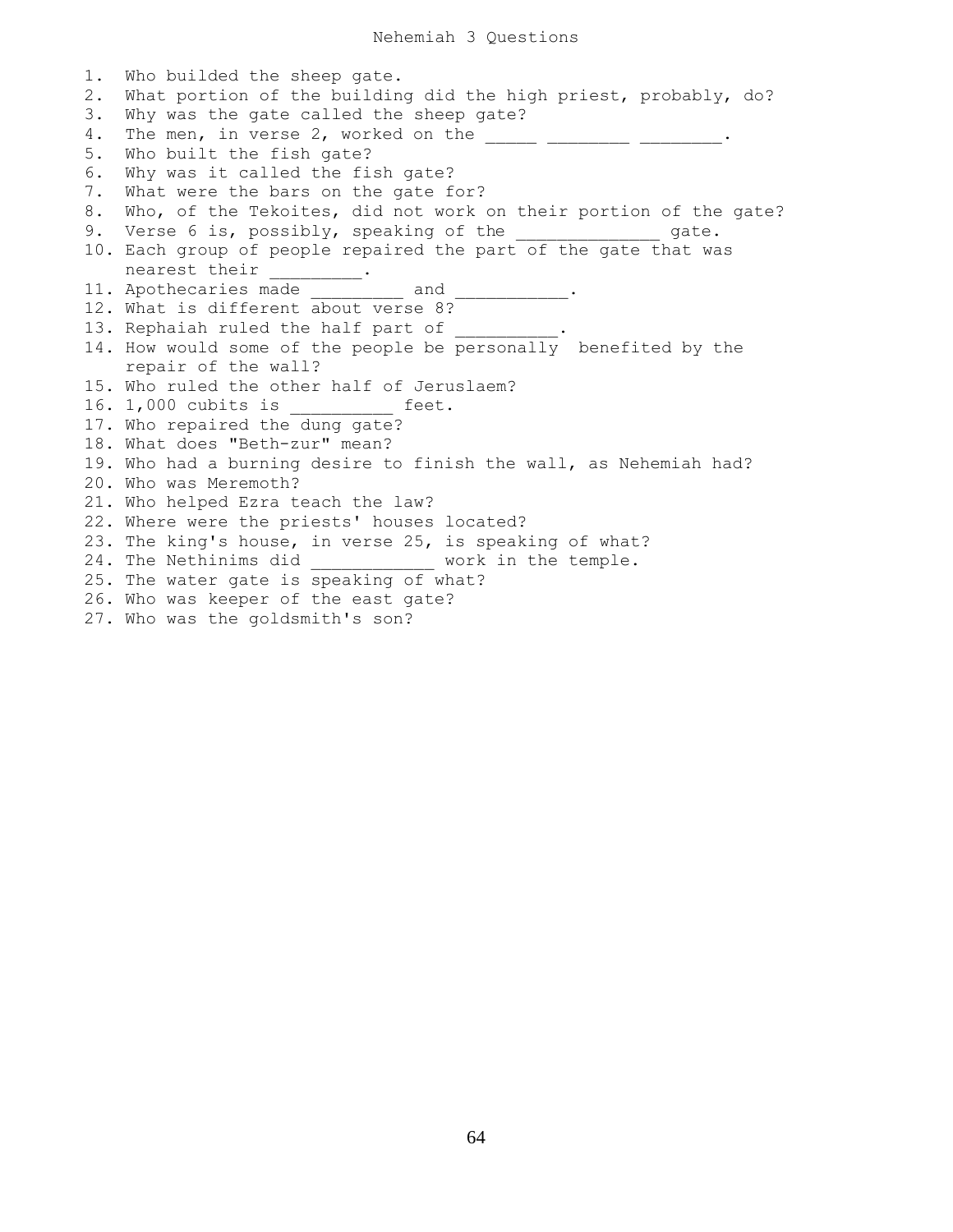We will begin this lesson in Nehemiah 4:1 "But it came to pass, that when Sanballat heard that we builded the wall, he was wroth, and took great indignation, and mocked the Jews."

 This was the troublemaker, we read about earlier. He did not want Jerusalem with this wall of protection. He had even accused Nehemiah of wanting to revolt against the king. They were actually mocking the Jews for taking on so large a task by so few people.

 Nehemiah 4:2 "And he spake before his brethren and the army of Samaria, and said, What do these feeble Jews? will they fortify themselves? will they sacrifice? will they make an end in a day? Will they revive the stones out of the heaps of the rubbish which are burned?"

 The Samaritans had been enemies of Judah. Most of it came from jealousy. They felt the Jews were fortifying themselves against them. He could not believe that so large a task could be accomplished by this fragment of Jews, that came back from Babylonian captivity. He did not believe they would sacrifice their time and energy enough to get this job done. He was not even aware that the king had given authority to Nehemiah to cut down trees in the forest for their building materials. There is always someone saying the task the LORD has given you is an impossibility. Sanballat had underestimated the power of God working through Nehemiah.

 Nehemiah 4:3 "Now Tobiah the Ammonite [was] by him, and he said, Even that which they build, if a fox go up, he shall even break down their stone wall."

 The Ammonites had, also, always been enemies of the people of Judah. They were saying, that the wall was built so weakly that just anything at all could tear it down. It was pretty obvious that Tobiah was listening to Sanballat. He was just agreeing with him, and trying to add something to show how weak the Jews were.

 Nehemiah 4:4 "Hear, O our God; for we are despised: and turn their reproach upon their own head, and give them for a prey in the land of captivity:"

 Nehemiah called out to God. He brought it to the attention of God that these Ammonites and Samaritans were opposed to the work on the wall. The thing that Nehemiah asked God for was for the hate to be turned again to them. Actually, Nehemiah would be pleased, if these people, who are trying to stop the work, would be taken captive themselves, so the work could continue without harassment.

 Nehemiah 4:5 "And cover not their iniquity, and let not their sin be blotted out from before thee: for they have provoked [thee] to anger before the builders."

 Nehemiah was telling God that these enemies were not just the enemies of Judah, but they were God's enemies, as well. They were trying to stop God's work on the wall, but they were actually insulting the name of God in

65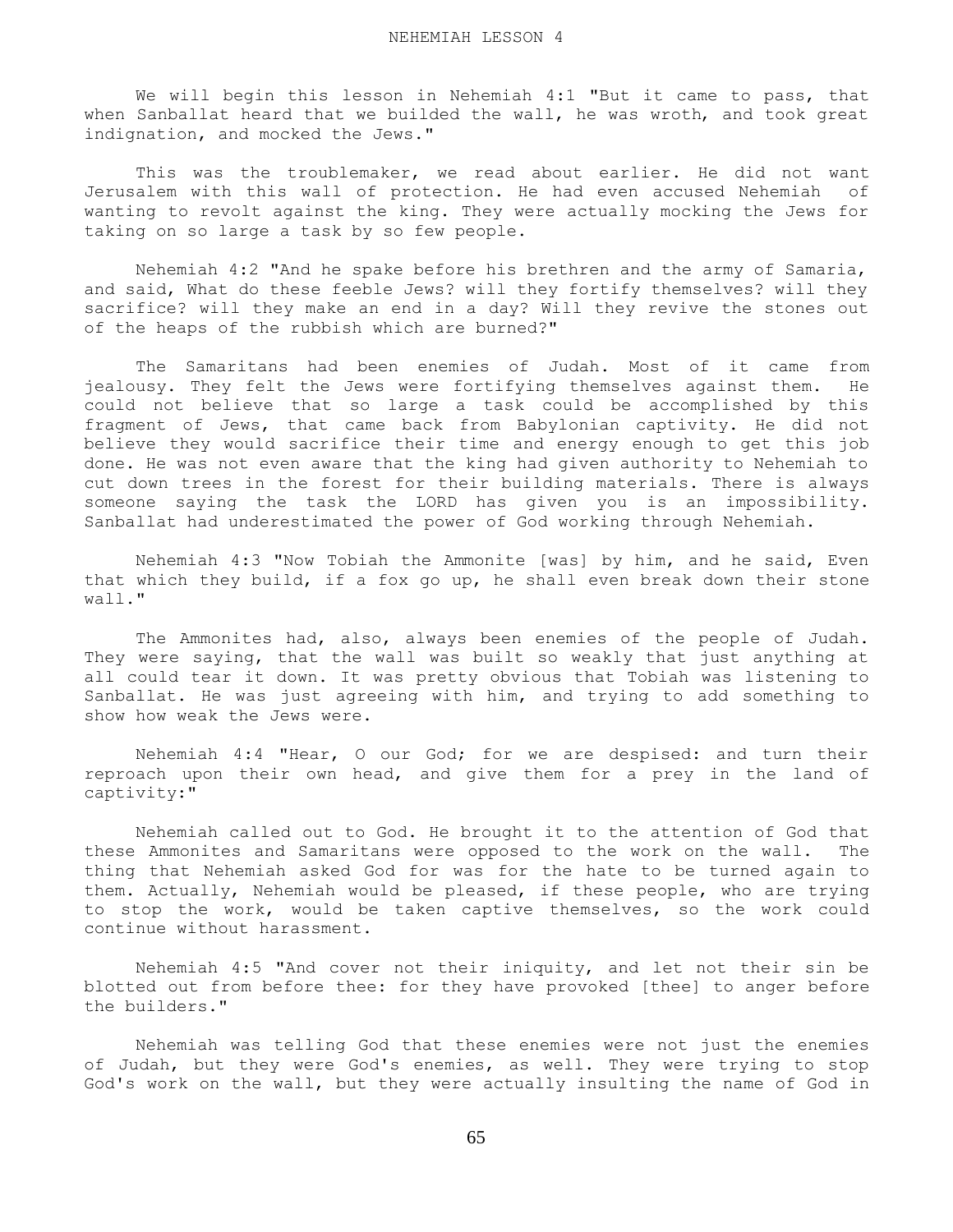the process. They were trying to cause the builders to lose confidence in the finishing of the wall.

 Nehemiah 4:6 "So built we the wall; and all the wall was joined together unto the half thereof: for the people had a mind to work."

 All of the insults and troublemaking these two evil men did, could not stop the work on the wall. The entire wall was completed to half the height they had planned. The people had it in their hearts to do this, and no insults could stop them.

 Nehemiah 4:7 "But it came to pass, [that] when Sanballat, and Tobiah, and the Arabians, and the Ammonites, and the Ashdodites, heard that the walls of Jerusalem were made up, [and] that the breaches began to be stopped, then they were very wroth,"

 All of these were the enemies of Jerusalem and Judah. They knew that with the wall it would be much harder to overthrow Jerusalem. Jealousy burned in their hearts that God had allowed the wall to be re-built. Their anger was great against Jerusalem, and Nehemiah in particular.

 Nehemiah 4:8 "And conspired all of them together to come [and] to fight against Jerusalem, and to hinder it."

 The Arabians, Ammonites, and Samaritans had decided they must stop these men of Judah now, before they built the other half of the wall. They would even attack Jerusalem, if necessary to stop this wall.

 Nehemiah 4:9 "Nevertheless we made our prayer unto our God, and set a watch against them day and night, because of them."

 The work was temporarily stopped to fight off their enemies, if they came. Nehemiah prayed and asked God to help. He, also, put men up and down the wall to warn of any attack.

 Nehemiah 4:10 "And Judah said, The strength of the bearers of burdens is decayed, and [there is] much rubbish; so that we are not able to build the wall."

 The bearers of burdens had been reduced to a small number. Most of them were set as guards on the wall, and they could not continue the work. In this sense, the enemies had won for a time. The work on the wall stopped.

 Nehemiah 4:11 "And our adversaries said, They shall not know, neither see, till we come in the midst among them, and slay them, and cause the work to cease."

 The enemy was still threatening to come in, and kill all of those working on the wall.

 Nehemiah 4:12 "And it came to pass, that when the Jews which dwelt by them came, they said unto us ten times, From all places whence ye shall return unto us [they will be upon you]."

There were Jews who lived outside of the wall. It seemed, the people opposed to the building of the wall had told them, that they would not be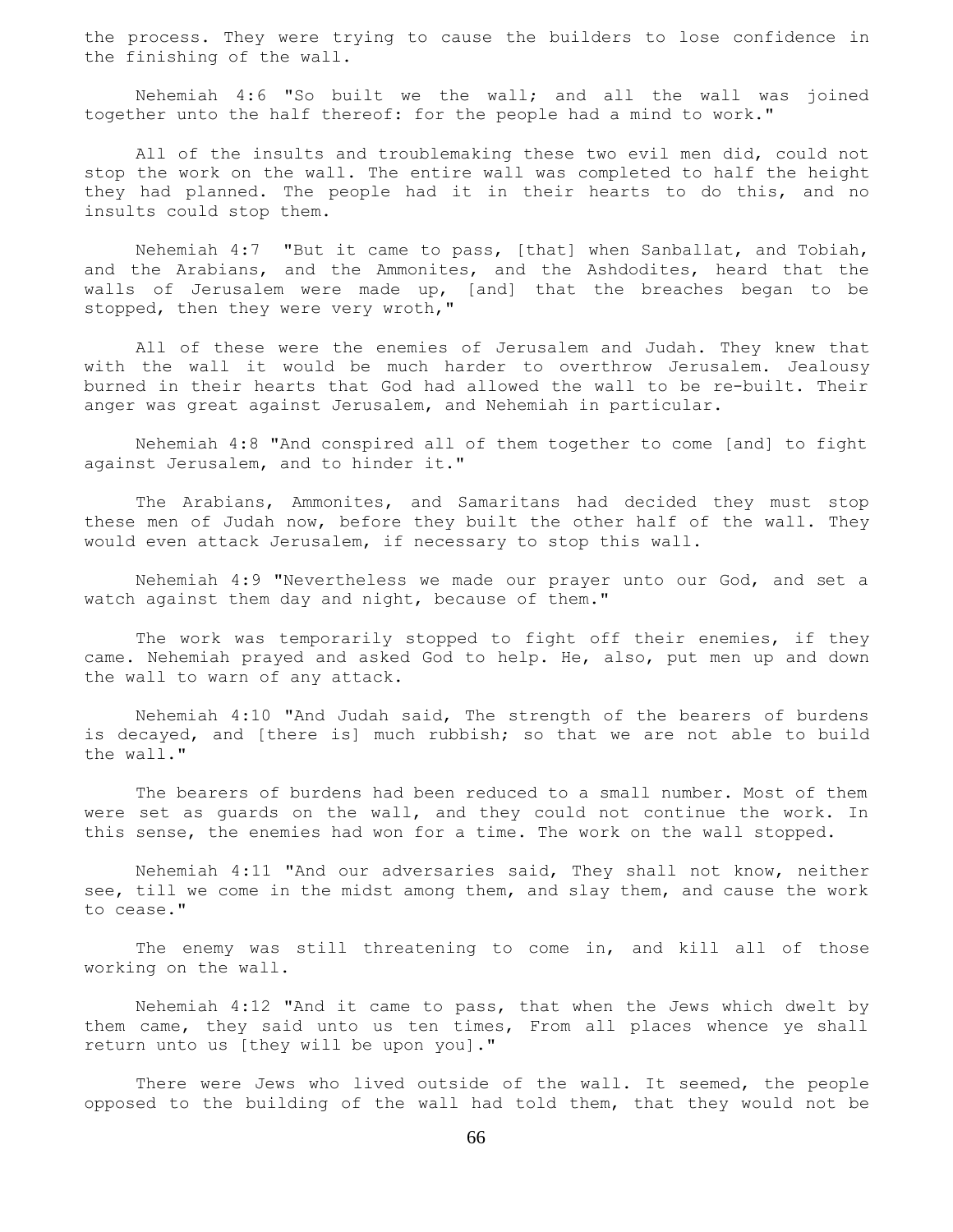strong enough to finish the building of the wall. They threatened these people by telling them, they had ten times as many as Judah, and Judah would not stand under such pressure.

 Nehemiah 4:13 "Therefore set I in the lower places behind the wall, [and] on the higher places, I even set the people after their families with their swords, their spears, and their bows."

 This warning from the adversaries caused Nehemiah to gather the people, and place them on the wall, and behind the wall armed with sword, spears, and bows. All of these threats were accomplishing the stopping of the work on the wall.

 Nehemiah 4:14 "And I looked, and rose up, and said unto the nobles, and to the rulers, and to the rest of the people, Be not ye afraid of them: remember the Lord, [which is] great and terrible, and fight for your brethren, your sons, and your daughters, your wives, and your houses."

 Nehemiah had even found out the side the attack was supposed to come from. He alerted the rulers of people of what was planned, and then he reminded them that they should not fear, because God would fight for them. The wall would now help everyone, not just those who had been working on it. Everyone must take up arms and fight off their mutual enemy.

 Nehemiah 4:15 "And it came to pass, when our enemies heard that it was known unto us, and God had brought their counsel to nought, that we returned all of us to the wall, every one unto his work."

 When the enemy found that Nehemiah and all of Judah knew of their plans and were prepared to fight, the enemy decided not to fight them. There seemed to be just a short pause for the preparation for war. As soon as the threat was over, Nehemiah and all of the workers went back to work on the wall.

 Nehemiah 4:16 "And it came to pass from that time forth, [that] the half of my servants wrought in the work, and the other half of them held both the spears, the shields, and the bows, and the habergeons; and the rulers [were] behind all the house of Judah."

 It seemed, the threat of war had drawn all of the people together as one. Half of the people worked on the wall, while the other half stood prepared for war. All of those, who had not been willing to work on the wall, were now standing ready to defend Jerusalem.

 Nehemiah 4:17 "They which builded on the wall, and they that bare burdens, with those that laded, [every one] with one of his hands wrought in the work, and with the other [hand] held a weapon."

 This is saying, that even those who were working on the wall, had a weapon ready beside them to use in case it was needed.

 Nehemiah 4:18 "For the builders, every one had his sword girded by his side, and [so] builded. And he that sounded the trumpet [was] by me."

 This blowing of the trumpet in a certain area, would call the people to that area to fight. Even though the threat of war remained, they built on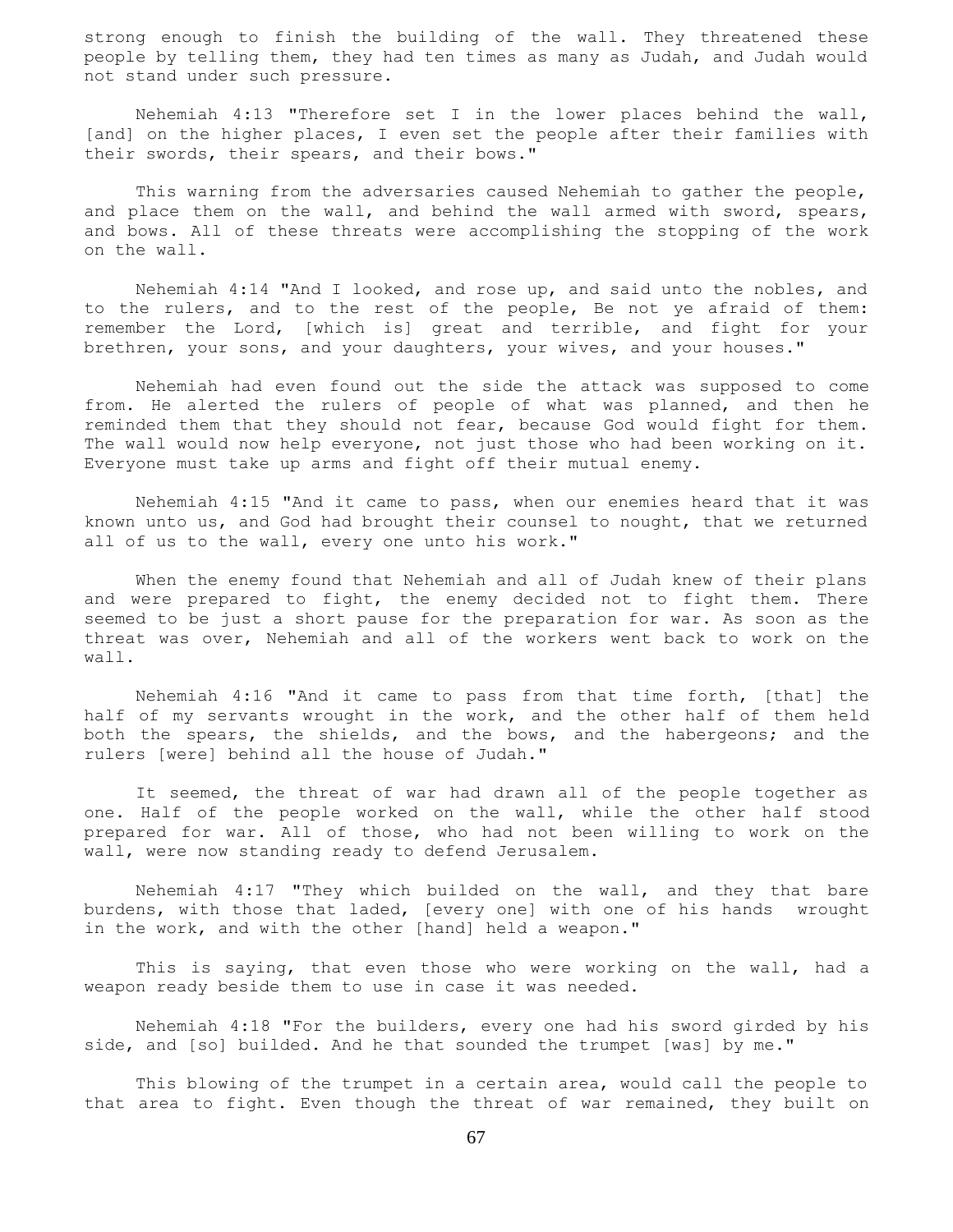the wall. The men strapped their weapons to their sides and worked with their weapons where they could instantly get their hands on them. If the trumpet blew, they would all stop working and prepare for war.

 Nehemiah 4:19 "And I said unto the nobles, and to the rulers, and to the rest of the people, The work [is] great and large, and we are separated upon the wall, one far from another." Nehemiah 4:20 "In what place [therefore] ye hear the sound of the trumpet, resort ye thither unto us: our God shall fight for us."

 The wall went completely around the city with people every few feet working on building it up. Those of Judah and Benjamin, who had come back from Babylon, were not a large number of people. The blowing of the trumpet would be necessary to bring the greatest number together to fight, wherever the war broke out.

 Nehemiah 4:21 "So we laboured in the work: and half of them held the spears from the rising of the morning till the stars appeared."

 They were actually ready 24 hours a day, but they worked about a 12 hour shift from sunup to sundown. Half were working, and half were standing guard at all times.

 Nehemiah 4:22 "Likewise at the same time said I unto the people, Let every one with his servant lodge within Jerusalem, that in the night they may be a guard to us, and labour on the day."

 This was for the safety of Jerusalem, but it would, also, be safer for the workers to not leave the safety of the walls. One or two men could easily be stopped and killed, when they were away from the others. This way, they would all be together all the time.

 Nehemiah 4:23 "So neither I, nor my brethren, nor my servants, nor the men of the guard which followed me, none of us put off our clothes, [saving that] every one put them off for washing."

 This is just saying, they slept in their clothes. The only time they had their clothes off, was to wash them and put them right back on. These had to be dedicated people to sacrifice like this to build the wall. Notice, Nehemiah did this, as well as the men. He set the example for them.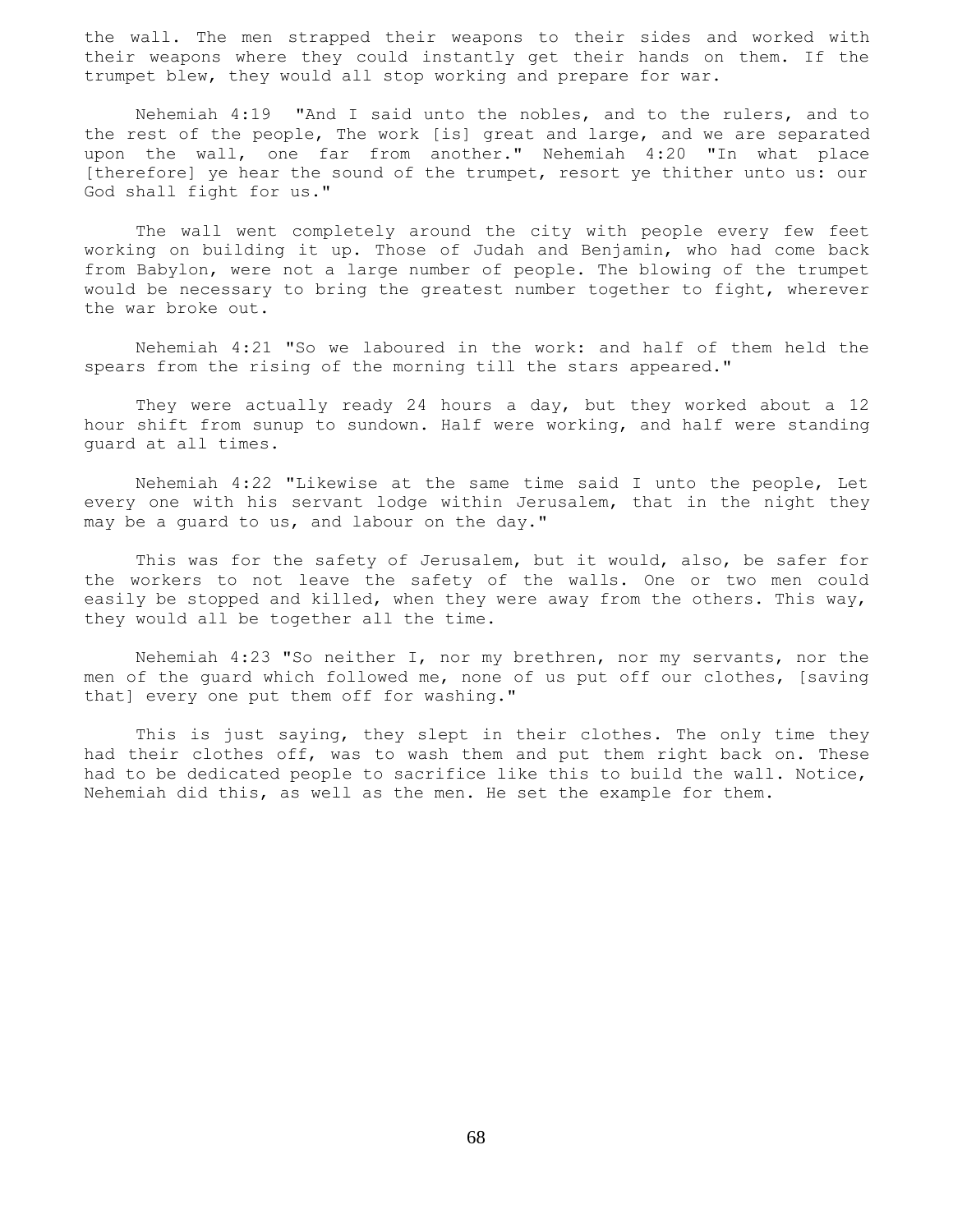### Nehemiah 4 Questions

1. Who was angry about them building the wall? 2. How were they mocking the Jews? 3. What description of the Jews did he use in verse 2? 4. What questions were they asking in a mocking way? 5. Why were the Samaritans upset about the wall? 6. There is always someone saying the task the LORD has given you to do is an \_\_\_\_\_\_\_\_\_\_\_\_\_. 7. How weak were they saying the wall was? 8. Tobiah was listening to \_\_\_\_\_\_\_\_\_\_\_ 9. The \_\_\_\_\_\_\_\_\_\_\_\_ and the \_\_\_\_\_\_\_\_\_\_\_\_ are opposed to the building of the wall. 10. What does Nehemiah ask God for? 11. Who were they provoking to anger, besides the workers? 12. In verse 6, we see that \_\_\_\_\_\_\_\_ of the wall is finished? 13. Who became angry, along with Tobiah and Sanballat, when they heard the Jews were building the wall? 14. What did they all conspire together to do? 15. What did Nehemiah do first? 16. What did they do, besides pray? 17. What hindered them from finishing the wall? 18. What were the adversaries threatening to do? 19. What did they tell the Jews, who lived out of Jerusalem? 20. What did Nehemiah do as a show of force? 21. What did Nehemiah say to the nobles? 22. As soon as the enemy had word of all they were doing to protect themselves, what did Nehemiah have his people do? 23. of the men worked on the wall and stood guard. 24. Those who worked on the wall had what weapons nearby to use, if necessary. 25. How would they bring the majority of the people to one area, if there was an attack? 26. How long were their workdays? 27. What did they do, when they slept? 28. This was for the safety of 29. What did Nehemiah tell those who lived out of the walls of Jerusalem to do?

30. \_\_\_\_\_\_\_\_\_\_ set the example for them.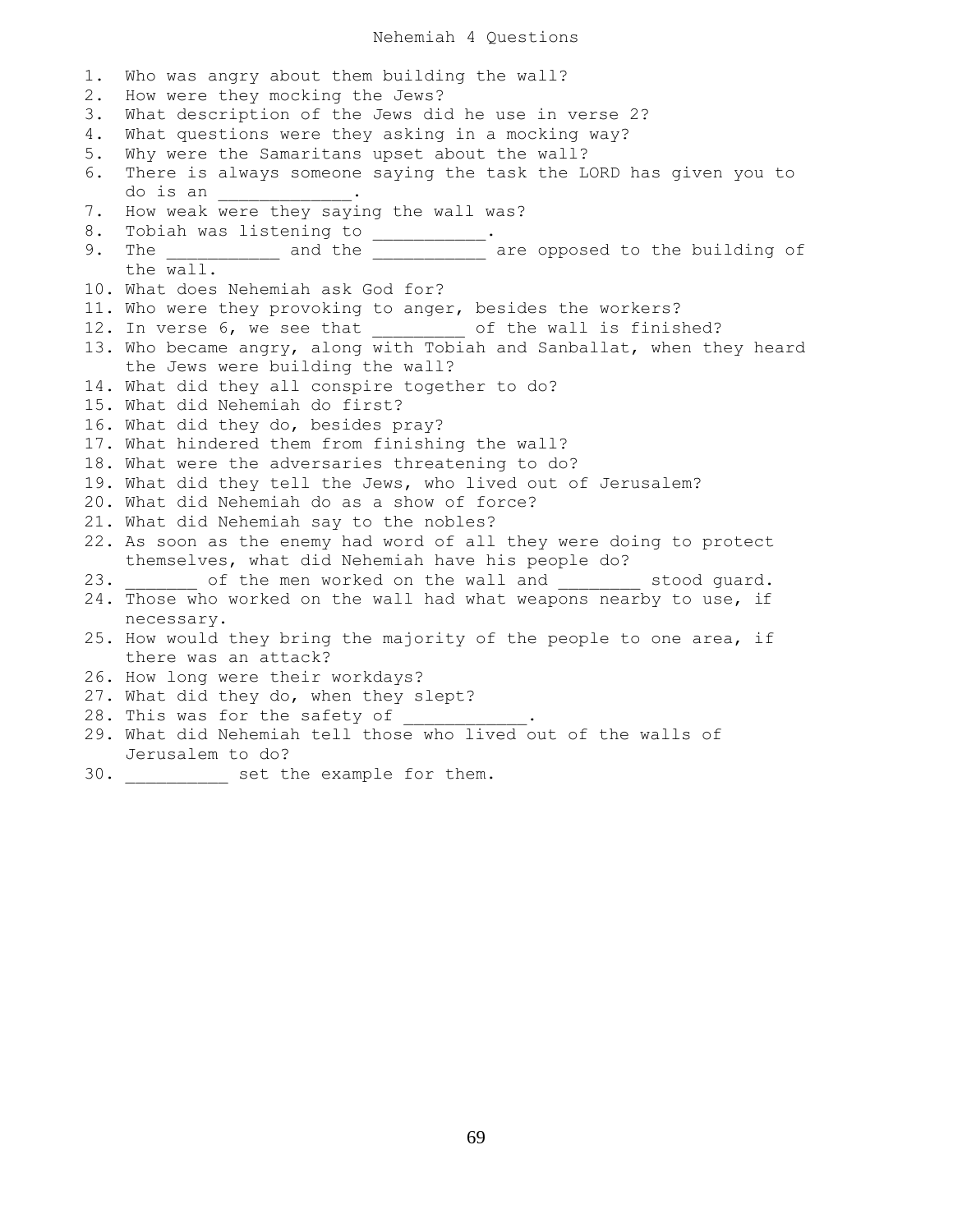We will begin this lesson in Nehemiah 5:1 "And there was a great cry of the people and of their wives against their brethren the Jews."

 In the last lesson, we saw that The Ammonites, Samaritans, and some of the Arabians had threatened war, if they Jews did not stop the building of the wall. We, also, discovered they were on call 24 hours a day. They did not even take off their clothes to sleep. They had to stay prepared for war. From sunrise to sunset, half of the people worked on the wall with their swords strapped to their sides. The other half stood guard. We can see how this could become a problem, and how the wives would complain.

 Nehemiah 5:2 "For there were that said, We, our sons, and our daughters, [are] many: therefore we take up corn [for them], that we may eat, and live." Nehemiah 5:3 "[Some] also there were that said, We have mortgaged our lands, vineyards, and houses, that we might buy corn, because of the dearth."

We can easily see that the larger the family was, the more corn it would take to feed them. If the breadwinner had to work an extended length of time on the wall and could not provide for his family, it would cause great hardship. There had been a famine in the past, which had caused many of them to mortgage their homes and their land. It would be impossible to pay a mortgage off, if you had no funds coming in.

 Nehemiah 5:4 "There were also that said, We have borrowed money for the king's tribute, [and that upon] our lands and vineyards."

 They had been paying tribute to the king of Persia. Even though he released them to come to their homeland, he did not let them come without them paying tribute. Judaea was like all of the other countries that Persia had controlled. They all had to pay tribute. They must get back to making money, so they could pay their bills.

 Nehemiah 5:5 "Yet now our flesh [is] as the flesh of our brethren, our children as their children: and, lo, we bring into bondage our sons and our daughters to be servants, and [some] of our daughters are brought unto bondage [already]: neither [is it] in our power [to redeem them]; for other men have our lands and vineyards."

 This was a tragic situation, when the creditors put family members of those in debt in bondage. At the time this was written, people who could not pay their debts became the slaves of those they owed. Many times, a father would sell a daughter and try to keep the rest of the family together. They loved their children as much as the wealthy people loved their children, they just could not pay their debts and these were the results.

 Nehemiah 5:6 "And I was very angry when I heard their cry and these words."

 The Hebrews were supposed to be considerate of their poorer brethren, and they were to be very lenient in such situations. It appears, the anger of Nehemiah was against those who were taking advantage of this situation.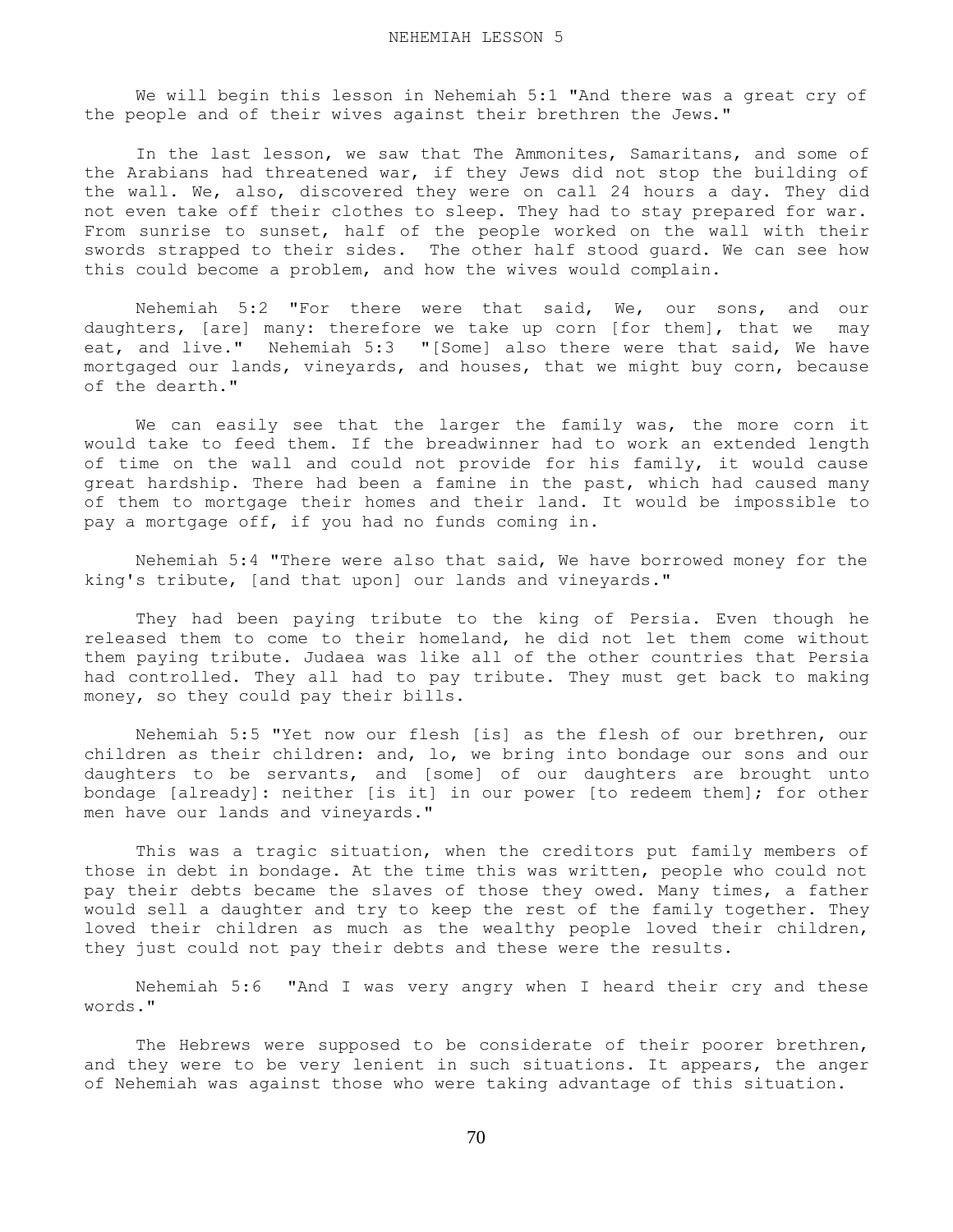Nehemiah 5:7 "Then I consulted with myself, and I rebuked the nobles, and the rulers, and said unto them, Ye exact usury, every one of his brother. And I set a great assembly against them."

 "I consulted with myself" means that he thought about the situation. After he thought it out, he rebuked the nobles and the rulers for taking usury which was against the law of Moses. The nobles and rulers seemed not to heed to Nehemiah's rebuke, and he went to the people.

 Nehemiah 5:8 "And I said unto them, We after our ability have redeemed our brethren the Jews, which were sold unto the heathen; and will ye even sell your brethren? or shall they be sold unto us? Then held they their peace, and found nothing [to answer]."

 Nehemiah and his family had been redeeming other Jews who had been enslaved. These rich nobles and rulers could do the same, if they would. They were all Hebrews and should act as brothers helping one another. They had no good answer to give Nehemiah.

 Nehemiah 5:9 "Also I said, It [is] not good that ye do: ought ye not to walk in the fear of our God because of the reproach of the heathen our enemies?"

 Nehemiah had tried to shame them into doing the right thing, and they would not. Now, he reminds them that God knows exactly what they were doing. He reminded them that their brother Hebrews were not their enemies, and they were treating them as strangers. God would not like this.

 Nehemiah 5:10 "I likewise, [and] my brethren, and my servants, might exact of them money and corn: I pray you, let us leave off this usury."

 It was against God's law for them to collect usury. He was insisting that they stop taking their brethren's living as a pledge. The law of God did not even allow a person to take someone's coat that he was wearing for pledge. This was worse.

 Nehemiah 5:11 "Restore, I pray you, to them, even this day, their lands, their vineyards, their oliveyards, and their houses, also the hundredth [part] of the money, and of the corn, the wine, and the oil, that ye exact of them."

 Nehemiah told them to restore all of the land and houses they had confiscated. He commanded them to even give them 1/10 of their money back. They were even to give them food back that they had taken.

 Nehemiah 5:12 "Then said they, We will restore [them], and will require nothing of them; so will we do as thou sayest. Then I called the priests, and took an oath of them, that they should do according to this promise."

 They agreed to do exactly as Nehemiah commanded them. Nehemiah wanted to make sure they would keep their word, and he had them to take an oath in front of the priests. They would be afraid to break an oath they made to God.

 Nehemiah 5:13 "Also I shook my lap, and said, So God shake out every man from his house, and from his labour, that performeth not this promise,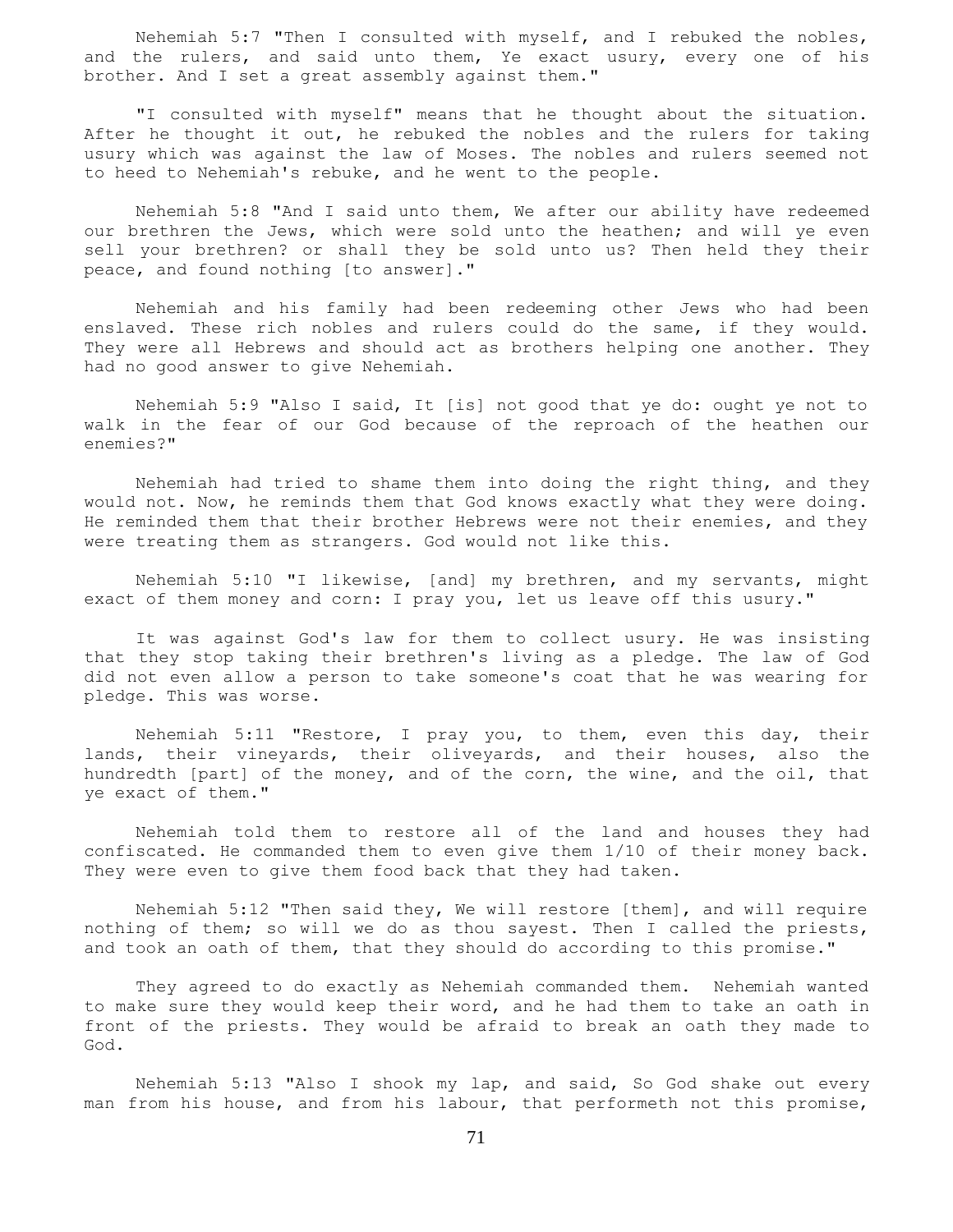even thus be he shaken out, and emptied. And all the congregation said, Amen, and praised the LORD. And the people did according to this promise."

 Nehemiah gave them a vivid example that God would banish them, if they did not keep their word. The entire congregation agreed to the punishment, if they did not keep their word. "Amen" means so be it. The praise was to God for the problem being solved. The people kept this serious oath they had made.

 Nehemiah 5:14 "Moreover from the time that I was appointed to be their governor in the land of Judah, from the twentieth year even unto the two and thirtieth year of Artaxerxes the king, [that is], twelve years, I and my brethren have not eaten the bread of the governor."

 Nehemiah had taken a leave of absence from being the cupbearer of Artaxerxes. Nehemiah returned to the Persian king at the end of the 12 years. Nehemiah had not eaten of the people, as most of the governors did. He had supported himself.

 Nehemiah 5:15 "But the former governors that [had been] before me were chargeable unto the people, and had taken of them bread and wine, beside forty shekels of silver; yea, even their servants bare rule over the people: but so did not I, because of the fear of God."

 This was explaining that Nehemiah served as their governor without taking tribute for himself from the people. Nehemiah was serving the LORD the way he felt the LORD would have him serve. He was not governor to make money. He was governor to build the wall of Jerusalem. God had given him this task as his service to the LORD.

 Nehemiah 5:16 "Yea, also I continued in the work of this wall, neither bought we any land: and all my servants [were] gathered thither unto the work."

 Nehemiah had set the example for all the others, when he and his servants worked on the wall without pay. He did not try to take advantage of his poor brothers, and buy up their land cheap. He was there for one purpose, and that was to build the wall.

 Nehemiah 5:17 "Moreover [there were] at my table an hundred and fifty of the Jews and rulers, beside those that came unto us from among the heathen that [are] about us."

 Nehemiah was explaining the vast number of people he had to feed each day. These were daily, but they could, probably, be compared to business meetings today. A large number of these people were the rulers and Jews. Perhaps, they discussed the building of the wall at these times.

 Nehemiah 5:18 "Now [that] which was prepared [for me] daily [was] one ox [and] six choice sheep; also fowls were prepared for me, and once in ten days store of all sorts of wine: yet for all this required not I the bread of the governor, because the bondage was heavy upon this people."

 We are not told exactly where the funds came from for Nehemiah to acquire these things. We do know, it did not come from the people he ruled over as governor.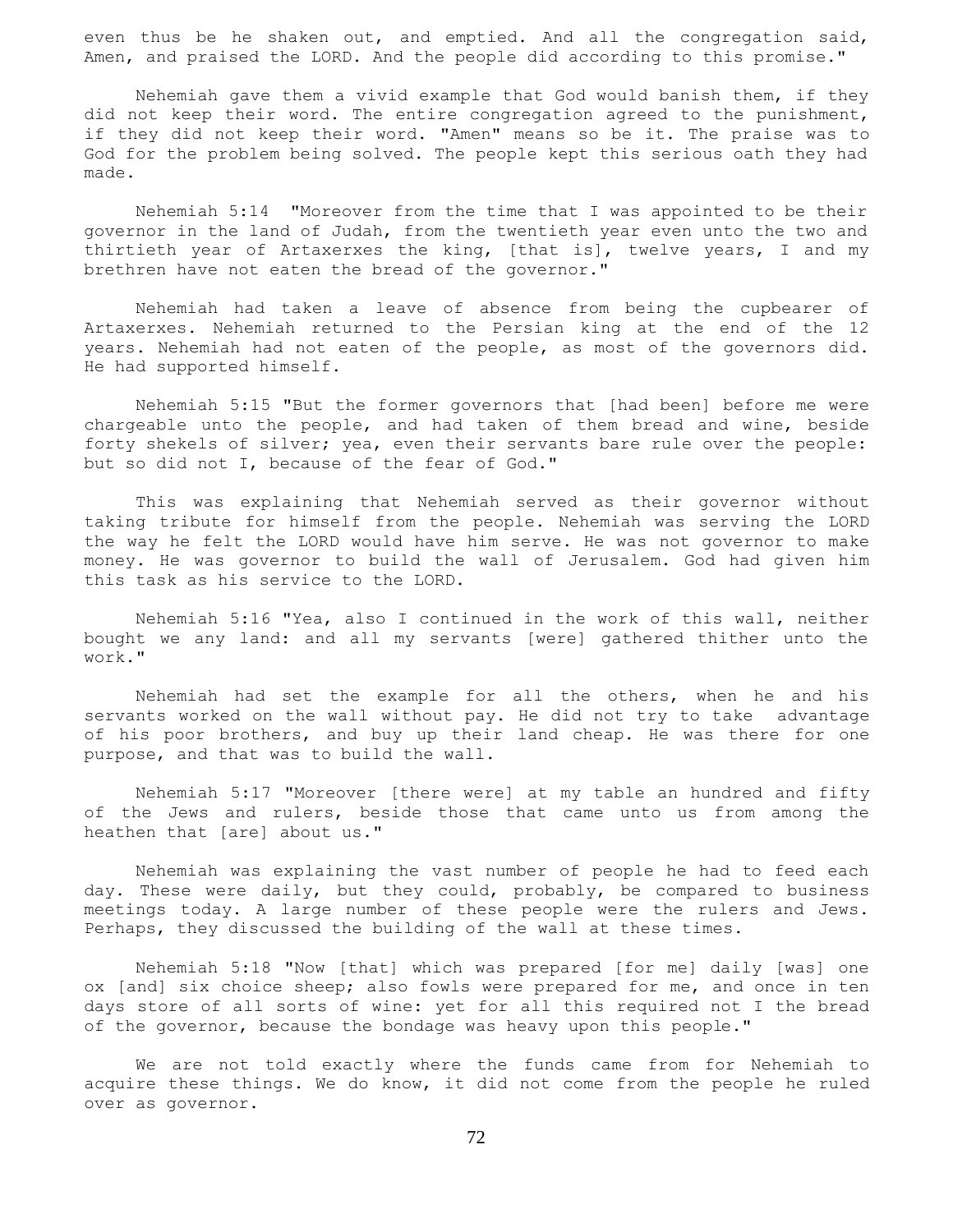Nehemiah 5:19 "Think upon me, my God, for good, [according] to all that I have done for this people."

 Some of the preceding Scriptures were spoken to God, as well as the people. Nehemiah was just explaining to God that he did his very best. I do not believe Nehemiah was wanting fame, or fortune. His greatest desire was that he would do the task that God placed before him to the best of his ability.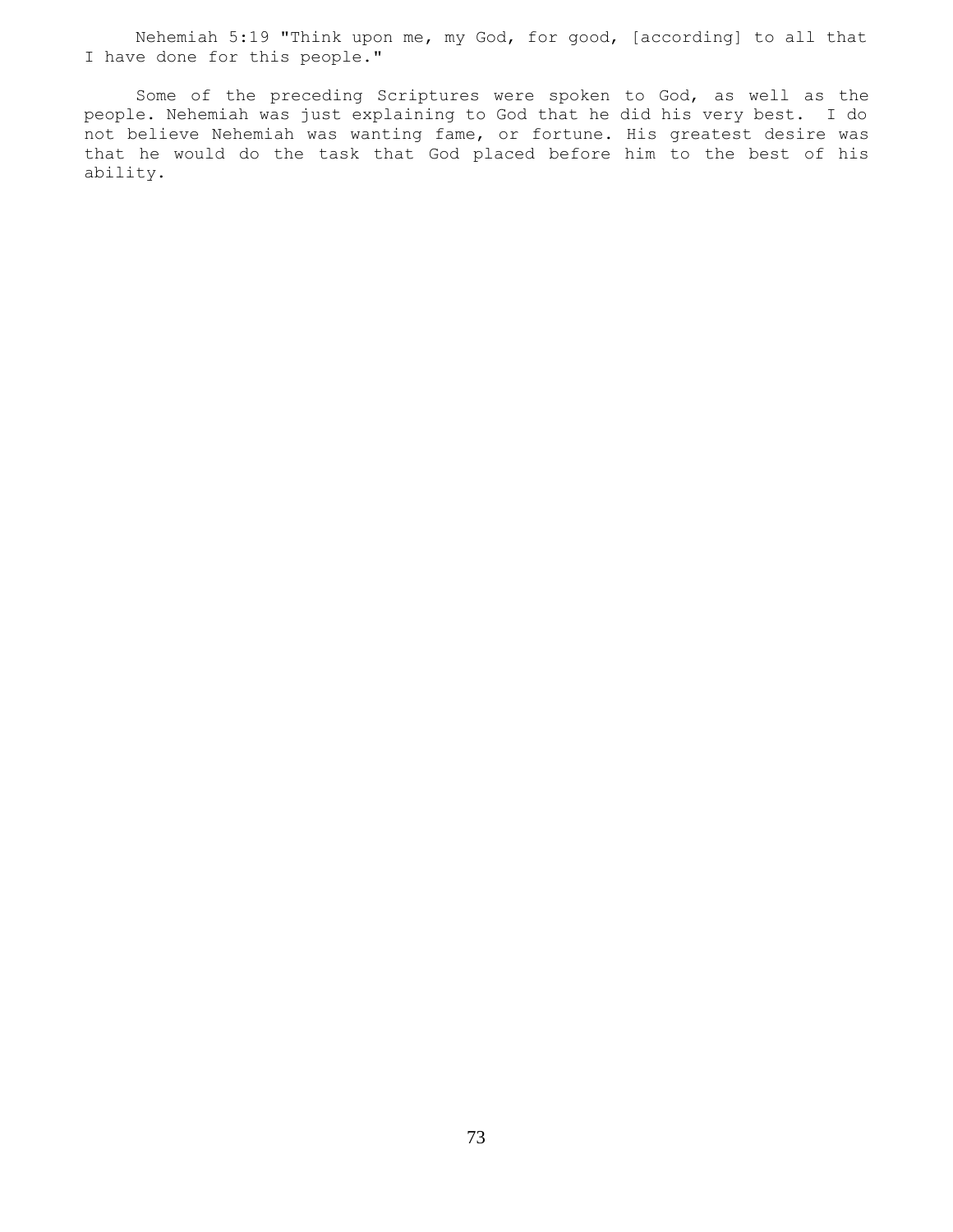| $1$ . | Who cried out against the Jews?                                       |
|-------|-----------------------------------------------------------------------|
| 2.    | What were the conditions we studied in the last lesson, that might    |
|       | cause this?                                                           |
| 3.    | Who were having the hardest time feeding their families?              |
| 4.    | In verse 3, what drastic measures had they taken to keep going?       |
| 5.    | They had _______________ money to pay the king's tribute.             |
| 6.    | Which king had they been paying tribute to?                           |
| 7.    | They had ________________ their daughters to pay their debts?         |
| 8.    | When Nehemiah heard their cries, how did it affect him?               |
| 9.    | Nehemiah's anger was against whom?                                    |
|       | 10. What was meant by "I consulted with myself"?                      |
|       | 11. Who did Nehemiah rebuke?                                          |
|       | 12. What had Nehemiah been doing, that would have been an example for |
|       | the others to do?                                                     |
|       | 13. When they did not change when Nehemiah tried to shame them, what  |
|       | did he tell them?                                                     |
|       | 14. Quote Nehemiah chapter 5 verse 10.                                |
|       | 15. What did Nehemiah tell them to restore to the people?             |
|       | 16. What was their answer?                                            |
|       | 17. What did Nehemiah have them to do, to ensure that they would keep |
|       | their word?                                                           |
|       | 18. What threat did he tell them of, if they did not keep their word? |
|       | 19. How long was Nehemiah governor?                                   |
|       | 20. How had Nehemiah lived?                                           |
|       | 21. What did the other governors before him charge the people?        |
|       | 22. Who did he supply to work on the wall?                            |
|       | 23. Who ate at his table?                                             |
|       | 24. What was the daily amount of food used?                           |
|       | 25. Quote Nehemiah chapter 5 verse 19.                                |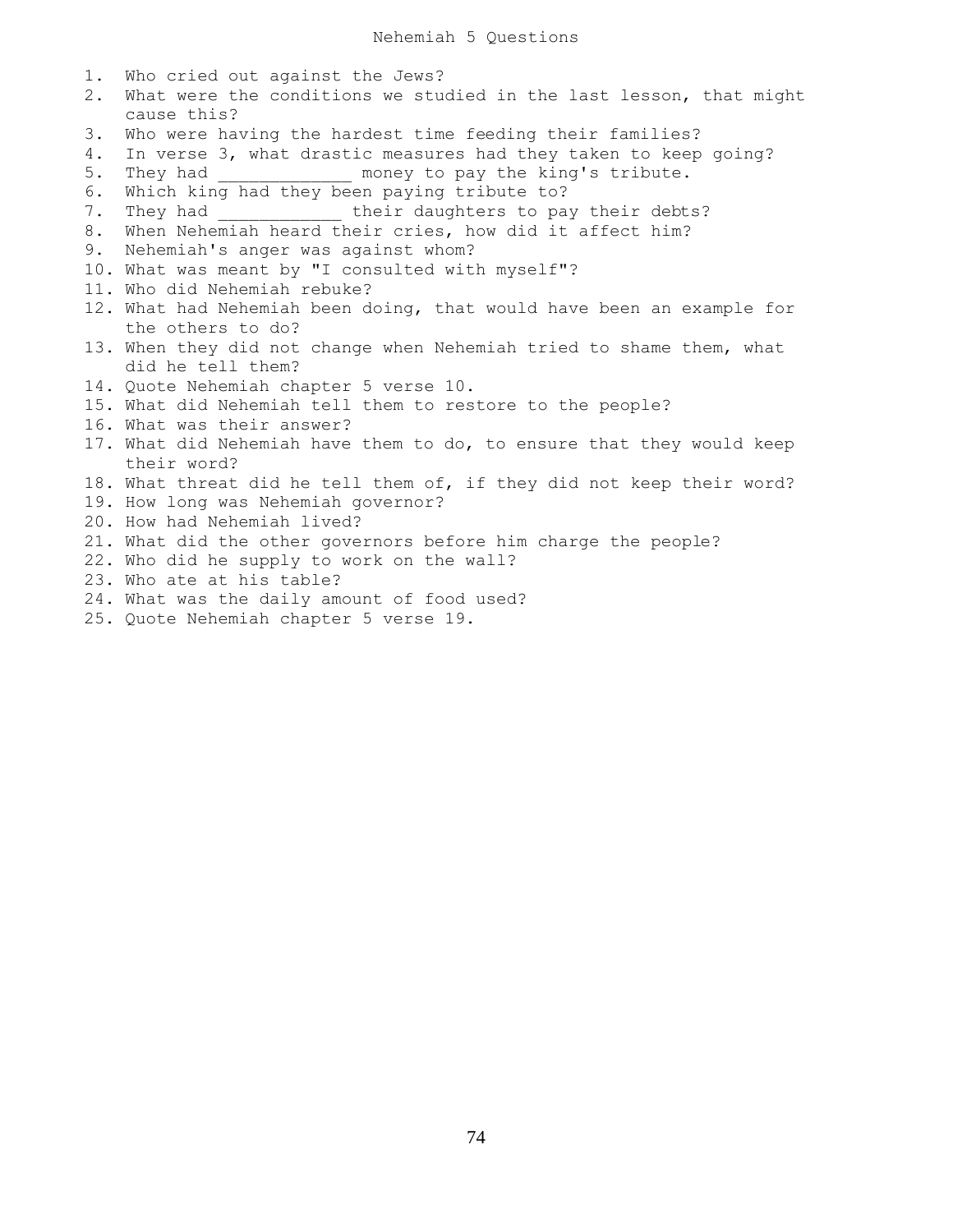We will begin this lesson in Nehemiah 6:1 "Now it came to pass, when Sanballat, and Tobiah, and Geshem the Arabian, and the rest of our enemies, heard that I had builded the wall, and [that] there was no breach left therein; (though at that time I had not set up the doors upon the gates;)"

 This chapter happened at the same time as the building of the wall. It is not chronologically located. It is parallel with the earlier chapters. This was speaking of the hanging of the doors in the opening of the gates as being the last thing that was done.

 Nehemiah 6:2 "That Sanballat and Geshem sent unto me, saying, Come, let us meet together in [some one of] the villages in the plain of Ono. But they thought to do me mischief."

 Ono was very near Philistia. They felt they could not get to Nehemiah, while he was in Jerusalem with so many people around him, but they wanted to kill him. The only way to accomplish this was to get him off to himself.

 Nehemiah 6:3 "And I sent messengers unto them, saying, I [am] doing a great work, so that I cannot come down: why should the work cease, whilst I leave it, and come down to you?"

 Nehemiah knew what they were trying to do, and he sent word to them that there was absolutely no way he could break away from the work on the wall to come out to meet them. They were not honorable men, and it would not have bothered them at all to lie to Nehemiah.

 Nehemiah 6:4 "Yet they sent unto me four times after this sort; and I answered them after the same manner."

This shows how determined they were to get rid of Nehemiah.

 Nehemiah 6:5 "Then sent Sanballat his servant unto me in like manner the fifth time with an open letter in his hand;" Nehemiah 6:6 "Wherein [was] written, It is reported among the heathen, and Gashmu saith [it, that] thou and the Jews think to rebel: for which cause thou buildest the wall, that thou mayest be their king, according to these words."

 The open letter was so that all of the Jews could see the letter. This was a lie that Sanballat told to get the people stirred up, so they would not continue the work on the wall. He was undoubtedly not aware that the king of Persia had given Nehemiah leave to build the wall. Nehemiah, nor the Jews, had no intention of rebelling. The building of the wall would keep others from attacking them successfully.

 Nehemiah 6:7 "And thou hast also appointed prophets to preach of thee at Jerusalem, saying, [There is] a king in Judah: and now shall it be reported to the king according to these words. Come now therefore, and let us take counsel together."

 This shows how little he knew about the Hebrews and their God. Prophets are men of God that speak as an oracle of God. They are not under the

75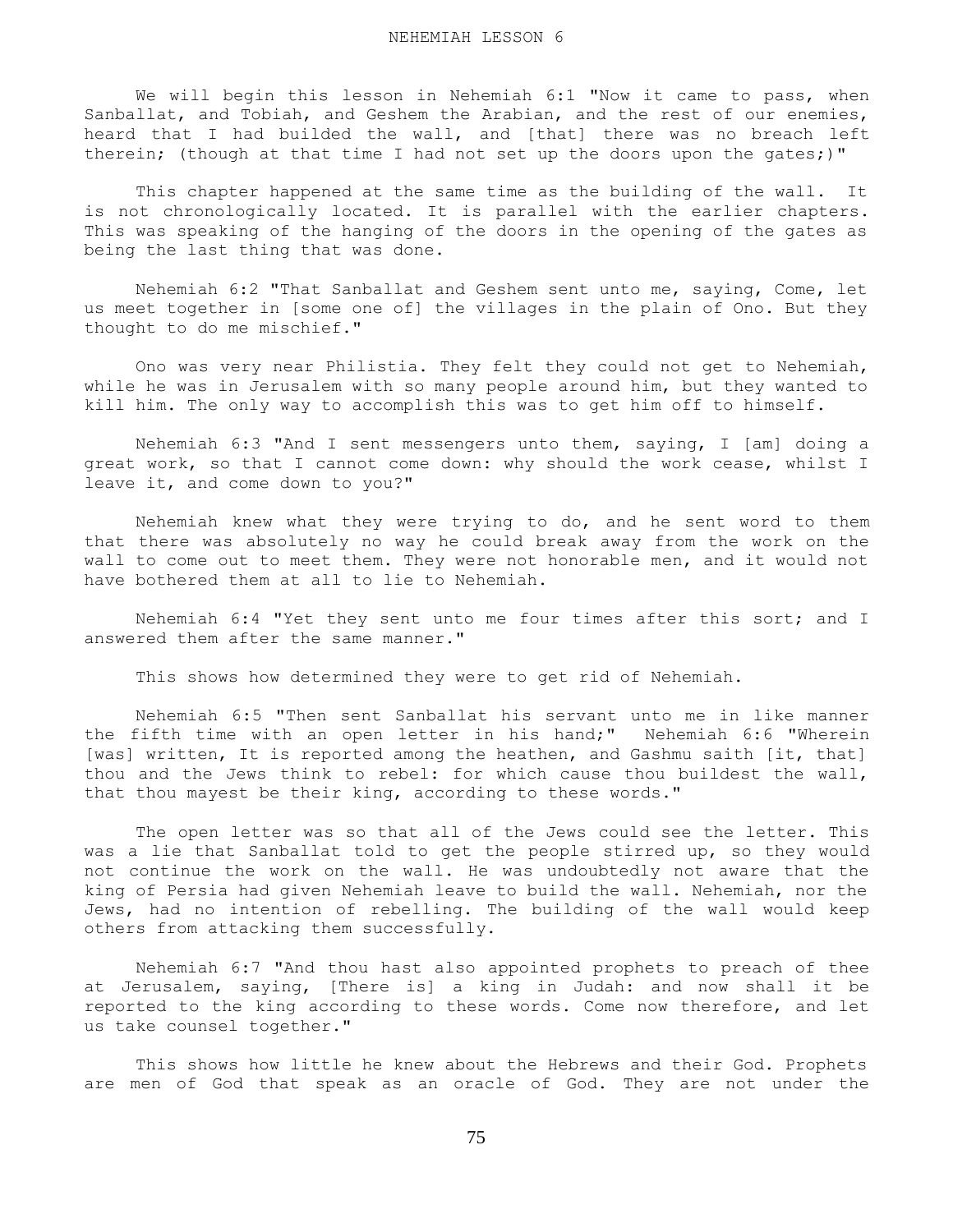control of a man upon the earth, unless they are false prophets. No such thing was planned. Nehemiah had one mission, and that was to build the wall.

 Nehemiah 6:8 "Then I sent unto him, saying, There are no such things done as thou sayest, but thou feignest them out of thine own heart."

 Nehemiah denied these accusations strongly. He knew that all of this had been made up by Sanballat. He made all of this up to pretend that Nehemiah was power hungry. These things were not true they were coming from the evil heart of Sanballat.

 Nehemiah 6:9 "For they all made us afraid, saying, Their hands shall be weakened from the work, that it be not done. Now therefore, [O God], strengthen my hands."

 This was a request from Nehemiah to God for help to keep the desire strong to build the wall in all the people. Sanballat was doing all of this to turn Nehemiah's people against him. God can cause them not to listen to these lies.

 Nehemiah 6:10 "Afterward I came unto the house of Shemaiah the son of Delaiah the son of Mehetabeel, who [was] shut up; and he said, Let us meet together in the house of God, within the temple, and let us shut the doors of the temple: for they will come to slay thee; yea, in the night will they come to slay thee."

 This Shemaiah was not concerned about the life of Nehemiah at all. He was paid by Sanballat to prophecy something that was not even truth to Nehemiah. This reminds me so much of the way the devil operates. When he is trying to destroy a person or a church, he first tries to destroy them from without. If that does not work, then he sends the enemy inside the church pretending to be of God. It is much more difficult to stop an attack from within. This Sanballat was trying everything he could think of to stop Nehemiah.

 Nehemiah 6:11 "And I said, Should such a man as I flee? and who [is there], that, [being] as I [am], would go into the temple to save his life? I will not go in."

 If God sent Nehemiah to build the wall, God would protect him while he was doing it. He did not need to hide. God would build a hedge of protection around him. Nehemiah had received no such information from God.

 Nehemiah 6:12 "And, lo, I perceived that God had not sent him; but that he pronounced this prophecy against me: for Tobiah and Sanballat had hired him."

 This man was a false prophet. God opened Nehemiah's eyes, so that he understood. He did not believe this man, because he perceived he was not from God.

 Nehemiah 6:13 "Therefore [was] he hired, that I should be afraid, and do so, and sin, and [that] they might have [matter] for an evil report, that they might reproach me."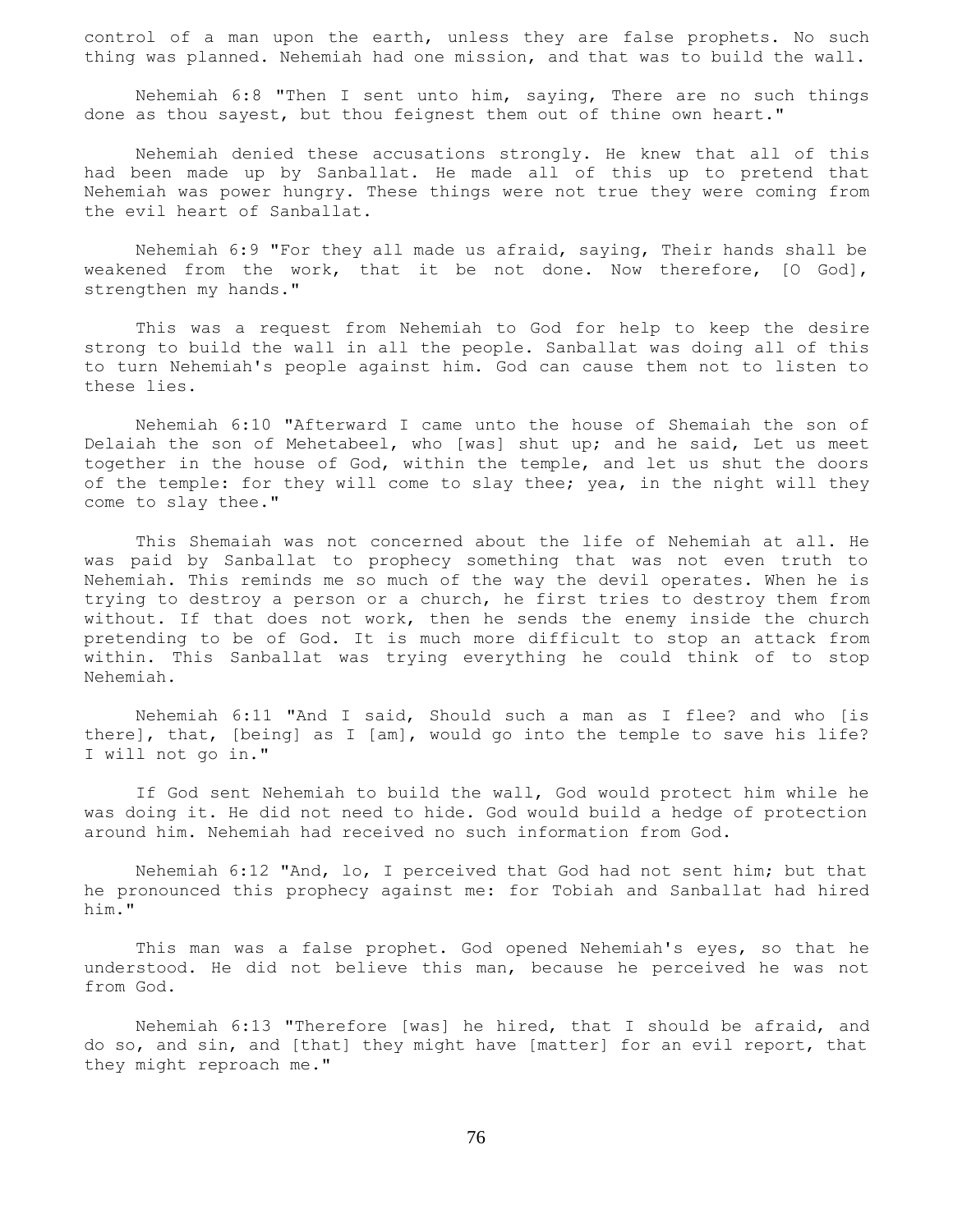Those who believe in the LORD have nothing to fear but God. Psalms 118:6 "The LORD [is] on my side; I will not fear: what can man do unto me?" In the case of Nehemiah, it would have been sin to fear Sanballat. God had sent him to do this work, he could not allow Sanballat to stop him. It would be lack in faith of God on Nehemiah's part, if he did. Nehemiah had set the example for all of the workers on the wall, and he must continue to do that.

 Nehemiah 6:14 "My God, think thou upon Tobiah and Sanballat according to these their works, and on the prophetess Noadiah, and the rest of the prophets, that would have put me in fear."

 All we know of Noadiah was that she was working against Nehemiah to cause him to fear.

 Nehemiah 6:15 "So the wall was finished in the twenty and fifth [day] of [the month] Elul, in fifty and two days."

 The wall was approximately 4 miles in length. There were many groups who worked on the wall, so it would not have been impossible for it to have been finished in 52 days. Elul, on their calendar, is approximately the same as September on our calendar.

 Nehemiah 6:16 "And it came to pass, that when all our enemies heard [thereof], and all the heathen that [were] about us saw [these things], they were much cast down in their own eyes: for they perceived that this work was wrought of our God."

The more trouble that came caused them to work harder, not slow down. These very same enemies who had done everything in their power to stop Nehemiah and the work on the wall, now realize that this was the work of God. They would have to have been totally unaware of reality, if they had not credited the supernatural hand of God in this.

 Nehemiah 6:17 "Moreover in those days the nobles of Judah sent many letters unto Tobiah, and [the letters] of Tobiah came unto them."

 This was to stir up the people within the wall of Jerusalem. There seemed to be traitors inside of Jerusalem, who listened more to Tobiah, than they did to Nehemiah.

 Nehemiah 6:18 "For [there were] many in Judah sworn unto him, because he [was] the son in law of Shechaniah the son of Arah; and his son Johanan had taken the daughter of Meshullam the son of Berechiah."

 It appears, that Tobiah's family were unable to prove their kinship with Israel. They came back with Zerubbabel from captivity, however. Shechaniah was the son of Arah, or Beni-arah. Tobiah's connection to these Hebrews was through marriage.

 Nehemiah 6:19 "Also they reported his good deeds before me, and uttered my words to him. [And] Tobiah sent letters to put me in fear."

 This was sad, because it spoke of traitors to Judah. They were living in Jerusalem, enjoying all of the benefits, but reporting everything that Nehemiah did to Tobiah. All the time they were telling Nehemiah of the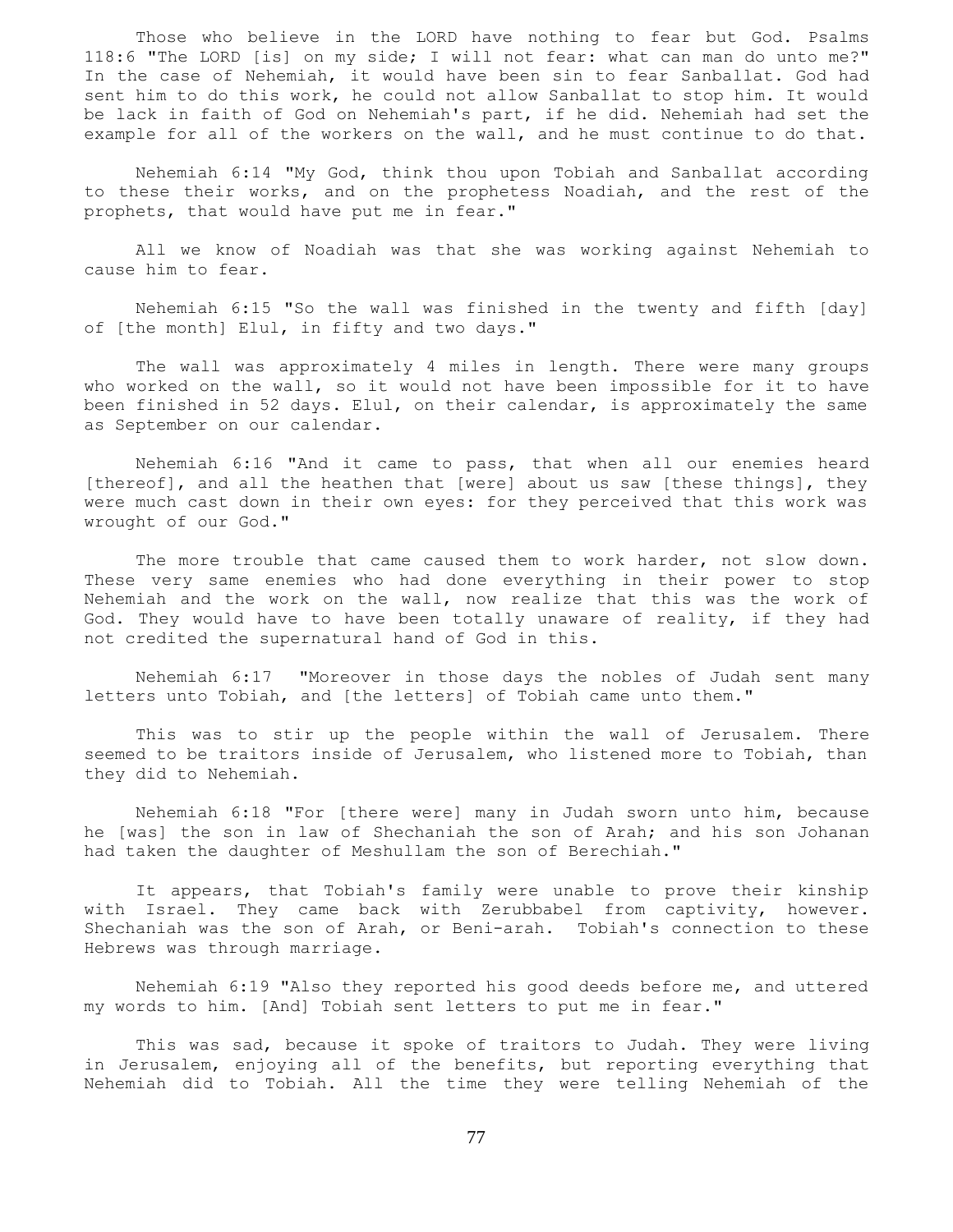greatness of Tobiah, they were not faithful to Judah, Nehemiah, or the building of the wall. Their loyalty was bought by Tobiah.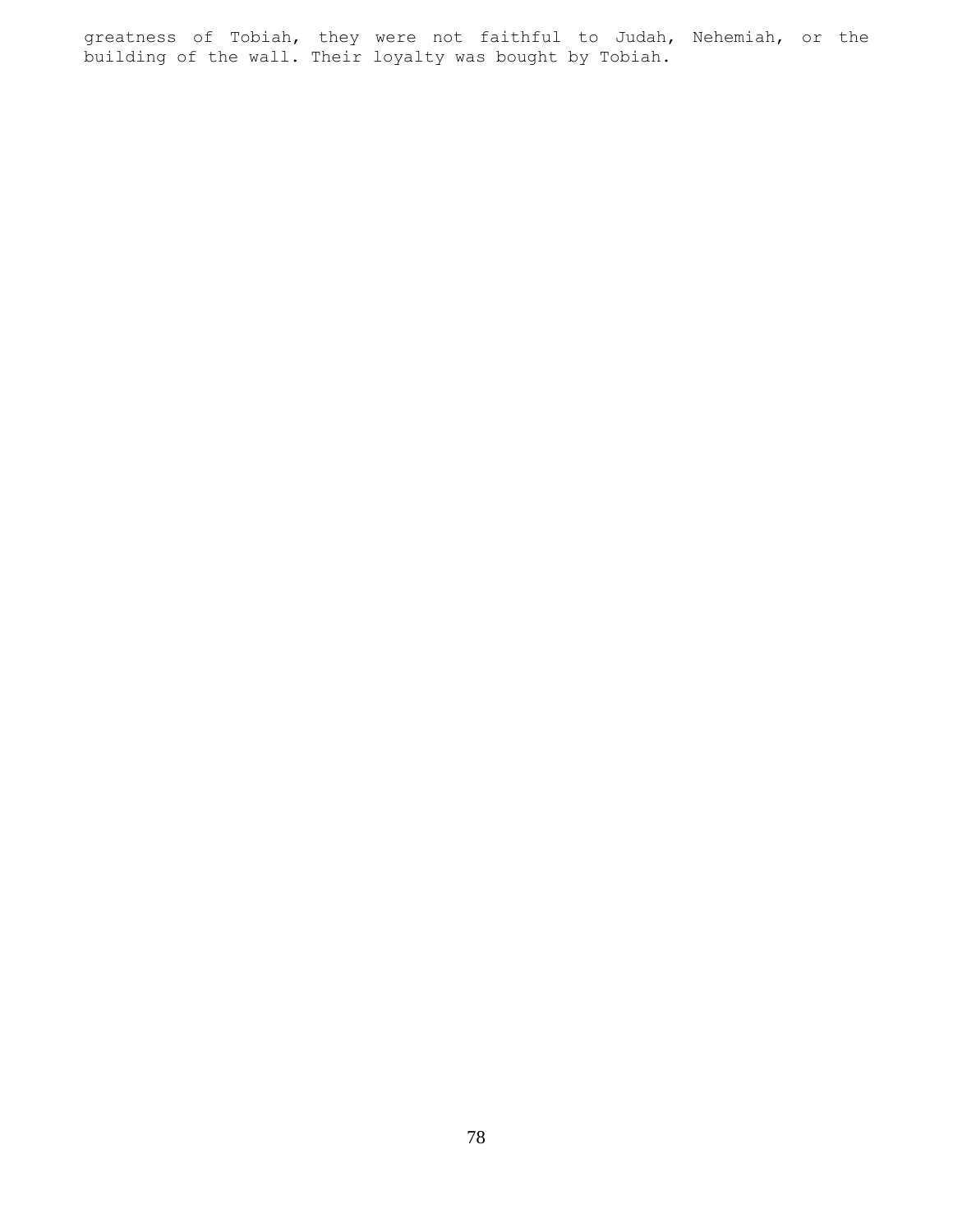1. Verse 1, speaks of one thing yet to do, what was it? 2. Who sent word to Nehemiah to get him to come away from Jerusalem and meet with them? 3. Why did they want him to come out of Jerusalem? 4. What was Nehemiah's answer to them? 5. What did Nehemiah tell them he was doing? 6. Why did it not bother them to lie to Nehemiah? 7. What showed their determination? 8. Why did they send an open letter? 9. They were not aware of what? 10. What lie were they telling about Nehemiah wanting power? 11. Prophets should be men that speak as an  $\qquad \qquad$  of God. 12. If they are under the control of men on the earth, they are \_\_\_\_\_\_\_\_\_\_\_ prophets. 13. Where did Nehemiah say these evil sayings came from? 14. Why had Sanballat made up these lies? 15. What did Nehemiah ask God to strengthen? 16. What terrible message did Shemaiah give Nehemiah? 17. How does the author relate the actions of Shemaiah, here, to the devil? 18. What questions did Nehemiah send to him as an answer? 19. What did Nehemiah perceive about him? 20. Who had hired Shemaiah to say these things? 21. Quote Psalms chapter 118 verse 6. 22. Had Nehemiah feared Sanballat, it would have been a 23. Who did Nehemiah ask God to think on for trying to make him fear? 24. When was the wall finished? 25. How long did it take to build it? 26. How long was the wall approximately? 27. What did the enemies of Nehemiah finally realize after the wall was finished? 28. Who sent letters to Tobiah? 29. Why were some of the people in Judah sworn to him?

30. What was sad about the people reporting Nehemiah's actions to Tobiah?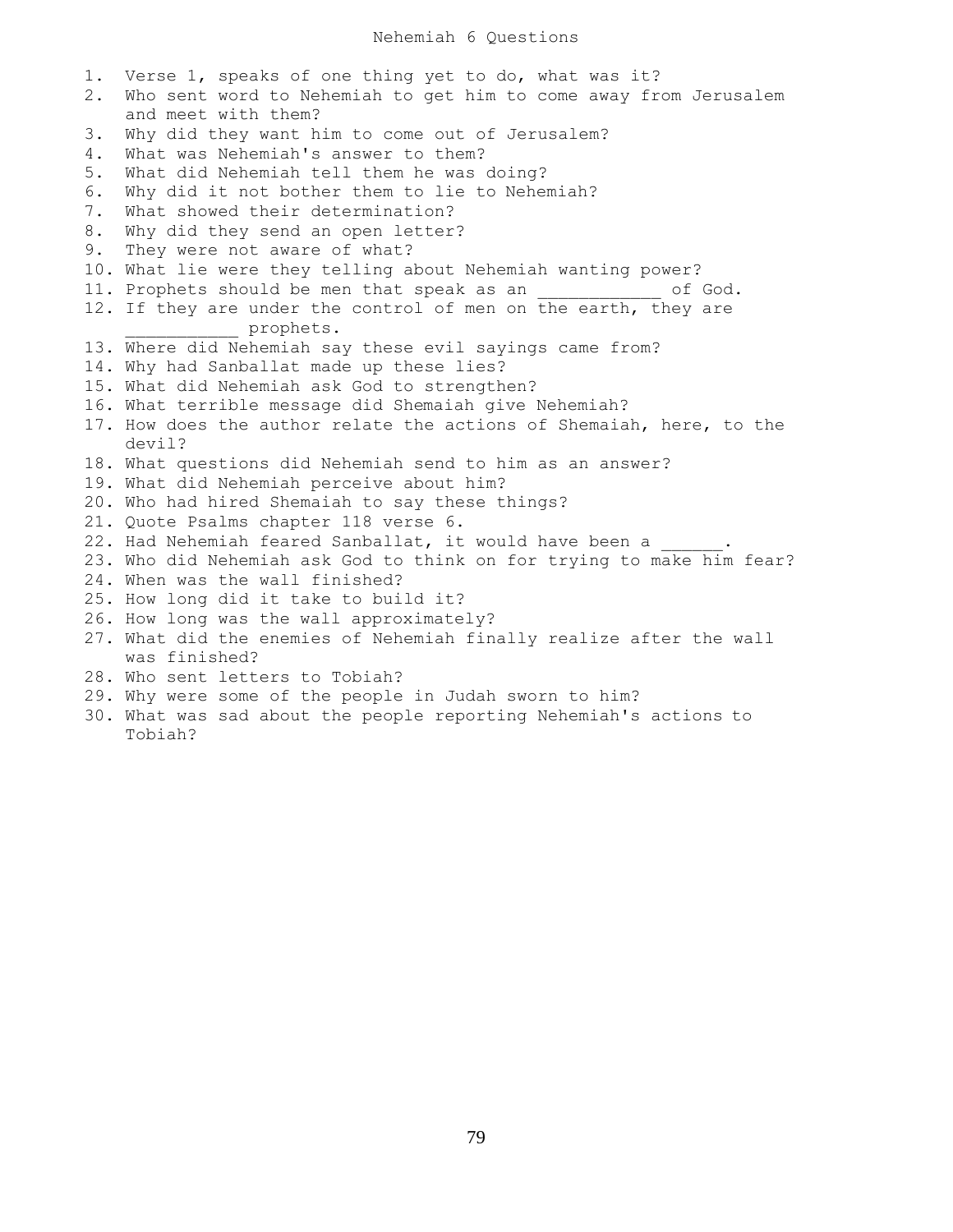We will begin this lesson in Nehemiah 7:1 "Now it came to pass, when the wall was built, and I had set up the doors, and the porters and the singers and the Levites were appointed,"

 There are a number of reasons why the Levites would keep the gates of the city. One of the reasons was because Jerusalem was the city of God. It was the holy city. Another very good reason was because after the Babylonian captivity, about half of those who returned to Jerusalem were Levites. We must remember, again, that not all Levites were priests, but they were all in the service of the LORD in some capacity, or other. Now, we see why Nehemiah stayed longer than the time it took to build the wall. He was governor, and he was taking care of the city, until it got started again. The people needed a strong leader. The porters and the singers served in the temple, and they were Levites, as well.

 Nehemiah 7:2 "That I gave my brother Hanani, and Hananiah the ruler of the palace, charge over Jerusalem: for he [was] a faithful man, and feared God above many."

 The similarity in the names, here, is a little confusing, but these were two men who would rule together. Hanani seemed to be the brother of Nehemiah. The reason for making Hananiah one of the rulers was a very good one. His main attribute was that he feared God. He, probably, had worked under Nehemiah before, and Nehemiah knew that he was trustworthy. A person who truly is in correct relationship with God, so much that they fear him, would be faithful.

 Nehemiah 7:3 "And I said unto them, Let not the gates of Jerusalem be opened until the sun be hot; and while they stand by, let them shut the doors, and bar [them]: and appoint watches of the inhabitants of Jerusalem, every one in his watch, and every one [to be] over against his house."

 The gates were to be closed and barred at night. They were opened in the middle of the day, but even then, there would be guards closely watching everyone who entered and left the city. Nehemiah knew of the hatred Sanballat, and others like him, had for Jerusalem. Nehemiah was taking no chances.

 Nehemiah 7:4 "Now the city [was] large and great: but the people [were] few therein, and the houses [were] not builded."

 We must remember, that Jerusalem had been a large city. The wall covered 4 miles around it. The remnant of people, who came back from captivity in Babylon, were extremely few compared to the space in the city. They must be extremely careful that the enemy did not get within the walls. Jerusalem had been totally destroyed, when the Babylonians attacked them and took the captives. Now, they had not finished rebuilding their homes.

 Nehemiah 7:5 "And my God put into mine heart to gather together the nobles, and the rulers, and the people, that they might be reckoned by genealogy. And I found a register of the genealogy of them which came up at the first, and found written therein,"

80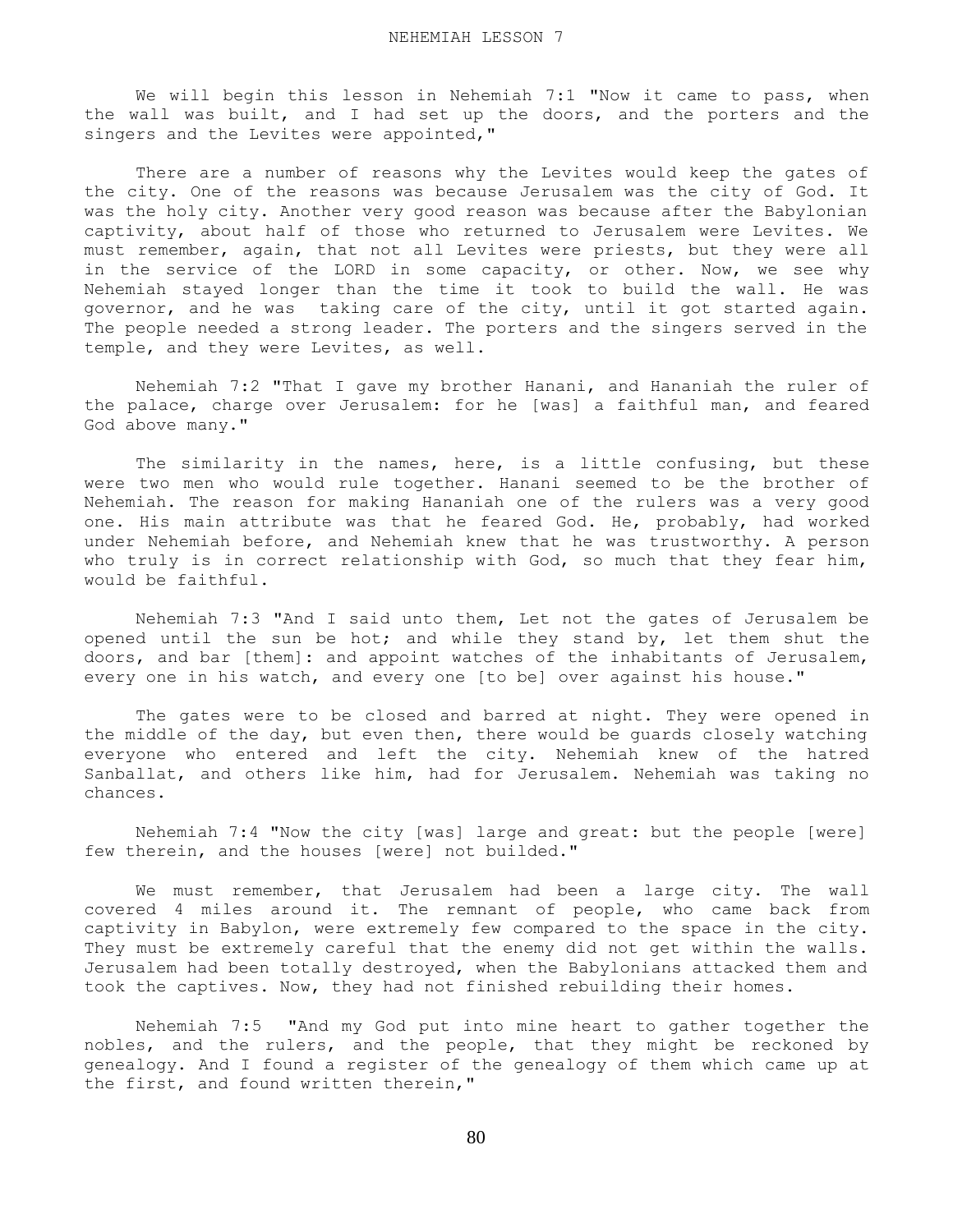There had been some difficulty with the people being faithful during the building of the wall. Perhaps, it was caused by some who had crept in, who were not in the genealogy register. God had put it in the heart of Nehemiah to check this register to see who were Hebrews, and who were not.

 Nehemiah 7:6 "These [are] the children of the province, that went up out of the captivity, of those that had been carried away, whom Nebuchadnezzar the king of Babylon had carried away, and came again to Jerusalem and to Judah, every one unto his city;"

 This is an accounting of who is left of Judah, in Jerusalem, and the surrounding towns.

 Nehemiah 7:7 "Who came with Zerubbabel, Jeshua, Nehemiah, Azariah, Raamiah, Nahamani, Mordecai, Bilshan, Mispereth, Bigvai, Nehum, Baanah. The number, [I say], of the men of the people of Israel [was this];"

 Zerubbabel had brought the first group back from captivity. He brought the largest number of the people back to their homeland. We find in the list of names of this group that Ezra had given, one addition by Nehemiah of Nahamani. These were the leaders. Some of the names are spelled a little differently, but they are the same people.

 Nehemiah 7:8 "The children of Parosh, two thousand an hundred seventy and two." Nehemiah 7:9 "The children of Shephatiah, three hundred seventy and two." Nehemiah 7:10 "The children of Arah, six hundred fifty and two." Nehemiah 7:11 "The children of Pahath-moab, of the children of Jeshua and Joab, two thousand and eight hundred [and] eighteen." Nehemiah 7:12 "The children of Elam, a thousand two hundred fifty and four." Nehemiah 7:13 "The children of Zattu, eight hundred forty and five." Nehemiah 7:14 "The children of Zaccai, seven hundred and threescore." Nehemiah 7:15 "The children of Binnui, six hundred forty and eight." Nehemiah 7:16 "The children of Bebai, six hundred twenty and eight." Nehemiah 7:17 "The children of Azgad, two thousand three hundred twenty and two." Nehemiah 7:18 "The children of Adonikam, six hundred threescore and seven."

Adonikam had one more, than in the earlier list.

 Nehemiah 7:19 "The children of Bigvai, two thousand threescore and seven." Nehemiah 7:20 "The children of Adin, six hundred fifty and five." Nehemiah 7:22 "The children of Hashum, three hundred twenty and eight. Nehemiah 7:23 "The children of Bezai, three hundred twenty and four." Nehemiah 7:24 "The children of Hariph, an hundred and twelve."

 Hariph is spoken of as Jorah in Ezra. Beginning with the verse below, the cities of the people who are registered is given. The families were listed before.

 Nehemiah 7:25 "The children of Gibeon, ninety and five." Nehemiah 7:26 "The men of Beth-lehem and Netophah, an hundred fourscore and eight." Nehemiah 7:27 "The men of Anathoth, an hundred twenty and eight." Nehemiah 7:28 "The men of Beth-azmaveth, forty and two." Nehemiah 7:29 "The men of Kirjath-jearim, Chephirah, and Beeroth, seven hundred forty and three."

 "Kirjath-jearim" means city of forests. We will continue on with the people returning to their cities.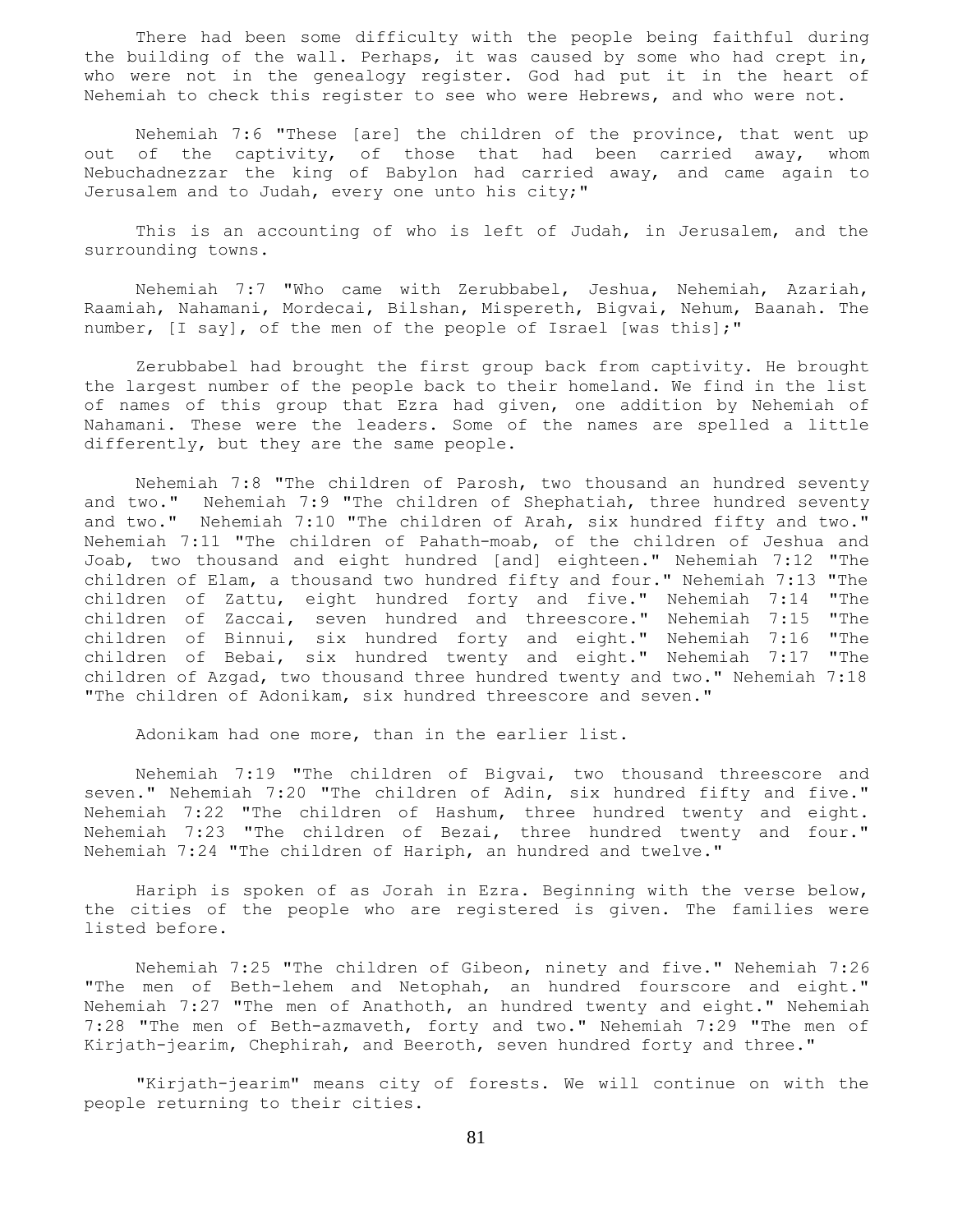Nehemiah 7:30 "The men of Ramah and Gaba, six hundred twenty and one." Nehemiah 7:31 "The men of Michmas, an hundred and twenty and two." Nehemiah 7:32 "The men of Beth-el and Ai, an hundred twenty and three." Nehemiah 7:33 "The men of the other Nebo, fifty and two."

 There had been no other Nebo mentioned. Some of the scholars believe the other is speaking of Acher.

 Nehemiah 7:34 "The children of the other Elam, a thousand two hundred fifty and four." Nehemiah 7:35 "The children of Harim, three hundred and twenty." Nehemiah 7:36 "The children of Jericho, three hundred forty and five." Nehemiah 7:37 "The children of Lod, Hadid, and Ono, seven hundred twenty and one." Nehemiah 7:38 "The children of Senaah, three thousand nine hundred and thirty."

All of the above were listed according to their localities.

 Nehemiah 7:39 "The priests: the children of Jedaiah, of the house of Jeshua, nine hundred seventy and three." Nehemiah 7:40 "The children of Immer, a thousand fifty and two." Nehemiah 7:41 "The children of Pashur, a thousand two hundred forty and seven." Nehemiah 7:42 "The children of Harim, a thousand and seventeen."

These are a listing of their priests according to their families.

 Nehemiah 7:43 "The Levites: the children of Jeshua, of Kadmiel, [and] of the children of Hodevah, seventy and four." Nehemiah 7:44 "The singers: the children of Asaph, an hundred forty and eight." Nehemiah 7:45 "The porters: the children of Shallum, the children of Ater, the children of Talmon, the children of Akkub, the children of Hatita, the children of Shobai, an hundred thirty and eight."

This above, is a listing of Levites that were not priests, and yet, worked in the temple as singers and porters. All of the Levites were in the service of the Lord, but not all were priests.

 Nehemiah 7:46 "The Nethinims: the children of Ziha, the children of Hashupha, the children of Tabbaoth," Nehemiah 7:47 "The children of Keros, the children of Sia, the children of Padon," Nehemiah 7:48 " The children of Lebana, the children of Hagaba, the children of Shalmai," Nehemiah 7:49 "The children of Hanan, the children of Giddel, the children of Gahar," Nehemiah 7:50 "The children of Reaiah, the children of Rezin, the children of Nekoda," Nehemiah 7:51 "The children of Gazzam, the children of Uzza, the children of Phaseah," Nehemiah 7:52 "The children of Besai, the children of Meunim, the children of Nephishesim," Nehemiah 7:53 "The children of Bakbuk, the children of Hakupha, the children of Harhur," Nehemiah 7:54 "The children of Bazlith, the children of Mehida, the children of Harsha," Nehemiah 7:55 "The children of Barkos, the children of Sisera, the children of Tamah," Nehemiah 7:56 "The children of Neziah, the children of Hatipha."

 The Nethinims did the servile work in the temple. The name Akkub, listed in Ezra as a part of the Nethinims, is omitted in this list.

 Nehemiah 7:57 "The children of Solomon's servants: the children of Sotai, the children of Sophereth, the children of Perida," Nehemiah 7:58 "The children of Jaala, the children of Darkon, the children of Giddel,"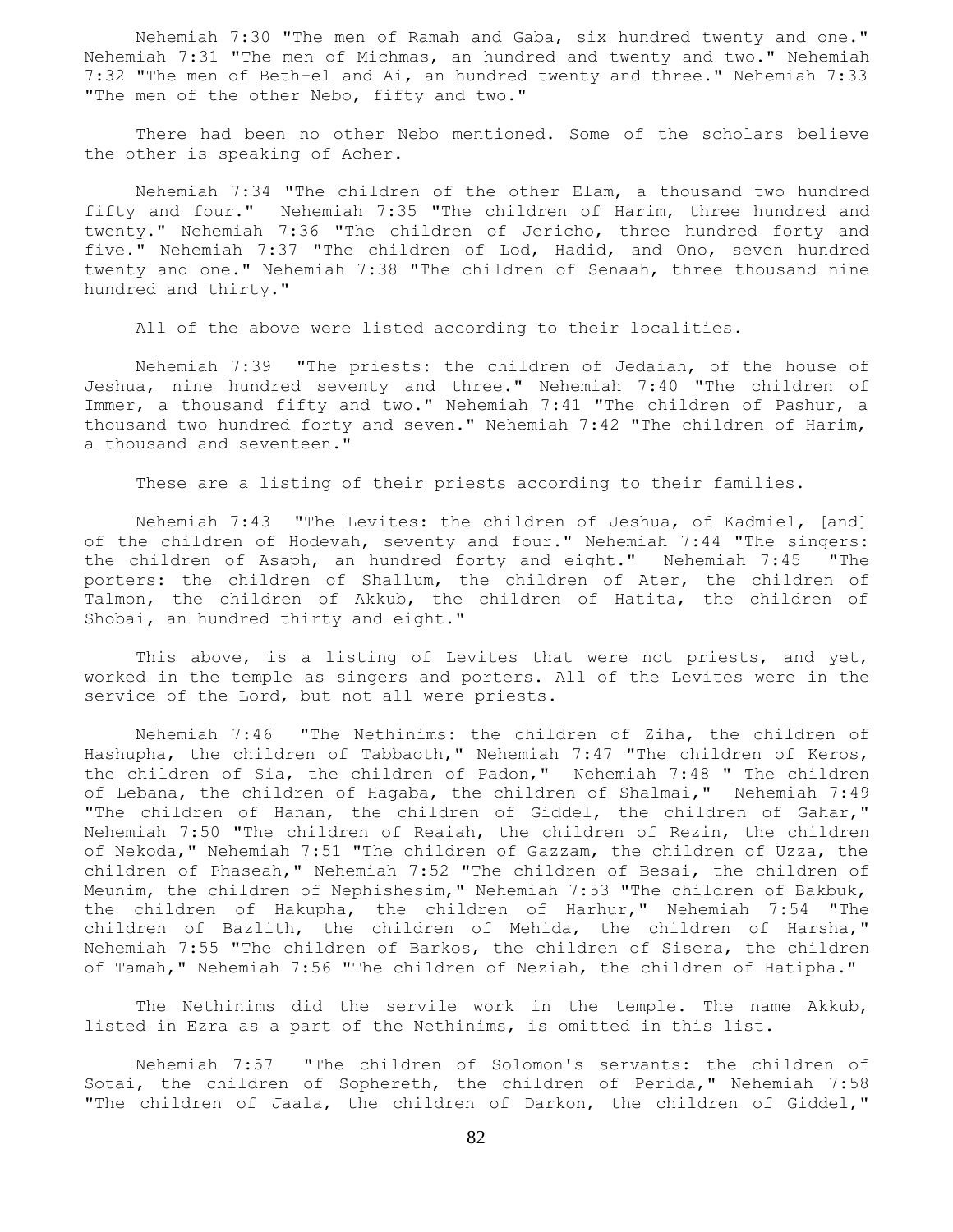Nehemiah 7:59 "The children of Shephatiah, the children of Hattil, the children of Pochereth of Zebaim, the children of Amon." Nehemiah 7:60 "All the Nethinims, and the children of Solomon's servants, [were] three hundred ninety and two."

 It is interesting to note that the Nethinims and Solomon's servants' children were not counted as individual families. Perhaps, they were counted together, because they were all to serve, some in the temple and some for the kings.

 Nehemiah 7:61 "And these [were] they which went up [also] from Telmelah, Tel-haresha, Cherub, Addon, and Immer: but they could not shew their father's house, nor their seed, whether they [were] of Israel."

We decided in our study on Ezra that these were, probably, those who had intermarried and lost their genealogy connections.

 Nehemiah 7:62 "The children of Delaiah, the children of Tobiah, the children of Nekoda, six hundred forty and two." Nehemiah 7:63 "And of the priests: the children of Habaiah, the children of Koz, the children of Barzillai, which took [one] of the daughters of Barzillai the Gileadite to wife, and was called after their name."

 Most of these were, probably, daughters of the Hebrews, including daughters of the priests who took the name of their husbands who were not listed as Hebrews.

 Nehemiah 7:64 "These sought their register [among] those that were reckoned by genealogy, but it was not found: therefore were they, as polluted, put from the priesthood."

 The priests that married the heathens and had been removed from the register were no longer classified as priests. Priests were strictly forbidden to marry a non Hebrew.

 Nehemiah 7:65 "And the Tirshatha said unto them, that they should not eat of the most holy things, till there stood [up] a priest with Urim and Thummim."

 The Urim and Thummim was a pocket behind the breastplate of the high priest. God spoke to the people through this Urim and Thummim. This was saying they must not eat of the most holy things, until they had heard from God.

 Nehemiah 7:66 "The whole congregation together [was] forty and two thousand three hundred and threescore,"

 This number was extremely small compared to the number who had settled Judah before their fall to Babylon. It is remarkable that the number given, here, is the same as the number in Ezra. The number is 42,360.

 Nehemiah 7:67 "Beside their manservants and their maidservants, of whom [there were] seven thousand three hundred thirty and seven: and they had two hundred forty and five singing men and singing women."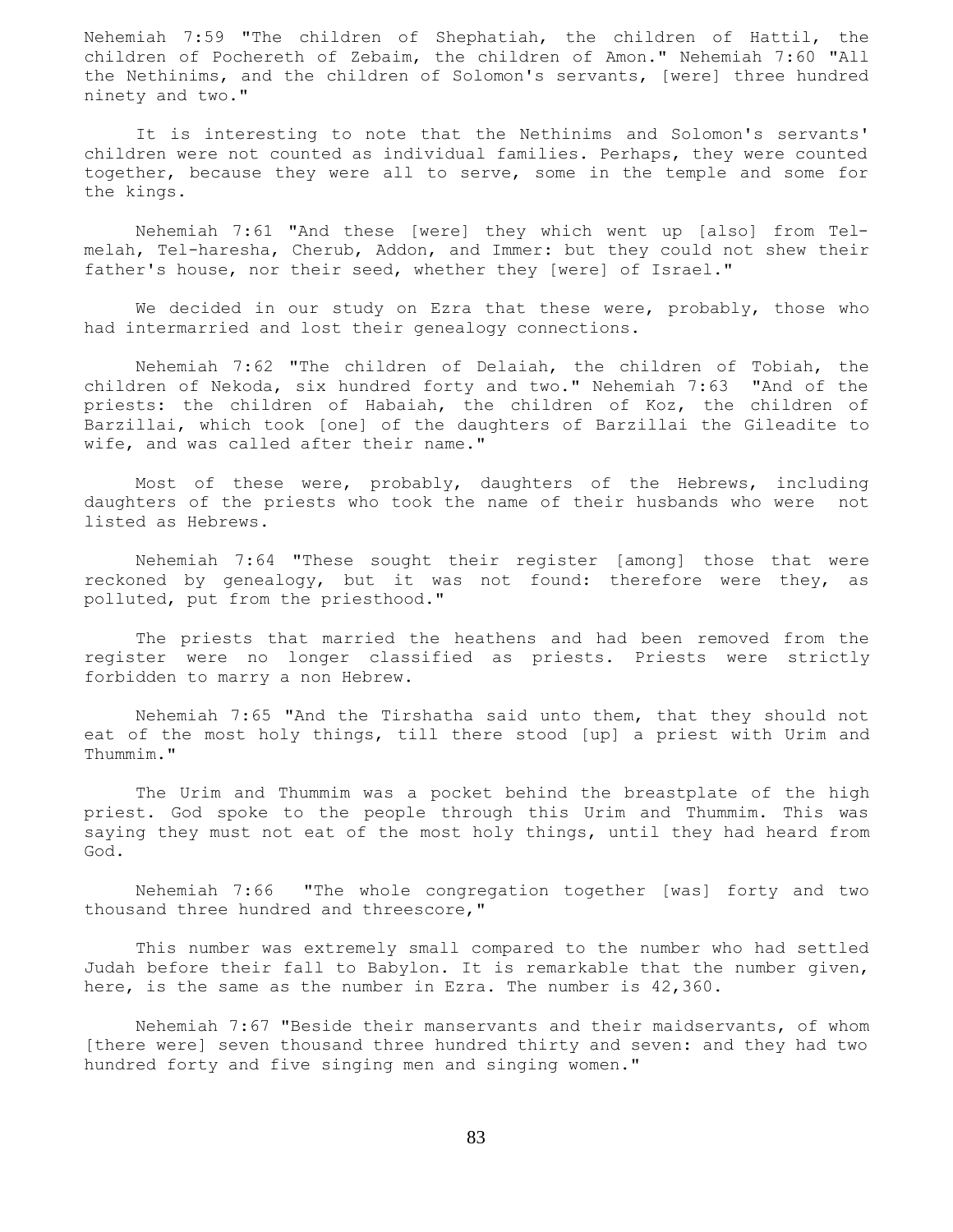These were not included in the servile workers given earlier. These singers were not of the Levitical tribe here. These singing men and women were in addition to the family of Asaph.

 Nehemiah 7:68 "Their horses, seven hundred thirty and six: their mules, two hundred forty and five:" Nehemiah 7:69 "[Their] camels, four hundred thirty and five: six thousand seven hundred and twenty asses."

 These were the animals they brought with them. There were not enough of them for everyone to ride. We may safely assume they carried the possessions of the people, and were used to carry those for one reason or another who could not walk.

 Nehemiah 7:70 "And some of the chief of the fathers gave unto the work. The Tirshatha gave to the treasure a thousand drams of gold, fifty basins, five hundred and thirty priests' garments."

 Tirshatha was the title of the governor of Judaea under the Persians. This was a title that had been given Nehemiah.

 Nehemiah 7:71 "And [some] of the chief of the fathers gave to the treasure of the work twenty thousand drams of gold, and two thousand and two hundred pound of silver."

 The heads of the families, along with Nehemiah, gave greatly to the treasures that were carried into Jerusalem.

 Nehemiah 7:72 "And [that] which the rest of the people gave [was] twenty thousand drams of gold, and two thousand pound of silver, and threescore and seven priests' garments."

 This was speaking of the average Hebrew and what they gave collectively.

 Nehemiah 7:73 "So the priests, and the Levites, and the porters, and the singers, and [some] of the people, and the Nethinims, and all Israel, dwelt in their cities; and when the seventh month came, the children of Israel [were] in their cities."

 This lists the various classes of people who went back to their homeland led by Zerubbabel. Their seventh month would be like our October. This was a several month journey. When they arrived back in their homeland, they would have to begin again to re-build. Ezra brought the second group a little later, and Nehemiah came with a few at an even later time.

 The lesson that stands out in this, to me, for us is it does not matter what station in life we have. We will all go home to heaven together. Our names must be written in the Lamb's book of life, before we will be accepted into our homeland. These Hebrews had to have their genealogy correct to stay in the homeland. They traveled together, as we travel together in life. All of them take their rightful places in the service of their LORD for this to work out. Not everyone could be a priest. This is the way it is in a church, as well. We all have to take our rightful places in God's work for the church to succeed.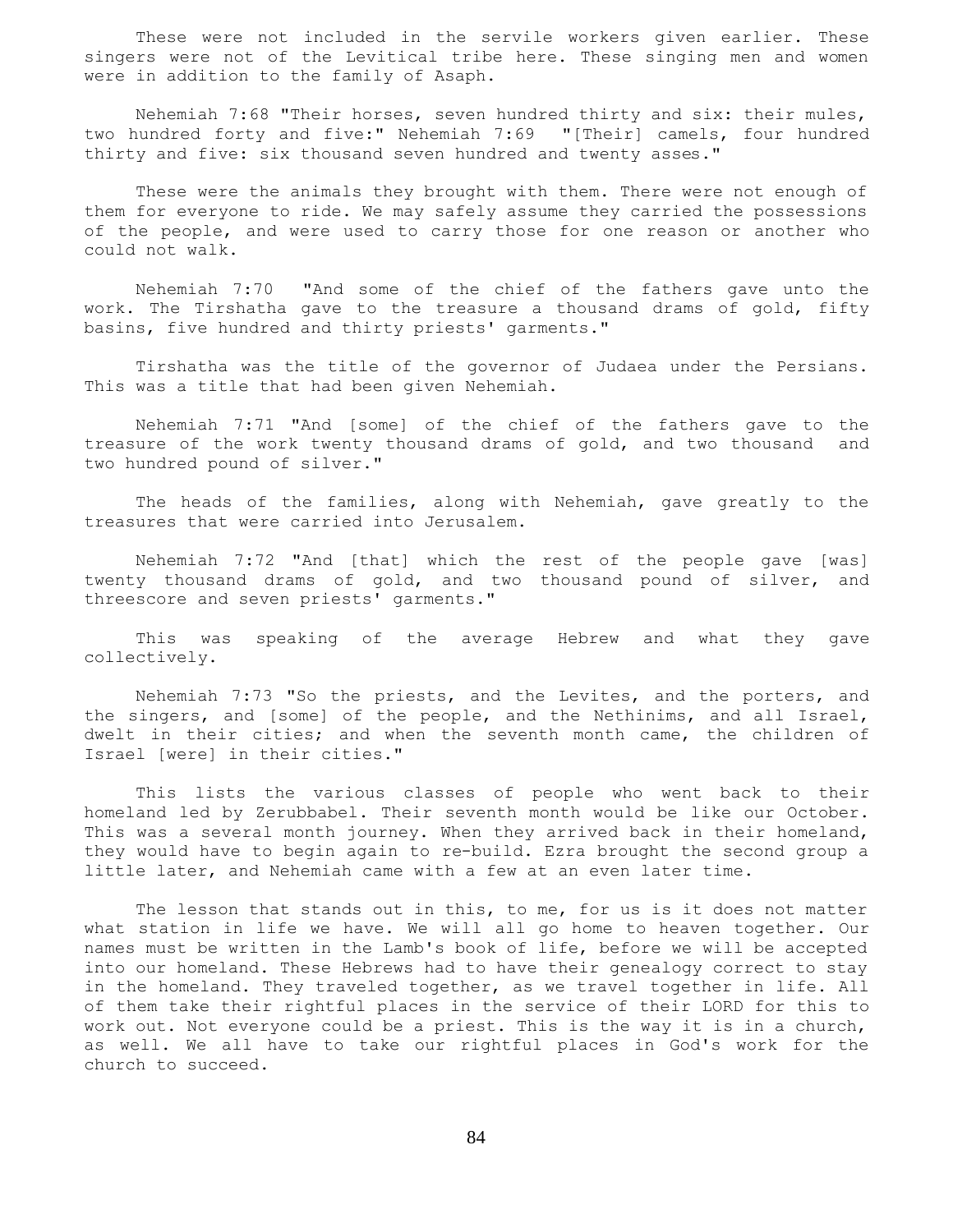1. What was done, after the wall was built and the doors set up? 2. What were some of the reasons for the Levites keeping the gates of the city of Jerusalem? 3. Not all Levites were priests, but all were in the  $\qquad \qquad$  of the LORD. 4. Why did Nehemiah stay after the wall was finished? 5. Who was Nehemiah's brother? 6. Who ruled Jerusalem with Nehemiah's brother? 7. What kind of man was he? 8. When were the gates of Jerusalem to be opened? 9. When they were opened, what did they do for precautions? 10. How large was the city itself? 11. The people were for that much area. 12. Why were the houses not built? 13. What did God put in Nehemiah's heart to do? 14. What could have been a reason for checking the record of the genealogy of the people? 15. Who had carried them away captive to Babylon? 16. Who led the first group returning to their homeland? 17. What does "Kirjath-jearim" mean? 18. What do most scholars believe is the other Nebo, mentioned in verse 33? 19. Verses 39 through 42 are a list of the  $\qquad \qquad$ 20. What did the Nethinims do? 21. Why were Solomon's servants and the Nethinims listed together? 22. Those, in verse 61, are whom? 23. What happened to priests, who married heathen women? 24. They should not eat of the most holy things, until what happened? 25. How many were in the total congregation? 26. How many animals were carried back with them? 27. Who gave to the treasures? 28. Verse 73 is a listing of what? 29. What is a lesson Christians can receive from this lesson? 30. We must all take our \_\_\_\_\_\_\_\_\_\_\_ places in God's work for the church to succeed.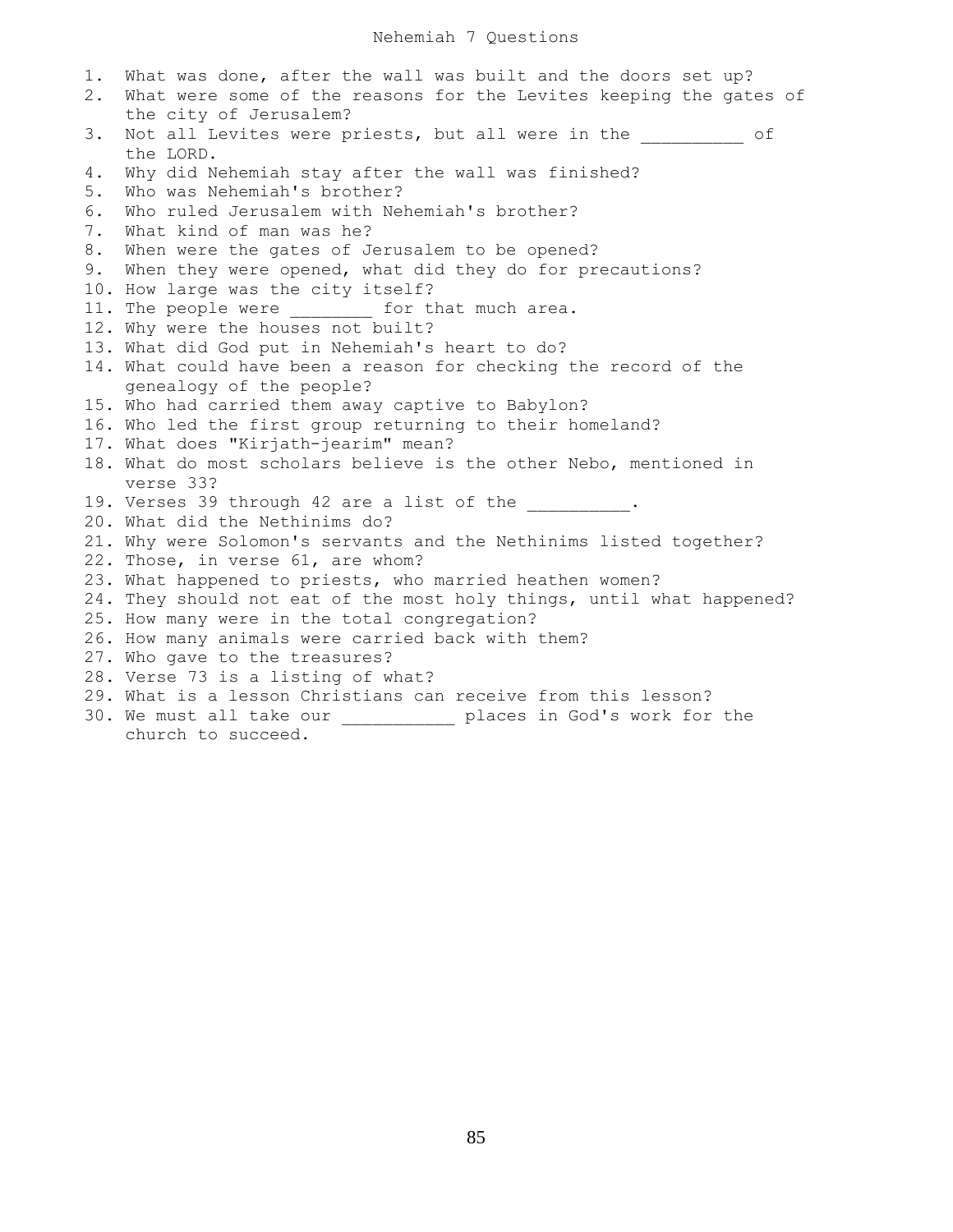We will begin this lesson in Nehemiah 8:1 "And all the people gathered themselves together as one man into the street that [was] before the water gate; and they spake unto Ezra the scribe to bring the book of the law of Moses, which the LORD had commanded to Israel."

 This was an awareness of the people that the answers to their problems would be found in God's Word. Oh! if we could come to that conclusion in our land today. Notice the word "all". This means that the entire group, that came back to their homeland, gathered here. The people who came back were those who wanted to be in better relationship with their God. We may remember that those that came, came of their own free will. They had gathered to hear the Word of the LORD from His law.

 Nehemiah 8:2 "And Ezra the priest brought the law before the congregation both of men and women, and all that could hear with understanding, upon the first day of the seventh month."

"All that could hear with understanding" was, probably, speaking of children being in the group, if they were old enough to understand. Ezra was a true priest of God. He restricted no one from hearing the law read.

 Nehemiah 8:3 "And he read therein before the street that [was] before the water gate from the morning until midday, before the men and the women, and those that could understand; and the ears of all the people [were attentive] unto the book of the law."

 He read from the first light of morning until noon. This had to be at least 6 hours of reading without a stop. We may safely assume that some of those on the platform with him, read part of it to spare his voice. It is interesting, to me, that the reading would last this long. It is even more interesting, to me, that the people would listen for this extended time.

 Nehemiah 8:4 "And Ezra the scribe stood upon a pulpit of wood, which they had made for the purpose; and beside him stood Mattithiah, and Shema, and Anaiah, and Urijah, and Hilkiah, and Maaseiah, on his right hand; and on his left hand, Pedaiah, and Mishael, and Malchiah, and Hashum, and Hashbadana, Zechariah, [and] Meshullam."

 Notice, in this, Ezra was spoken of as scribe, as if he was reading a document, instead of acting as priest. This pulpit of wood was an elevated platform where all the people could plainly see him reading the Word. The people on his right and left could have been priests, but it would not have been necessary for them to be. They were, probably, chosen for their reading ability. The idea was, they must be able to accurately read the law.

 Nehemiah 8:5 "And Ezra opened the book in the sight of all the people; (for he was above all the people;) and when he opened it, all the people stood up:"

 The fact that they stood up, showed great respect for Ezra and for the law he was holding in his hand.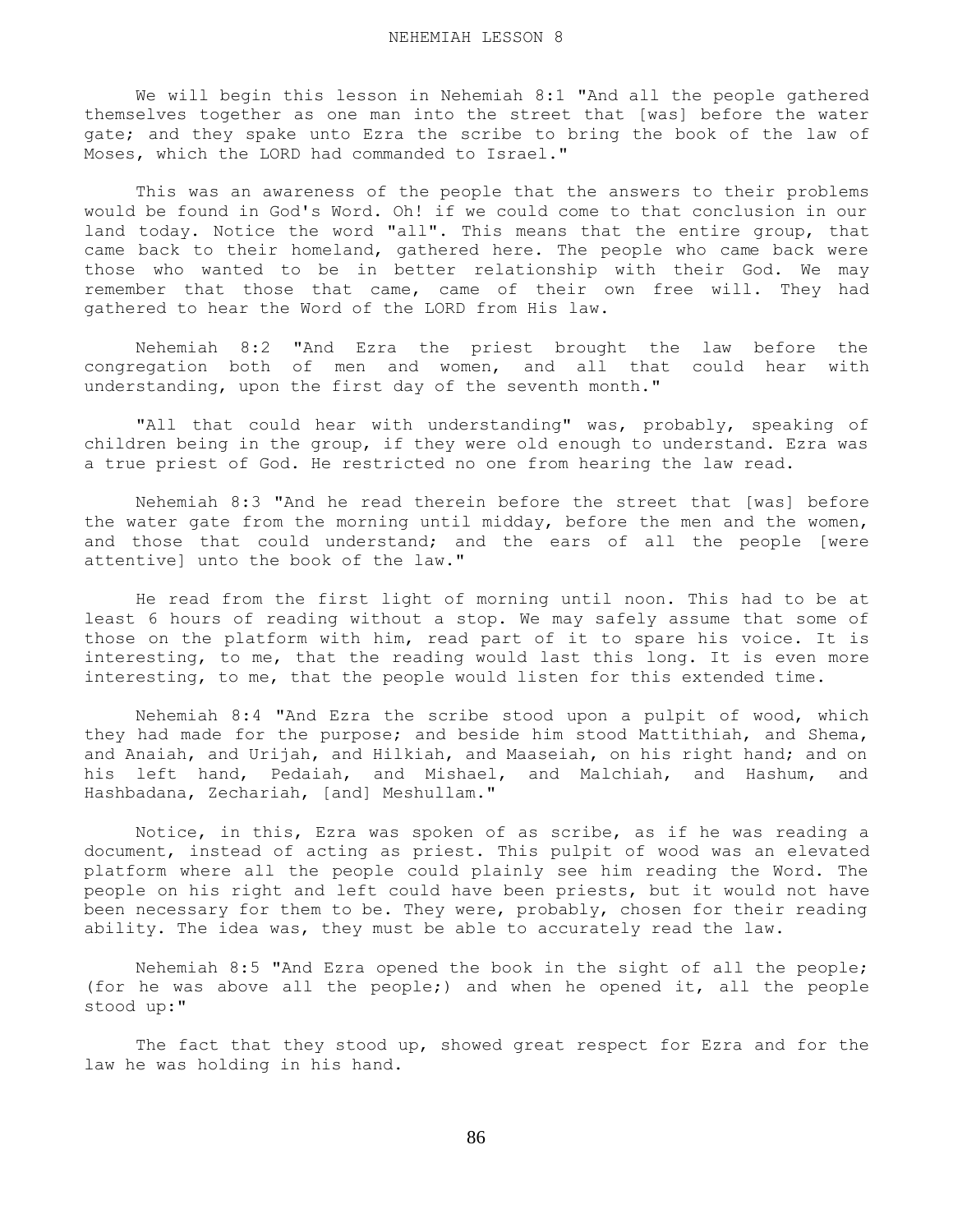Nehemiah 8:6 "And Ezra blessed the LORD, the great God. And all the people answered, Amen, Amen, with lifting up their hands: and they bowed their heads, and worshipped the LORD with [their] faces to the ground."

 Ezra blessing the LORD had to be speaking of high praise coming from the lips of Ezra. The people were in agreement with the praise and said, Amen. The lifting up of the hands was a sign of praise lifted to heaven to God. The bowing of the head showed they were humbled before almighty God. They worshipped and praised God in unison with Ezra.

 Nehemiah 8:7 "Also Jeshua, and Bani, and Sherebiah, Jamin, Akkub, Shabbethai, Hodijah, Maaseiah, Kelita, Azariah, Jozabad, Hanan, Pelaiah, and the Levites, caused the people to understand the law: and the people [stood] in their place."

 It appeared, these Levites were familiar with the law. When there was a pause in the reading, they expounded the meaning to those who did not understand.

Nehemiah 8:8 "So they read in the book in the law of God distinctly, and gave the sense, and caused [them] to understand the reading."

Notice, the word "distinctly" which means clearly understood.

 Nehemiah 8:9 "And Nehemiah, which [is] the Tirshatha, and Ezra the priest the scribe, and the Levites that taught the people, said unto all the people, This day [is] holy unto the LORD your God; mourn not, nor weep. For all the people wept, when they heard the words of the law."

 Nehemiah was the civil leader. He was the governor. Ezra was the spiritual leader. The people were weeping, probably, because they were understanding where they had failed God. It was not suitable on any holy day to weep, so the Levites made them stop weeping. This day was holy unto the LORD.

 Nehemiah 8:10 "Then he said unto them, Go your way, eat the fat, and drink the sweet, and send portions unto them for whom nothing is prepared: for [this] day [is] holy unto our Lord: neither be ye sorry; for the joy of the LORD is your strength."

 This was, probably, Ezra giving them instructions in spiritual things. Everyone was to eat and be merry on this day. They were to share their food with those who did not have to eat, as well. The joy, spoken of here, was in the spirit. This joy was a gift from God, who gave them, and all who dare to believe, His strength.

 Nehemiah 8:11 "So the Levites stilled all the people, saying, Hold your peace, for the day [is] holy; neither be ye grieved."

The weeping stopped. They were to rejoice in their LORD.

 Nehemiah 8:12 "And all the people went their way to eat, and to drink, and to send portions, and to make great mirth, because they had understood the words that were declared unto them."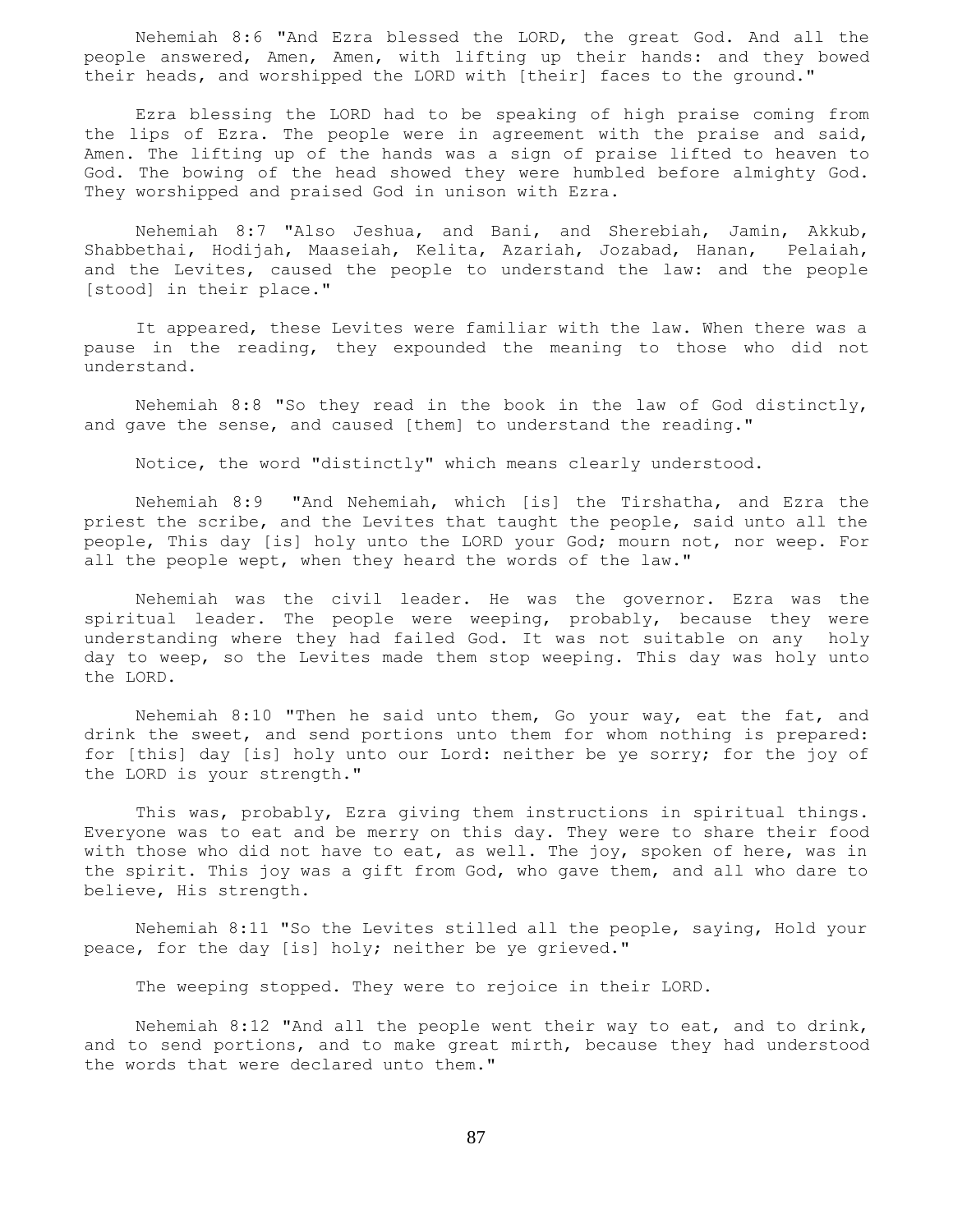The Word of God will set you free. They were joyful, because they had heard and understood the law presented to them by Ezra and his helpers. There is a real joy in being able to understand the meaning of the Scriptures we read, as well. The Bible {God's Word} is a guide to each of us to know God's will for our life.

 Nehemiah 8:13 "And on the second day were gathered together the chief of the fathers of all the people, the priests, and the Levites, unto Ezra the scribe, even to understand the words of the law."

 The reading of the law the day before was a sample of better things to come. Now, those who had authority in their homes, or in the temple, gathered, and Ezra taught them the law even more fully than before. Those who hear the Word and begin to study cannot, it seems, get enough. The more you study, the more you desire to study and it goes on and on. Humans cannot fully understand the Word of God. Each time we study, God reveals more and more of His Word to us.

 Nehemiah 8:14 "And they found written in the law which the LORD had commanded by Moses, that the children of Israel should dwell in booths in the feast of the seventh month:"

 This was speaking of the Feast of Tabernacles, which took place in October on our calendar. It appears, that Zerubbabel had started the Feast of Tabernacles again, but they had not dwelt in booths during that time. There were three feasts that all male Hebrews were commanded to attend each year. Passover, Pentecost, and Tabernacles were the three.

 Nehemiah 8:15 "And that they should publish and proclaim in all their cities, and in Jerusalem, saying, Go forth unto the mount, and fetch olive branches, and pine branches, and myrtle branches, and palm branches, and branches of thick trees, to make booths, as [it is] written."

 Myrtlewood grows two places in the world. One of those places is in Israel. They went out from the city to the mount and cut branches to make the booths. These were temporary structures to live in during the week of Tabernacles.

 Nehemiah 8:16 "So the people went forth, and brought [them], and made themselves booths, every one upon the roof of his house, and in their courts, and in the courts of the house of God, and in the street of the water gate, and in the street of the gate of Ephraim."

 Those, who lived in the city, would make the booths on the top of their flat-roofed houses. The people who lived elsewhere would put their booths near the gates.

 Nehemiah 8:17 "And all the congregation of them that were come again out of the captivity made booths, and sat under the booths: for since the days of Jeshua the son of Nun unto that day had not the children of Israel done so. And there was very great gladness."

The time, spoken of here, was approximately hundreds of years before the time of Joshua, who is, probably, intended by Jeshua, above. Their gladness was that they knew what they were to do. They all built their little booths, and stayed in them during the Feast of Tabernacles.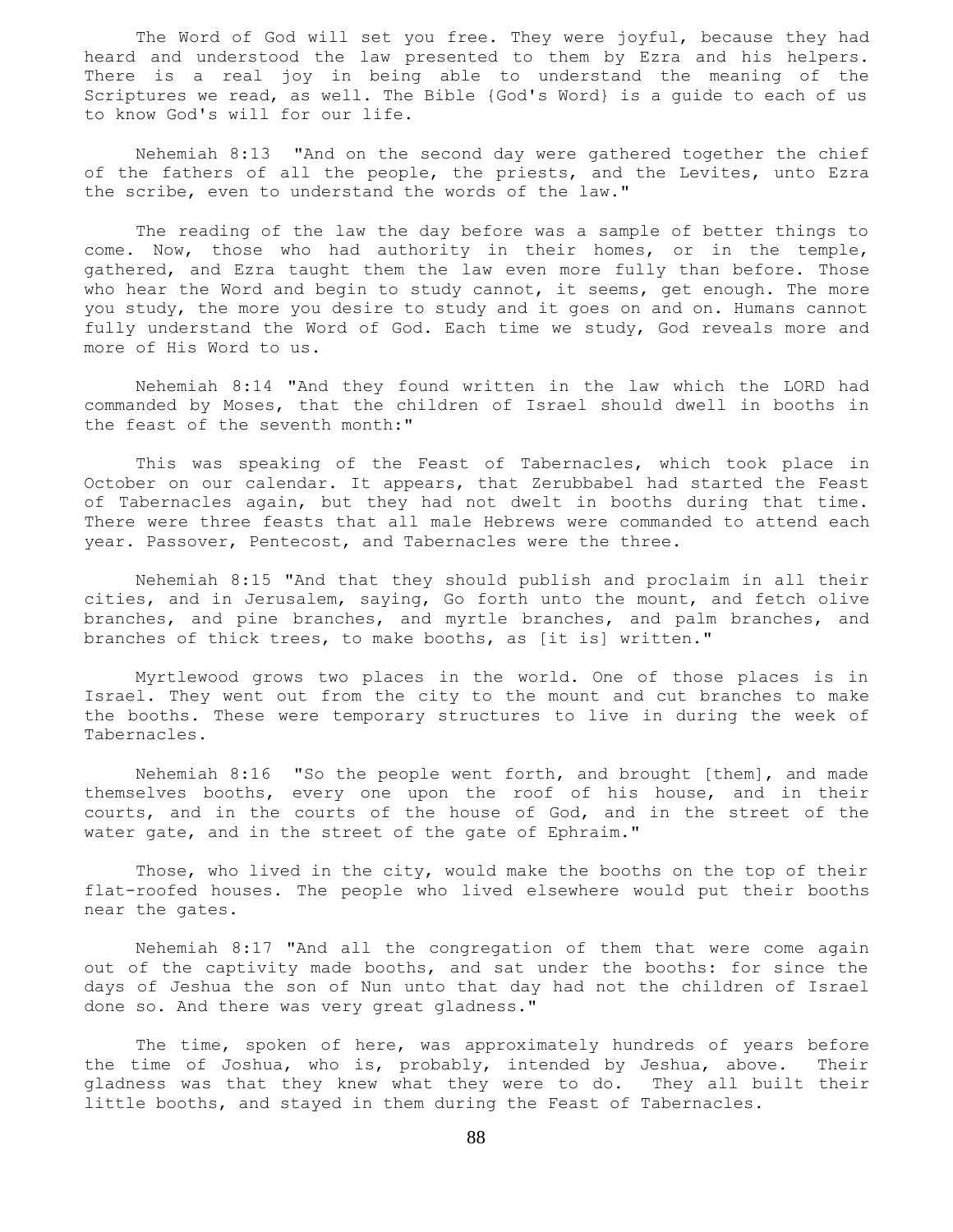Nehemiah 8:18 "Also day by day, from the first day unto the last day, he read in the book of the law of God. And they kept the feast seven days; and on the eighth day [was] a solemn assembly, according unto the manner."

 This was speaking of Ezra reading in the book of the law of God. This was a time of not only returning to their homeland, but attempting to return to their God, as well. The solemn assembly, kept on the eighth day, is described in the following Scriptures. Leviticus 23:34 "Speak unto the children of Israel, saying, The fifteenth day of this seventh month [shall be] the feast of tabernacles [for] seven days unto the LORD." Leviticus 23:35 "On the first day [shall be] an holy convocation: ye shall do no servile work [therein]." Leviticus 23:36 "Seven days ye shall offer an offering made by fire unto the LORD: on the eighth day shall be an holy convocation unto you; and ye shall offer an offering made by fire unto the LORD: it [is] a solemn assembly; [and] ye shall do no servile work [therein]."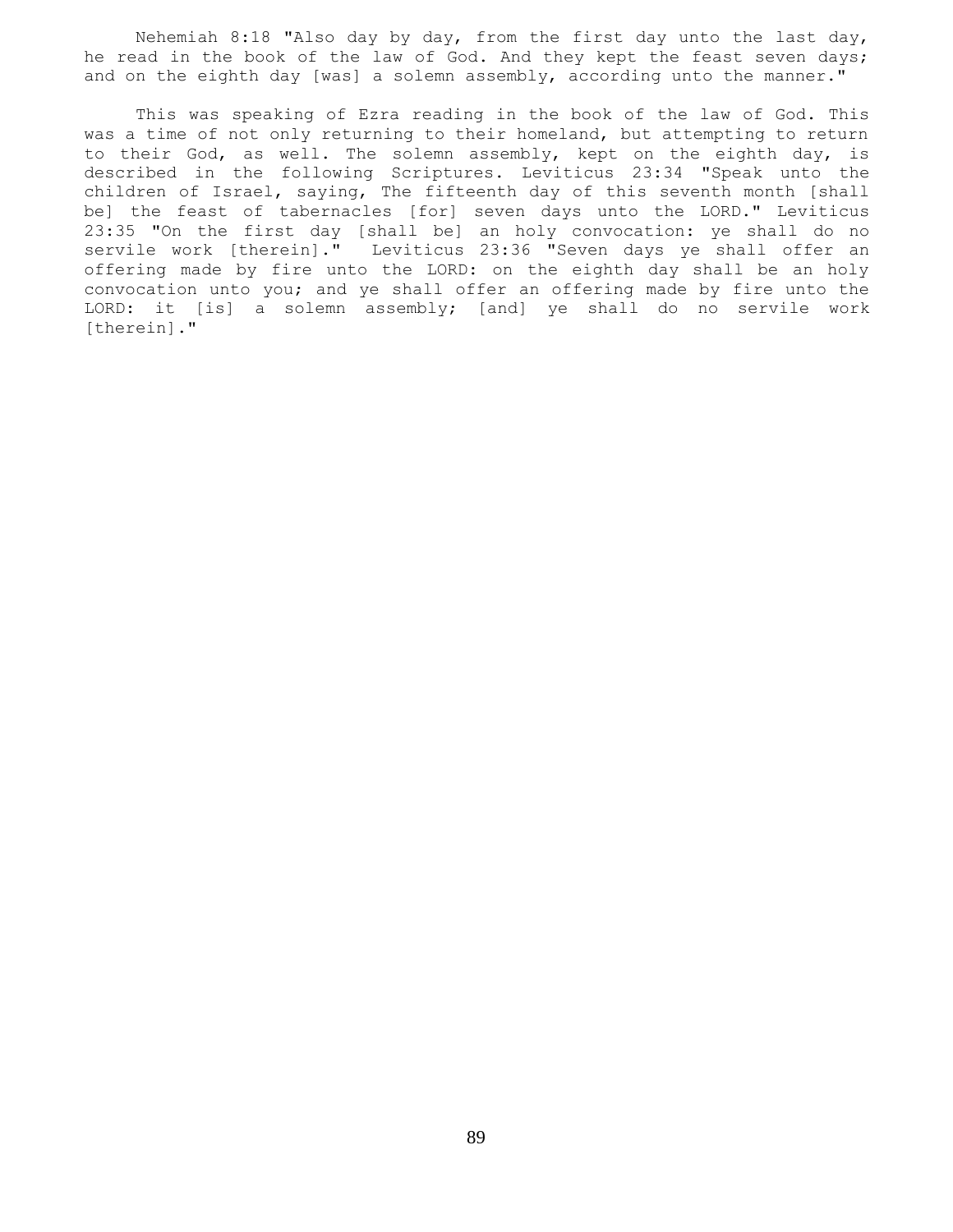1. Where did the people gather themselves together? 2. What did they ask Ezra to do? 3. What was Ezra called in verse 1? 4. What conclusion does the author wish the people of our country would come to? 5. The people, who came out of captivity, wanted to be in relationship with their \_\_\_\_\_\_. 6. The congregation was made up of whom? 7. When did he bring the law before the people? 8. "All that could hear with understanding", probably, meant whom? 9. How long did he read the law before them? 10. Who were some of the men on the platform with Ezra, that we can safely assume read part of the time for him? 11. What two words describe the condition of the ears of those who heard the law? 12. What did Ezra stand on to read? 13. Ezra opened the book in the sight of the people. 14. Why did the people stand, when the book was opened? 15. In verse 6, Ezra did what? 16. How did the people respond? 17. The lifting of their hands was in \_\_\_\_\_\_\_\_\_. 18. Their bowed heads showed their \_\_\_\_\_ 19. What did the Levites standing by do, when there was a pause in the reading of the law? 20. Nehemiah was their \_\_\_\_\_\_\_\_ leader. 21. Ezra was their \_\_\_\_\_\_\_\_\_\_\_\_\_ leader. 22. Why were they weeping? 23. What did Ezra say to them about their weeping? 24. The joy of the LORD is your 25. Quote Nehemiah chapter 8 verse 12. 26. The Word of God will set you \_\_\_\_\_\_\_. 27. The Bible is \_\_\_\_\_\_\_\_ \_\_\_\_\_\_\_\_. 28. What Feast is verse 14 speaking of? 29. What had they failed to do in recent years, when celebrating Feast of Tabernacles? 30. Where did they get the material for the booths? 31. Myrtlewood grows in 2 places in the world, where is one? 32. Where would they build the booths? 33. How many days did they kept the feast? 34. Where do we find the law on this?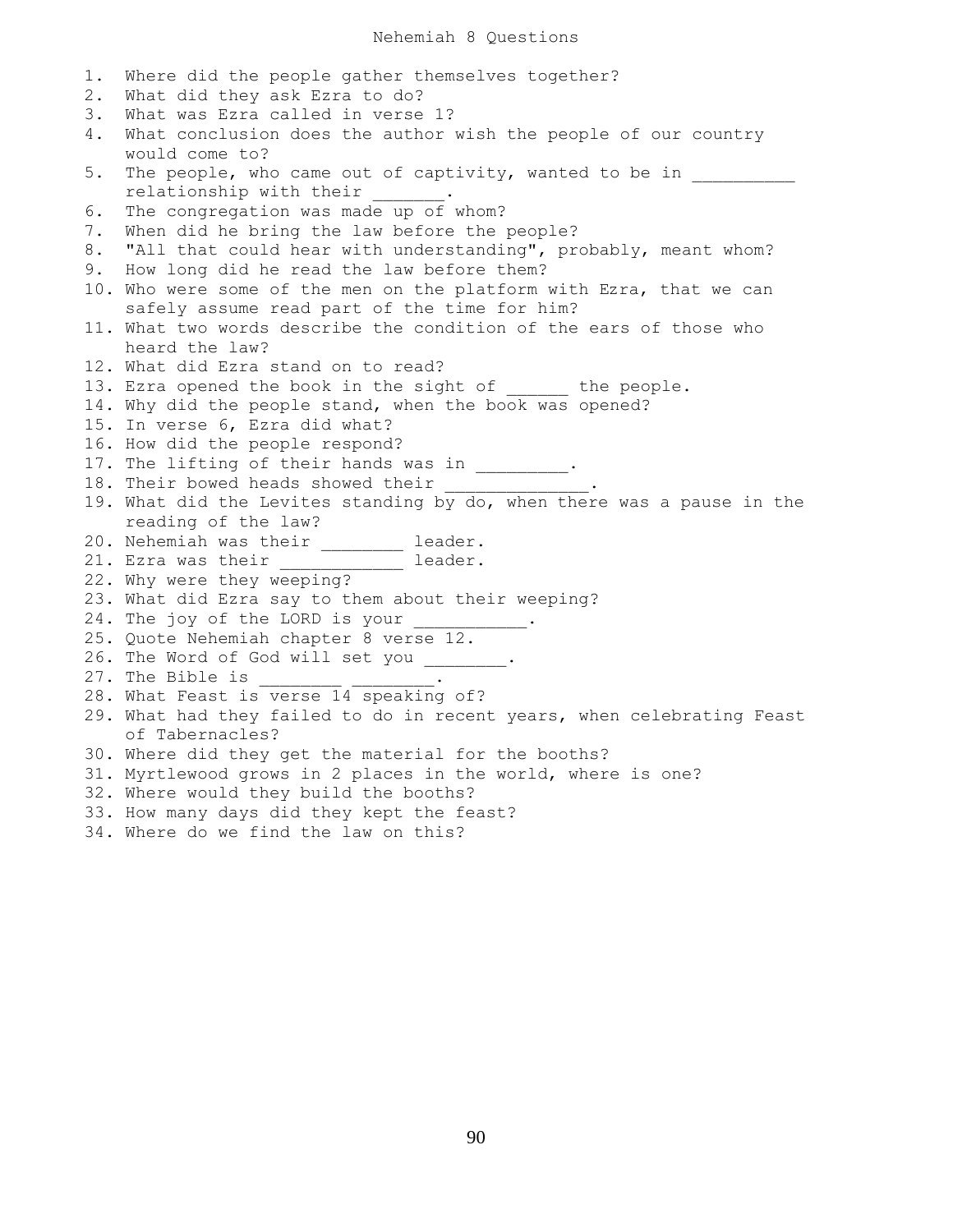We will begin this lesson in Nehemiah 9:1 "Now in the twenty and fourth day of this month the children of Israel were assembled with fasting, and with sackclothes, and earth upon them."

 On our calendar, this would be the 24th day of October. The children of Israel, here, were determined to repent of their sins voluntarily, and begin again with their LORD. This was not a set time they were fasting, and mourning in sackcloth, and throwing dirt upon their heads. This was a time of their own choosing. Ezra had stopped them from weeping in sorrow when they heard the law read, because it was to be a festive time.

 Nehemiah 9:2 "And the seed of Israel separated themselves from all strangers, and stood and confessed their sins, and the iniquities of their fathers."

 The reading of the law by Ezra had opened their eyes to the reality of their sins. They wanted to repent, so they could begin again. They separated themselves from the world around them, and confessed their sins, and the sins of their fathers.

 Nehemiah 9:3 "And they stood up in their place, and read in the book of the law of the LORD their God [one] fourth part of the day; and [another] fourth part they confessed, and worshipped the LORD their God."

 This means they read the law for 3 hours, and confessed for three hours. The Levites actually read the law to them. They were sincere in their desire to seek God.

 Nehemiah 9:4 "Then stood up upon the stairs, of the Levites, Jeshua, and Bani, Kadmiel, Shebaniah, Bunni, Sherebiah, Bani, [and] Chenani, and cried with a loud voice unto the LORD their God."

 Jeshua, Bani, and Kadmiel represented the three families of the Levites at that time. The leaders must lead in repentance, as well. The Levitical family was not free of sin, either. They must cry out to God for themselves, and then for the people.

 Nehemiah 9:5 "Then the Levites, Jeshua, and Kadmiel, Bani, Hashabniah, Sherebiah, Hodijah, Shebaniah, [and] Pethahiah, said, Stand up [and] bless the LORD your God for ever and ever: and blessed be thy glorious name, which is exalted above all blessing and praise."

 The people had been lying prostrate in grief before their LORD. They were, now, told to stand up and bless and praise the LORD. The Bible says the praise of the LORD should be done with both hands lifted to the LORD. This is a very humbling thing to do, but God inhabits the praises of His people. The proper way to praise the LORD is by lifting the hands, palms upward, that you might receive of the LORD. We have become so sophisticated in our churches today, that few do this. It is still important to do, especially in prayer.

 Nehemiah 9:6 "Thou, [even] thou, [art] LORD alone; thou hast made heaven, the heaven of heavens, with all their host, the earth, and all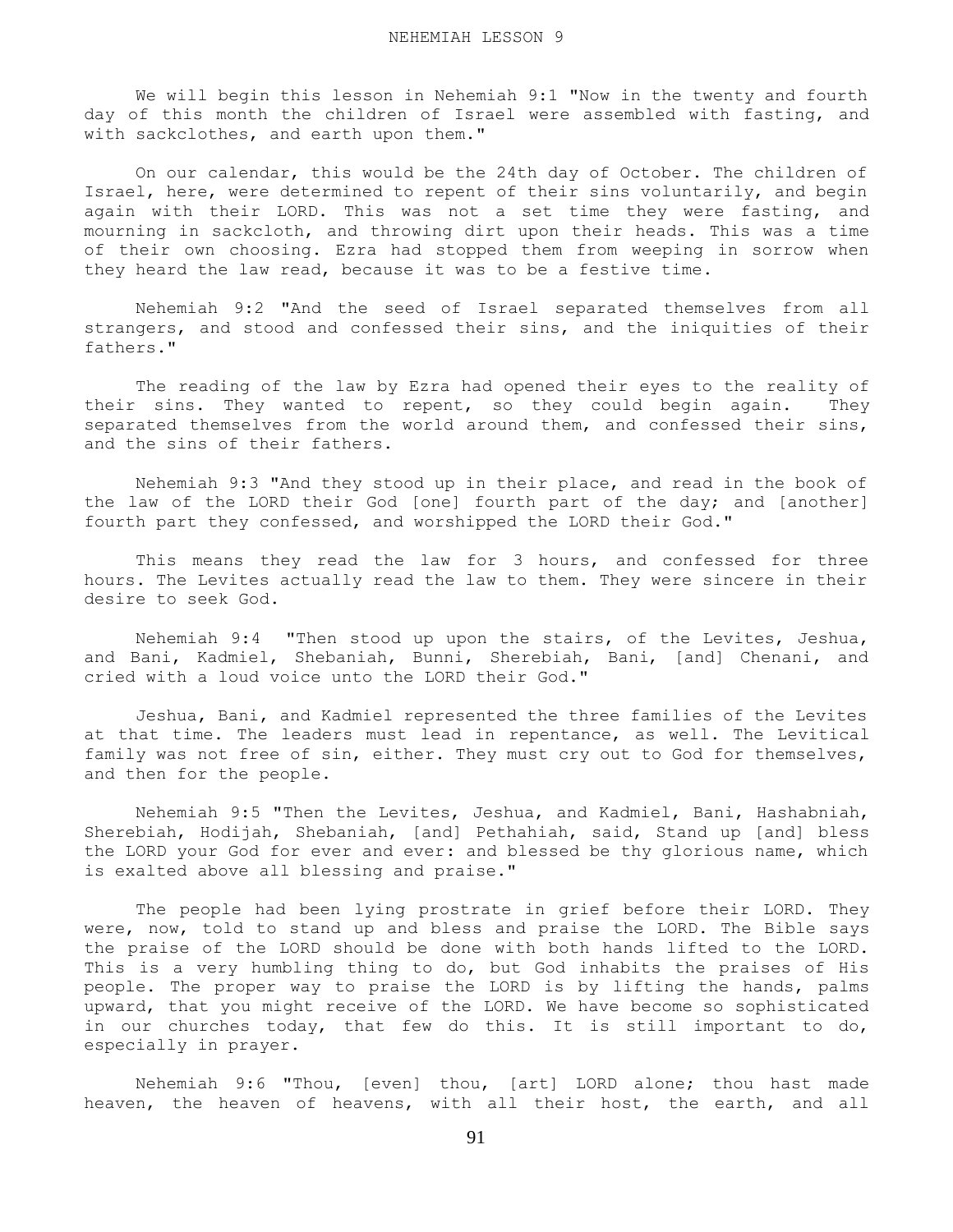[things] that [are] therein, the seas, and all that [is] therein, and thou preservest them all; and the host of heaven worshippeth thee."

 This was a recognition of the LORD for who He really was. He is the Creator of everything. The angels in heaven even worship Him, as well. He is not only Creator, but Deliverer, and Preserver.

 Nehemiah 9:7 "Thou [art] the LORD the God, who didst choose Abram, and broughtest him forth out of Ur of the Chaldees, and gavest him the name of Abraham;"

 Verse 7, above, spoke of Abram who was selected of God to be the father of all believers. His faith in God won him favor with God. His faith was counted unto him for righteousness.

 Nehemiah 9:8 "And foundest his heart faithful before thee, and madest a covenant with him to give the land of the Canaanites, the Hittites, the Amorites, and the Perizzites, and the Jebusites, and the Girgashites, to give [it, I say], to his seed, and hast performed thy words; for thou [art] righteous:"

 The covenant that God made with Abraham was an everlasting covenant. The following Scriptures are the covenant God made with Abram who became Abraham. Genesis 12:1 "Now the LORD had said unto Abram, Get thee out of thy country, and from thy kindred, and from thy father's house, unto a land that I will shew thee:" Genesis 12:2 "And I will make of thee a great nation, and I will bless thee, and make thy name great; and thou shalt be a blessing:" Genesis 12:3 "And I will bless them that bless thee, and curse him that curseth thee: and in thee shall all families of the earth be blessed." The land God promised Abraham was inhabited by seven heathen families, when God gave it to the Israelites. Deuteronomy 7:1 "When the LORD thy God shall bring thee into the land whither thou goest to possess it, and hath cast out many nations before thee, the Hittites, and the Girgashites, and the Amorites, and the Canaanites, and the Perizzites, and the Hivites, and the Jebusites, seven nations greater and mightier than thou;" God removed these 7 heathen families, and gave the land to His family Israel.

 Nehemiah 9:9 "And didst see the affliction of our fathers in Egypt, and heardest their cry by the Red sea;"

 These Israelites had been freed from hard labor in Egypt, when God sent ten plagues on Egypt. Pharaoh released them, after the death of all the firstborn in Egypt. God even opened the Red Sea that these same Israelites could walk over on dry ground. At the same time, He drowned all of the Egyptian soldiers who tried to follow them.

 Nehemiah 9:10 "And shewedst signs and wonders upon Pharaoh, and on all his servants, and on all the people of his land: for thou knewest that they dealt proudly against them. So didst thou get thee a name, as [it is] this day."

 God had defamed all the false gods of Egypt, and caused all the nations, who knew of His act, to realize that He was the True God. They did not know that He could be their God. They called Him the God of Israel.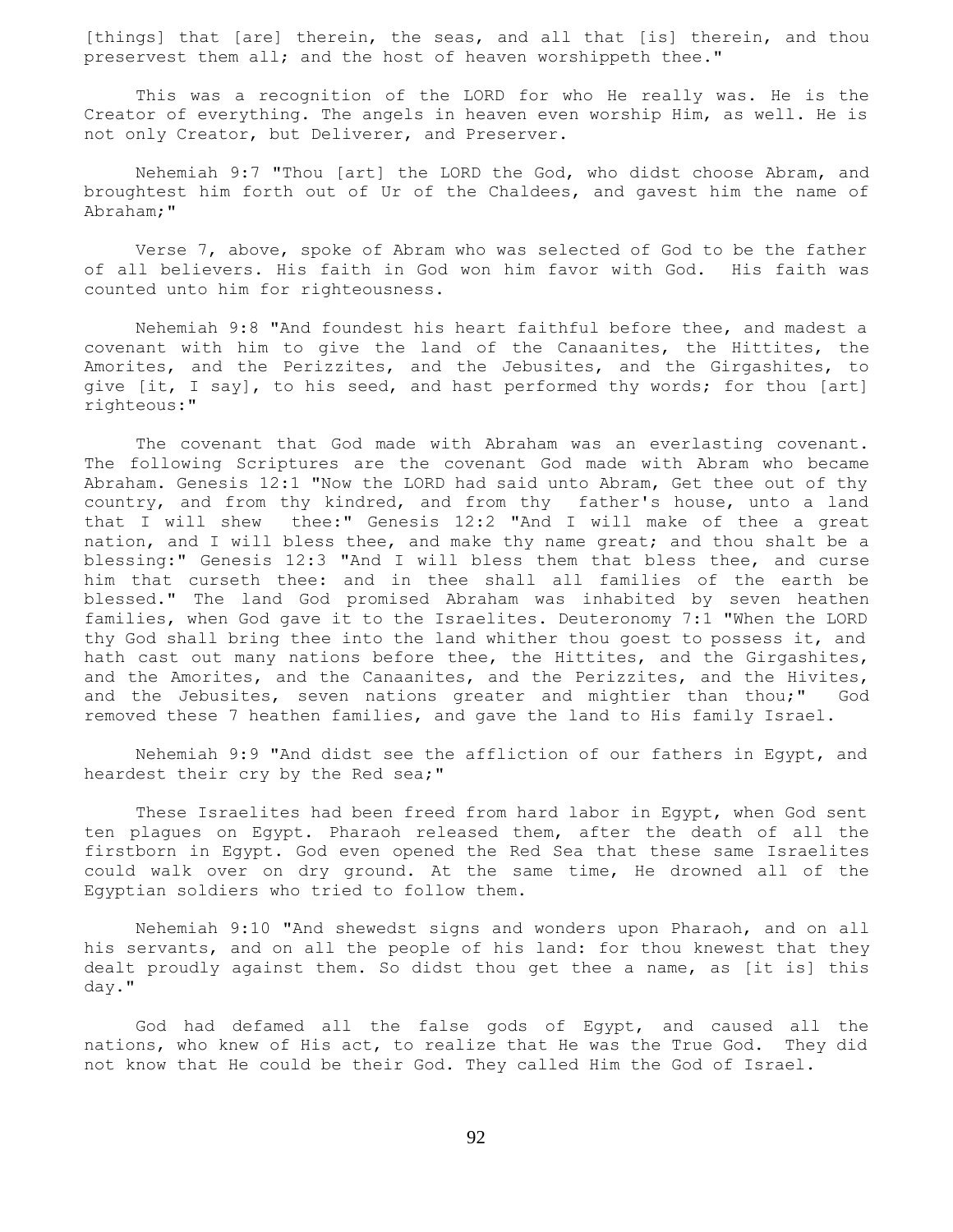Nehemiah 9:11 "And thou didst divide the sea before them, so that they went through the midst of the sea on the dry land; and their persecutors thou threwest into the deeps, as a stone into the mighty waters."

 This is, again, speaking of the opening of the Red Sea to give Israel passage through the midst of the sea, and causing the Egyptian soldiers to drown.

 Nehemiah 9:12 "Moreover thou leddest them in the day by a cloudy pillar; and in the night by a pillar of fire, to give them light in the way wherein they should go."

 The presence of the LORD crossed the wilderness with them. His presence was seen of them in the fire by night and the smoke by day. They moved when the fire, or smoke, moved, and stopped when it stopped. He led them as a Father would a helpless child. He is the Light of the world. They would not dwell in darkness. The Light of the world was with them.

 Nehemiah 9:13 "Thou camest down also upon mount Sinai, and spakest with them from heaven, and gavest them right judgments, and true laws, good statutes and commandments:"

 God came down the mountain and spoke the ten commandments to them. It frightened them so badly, they asked Moses to speak to God for them. They were without excuse, when they sinned with the golden calf, while Moses was on the mount getting the ten commandment on stone. He was gone 40 days and nights, but that was no excuse. They had heard in their ears, before he went up the mountain, these same commandments.

 Nehemiah 9:14 "And madest known unto them thy holy sabbath, and commandedst them precepts, statutes, and laws, by the hand of Moses thy servant:"

 This was speaking of the Levitical law and commandments. There were over 625 of them in the book of Leviticus. God gave them laws of religion, civil laws, dietary laws, etc. Moses received them of God, and gave them to them. These same laws were spoken of by the Jews as the law of Moses.

 Nehemiah 9:15 "And gavest them bread from heaven for their hunger, and broughtest forth water for them out of the rock for their thirst, and promisedst them that they should go in to possess the land which thou hadst sworn to give them."

 The manna that fell from heaven fed them for their 40 year journey across the wilderness. When they had no water, Moses struck the Rock, and water came forth to quench their thirst. Look, with me, at what Jesus said about this Bread. John 6:50 "This is the bread which cometh down from heaven, that a man may eat thereof, and not die." John 6:51 "I am the living bread which came down from heaven: if any man eat of this bread, he shall live for ever: and the bread that I will give is my flesh, which I will give for the life of the world." I Corinthians 10:4 "And did all drink the same spiritual drink: for they drank of that spiritual Rock that followed them: and that Rock was Christ."

 Nehemiah 9:16 "But they and our fathers dealt proudly, and hardened their necks, and hearkened not to thy commandments,"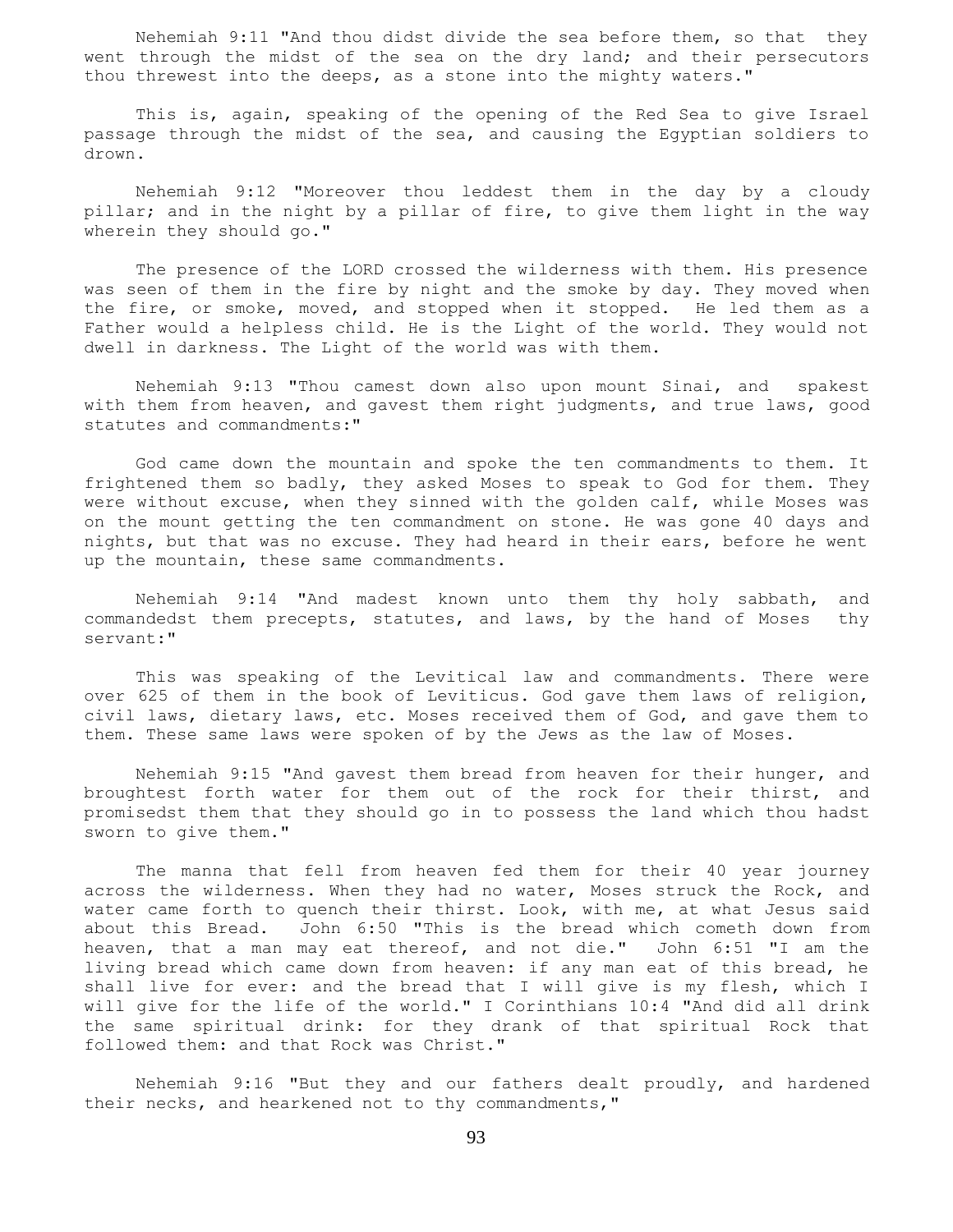This one verse is the story of these Israelites. The LORD would forgive them, and they would fall back into sin, over and over.

 Nehemiah 9:17 "And refused to obey, neither were mindful of thy wonders that thou didst among them; but hardened their necks, and in their rebellion appointed a captain to return to their bondage: but thou [art] a God ready to pardon, gracious and merciful, slow to anger, and of great kindness, and forsookest them not."

 They had been slaves in Egypt. They were so rebellious, they turned against God, and started to go back to Egypt. Moses prayed for them and God forgave them.

 Nehemiah 9:18 "Yea, when they had made them a molten calf, and said, This [is] thy God that brought thee up out of Egypt, and had wrought great provocations;" Nehemiah 9:19 "Yet thou in thy manifold mercies forsookest them not in the wilderness: the pillar of the cloud departed not from them by day, to lead them in the way; neither the pillar of fire by night, to shew them light, and the way wherein they should go."

 The mercy of God always outweighed His judgement. They deserved to die for their sins, but God forgave them. This was the story of the Israelites the entire 40 years of their wandering in the wilderness.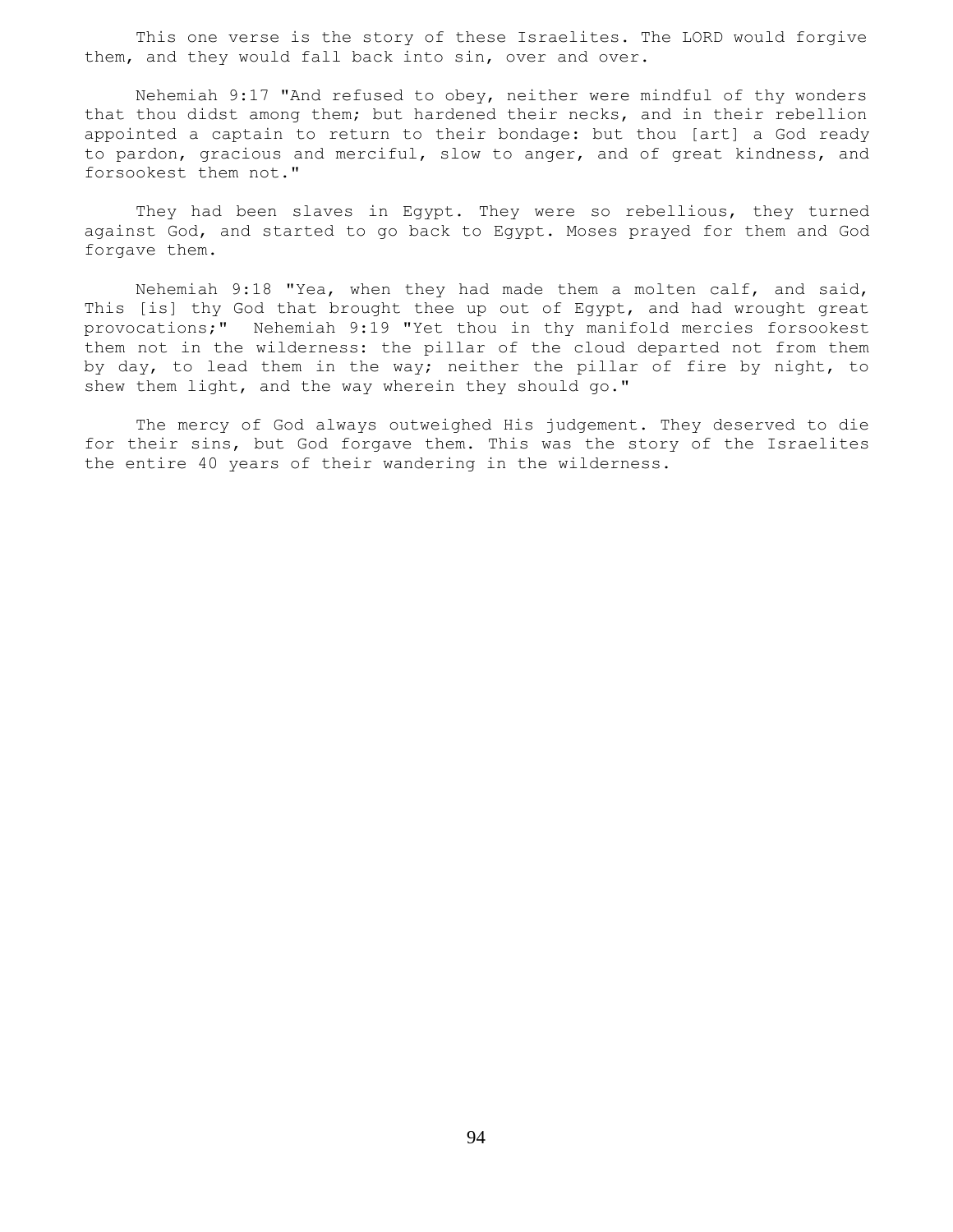## Nehemiah 9 Questions

1. On the 24th day of the month, what did the children of Israel do? 2. When had they been convinced they needed to repent of their sins? 3. Verse 2 tells us they \_\_\_\_\_\_\_\_\_\_\_ themselves from all strangers. 4. They stood and \_\_\_\_\_\_\_\_\_\_\_ their sins, and their father's iniquities. 5. What did they do for 1/4 of the day? 6. Who represented the three families of Levites at the time in this chapter? 7. The Levitical family must cry out to God for  $\qquad \qquad$ , and then for the  $\qquad \qquad$ . 8. What are the people told to do in verse 5? 9. How should you praise the LORD? 10. What do they say about God in verse 6? 11. He is not only Creator, but , and 12. Where was Abram living, when God selected him? 13. His **in God won him favor with God.** 14. What kind of covenant did God make with Abram? 15. Quote Genesis chapter 12 verses 1, 2, and 3. 16. How many heathen people were living in the land God promised Abraham? 17. Where were the Israelites living in hard bondage, when God heard their cry? 18. What did God do for them at the Red Sea? 19. God had \_\_\_\_\_\_\_\_\_ the false gods of Egypt. 20. The nations around called God the God of 21. God led them with what? 22. At Mount Sinai, God spoke what to the people directly? 23. What did they ask of Moses, because they were frightened of God? 24. While Moses was on the mountain receiving the ten commandments on stone, what did the people do? 25. What law is verse 14 speaking of? 26. What is another name for it? 27. Who was the Bread from heaven that fed them on their journey? 28. What did Jesus call Himself in John chapter 6 verse 51? 29. Where does He call Himself the spiritual Rock? 30. The \_\_\_\_\_\_\_\_ of God always outweighs His judgement?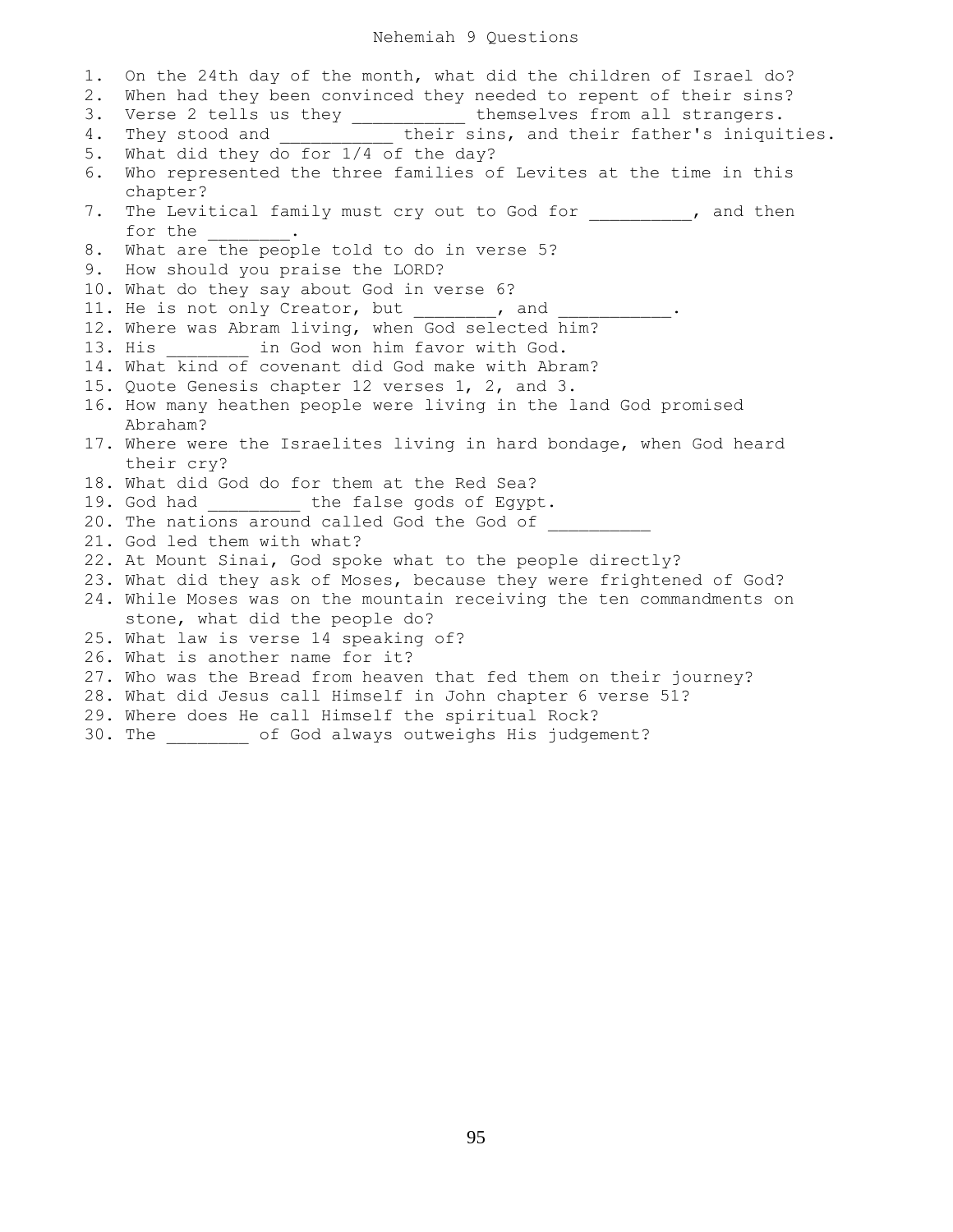We will begin this lesson in Nehemiah 9:20 "Thou gavest also thy good spirit to instruct them, and withheldest not thy manna from their mouth, and gavest them water for their thirst."

 This was speaking of the nearly 3 million people being fed for the 40 years with manna that fell from heaven. The water, spoken of here, was the water that flowed from the Rock. This is, however, the first and only mention of the Holy Spirit being their instructor, in the Old Testament.

 Nehemiah 9:21 "Yea, forty years didst thou sustain them in the wilderness, [so that] they lacked nothing; their clothes waxed not old, and their feet swelled not."

 There were so many miracles God had done for them in the wilderness journey, that we tend to forget the miracle of their clothes lasting 40 years. Not only did their feet not swell, but their shoes did not wear out either. These were really great miracles within themselves.

 Nehemiah 9:22 "Moreover thou gavest them kingdoms and nations, and didst divide them into corners: so they possessed the land of Sihon, and the land of the king of Heshbon, and the land of Og king of Bashan."

 We discussed in the previous lesson, how God took the land away from the 7 nations that lived in the area of the promised land, and gave it to the Israelites. The land was divided into 12 parts, and each tribe received their part. Sihon was king of Heshbon. Og was the Amorite king of Bashan. The giants came from this territory.

 Nehemiah 9:23 "Their children also multipliedst thou as the stars of heaven, and broughtest them into the land, concerning which thou hadst promised to their fathers, that they should go in to possess [it]."

 Approximately 75 people went into Egypt, and the nation of Israel, approximately 3,000,000, came out of Egypt. This was a tremendous increase. This near 3,000,000 people took the land of promise and dwelled in it, as God had promised.

 Nehemiah 9:24 "So the children went in and possessed the land, and thou subduedst before them the inhabitants of the land, the Canaanites, and gavest them into their hands, with their kings, and the people of the land, that they might do with them as they would."

When they went in and took the land, as God had commanded them to do, God was with them and they won their battles. In most instances, God had instructed them to kill the people of the lands they conquered. They never did seem to quite rid the land of the Ammonites, Moabites, and the other five tribes. The Philistines were a constant thorn for them, as well.

 Nehemiah 9:25 "And they took strong cities, and a fat land, and possessed houses full of all goods, wells digged, vineyards, and oliveyards, and fruit trees in abundance: so they did eat, and were filled, and became fat, and delighted themselves in thy great goodness."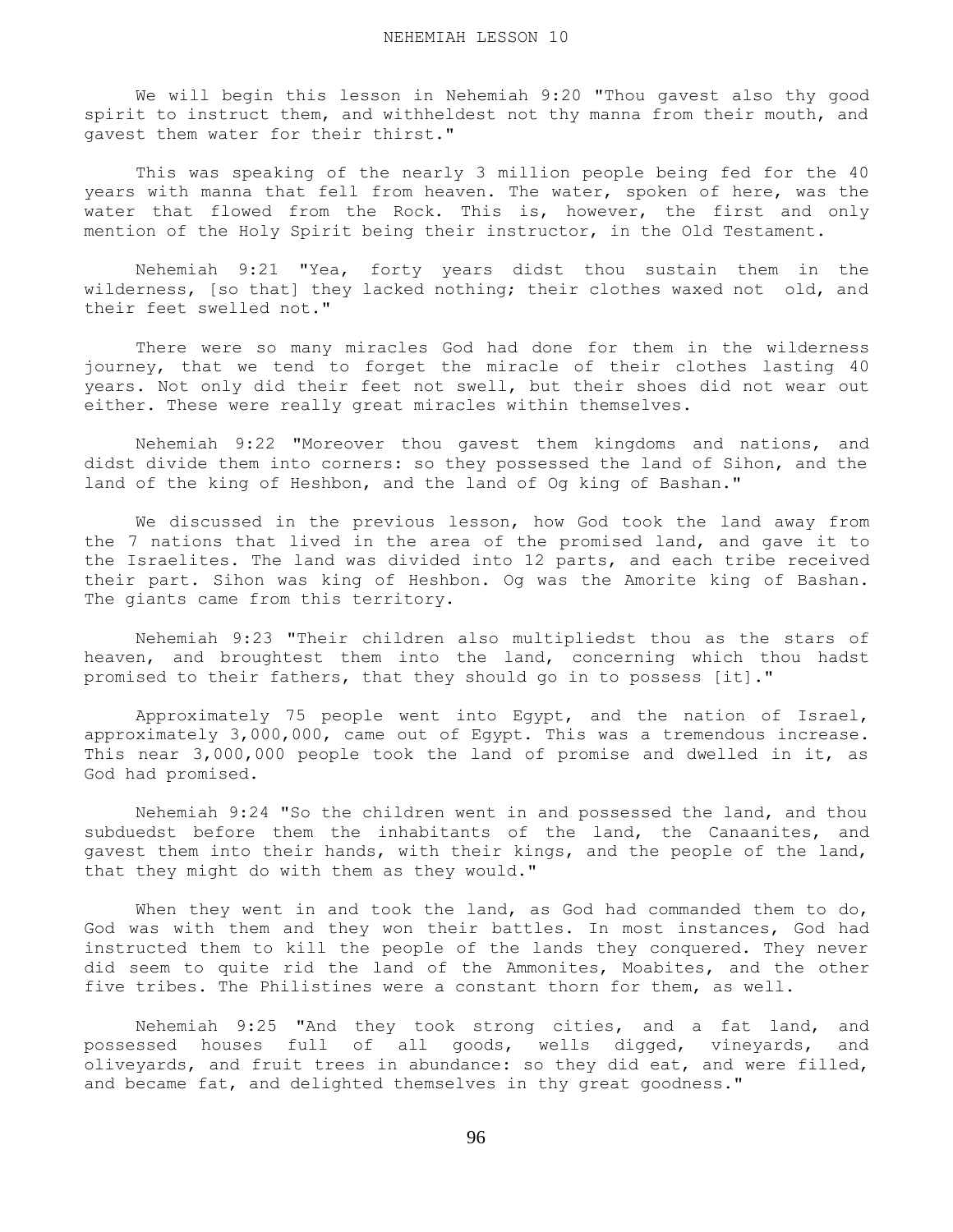This truly was a land of milk and honey, as God had promised them. The olive trees and the vineyards were already planted by the people they overran. The children of Israel wanted for nothing. God had kept his covenant with Abraham.

 Nehemiah 9:26 "Nevertheless they were disobedient, and rebelled against thee, and cast thy law behind their backs, and slew thy prophets which testified against them to turn them to thee, and they wrought great provocations."

 To be blessed beyond any other nation of the world, there was only one thing God asked of them. He asked them to keep His commandments and be faithful to Him. They did not do even that. They rebelled against God. They were disobedient at every turn. God sent them prophets to warn them, and they killed their prophets. Isaiah, Jeremiah, and Ezekiel were all said {by historians} to have been murdered. They angered the LORD by worshipping false gods, as well.

 Nehemiah 9:27 "Therefore thou deliveredst them into the hand of their enemies, who vexed them: and in the time of their trouble, when they cried unto thee, thou heardest [them] from heaven; and according to thy manifold mercies thou gavest them saviours, who saved them out of the hand of their enemies."

 It seemed to be a never- ending cycle. They would sin against God and bring His wrath upon them. Many times, His wrath was carried out by them losing a very important battle and losing many men. They would repent, and God would forgive them. They seemed to never learn. God sent judges, prophets, and priests to help them. God sent those like Samson and David to defeat their enemies. It was all the same. As soon as they were out of trouble, they returned to their false gods. The judges, Othniel and Ehud, were spoken of as saviours. When each judge was in control, God would give peace to Israel.

 Nehemiah 9:28 "But after they had rest, they did evil again before thee: therefore leftest thou them in the hand of their enemies, so that they had the dominion over them: yet when they returned, and cried unto thee, thou heardest [them] from heaven; and many times didst thou deliver them according to thy mercies;"

 This is another way of saying the previous verse. It seemed not to matter how great the help had been from God,. they still would turn again to the false gods after their trouble was momentarily gone. Notice, God forgave them because He was merciful, not because they deserved to be forgiven.

 Nehemiah 9:29 "And testifiedst against them, that thou mightest bring them again unto thy law: yet they dealt proudly, and hearkened not unto thy commandments, but sinned against thy judgments, (which if a man do, he shall live in them;) and withdrew the shoulder, and hardened their neck, and would not hear."

All of the wars they lost, and the famines that came, were to drive them back to the LORD and the law. They were a proud rebellious people, who felt they did not need the LORD. They did not keep the law, and did not even try to know what God's law said. They wanted to be like the world around them.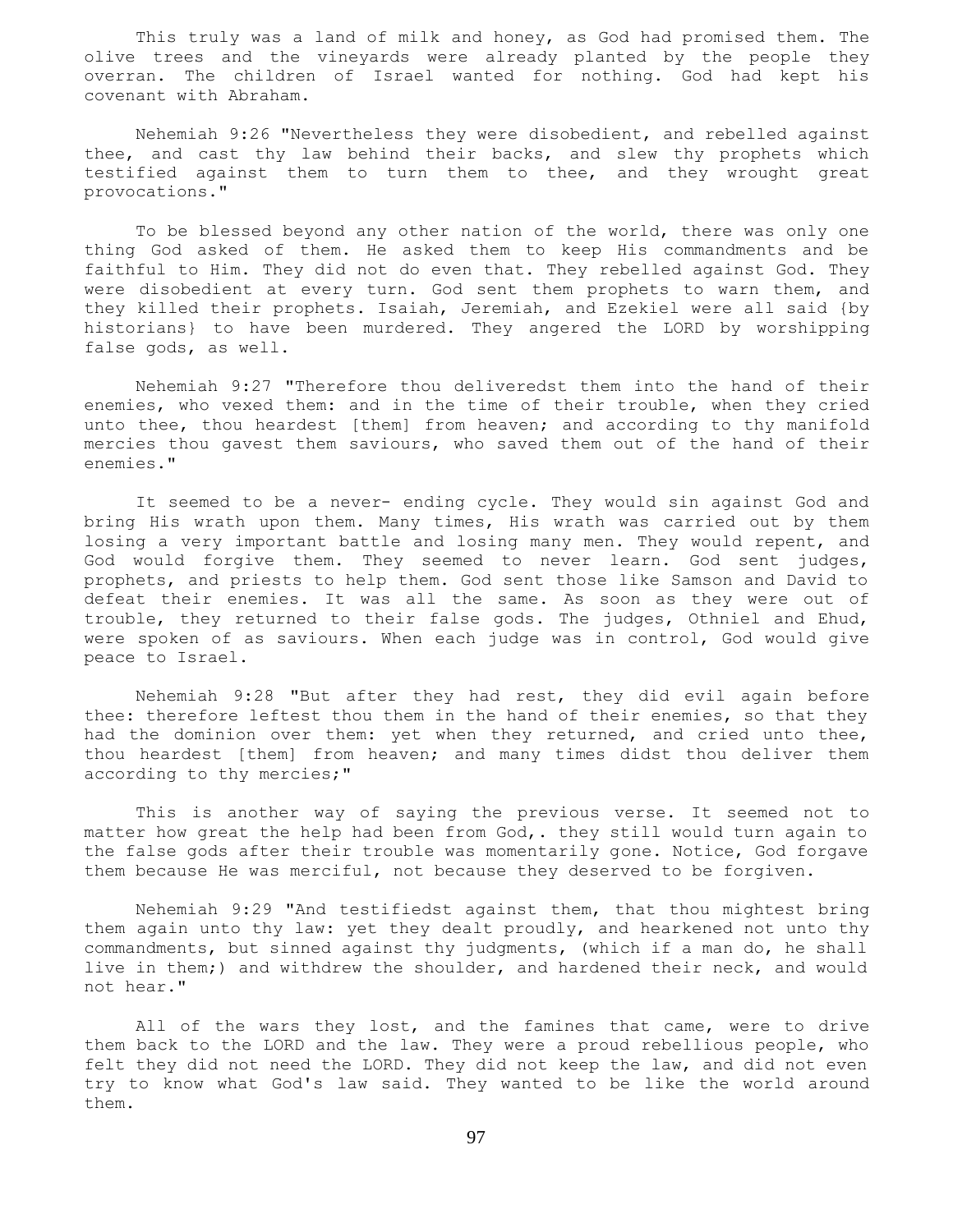Nehemiah 9:30 "Yet many years didst thou forbear them, and testifiedst against them by thy spirit in thy prophets: yet would they not give ear: therefore gavest thou them into the hand of the people of the lands."

 God waited several hundred years for them to repent and turn to Him with a pure heart. He sent prophets to warn them of their evil deeds, and they took no heed. He waited about 260 years for the ten tribes to repent and turn to Him, but they did not. They went into captivity about 135 years before the tribe of Judah and Benjamin did. The main difference I saw in this, was the ten tribes did not have any kings who truly loved God and kept his commandments, and Judah had a few kings who sought God. Eventually, even Judah got so far away from God, that they were taken into Babylonian captivity.

 Nehemiah 9:31 "Nevertheless for thy great mercies' sake thou didst not utterly consume them, nor forsake them; for thou [art] a gracious and merciful God."

 God loved them so much, that He always saved a remnant to start again. At the time this is being spoken, that remnant had come back to Judah to begin, again. Notice, Gods mercy was what saved them.

 Nehemiah 9:32 "Now therefore, our God, the great, the mighty, and the terrible God, who keepest covenant and mercy, let not all the trouble seem little before thee, that hath come upon us, on our kings, on our princes, and on our priests, and on our prophets, and on our fathers, and on all thy people, since the time of the kings of Assyria unto this day."

 The kings of Assyria were the rod of God's anger. They were the instrument God used to punish the people, and make them repent. This was a reminder of the greatness of God. The people must never forget the punishment that came upon them for their sins. God is merciful and keeps His covenant. It is man who breaks the covenant.

 Nehemiah 9:33 "Howbeit thou [art] just in all that is brought upon us; for thou hast done right, but we have done wickedly:"

 This was admitting that as bad as the punishment had been from God on His people, they had brought it upon themselves by their sins. God had done what was right. It was the wickedness of the people that had brought on the terrible times.

 Nehemiah 9:34 "Neither have our kings, our princes, our priests, nor our fathers, kept thy law, nor hearkened unto thy commandments and thy testimonies, wherewith thou didst testify against them."

 The Israelites were the only people in the world who had been given the law of God. All they had to do was live by that law. The ten tribes of Israel had no kings who kept God's law. There were a few like Asa, Hezekiah, and Josiah of the tribes of Judah that did right in God's sight. Even they were overwhelmed finally by the sins of the people, and God punished Judah, too. Verse 34 is saying, all have sinned and come short of the glory of God.

 Nehemiah 9:35 "For they have not served thee in their kingdom, and in thy great goodness that thou gavest them, and in the large and fat land which thou gavest before them, neither turned they from their wicked works."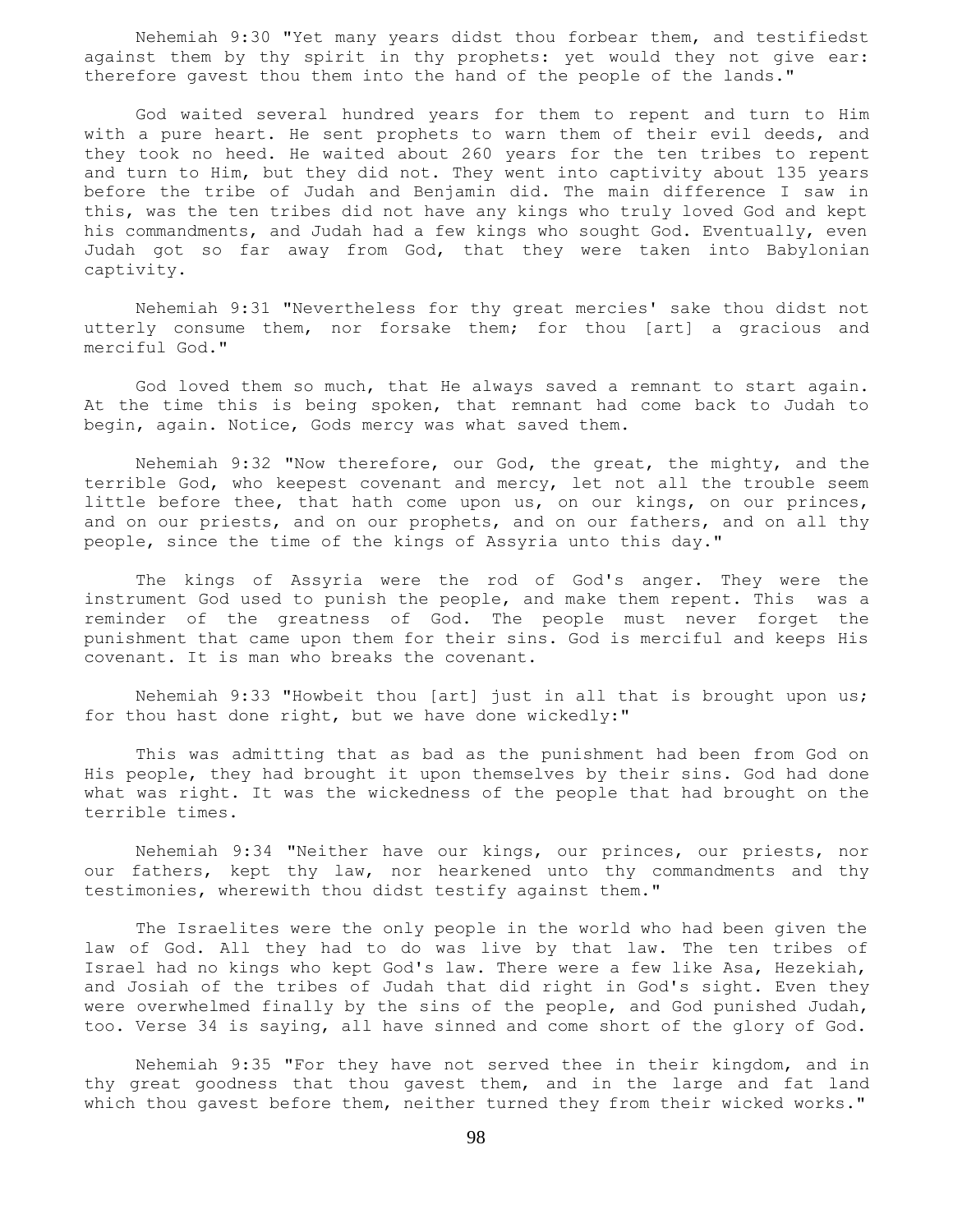While Israel and Judah were free and were not subjects to a foreign land, they did not serve God. They had everything, and threw it away in disobedience.

 Nehemiah 9:36 "Behold, we [are] servants this day, and [for] the land that thou gavest unto our fathers to eat the fruit thereof and the good thereof, behold, we [are] servants in it:"

 Even though the king of Persia had let them come back to their homeland to live, they were not out from under his domination. They still had to pay tribute to him. The children of Israel had never really been completely free since then, until 1948. Off and on they were in the land, but under domination of some other country.

 Nehemiah 9:37 "And it yieldeth much increase unto the kings whom thou hast set over us because of our sins: also they have dominion over our bodies, and over our cattle, at their pleasure, and we [are] in great distress."

 What God had intended to bless the children of Israel with, had in turn, blessed the kings who they were subject to. The Persian king was their master as they were speaking these words.

 Nehemiah 9:38 "And because of all this we make a sure [covenant], and write [it]; and our princes, Levites, [and] priests, seal [unto it]."

 This was re-establishing a covenant with their God. They did not want these same problems to come upon them, again. All of the leaders would sign this covenant, they had written down promising to seek God and His ways from henceforth.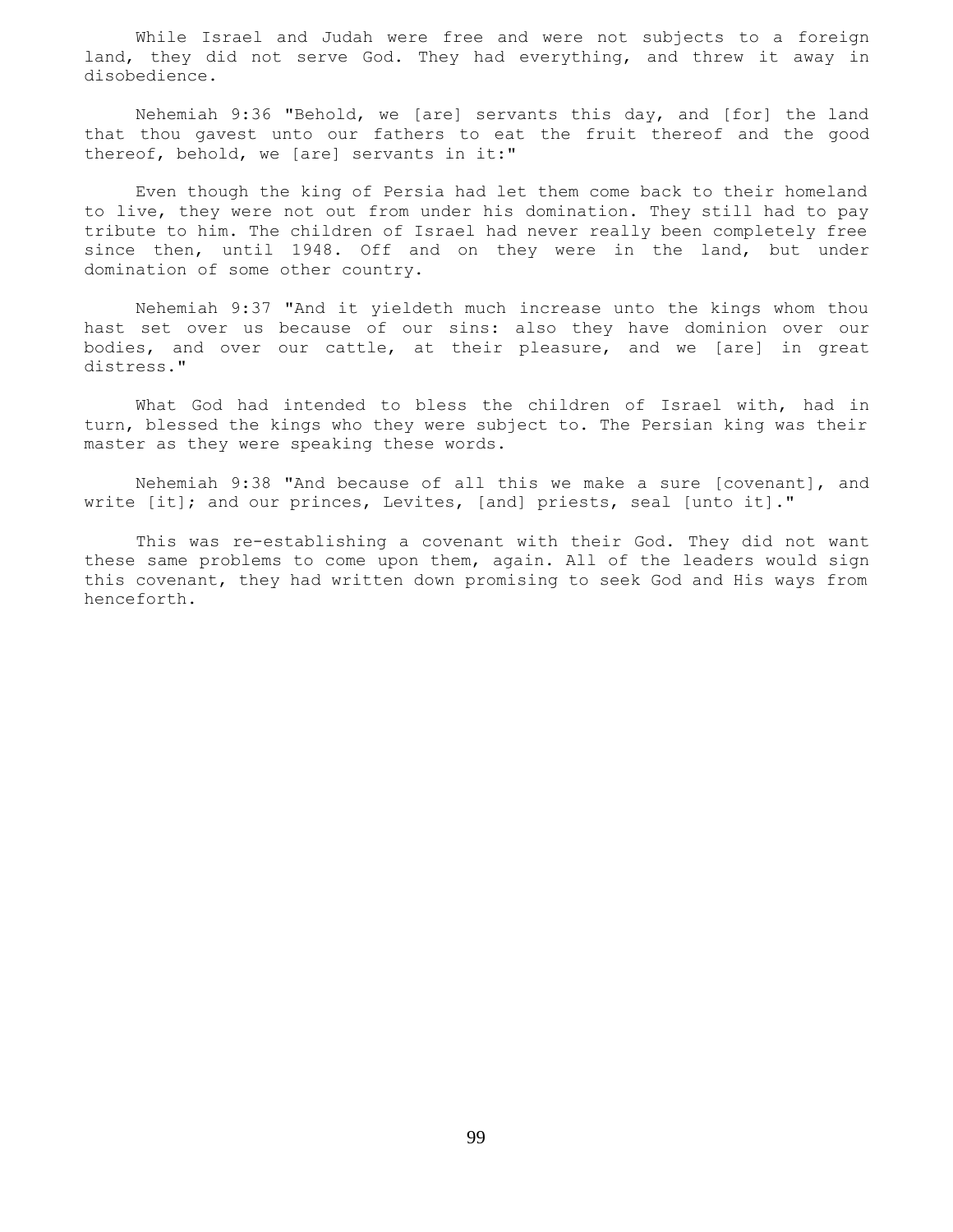## Nehemiah 10 Questions

1. How many years did God provide manna for the Israelites? 2. How did he quench their thirst? 3. What is the good spirit in verse 1? 4. What miracles, that happened on their journey, were mentioned in verse 21. 5. God took the promised land away from \_\_\_\_\_\_\_nations, and gave it to Israel. 6. Sihon was king of \_\_\_\_\_\_\_\_\_. 7. Og was the \_\_\_\_\_\_\_\_\_\_\_ king of Bashan 8. Their children also \_\_\_\_\_\_\_\_\_\_\_\_\_\_\_\_\_\_\_\_\_ thou as the stars of heaven. 9. From the approximately 75 people who went into Egypt, \_\_\_\_\_\_\_\_\_\_\_ came out. 10. In most instances, God had instructed them to \_\_\_\_\_\_\_\_\_\_ the people of the lands they conquered. 11. The \_\_\_\_\_\_\_\_\_\_\_\_ were a constant thorn for them, as well. 12. What was already growing in the land they took? 13. God had promised them a land of \_\_\_\_\_\_\_\_ and \_\_\_\_\_\_\_\_. 14. Nevertheless, they were 15. What was the one thing God asked from the Israelites? 16. What did God do to cause them to return to Him? 17. Who did God send to warn them of their sins? 18. When they turned to God and repented, what did God do? 19. Which of the judges had been spoken of as saviours? 20. All the wars they lost, and the famines they suffered, were to drive them back to \_\_\_\_\_\_\_ and the \_\_\_\_\_\_. 21. God waited several hundred years, before He did what to them? 22. Why was Judah's captivity over a hundred years after the ten tribes' captivity? 23. God loved them so much, He always saved a \_\_\_\_\_\_\_\_\_. 24. God's saved them. 25. The king's of Assyria were the \_\_\_\_\_\_\_\_ of God' anger. 26. Was God unfair with them? 27. Who were some of the good kings? 28. Who had let them come back to their homeland? 29. Were they truly free? 30. When did they become completely free? 31. What were they going to do, to show God their sincerity in keeping the covenant with Him?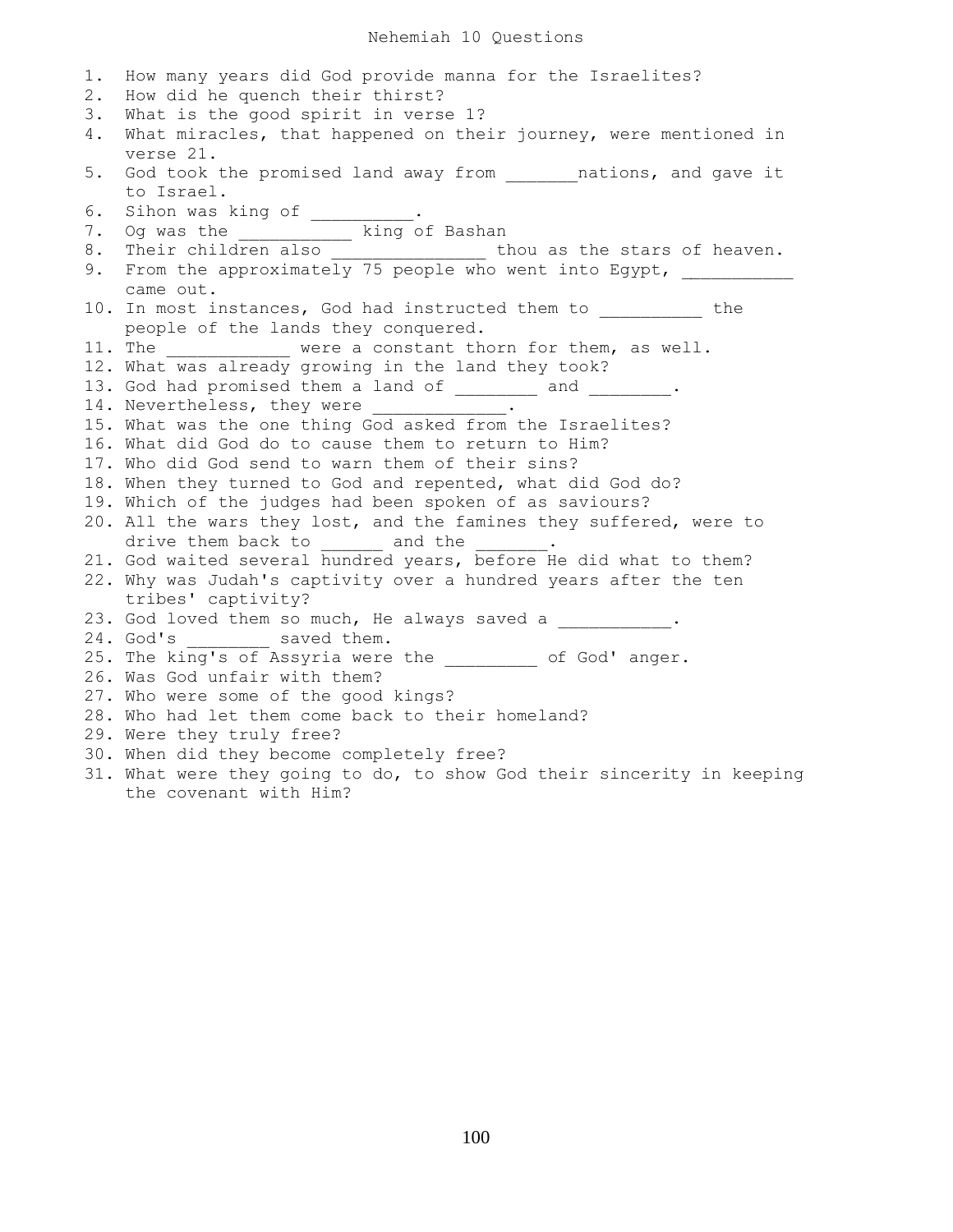This chapter is devoted to those who made covenant with God. We will now begin this lesson in Nehemiah 10:1 "Now those that sealed [were], Nehemiah, the Tirshatha, the son of Hachaliah, and Zidkijah,"

 Nehemiah was the civil leader {Tirshatha}. Zidkijah, here, was, probably, speaking of Zadok. It appears, this Zadok was Nehemiah's secretary. "Sealed", in this verse, means make a mark.

 Nehemiah 10:2 "Seraiah, Azariah, Jeremiah," Nehemiah 10:3 "Pashur, Amariah, Malchijah," Nehemiah 10:4 "Hattush, Shebaniah, Malluch," Nehemiah 10:5 "Harim, Meremoth, Obadiah," Nehemiah 10:6 "Daniel, Ginnethon, Baruch," Nehemiah 10:7 "Meshullam, Abijah, Mijamin," Nehemiah 10:8 "Maaziah, Bilgai, Shemaiah: these [were] the priests."

 These verses listed the heads of the priestly houses. It was important that they signed this covenant, because they actually were the leaders of the people in spiritual things. Seraiah was mentioned first, because he was the head of high priestly family.

 Nehemiah 10:9 "And the Levites: both Jeshua the son of Azaniah, Binnui of the sons of Henadad, Kadmiel;" Nehemiah 10:10 "And their brethren, Shebaniah, Hodijah, Kelita, Pelaiah, Hanan," Nehemiah 10:11 "Micha, Rehob, Hashabiah," Nehemiah 10:12 "Zaccur, Sherebiah, Shebaniah," Nehemiah 10:13 "Hodijah, Bani, Beninu."

 Beginning with verse 9, we see a list of the heads of the houses of the Levites, who were not priests. All priests had to be of the Levitical tribe, and they, also, had to be descended from Aaron. The Levites, other than the priests, did things like singing and keeping the doors. They were in service to the LORD, but in a different capacity than the priests. Binnui had taken the place of Kadmiel. Jeshua, Binnui, and Kadmiel were the three who were the chief of the families of the Levites at that time.

 Nehemiah 10:14 "The chief of the people; Parosh, Pahath-moab, Elam, Zatthu, Bani," Nehemiah 10:15 "Bunni, Azgad, Bebai," Nehemiah 10:16 "Adonijah, Bigvai, Adin," Nehemiah 10:17 "Ater, Hizkijah, Azzur," Nehemiah 10:18 "Hodijah, Hashum, Bezai," Nehemiah 10:19 "Hariph, Anathoth, Nebai," Nehemiah 10:20 "Magpiash, Meshullam, Hezir," Nehemiah 10:21 "Meshezabeel, Zadok, Jaddua," Nehemiah 10:22 "Pelatiah, Hanan, Anaiah," Nehemiah 10:23 "Hoshea, Hananiah, Hashub," Nehemiah 10:24 "Hallohesh, Pileha, Shobek," Nehemiah 10:25 "Rehum, Hashabnah, Maaseiah," Nehemiah 10:26 "And Ahijah, Hanan, Anan," Nehemiah 10:27 "Malluch, Harim, Baanah."

 These lists of names in the verses above were showing the chief of each family that signed the covenant. The chief of each family signed for the entire family. Just because a member of the family did not specifically sign, did not eliminate them from keeping the covenant. They, in a sense, signed when their chief signed for them.

 Nehemiah 10:28 "And the rest of the people, the priests, the Levites, the porters, the singers, the Nethinims, and all they that had separated themselves from the people of the lands unto the law of God, their wives,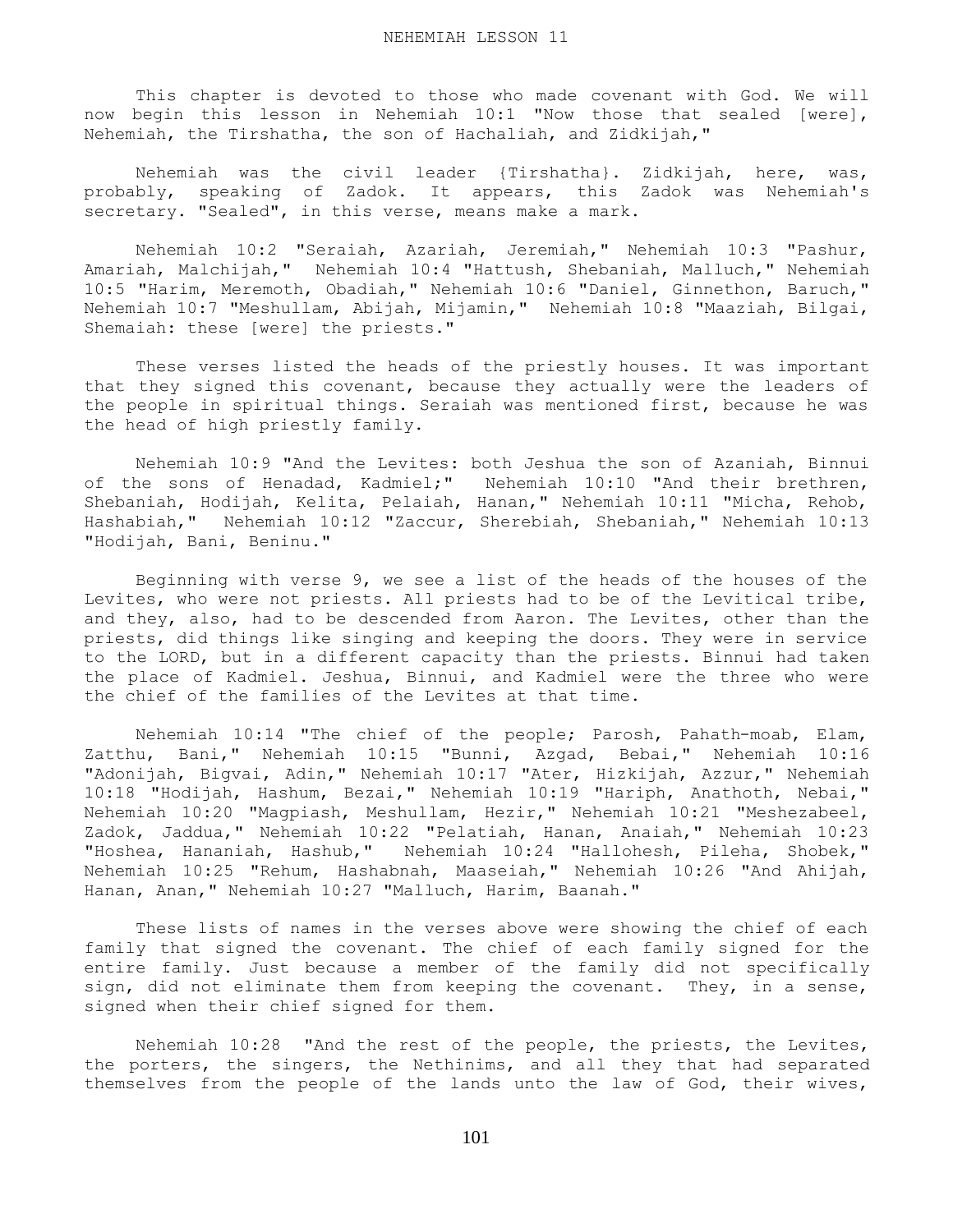their sons, and their daughters, every one having knowledge, and having understanding;"

 This seems a little unusual to separate these out, but they were not really separated. The people, in verse 28 above, each had a chief, of their family who signed the covenant for them. The priests, here, are sons and grandsons of the head of each priestly family. The head of the family signed for them. This is saying, that these people, in verse 28, had all been signed for by the heads of their families which were listed individually in the verses through 27.

 Nehemiah 10:29 "They clave to their brethren, their nobles, and entered into a curse, and into an oath, to walk in God's law, which was given by Moses the servant of God, and to observe and do all the commandments of the LORD our Lord, and his judgments and his statutes;"

 This is saying, they verbally agreed to live by the covenant agreement the heads of their families signed for them. They had heard the agreement read aloud, and they agreed to the conditions of the covenant. They were saying they accepted the mark their leader had made as a binding agreement on them. They were aware there would be curses, if they did not keep the commandments of the LORD. They, also, knew they would be blessed, if they kept the commandments.

 Nehemiah 10:30 "And that we would not give our daughters unto the people of the land, nor take their daughters for our sons:"

 One of the very serious promises they made was not to intermarry with the heathens around them. They were to marry only other Hebrews.

 Nehemiah 10:31 "And [if] the people of the land bring ware or any victuals on the sabbath day to sell, [that] we would not buy it of them on the sabbath, or on the holy day: and [that] we would leave the seventh year, and the exaction of every debt."

 This was saying, they would keep the sabbath holy. They would not buy or sell, on the sabbath, or on any holy day. It was, also, saying they would keep the sabbatical year holy. They would let the land lie in rest on the seventh year. This spoke of the jubilee at the end of the seventh seven years, as well. Every debt would be canceled at that time, as the Levitical law prescribed.

 Nehemiah 10:32 "Also we made ordinances for us, to charge ourselves yearly with the third part of a shekel for the service of the house of our God;"

 This was a special voluntary tax that all of the people imposed upon themselves to take care of the service in the temple. The 1/6 of an ounce was a very small amount, but even the poor had to pay this once a year.

 Nehemiah 10:33 "For the shewbread, and for the continual meat offering, and for the continual burnt offering, of the sabbaths, of the new moons, for the set feasts, and for the holy [things], and for the sin offerings to make an atonement for Israel, and [for] all the work of the house of our God."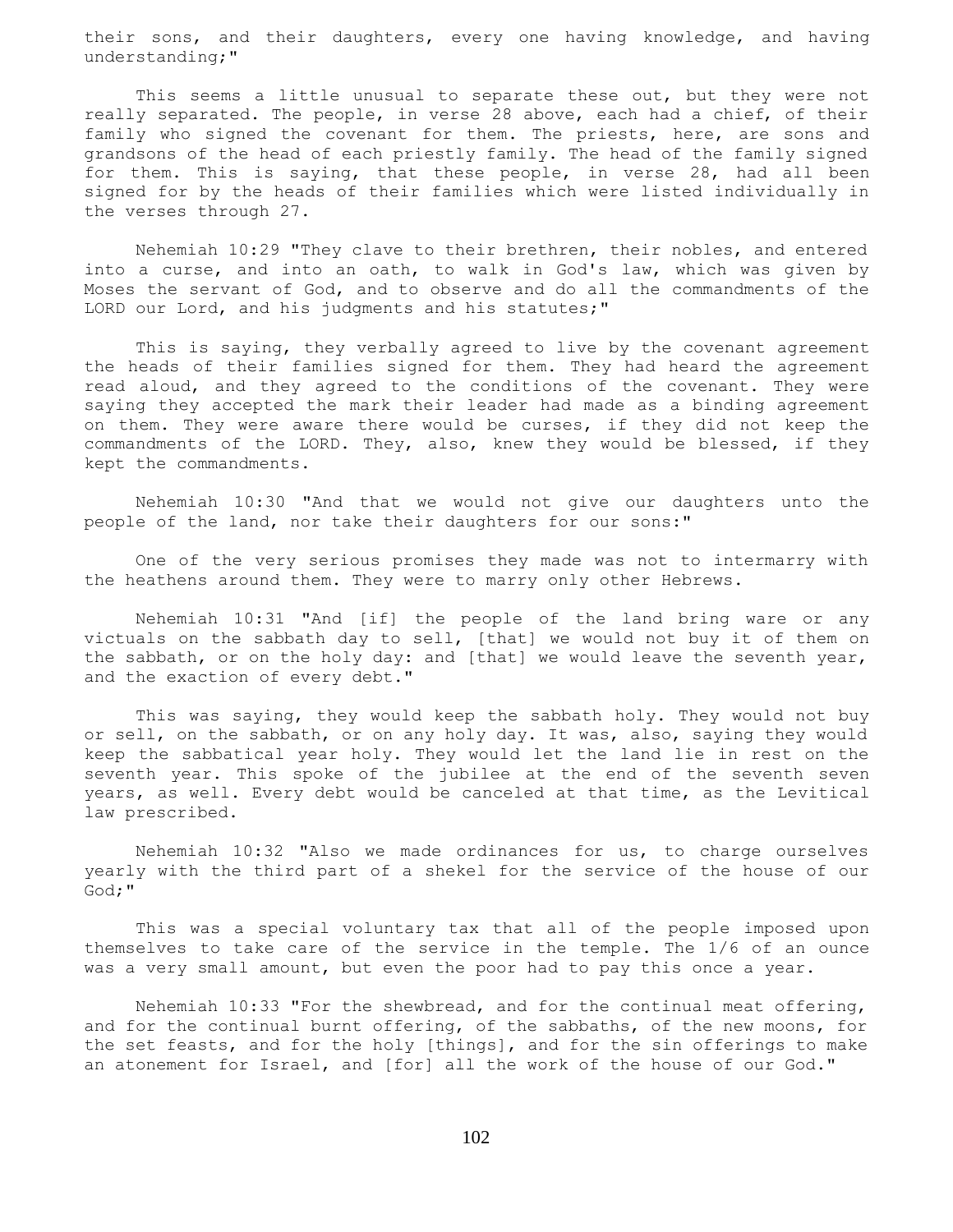The shewbread was very important. It symbolized the body of the Lord Jesus Christ. This small amount of money they would bring in would not be enough to pay for animals for the burnt offerings, but it was symbolic that all of the people should support the temple, regardless of how poor they were. This way they would feel they were a part of it. All of these offerings and feasts were to be practiced again. They were going back to the letter of the law. The showbread was 12 small loaves each week. The continual meat offering was flour and oil mingled together. It was offered twice a day. The offering of the sabbath was two lambs with meat and drink offerings. On new moons, the offerings were two bullocks, one ram, seven lambs accompanied with the meat and drink offerings. The set feasts were Passover, Pentecost {Feast of Weeks} and Tabernacles. The sin offering was for Day of Atonement. Each of these feasts had specific offerings mentioned in the book of Numbers.

 Nehemiah 10:34 "And we cast the lots among the priests, the Levites, and the people, for the wood offering, to bring [it] into the house of our God, after the houses of our fathers, at times appointed year by year, to burn upon the altar of the LORD our God, as [it is] written in the law:"

 Someone had to provide the wood to burn the offerings. The families responsible for bringing in the wood at a certain time were decided by casting lots. Wood was hard to find at that time, it had to be thought of as a ministry.

 Nehemiah 10:35 "And to bring the firstfruits of our ground, and the firstfruits of all fruit of all trees, year by year, unto the house of the LORD:"

 Firstfruits offerings were required of everything that was grown. It was a very good way to be sure you would have a good crop abundantly provided by God. Even this had been dropped for years. The practice was reinstated to keep the law.

 Nehemiah 10:36 "Also the firstborn of our sons, and of our cattle, as [it is] written in the law, and the firstlings of our herds and of our flocks, to bring to the house of our God, unto the priests that minister in the house of our God:"

 The firstborn son had to be purchased back from God with a silver shekel. He belonged to God. All of the firstborn cattle, herds, and flocks must be offered on the eighth day.

 Nehemiah 10:37 "And [that] we should bring the firstfruits of our dough, and our offerings, and the fruit of all manner of trees, of wine and of oil, unto the priests, to the chambers of the house of our God; and the tithes of our ground unto the Levites, that the same Levites might have the tithes in all the cities of our tillage."

 This was not limited to the fruit of the trees, but included all things that grew of nature. The first of the crop belonged to God. These offerings were for the Levites to live of. They shared with the altar. The Levites did not own land. They lived of the offerings.

 Nehemiah 10:38 "And the priest the son of Aaron shall be with the Levites, when the Levites take tithes: and the Levites shall bring up the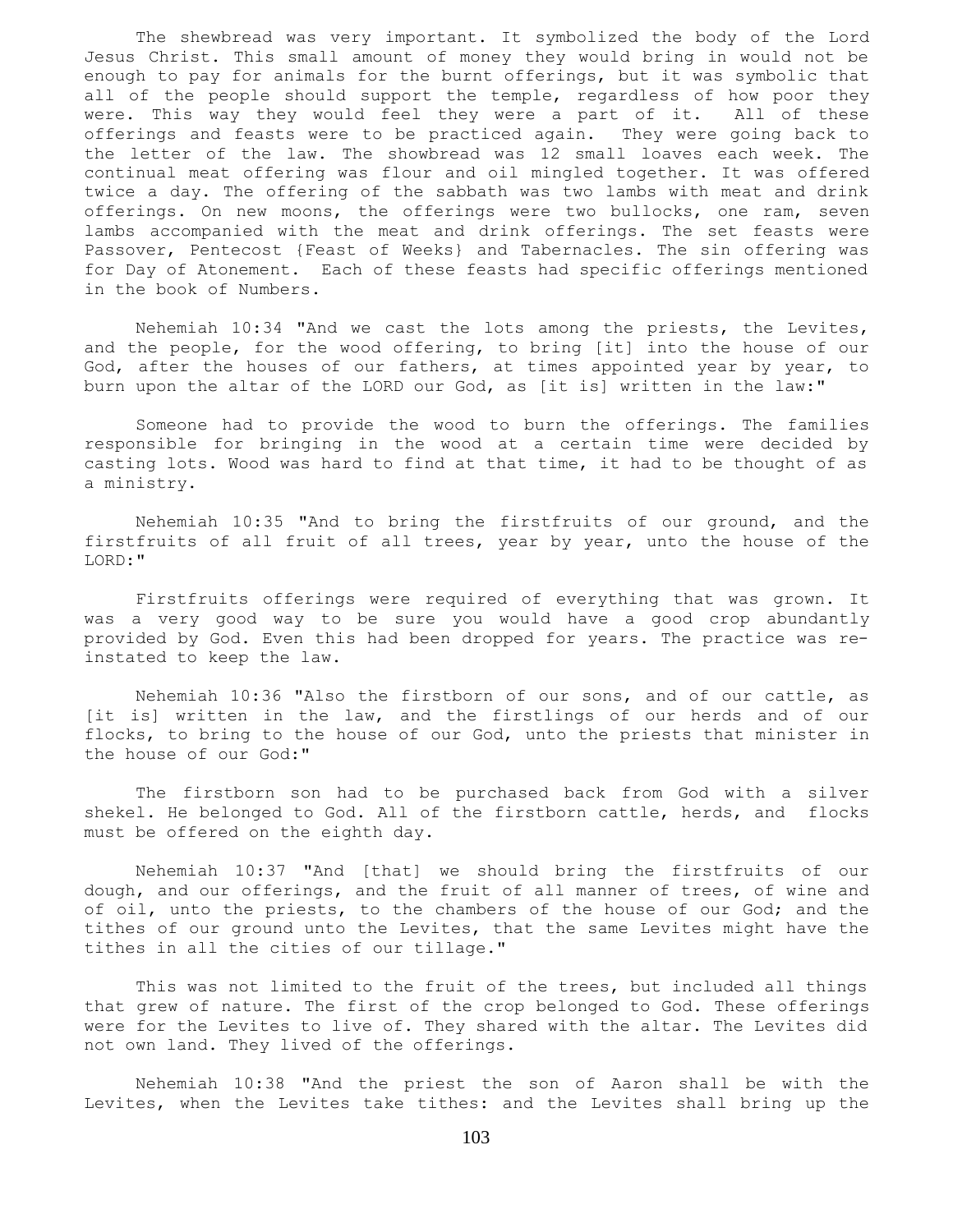tithe of the tithes unto the house of our God, to the chambers, into the treasure house."

 All of the tithes were taken to the temple and turned over to the priests. The priests allotted the offerings out between all of the Levites.

 Nehemiah 10:39 "For the children of Israel and the children of Levi shall bring the offering of the corn, of the new wine, and the oil, unto the chambers, where [are] the vessels of the sanctuary, and the priests that minister, and the porters, and the singers: and we will not forsake the house of our God."

 This was a promise from these Israelites to take the responsibility of the support of the temple upon themselves. They turned their offerings of corn, wine, oil, and all of their other things they brought as a tithe to the temple. The temple treasury would be in the sanctuary. All of those called to the service of the LORD, whether they be priests, porters, singers or other workers would live of the offerings.

 There is a lesson in this for the Christian. When we become Christians, we go into covenant relationship with God. We must take responsibility for our portion of the care and upkeep of our church. We must not shirk our duty of giving our portion of money to the church we attend.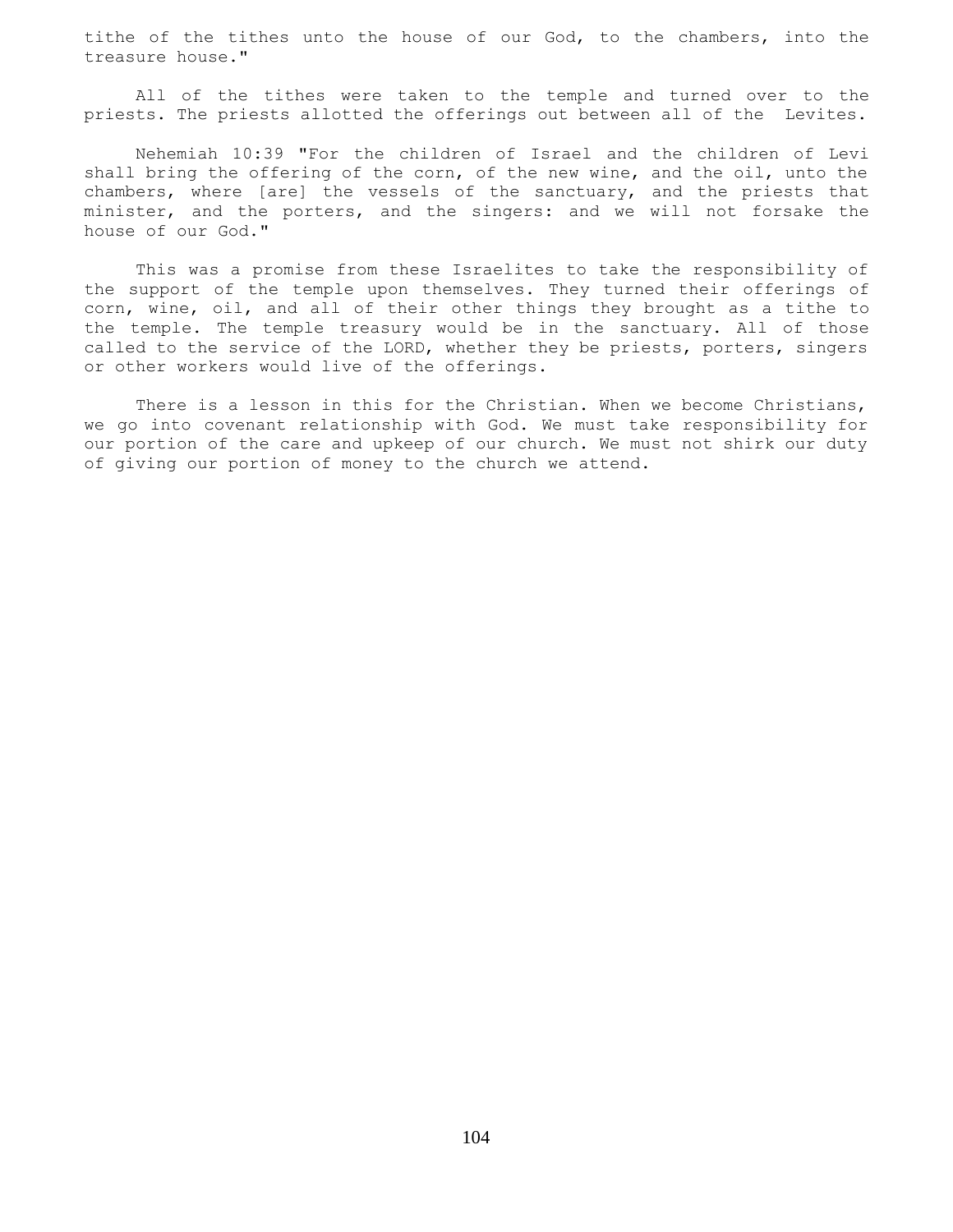1. Nehemiah was the leader. 2. What other name was he called in verse 1? 3. What was another name for Zidkijah? 4. In verse 1, what did "sealed" mean? 5. Verse 2 through 8 list whom? 6. Why was it so important for them to sign this covenant? 7. Why was Seraiah mentioned first? 8. Who are listed in verse 9 through 13? 9. Who were the three of the chiefs of the Levitical families at that time? 10. Who were listed in verse 14 through 27? 11. Beginning in verse 28, who were the people mentioned? 12. Verse 29 was saying, they verbally agreed to live by what? 13. What were they aware of? 14. They agreed not to marry the 15. What times did verse 31 say, they would remember and observe? 16. What was one of the things that happened on jubilee? 17. What voluntary tax did they impose on themselves? 18. What were some of the things the tax would be used for, mentioned in verse 33? 19. What was the shewbread? 20. What was the offering for new moons? 21. How did they decide who would provide the wood? 22. The firstborn son was purchased back from God with a  $\overline{\phantom{a}}$  ,  $\overline{\phantom{a}}$  ,  $\overline{\phantom{a}}$  ,  $\overline{\phantom{a}}$  ,  $\overline{\phantom{a}}$ 23. What of their firstfruits were they supposed to bring to the temple? 24. Who were the tithes turned over to, to distribute? 25. What was the promise in verse 39 really? 26. Where was the temple treasury?

27. What lesson for the Christians do we find here?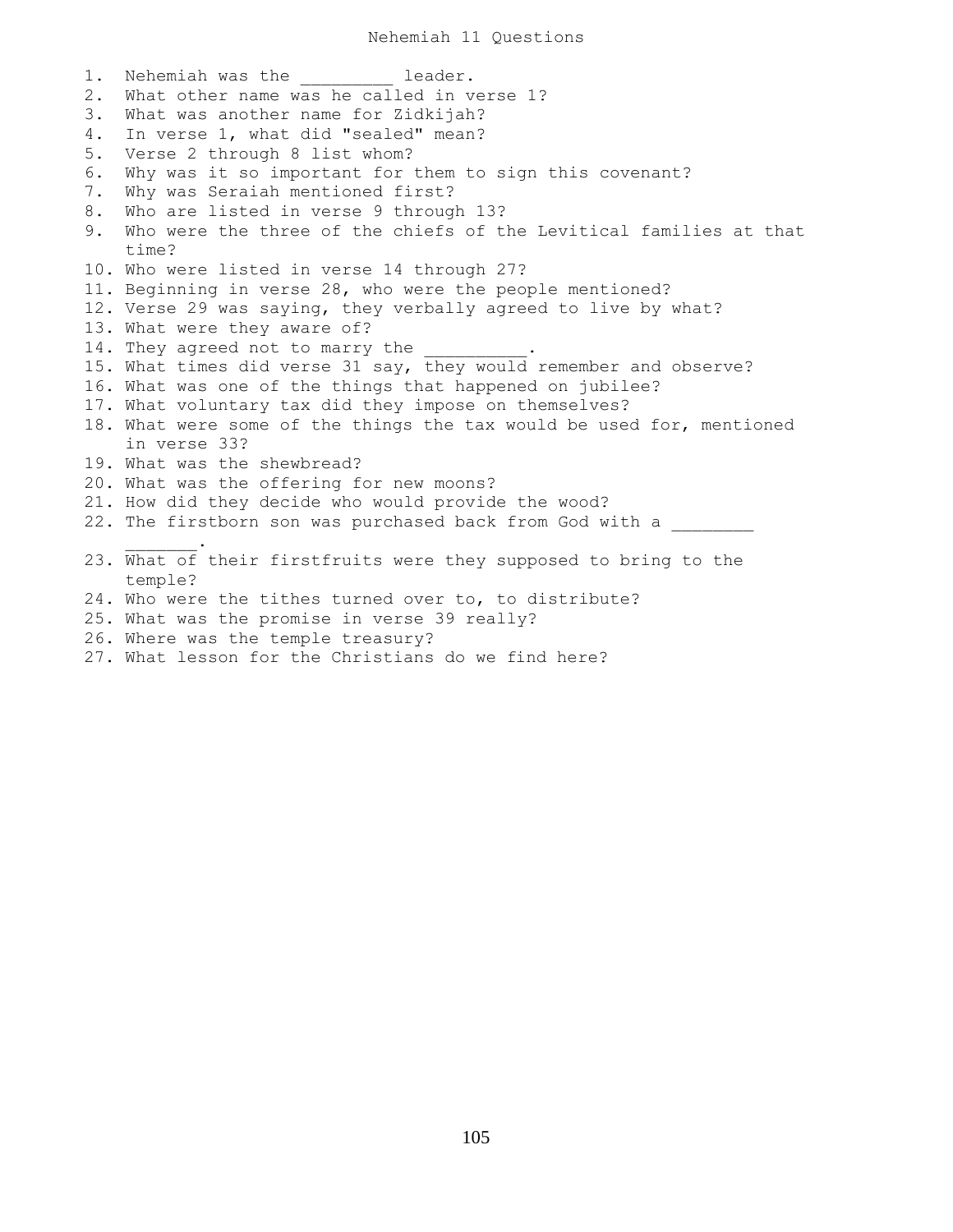We will begin this lesson in Nehemiah 11:1 "And the rulers of the people dwelt at Jerusalem: the rest of the people also cast lots, to bring one of ten to dwell in Jerusalem the holy city, and nine parts [to dwell] in [other] cities."

 It seemed, at this time, it was very important to increase the size of Jerusalem. The rulers were already living there. The reasons for this were, probably, several. One of the reasons would be that they must have the wall protected. Another reason could have been that in the event the out-lying cities and farms were destroyed, there would still be a remnant in Jerusalem. Another very good reason for them increasing the number in Jerusalem, would be to have innkeepers for those who came here to worship in the temple. This brought greater protection to the rulers, as well. The last reason I will give was the fact that countries were sometimes judged by the size of their capitol city.

 Nehemiah 11:2 "And the people blessed all the men, that willingly offered themselves to dwell at Jerusalem."

 It appears, from this, that some volunteered even before they were selected by lot. These were loyal to their land. They moved their homes and their families into the wall of Jerusalem.

 Nehemiah 11:3 "Now these [are] the chief of the province that dwelt in Jerusalem: but in the cities of Judah dwelt every one in his possession in their cities, [to wit], Israel, the priests, and the Levites, and the Nethinims, and the children of Solomon's servants."

 The chief of the province was speaking of those in authority within Judah. Of course, they lived in Jerusalem. Those who lived outside and ministered in Jerusalem were, possibly, those mentioned here.

 Nehemiah 11:4 "And at Jerusalem dwelt [certain] of the children of Judah, and of the children of Benjamin. Of the children of Judah; Athaiah the son of Uzziah, the son of Zechariah, the son of Amariah, the son of Shephatiah, the son of Mahalaleel, of the children of Perez;"

 This seems to be a listing of the families of Judah and Benjamin, who dwelt within the city walls. This did not mean they no other tribes were represented, because we know for sure that some of the Levites lived in Jerusalem. We, also, know that some of the tribe of Ephraim and Manasseh, as well, lived there. The Nethinims were not a tribe, and some of them lived there, as well.

 Nehemiah 11:5 "And Maaseiah the son of Baruch, the son of Col-hozeh, the son of Hazaiah, the son of Adaiah, the son of Joiarib, the son of Zechariah, the son of Shiloni." Nehemiah 11:6 "All the sons of Perez that dwelt at Jerusalem [were] four hundred threescore and eight valiant men."

 The sons of Perez who were inside the wall, were there for defending the city. That was what was meant by them being valiant men. They numbered 468 men. Counting their families, this would be a great portion of the over 20,000 needed for the city.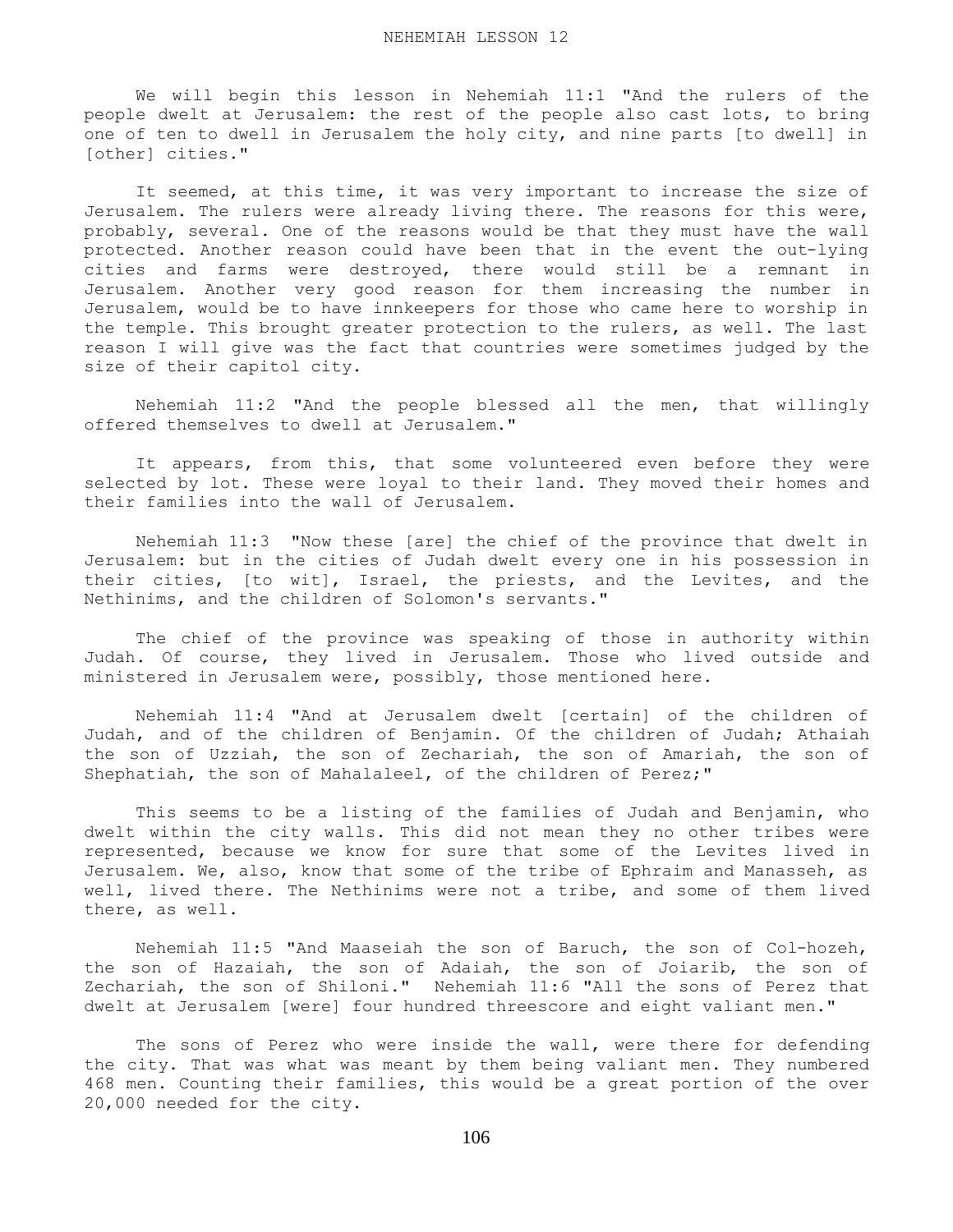Nehemiah 11:7 "And these [are] the sons of Benjamin; Sallu the son of Meshullam, the son of Joed, the son of Pedaiah, the son of Kolaiah, the son of Maaseiah, the son of Ithiel, the son of Jesaiah." Nehemiah 11:8 "And after him Gabbai, Sallai, nine hundred twenty and eight."

Those of Benjamin, who came to dwell inside the city wall, were 928.

 Nehemiah 11:9 "And Joel the son of Zichri [was] their overseer: and Judah the son of Senuah [was] second over the city."

 Joel had a job very similar to what the mayor of a modern city would have. His assistant, who would take his place if anything happened to him, was Senuah.

 Nehemiah 11:10 "Of the priests: Jedaiah the son of Joiarib, Jachin." Nehemiah 11:11 "Seraiah the son of Hilkiah, the son of Meshullam, the son of Zadok, the son of Meraioth, the son of Ahitub, [was] the ruler of the house of God."

 These were speaking of the heads of the families of priests. Some of them already had homes next to the walls of the city. Seraiah was the head of the high priestly family.

 Nehemiah 11:12 And their brethren that did the work of the house [were] eight hundred twenty and two: and Adaiah the son of Jeroham, the son of Pelaliah, the son of Amzi, the son of Zechariah, the son of Pashur, the son of Malchiah, Nehemiah 11:13 "And his brethren, chief of the fathers, two hundred forty and two: and Amashai the son of Azareel, the son of Ahasai, the son of Meshillemoth, the son of Immer," Nehemiah 11:14 "And their brethren, mighty men of valour, an hundred twenty and eight: and their overseer [was] Zabdiel, the son of [one of] the great men."

 All of these were families in the service of the LORD in a lesser capacity than the ones mentioned earlier. They were all Levites. All of them together were 1192. Mighty men of valour, in this instance, was pertaining to the service of the LORD.

 Nehemiah 11:15 "Also of the Levites: Shemaiah the son of Hashub, the son of Azrikam, the son of Hashabiah, the son of Bunni;" Nehemiah 11:16 "And Shabbethai and Jozabad, of the chief of the Levites, [had] the oversight of the outward business of the house of God."

 Shemaiah was descended from Merari, one of the three Levitical families that all the others descended from. It appears, he was in charge of the affairs of the church in worldly matters. He was in charge of the treasury,. and Shabbethai and Jozabad were his subordinates. This service, they did for the LORD, would be like a deacon in the church today. In the book of Acts, there were men who were set aside to serve tables. All these did the same thing at a different time.

 Nehemiah 11:17 "And Mattaniah the son of Micha, the son of Zabdi, the son of Asaph, [was] the principal to begin the thanksgiving in prayer: and Bakbukiah the second among his brethren, and Abda the son of Shammua, the son of Galal, the son of Jeduthun."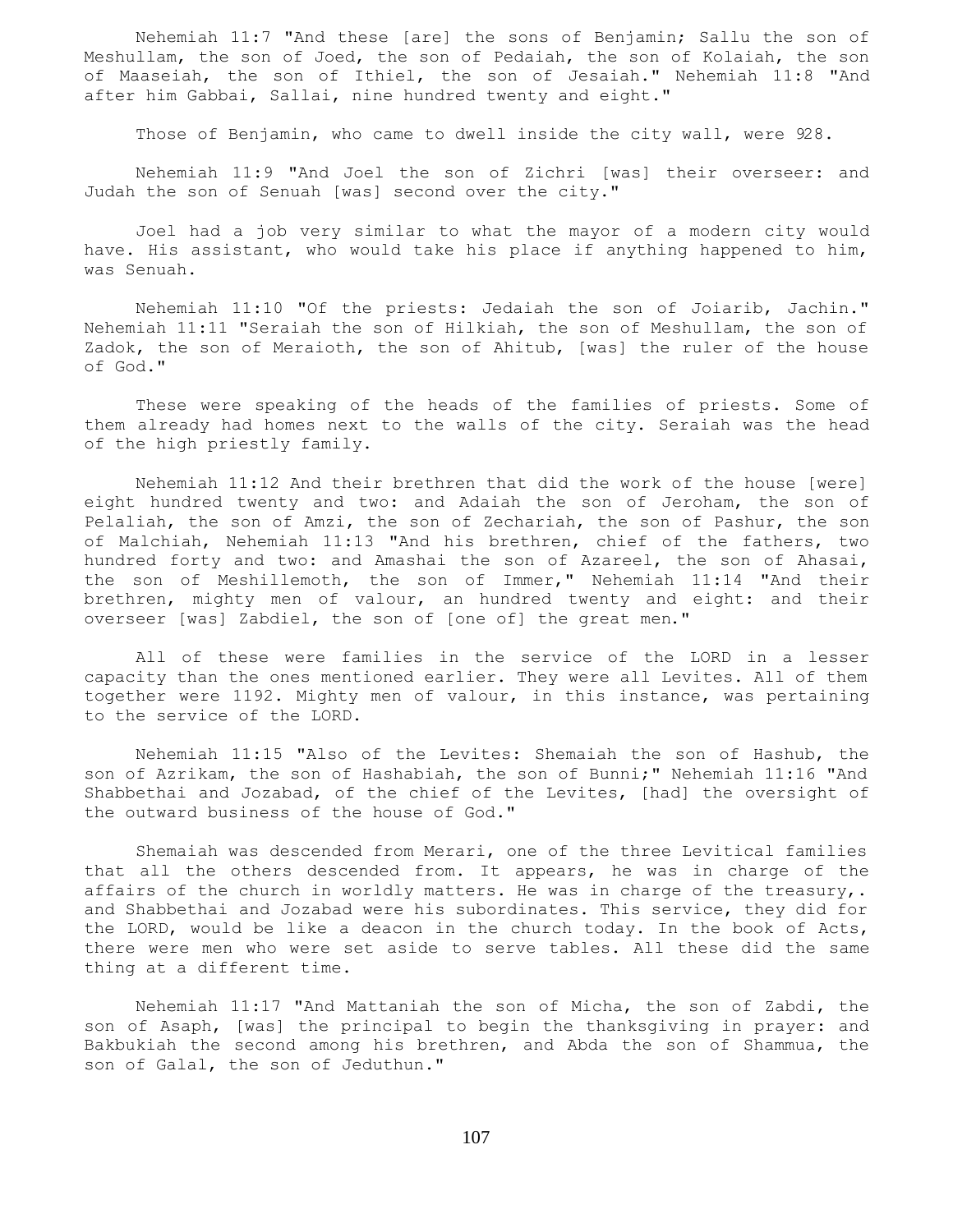Asaph's descendents would be called to the service of leading the praise and worship in song and music. They were musicians and singers. In our churches today, Mattaniah would be choir leader.

 Nehemiah 11:18 "All the Levites in the holy city [were] two hundred fourscore and four."

 This was a certain group of Levites and not the whole, that made up the 284. The priests and the porters were Levites, too, but not included in this number. They were given separately.

 Nehemiah 11:19 "Moreover the porters, Akkub, Talmon, and their brethren that kept the gates, [were] an hundred seventy and two."

These were Levites, as well, but with a different service to perform. They were keepers of the gates. Obviously, they did not need 172 all at once. They took shifts, so the gates were watched at all times.

 Nehemiah 11:20 "And the residue of Israel, of the priests, [and] the Levites, [were] in all the cities of Judah, every one in his inheritance."

 These were just speaking of the others who did not live in Jerusalem, but lived in the adjoining towns and countryside.

 Nehemiah 11:21 "But the Nethinims dwelt in Ophel: and Ziha and Gispa [were] over the Nethinims."

 Ophel was a fortified suburb of Jerusalem. It was not far from the temple hill. The Nethinims did servile work in the temple. They had to be near for this purpose. Ziha and Gispa were their leaders.

 Nehemiah 11:22 "The overseer also of the Levites at Jerusalem [was] Uzzi the son of Bani, the son of Hashabiah, the son of Mattaniah, the son of Micha. Of the sons of Asaph, the singers [were] over the business of the house of God."

 Uzzi seemed to be in charge of the business inside the house of God. Another name for Uzzi was Huzzi.

 Nehemiah 11:23 "For [it was] the king's commandment concerning them, that a certain portion should be for the singers, due for every day."

 The king, intended here, was Artexarxes. It appears, he had set aside some funds to care for the living of the singers every day.

 Nehemiah 11:24 "And Pethahiah the son of Meshezabeel, of the children of Zerah the son of Judah, [was] at the king's hand in all matters concerning the people."

 Pethahiah seemed to be in charge of anything, where the king was dealing with the Jewish people. His service was to take care of problems that might occur involving the king and the people.

 Nehemiah 11:25 "And for the villages, with their fields, [some] of the children of Judah dwelt at Kirjath-arba, and [in] the villages thereof, and at Dibon, and [in] the villages thereof, and at Jekabzeel, and [in] the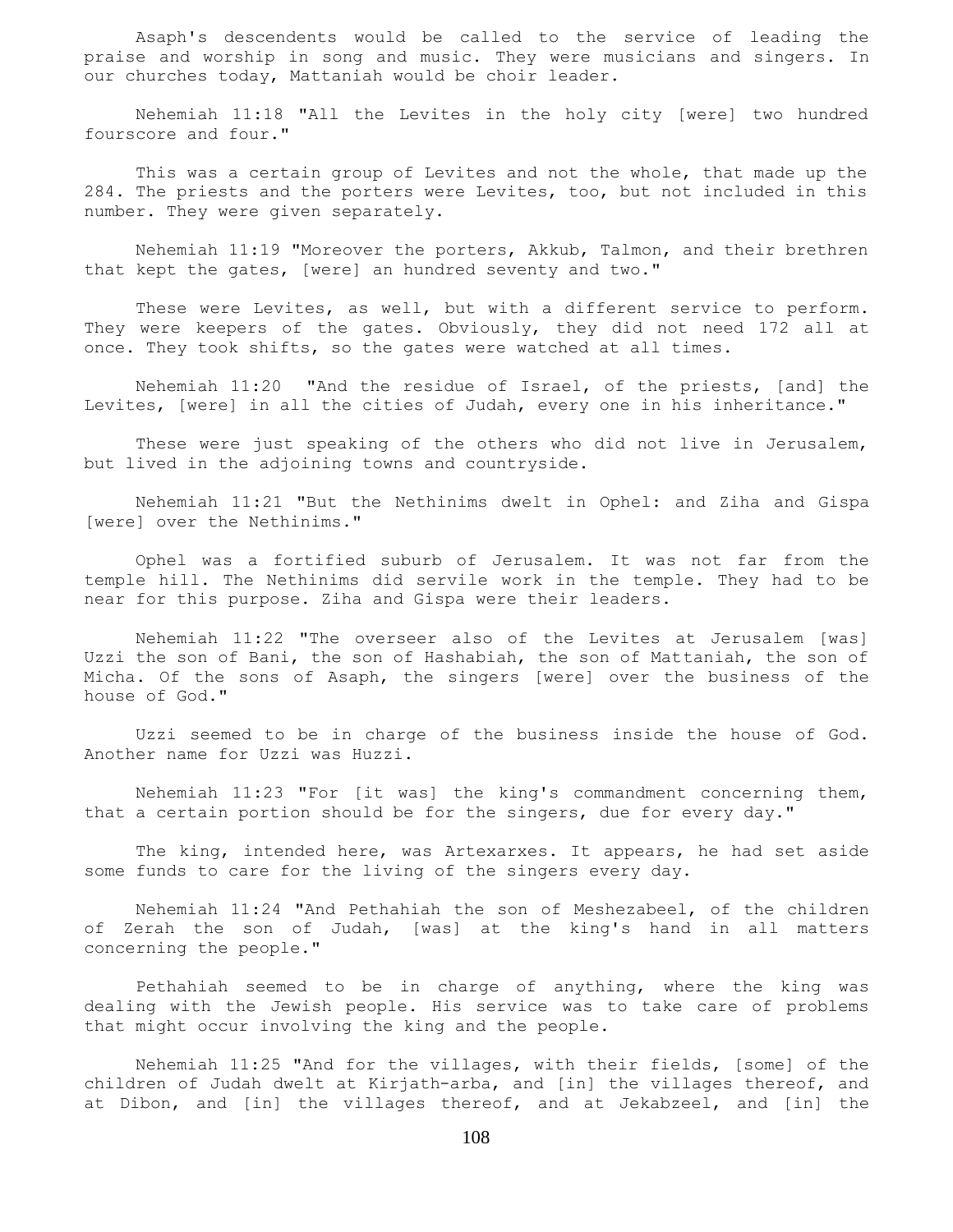villages thereof," Nehemiah 11:26 "And at Jeshua, and at Moladah, and at Beth-phelet," Nehemiah 11:27 "And at Hazar-shual, and at Beer-sheba, and [in] the villages thereof," Nehemiah 11:28 "And at Ziklag, and at Mekonah, and in the villages thereof," Nehemiah 11:29 "And at En-rimmon, and at Zareah, and at Jarmuth," Nehemiah 11:30 "Zanoah, Adullam, and [in] their villages, at Lachish, and the fields thereof, at Azekah, and [in] the villages thereof. And they dwelt from Beer-sheba unto the valley of Hinnom."

 The above are a listing of the little villages where the people of Judah, who did not live inside the wall of Jerusalem, lived. Some of them lived on farms around these areas, but most of them lived in the little villages and worked their fields from there. From Beer-sheba to the valley of Hinnom was speaking of Judah as far as it reached from the south and the north. There were 17 places listed for Judah.

 Nehemiah 11:31 "The children also of Benjamin from Geba [dwelt] at Michmash, and Aija, and Beth-el, and [in] their villages," Nehemiah 11:32 "[And] at Anathoth, Nob, Ananiah," Nehemiah 11:33 "Hazor, Ramah, Gittaim," Nehemiah 11:34 "Hadid, Zeboim, Neballat," Nehemiah 11:35 "Lod, and Ono, the valley of craftsmen."

 There were 15, if Geba was, also, to be included in the little villages mentioned belonging to the descendents of Benjamin, who did not live in Jerusalem itself. Lod is called Lydda in the book of Acts. Perhaps, they were woodworkers, which would cause them to be called the valley of craftsmen.

 Nehemiah 11:36 "And of the Levites [were] divisions [in] Judah, [and] in Benjamin."

 Even though the tribes of Judah and Bejamin were both called Judah, they still separated into their individual tribes. They did not lose their distinction as being 2 of the tribes of Israel. The Levites were scattered among both tribes.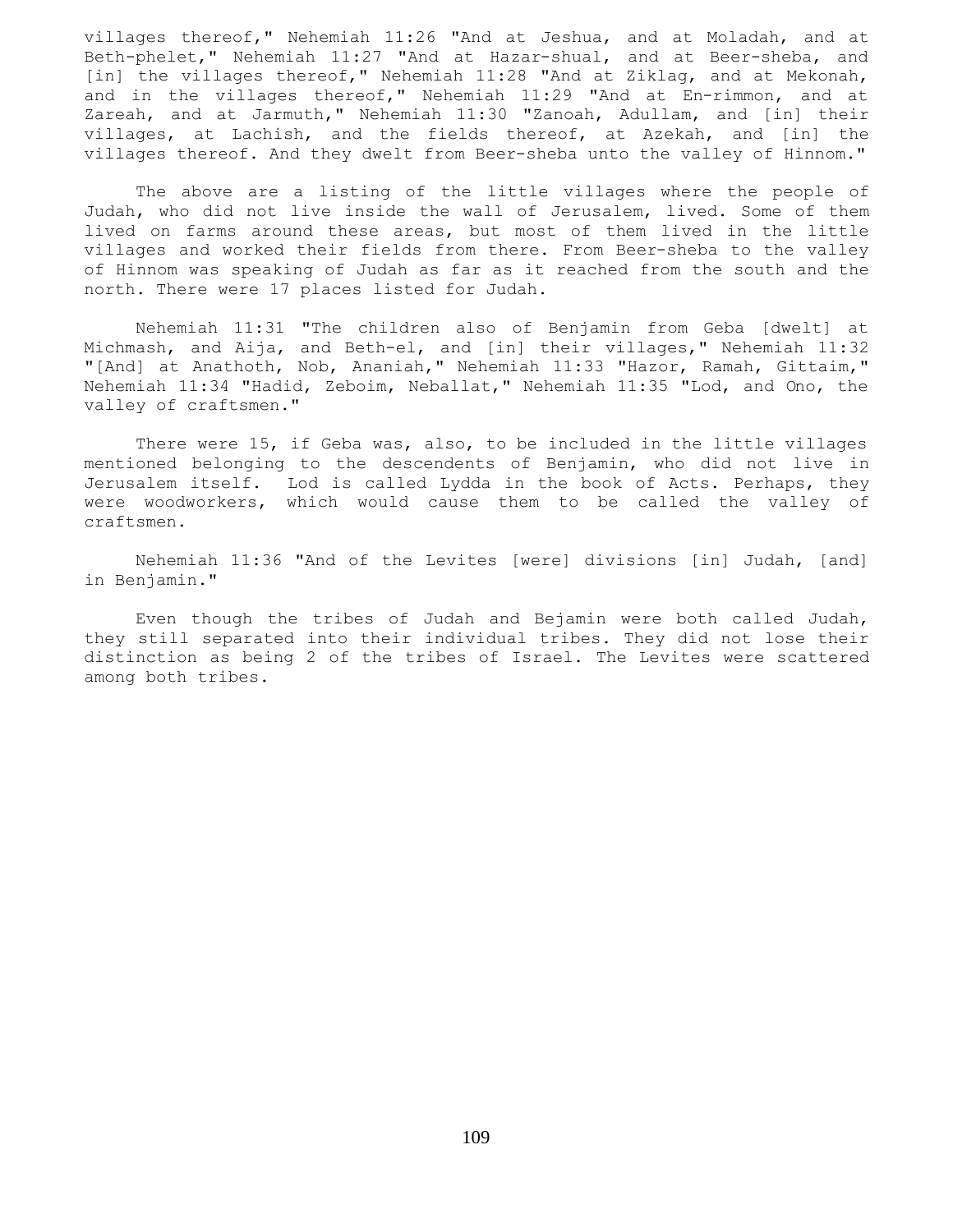1. The rulers of the people dwelt at 2. In verse 1, why did they cast lots? 3. Why was it important for a tenth of the people to dwell in Jerusalem? 4. The country blessed all the men that did what? 5. The chief of the province was speaking of whom? 6. What was verse 4 a listing of? 7. How many of the sons of Perez dwelt at Jeruslaem? 8. They were there to \_\_\_\_\_\_\_\_ the city. 9. How many of Benjamin came to dwell inside the city wall? 10. Joel had a job very similar to what the \_\_\_\_\_\_\_\_\_\_ of a modern city would have. 11. Who was his assistant? 12. Verses 10 and 11 were listing who? 13. Who was the head of the high priestly family? 14. The Levites, whose leaders were listed in verses 12 through 14, were a total of . 15. Shemaiah was descended from \_\_\_\_\_\_\_. 16. What was he in charge of? 17. Who were his assistants? 18. Who could you compare them with in our churches today? 19. What were Asaph's descendents called to do? 20. Mattaniah would be \_\_\_\_\_\_\_\_\_ \_\_\_\_\_\_\_\_ in a modern church. 21. What did the porters do? 22. Where did 90% of the general population live? 23. The Nethinims lived in 24. Where was that located? 25. Who was overseer of the Levites at Jerusalem? 26. Who had ordered a certain portion to be given the singers? 27. Pethahiah was in charge of what? 28. How many little towns of Judah were there? 29. How many towns were there of Benjamin? 30. The Levites were \_\_\_\_\_\_\_\_\_ among the other tribes.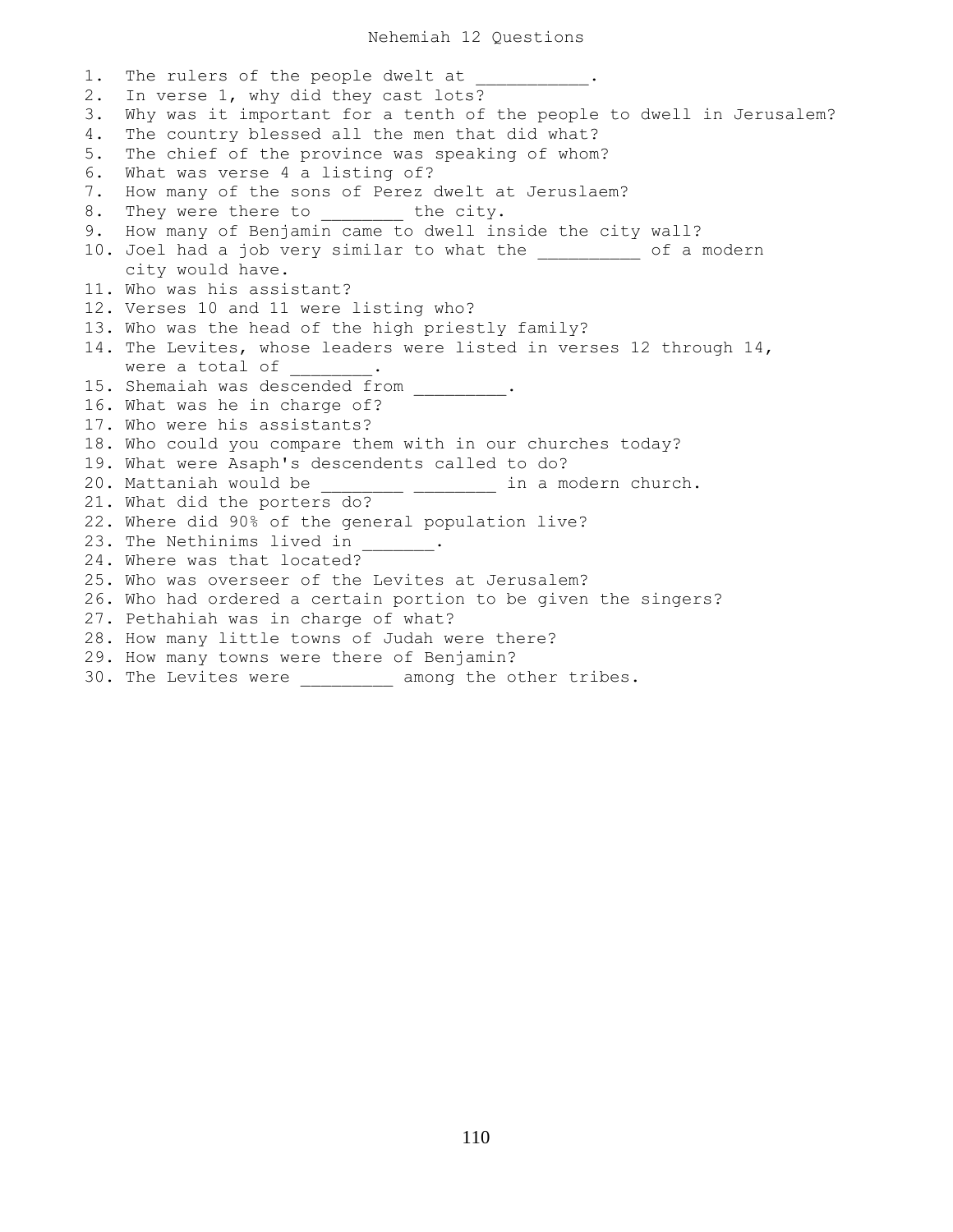We will begin this lesson in Nehemiah 12:1 "Now these [are] the priests and the Levites that went up with Zerubbabel the son of Shealtiel, and Jeshua: Seraiah, Jeremiah, Ezra,"

 Jeshua was the high priest in Zerubbabel's time. Seraiah was the high priest murdered by Nebuchadnezzar. Jeremiah and Ezra, here, were not the same as those who have books named for them.

 Nehemiah 12:2 "Amariah, Malluch, Hattush," Nehemiah 12:3 "Shechaniah, Rehum, Meremoth," Nehemiah 12:4 "Iddo, Ginnetho, Abijah,"

We must take time, here, and recognize that Zacharias, the father of John the Baptist, was descended from this Abijah. His wife, Elisabeth, was descended from Aaron. They were both descended from the priestly family of Aaron, in fact.

 Nehemiah 12:5 "Miamin, Maadiah, Bilgah," Nehemiah 12:6 "Shemaiah, and Joiarib, Jedaiah," Nehemiah 12:7 "Sallu, Amok, Hilkiah, Jedaiah. These [were] the chief of the priests and of their brethren in the days of Jeshua."

 All of the names listed were the names of the chief of each of the priestly families.

 Nehemiah 12:8 "Moreover the Levites: Jeshua, Binnui, Kadmiel, Sherebiah, Judah, [and] Mattaniah, [which was] over the thanksgiving, he and his brethren." Nehemiah 12:9 "Also Bakbukiah and Unni, their brethren, [were] over against them in the watches."

 We must continue to remember that Jeshua, Binnui, and Kadmiel were the leaders of the three divisions of the Levitical tribe. The others, mentioned here, were heads of families of the Levites.

 Nehemiah 12:10 "And Jeshua begat Joiakim, Joiakim also begat Eliashib, and Eliashib begat Joiada," Nehemiah 12:11 "And Joiada begat Jonathan, and Jonathan begat Jaddua."

 Jeshua was the high priest of Zerubbabel's time. Eliashab was mentioned as high priest, after Nehemiah reached Jerusalem. Joiada was in office 36 years. It was believed that Jonathan murdered his brother Jeshua, in the temple, so that he might be high priest. All of those listed above were high priests.

 Nehemiah 12:12 "And in the days of Joiakim were priests, the chief of the fathers: of Seraiah, Meraiah; of Jeremiah, Hananiah;"

 This was the beginning of a list of the priestly families, starting with the high priest, Joiakim. Each of those mentioned, above, were the head of their priestly family.

 Nehemiah 12:13 "Of Ezra, Meshullam; of Amariah, Jehohanan;" Nehemiah 12:14 "Of Melicu, Jonathan; of Shebaniah, Joseph;" Nehemiah 12:15 "Of Harim, Adna; of Meraioth, Helkai;" Nehemiah 12:16 "Of Iddo, Zechariah; of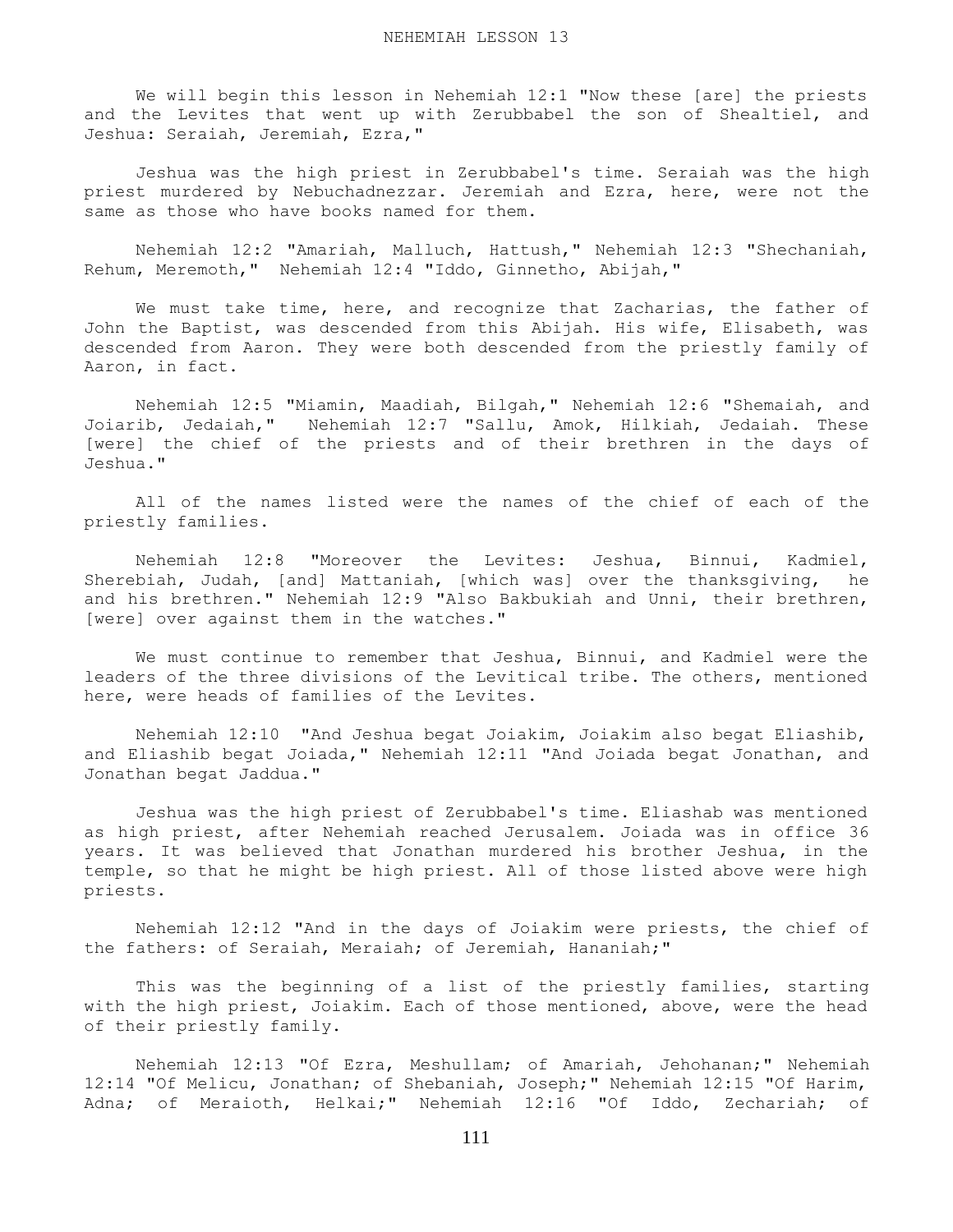Ginnethon, Meshullam;" Nehemiah 12:17 "Of Abijah, Zichri; of Miniamin, of Moadiah, Piltai;" Nehemiah 12:18 "Of Bilgah, Shammua; of Shemaiah, Jehonathan;" Nehemiah 12:19 "And of Joiarib, Mattenai; of Jedaiah, Uzzi;" Nehemiah 12:20 "Of Sallai, Kallai; of Amok, Eber;" Nehemiah 12:21 "Of Hilkiah, Hashabiah; of Jedaiah, Nethaneel."

 The families of Jedaiah and Joiarib did not put their mark to the covenant supposedly. They were, probably, listed toward the last for that reason. These were all the men who were the heads of priestly families.

 Nehemiah 12:22 "The Levites in the days of Eliashib, Joiada, and Johanan, and Jaddua, [were] recorded chief of the fathers: also the priests, to the reign of Darius the Persian."

 The only thing that I can make of this is, perhaps, they had the Levites recorded as the chief of the fathers, up until the time that Darius reigned.

 Nehemiah 12:23 "The sons of Levi, the chief of the fathers, [were] written in the book of the chronicles, even until the days of Johanan the son of Eliashib."

 We know from our previous studies in Chronicles, that there were records kept of all of the heads of the families, and particularly of the civil and spiritual leaders. They thought it very important to keep an accurate genealogy of each family. The book of chronicles, mentioned above, wss a record book other than the Chronicles in the Bible. It was terribly important to keep that type of record of the Levitical families during the Old Testament to see who could be high priest or priest. We are not told exactly why the record keeping ceased in the time of Johanan. When the Lord Jesus came to the earth, He was the High Priest forever. The ministry before the time of Jesus' visit to the earth was by family heritage. It was ministering the law. After Jesus was crucified, the ministry is of the Spirit. Anyone who has the Spirit of God dwelling within them can minister. In fact, everyone who is a believer should minister in some capacity.

 Nehemiah 12:24 "And the chief of the Levites: Hashabiah, Sherebiah, and Jeshua the son of Kadmiel, with their brethren over against them, to praise [and] to give thanks, according to the commandment of David the man of God, ward over against ward."

 David had re-set the functions of the temple up, just before he died. David truly was a man after God's own heart. Again, we see the beginning of the listing of the chief Levitical familes.

 Nehemiah 12:25 "Mattaniah, and Bakbukiah, Obadiah, Meshullam, Talmon, Akkub, [were] porters keeping the ward at the thresholds of the gates." Nehemiah 12:26 These [were] in the days of Joiakim the son of Jeshua, the son of Jozadak, and in the days of Nehemiah the governor, and of Ezra the priest, the scribe."

We see the keepers of the gates above. Perhaps, the keepers of the treasury door, as well. Nehemiah was a civil leader in the office of governor. Ezra, as priest and scribe, was a spiritual leader.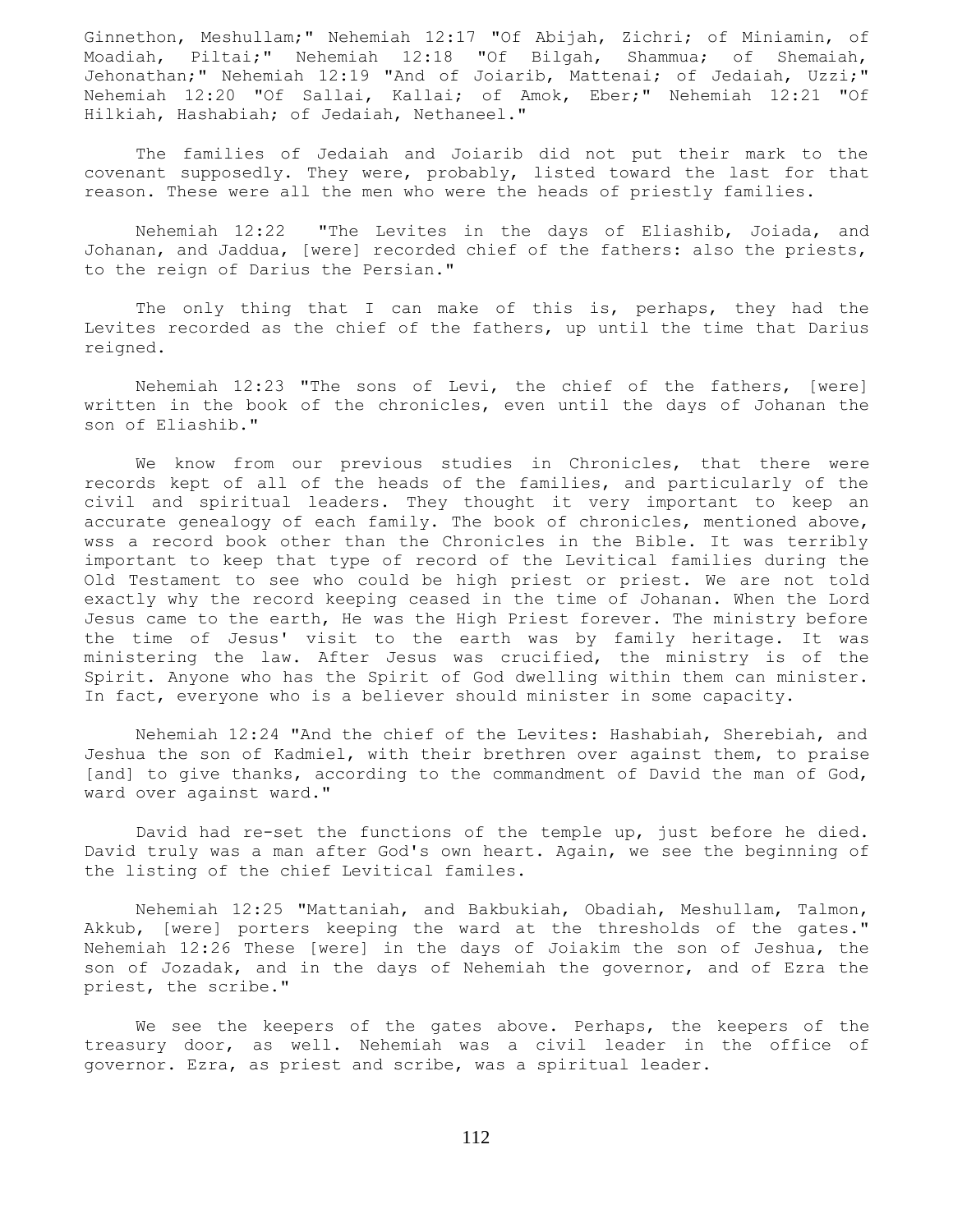Nehemiah 12:27 "And at the dedication of the wall of Jerusalem they sought the Levites out of all their places, to bring them to Jerusalem, to keep the dedication with gladness, both with thanksgivings, and with singing, [with] cymbals, psalteries, and with harps."

 We do not know exactly when the dedication of the wall took place. Some scholars believe it was dedicated at the end of its completion. Others believe it was dedicated after Nehemiah went back to see the king of Persia. It really does not matter when it was done. Some people do not believe in dedicating things like a wall of a city. To those people who believe in God, everything they come in contact with should be dedicated to God. This dedication would be a festive occasion. There would be much singing, playing of instruments, praising God, and blowing of the victory trumpet. This was a time of thanking God for His protection. The wall was a deterrent. God is our protection, and He was theirs.

 Nehemiah 12:28 "And the sons of the singers gathered themselves together, both out of the plain country round about Jerusalem, and from the villages of Netophathi;" Nehemiah 12:29 "Also from the house of Gilgal, and out of the fields of Geba and Azmaveth: for the singers had builded them villages round about Jerusalem."

 We remember, from an earlier lesson, the little towns the people lived in around Jerusalem. The singers and musicians were all Levites. The towns, they had chosen to live in, would be fairly close to Jerusalem. They periodically had to come to Jerusalem to minister with their music and song.

 Nehemiah 12:30 "And the priests and the Levites purified themselves, and purified the people, and the gates, and the wall."

 The purification of the priests and Levites was of a spiritual nature. The purification of gates and wall would be of a more physical nature.

 Nehemiah 12:31 "Then I brought up the princes of Judah upon the wall, and appointed two great [companies of them that gave] thanks, [whereof one] went on the right hand upon the wall toward the dung gate:"

 This was not just the chiefs of the Levites that climbed upon the wall, but the chiefs of the government, as well. The wall was a protection for the temple, but it was, also, a protection for people, as well. This was just saying, that people were spread across the wall.

 Nehemiah 12:32 "And after them went Hoshaiah, and half of the princes of Judah,"

 The singers led a march of the princes. Hoshaiah was, probably, speaking of Hoshea.

Nehemiah 12:33 "And Azariah, Ezra, and Meshullam,"

 In the procession, next came the priests Azariah, Ezra, and then Meshullam.

Nehemiah 12:34 "Judah, and Benjamin, and Shemaiah, and Jeremiah,"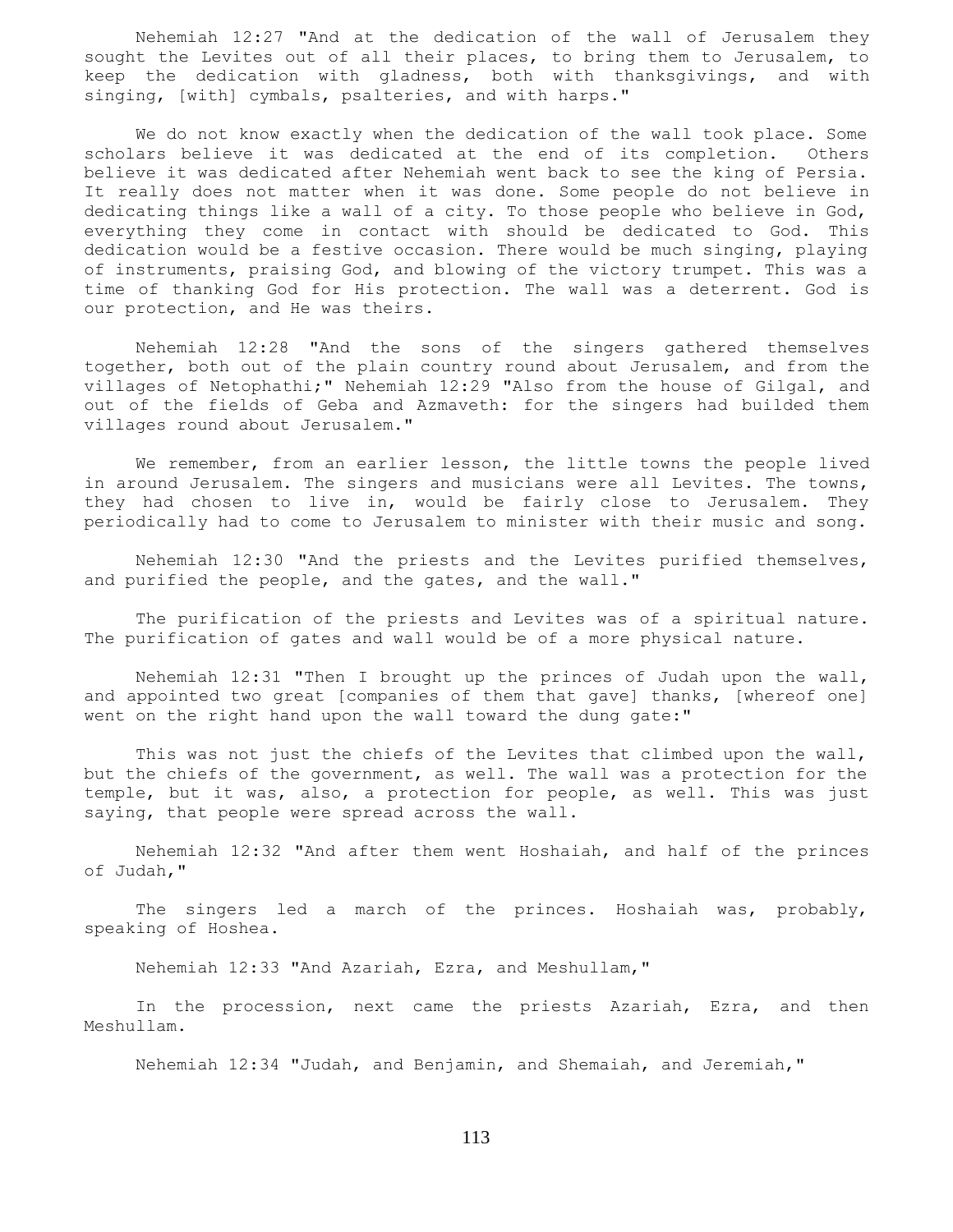This was speaking of a group of people who were from the tribes of Benjamin and Judah next. Shemaiah and Jeremiah, again, were from priestly families. It appears, the priests and the people were mingled in together in this procession.

 Nehemiah 12:35 "And [certain] of the priests' sons with trumpets; [namely], Zechariah the son of Jonathan, the son of Shemaiah, the son of Mattaniah, the son of Michaiah, the son of Zaccur, the son of Asaph:" Nehemiah 12:36 "And his brethren, Shemaiah, and Azarael, Milalai, Gilalai, Maai, Nethaneel, and Judah, Hanani, with the musical instruments of David the man of God, and Ezra the scribe before them."

 These trumpets would be blown in victory by the priests' sons. The musical instruments would be played, and the singers would sing praises. This procession across the wall was to be a victorious march. After this, would come another group of Levites led by Zechariah. Ezra would be acting as a scribe here.

 Nehemiah 12:37 "And at the fountain gate, which was over against them, they went up by the stairs of the city of David, at the going up of the wall, above the house of David, even unto the water gate eastward."

 This was another group, who would mount another section of the wall from the stairs that went up the inside of the wall.

 Nehemiah 12:38 "And the other [company of them that gave] thanks went over against [them], and I after them, and the half of the people upon the wall, from beyond the tower of the furnaces even unto the broad wall;" Nehemiah 12:39 "And from above the gate of Ephraim, and above the old gate, and above the fish gate, and the tower of Hananeel, and the tower of Meah, even unto the sheep gate: and they stood still in the prison gate."

 Nehemiah was with this group. They started at the same place the other group had started, and went in the opposite direction. Some of this was on the eastern wall.

 Nehemiah 12:40 "So stood the two [companies of them that gave] thanks in the house of God, and I, and the half of the rulers with me:"

 A great deal of the wall was covered with all these people. It would have been a very strong wall to hold up the weight of that many people.

 Nehemiah 12:41 "And the priests; Eliakim, Maaseiah, Miniamin, Michaiah, Elioenai, Zechariah, [and] Hananiah, with trumpets;"

These were the priests that were blowing the trumpets.

 Nehemiah 12:42 "And Maaseiah, and Shemaiah, and Eleazar, and Uzzi, and Jehohanan, and Malchijah, and Elam, and Ezer. And the singers sang loud, with Jezrahiah [their] overseer."

 The first mentioned, here, were playing instruments and the singers were singing. This had to be a tremendous, victorious sound of praise rising up to God.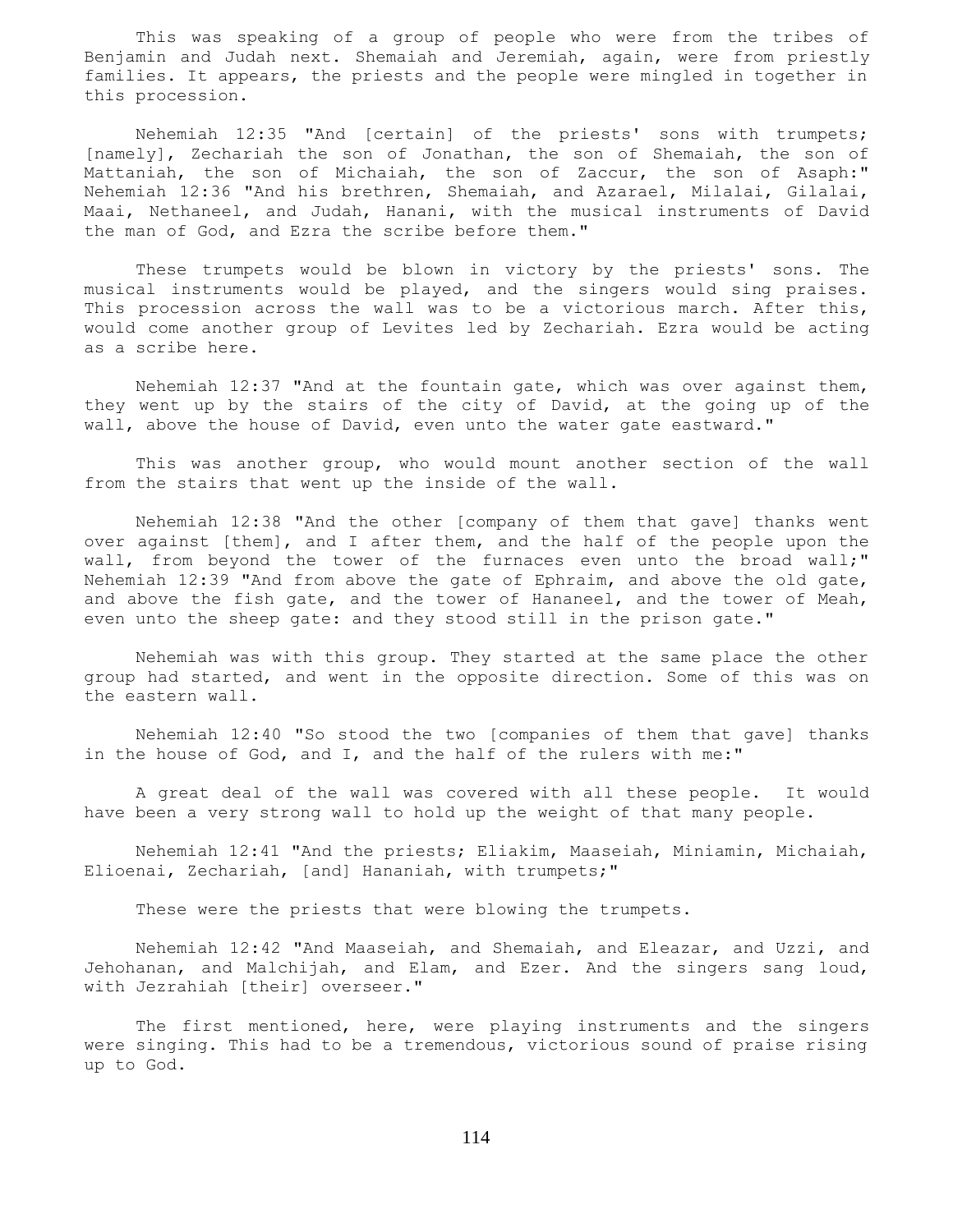Nehemiah 12:43 "Also that day they offered great sacrifices, and rejoiced: for God had made them rejoice with great joy: the wives also and the children rejoiced: so that the joy of Jerusalem was heard even afar off."

 It was a long-standing tradition to sacrifice at dedications. Nehemiah completed the dedication by the priests offering tremendous numbers of sacrifices. Everyone participated. This was a time of national joy and triumph. Another time the women had participated in a time of tremendous joy, had been just after the crossing of the Red Sea.

 Nehemiah 12:44 "And at that time were some appointed over the chambers for the treasures, for the offerings, for the firstfruits, and for the tithes, to gather into them out of the fields of the cities the portions of the law for the priests and Levites: for Judah rejoiced for the priests and for the Levites that waited."

 Perhaps, we can safely assume that Nehemiah did some of the appointing. Some of these things were of a spiritual consequence, so we may assume the high priest appointed some of those men. We know the law had been read to all of the people, so there would be no excuse for not giving the portion that was their obligation to give. The priests and the Levites lived of these offerings. The priests and the Levites were not allowed to work aside from in the service of the LORD. They waited until the offerings were made to receive their portion.

 Nehemiah 12:45 "And both the singers and the porters kept the ward of their God, and the ward of the purification, according to the commandment of David, [and] of Solomon his son."

 The singers and the porters were in the service of the LORD. They did not have other occupations. They lived of the daily portions that were allotted to them. They were purified, as were the priests, because they were in the service of the LORD. David and Solomon had instituted the musicians and the doorkeepers in the temple that Solomon built.

 Nehemiah 12:46 "For in the days of David and Asaph of old [there were] chief of the singers, and songs of praise and thanksgiving unto God."

 The book of Psalms is a book of songs to be sung in worship. Asaph was the head of the singers in the temple in Solomon's temple. Many of the Psalms speak of being for Asaph. David felt that thanksgiving and praise in song was a vital part of worship. He was a singer and a musician himself. He wrote most of the Psalms, which are songs.

 Nehemiah 12:47 "And all Israel in the days of Zerubbabel, and in the days of Nehemiah, gave the portions of the singers and the porters, every day his portion: and they sanctified [holy things] unto the Levites; and the Levites sanctified [them] unto the children of Aaron."

 This was explaining that the singers and musicians had a daily portion. The Levites received of the things offered on the altar. The high priest and the priests received of the offerings of the altar, also.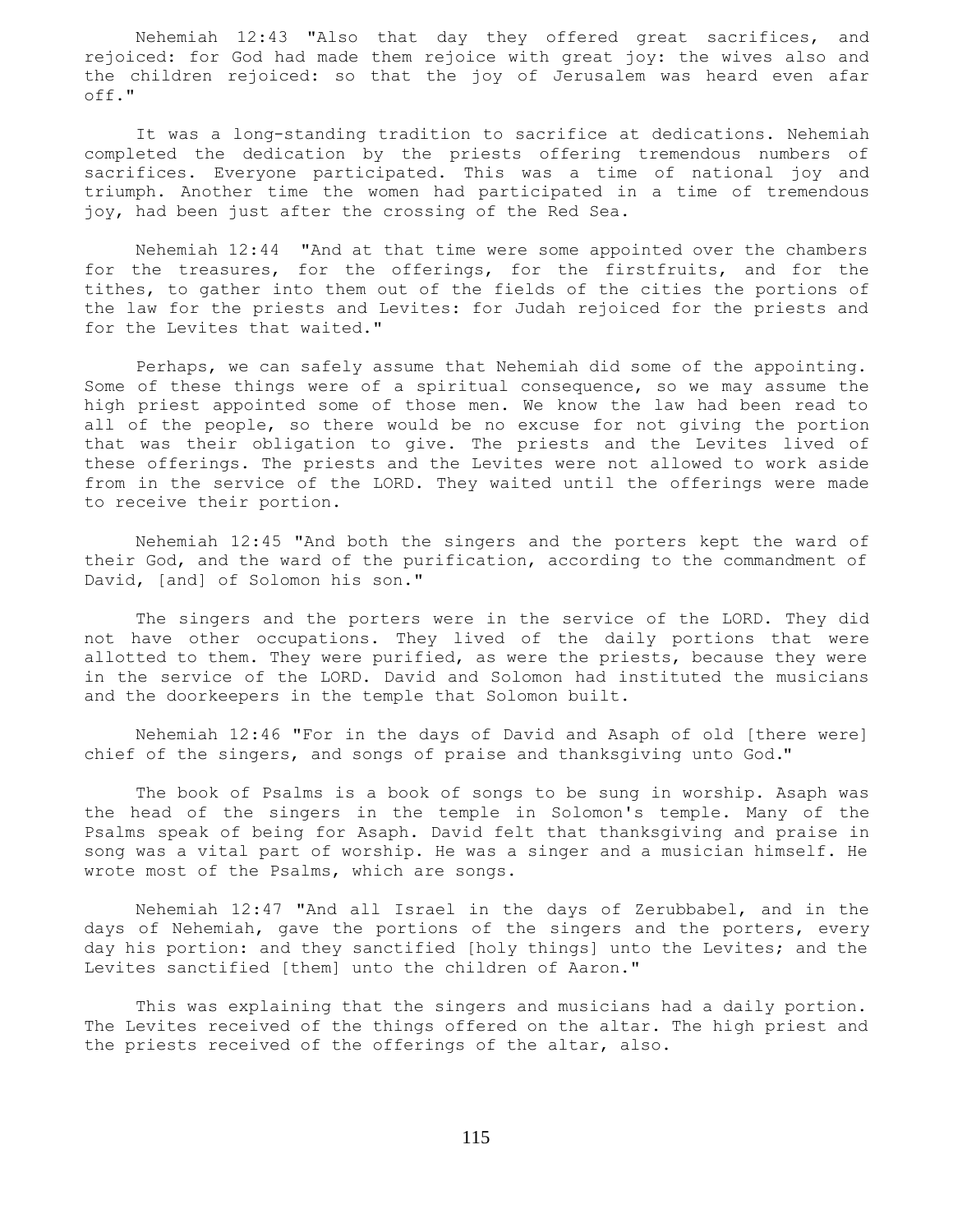# Nehemiah 13 Questions

1. Who was the high priest in Zerubbabel's time? 2. Which high priest was murdered by Nebuchadnezzar? 3. Who was descended from Abijah? 4. Who was Elisabeth, mother of John, descended from? 5. Who were Jeshua, Binnui, and Kadmiel? 6. When was Eliashab was high priest? 7. Who did Jonothan murder to become high priest? 8. Which of the priests did not put their mark on the covenant? 9. There were records kept of all the heads of families of the Hebrews, especially of whom? 10. Why did the genealogies become unimportant after Jesus? 11. Nehemiah was a \_\_\_\_\_\_\_\_\_ leader in the office of governor. 12. When were the two times people believe the wall was dedicated? 13. To all who believe in God, and should be dedicated. 14. The singers and musicians were all 15. Who were purified for the dedication of the wall? 16. Who were some of the people who would be on the wall? 17. Did the ordinary people get on the wall? 18. Who blew the trumpets? 19. What kind of songs would they sing? 20. Who led the second group to mount the wall? 21. Who was in the midst of them? 22. Name the priests that blew the trumpets. 23. Who was involved in all of the rejoicing that was going on? 24. Who did the appointing in verse 44? 25. Who got a daily portion? 26. When did much of the ministry of singing begin? 27. What are the Psalms?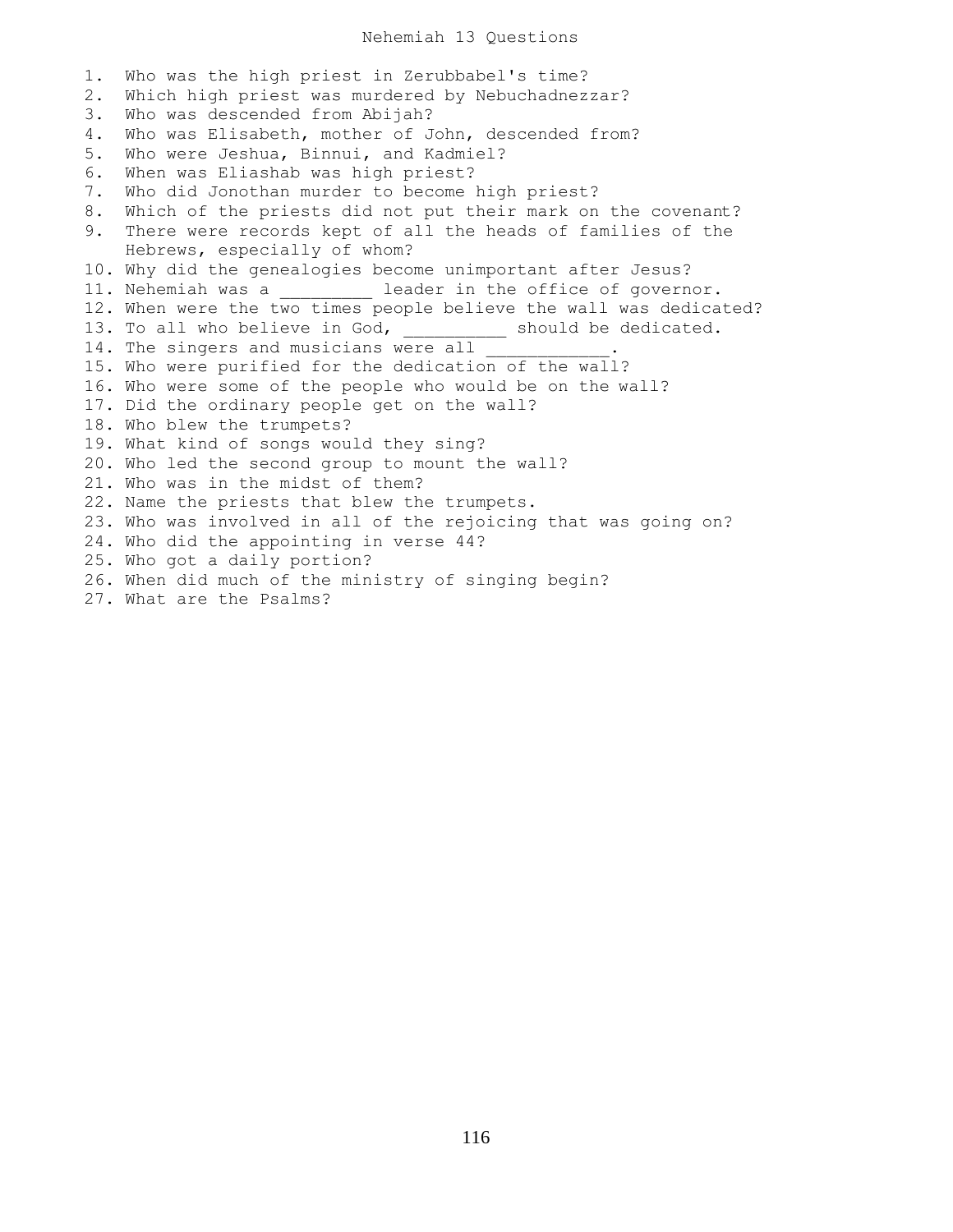We will begin this lesson in Nehemiah 13:1 "On that day they read in the book of Moses in the audience of the people; and therein was found written, that the Ammonite and the Moabite should not come into the congregation of God for ever;"

 I am not certain just exactly which day this was speaking of. It seemed to be a fairly regular happening in the time of Nehemiah. This could have been on one of the feast days, but was not necessarily so. Deuteronomy 23:3 "An Ammonite or Moabite shall not enter into the congregation of the LORD; even to their tenth generation shall they not enter into the congregation of the LORD for ever:" The Ammonites and Moabites were descended from the sons of Lot and his two daughters.

 Nehemiah 13:2 "Because they met not the children of Israel with bread and with water, but hired Balaam against them, that he should curse them: howbeit our God turned the curse into a blessing."

 The very same statement is made in Deuteronomy chapter 23 verse 4. It is interesting that the curse was not because they were descended from their mothers through an act of incest with Lot, their father.

 Nehemiah 13:3 "Now it came to pass, when they had heard the law, that they separated from Israel all the mixed multitude."

God had strictly forbidden the marriage of Hebrews with the heathens.

 Nehemiah 13:4 "And before this, Eliashib the priest, having the oversight of the chamber of the house of our God, [was] allied unto Tobiah:"

 Eliashib was high priest, and he should have known not to be involved with Tobiah. Nehemiah had a great deal of trouble from him, when he was building the wall of Jerusalem. That was not the reason for the problem here, however. It was Eliashib who said who could stay in the chamber of the house of the LORD.

 Nehemiah 13:5 "And he had prepared for him a great chamber, where aforetime they laid the meat offerings, the frankincense, and the vessels, and the tithes of the corn, the new wine, and the oil, which was commanded [to be given] to the Levites, and the singers, and the porters; and the offerings of the priests."

 It is interesting that the high priest would do such a sinful thing. It appears, that many times the high priest, or even the pastor of a church today, think they are above the law of God. They get the idea that whatever they do is alright. The high priest and the pastor, both, should set an example of holiness. It was terrible to give him any chamber, but to put him in the chamber where the sacred things had been kept, was an abomination. The meat offering for twice a day, symbolized the body of Jesus. The frankincense accompanied the meat offering. The offerings that had been made to give to the Levitical tribe were holy, as well. The priest had done a terrible thing.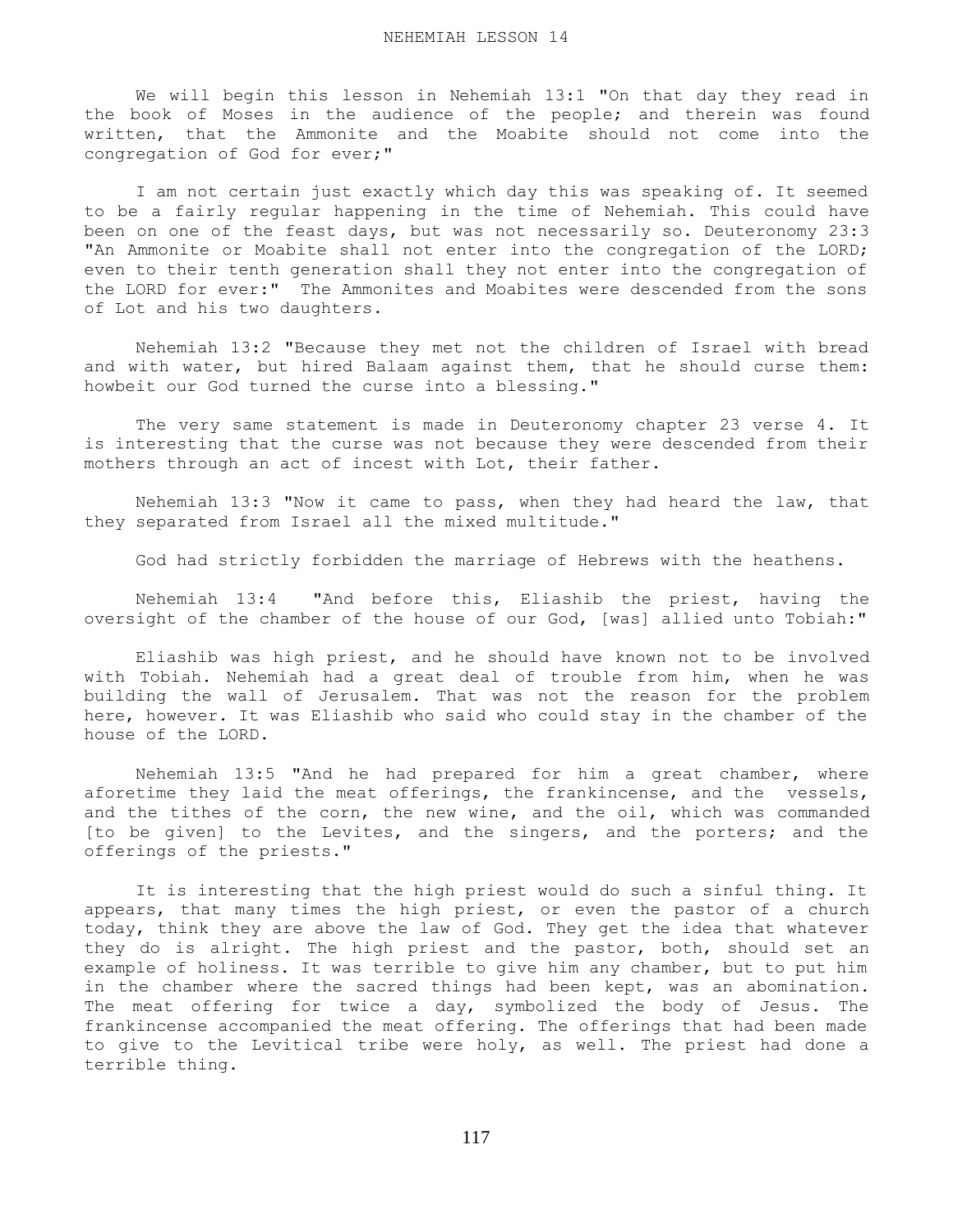Nehemiah 13:6 "But in all this [time] was not I at Jerusalem: for in the two and thirtieth year of Artaxerxes king of Babylon came I unto the king, and after certain days obtained I leave of the king:"

 It appears that when this happened, Nehemiah was out of the country. He had gone back to report to Artaxerxes. He was, in a sense, king of Babylon, because he had defeated them. He seemed to be extremely fond of Nehemiah, and allowed him to go back to Jerusalem.

 Nehemiah 13:7 "And I came to Jerusalem, and understood of the evil that Eliashib did for Tobiah, in preparing him a chamber in the courts of the house of God."

 The courts of the house of God had been a special place for just the Levites. Primarily, it was a place for the priests' families. This particular room had been a place to hold the daily meat offerings, the frankincense, and the sacred vessels. It had, also, been used for the storing of the offerings. Tobiah was an enemy of Nehemiah, an enemy of Jerusalem, and an enemy of the temple. This was a terrible sin.

 Nehemiah 13:8 "And it grieved me sore: therefore I cast forth all the household stuff of Tobiah out of the chamber."

 Nehemiah did not wait to tell him to move his things out. He moved them for him. All of this had happened, while Nehemiah was away. He immediately attacked the problem, as soon as he was aware of it when he returned. The high priest was supposed to watch and not allow something like this to happen. He had committed this sin himself.

 Nehemiah 13:9 "Then I commanded, and they cleansed the chambers: and thither brought I again the vessels of the house of God, with the meat offering and the frankincense."

 This cleaning was more than just sweeping out the area. This was speaking of a ceremonial cleansing, as well as a physical cleansing. He could not put the holy things back into this chamber, until it was purified.

 Nehemiah 13:10 "And I perceived that the portions of the Levites had not been given [them]: for the Levites and the singers, that did the work, were fled every one to his field."

 It appears, that they had failed to furnish the needs of the Levites, other than the priests. The Levites had to go to work to support their families. When Nehemiah went to see the king, the level of worship in the temple deteriorated.

 Nehemiah 13:11 "Then contended I with the rulers, and said, Why is the house of God forsaken? And I gathered them together, and set them in their place."

 It appears, that Nehemiah had to do what the high priest should have done. Nehemiah met with the rulers, and reprimanded them for allowing this situation to occur. The profaning of the temple would have been the fault of the high priest and the priests. The fault of the Levites not receiving their portion was the fault of the rulers and nobles.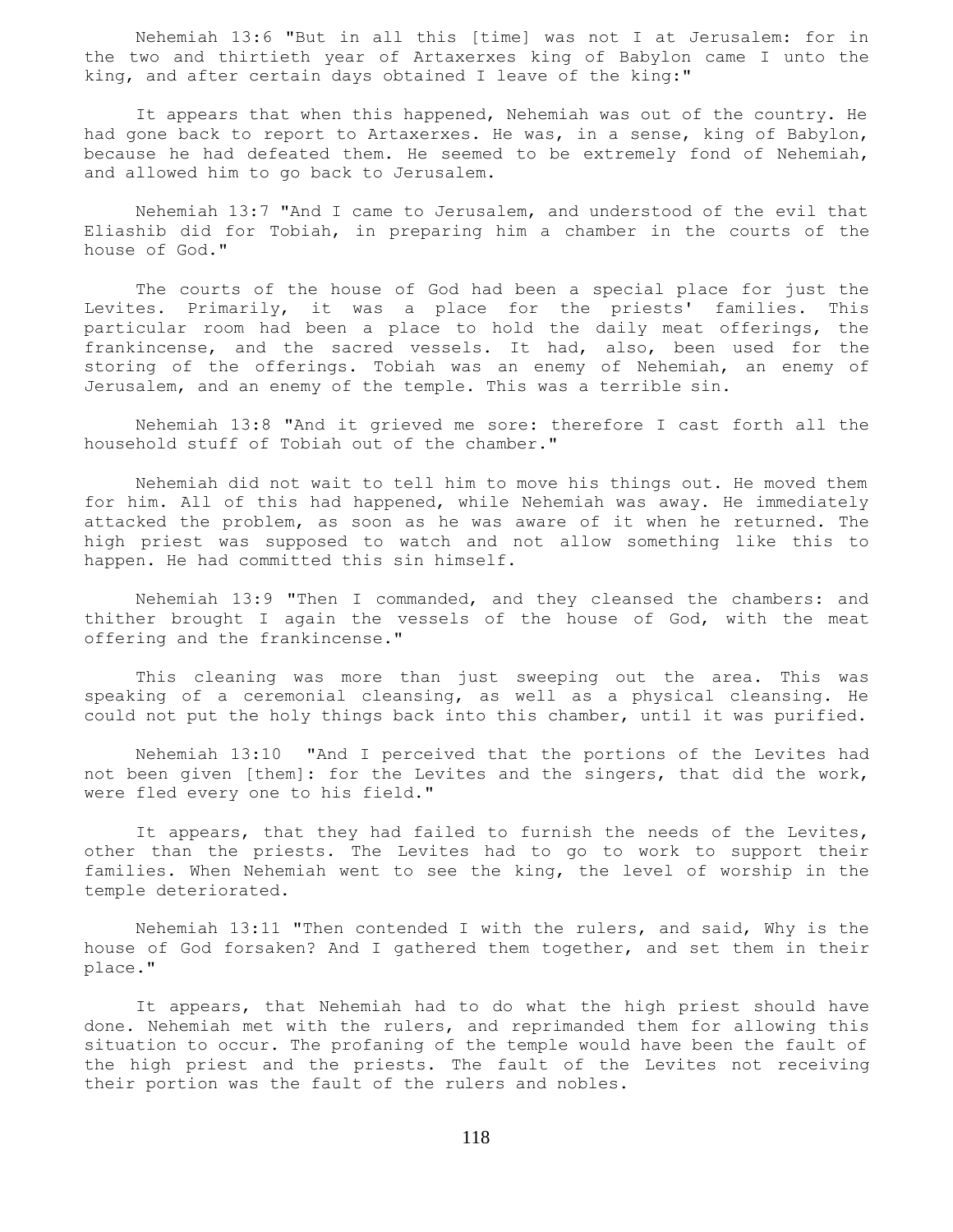Nehemiah 13:12 "Then brought all Judah the tithe of the corn and the new wine and the oil unto the treasuries."

 When Nehemiah came back, the people became serious about their worship again. It was as if they wanted Nehemiah to know they were living right. There must be a strong leader for the people to remain faithful.

 Nehemiah 13:13 "And I made treasurers over the treasuries, Shelemiah the priest, and Zadok the scribe, and of the Levites, Pedaiah: and next to them [was] Hanan the son of Zaccur, the son of Mattaniah: for they were counted faithful, and their office [was] to distribute unto their brethren."

 Nehemiah put treasurers over the treasuries. He chose the men above, because they were faithful to God. The high priest had been in charge of them earlier, but Nehemiah did not trust him any longer. The four treasurers that Nehemiah chose were a priest, a Levite, a layman of rank, and a scribe. They were not only to receive the tithe, but distribute it, as well.

 Nehemiah 13:14 "Remember me, O my God, concerning this, and wipe not out my good deeds that I have done for the house of my God, and for the offices thereof."

 We see that Nehemiah was doing the best he could, and he had nothing to do with the error the priests, and high priest, and the people had gotten into while he was gone. Now that he had come back, he tried to straighten all of it out. He wanted God to remember the good things he had done.

 Nehemiah 13:15 "In those days saw I in Judah [some] treading wine presses on the sabbath, and bringing in sheaves, and lading asses; as also wine, grapes, and figs, and all [manner of] burdens, which they brought into Jerusalem on the sabbath day: and I testified [against them] in the day wherein they sold victuals."

 This was a breaking of the covenant they had made with God. This was not only a breaking of the covenant they made, but also, was a breaking of the ten commandments of God. Nehemiah testified against them for these sins. The commandment is Exodus 20:8 "Remember the sabbath day, to keep it holy."

 Nehemiah 13:16 "There dwelt men of Tyre also therein, which brought fish, and all manner of ware, and sold on the sabbath unto the children of Judah, and in Jerusalem."

 The sin was not of the men of Tyre in this. They were not breaking the law living in Jerusalem. They did not observe Sabbath either. The sin was that of the Hebrews, for buying the fish and wares on the sabbath.

 Nehemiah 13:17 "Then I contended with the nobles of Judah, and said unto them, What evil thing [is] this that ye do, and profane the sabbath day?"

 The covenant they had made with God, just a few years prior to this, had strictly forbidden this type of thing. There was a curse that went with the breaking of the sabbath. Those most able to pay the tithes and to keep the sabbath, were the greatest offenders. The nobles were the guilty in this case.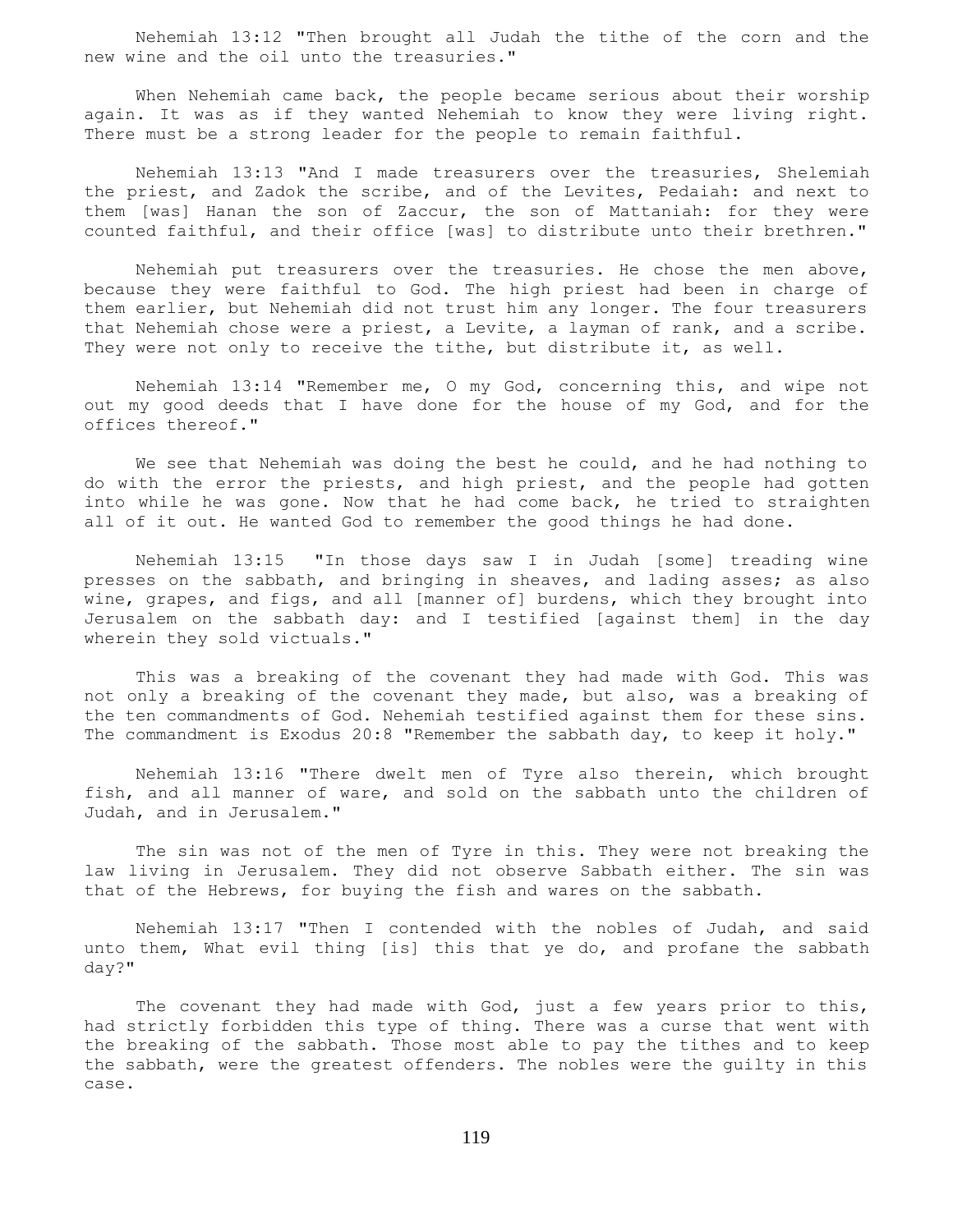Nehemiah 13:18 "Did not your fathers thus, and did not our God bring all this evil upon us, and upon this city? yet ye bring more wrath upon Israel by profaning the sabbath."

 The following was a warning that Jeremiah brought to the people, when he was speaking as an oracle of God. Jeremiah 17:27 "But if ye will not hearken unto me to hallow the sabbath day, and not to bear a burden, even entering in at the gates of Jerusalem on the sabbath day; then will I kindle a fire in the gates thereof, and it shall devour the palaces of Jerusalem, and it shall not be quenched."

 Nehemiah 13:19 "And it came to pass, that when the gates of Jerusalem began to be dark before the sabbath, I commanded that the gates should be shut, and charged that they should not be opened till after the sabbath: and [some] of my servants set I at the gates, [that] there should no burden be brought in on the sabbath day."

 The sabbath begins on Friday night about dark and goes to Saturday night about the same time. Nehemiah stopped the people from bringing in to sell to the people by having the gates locked on Friday night, and not opened until after sabbath was over.

 Nehemiah 13:20 "So the merchants and sellers of all kind of ware lodged without Jerusalem once or twice."

 This was, probably, before the word got around, that they would not be able to enter Jerusalem on the sabbath.

 Nehemiah 13:21 "Then I testified against them, and said unto them, Why lodge ye about the wall? if ye do [so] again, I will lay hands on you. From that time forth came they no [more] on the sabbath."

 Nehemiah threatened to arrest the merchants, who came to Jerusalem and waited outside the gates. This made a noisy sabbath, and Nehemiah would not allow this. This kept them away.

 Nehemiah 13:22 "And I commanded the Levites that they should cleanse themselves, and [that] they should come [and] keep the gates, to sanctify the sabbath day. Remember me, O my God, [concerning] this also, and spare me according to the greatness of thy mercy."

 Nehemiah was doing everything he could to cause the LORD to overlook the sin they had committed about the sabbath. These Levites had been already assigned this duty, when the gates were re-built. They were to treat this as if it were a gate to the temple. The whole city of Jerusalem had fallen away from the type of faithfulness God required while Nehemiah had been away. He was trying to re-establish order in their worship now.

 Nehemiah 13:23 "In those days also saw I Jews [that] had married wives of Ashdod, of Ammon, [and] of Moab:" Nehemiah 13:24 "And their children spake half in the speech of Ashdod, and could not speak in the Jews' language, but according to the language of each people."

 These wives of Ashdod were Philistines. The other two were Ammonites and Moabites. All of these were forbidden for the Jews to marry. Their children were not even speaking Hebrew.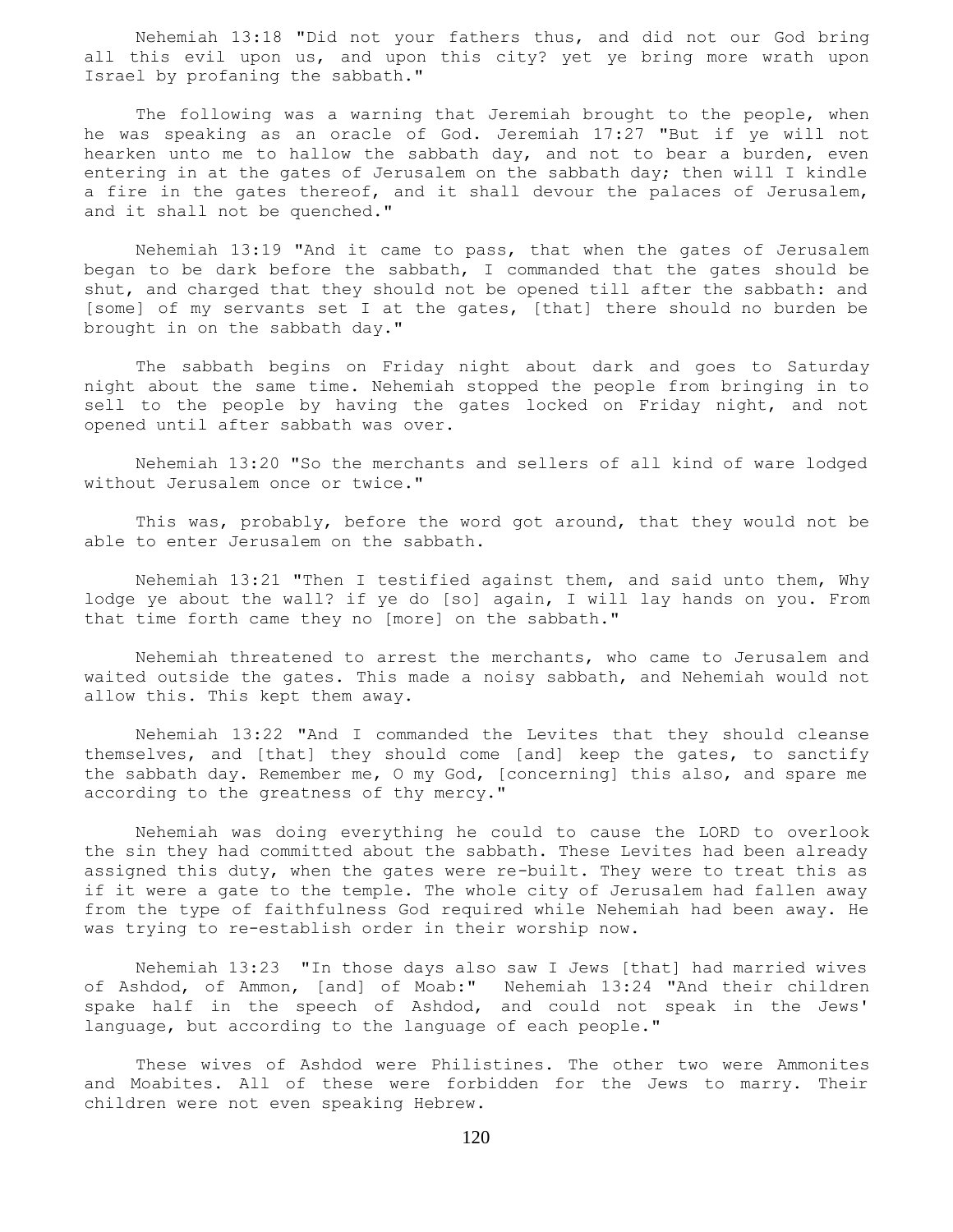Nehemiah 13:25 "And I contended with them, and cursed them, and smote certain of them, and plucked off their hair, and made them swear by God, [saying], Ye shall not give your daughters unto their sons, nor take their daughters unto your sons, or for yourselves."

 The cursing had to be of those who had intermarried. Smote them means they were beaten. It seems to be a very cruel punishment to pull their hair out, but that was done, also. All of this was to force them to swear they would not intermarry.

 Nehemiah 13:26 "Did not Solomon king of Israel sin by these things? yet among many nations was there no king like him, who was beloved of his God, and God made him king over all Israel: nevertheless even him did outlandish women cause to sin."

 In 1 Kings, there is an extensive study on the sins of Solomon, that were brought on by marrying women who worshipped false gods. The women were called strange women, because they were not Hebrews. It is still a bad thing for those who believe in Christ to marry those who do not. God greatly loved and blessed Solomon, but he sinned greatly because of his wives. Solomon's punishment should have been enough to convince all of them how evil this sin was.

 Nehemiah 13:27 "Shall we then hearken unto you to do all this great evil, to transgress against our God in marrying strange wives?"

 If Nehemiah had not stopped this at this point, it would have become more and more common. This was one of the main reasons God had destroyed Jerusalem before. Nehemiah did not want that to happen again.

 Nehemiah 13:28 "And [one] of the sons of Joiada, the son of Eliashib the high priest, [was] son in law to Sanballat the Horonite: therefore I chased him from me."

 This was one of the main problems. The priests were not setting the right kind of example for the people. The grandson of the high priest had married Sanballat's daughter. Not only was Sanballat a heathen, but he was an enemy of Jerusalem, and especially of Nehemiah. He fought Nehemiah, and tried to keep him from building the wall. Nehemiah actually ran the son of Joiada off to live with Sanballat's daughter and Sanballat.

 Nehemiah 13:29 "Remember them, O my God, because they have defiled the priesthood, and the covenant of the priesthood, and of the Levites."

 I would have to agree with Nehemiah that a sin was worse for a high priest to commit, because he should be more aware of God's wishes than the average person. This is true of preachers in our day, as well. They should set an example of a holy life before their people. Nehemiah was asking God not to hold him responsible for what the priests did.

 Nehemiah 13:30 "Thus cleansed I them from all strangers, and appointed the wards of the priests and the Levites, every one in his business;" Nehemiah 13:31 "And for the wood offering, at times appointed, and for the firstfruits. Remember me, O my God, for good."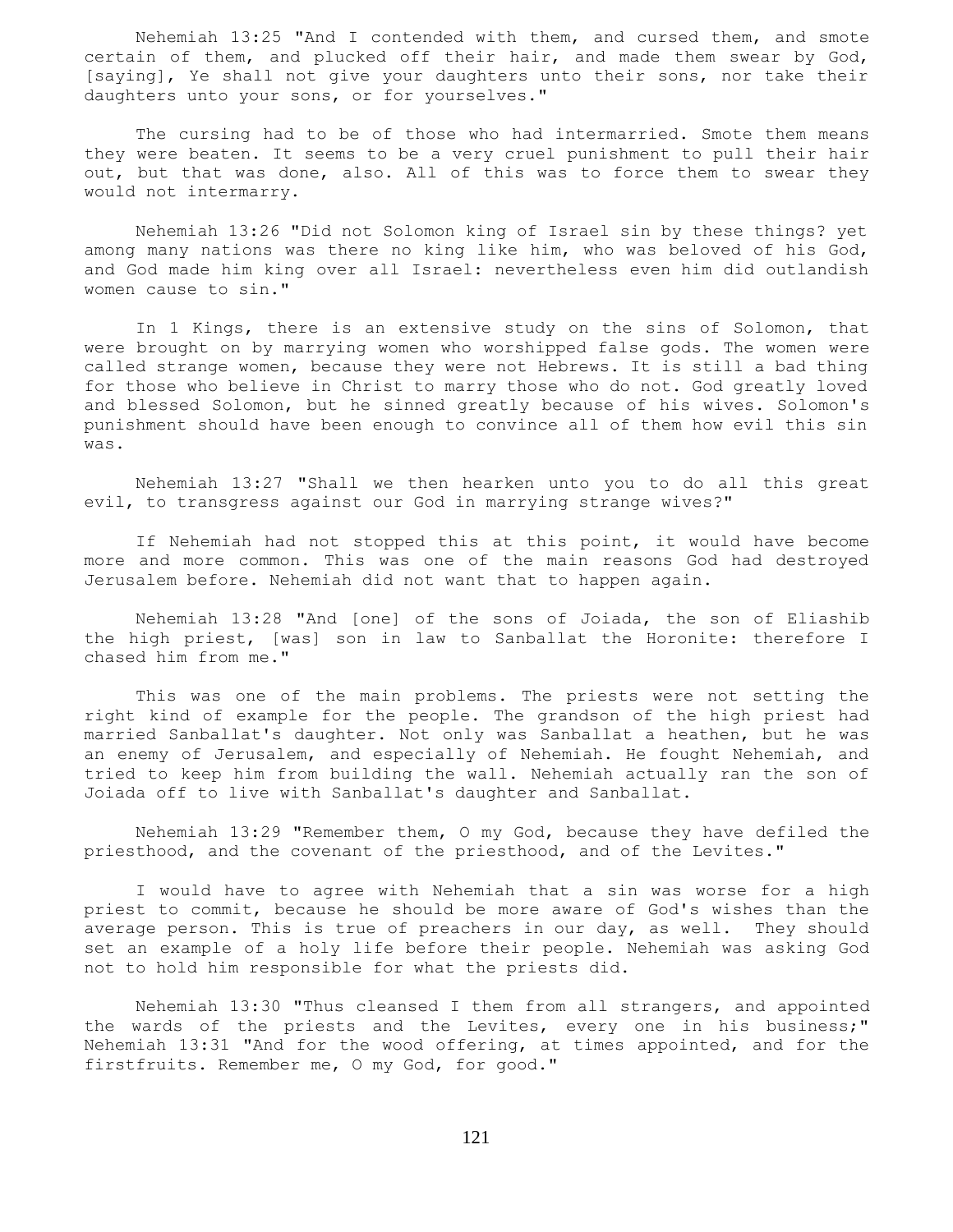Again, Nehemiah wanted God to remember the good things he had done, and overlook the things that he fell short in. I can truly say that it appeared that Nehemiah desired to please God with all his heart. He had actually established the wood offering for the first time. He, also, re-established the firstfruits offerings. This was almost a plea from Nehemiah to God to remember only the good he had done. This is probably the cry of all believers, as well. Lord, remember the little good I did, and forget my shortcomings.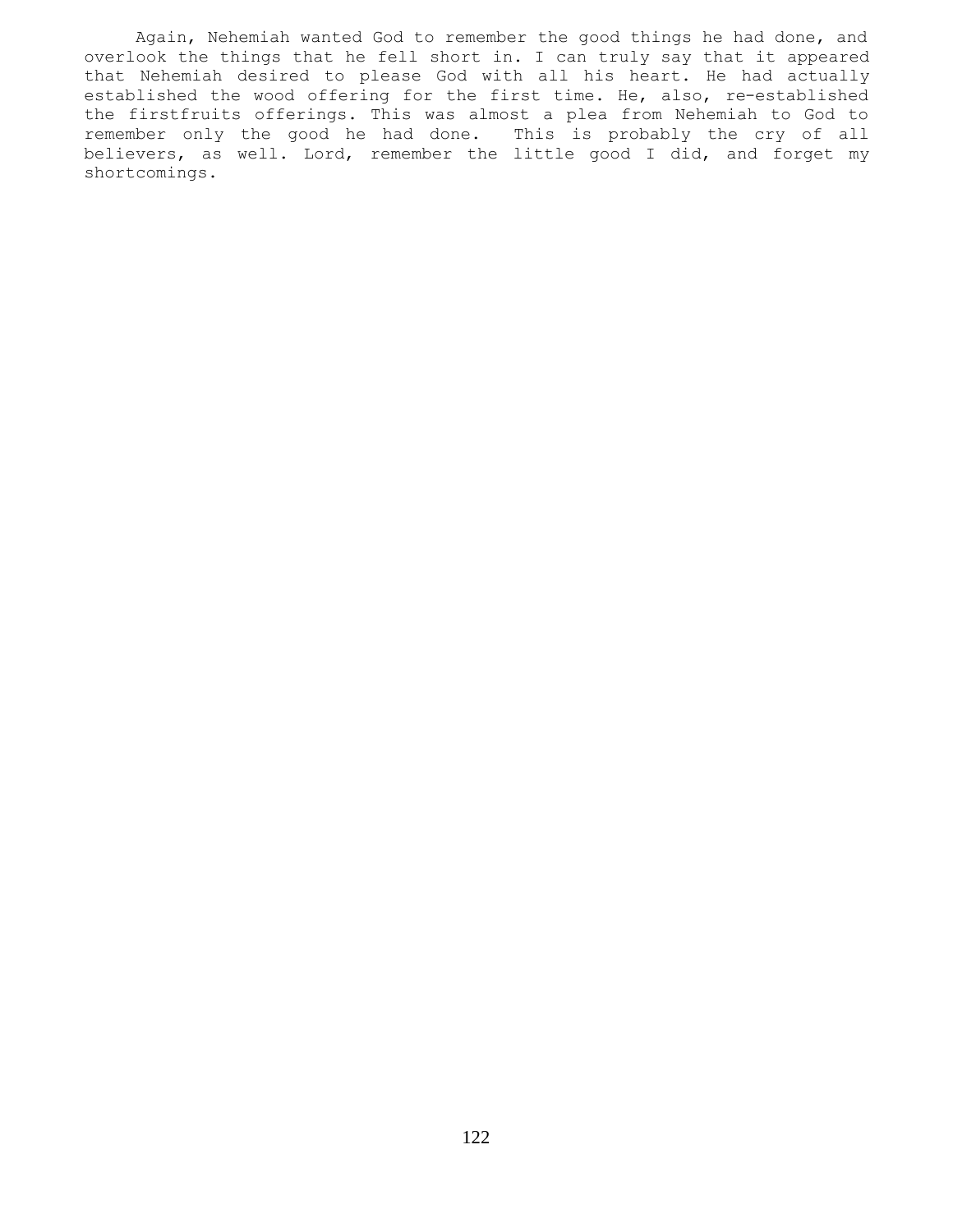#### Nehemiah 14 Questions

1. What did they read in the audience of the people? 2. What was found written in the book? 3. Why were they forbidden in the congregation? 4. After they heard this read, who did they separate out from Israel? 5. Who was the priest Eliashib allied unto? 6. When had Nehemiah had trouble from Tobiah? 7. What had the priest prepared for him? 8. What had been there before? 9. What did the meat offering symbolize? 10. Where was Nehemiah, when this happened? 11. Tobiah an enemy of whom? 12. What did Nehemiah do about this? 13. Who should have been watching for this type of sin? 14. What had happened to the Levites, while Nehemiah was away? 15. Who did Nehemiah contend with about this? 16. What did all of Judah bring as a tithe? 17. What four people did Nehemiah choose to be treasurers? 18, Why did he choose them? 19. What does Nehemiah ask of God in verse 14? 20. How were some of the people breaking the sabbath? 21. Quote Exodus chapter 20 verse 8. 22. Who brought fish to Jerusalem on the sabbath? 23. What did Nehemiah do to stop them? 24. After he did this, what did the merchants do? 25. What did Nehemiah threaten to do to them? 26. In verse 23, who had the Jews married? 27. What did Nehemiah do to them? 28. Who did Nehemiah chase out of Jerusalem? 29. Who had set a bad example for the people? 30. What does Nehemiah want God to remember?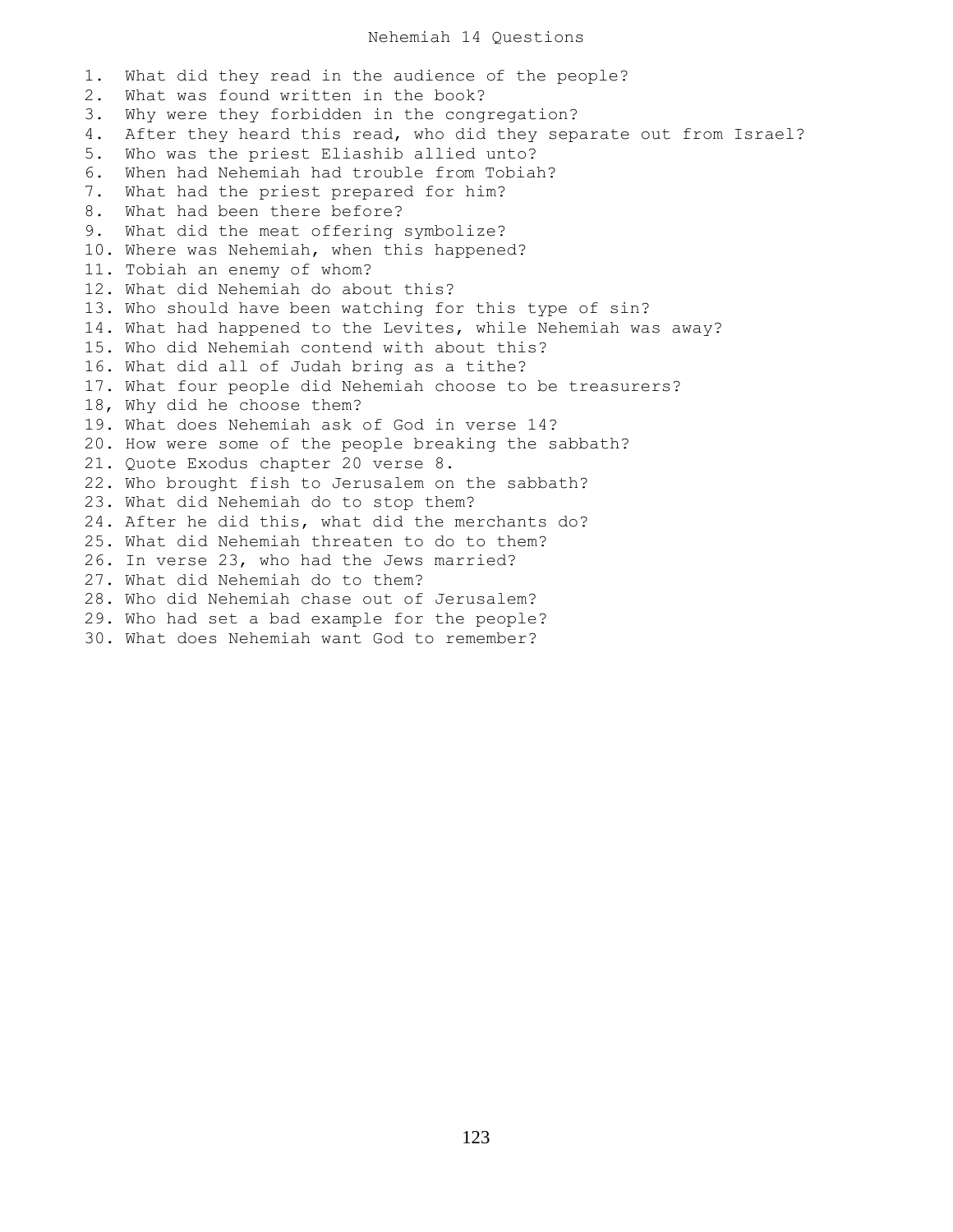The book of Esther is an unusual book in that it seems to stand alone. It is not connected to historical chronology of the Hebrews. This is a beautiful story of how a young Jewish girl saves her people. It is unknown who penned the book of Esther. Many scholars do not like to include the book of Esther in the Bible, because it does not directly mention the name of God. In this book, however, we see the hand of God at work to save his people in a foreign land. The setting for this is Persia. It happens during the years of captivity of the Israelites. One of the lessons to be learned in this is "you reap what you sow". The feast of Purim is instituted in this little book. In my opinion, this is a very spiritual book. It causes us to see God, even though it does not call His name.

 We will begin now in Esther 1:1 "Now it came to pass in the days of Ahasuerus, (this [is] Ahasuerus which reigned, from India even unto Ethiopia, [over] an hundred and seven and twenty provinces:)"

 Ahasuerus is, possibly, the same as Xerxes. A province, at this time, was an area that had its own governor. We can see that this ruler had great world power. This would have included Judaea.

 Esther 1:2 "[That] in those days, when the king Ahasuerus sat on the throne of his kingdom, which [was] in Shushan the palace,"

 Shushan, the palace, sat on a hill. It was in the area of Shushan the city, but was separate.

 Esther 1:3 In the third year of his reign, he made a feast unto all his princes and his servants; the power of Persia and Media, the nobles and princes of the provinces, [being] before him:"

 This was like a diplomatic dinner. This dinner, probably, included as many as 15,000 people. The governors of the various provinces had gathered for this feast. It appears from the verse above, that his servants were included in this celebration. The nobles, mentioned, were, possibly, some of the Medes who held high favor with Persia, even though they were a captured nation, as well.

 Esther 1:4 "When he shewed the riches of his glorious kingdom and the honour of his excellent majesty many days, [even] an hundred and fourscore days."

 This 180 days is a lengthy time of festivity in their land. Possibly, a few of the governors and nobles would come, and when they left, another group would come. We are not told for sure but 180 days is a long time for one party to last. He was showing off his wealth and power to the subordinate rulers of his provinces.

 Esther 1:5 "And when these days were expired, the king made a feast unto all the people that were present in Shushan the palace, both unto great and small, seven days, in the court of the garden of the king's palace;" It was not unusual for a feast of this kind to last for 7 days. This court was estimated to be about 350 feet long by 250 feet wide. It seems, there was a building setting in the middle of it. To accommodate the large numbers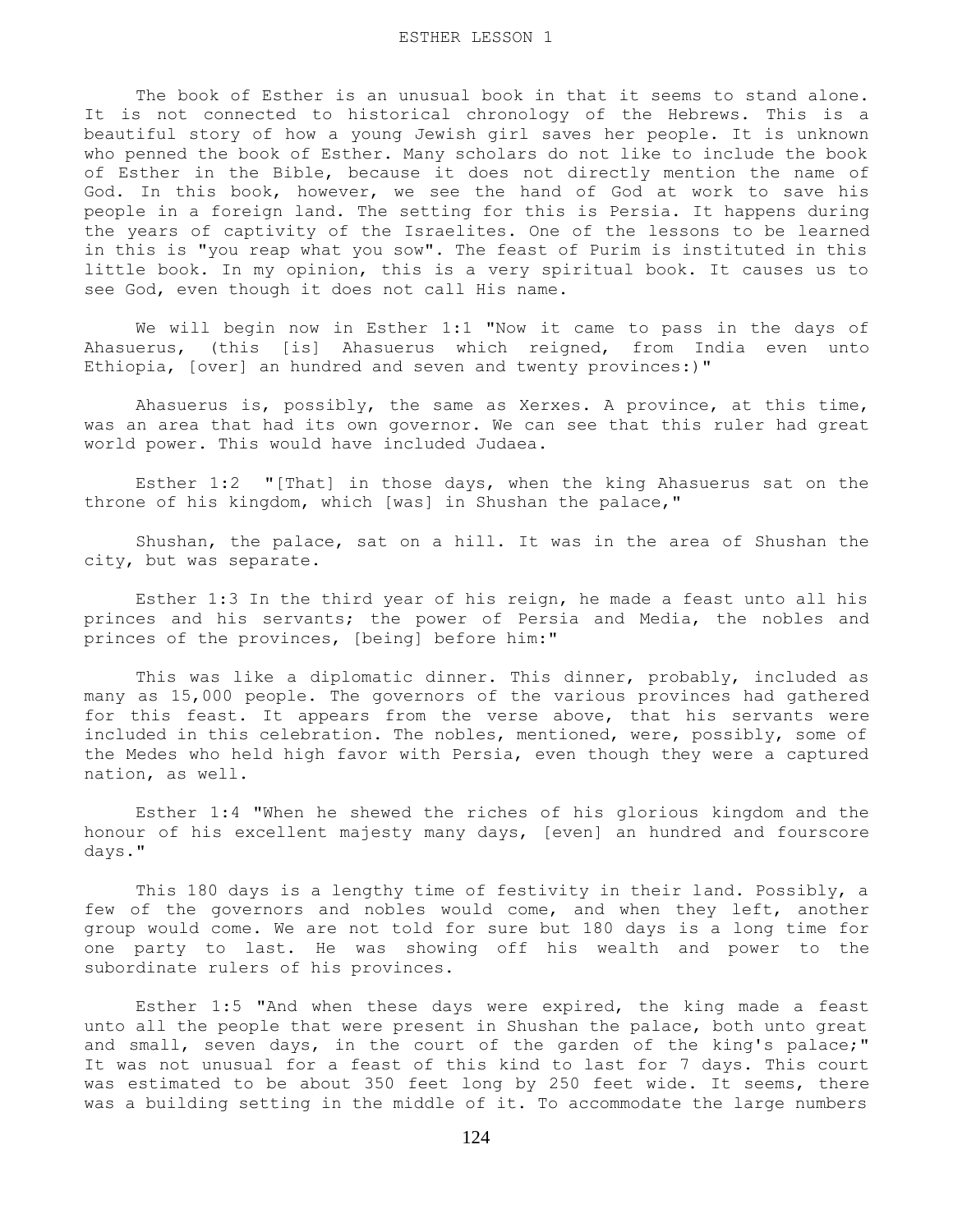of people, it would have been necessary for it to be this large. This feast was for everyone. The servants of the king and all the people, small and great, joined in the feast.

 Esther 1:6 "[Where were] white, green, and blue, [hangings], fastened with cords of fine linen and purple to silver rings and pillars of marble: the beds [were of] gold and silver, upon a pavement of red, and blue, and white, and black, marble."

 This court was magnificent. The hangings could have been used as a type of awning to shade the people from the heat, since the court, probably, had no roof. The beds, mentioned, were actually couches where the people reclined. They were, probably, made of the precious metals, silver and gold, because there was so much wealth. The pillars of marble were, possibly, limestone blue. The floors were of the same material as the pillars, and some other colors that made a mosaic design. There were 4 different mosaics mixed and matched to make a beautiful floor.

 Esther 1:7 "And they gave [them] drink in vessels of gold, (the vessels being diverse one from another,) and royal wine in abundance, according to the state of the king."

 The fact that the drinking cups were of gold, just showed the extreme wealth of the Persian king. It is interesting, to me, that the cups were different. Perhaps, it would have been easier for each one to keep up with his cup that way. It certainly would have been more expensive to make them different. This would have taken many barrels of wine to have enough to furnish so large a party.

 Esther 1:8 "And the drinking [was] according to the law; none did compel: for so the king had appointed to all the officers of his house, that they should do according to every man's pleasure."

 It was usually understood that the officers must all drink. This generally led to many getting drunk. It is interesting, to me, that the edict of the king, here, allowed each person to decide for himself whether he would drink, or not. It appears, the king wanted to treat all of these people as guests, and not as his subjects.

 Esther 1:9 "Also Vashti the queen made a feast for the women [in] the royal house which [belonged] to king Ahasuerus."

 This shows that the men and women had separate feasts. We mentioned before, that the feast was like a diplomatic dinner. Vashti was the wife of the king. She was queen, because she was married to the king. It was in his royal house that Vashti held the feast for the women. "Vashti" means beautiful. This was, probably, a name the king gave her, after they were married. Many believe her real name was Amestris.

 Esther 1:10 "On the seventh day, when the heart of the king was merry with wine, he commanded Mehuman, Biztha, Harbona, Bigtha, and Abagtha, Zethar, and Carcas, the seven chamberlains that served in the presence of Ahasuerus the king," Esther 1:11 "To bring Vashti the queen before the king with the crown royal, to shew the people and the princes her beauty: for she [was] fair to look on."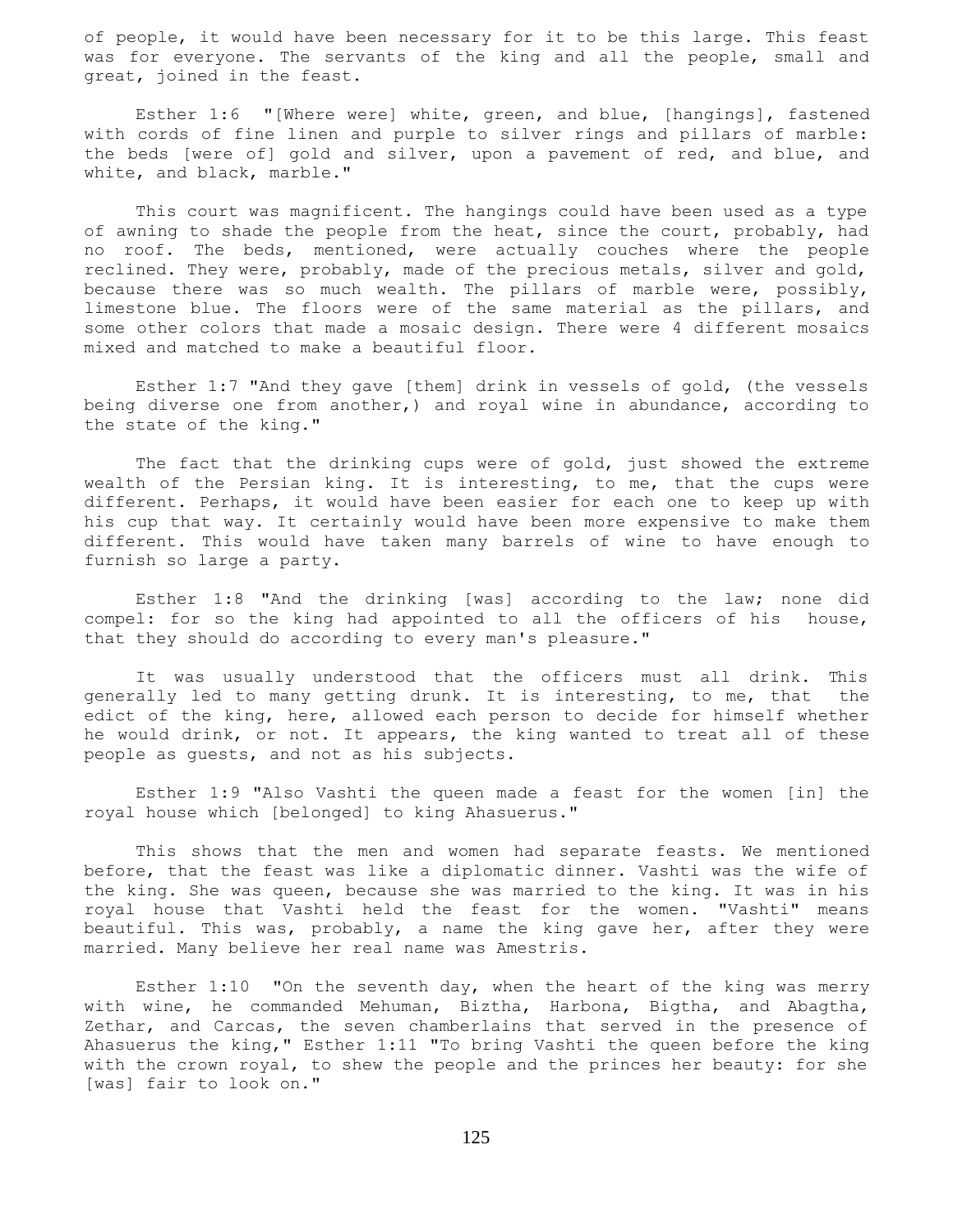On the seventh day of the feast, it seems the king had too much to drink, and asked seven of his eunuchs to go and get the queen. He wanted to exhibit her before the men at his party to show her great beauty. We may assume that he wanted her to remove her veil of covering. He was very proud of all his possessions and he counted the queen as part of his possessions. To present the queen in such a manner as this was a breach in Persian etiquette.

 Esther 1:12 "But the queen Vashti refused to come at the king's commandment by [his] chamberlains: therefore was the king very wroth, and his anger burned in him."

 Vashti had to realize that it might cost her her life to refuse to obey the command of her king, who was, also, her husband. She, perhaps, would rather lose her life, than become shamed by such an exhibit. This was as if he were showing her off for the envy of the other men. Her refusal to come would greatly shame her husband before his subordinates. He would, possibly, not have asked such a thing, had he not been drinking. She would have to be severely punished, and it had to be known publicly for him to regain his self-respect. Most kings would have had her killed for such an act of disobedience.

 Esther 1:13 "Then the king said to the wise men, which knew the times, (for so [was] the king's manner toward all that knew law and judgment:"

 Even in his heated anger, he did not act hastily. He left the judgement of what her punishment should be to the law of the land. The king wanted to do what was right in this case.

 Esther 1:14 "And the next unto him [was] Carshena, Shethar, Admatha, Tarshish, Meres, Marsena, [and] Memucan, the seven princes of Persia and Media, which saw the king's face, [and] which sat the first in the kingdom;)"

 Carshena and Shethar were his trusted advisers. Next to them, were the seven princes. All of them sat near the king at the table of the feast, and were treated with great respect. They had high offices directly under the king. We may assume that some of them were Medes, from the mention of "Persia and Media" here.

 Esther 1:15 "What shall we do unto the queen Vashti according to law, because she hath not performed the commandment of the king Ahasuerus by the chamberlains?"

 Notice "we" in the verse above. The king did not want to make this decision himself in the heat of the moment of anger. Another thing that speaks highly of the king was that he wanted it to be according to the law.

 Esther 1:16 "And Memucan answered before the king and the princes, Vashti the queen hath not done wrong to the king only, but also to all the princes, and to all the people that [are] in all the provinces of the king Ahasuerus."

 The public shame that she had brought on the king would affect the entire kingdom. A king could not expect the people to do as he commanded, unless his queen set the example of obedience. The Persians had been so sure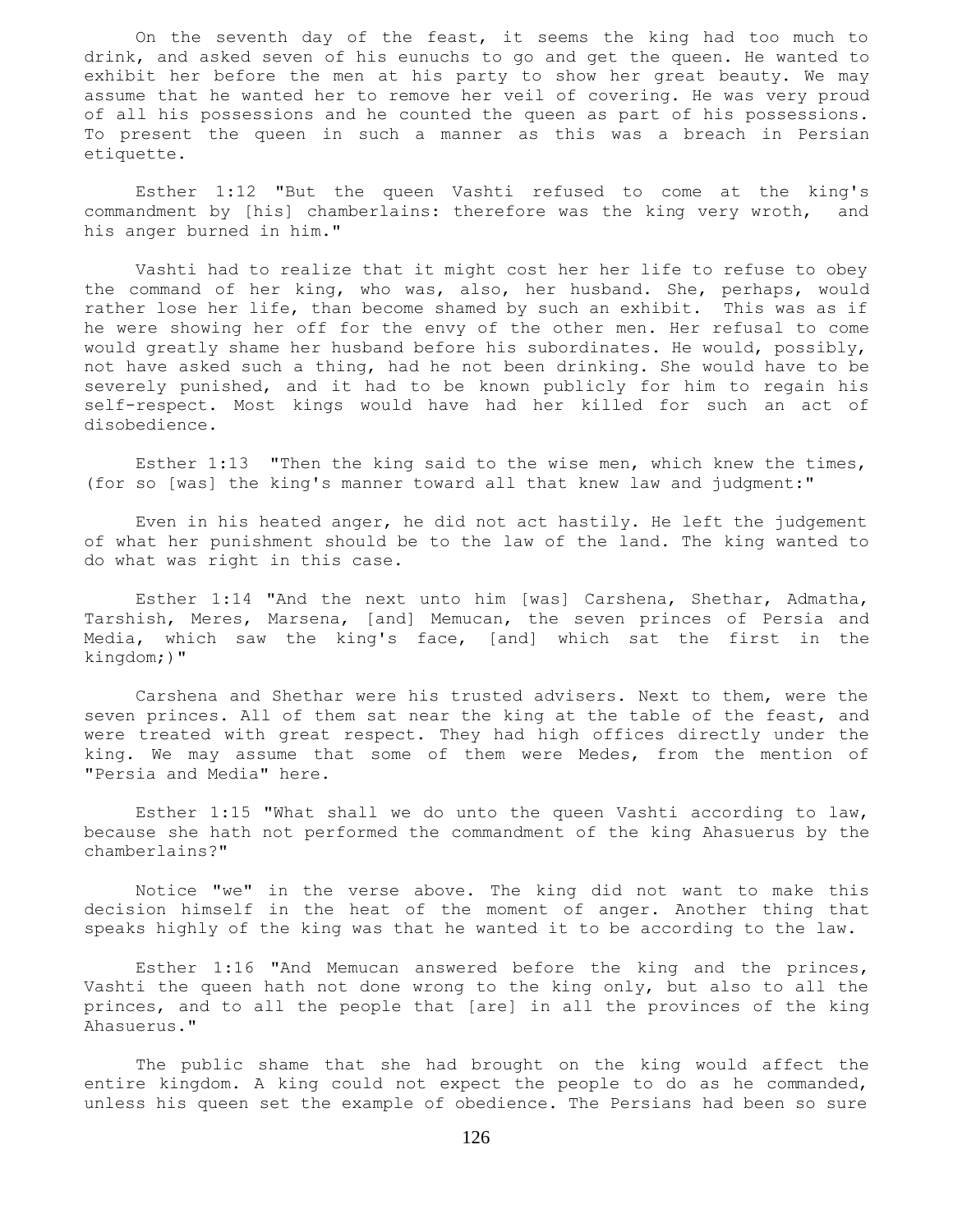this would never happen, that there was no specific law against it. The advisers and the king would have to decide what would be appropriate punishment.

 Esther 1:17 "For [this] deed of the queen shall come abroad unto all women, so that they shall despise their husbands in their eyes, when it shall be reported, The king Ahasuerus commanded Vashti the queen to be brought in before him, but she came not."

 The husband was the absolute ruler over his wife and children, in this heathen land. The queen's act might cause all of the women to rebel against their husbands.

 Esther 1:18 "[Likewise] shall the ladies of Persia and Media say this day unto all the king's princes, which have heard of the deed of the queen. Thus [shall there arise] too much contempt and wrath."

 In the Persia and Media, women were thought to be under the complete rule of their husbands. This act of Vashti's would affect not only the women of the ordinary citizens, but would affect the wives of the princes. They thought they might lose control of their family. The queen was an example for all of the women of the land for good, or evil. Whatever she did, the other women did, too. A good lesson is to be learned here. We can see that our lives influence others by the actions we take.

 Esther 1:19 "If it please the king, let there go a royal commandment from him, and let it be written among the laws of the Persians and the Medes, that it be not altered, That Vashti come no more before king Ahasuerus; and let the king give her royal estate unto another that is better than she."

 Generally, the problems in the home between a husband and a wife would have been kept very secret. He would have put her away from him, but it would not have been known publicly. Since she had disgraced him before the entire land, this punishment must be public, as well. We might say, he divorced her, and threw her out. It was not enough to punish her. They wrote a law, so this would not happen again with any of their wives.

 Esther 1:20 "And when the king's decree which he shall make shall be published throughout all his empire, (for it is great,) all the wives shall give to their husbands honour, both to great and small."

 They wanted this to strike fear into their wives, so that this would not happen again. This was not just for Persia, but for all the provinces, as well.

 Esther 1:21 "And the saying pleased the king and the princes; and the king did according to the word of Memucan:"

 They all decided this was a good solution to a difficult problem. It would, also, let all of the king's subjects know that the king did not let Vashti get away with this.

 Esther 1:22 "For he sent letters into all the king's provinces, into every province according to the writing thereof, and to every people after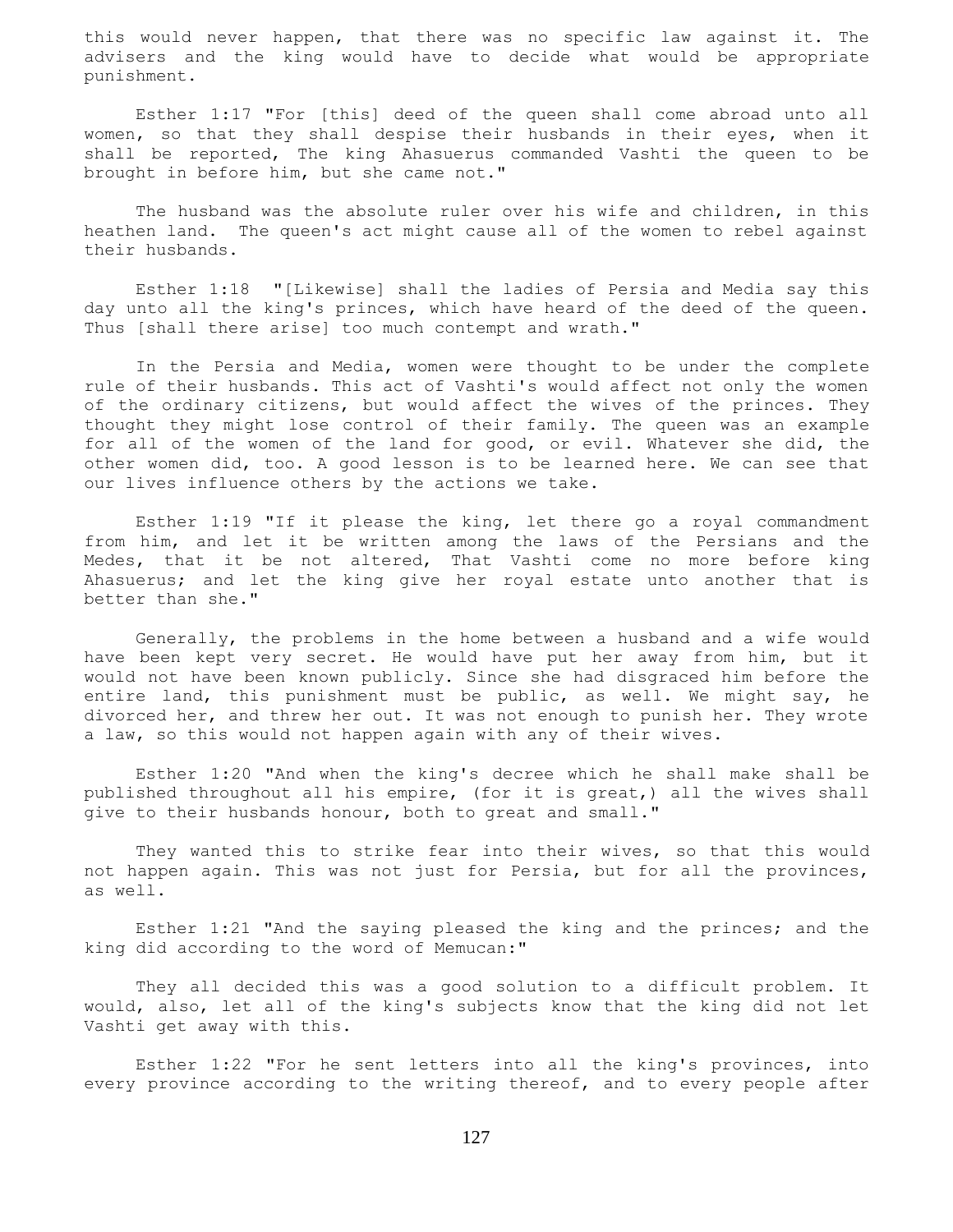their language, that every man should bear rule in his own house, and that [it] should be published according to the language of every people."

 Persia was a country that lived by different rules than our country. The Bible teaches that the father should be the rule of his own house. This does not mean that he is to be a tyrant, however. It, also, is speaking of the family unit. This is not something that should have been a law of the land. Morality cannot be legislated. The family unit, with the father as the head, is symbolic of our heavenly relationship with our Father.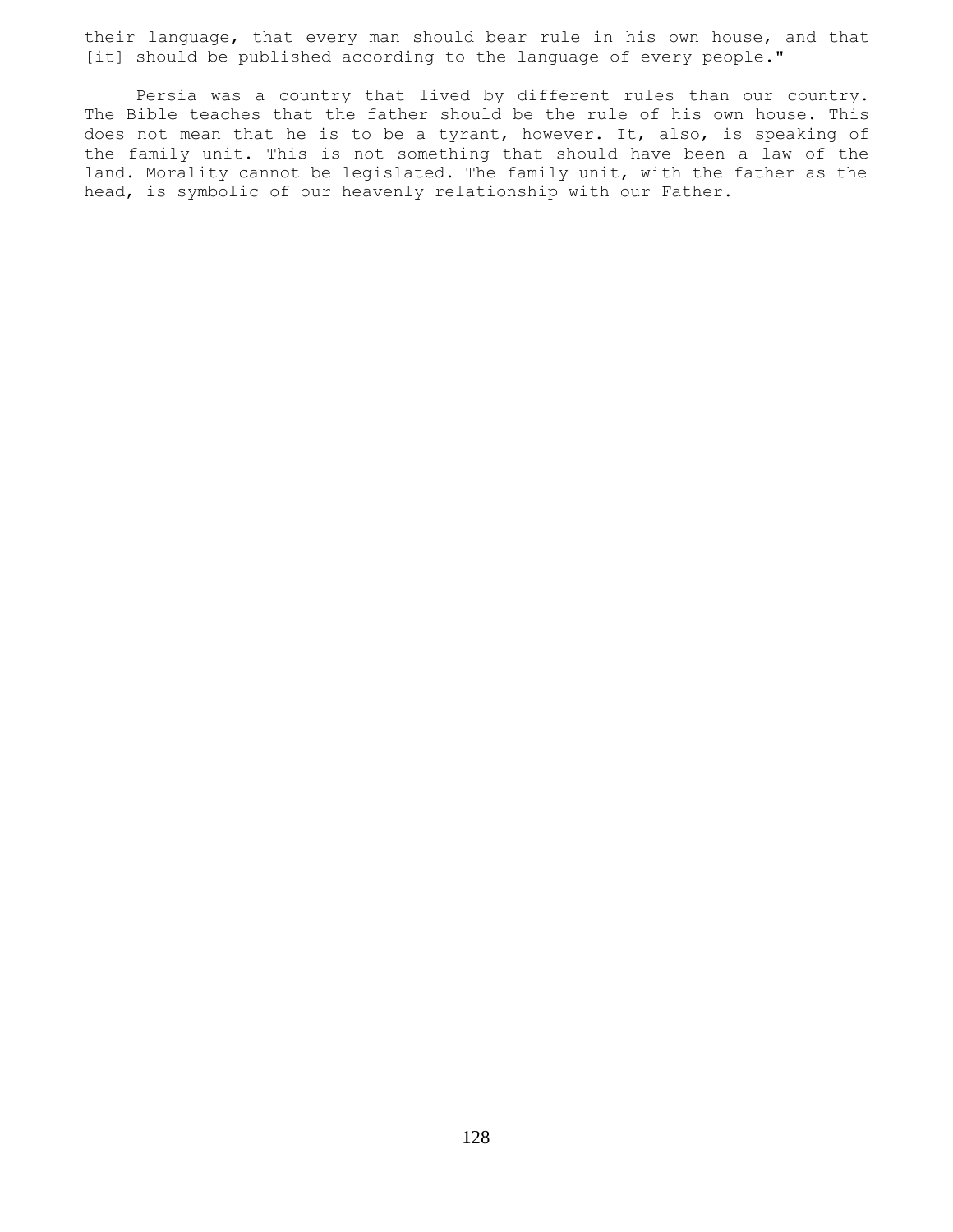```
1. What is unusual about the book of Esther?
2. What is the book about?
3. Who was the penman?
4. Why did some of the scholars not want this book in the Bible?
5. The setting for this is
6. What feast is instituted in the book of Esther?
7. What is a message for all of us in this book?
8. The author believes this is a very entitled book.
9. Where did Ahasuerus reign?
10. Who was this Ahasuerus?
11. What was a province at this time?
12. Where was the palace of the king?
13. What year of his reign did he have the great feast?
14. Who were invited?
15. This was like a ____________ dinner.
16. How large were some of these celebrations?
17. Who were the nobles mentioned, probably?
18. There was festivity in the land for ________ days.
19. How long did the actual feast last?
20. How big was the court?
21. What were the hangings, probably?
22. The couches were made of what?
23. The pillars were made of what?
24. What made up the floor?
25. They drank out of ___________________ ?
26. What was unusual about them?
27. What were they drinking?
28. What was different about the drinking at this feast, than what
    usually happened?
29. Who was the queen?
30. What does her name mean?
31. What could have been her real name?
32. What did the king request Vashti to do?
33. What answer did she give him?
34. Who did the king consult about her punishment?
35. Who would Vashti's disobedience of the king affect?
36. What royal commandment went forth to all the lands the king ruled?
37. How would this help the king?
38. What punishment was inflicted upon Vashti?
39. What was in the letter he sent to all the lands?
40. Example 20 cannot be legislated.
```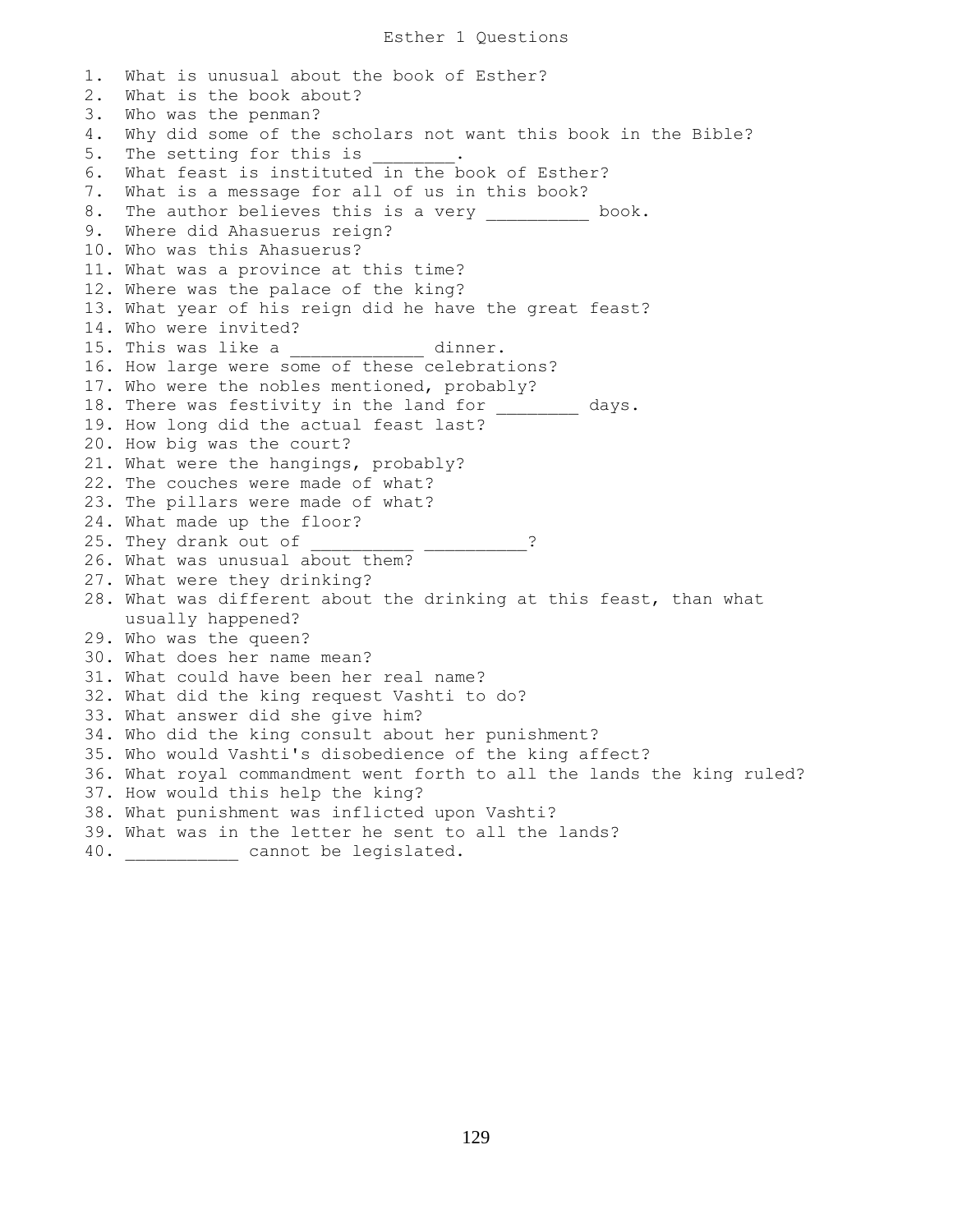We will begin this lesson in Esther 2:1 "After these things, when the wrath of king Ahasuerus was appeased, he remembered Vashti, and what she had done, and what was decreed against her."

 The indication, here, is that he was sorry he had listened to his advisors and put Vashti away. None of this would have happened, had he not been drinking. After he settled down and thought about what had happened, he had to realize that this was his fault, and not hers. He cannot change her punishment, however, because he had made it a law.

 Esther 2:2 "Then said the king's servants that ministered unto him, Let there be fair young virgins sought for the king:" Esther 2:3 "And let the king appoint officers in all the provinces of his kingdom, that they may gather together all the fair young virgins unto Shushan the palace, to the house of the women, unto the custody of Hege the king's chamberlain, keeper of the women; and let their things for purification be given [them]:"

 The king's servants had discovered the sadness of the king at the loss of his queen. In an oriental palace, there are separate apartments for the women away from the men. We saw that, in the Palace of king David. These young, beautiful virgins were to be gathered from the many provinces that Xerxes ruled. They would be brought to the women's quarters at the palace, and prepared to meet the king. Most of these young women would not have fine clothes to wear, so they would be provided for them to wear before the king. Even though they were virgins, they would be purified in some way. This took approximately a year for the purification. This, possibly, meant that they were bathed and clothed in the garments provided. It, also, meant they were perfumed and rubbed with ointment in the purification.

 Esther 2:4 "And let the maiden which pleaseth the king be queen instead of Vashti. And the thing pleased the king; and he did so."

 The king was lonesome, and by his own edict he could not get Vashti back, so he agreed to the suggestion. He sent for the maidens to be brought. In the next few verses, we can see that the hand of the LORD was in all that had happened.

 Esther 2:5 "[Now] in Shushan the palace there was a certain Jew, whose name [was] Mordecai, the son of Jair, the son of Shimei, the son of Kish, a Benjamite;"

 During the Babylonian captivity, Mordecai had been taken to Shushan. This is the first mention of a Jew in this book. We read of a Mordecai in Ezra and in Nehemiah, It is, probably, not the same person. The Mordecai, here, was a Benjamite.

 Esther 2:6 "Who had been carried away from Jerusalem with the captivity which had been carried away with Jeconiah king of Judah, whom Nebuchadnezzar the king of Babylon had carried away."

 There were a number of captivities that took place. This one seems to have been fairly early on. This was, probably, the second captivity, because of the capture of Jeconiah. Nebuchadnezzar was king of Babylon at the time.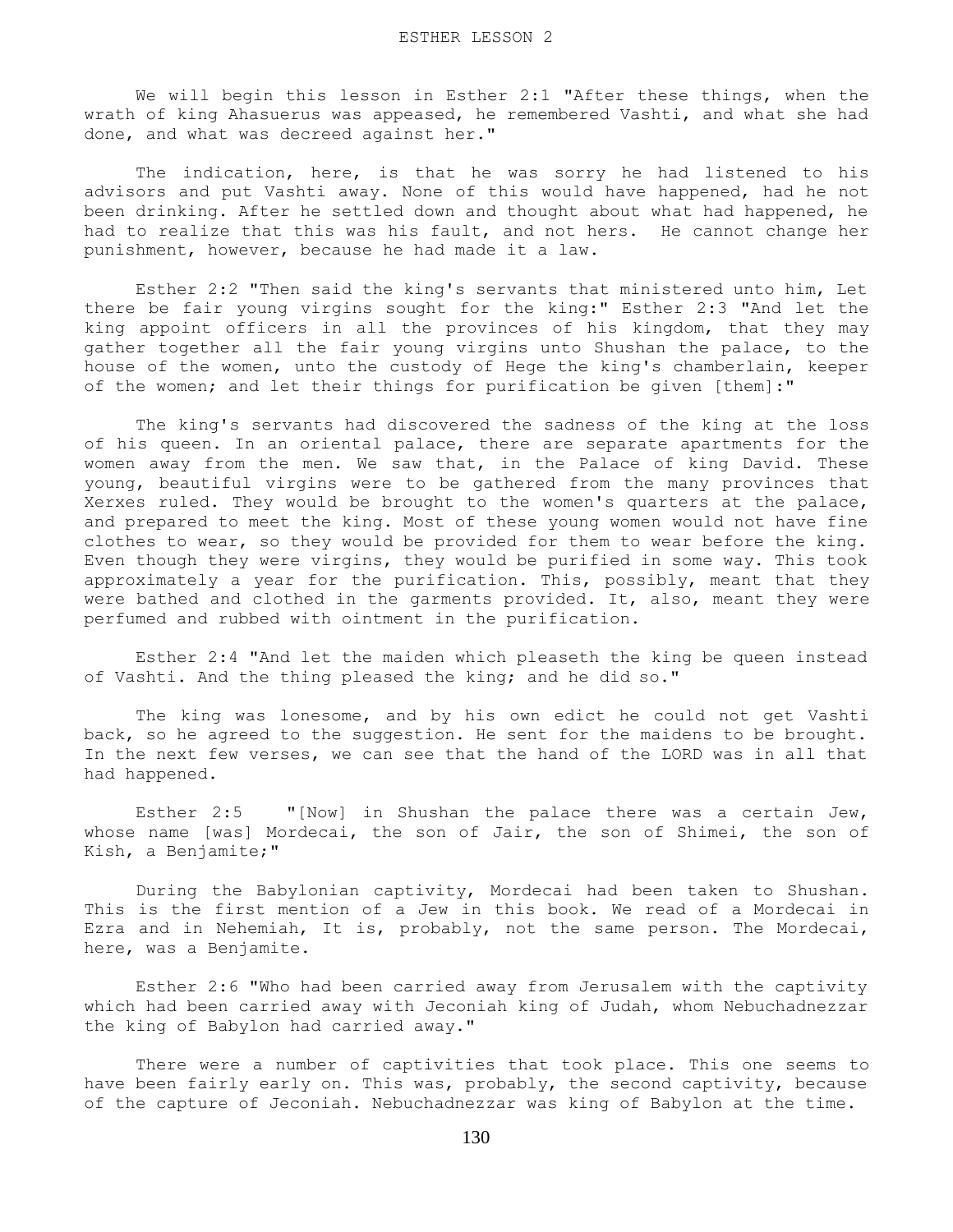Esther 2:7 "And he brought up Hadassah, that [is], Esther, his uncle's daughter: for she had neither father nor mother, and the maid [was] fair and beautiful; whom Mordecai, when her father and mother were dead, took for his own daughter."

 Hadassah is another name for Esther. It appears, that her mother and father were dead, and Mordecai had raised her. It was Mordecai that brought Esther up to be shown to the king for a possible wife. She was a virgin, and she was very beautiful.

 Esther 2:8 "So it came to pass, when the king's commandment and his decree was heard, and when many maidens were gathered together unto Shushan the palace, to the custody of Hegai, that Esther was brought also unto the king's house, to the custody of Hegai, keeper of the women."

 It seems, that many beautiful maidens from throughout the provinces were brought to the women's apartments to be prepared to be viewed by the king. Hegai was the eunuch that was in charge of the women, who would be viewed by the king.

 Esther 2:9 And the maiden pleased him, and she obtained kindness of him; and he speedily gave her her things for purification, with such things as belonged to her, and seven maidens, [which were] meet to be given her, out of the king's house: and he preferred her and her maids unto the best [place] of the house of the women.

 It seems, that when Hegai saw Esther, he was pleased with her, and he wanted every advantage shown her. He assigned 7 maidservants to her and gave her the nicest of the women's apartments. He saw that all of her needs were met, while she was waiting. We may safely assume that the LORD caused the king to be pleased with Esther.

 Esther 2:10 "Esther had not shewed her people nor her kindred: for Mordecai had charged her that she should not shew [it]."

 This just means that she did not reveal to the king that she was a Hebrew. Mordecai did not even allow her to tell the king that he had raised her.

 Esther 2:11 "And Mordecai walked every day before the court of the women's house, to know how Esther did, and what should become of her."

 Mordecai was very interested in Esther, since she was like a daughter to him. He was allowed to walk before the court of the women, because he had been made a eunuch to serve the king.

 Esther 2:12 "Now when every maid's turn was come to go in to king Ahasuerus, after that she had been twelve months, according to the manner of the women, (for so were the days of their purifications accomplished, [to wit], six months with oil of myrrh, and six months with sweet odours, and with [other] things for the purifying of the women;)"

 Some of them had, probably, been out in the sun, and rough skin would not be becoming to a queen. After the twelve months in the apartments of the women, they would appear before the king to be selected. This oil of myrrh was perfume that was generally for the wedding bed. This was something to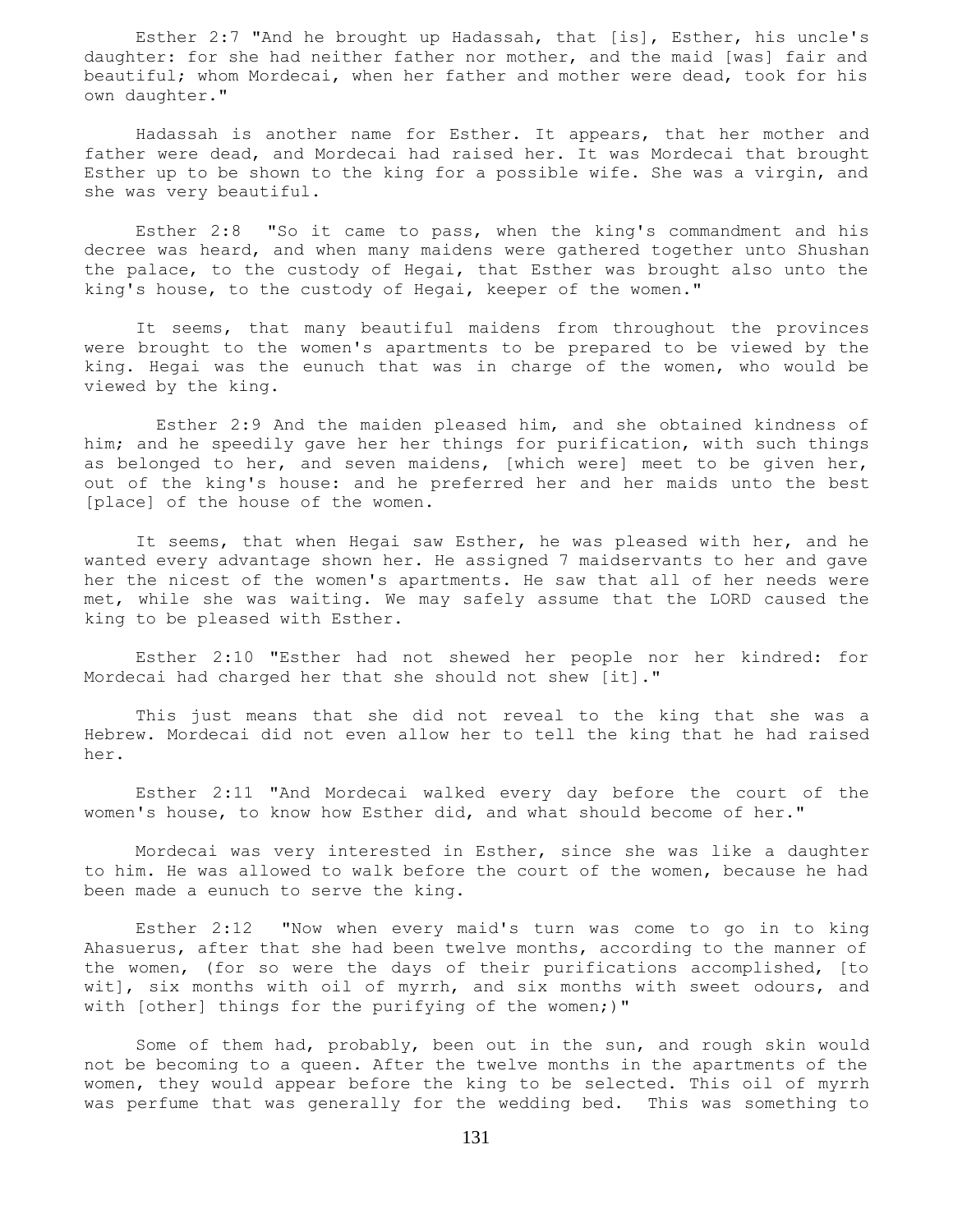make her smell nice. During this time, she would have her skin rubbed with oil, so she would be soft to touch. She was groomed to appear as a queen. During this time, she was, probably, taught the duties of the queen as well.

 Esther 2:13 "Then thus came [every] maiden unto the king; whatsoever she desired was given her to go with her out of the house of the women unto the king's house."

 This is just saying, that every one of these maidens, individually, were given whatever clothes and ornaments they wanted to wear.

 Esther 2:14 "In the evening she went, and on the morrow she returned into the second house of the women, to the custody of Shaashgaz, the king's chamberlain, which kept the concubines: she came in unto the king no more, except the king delighted in her, and that she were called by name."

The second house was for the king's concubines. It appears, that each of them stayed the night with the king and the next morning was carried to the house for his concubines. Shaashgaz was, also, a eunuch who took care of the king's concubines. They would never go again to the king, unless he called for them. If he called for one, she would be called by name, because he was pleased with her.

 Esther 2:15 "Now when the turn of Esther, the daughter of Abihail the uncle of Mordecai, who had taken her for his daughter, was come to go in unto the king, she required nothing but what Hegai the king's chamberlain, the keeper of the women, appointed. And Esther obtained favour in the sight of all them that looked upon her."

 Esther's father was Mordecai's uncle. It seemed, each of these maidens went to see the king, and spent the night with him. When Esther's turn came, it was interesting that she did not demand any ornaments, or extra clothes. She just took what Hegai, the king's chamberlain gave her. They all loved her, because this proved she was not greedy, or demanding.

 Esther 2:16 "So Esther was taken unto king Ahasuerus into his house royal in the tenth month, which [is] the month Tebeth, in the seventh year of his reign."

 The month Tebeth is, probably, speaking of the month of January on our calendar. Four years had passed since Vashti had been put away for disobeying the king. Esther would be accepted, or rejected, of the king on this night.

 Esther 2:17 "And the king loved Esther above all the women, and she obtained grace and favour in his sight more than all the virgins; so that he set the royal crown upon her head, and made her queen instead of Vashti."

 The king loved Esther above all the other women. She was his choice of all the beautiful virgins of the provinces. He loved her so much, that he chose her to be his queen. He crowned her queen immediately.

 Esther 2:18 "Then the king made a great feast unto all his princes and his servants, [even] Esther's feast; and he made a release to the provinces, and gave gifts, according to the state of the king."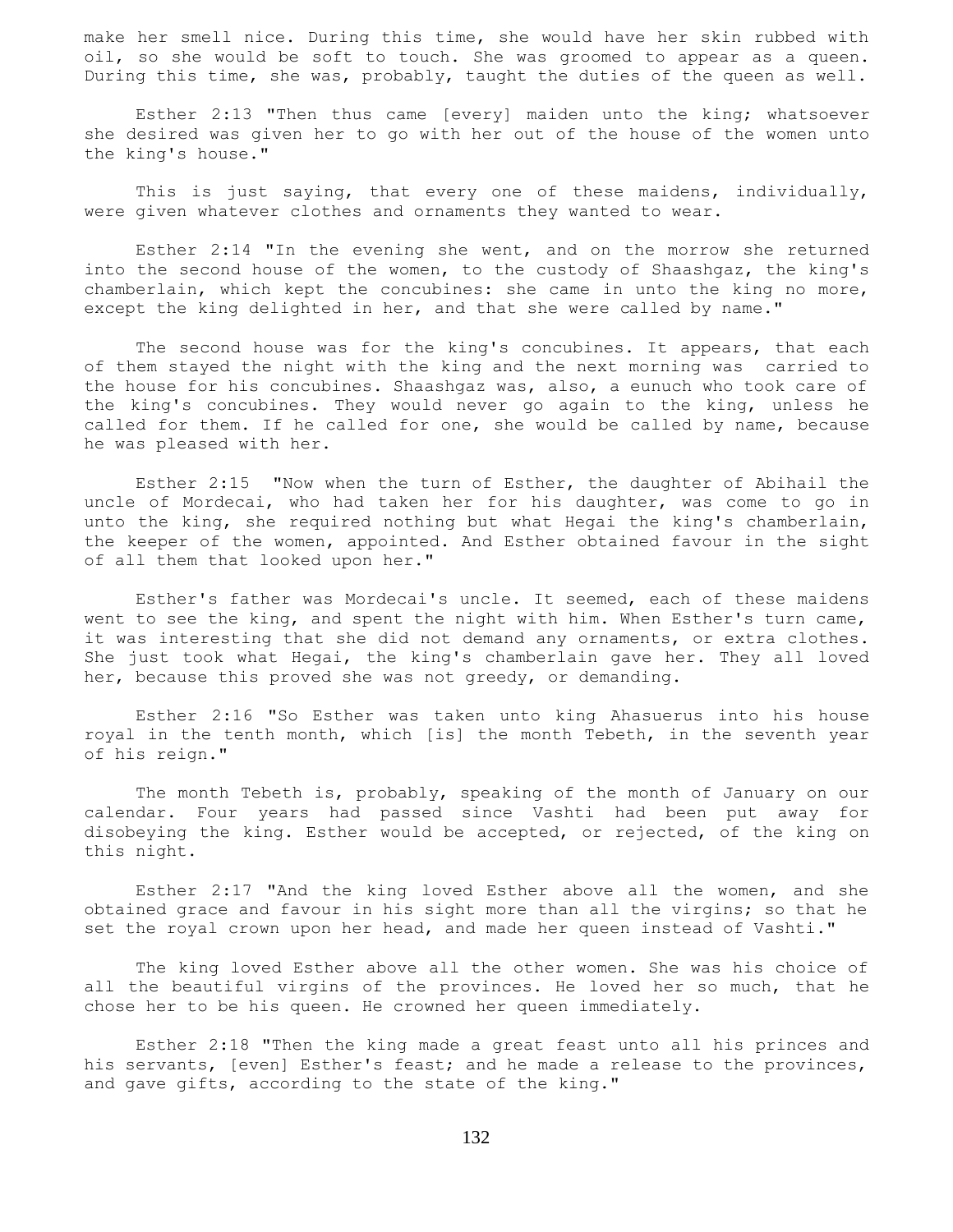All joyful occasions were accompanied by a feast. The king announced this feast to celebrate Esther's becoming queen. He sent gifts and released the provinces from taxes and fighting in war, for a time to celebrate his queen.

 Esther 2:19 "And when the virgins were gathered together the second time, then Mordecai sat in the king's gate."

These had to be the maidens that had been chosen from the provinces. Mordecai sitting in the king's gate, showed that he was one of the king's servants.

 Esther 2:20 "Esther had not [yet] shewed her kindred nor her people; as Mordecai had charged her: for Esther did the commandment of Mordecai, like as when she was brought up with him."

 Esther showed great respect to Mordecai, as she would a father. She had not told the king, or anyone else, that she was a Hebrew, or that she was raised by Mordecai. Mordecai thought it best that she not tell, and she obeyed his wishes.

 Esther 2:21 "In those days, while Mordecai sat in the king's gate, two of the king's chamberlains, Bigthan and Teresh, of those which kept the door, were wroth, and sought to lay hand on the king Ahasuerus."

 These two men were highly regarded by the king. They were eunuchs that guarded the door to his sleeping chamber. They would have had an advantage, if they decided to kill the king, because they were trusted and could surprise him in his sleep.

 Esther 2:22 "And the thing was known to Mordecai, who told [it] unto Esther the queen; and Esther certified the king [thereof] in Mordecai's name."

 Somehow Mordecai got word to Esther of their plan to kill the king. Esther told the king of their plot against his life. She, also, told him that it was Mordecai that sent the warning to him. She still did not reveal that she was related to Mordecai.

 Esther 2:23 "And when inquisition was made of the matter, it was found out; therefore they were both hanged on a tree: and it was written in the book of the chronicles before the king."

The king had this checked out, and found it to be true. He had them both hung in punishment. This is a matter of historical record.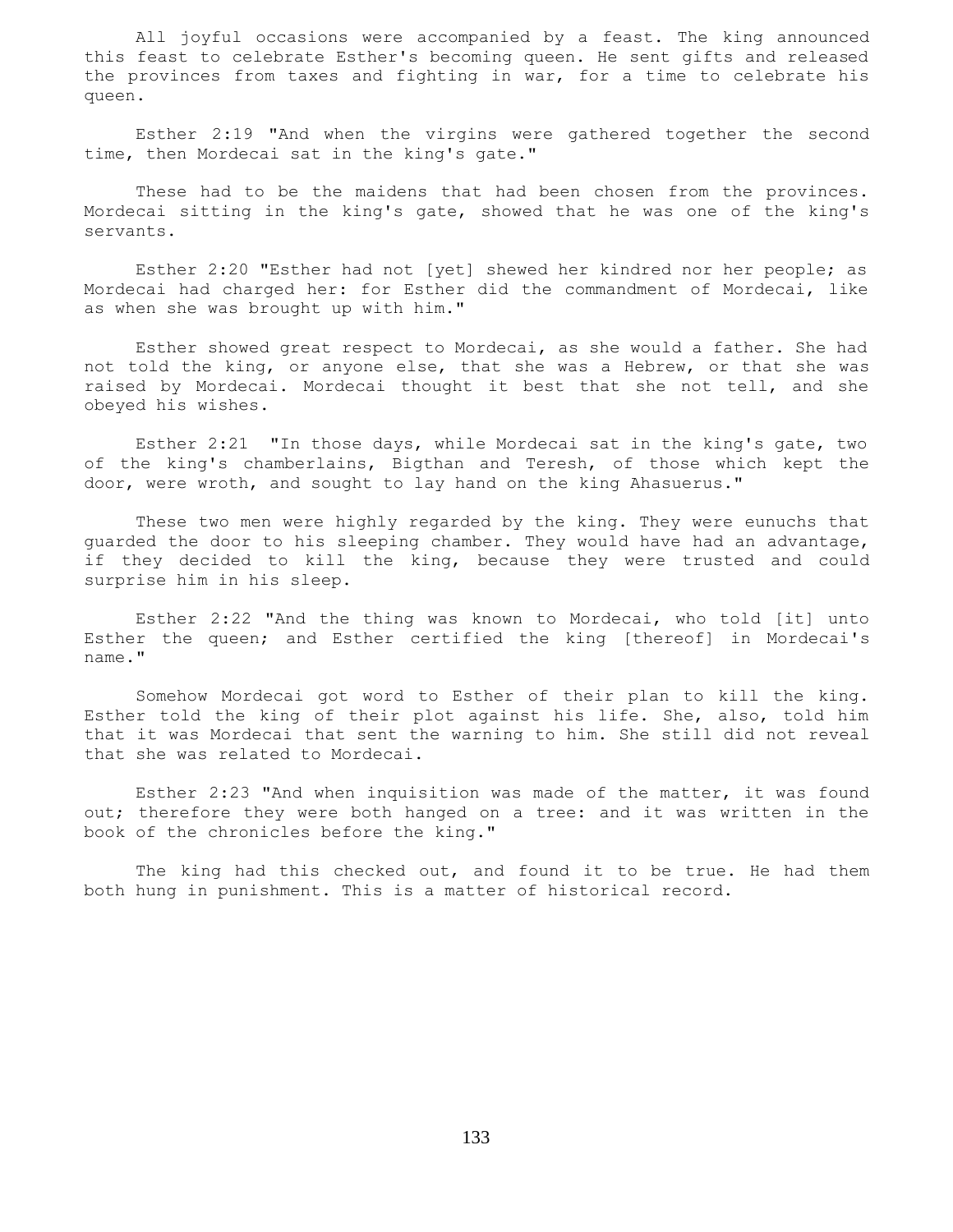# Esther 2 Questions

1. When the king got over his anger, he remembered \_\_\_\_\_\_\_. 2. None of this would have happened, had he not been 3. What did he realize about the whole thing, after he thought about it? 4. Why could he not change her punishment? 5. What did the king's servants say to him? 6. The apartments of the women were \_\_\_\_\_\_\_\_\_\_\_\_ from the men's. 7. How long would they take for purification? 8. The maiden that pleased the king shall be \_\_\_\_\_\_\_\_\_. 9. Who was the Jew that was in the palace? 10. What tribe was he from? 11. Who had taken him captive? 12. What was another name for Esther? 13. What relation was she to Mordecai? 14. Why did Mordecai raise her? 15. Where was Esther brought? 16. Who was Hegai? 17. What special favor did the king show Esther, even before she became his queen? 18. What does verse 10 mean? 19. How did Mordecai check on Esther? 20. What was given to the maidens after the 12 months of grooming? 21. What was the second house they were taken to, after being with the king? 22. Who was Esther's father? 23. How did Esther find favour with those who had kept her, before she went to the king? 24. When was she taken to the king? 25. The king loved Esther \_\_\_\_\_\_\_\_\_ all the other women. 26. Esther was  $\qquad \qquad$  by the king. 27. What was the name of the feast the king gave? 28. Esther treated Mordecai as a 29. Who plotted to kill the king? 30. How was their plan stopped? 31. What happened to these two men?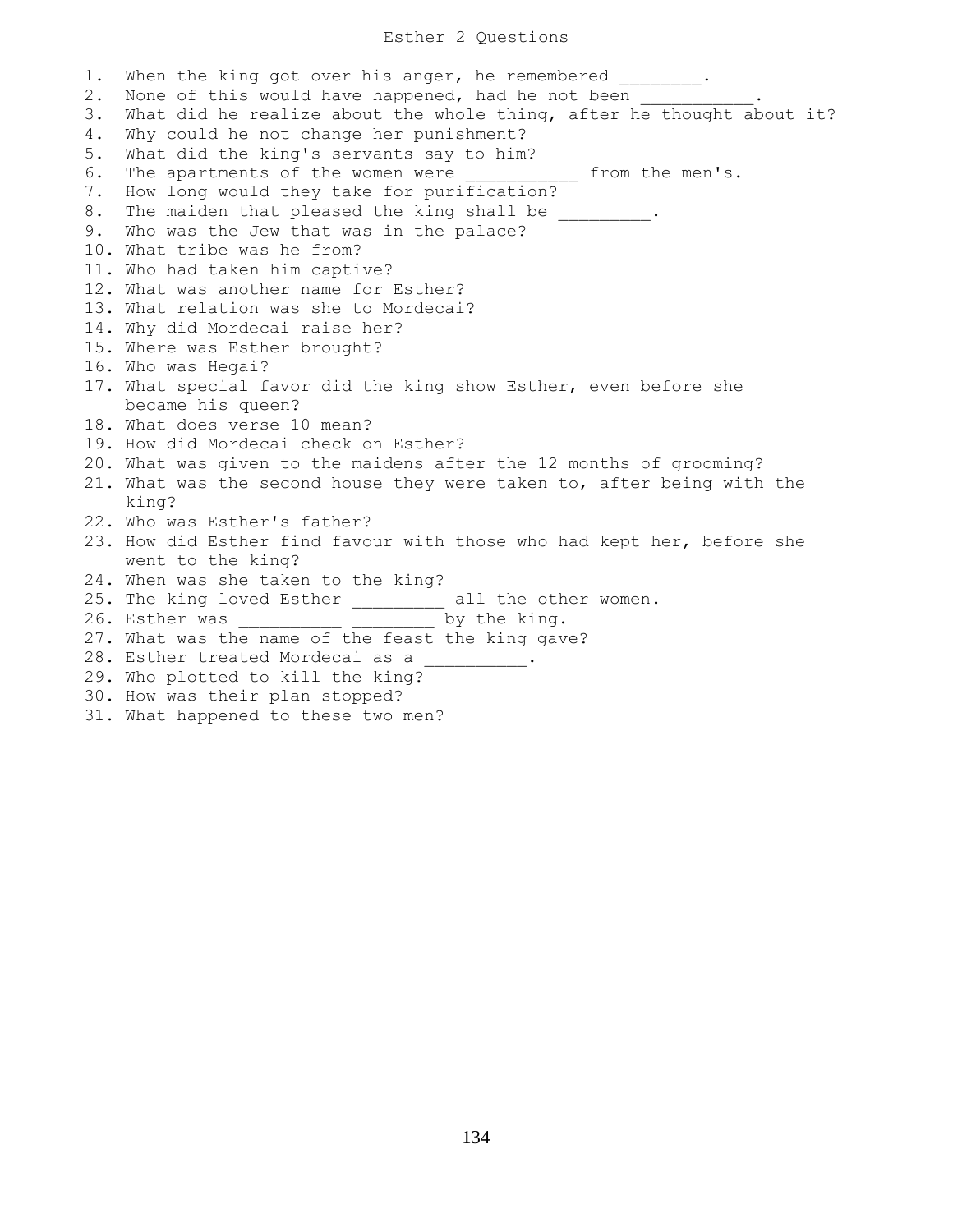We will begin this lesson in Esther 3:1 "After these things did king Ahasuerus promote Haman the son of Hammedatha the Agagite, and advanced him, and set his seat above all the princes that [were] with him."

 We do not know for sure exactly how much later this occurred. We can safely assume that it was several years, however. There had been no mention of Haman, up until this time. There is nothing known about Agagite. For whatever reason, Haman had been elevated up to second in command under the king.

 Esther 3:2 "And all the king's servants, that [were] in the king's gate, bowed, and reverenced Haman: for the king had so commanded concerning him. But Mordecai bowed not, nor did [him] reverence."

 It was an oriental custom to bow to the king. Perhaps, Haman had been someone who had not been regarded highly, and the order to bow to him would give him some respect. All of the servants of the king, who were about the level of Mordecai in authority, bowed to Haman. Mordecai refused to bow to him.

 Esther 3:3 "Then the king's servants, which [were] in the king's gate, said unto Mordecai, Why transgressest thou the king's commandment?"

 It appears, the servants did not want Mordecai to get into trouble for not bowing to Haman. They asked him why he didn't just go ahead and bow, and keep down trouble.

 Esther 3:4 "Now it came to pass, when they spake daily unto him, and he hearkened not unto them, that they told Haman, to see whether Mordecai's matters would stand: for he had told them that he [was] a Jew."

 It appears, that Mordecai had explained to them that he was a Hebrew, and they were forbidden by their God to bow to a man. When he paid no attention to their warning, they told Haman. They were, probably, afraid if they did not, Haman would punish them. They did not know whether Haman would accept that as an excuse not to bow, or not.

 Esther 3:5 "And when Haman saw that Mordecai bowed not, nor did him reverence, then was Haman full of wrath."

 It is very apparent, to me, that Haman had not ever had much power before, and the power he had, now, as number two man, made him excessively proud of himself.

 Esther 3:6 "And he thought scorn to lay hands on Mordecai alone; for they had shewed him the people of Mordecai: wherefore Haman sought to destroy all the Jews that [were] throughout the whole kingdom of Ahasuerus, [even] the people of Mordecai."

 Haman was a very evil man. He would like to destroy all of the Jews in the kingdom of Persia, instead of just killing Mordecai. In the process, Mordecai and all of his relatives would die.

135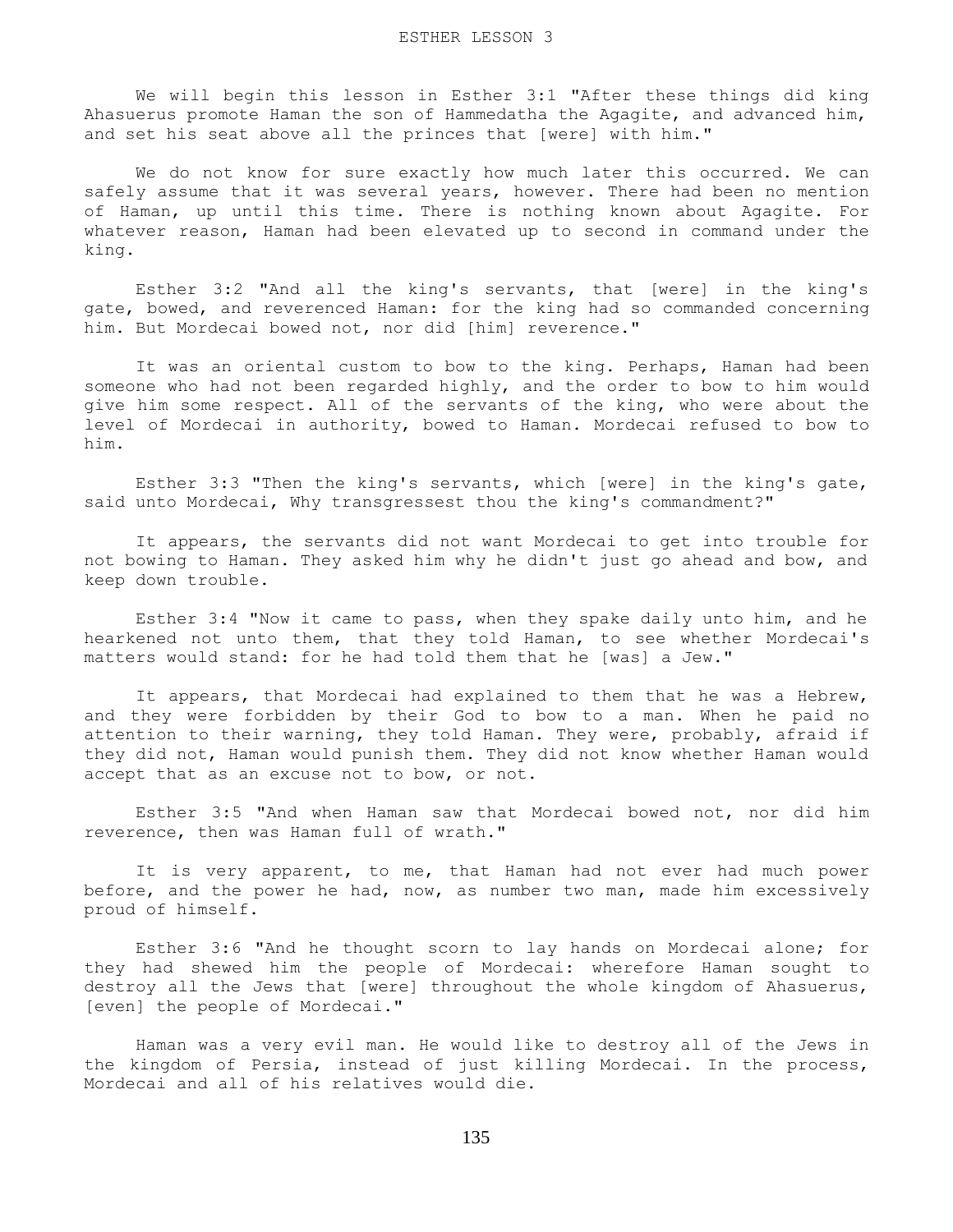Esther 3:7 "In the first month, that [is], the month Nisan, in the twelfth year of king Ahasuerus, they cast Pur, that [is], the lot, before Haman from day to day, and from month to month, [to] the twelfth [month], that [is], the month Adar."

 This first month was the same as Abib, or our April. Esther married the king on the seventh year, so it appears she had been married to him over 4 years, when this happened. It appears, that Haman cast lots {pur} to see what day and month he would set the massacre of the Jews. Adar would have been the same as our March.

 Esther 3:8 "And Haman said unto king Ahasuerus, There is a certain people scattered abroad and dispersed among the people in all the provinces of thy kingdom; and their laws [are] diverse from all people; neither keep they the king's laws: therefore it [is] not for the king's profit to suffer them."

There were, probably, a large number of Jews in this area at this time. Many of them had been allowed to go back to their homeland, but some, for one reason or another, had not gone back home. Haman was trying to stir the king up against them, by telling him they did not keep his laws. He was the same as accusing them of being traitors to the king.

 Esther 3:9 "If it please the king, let it be written that they may be destroyed: and I will pay ten thousand talents of silver to the hands of those that have the charge of the business, to bring [it] into the king's treasuries."

 The king had trusted Haman enough, that he made him the next in authority to him. He had no reason to doubt that what Haman said was not true. Haman was trying to prove his sincerity in protecting the king by offering to pay for the destruction of them.

 Esther 3:10 "And the king took his ring from his hand, and gave it unto Haman the son of Hammedatha the Agagite, the Jews' enemy."

 This is the signet ring of the king. Anything it was stamped on was an order of the king automatically. Haman hated the Jews.

 Esther 3:11 "And the king said unto Haman, The silver [is] given to thee, the people also, to do with them as it seemeth good to thee."

 Of course, the king would not allow Haman to use his own money for this purpose. Haman could have all the silver he found on these people for himself, after he killed them. The king felt that he could trust Haman, and he told him to do whatever he felt was necessary to do.

 Esther 3:12 "Then were the king's scribes called on the thirteenth day of the first month, and there was written according to all that Haman had commanded unto the king's lieutenants, and to the governors that [were] over every province, and to the rulers of every people of every province according to the writing thereof, and [to] every people after their language; in the name of king Ahasuerus was it written, and sealed with the king's ring."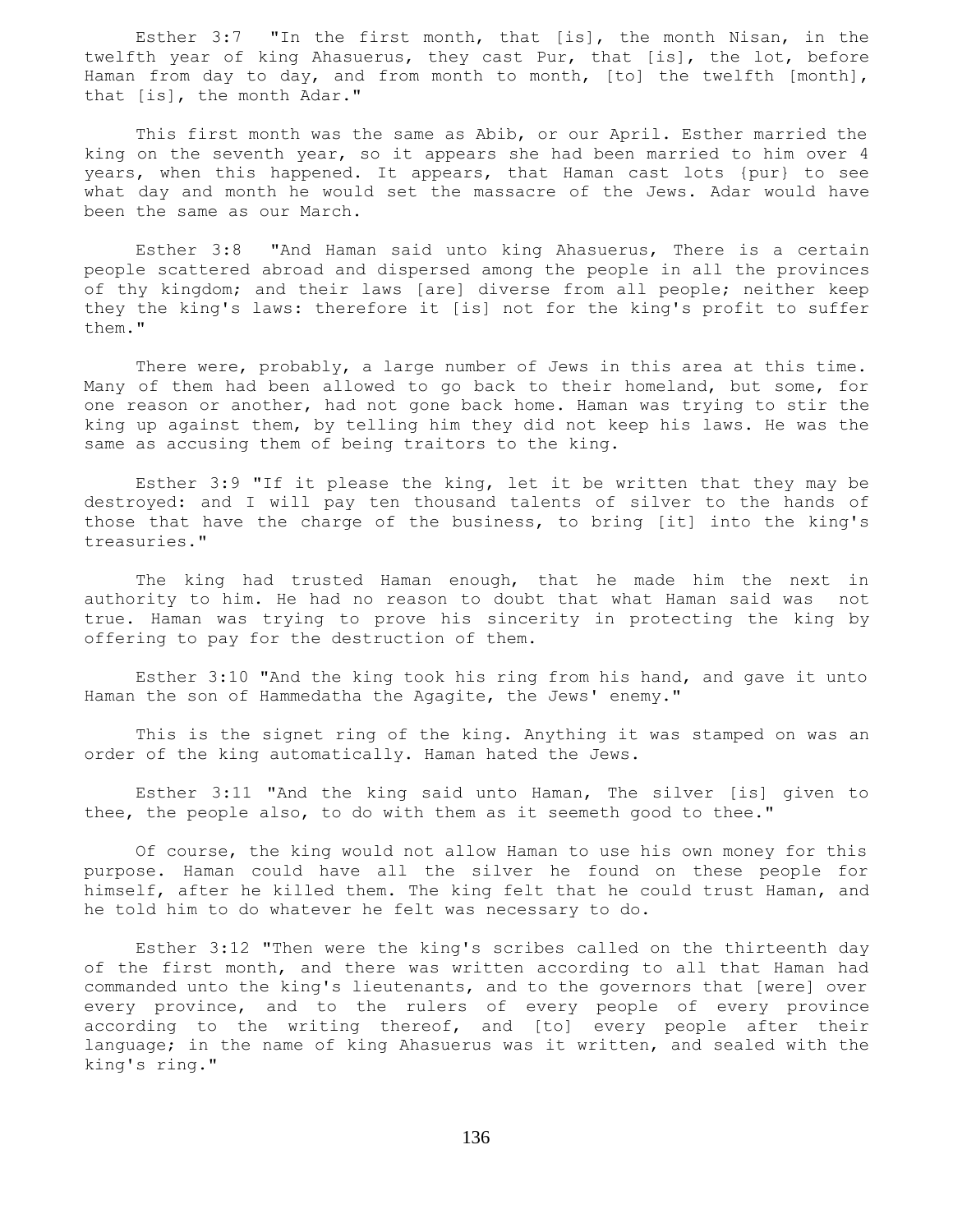These scribes would draw up the edict that would be sealed with the king's signet ring. They were always handy, because the king would have them draw up edicts for himself. It seems, in this case, the king did not even know what the wording of the edict was. He trusted Haman with all of that. This was sent to every province, so it had to be sent to Judah, as well.

 Esther 3:13 "And the letters were sent by posts into all the king's provinces, to destroy, to kill, and to cause to perish, all Jews, both young and old, little children and women, in one day, [even] upon the thirteenth [day] of the twelfth month, which is the month Adar, and [to take] the spoil of them for a prey."

 The letters were sent very much like our pony express worked. The letters were taken by horseback. They would be carried, until the horse and rider came to another station, and sent them by horseback from there. The contents of these edicts were that all of the Hebrew people should be killed, even the women and the children. They should be killed on March 13, which was several months away.

 Esther 3:14 "The copy of the writing for a commandment to be given in every province was published unto all people, that they should be ready against that day."

 Each province was to do their own killing on that particular day. It is difficult to understand why one person could have that much hate built up within him. He had planned to kill all the Jews. This reminds me of the hate that Hitler had.

 Esther 3:15 "The posts went out, being hastened by the king's commandment, and the decree was given in Shushan the palace. And the king and Haman sat down to drink; but the city Shushan was perplexed."

 There was no reason to rush to get the letters out, but Haman wanted to make sure everyone knew. The people of Shushan could not understand this. The Persians had been good to the Jews in the past. Probably, the king was not informed of the exact content of the letters. At least, we have not seen a Scripture where he knew. Remember, he had given his signet to Haman. Haman did the preliminaries. It seemed that Haman and the king were drinking friends.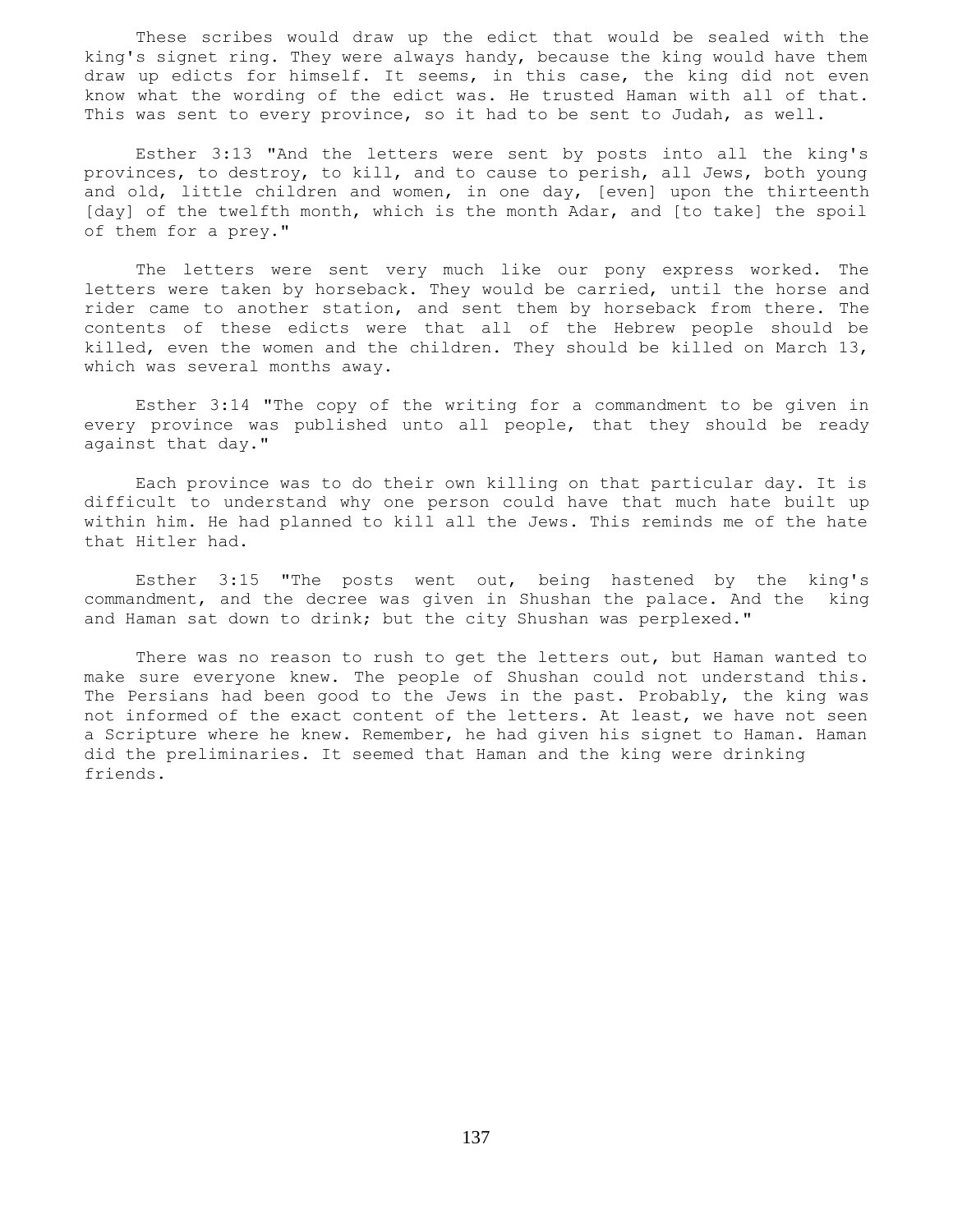#### Esther 3 Questions

1. Who did king Ahasuerus promote to second in command? 2. Who bowed to him? 3. Who was the exception to that? 4. It was an  $\qquad \qquad \text{custom to bow to the king.}$ 5. What question did the other servants ask Mordecai? 6. Why was it so important to Haman, that they bow to him? 7. When did they tell Haman about Mordecai? 8. How did Haman feel about Mordecai not bowing? 9. Who did Haman really want to kill? 10. What does "pur" mean? 11. What month is the same as the first month mentioned in verse 7? 12. What lie did Haman tell the king? 13. Did Haman tell him the people were the Jews? 14. What did Haman suggest they do about this? 15. What did the king give Haman to use, that was a symbol of his authority? 16. What benefit does the king tell Haman will be his? 17. When were the scribes called to write the edict? 18. Who will the edicts be sent to? 19. Why did the king not know what was in the edict? 20. How were the letters sent? 21. Who were to be killed? 22. When was this to happen? 23. After the edict went out, what did Haman and the king do? 24. Why did the people of Shushan not understand this edict? 25. How could the king, possibly, not know what the edict said?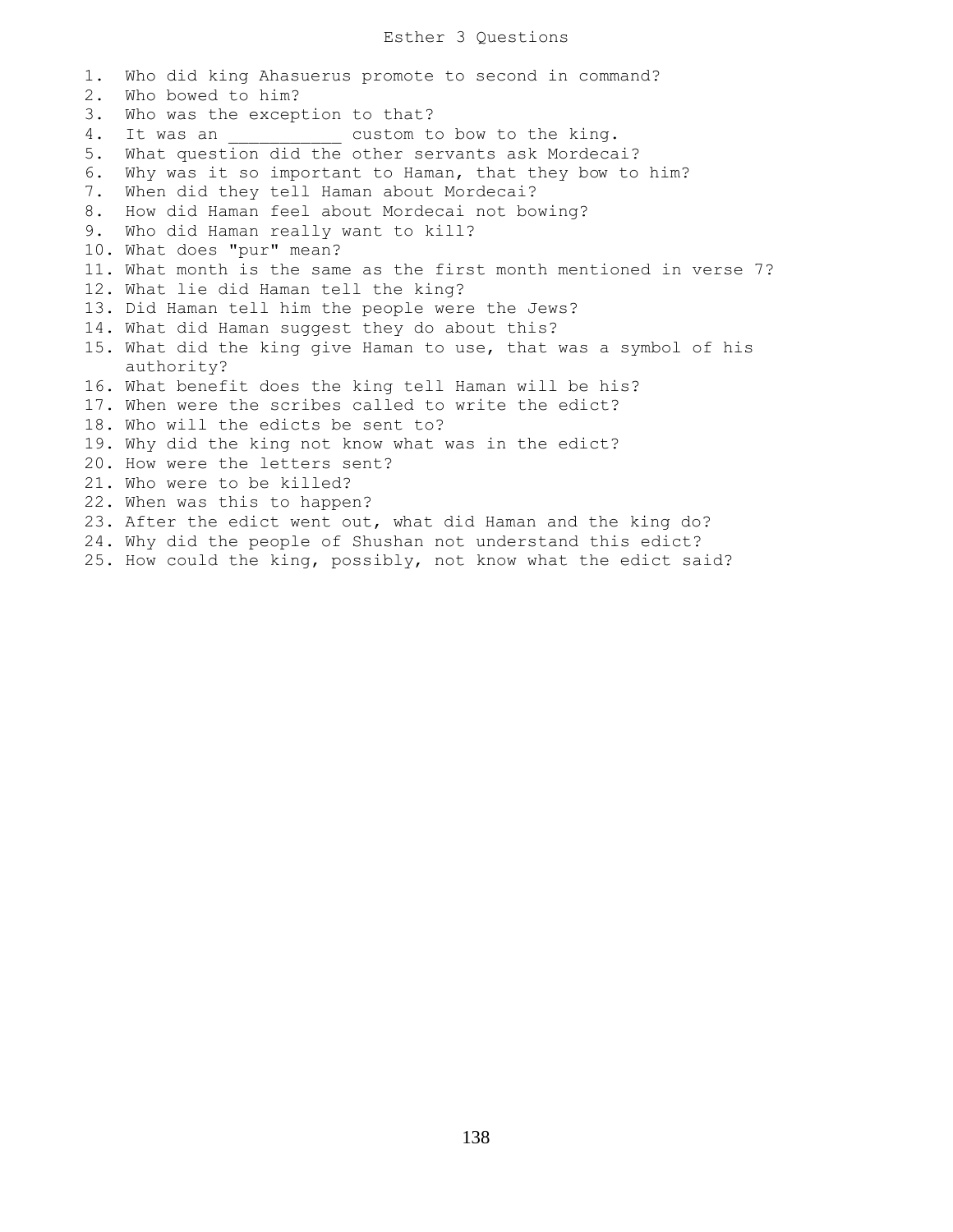We will begin this lesson in Esther 4:1 "When Mordecai perceived all that was done, Mordecai rent his clothes, and put on sackcloth with ashes, and went out into the midst of the city, and cried with a loud and a bitter cry;"

 Haman made sure that the king did not know what the edict said, until it was too late to stop it. Now, it seems to be common knowledge even to the Jews themselves. When Mordecai heard of this, he went out in the middle of the street so all could see, and rent his clothes, and threw ashes upon his head in mourning. Either thing that he had done would have revealed mourning, but this is a very deep type of mourning. He cried out with a loud voice as well, which drew the attention of the people to him. However, he was crying to God, as well.

 Esther 4:2 "And came even before the king's gate: for none [might] enter into the king's gate clothed with sackcloth."

 He had, possibly, gone all over the town in this manner. He lived in the palace, so he had come back there, still mourning. He might arouse the attention of Esther with his cries. No one could come inside the gate in mourning clothes, so he must stay outside the gate.

 Esther 4:3 "And in every province, whithersoever the king's commandment and his decree came, [there was] great mourning among the Jews, and fasting, and weeping, and wailing; and many lay in sackcloth and ashes."

 There was no way to stop this, but by God. They were fasting, praying, and mourning in hope the LORD would see their problem, and come to their rescue.

 Esther 4:4 "So Esther's maids and her chamberlains came and told [it] her. Then was the queen exceedingly grieved; and she sent raiment to clothe Mordecai, and to take away his sackcloth from him: but he received [it] not."

 The chamberlains, here, were the eunuchs who served Esther. The queen had many maids who helped her. One of the jobs the eunuchs did, was to keep Esther in touch with what was happening outside the palace walls. They ran errands for her, and did things that her maids could not do. One of them took clothing out to Mordecai for her. Modecai was so grieved, he would not be comforted, or take the clothing.

 Esther 4:5 "Then called Esther for Hatach, [one] of the king's chamberlains, whom he had appointed to attend upon her, and gave him a commandment to Mordecai, to know what it [was], and why it [was]."

 Esther wanted to hear from Mordecai exactly what this was all about, and how this edict was made.

 Esther 4:6 "So Hatach went forth to Mordecai unto the street of the city, which [was] before the king's gate." Esther 4:7 "And Mordecai told him of all that had happened unto him, and of the sum of the money that Haman had promised to pay to the king's treasuries for the Jews, to destroy them."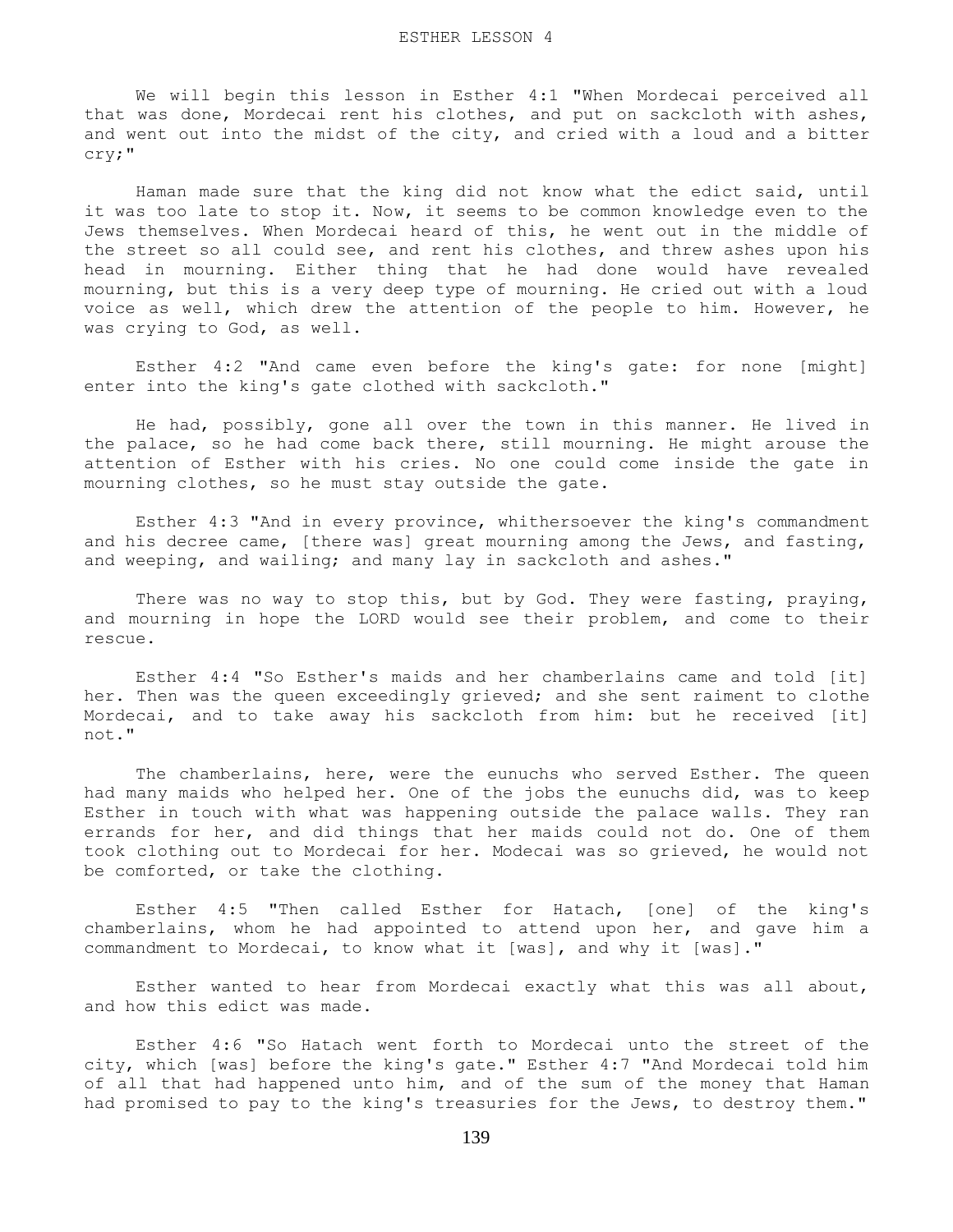Mordecai did not know that Haman had tricked the king into this edict. The king had not written this, Haman had. The mistake the king had made was to let Haman use his signet ring.

 Esther 4:8 "Also he gave him the copy of the writing of the decree that was given at Shushan to destroy them, to shew [it] unto Esther, and to declare [it] unto her, and to charge her that she should go in unto the king, to make supplication unto him, and to make request before him for her people."

 This was a big load to put on the head of Esther. If the edict was carried out, she would die the same as all of the other Jews, however. The king did not know that she was a Jew. Haman did not know that at this point, either. Mordecai sent her a copy of the edict, so she would know in detail what it said. Mordecai knew that the king loved Esther. He felt if anyone could sway him to stop this senseless murder of the Jews, it would be Esther.

Esther 4:9 "And Hatach came and told Esther the words of Mordecai."

 Hatach must have suspicioned that Esther, too, was a Jew. He was her servant, so it was not likely he would tell anyone.

 Esther 4:10 "Again Esther spake unto Hatach, and gave him commandment unto Mordecai;" Esther 4:11 "All the king's servants, and the people of the king's provinces, do know, that whosoever, whether man or woman, shall come unto the king into the inner court, who is not called, [there is] one law of his to put [him] to death, except such to whom the king shall hold out the golden scepter, that he may live: but I have not been called to come in unto the king these thirty days."

 Esther explained to Mordecai, that if she went in to the king, when he did not call for her, he would have the right to kill her. There was one exception to the rule. If the king reached out his scepter to her she could live and have audience with him. She knew if she went in, it could mean her death.

Esther 4:12 "And they told to Mordecai Esther's words."

 The messenger took the message to Mordecai and waited for his answer to take back to Esther.

 Esther 4:13 "Then Mordecai commanded to answer Esther, Think not with thyself that thou shalt escape in the king's house, more than all the Jews."

 It would make no difference at all, that she was the queen. If they killed the rest of the Jews, they would kill her, also. Someone would tell the king that she was a Jew and he would have to kill Esther along with all the rest, because it was the law.

 Esther 4:14 "For if thou altogether holdest thy peace at this time, [then] shall there enlargement and deliverance arise to the Jews from another place; but thou and thy father's house shall be destroyed: and who knoweth whether thou art come to the kingdom for [such] a time as this?"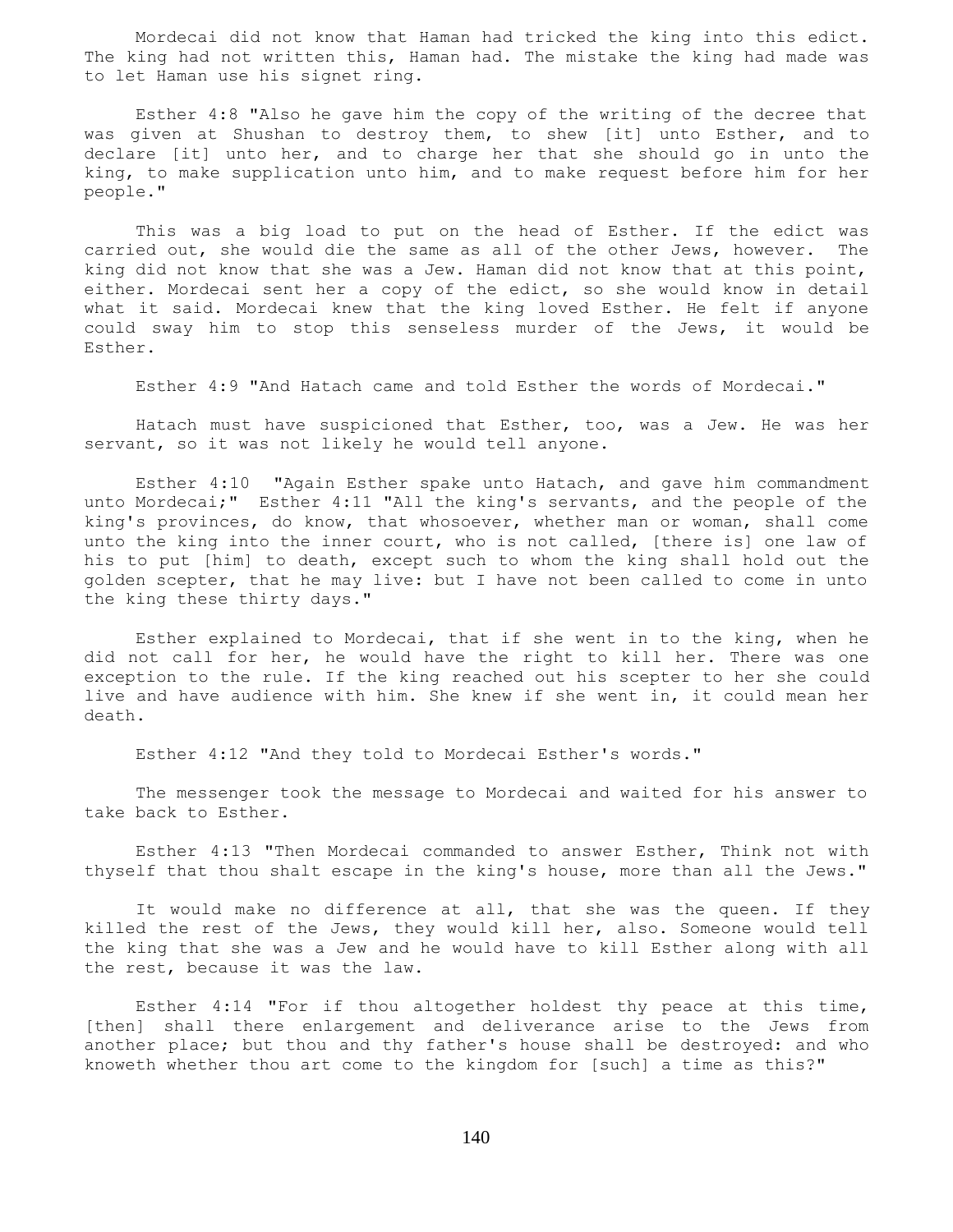Mordecai was sure that God would stop the murder of the Jews. If Esther did not do what she could, God would do it another way. There had been many people who had given their lives to save their fellowman. This was what Mordecai was asking Esther to do, here. If it was the will of God for Esther to do this and she did not, God might destroy her himself. Mordecai, now, believed that was why Esther was chosen by the king. He believed that God placed her there to help her people.

 Esther 4:15 "Then Esther bade [them] return Mordecai [this answer]," Esther 4:16 "Go, gather together all the Jews that are present in Shushan, and fast ye for me, and neither eat nor drink three days, night or day: I also and my maidens will fast likewise; and so will I go in unto the king, which [is] not according to the law: and if I perish, I perish."

 Esther had gathered up all the courage she had. She decided to go ahead and speak to the king, even if it meant her death. She did want them to fast and pray for her safety. She would do the same with her maids. It was almost as if she was saying I might perish either way, so what do I really have to lose. We are all going to die sometime. The important thing is to make our lives have a purpose. She had realized that the life of all the Jews was worth taking the risk.

 Esther 4:17 "So Mordecai went his way, and did according to all that Esther had commanded him."

 This was saying he gathered the Jews together and proclaimed a three day fast. Many of the Jews realized the seriousness of the edict, and they would have gladly fasted with him to try, to get help from God.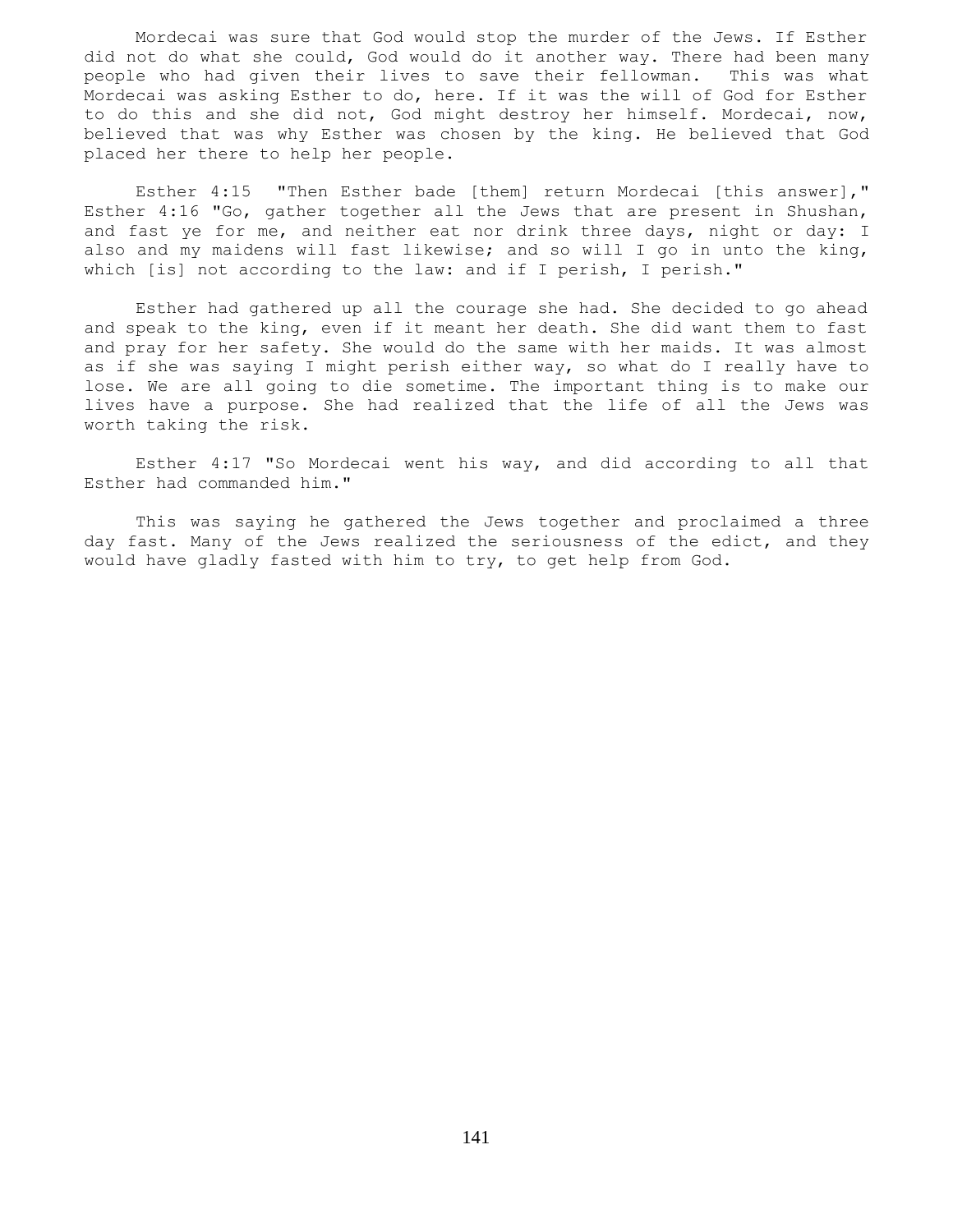## Esther 4 Questions

1. When Mordecai heard the edict, what did he do? 2. Where did Mordecai do this? 3. Why did he choose the place for this show of mourning? 4. Why could he not enter the king's gate? 5. Who was mourning, besides Mordecai? 6. What was the Jew's only help? 7. Who told Esther about Mordecai? 8. What did she send to Mordecai? 9. Would he take it? 10. Who were the chamberlains, here? 11. Who did she send to ask Mordecai, what the problem was? 12. Who had promised to pay money to have the killing done? 13. Mordecai did not know that Haman had \_\_\_\_\_\_\_\_\_ the king into getting this sealed with his ring. 14. What did Mordecai give to Esther's chamberlain? 15. What did Mordecai ask Esther to do to stop this? 16. The king did not know that she was a 17. Why did Mordecai want Esther to speak to the king? 18. What law did Esther remind Mordecai of? 19. How is the only way she could keep from being killed? 20. How long had it been, since she had been called to the king? 21. What word did Mordecai send Esther in verse 13? 22. What was Mordecai sure that God would do? 23. Why did Mordecai believe that Esther had become queen? 24. What did she insist Mordecai do. if she agreed to go in to the king unannounced? 25. Who fasted with Esther?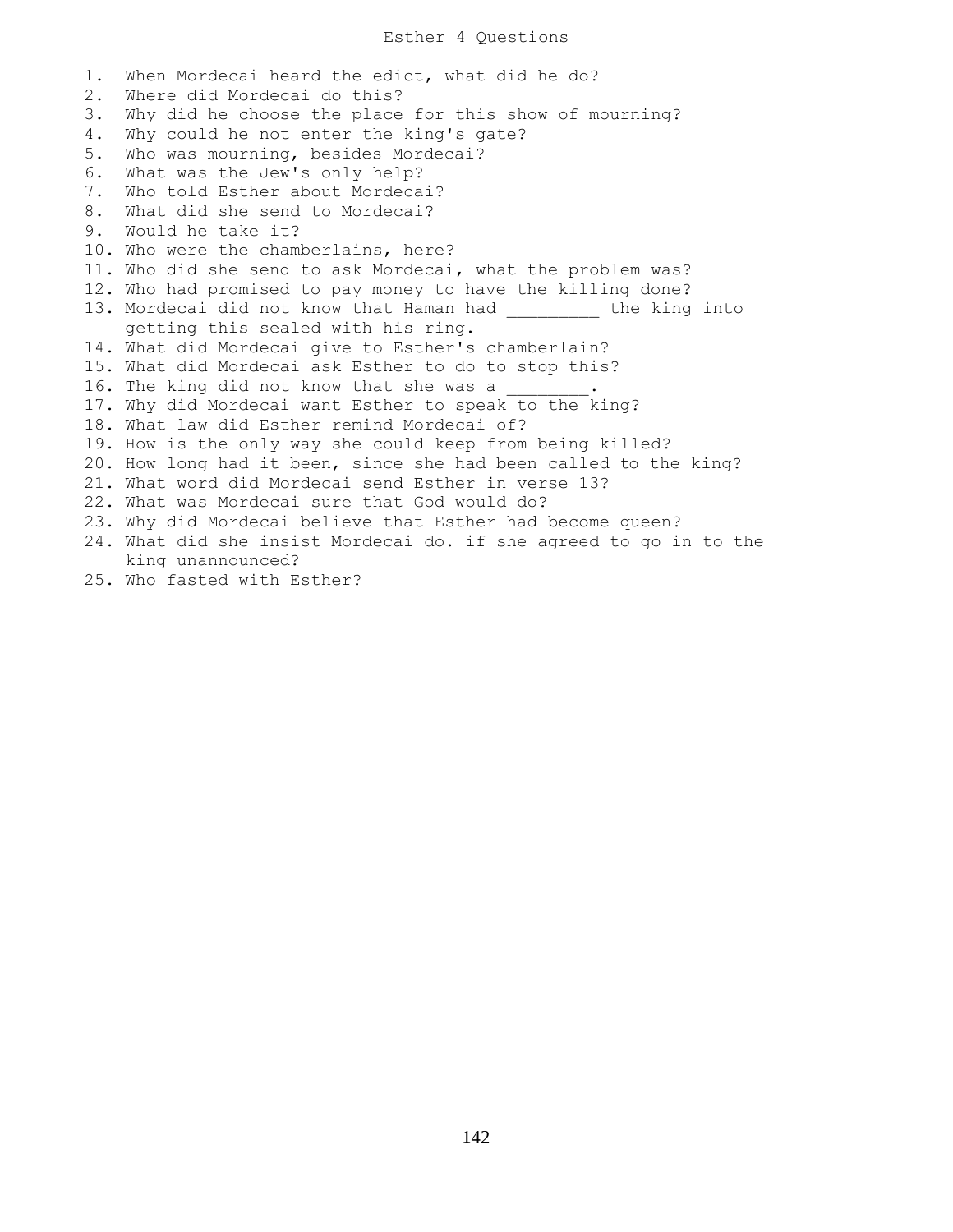We will begin this lesson in Esther 5:1 "Now it came to pass on the third day, that Esther put on [her] royal [apparel], and stood in the inner court of the king's house, over against the king's house: and the king sat upon his royal throne in the royal house, over against the gate of the house."

 This was as dangerous for Esther, as it was for Daniel to walk into the lion's den. Her life would be taken, or spared, with the wishes of her king and husband. The three days of fasting had taken place. She was assured the LORD was with her. She put on the garments of the queen to go to her king on his royal throne. She did not rush into the throne room unannounced. She waited outside, but in full view of the king. He was seated on his throne looking toward the very spot in the inner court where she was standing. She was beautiful and he was full of love for her, we must remember.

 Esther 5:2 "And it was so, when the king saw Esther the queen standing in the court, [that] she obtained favour in his sight: and the king held out to Esther the golden sceptre that [was] in his hand. So Esther drew near, and touched the top of the sceptre."

When he reached out his sceptre to her, it showed that he was not angry with her for coming to him unannounced. She was forgiven for any error on her part in coming. The king knew that Esther was not a selfish woman from past experience. He knew something of real importance was troubling her, or she would not have taken this chance. Her touch of the sceptre extended to her was her humbly thanking him for receiving her.

 Esther 5:3 "Then said the king unto her, What wilt thou, queen Esther? and what [is] thy request? it shall be even given thee to the half of the kingdom."

 It was very obvious from this statement, that he had great love for Esther. In calling her his queen, he was saying he accepted her as his wife. He respected her, it was obvious. He would have to admire her courage, as well. This is a type and shadow of the Christians drawing near to the throne of God. He has reached out and invited us to come. It is important that we touch Him, as well. The king offered her anything she wanted unto the half of the kingdom. It is interesting, again, that the Christians will be jointheirs with Jesus. He has offered to share with us, as well.

 Esther 5:4 "And Esther answered, If [it seem] good unto the king, let the king and Haman come this day unto the banquet that I have prepared for him."

 We know that was not the real reason that she came. At the point of him offering her half of his kingdom, she could have asked for the life of the Jews. That would have gotten a yes, or a no, quickly, but Esther was smarter than that. There were many people still praying for her. She had the wisdom of God guiding her every word. It would have been unusual for her to ask the king to come to dinner, but it was extremely unusual for her to ask Haman to come, too. Men and women in Persia did not eat together, unless it was a private family affair. Haman thought of himself even more highly than before, after she made this request for him to come.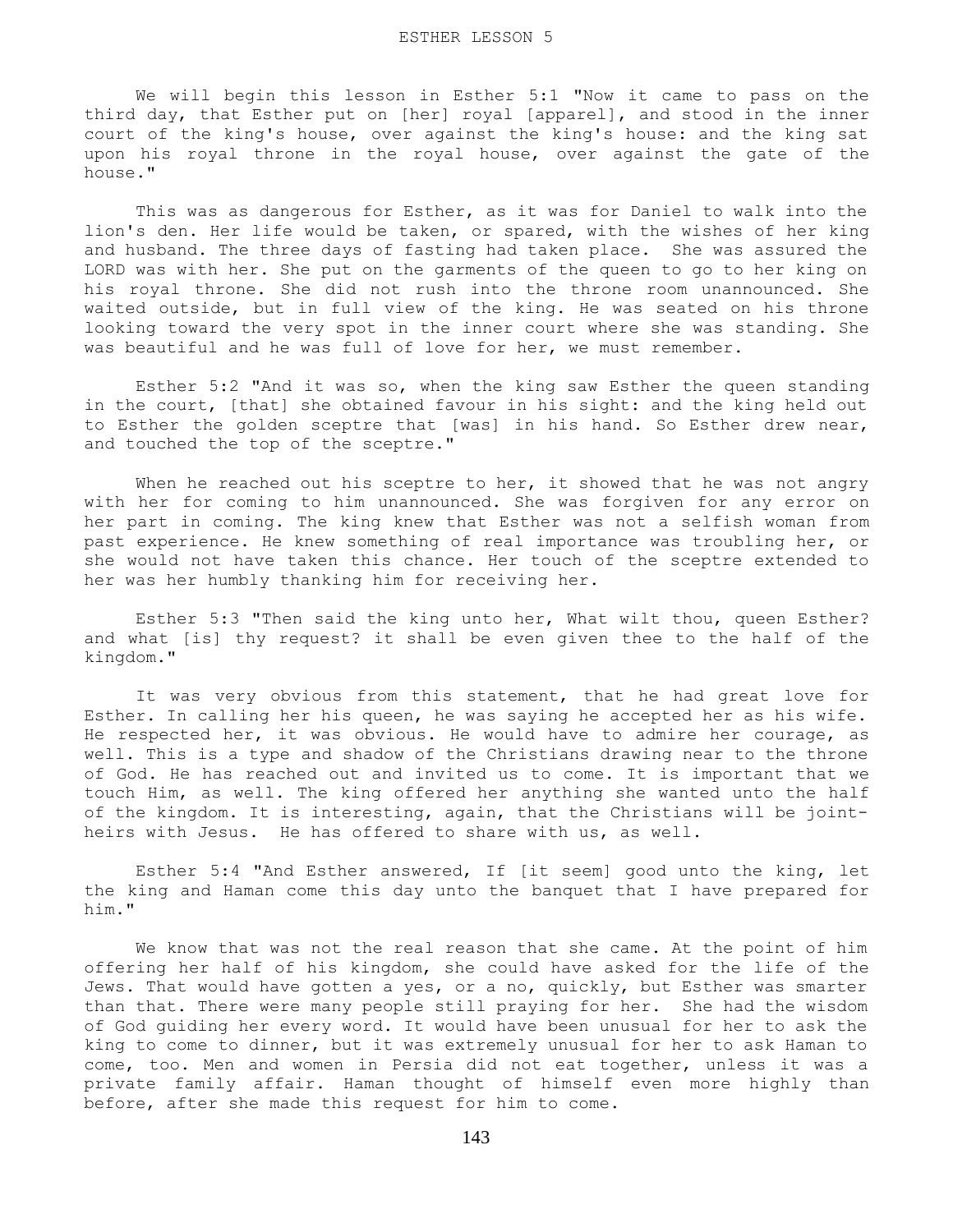Esther 5:5 "Then the king said, Cause Haman to make haste, that he may do as Esther hath said. So the king and Haman came to the banquet that Esther had prepared."

 The king gave Haman permission to come. They came to the banquet as Esther had requested.

 Esther 5:6 "And the king said unto Esther at the banquet of wine, What [is] thy petition? and it shall be granted thee: and what [is] thy request? even to the half of the kingdom it shall be performed."

 The king was aware that this banquet was not the request that Esther risked her life for. Again, he repeated that he would give her up to half of the kingdom, if that was her desire. We may assume that Esther still did not feel sure of herself in this matter, and that the LORD was leading her in every word she uttered.

 Esther 5:7 "Then answered Esther, and said, My petition and my request [is];" Esther 5:8 "If I have found favour in the sight of the king, and if it please the king to grant my petition, and to perform my request, let the king and Haman come to the banquet that I shall prepare for them, and I will do to morrow as the king hath said."

We cannot assume to guess why Esther put this off another day, except the Lord had her to do it. She knew she had found favor with the king, or he would not have offered her half the kingdom. She was saying, "give me one more day and I will tell you my request".

 Esther 5:9 "Then went Haman forth that day joyful and with a glad heart: but when Haman saw Mordecai in the king's gate, that he stood not up, nor moved for him, he was full of indignation against Mordecai."

 Haman was feeling really proud of himself for being invited to the queen's banquet twice with the king. He still hated Mordecai. What did Mordecai have to lose? What more could Haman do to him than kill him? Haman was totally unaware that Esther was a Jew.

 Esther 5:10 "Nevertheless Haman refrained himself: and when he came home, he sent and called for his friends, and Zeresh his wife." Esther 5:11 "And Haman told them of the glory of his riches, and the multitude of his children, and all [the things] wherein the king had promoted him, and how he had advanced him above the princes and servants of the king." Esther 5:12 "Haman said moreover, Yea, Esther the queen did let no man come in with the king unto the banquet that she had prepared but myself; and to morrow am I invited unto her also with the king."

 Haman had ten sons, and he was bragging to them, his wife, and friends of his great standing with the king and, now, with the queen.

 Esther 5:13 "Yet all this availeth me nothing, so long as I see Mordecai the Jew sitting at the king's gate."

 His hate for Mordecai was so great that he could not even enjoy the fact that the king and queen were his friends.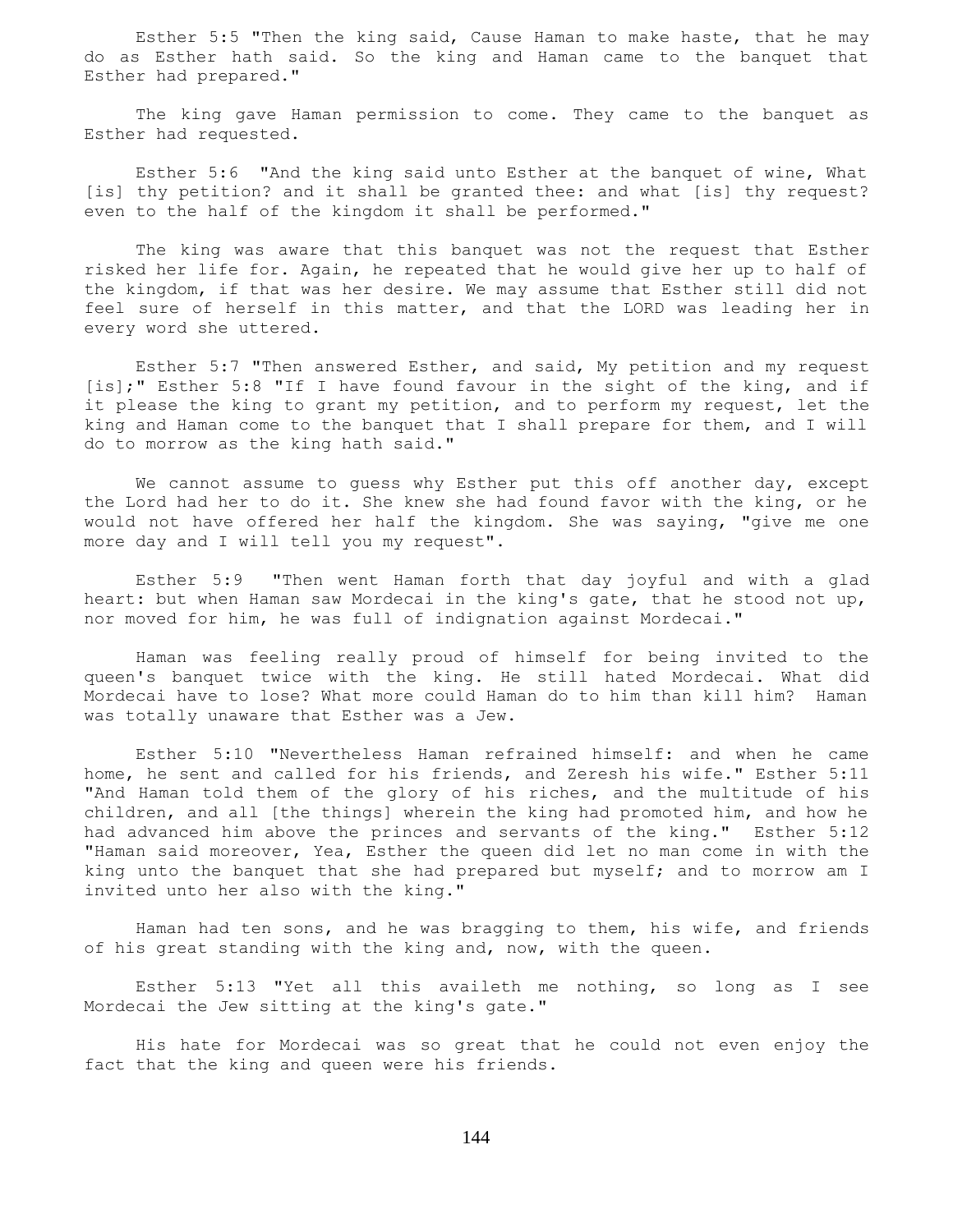Esther 5:14 "Then said Zeresh his wife and all his friends unto him, Let a gallows be made of fifty cubits high, and to morrow speak thou unto the king that Mordecai may be hanged thereon: then go thou in merrily with the king unto the banquet. And the thing pleased Haman; and he caused the gallows to be made."

 Since the king and queen thought so much of Haman, he should have no difficulty hanging one Jew. If fifty feet was the correct height here, it meant he wanted people all over town to see him hang Mordecai. He would be able to take revenge on him in that way. Haman was pleased with this idea, and he immediately had the gallows built.

 The lesson, here, is obvious. Whatever you reap, you sow. Hate destroys you, regardless of whom you hate. Haman would be destroyed for his great hate of Mordecai and the Jews.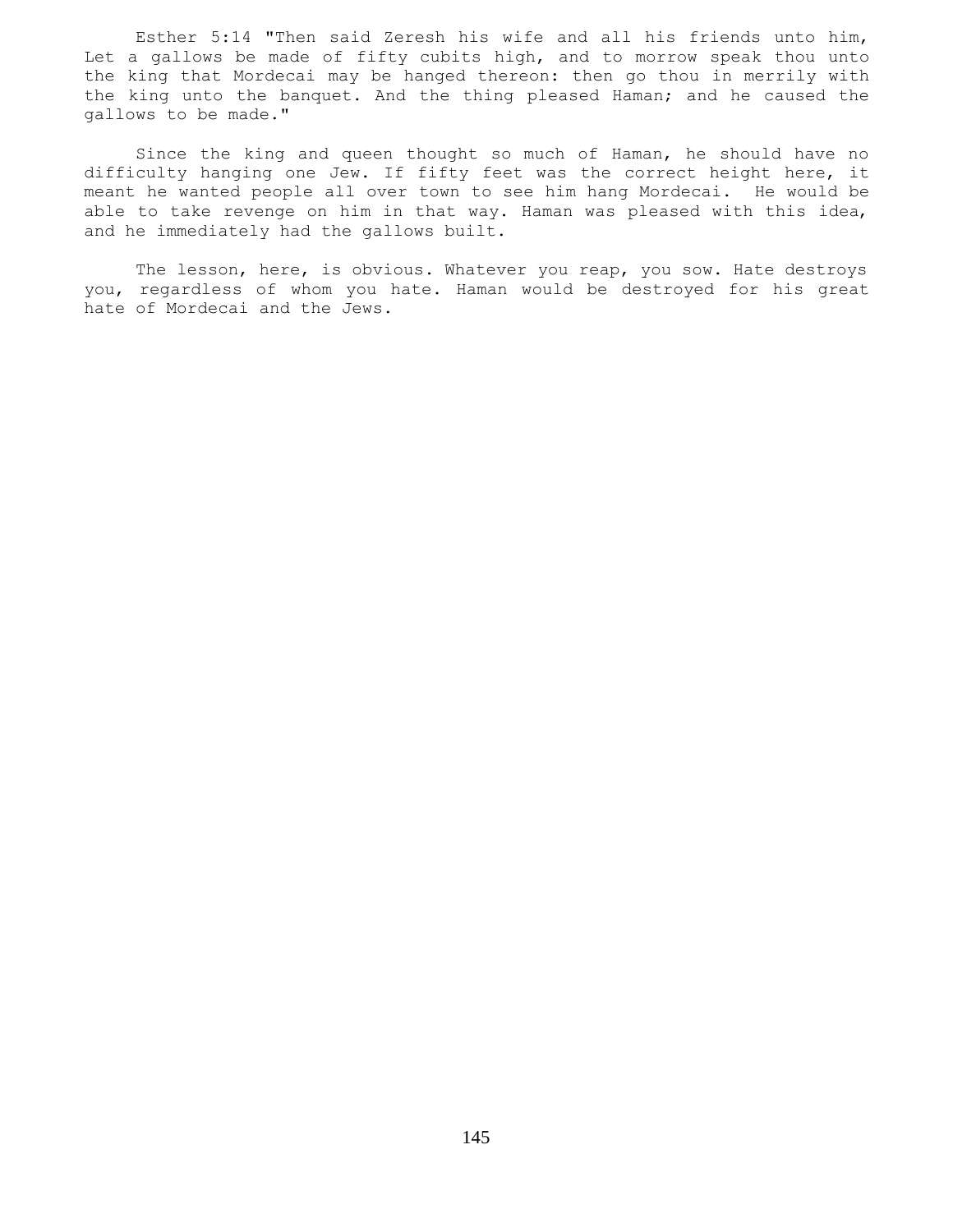1. When did Esther decide to go see the king? 2. How was she dressed? 3. Where did she stand? 4. Where was the king? 5. How dangerous was this for Esther? 6. What must we remember about the king's feelings toward Esther? 7. What did the king do, when he saw Esther? 8. What did Esther do, as she drew near? 9. What did the king ask her? 10. What did he call her, when he asked? 11. What did the king offer her? 12. What is verse 3 a type and shadow of? 13. What did Esther ask the king and Haman to do? 14. What was unusual about this? 15. Why did Esther not immediately ask for the Jews to be saved? 16. In verse 5, what was necessary for the king to do, before Haman came? 17. What question did the king ask Esther at the banquet? 18. What did he offer her again? 19. In verse 7 and 8, what was she really asking for? 20. How did Haman feel about being invited to the queen's banquet with the king? 21. What spoiled it for him? 22. Who was Haman bragging to about his relationship with the king and queen? 23. What did his wife and friends suggest, that he do about Mordecai? 24. Haman was totally unaware that Esther was a  $\qquad \qquad$ 25. How tall was the gallows said to be?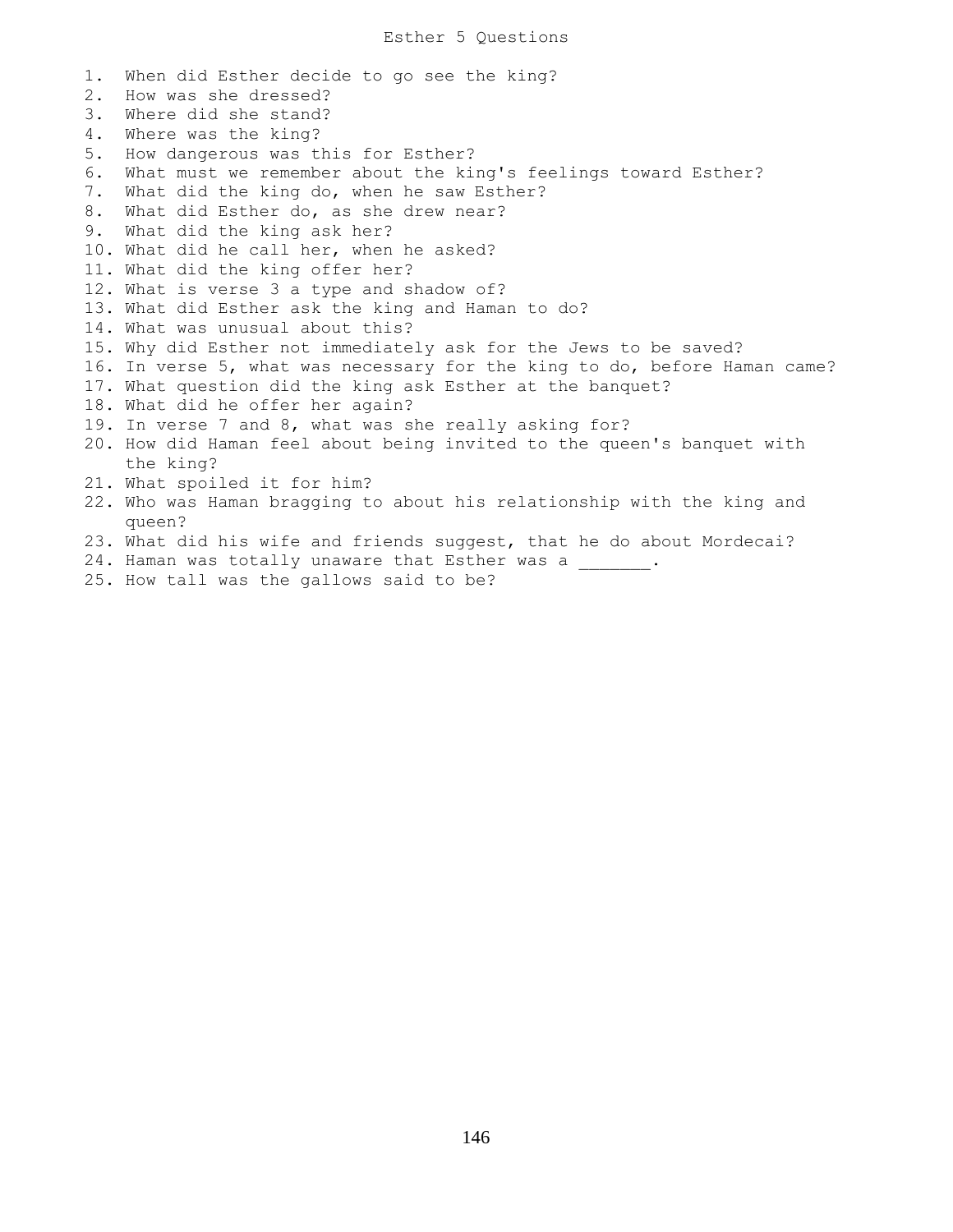We will begin this lesson in Esther 6:1 "On that night could not the king sleep, and he commanded to bring the book of records of the chronicles; and they were read before the king."

 The prayers of those who had been fasting have been heard of God. This was the only explanation for the king to suddenly want to look at the book of records, because he could not sleep. The king had the historical record read to him.

 Esther 6:2 "And it was found written, that Mordecai had told of Bigthana and Teresh, two of the king's chamberlains, the keepers of the door, who sought to lay hand on the king Ahasuerus."

 Mordecai had saved the life of the king, when his two chamberlains, who kept his bedroom door, had plotted to kill him.

 Esther 6:3 "And the king said, What honour and dignity hath been done to Mordecai for this? Then said the king's servants that ministered unto him, There is nothing done for him."

 The king would certainly want to reward the man, Mordecai, who had saved his life. He found no record where that had been done and after asking the reader of the record about it, he said nothing had been done to reward him.

 Esther 6:4 "And the king said, Who [is] in the court? Now Haman was come into the outward court of the king's house, to speak unto the king to hang Mordecai on the gallows that he had prepared for him."

 God has a sense of humor, as we will see in these next few verses. The intentions of Haman were to hang Mordecai, not to honor him. Haman was a friend of the king, and was in the palace at the time.

 Esther 6:5 "And the king's servants said unto him, Behold, Haman standeth in the court. And the king said, Let him come in."

 The king brought Haman in for an entirely different reason than what Haman supposed.

 Esther 6:6 "So Haman came in. And the king said unto him, What shall be done unto the man whom the king delighteth to honour? Now Haman thought in his heart, To whom would the king delight to do honour more than to myself?"

 Haman was so self-centered that he never once thought that the man the king wanted to honor could be anyone, except himself.

 Esther 6:7 "And Haman answered the king, For the man whom the king delighteth to honour," Esther 6:8 "Let the royal apparel be brought which the king [useth] to wear, and the horse that the king rideth upon, and the crown royal which is set upon his head:"

 Haman really went to the extreme in the blessings he told the king to bestow upon this man, because he believed he was the man, himself. He told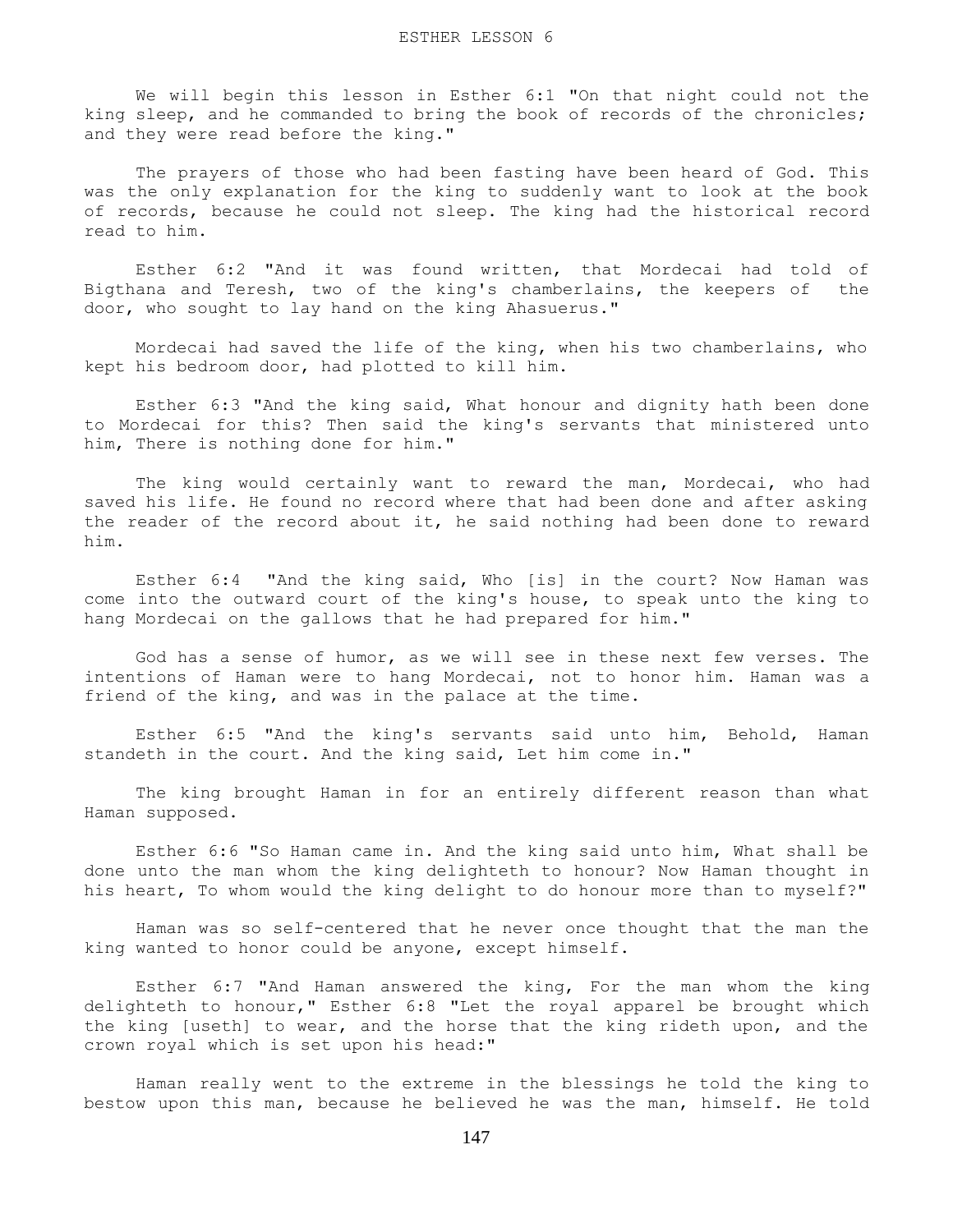the king to dress him as a king and put the king's crown upon his head, as if he were king. You can see, from this, that Haman really wanted to be king, himself.

 Esther 6:9 "And let this apparel and horse be delivered to the hand of one of the king's most noble princes, that they may array the man [withal] whom the king delighteth to honour, and bring him on horseback through the street of the city, and proclaim before him, Thus shall it be done to the man whom the king delighteth to honour."

 Haman was so conceited, that he could see himself as king. For him to be led around town by a high official of the government, was the height of pride. He was about to fall to the lowest ebb of disgrace. The very man he wanted to hang was to be honored the way he wanted to be honored himself.

 Esther 6:10 "Then the king said to Haman, Make haste, [and] take the apparel and the horse, as thou hast said, and do even so to Mordecai the Jew, that sitteth at the king's gate: let nothing fail of all that thou hast spoken."

 Haman hated Mordecai. The king had waited too long already to honor Mordecai, so he told Haman to hurry. This proud Haman would have to lead the horse carrying his worst enemy.

 Esther 6:11 "Then took Haman the apparel and the horse, and arrayed Mordecai, and brought him on horseback through the street of the city, and proclaimed before him, Thus shall it be done unto the man whom the king delighteth to honour."

 Haman had no choice in this. He had to do it because the king had commanded him to. This was the most humiliating thing that could possibly happen to him. He gave no reply to the king for fear of being demoted.

 Esther 6:12 "And Mordecai came again to the king's gate. But Haman hasted to his house mourning, and having his head covered."

 He had no sympathy, when Mordecai had been mourning, now it was his turn. He hung his head in shame, and went home.

 Esther 6:13 "And Haman told Zeresh his wife and all his friends every [thing] that had befallen him. Then said his wise men and Zeresh his wife unto him, If Mordecai [be] of the seed of the Jews, before whom thou hast begun to fall, thou shalt not prevail against him, but shalt surely fall before him."

 His wife and his friends could see the hand of God in this. The wise men, here, are Magicians, or star gazers. They realized that Haman would not win this battle against the Jews. Mordecai was the friend of the king. If he was a Jew, the king would turn this edict back against Haman. He was doomed. Everyone, who he thought would say something good to him, have said he would surely fall.

 Esther 6:14 "And while they [were] yet talking with him, came the king's chamberlains, and hasted to bring Haman unto the banquet that Esther had prepared."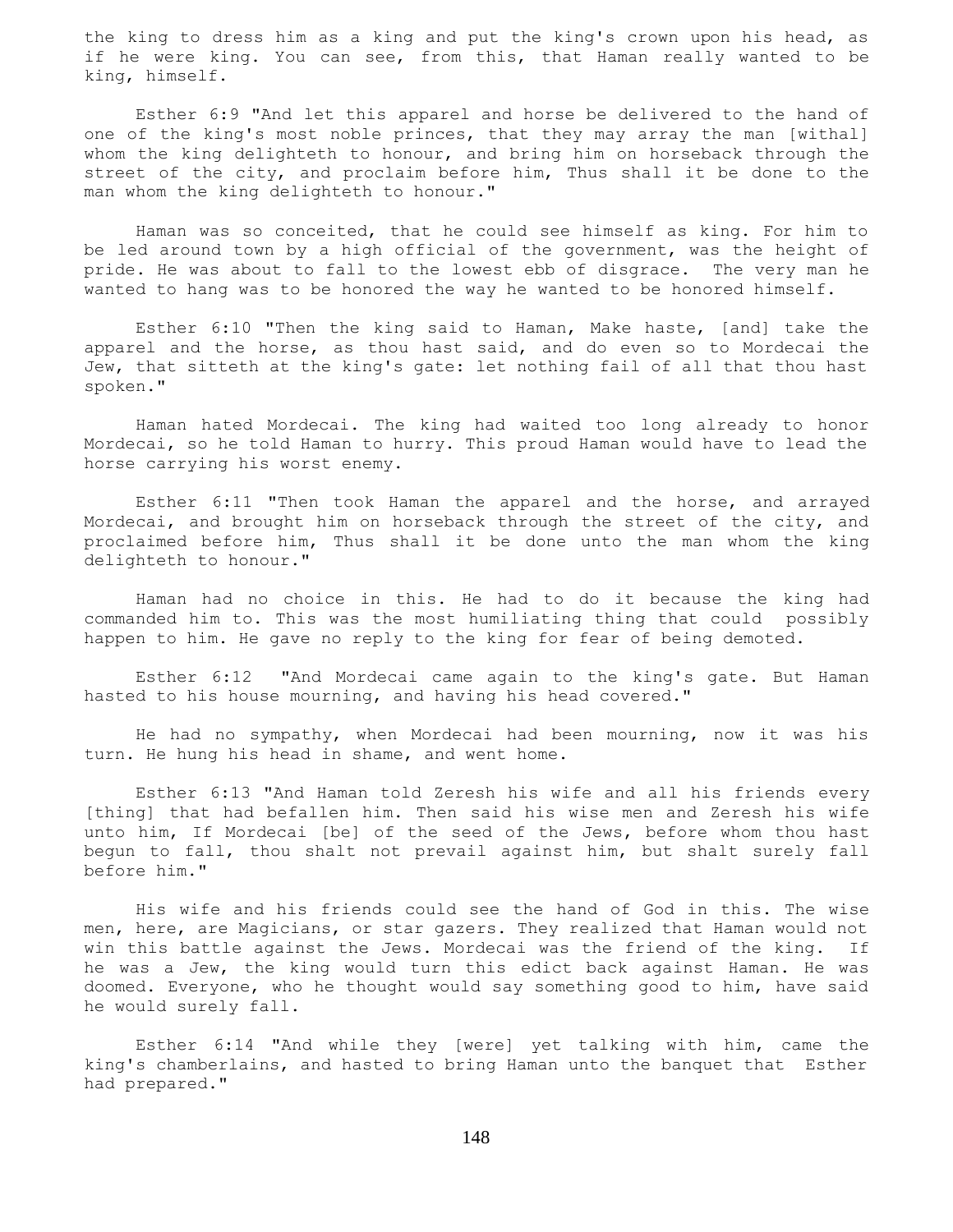This was the second banquet that Haman and the king had been invited to attend by the queen. These chamberlains were working for Esther, and they came for Haman. Esther, or the king, were not aware of the embarrassment that had befallen Haman.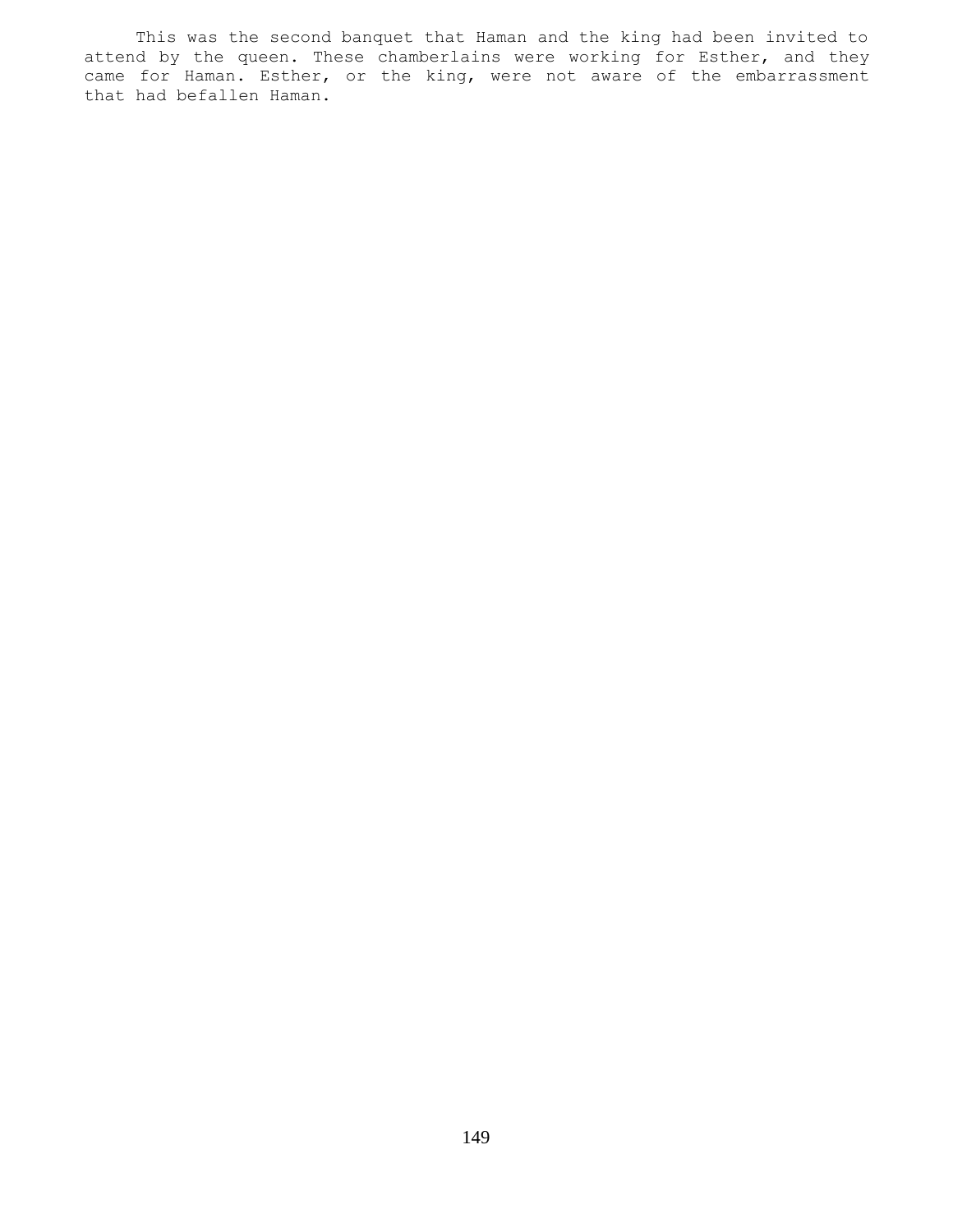1. When the king could not sleep, what did he command to be done? 2. What does the author believe the reason for him not being able to sleep was? 3. What did he find in the records? 4. Mordecai had saved the life of the 5. What question did the king ask his servants? 6. What was the answer to the question? 7. What makes the author believe that God has a sense of humor? 8. Who did the king ask about what honor should be paid to Mordecai? 9. Who did Haman think the king was trying to honor? 10. What was Haman's suggestion for the king to do, to honor the man? 11. What was Haman having the king to do, to this man that would make it appear that he was king? 12. Who had to lead Mordecai around town and honor him? 13. After Haman had led Mordecai through town what did he do? 14. Who did Haman tell of his embarrassing situation? 15. What was a Magician? 16. What did Haman's family and friends and the Magicians tell Haman would happen to him? 17. Who came to get Haman? 18. Why did they come? 19. \_\_\_\_\_\_\_\_ or the \_\_\_\_\_\_\_\_\_ are not aware of Haman's embarrassment.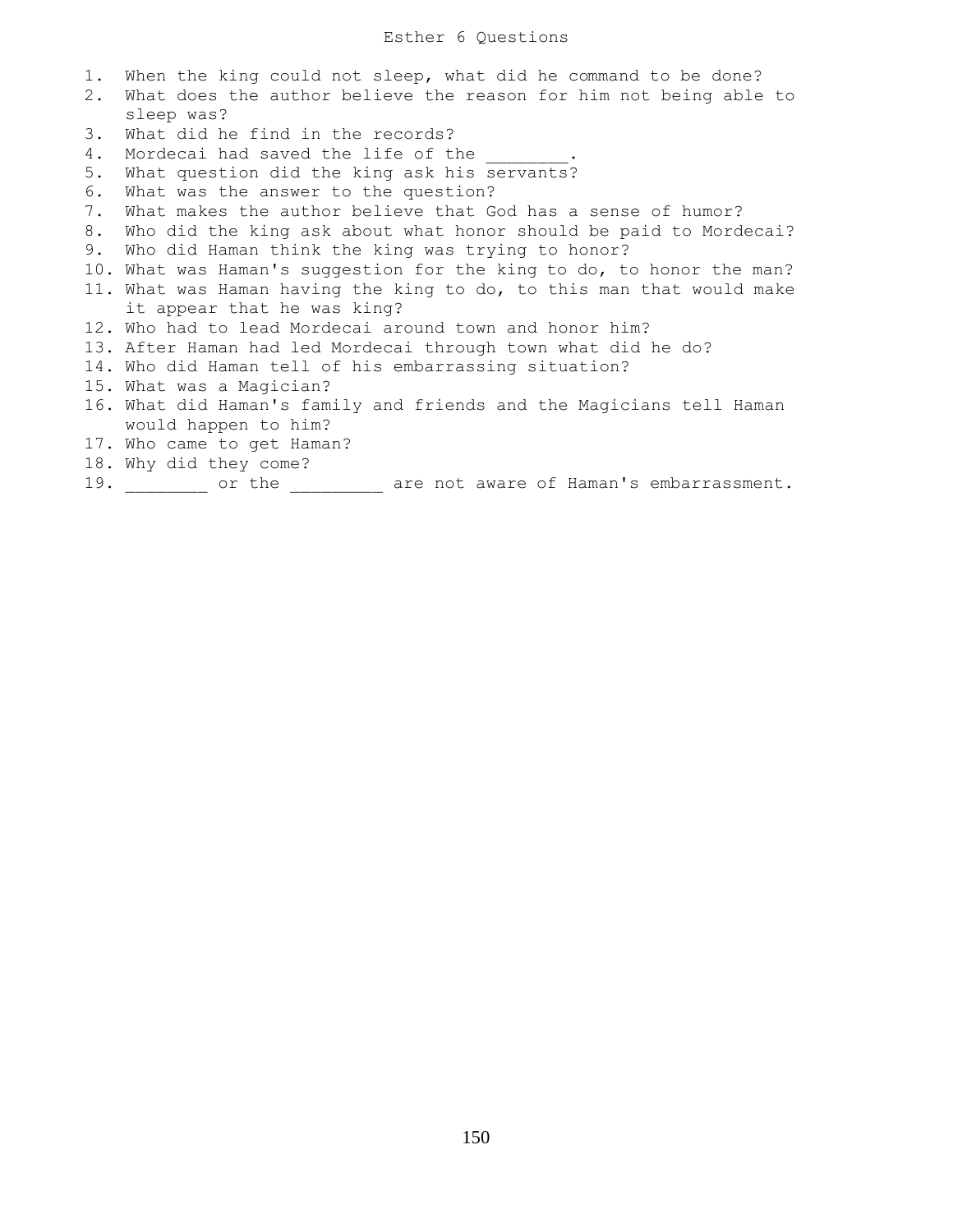We will begin this lesson in Esther 7:1 "So the king and Haman came to banquet with Esther the queen."

 This was speaking of the second banquet. We saw in the last lesson, the humiliation of this self-centered Haman. He still was not aware that Esther was a Jew. The king had granted the queen both requests to come to her banquet, but he knew that was not really her request of him. He had already offered her half of the kingdom, if that was what she desired.

 Esther 7:2 "And the king said again unto Esther on the second day at the banquet of wine, What [is] thy petition, queen Esther? and it shall be granted thee: and what [is] thy request? and it shall be performed, [even] to the half of the kingdom."

 The king offered, again, to grant Esther's request. He loved her and he wanted her to be happy.

 Esther 7:3 "Then Esther the queen answered and said, If I have found favour in thy sight, O king, and if it please the king, let my life be given me at my petition, and my people at my request:"

 This had to be a shock to the king, that anyone would threaten the life of his queen. He did not know that Esther was Hebrew. She had never told him, and he had never asked, up until now. She first asked him to save her life, and then she asked for the lives of her people.

 Esther 7:4 "For we are sold, I and my people, to be destroyed, to be slain, and to perish. But if we had been sold for bondmen and bondwomen, I had held my tongue, although the enemy could not countervail the king's damage."

 The king, possibly, still had no idea of what she was speaking. He did not write the edict to kill all of the Jews. Haman had written the edict, and sealed it with the king's signet ring. She actually believed the king had sold their lives to the wicked Haman. She said she would have understood, if he had people to take their place, but she did not understand the destruction with nothing to gain. She thought that Haman was going to pay the king for the Jews that were killed. She was saying he would not have near enough money to pay for the lives. "Countervail", in this instance, means equalize. The king would lose far more than Haman could pay.

 Esther 7:5 "Then the king Ahasuerus answered and said unto Esther the queen, Who is he, and where is he, that durst presume in his heart to do so?"

 The king was still not aware that this was connected with the edict. He asked Esther who would dare to kill the queen?

 Esther 7:6 "And Esther said, The adversary and enemy [is] this wicked Haman. Then Haman was afraid before the king and the queen."

151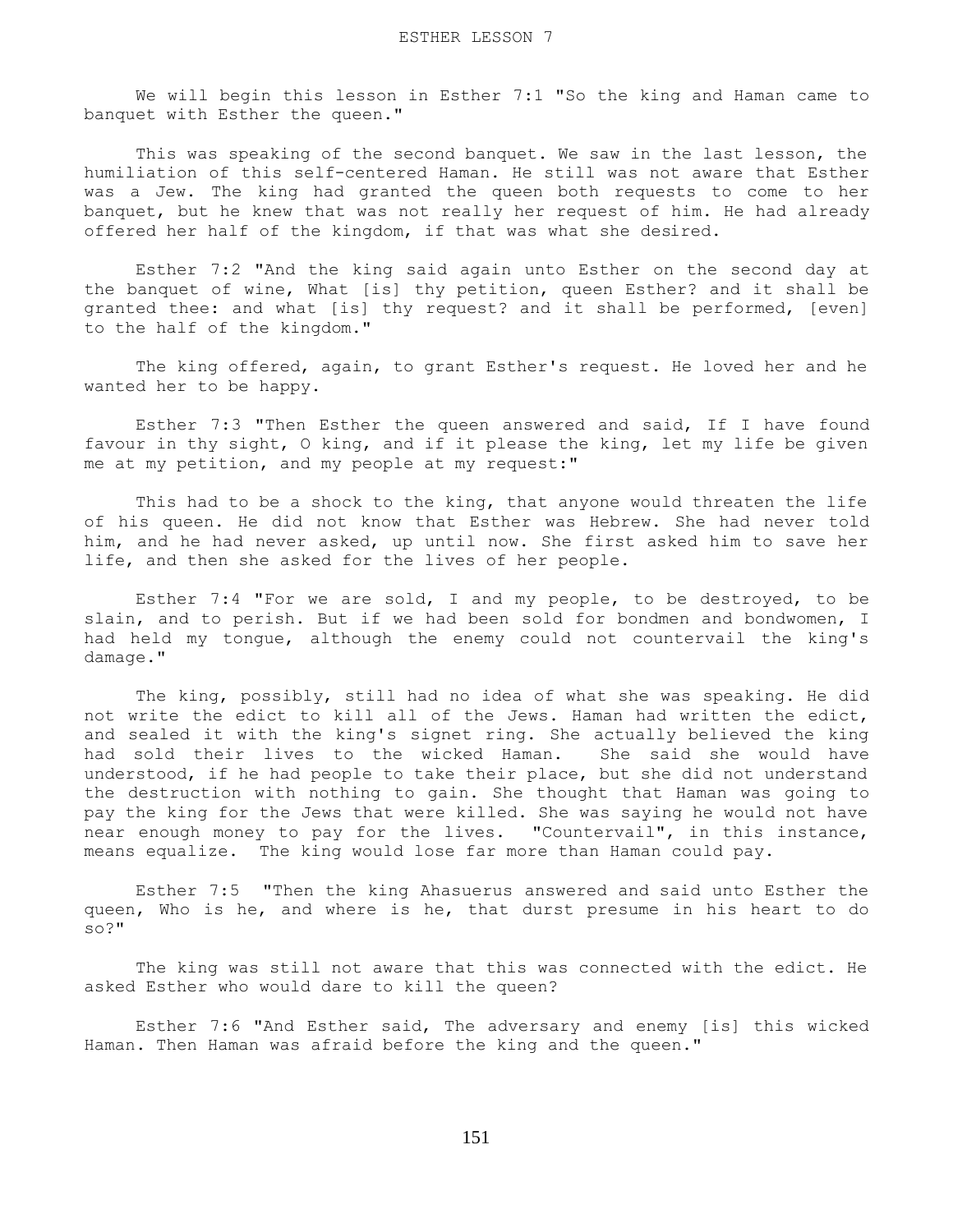The king had not even suspicioned Haman. Haman suddenly remembered what the wise men had told him would happen to him. Esther called Haman an adversary of the king.

 Esther 7:7 "And the king arising from the banquet of wine in his wrath [went] into the palace garden: and Haman stood up to make request for his life to Esther the queen; for he saw that there was evil determined against him by the king."

 The king was not quick to kill someone. He walked into the garden, possibly, to try to sort out this whole thing. He really wanted to kill Haman for trying to kill Esther. Haman caught him gone to the garden and began to plead for his life to be spared. He realized the king would kill him, if Esther did not stop him.

 Esther 7:8 "Then the king returned out of the palace garden into the place of the banquet of wine; and Haman was fallen upon the bed whereon Esther [was]. Then said the king, Will he force the queen also before me in the house? As the word went out of the king's mouth, they covered Haman's face."

 The couches for reclining were in the banqueting room, and it appeared that Esther had been reclining on one of them. Haman was so desperate for Esther to ask the king to spare his life, that he fell upon the bed face down where Esther was. The king walked back into the room and was furious with Haman. He accused Haman of trying to rape Esther in his presence. It appears, the attendants grabbed Haman and covered his head to take him to execute him.

 Esther 7:9 "And Harbonah, one of the chamberlains, said before the king, Behold also, the gallows fifty cubits high, which Haman had made for Mordecai, who had spoken good for the king, standeth in the house of Haman. Then the king said, Hang him thereon."

 The very gallows that Haman had built to kill Mordecai on, would be where he would hang. Haman had sown the wind, and would now reap the whirlwind. Harbonah reminded the king that Mordecai had saved his life, and this Haman had wanted to kill him. The prophecy of the wise men had come true.

 Esther 7:10 "So they hanged Haman on the gallows that he had prepared for Mordecai. Then was the king's wrath pacified."

 Haman's life had been wicked. He lived by violence, and he died by violence. He had wanted to be a famous man, and died as an infamous man. Haman died on the gallows he built for Mordecai. The king's wrath subsided after Haman had paid for his crime with his life. This really did not save Esther's life or the Jews, however. The edict still stood. We will see in the next lesson what was done about that.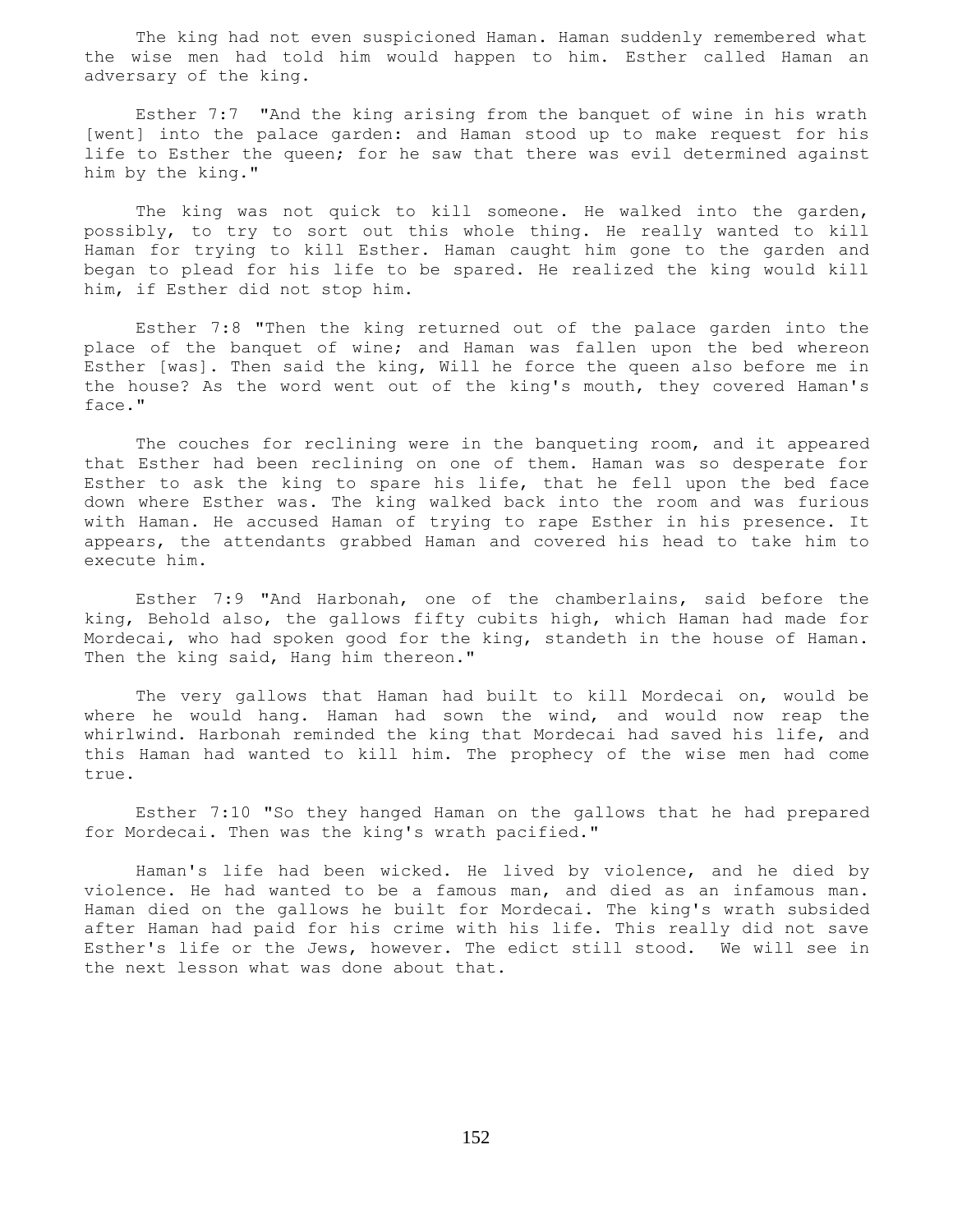## Esther 7 Questions

1. Who came to banquet with Esther the queen? 2. In the last lesson, we saw the \_\_\_\_\_\_\_\_\_ of this wicked Haman. 3. He still was not aware that Esther was a 4. What question did the king ask Esther at this banquet? 5. What did he offer to give her? 6. What did she say that was a shock to the king? 7. What did she say had been done to them, that she believed the king had done. 8. Why did the king have no idea what she was speaking of? 9. What does "countervail" mean here? 10. What questions did Ahasuerus ask Esther in verse 5? 11. What did she call Haman in verse 6? 12. How did this affect Haman? 13. Why did the king walk into the garden? 14. Who did Haman ask to save him? 15. Haman realized what about the king? 16. When the king returned from the garden, where was Haman? 17. What did the king say to him? 18. What was the bed really? 19. What was meant by them covering Haman's head? 20. Who reminded the king that the gallows for Haman were already ready? 21. When was the king's wrath pacified?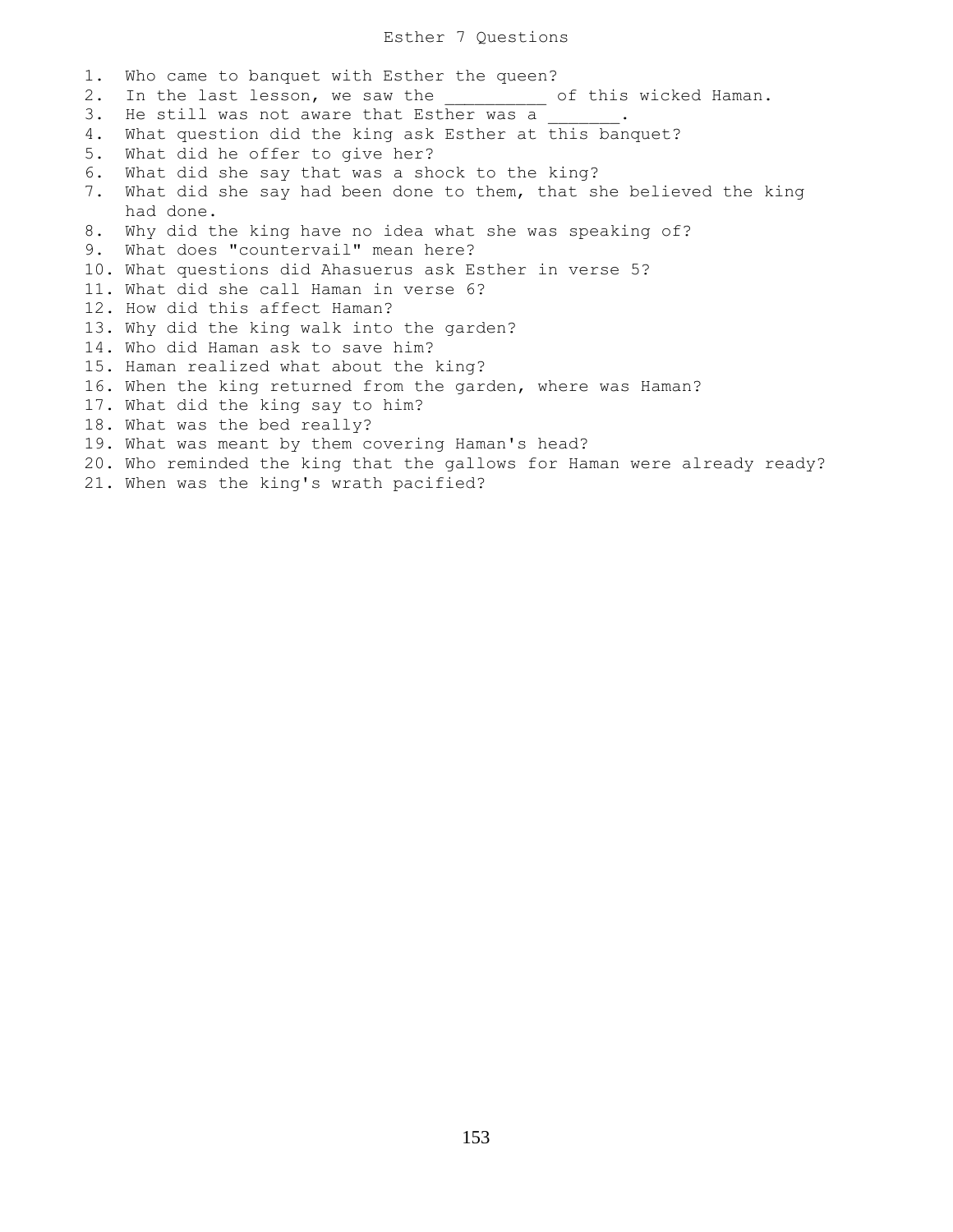We will begin this lesson in Esther 8:1 "On that day did the king Ahasuerus give the house of Haman the Jews' enemy unto Esther the queen. And Mordecai came before the king; for Esther had told what he [was] unto her."

 The wicked Haman was dead. In Persia, when a man did what Haman had done, and was executed for his crimes, everything he possessed became property of the government. In this case, the king was the recipient. This day, spoken of here, then, was the day of his execution. The king was very sorry for the trouble Haman had caused Esther, and he gave Haman's property to the queen. When Esther admitted that she was a Jew, she, also, revealed to the king that Mordecai had raised her, as if he were her father. Mordecai had been greatly honored recently for saving the life of the king. It was a logical conclusion, that he would take Haman's place as number two man in the country.

 Esther 8:2 "And the king took off his ring, which he had taken from Haman, and gave it unto Mordecai. And Esther set Mordecai over the house of Haman."

 We have discussed how the signet ring was a sign of authority. The king took it from the finger of Haman, before he executed him. The king wore it himself, until he put it on the finger of Mordecai. This ring gave Mordecai the right to speak for the king. Mordecai was like a chief of staff. Esther did not give the house to Mordecai, because it was a gift to her from Ahasuerus. She let Mordecai live in the house.

 Esther 8:3 "And Esther spake yet again before the king, and fell down at his feet, and besought him with tears to put away the mischief of Haman the Agagite, and his device that he had devised against the Jews."

 Haman was dead, but his wicked edict was still in place. The terrible thing was it was sealed with the signet of the king. Esther went, again without permission, to speak to the king. He held his sceptre out to her again, and she fell at her king's feet. She was so troubled for her people that there were tears in her eyes. She did not blame the king, but knew that he was the only chance to save her people, aside from God.

 Esther 8:4 "Then the king held out the golden sceptre toward Esther. So Esther arose, and stood before the king,"

The king loved Esther so much that he did not like to see her cry. He, also, did not like to see his queen face first before him. He raised his sceptre for her to stand.

 Esther 8:5 "And said, If it please the king, and if I have found favour in his sight, and the thing [seem] right before the king, and I [be] pleasing in his eyes, let it be written to reverse the letters devised by Haman the son of Hammedatha the Agagite, which he wrote to destroy the Jews which [are] in all the king's provinces:"

 Notice, she mentioned twice, "if she had found favour in his eyes". What she was asking was impossible, because once the seal of the king was on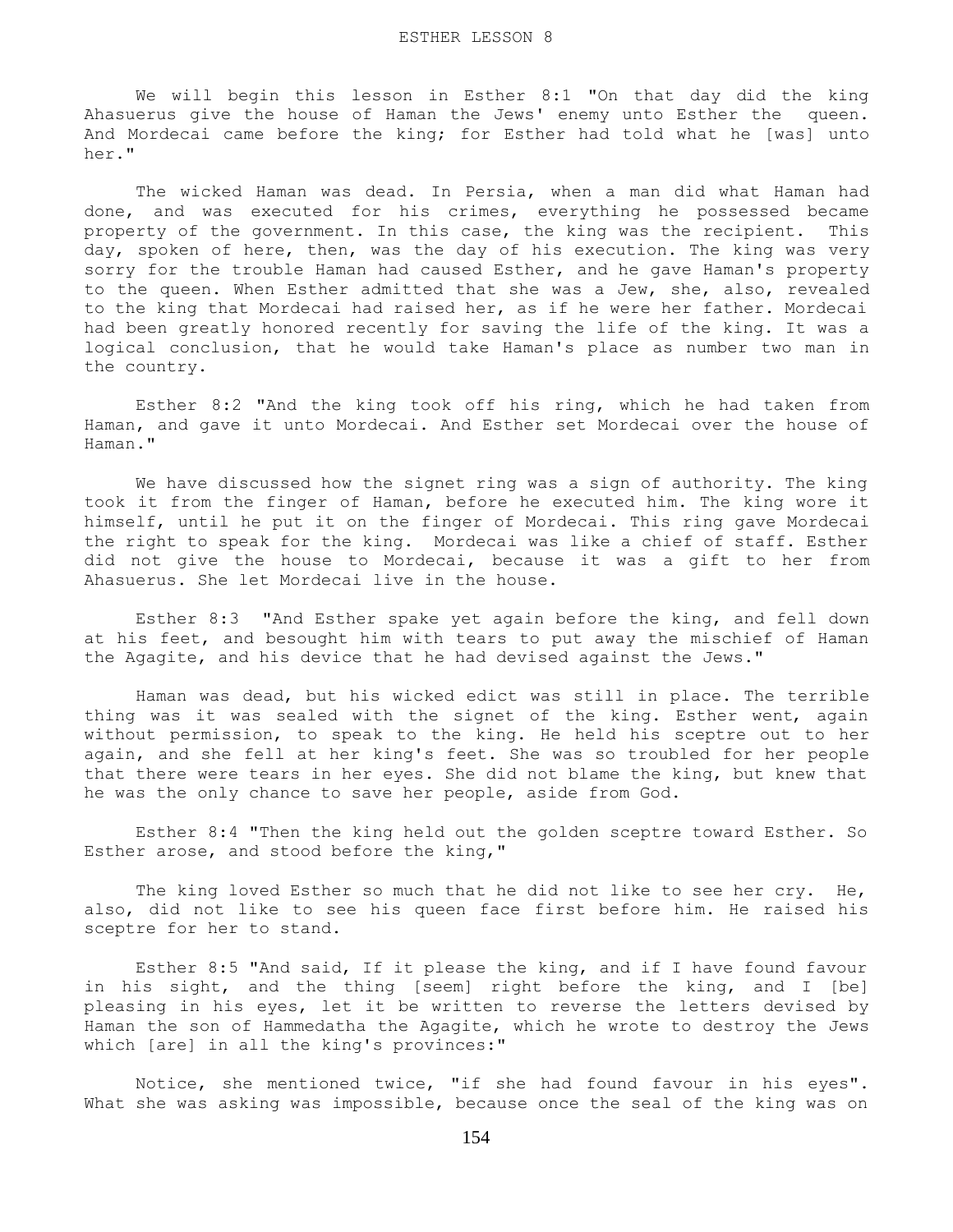the letters, they were law. She blamed the whole thing on Haman, and somehow believed the king could rescind the orders, because they were given by Haman.

 Esther 8:6 "For how can I endure to see the evil that shall come unto my people? or how can I endure to see the destruction of my kindred?"

 Nothing would please the king more than to reverse the letters, if it were possible, because Esther was a Jew. It would be difficult for her to see her people die, even if the king could save her.

 Esther 8:7 "Then the king Ahasuerus said unto Esther the queen and to Mordecai the Jew, Behold, I have given Esther the house of Haman, and him they have hanged upon the gallows, because he laid his hand upon the Jews."

 Now we find the true reason for the king killing Haman. The king did not want the Jews killed either.

 Esther 8:8 "Write ye also for the Jews, as it liketh you, in the king's name, and seal [it] with the king's ring: for the writing which is written in the king's name, and sealed with the king's ring, may no man reverse."

 The king could do nothing about the edict that went forth to kill the Jews, because it had the king's seal upon it. He was now telling Mordecai to do whatever he thought would help in this situation and put the seal of the king upon it. The king had no idea how to help the situation that Haman created, but gave Mordecai permission to do whatever he could.

 Esther 8:9 "Then were the king's scribes called at that time in the third month, that [is], the month Sivan, on the three and twentieth [day] thereof; and it was written according to all that Mordecai commanded unto the Jews, and to the lieutenants, and the deputies and rulers of the provinces which [are] from India unto Ethiopia, an hundred twenty and seven provinces, unto every province according to the writing thereof, and unto every people after their language, and to the Jews according to their writing, and according to their language."

 We can see from this, that Haman wanted to annihilate the Jews. His hate for them was so great, he did not want any to live, even in Judah. The third month would be the same as our June. Sivan is a Babylonian name having to do with a false god, it is not Hebrew. Mordecai gathered the scribes and sent letters to each of the 127 provinces in their own language, a letter sealed with the king's signet. It was just as much law as the one Haman had sent.

 Esther 8:10 "And he wrote in the king Ahasuerus' name, and sealed [it] with the king's ring, and sent letters by posts on horseback, [and] riders on mules, camels, [and] young dromedaries:"

 We spoke earlier of how their mail system was very similar to our pony express.

 Esther 8:11 "Wherein the king granted the Jews which [were] in every city to gather themselves together, and to stand for their life, to destroy, to slay, and to cause to perish, all the power of the people and province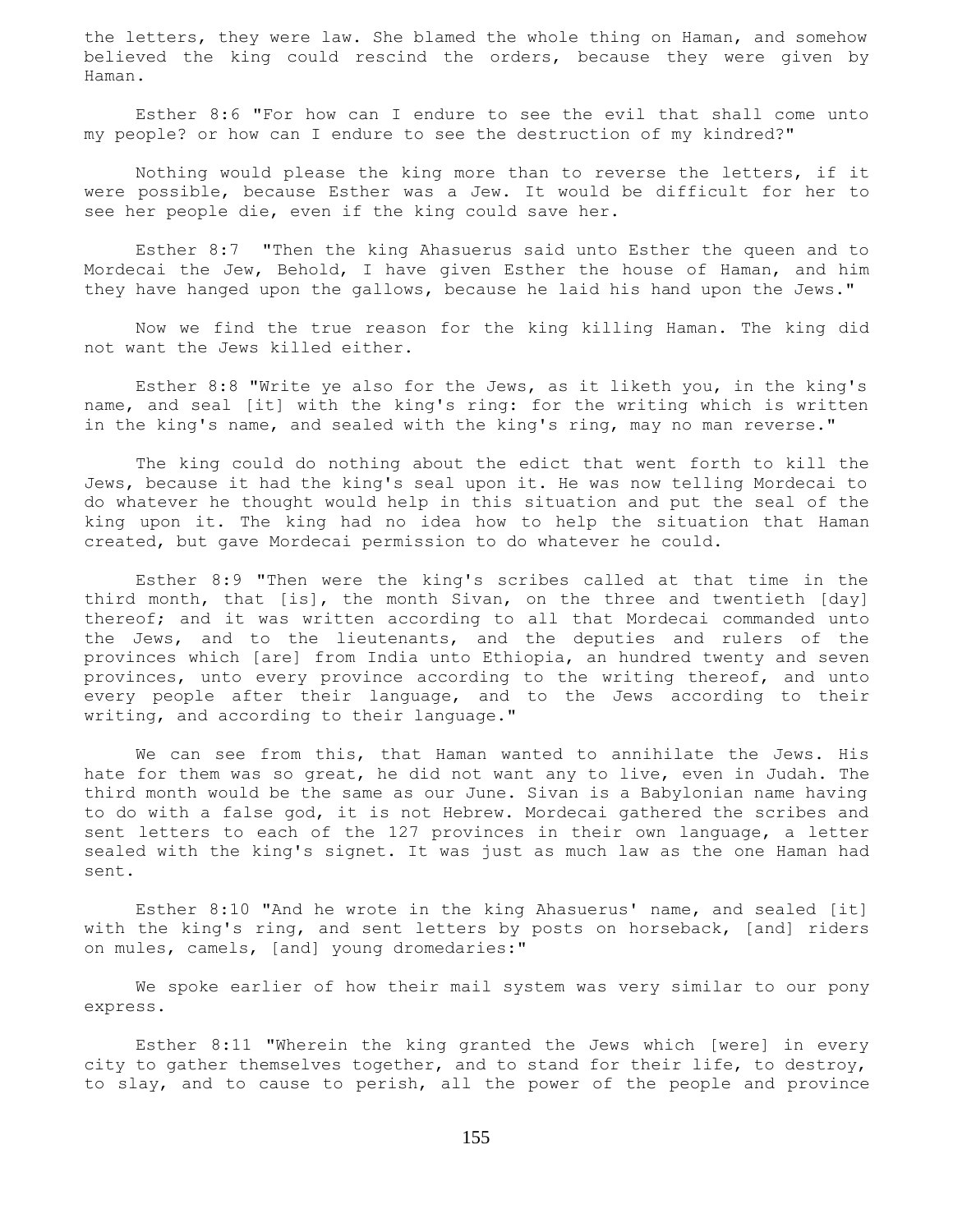that would assault them, [both] little ones and women, and [to take] the spoil of them for a prey,"

 All of the people of the provinces were actually controlled by the king of Persia. They did not have a right to bear arms. This edict would give them permission to fight back on the day that all the Jews were to be killed. They were to kill the ones who had intended to kill them in the same manner the first edict had prescribed. They could, also, take spoil of those they killed. This was, now, a law giving them the right to defend themselves.

 Esther 8:12 "Upon one day in all the provinces of king Ahasuerus, [namely], upon the thirteenth [day] of the twelfth month, which [is] the month Adar."

 The first edict had set this day as the day to kill the Jews. Now, the second edict gave the Jews permission to fight back. This would be a one day war, and then both edicts would not be the law any longer.

 Esther 8:13 "The copy of the writing for a commandment to be given in every province [was] published unto all people, and that the Jews should be ready against that day to avenge themselves on their enemies."

 Mordecai had it distributed locally, as well. Anywhere there were Jews, there was, also, permission given for them to defend themselves.

 Esther 8:14 "[So] the posts that rode upon mules [and] camels went out, being hastened and pressed on by the king's commandment. And the decree was given at Shushan the palace."

 These letters were sent early, so there would be time for other communications, if necessary. These letters were even distributed in the palace.

 Esther 8:15 "And Mordecai went out from the presence of the king in royal apparel of blue and white, and with a great crown of gold, and with a garment of fine linen and purple: and the city of Shushan rejoiced and was glad."

 This was a robe of royalty. It was interesting that the colors would be blue and white. White speaks of righteousness, and blue speaks of the heavenly. Purple speaks of royalty. The king was not aware of these meanings, but the LORD was. This just meant that he had on his robes of the second in command in the country This great crown of gold was just a little shorter than the king's. This reminds me of the robes that Joseph was given, when he became second in command in Egypt. The people rejoiced. This was the answer the LORD gave to the prayers and fasting the people had done.

Esther 8:16 "The Jews had light, and gladness, and joy, and honour."

 The Jews were no longer sad and living in the shadow of the death that Haman intended to bring. They had the light, and life of God renewed within them. This would bring joy unspeakable.

 Esther 8:17 "And in every province, and in every city, whithersoever the king's commandment and his decree came, the Jews had joy and gladness, a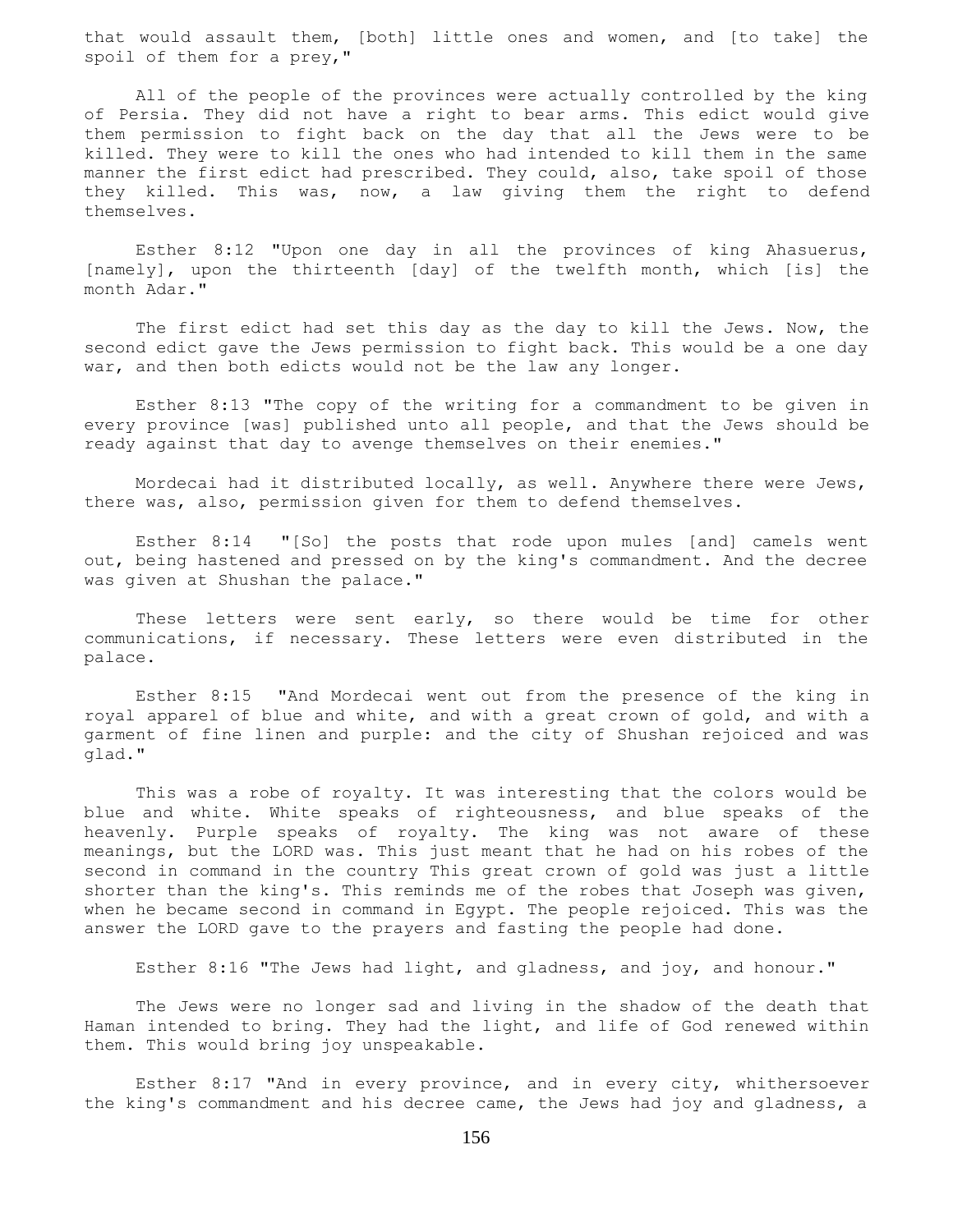feast and a good day. And many of the people of the land became Jews; for the fear of the Jews fell upon them."

 It was very obvious that God was with them. Some of the Persians feared when that day came, that some of the Jews would kill them. They converted and became Jews, themselves, to keep that from happening.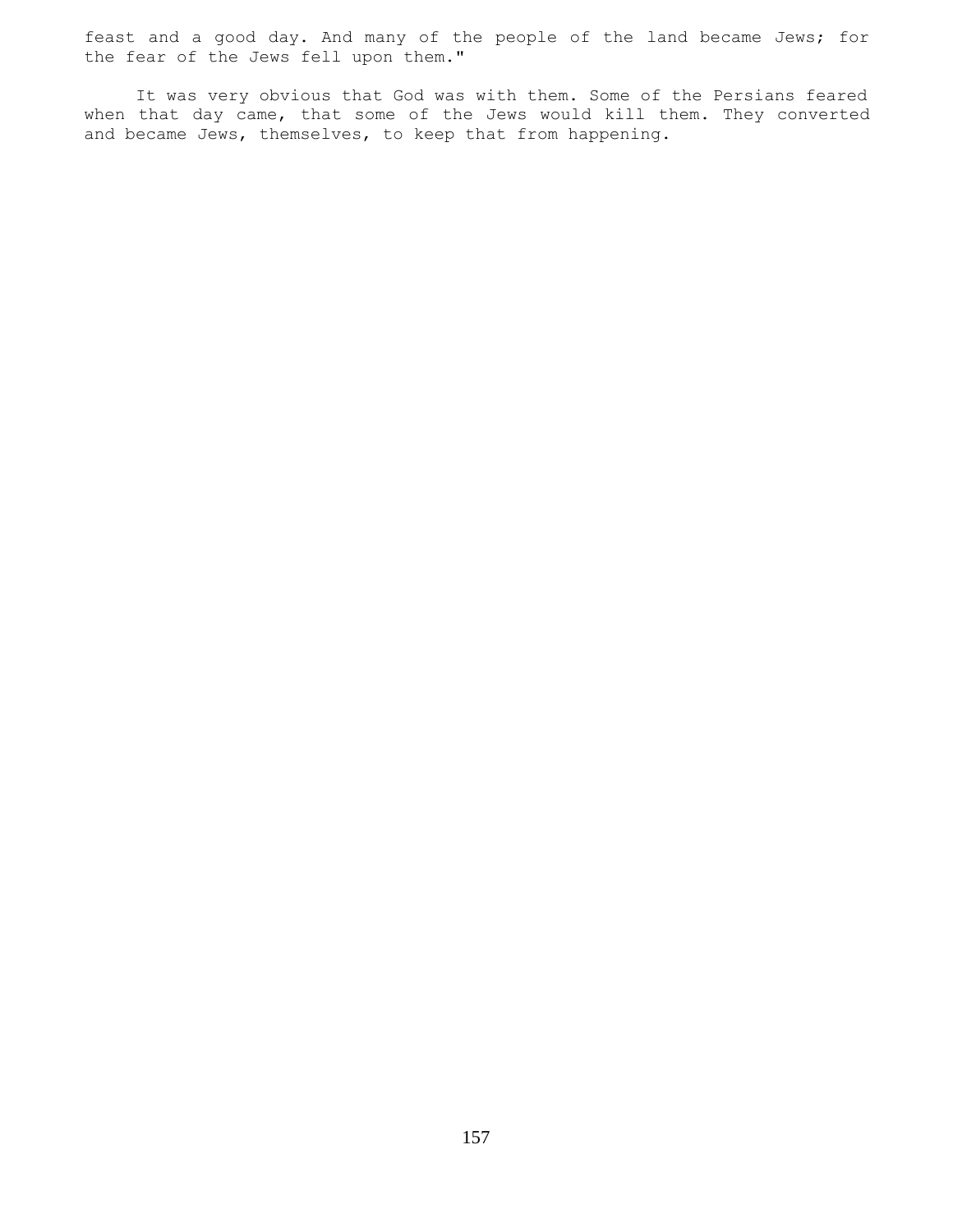## Esther 8 Questions

1. Who did the king give Haman's house to? 2. What day was spoken of in verse 1? 3. When did Esther reveal to the king that she was related to Mordecai? 4. Who would take Haman's place as number two under the king? 5. Who did the king give his signet ring to? 6. Esther set \_\_\_\_\_\_\_\_\_ over the house of Haman. 7. The signet ring was a sign of 8. Mordecai was like a \_\_\_\_\_\_\_\_ of \_\_\_\_\_\_\_\_. 9. Haman was dead, but his wicked \_\_\_\_\_\_\_\_\_ was in place. 10. When Esther went to the king unannounced, what did she do? 11. Who was she blaming for the edict? 12. How did the king show he accepted her? 13. Why did the king want her to stand? 14. What did Esther say twice in verse 5? 15. Why was what she was asking impossible? 16. What questions did she ask the king in verse 6? 17. What reason did the king give for having executed Haman? 18. Who could reverse an edict with the seal of the king on it? 19. What did the king give Mordecai permission to do? 20. Why had Haman sent this edict to all of the provinces? 21. How many provinces were there? 22. What did Mordecai do to stop the slaughter of the Jews? 23. Why could the Jews not fight back, before the letter Mordecai sent? 24. What did the new edict say? 25. How long would the war last? 26. How were the edicts sent to the provinces? 27. How was Mordecai dressed now? 28. Quote Esther chapter 8 verse 16. 29. How did the Jews celebrate? 30. Who became Jews, because of the second edict?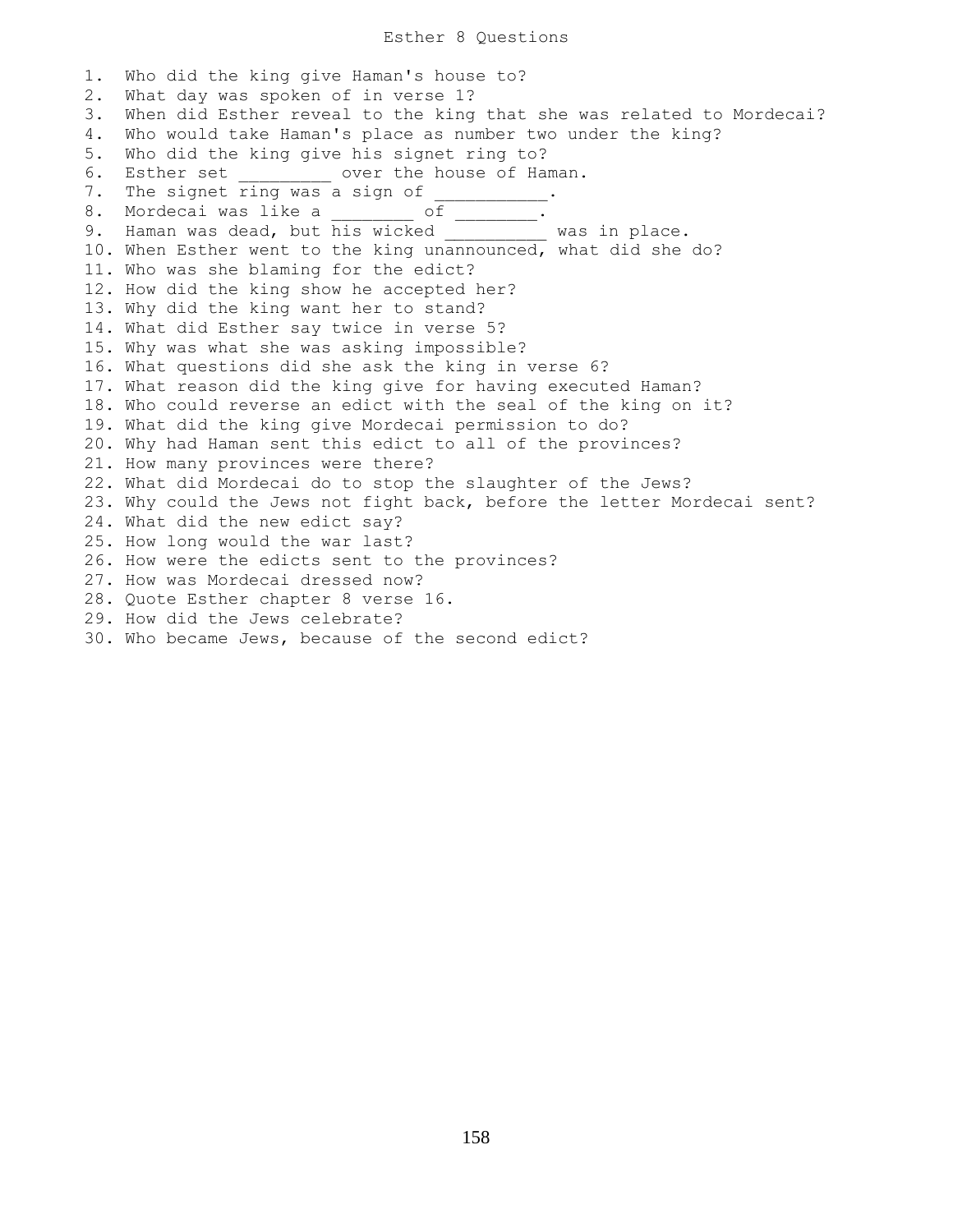We will begin this lesson in Esther 9:1 "Now in the twelfth month, that [is], the month Adar, on the thirteenth day of the same, when the king's commandment and his decree drew near to be put in execution, in the day that the enemies of the Jews hoped to have power over them, (though it was turned to the contrary, that the Jews had rule over them that hated them;)"

 This was speaking of that specific day that Haman had set for them to kill all of the Jews. The Jews had permission, through Mordecai's edict, to fight and protect themselves.

 Esther 9:2 "The Jews gathered themselves together in their cities throughout all the provinces of the king Ahasuerus, to lay hand on such as sought their hurt: and no man could withstand them; for the fear of them fell upon all people."

 This was not speaking of just the Jewish cities, but all of the cities where there were groups of Jews living. This second edict had frightened the people, so that they could not withstand the Jews.

 Esther 9:3 "And all the rulers of the provinces, and the lieutenants, and the deputies, and officers of the king, helped the Jews; because the fear of Mordecai fell upon them."

 It was a fearful thing in all the provinces for the second in command to be a Jew himself. The lieutenants, deputies, and officers were afraid to fight against the Jews for fear of reprisal.

 Esther 9:4 "For Mordecai [was] great in the king's house, and his fame went out throughout all the provinces: for this man Mordecai waxed greater and greater."

 It was almost as if Mordecai was leading the country himself. It appeared the king had turned much of his authority over to Mordecai. He was not only the second in command, but was the relative of the queen. He had power in Persia, as Joseph had in Egypt.

 Esther 9:5 "Thus the Jews smote all their enemies with the stroke of the sword, and slaughter, and destruction, and did what they would unto those that hated them." Esther 9:6 "And in Shushan the palace the Jews slew and destroyed five hundred men."

It appears, that the Jews were not just killing at random, but were actually killing those who wanted to kill them. The palace area was about 100 acres, and this was where the 500 were killed. These were homes of prominent Persians. They, possibly, did not like the idea of a Jew taking Haman's place.

 Esther 9:7 "And Parshandatha, and Dalphon, and Aspatha," Esther 9:8 "And Poratha, and Adalia, and Aridatha," Esther 9:9 "And Parmashta, and Arisai, and Aridai, and Vajezatha," Esther 9:10 "The ten sons of Haman the son of Hammedatha, the enemy of the Jews, slew they; but on the spoil laid they not their hand."

159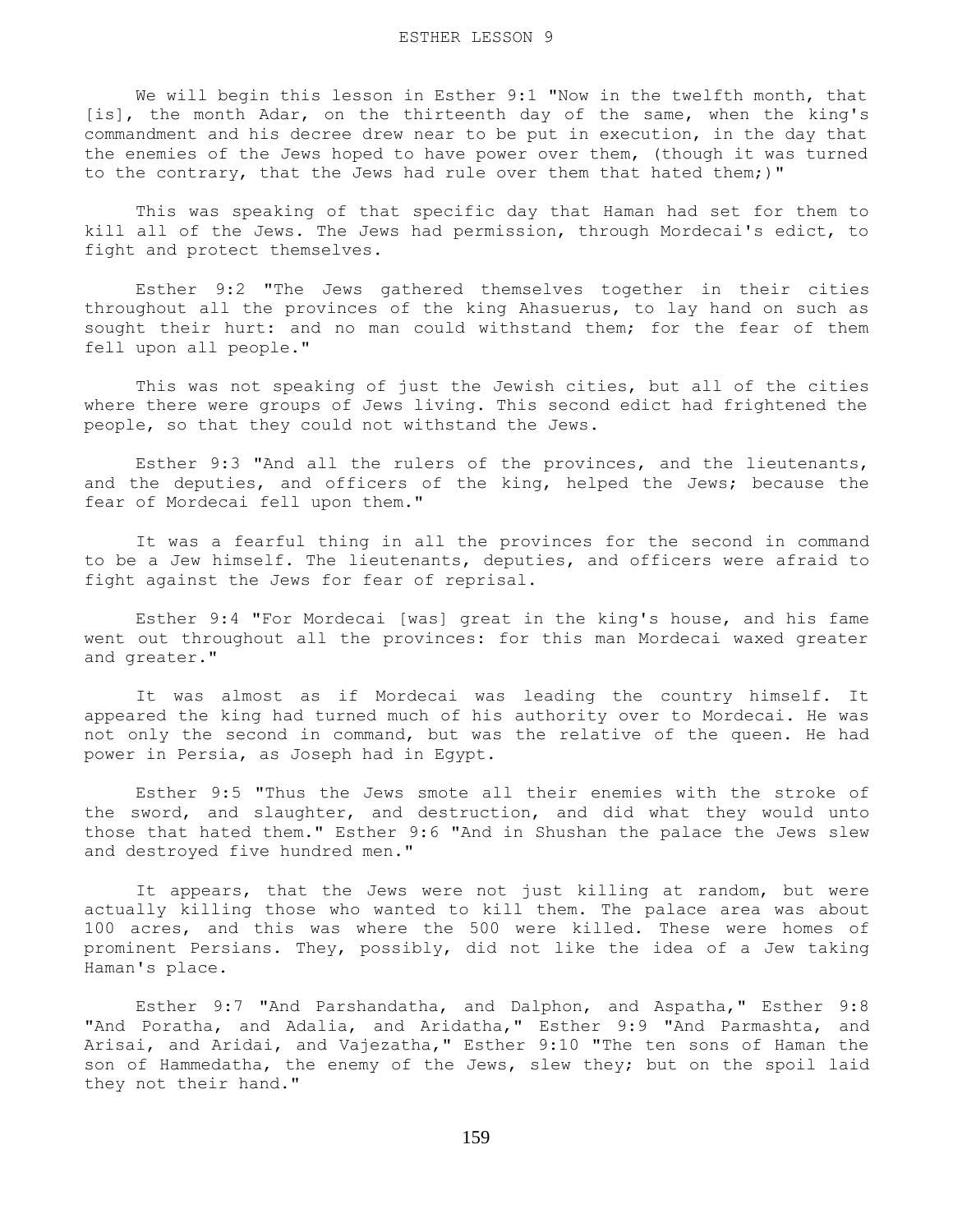The ten sons of Haman were, probably, still a threat to Mordecai and the Jews. The fact that the Jews did not take spoil from them showed this was not done for self gain, but to stop an enemy.

 Esther 9:11 "On that day the number of those that were slain in Shushan the palace was brought before the king." Esther 9:12 "And the king said unto Esther the queen, The Jews have slain and destroyed five hundred men in Shushan the palace, and the ten sons of Haman; what have they done in the rest of the king's provinces? now what [is] thy petition? and it shall be granted thee: or what [is] thy request further? and it shall be done."

 This just meant that the leaders of the armies reported to the king the number that had been killed. The king had offered Esther up to half of the kingdom, so he told her of this great loss at the palace, explaining to her that the numbers in all of the provinces must be tremendous. He asked Esther if she was satisfied with this number, or what else did she want to satisfy herself and the Jews.

 Esther 9:13 "Then said Esther, If it please the king, let it be granted to the Jews which [are] in Shushan to do to morrow also according unto this day's decree, and let Haman's ten sons be hanged upon the gallows."

 This seems a little bloodthirsty from such a beautiful queen. Why she wanted so many killed, I do not know. I can understand the hanging of the ten sons of Haman, however.

 Esther 9:14 "And the king commanded it so to be done: and the decree was given at Shushan; and they hanged Haman's ten sons." Esther 9:15 "For the Jews that [were] in Shushan gathered themselves together on the fourteenth day also of the month Adar, and slew three hundred men at Shushan; but on the prey they laid not their hand."

 The Jews killed another 300 in Shushan, but they did not take their valuables. Again, this was the killing of the people who hated the Jews. The Jews were not killing them to get their possessions.

 Esther 9:16 "But the other Jews that [were] in the king's provinces gathered themselves together, and stood for their lives, and had rest from their enemies, and slew of their foes seventy and five thousand, but they laid not their hands on the prey,"

 It appears, that the war in the provinces lasted for just the one day. It was almost as if they were punishing those who had hated the Jews. The one day they killed 75,000, but they did not do it to get their possessions either. The Jews did not take their possessions.

 Esther 9:17 "On the thirteenth day of the month Adar; and on the fourteenth day of the same rested they, and made it a day of feasting and gladness."

 Immediately after their great victory, there was a time of celebration. They rested and rejoiced in the fact that the LORD had delivered their enemies into their hands. It was obvious that this was not the work of man, but of God.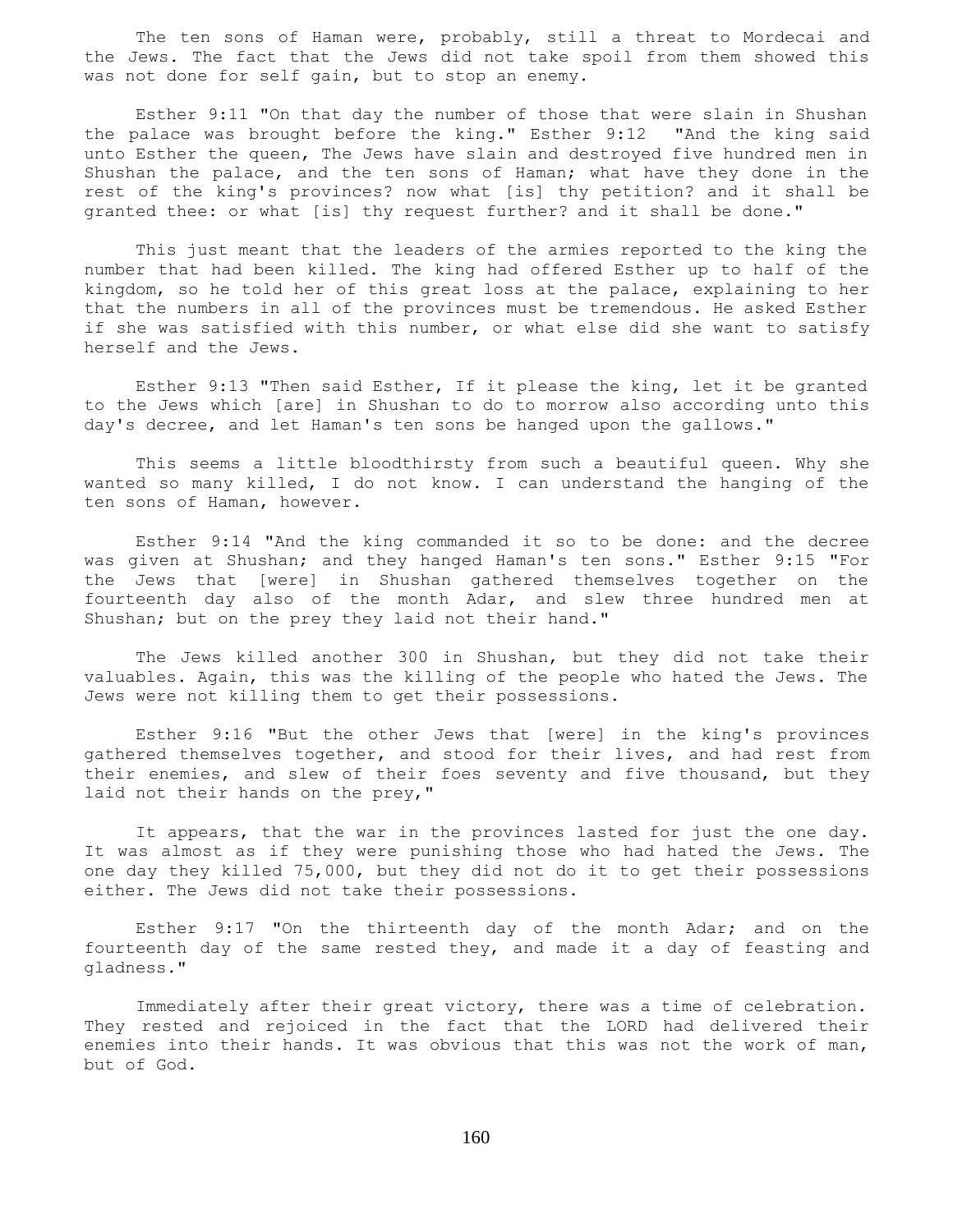Esther 9:18 "But the Jews that [were] at Shushan assembled together on the thirteenth [day] thereof, and on the fourteenth thereof; and on the fifteenth [day] of the same they rested, and made it a day of feasting and gladness."

 The Jews in Shushan waited one more day to celebrate because the killing of their enemies had lasted one more day. The feasting and gladness was for the fact that those who hated the Jews were no more.

 Esther 9:19 "Therefore the Jews of the villages, that dwelt in the unwalled towns, made the fourteenth day of the month Adar [a day of] gladness and feasting, and a good day, and of sending portions one to another."

 This time that was set aside for celebration from year to year is still recognized by the Jews today. The 14th day Adar is about the same as our March.

 Esther 9:20 "And Mordecai wrote these things, and sent letters unto all the Jews that [were] in all the provinces of the king Ahasuerus, [both] nigh and far," Esther 9:21 "To stablish [this] among them, that they should keep the fourteenth day of the month Adar, and the fifteenth day of the same, yearly," Esther 9:22 "As the days wherein the Jews rested from their enemies, and the month which was turned unto them from sorrow to joy, and from mourning into a good day: that they should make them days of feasting and joy, and of sending portions one to another, and gifts to the poor."

 These two days would be established as a day of festivity and giving of gifts to the poor forever. Mordecai sent letters to the Jews in all the provinces, so that they would keep these days each year in memory of this event. This would be a time set aside for unselfish giving to the poor, and a time of festivity throughout the land. God had seen their terrible plight, and turned their sorrow into joy. We must continue to remember, that the Jews had gone into sackcloth, and ashes, and tore their clothes in mourning. They prayed and fasted. It was the answer to these prayers that brought all of this about.

 Esther 9:23 "And the Jews undertook to do as they had begun, and as Mordecai had written unto them;" Esther 9:24 "Because Haman the son of Hammedatha, the Agagite, the enemy of all the Jews, had devised against the Jews to destroy them, and had cast Pur, that [is], the lot, to consume them, and to destroy them;"

 "Pur" we remember was lots. This was established as a Jewish holiday forever. It was called Purim.

 Esther 9:25 "But when [Esther] came before the king, he commanded by letters that his wicked device, which he devised against the Jews, should return upon his own head, and that he and his sons should be hanged on the gallows."

 This was speaking of Haman's wicked device. He and his ten sons were hanged for this evil they had tried to do.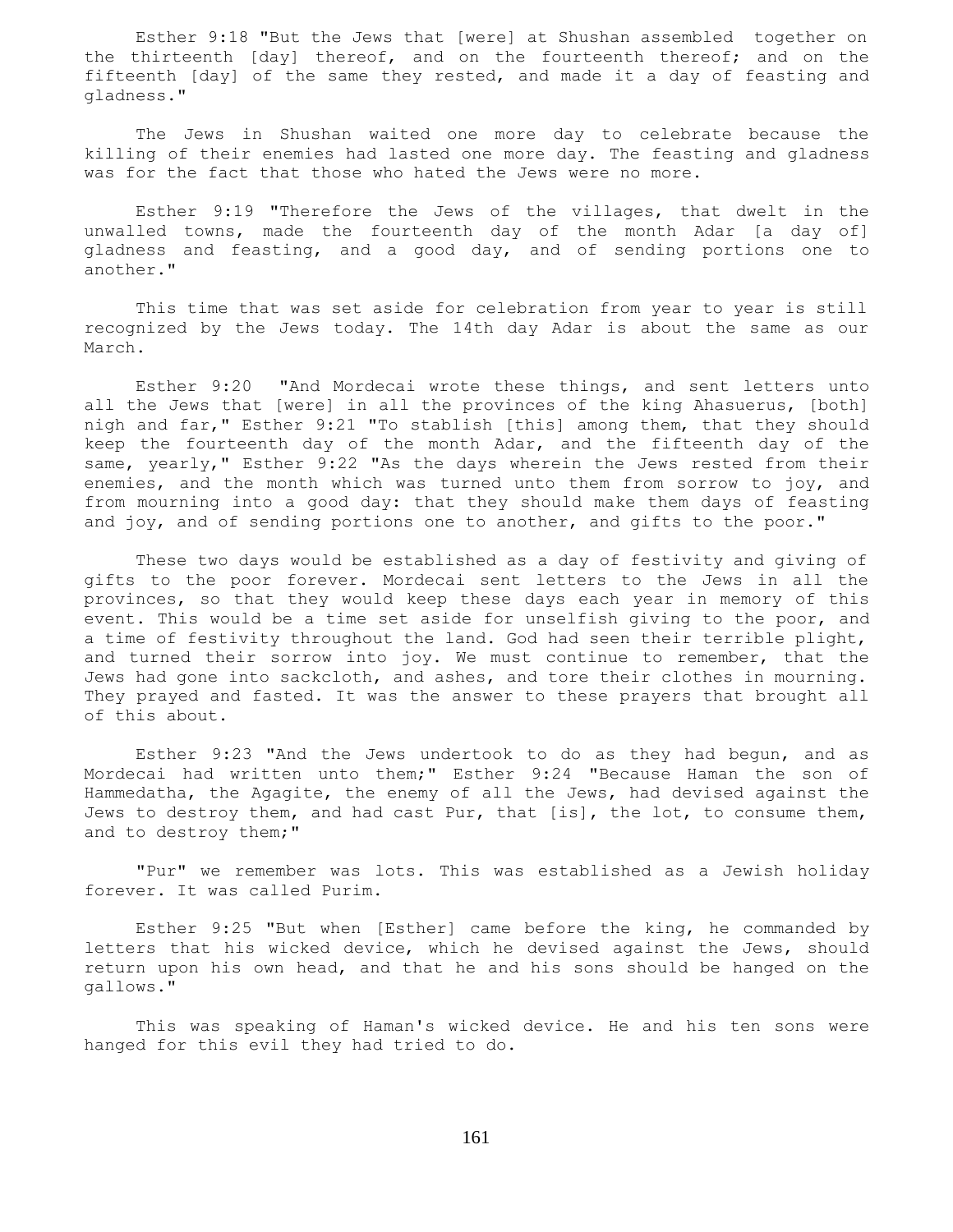Esther 9:26 "Wherefore they called these days Purim after the name of Pur. Therefore for all the words of this letter, and [of that] which they had seen concerning this matter, and which had come unto them,"

 Pur is the Persian name of the lots Haman had used. It is interesting that a Jewish holiday would start with a Persian word. The "im" on the end of the word is a Hebrew ending. They did not want to forget the happenings, here.

 Esther 9:27 "The Jews ordained, and took upon them, and upon their seed, and upon all such as joined themselves unto them, so as it should not fail, that they would keep these two days according to their writing, and according to their [appointed] time every year;" Esther 9:28 "And [that] these days [should be] remembered and kept throughout every generation, every family, every province, and every city; and [that] these days of Purim should not fail from among the Jews, nor the memorial of them perish from their seed."

 It appears, that this was not an optional celebration. It was required of all Jews for all generations. The day before Purim was a day of fasting to celebrate the fact of Esther's fast. The book of Esther was read at these celebrations.

 Esther 9:29 "Then Esther the queen, the daughter of Abihail, and Mordecai the Jew, wrote with all authority, to confirm this second letter of Purim."

 Perhaps, the reason that Esther mentioned that she was the daughter of Abihail, was so that all of the people would realize that she was Hebrew, also. She might be the queen of Persia, but she was Jew by birth. It was unusual for a queen to be involved in such a letter, but her authority as queen added to the authority of Mordecai as second in command.

 Esther 9:30 "And he sent the letters unto all the Jews, to the hundred twenty and seven provinces of the kingdom of Ahasuerus, [with] words of peace and truth,"

 The Jews were scattered in those days. They had not all come back to their homeland, when they had been given that option. The fact that they were in a foreign land did not give them the right to overlook Purim. Mordecai and Esther wanted them to know there would be peace for them during the reign of Xerxes and Esther.

 Esther 9:31 "To confirm these days of Purim in their times [appointed], according as Mordecai the Jew and Esther the queen had enjoined them, and as they had decreed for themselves and for their seed, the matters of the fastings and their cry."

 Mordecai and Esther set the example by agreeing to keep the feast of Purim themselves and for their descendents.

 Esther 9:32 "And the decree of Esther confirmed these matters of Purim; and it was written in the book."

 This was written in the record book to make sure that it would always be remembered. The book spoken of is the book of the chronicles.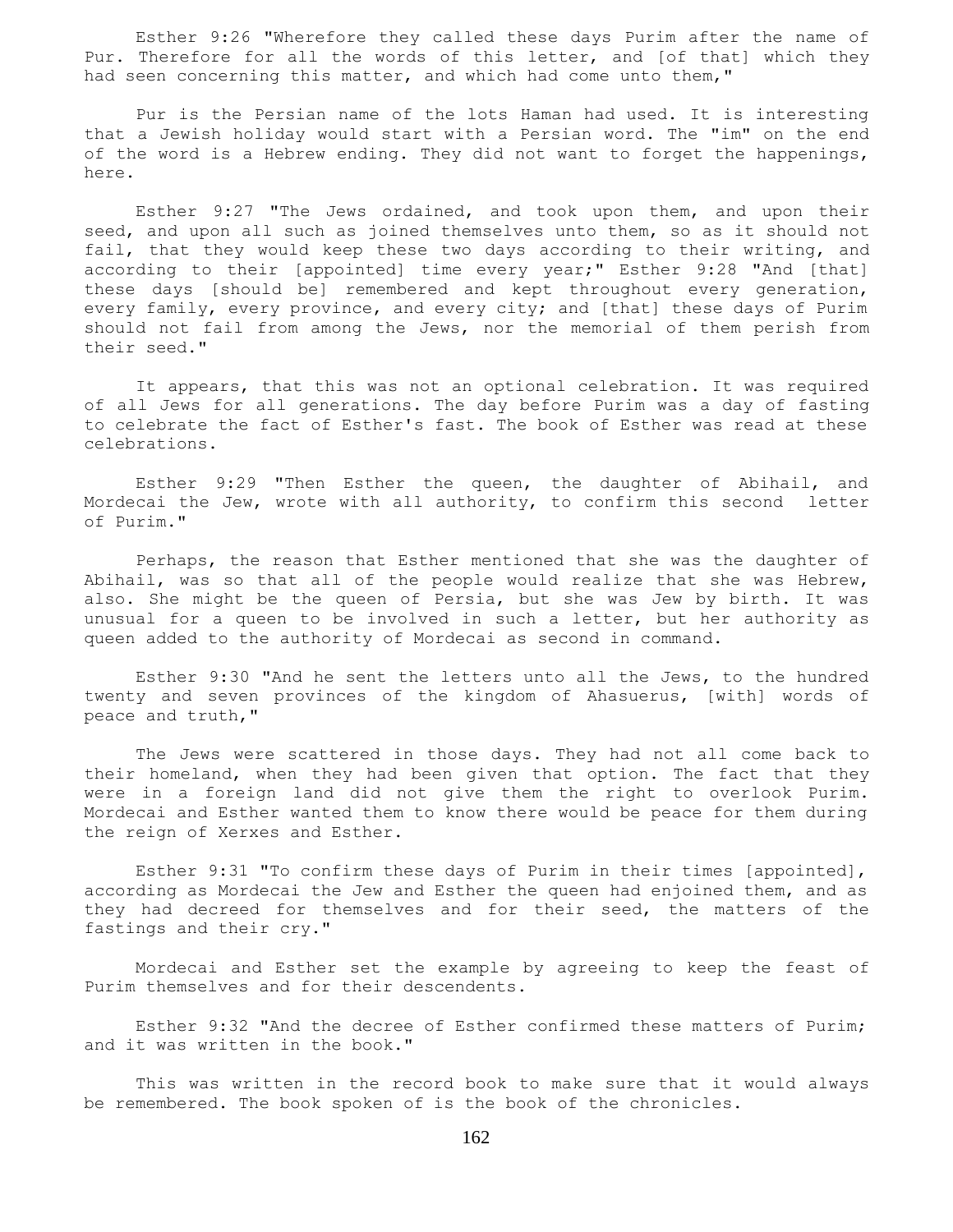We will continue this lesson on with Esther 10:1 "And the king Ahasuerus laid a tribute upon the land, and [upon] the isles of the sea."

 Possibly, this was a re-assessing of the tribute. The king of Persia had lost part of his territory in a battle with Greece. This, perhaps, is to re-adjust the tribute to a more fair amount.

 Esther 10:2 "And all the acts of his power and of his might, and the declaration of the greatness of Mordecai, whereunto the king advanced him, [are] they not written in the book of the chronicles of the kings of Media and Persia?"

 It appears, that Mordecai became a very powerful second in command. The record book for Persia, also, contains the events of Media. This explains that Mordecai found favor with the king. The only way the king could advance him was in the money he made and in the authority. Since he was second in command, the only office left if he were promoted would have been king.

 Esther 10:3 "For Mordecai the Jew [was] next unto king Ahasuerus, and great among the Jews, and accepted of the multitude of his brethren, seeking the wealth of his people, and speaking peace to all his seed."

 Mordecai in Persia was much like Joseph in Egypt. As long as he lived, he helped his people.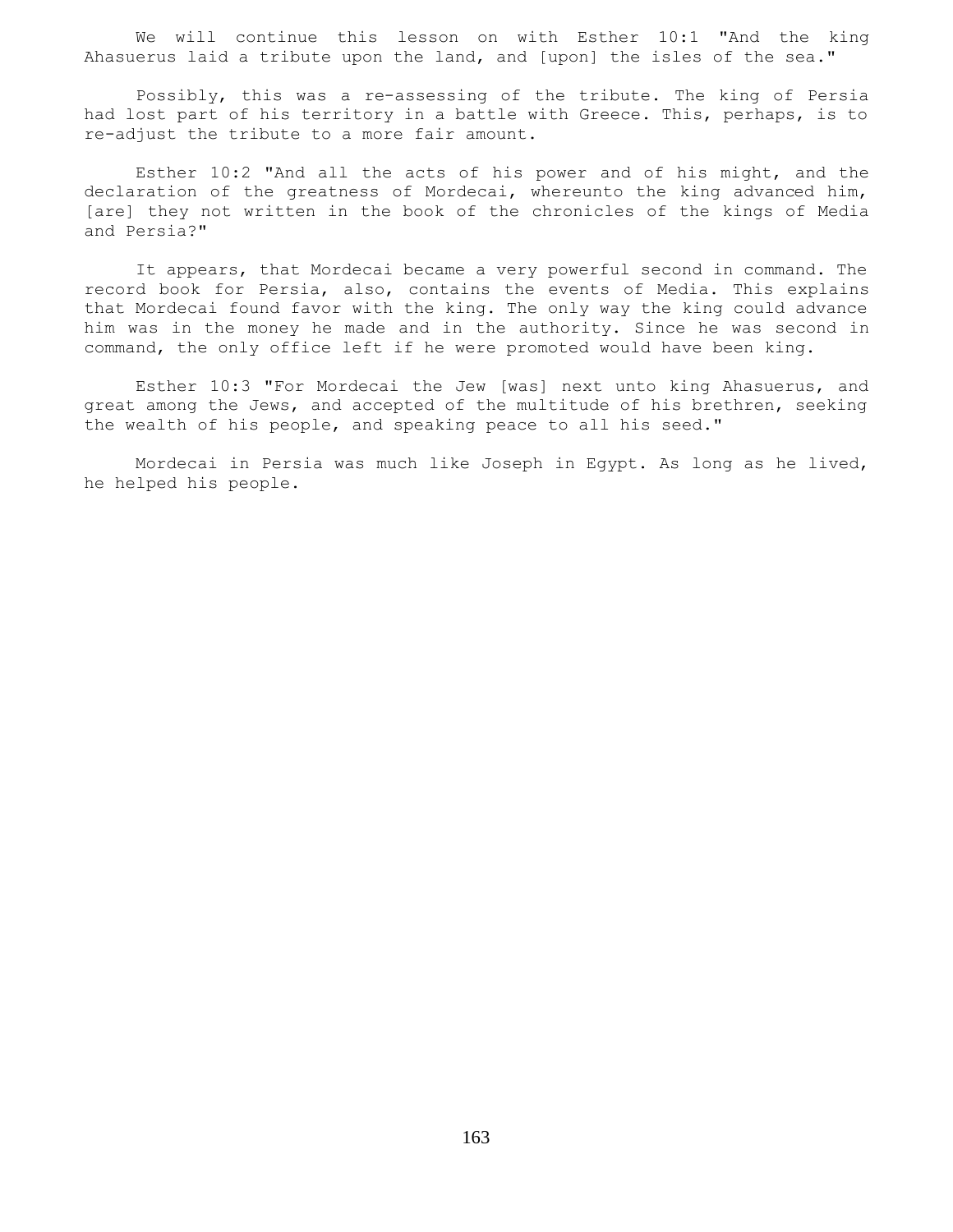1. What was their 12th month? 2. What did the Jews do on the day Haman had planned for the Jews to be killed? 3. How did the Jews get permission to protect themselves? 4. Why could the people not withstand the Jews? 5. Why did the officers help the Jews? 6. What happened to Mordecai, after he took office? 7. Mordecai's power in Persia was compared to Joseph's power in  $\hspace{1.5cm}$ . 8. Who did the Jews kill? 9. How many were killed at Shushan? 10. How large was the palace area? 11. Who were the sons of Haman, who were killed? 12. Why do you suppose they did not take the spoil? 13. When the king heard the number killed at Shushan, what did he ask Esther? 14. What answer did she give the king? 15. How were Haman's sons killed? 16. How many more were killed in Shushan on the second day? 17. How many were killed in the provinces? 18. When did the Jews in the province begin to celebrate? 19. Who suggested this as a celebration for forever? 20. Who wrote letters to the provinces for this to be a celebration every year? 21. What does "pur" mean? 22. What would the festival be named? 23. Who wrote with Mordecai to the provinces the second time? 24. Why did Esther speak of herself as the daughter of Abihail? 25. Where was all of this recorded?